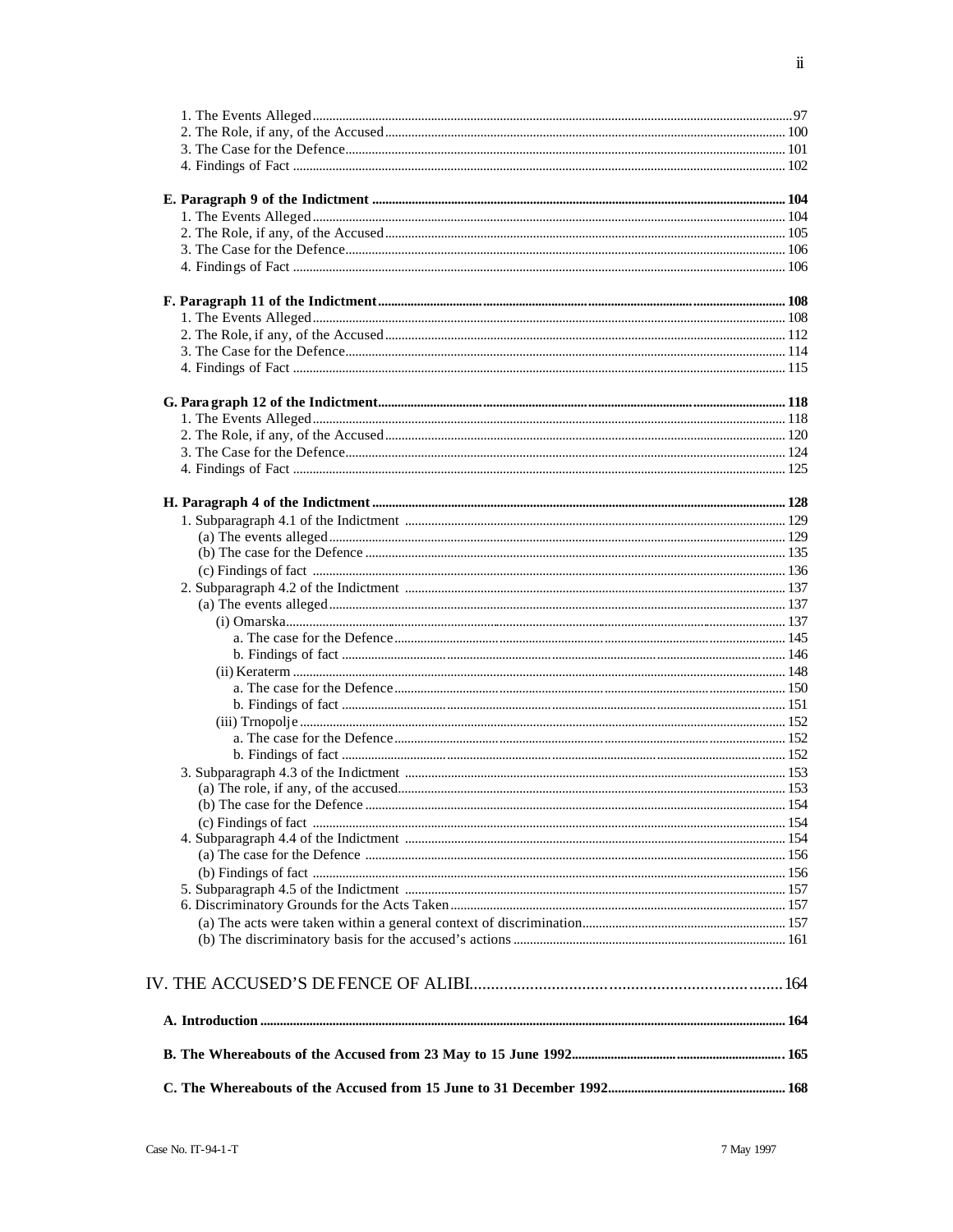| (a) Protracted armed violence between governmental forces and organized armed groups  193           |     |
|-----------------------------------------------------------------------------------------------------|-----|
|                                                                                                     |     |
|                                                                                                     |     |
|                                                                                                     |     |
|                                                                                                     |     |
|                                                                                                     |     |
|                                                                                                     |     |
| (c) Were the victims in the hands of a party to the conflict of which they were not nationals? 204  |     |
|                                                                                                     |     |
| (ii) The creation of the VRS and the transfer of responsibility to the VRS by the JNA/VJ in May     |     |
| (iii) Relationship of the VRS to the Federal Republic of Yugoslavia (Serbia and Montenegro) after   |     |
|                                                                                                     |     |
|                                                                                                     |     |
| C. Article 3 of the Statute.                                                                        | 218 |
|                                                                                                     |     |
|                                                                                                     |     |
|                                                                                                     |     |
| 1. The Customary Status in International Humanitarian Law of the Prohibition Against Crimes Against |     |
|                                                                                                     |     |
|                                                                                                     |     |
|                                                                                                     |     |
|                                                                                                     |     |
|                                                                                                     |     |
|                                                                                                     |     |
|                                                                                                     |     |
|                                                                                                     |     |
|                                                                                                     |     |
|                                                                                                     |     |
|                                                                                                     |     |
|                                                                                                     |     |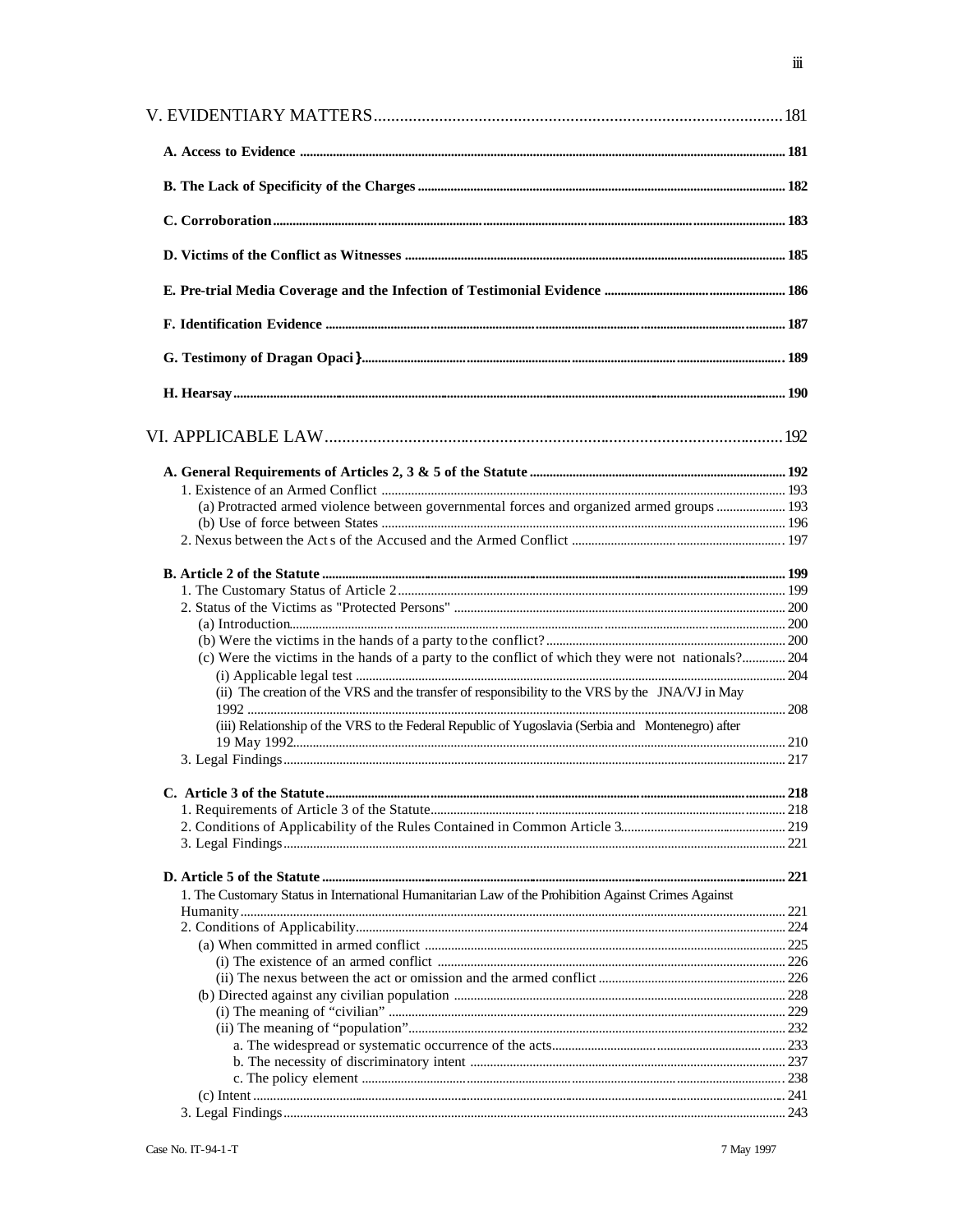## SEPARATE AND DISSENTING OPINION OF JUDGE MCDONALD REGARDING THE APPLICABILITY OF ARTICLE 2 OF THE STATUT E

**ANNEX A ANNEX B ANNEX C ANNEX D**  $\operatorname{ANNEX}$  E **ANNEX F ANNEX G**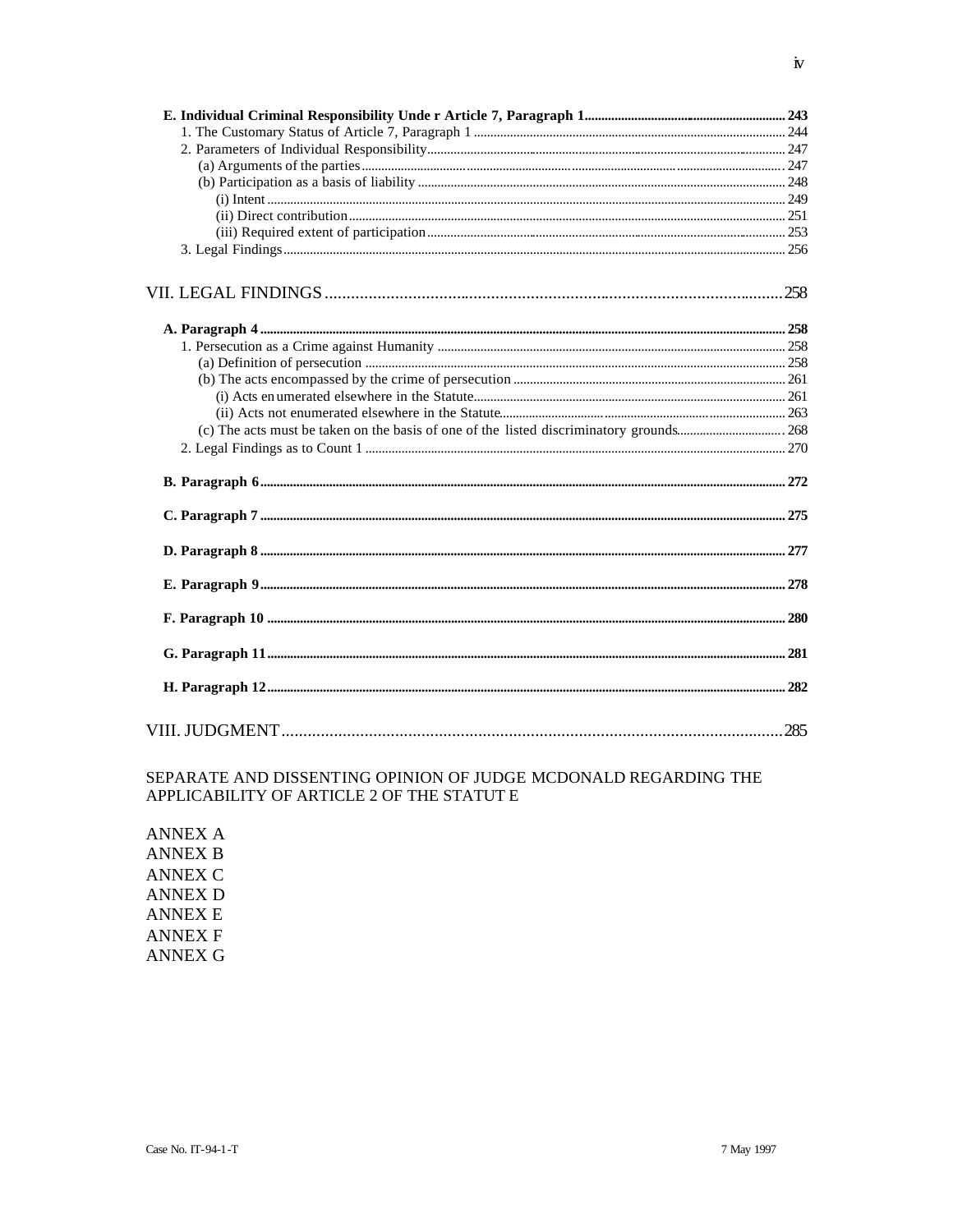## **I. INTRODUCTION**

#### A. The International Tribunal

1. This Opinion and Judgment is rendered by Trial Chamber II of the International Tribunal for the Prosecution of Persons Responsible for Serious Violations of International Humanitarian Law Committed in the Territory of the Former Yugoslavia since 1991 ("International Tribunal") following the indictment and trial of Du{ko Tadi}, a citizen of the former Yugoslavia, of Serb ethnic descent, and a resident of the Republic of Bosnia and Herzegovina at the time of the alleged crimes. It is the first determination of individual guilt or innocence in connection with serious violations of international humanitarian law by a truly international tribunal, the International Tribunal being the first such tribunal to be established by the United Nations. The international military tribunals at Nürnberg and Tokyo, its predecessors, were multinational in nature, representing only part of the world community.

2. The International Tribunal was established by the Security Council of the United Nations in 1993, pursuant to resolution 808 of 22 February 1993 and resolution 827 of 25 May  $1993<sup>1</sup>$ . . The Security Council, having found that the widespread violations of international humanitarian law occurring within the territory of the former Yugoslavia, including the practice of "ethnic cleansing", constituted a threat to international peace and security, exercised its powers under Chapter VII of the Charter of the United Nations to establish the International Tribunal, determining that the creation of such a tribunal would contribute to the restoration and maintenance of peace. As such, the International Tribunal is a subsidiary organ of the Security Council and all Member States are required to cooperate fully with it and to comply with requests for assistance or with orders issued by it.

3. The International Tribunal is governed by its Statute ("Statute"), adopted by the Security Council following a report by the Secretary-General of the United Nations presented on 3 May 1993 ("*Report of the Secretary-General")*<sup>2</sup> . Its 11 Judges are drawn from States

 $\overline{a}$ 

<sup>&</sup>lt;sup>1</sup> U.N. Doc. S/RES/808(1993); U.N. Doc. S/RES/827 (1993).

 $2^2$  Report of the Secretary -General pursuant to paragraph 2 of Security Council resolution 808 (1993) and Annex thereto, U.N. Doc. S/25704 ("*Report of the Secretary-General*").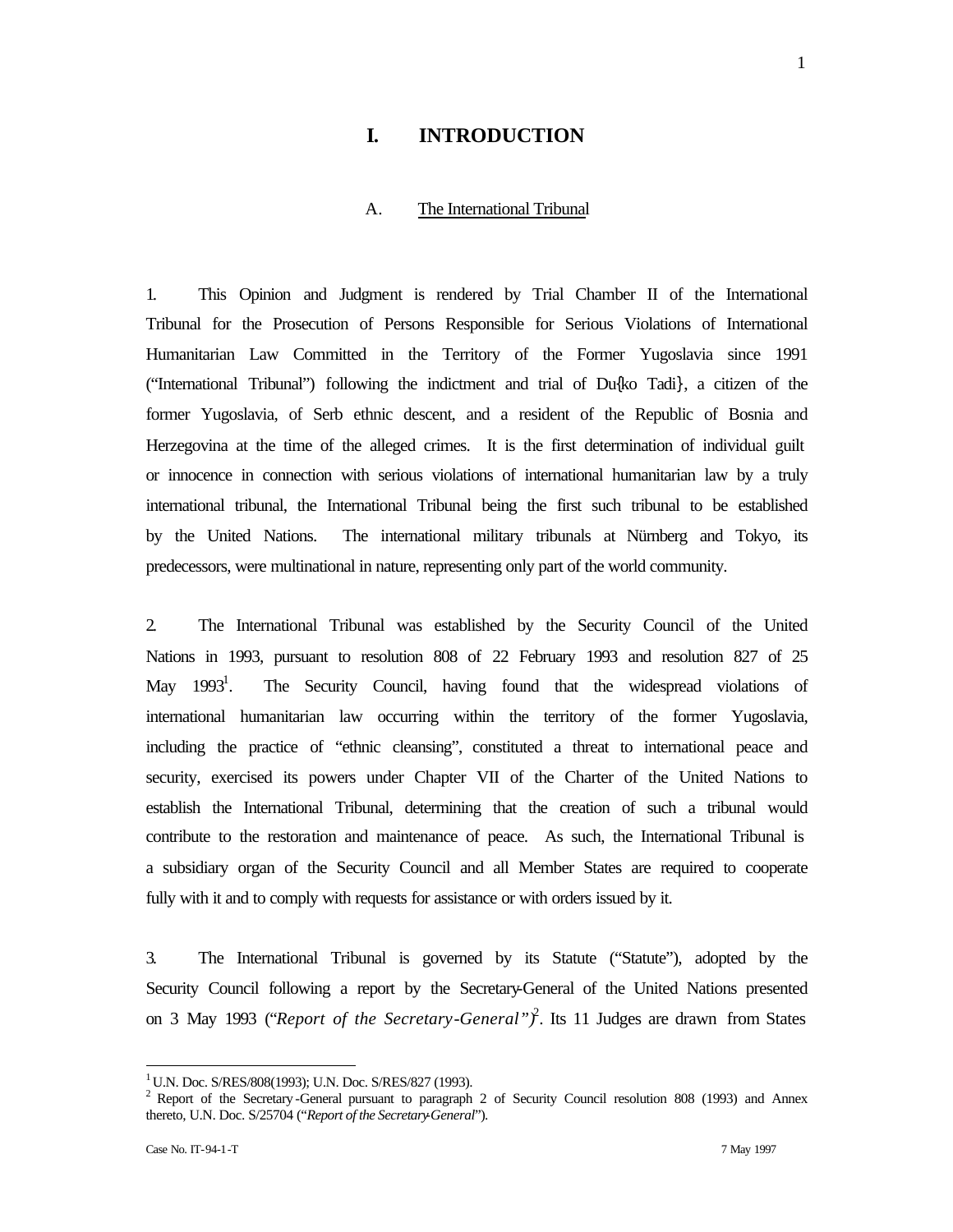around the world. The proceedings are governed not only by the Statute but also by Rules of Procedure and Evidence ("Rules") adopted by the Judges in February 1994, as amended<sup>3</sup>. The International Tribunal is not subject to the national laws of any jurisdiction and has been granted both primacy and concurrent jurisdiction with the courts of States.

4. The Statute grants competence to prosecute persons responsible for serious violations of international humanitarian law committed in the territory of the former Yugoslavia since 1991. Subject-matter jurisdiction is stated in Articles 2 to 5 of the Statute to consist of the power to prosecute persons responsible for grave breaches of the Geneva Conventions of 12 August  $1949<sup>4</sup>$  (collectively the "Geneva Conventions") (Article 2), to prosecute persons violating the laws or customs of war (Article 3), to prosecute persons committing genocide, as defined in the Statute (Article 4), and to prosecute persons responsible for crimes against humanity when committed in armed conflict (Article 5), which are beyond any doubt part of customary international law.

5. Under the Statute the Prosecutor, an independent organ of the International Tribunal, is responsible for the investigation and prosecution of persons responsible for such offences. Upon determination that a prima facie case exists against a suspect, the Prosecutor may prepare an indictment, which is to contain a concise statement of the facts and the crime or crimes with which the accused is charged, and submit that indictment to a Judge of a Trial Chamber for review and confirmation.

#### B. Procedural Background

6. Du{ko Tadi} was arrested in February 1994 in Germany, where he was then living, on suspicion of having committed offences at the Omarska camp in the former Yugoslavia in

 $3$  IT/32/Rev. 10.

<sup>&</sup>lt;sup>4</sup>The Geneva Convention for the Amelioration of the Conditions of the Wounded and Sick in Armed Forces in the Field, 12 Aug. 1949, 75 U.N.T.S. 970 ("Geneva Convention I"); the Geneva Convention for the Amelioration of the Conditions of the Wounded, Sick and Shipwrecked Members of Armed Forces at Sea, 12 Aug. 1949, 75 U.N.T.S. 971 ("Geneva Convention II"); the Geneva Convention relative to the treatment of Prisoners of War, 12 Aug. 1949, 75 U.N.T.S. 972 ("Geneva Convention III"); the Geneva Convention relative to the Protection of Civilian Persons in Time of War, 12 Aug. 1949, 75 U.N.T.S. 973 ("Geneva Convention IV").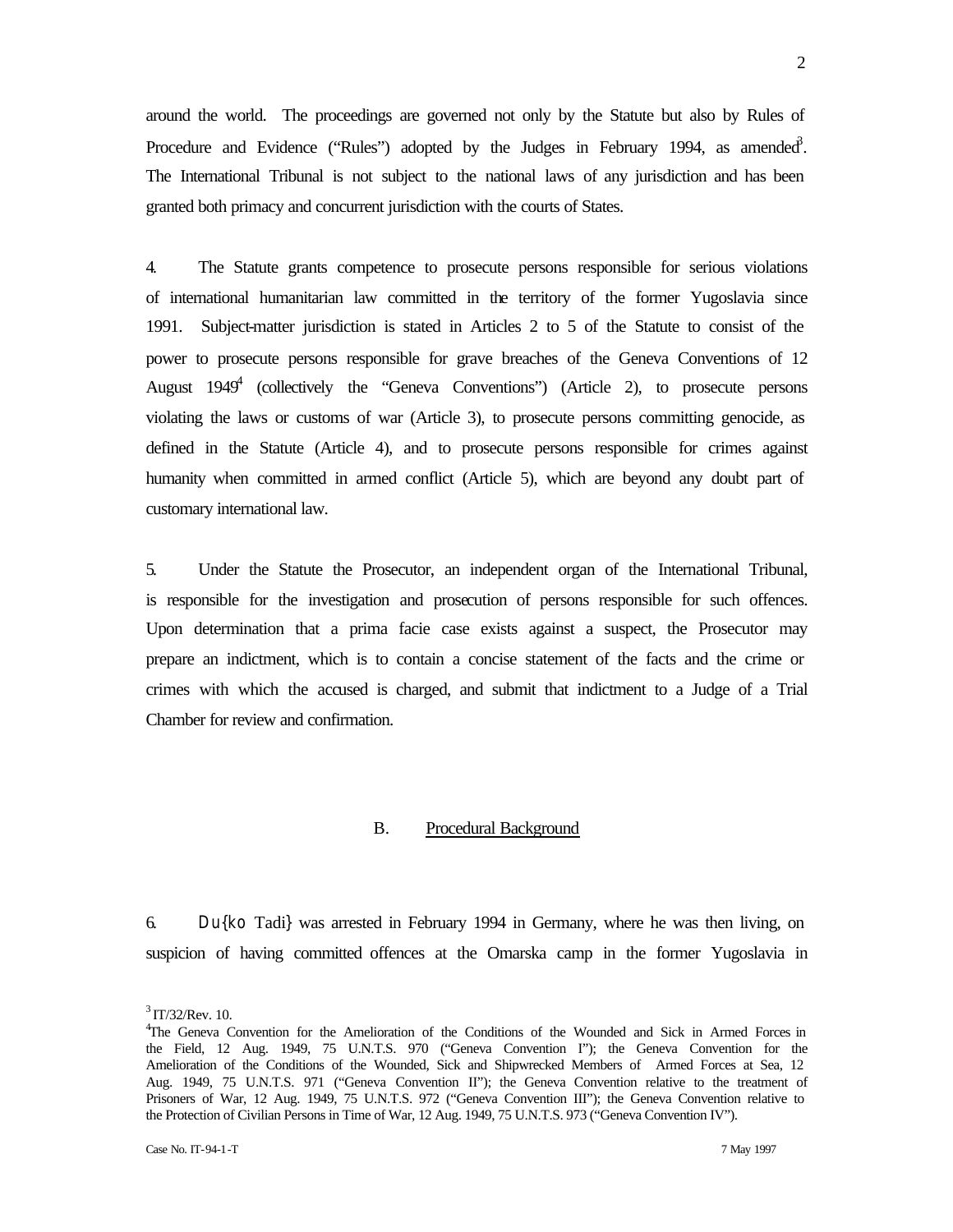June 1992, including torture and aiding and abetting the commission of genocide, which constitute crimes under German law.

7. Proceedings at the International Tribunal involving Du{ko Tadi}, all of which have been held at the seat of the International Tribunal in The Hague, Netherlands, commenced on 12 October 1994 when the Prosecutor of the International Tribunal, at that time RichardJ. Goldstone, filed an application under Rule 9 of the Rules, seeking a formal request to the Federal Republic of Germany, pursuant to Rule 10, for deferral by the German courts to the competence of the International Tribunal. These provisions allow the International Tribunal to exercise its primacy jurisdiction in connection with proceedings already instituted in a State in cases where, *inter alia,* what is in issue is closely related to, or otherwise involves significant factual or legal questions which may have implications for investigations or prosecutions before the International Tribunal.

8. A public hearing on the deferral application was held on 8 November 1994, before Trial Chamber I, with Judge Adolphus Karibi-Whyte (Nigeria) presiding, sitting with Judge Elizabeth Odio Benito (Costa Rica) and Judge Claude Jorda (France). At that hearing, counsel for the Federal Republic of Germany and counsel for Du{ko Tadi} appeared as *amici curiae*. The Federal Republic of Yugoslavia (Serbia and Montenegro) was also invited to appear as *amicus curiae* but declined to do so. Trial Chamber I found that both sets of investigations involved the same crimes and that, in addition, the International Tribunal would not be acting in the proper interests of justice if some of the alleged co-offenders of these serious violations of international humanitarian law were to be judged in national courts and others by the International Tribunal. Accordingly, a Formal Request for Deferral addressed to the Federal Republic of Germany was issued that  $day^5$ .

9. The Indictment by the Prosecutor against Du{ko Tadi} ("the accused") and a coaccused, Goran Borovnica, charging them with a total of 132 counts involving grave breaches of the Geneva Conventions, violations of the laws or customs of war, and crimes against humanity was confirmed by Judge Karibi-Whyte in February 1995 (subsequently twice amended but referred to throughout as "the Indictment") and arrest warrants were issued. The accused was charged with individual counts of persecution, inhuman treatment, cruel treatment, rape, wilful killing, murder, torture, wilfully causing great suffering or serious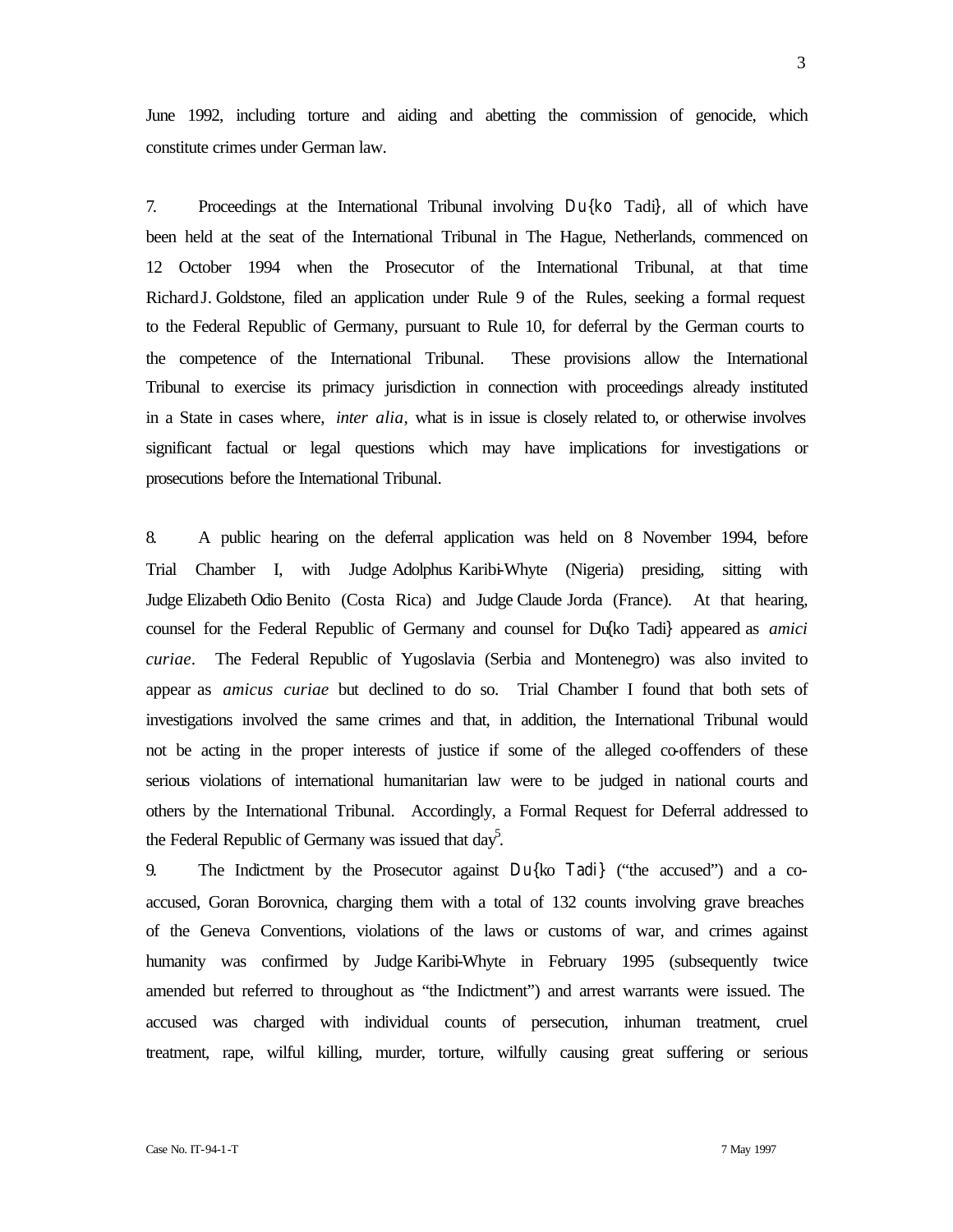injury to body and health, and inhumane acts alleged to have been committed at the Omarska, Keraterm and Trnopolje camps and at other locations in op{tina Prijedor in the Republic of Bosnia and Herzegovina. The accused was transferred to the International Tribunal on 24 April 1995, after the Federal Republic of Germany enacted the necessary implementing legislation for his surrender, and thereafter was detained in the United Nations detention unit in The Hague.

10. The initial appearance of the accused under Rule 62 of the Rules took place on 26 April 1995, before Trial Chamber II, then comprised of Judge Gabrielle Kirk McDonald (U.S.A.), presiding, Judge Jules Deschênes (Canada) and Judge Lal Chand Vohrah (Malaysia). The Prosecution team was led by Mr. Grant Niemann from Australia, with Mr. WilliamFenrick from Canada, and Ms. Brenda Hollis and Mr. Alan Tieger, both from the U.S.A., and assisted by the case manager, Ms. Ann Sutherland, also from Australia. The accused was represented by Mr. MichaïlWladimiroff, a member of the Dutch bar, assisted by Mr. Milan Vujin, a member of the bar of the Federal Republic of Yugoslavia (Serbia and Montenegro). Mr. Wladimiroff was assigned as counsel to the accused by the Registrar of the International Tribunal, with his fees paid by the International Tribunal, on the grounds of indigency pursuant to the Directive of the International Tribunal on the Assignment of Counsel<sup>6</sup>. At that hearing, the Prosecution indicated its desire to proceed against the accused in the absence of the co-accused, Goran Borovnica. The accused entered a plea of not guilty to all counts of the Indictment and was remanded in detention pending trial. The proceedings were broadcast live pursuant to an Order of the Trial Chamber (a practice which has since been followed for all public sessions), with simultaneous interpretation in English, French and the language of the accused.

11. On 11 May 1995 a preliminary status conference was held, in open session and in the presence of the accused, to discuss procedural and other matters relating to the case. By this time the Prosecution team had been enlarged to include Mr. Michael Keegan from the U.S.A., while Mr. Krstan Simi}, also a member of the bar of the Federal Republic of Yugoslavia (Serbia and Montenegro), assisted the Defence. On 18 May 1995 the Prosecution filed a motion for protective measures seeking a variety of protective measures for a total of seven witnesses. The Defence responded on 2 June 1995, opposing the granting of the majority of

 $\overline{a}$ 

<sup>&</sup>lt;sup>5</sup> Decision of the Trial Chamber on the Application by the Prosecutor for a Formal Request for Deferral, *Prosecutor v. Tadi},* Case No. IT-94-1, T.Ch. I, 8 Nov. 1994.  $^{6}$  IT/73/Rev. 3.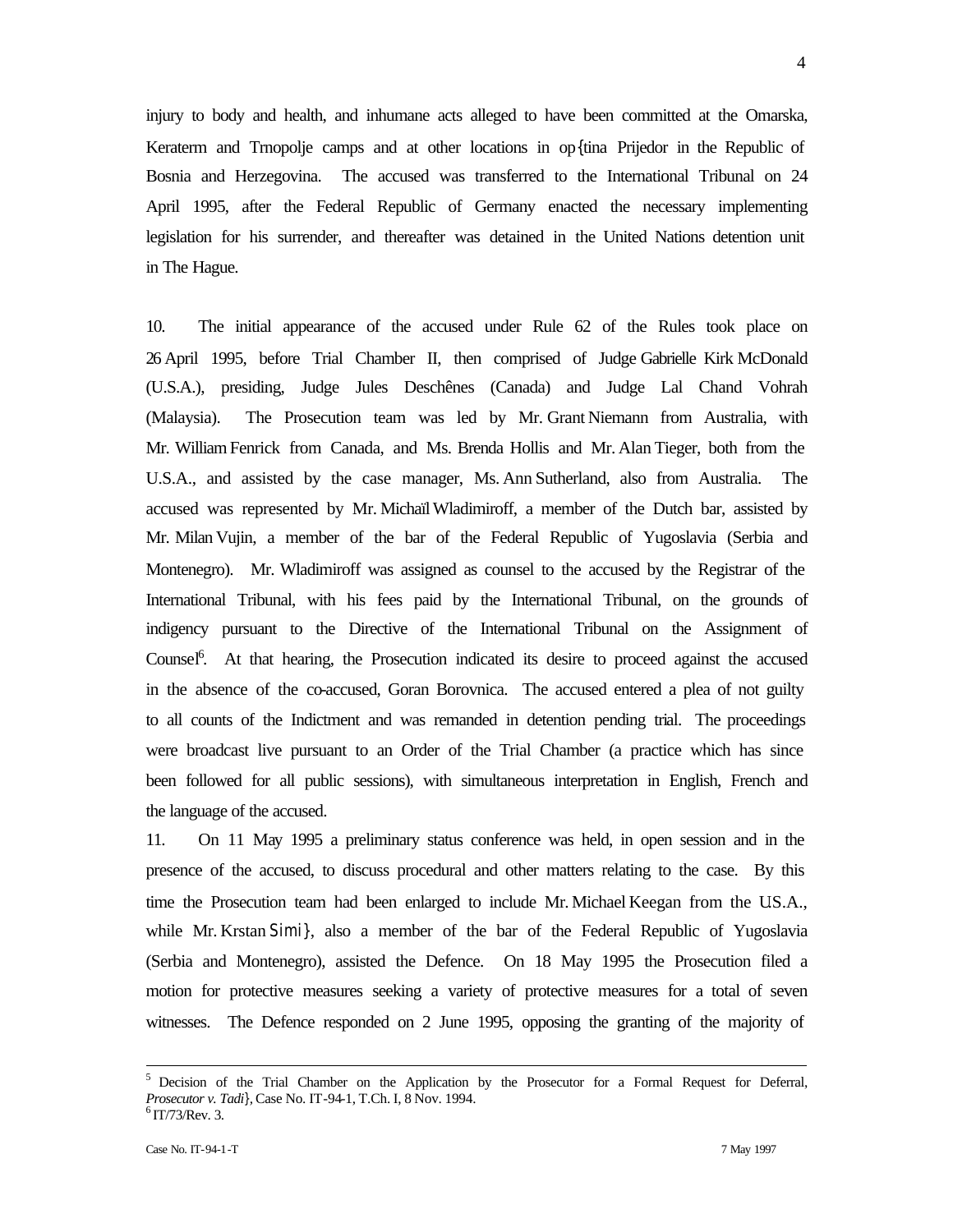these measures on the ground that they infringed upon the right of the accused to a fair and public hearing. Thereafter, pursuant to leave granted, an *amicus curiae* brief was filed by Christine Chinkin, Professor of International Law, and a joint *amicus curiae* brief was submitted by Rhonda Copeland, Professor of Law, Jennifer M. Green, attorney, Felice Gaer and Sara Hossain, barrister, on behalf of the Jacob Blaustein Institute for the Advancement of Human Rights of the American Jewish Committee, Center for Constitutional Rights, International Women's Human Rights Law Clinic of the City University of New York, Women Refugees Project of the Harvard Immigration and Refugee Program and Cambridge and Somerville Legal Services. These were the first *amicus curiae* briefs to be submitted to the International Tribunal. The motion was heard in closed session on 21 June 1995 before Judge McDonald and Judge Vohrah, sitting with Judge Ninian Stephen (Australia), Judge Deschênes having withdrawn at his own request. Thereafter, Trial Chamber II remained as thus constituted throughout preliminary proceedings and the trial. Following the hearing, an Order was issued on 23 June 1995 requiring the parties to file additional factual information concerning prior media contact by the witnesses for whom protective measures were sought. When the Prosecution responded to this request, it also amended the relief it was seeking in respect of certain witnesses and withdrew its request for relief in respect of one witness.

12. On 10 August 1995 the Trial Chamber issued its Decision on this motion. The request for confidentiality (non-disclosure of names and identities to the public) and related orders for six witnesses was granted unanimously, while the request for anonymity (non-disclosure of such information to the accused) was granted by majority in respect of four witnesses, Judge Stephen dissenting in part<sup>7</sup>.

13. Meanwhile, on 23 June 1995, the Defence filed motions on the form of the Indictment, *non bis in idem* and jurisdiction and sought, and was granted, a 14-day extension of time in which to file a motion to exclude evidence obtained from the accused while detained in Germany. The Trial Chamber set the date of 25 July 1995 to hear the motion challenging jurisdiction and adjourned the hearing of all other preliminary motions until after the motion on jurisdiction had been finally resolved. On 14 July 1995, the Trial Chamber granted leave to the Government of the United States of America to file an *amicus curiae* brief on this issue.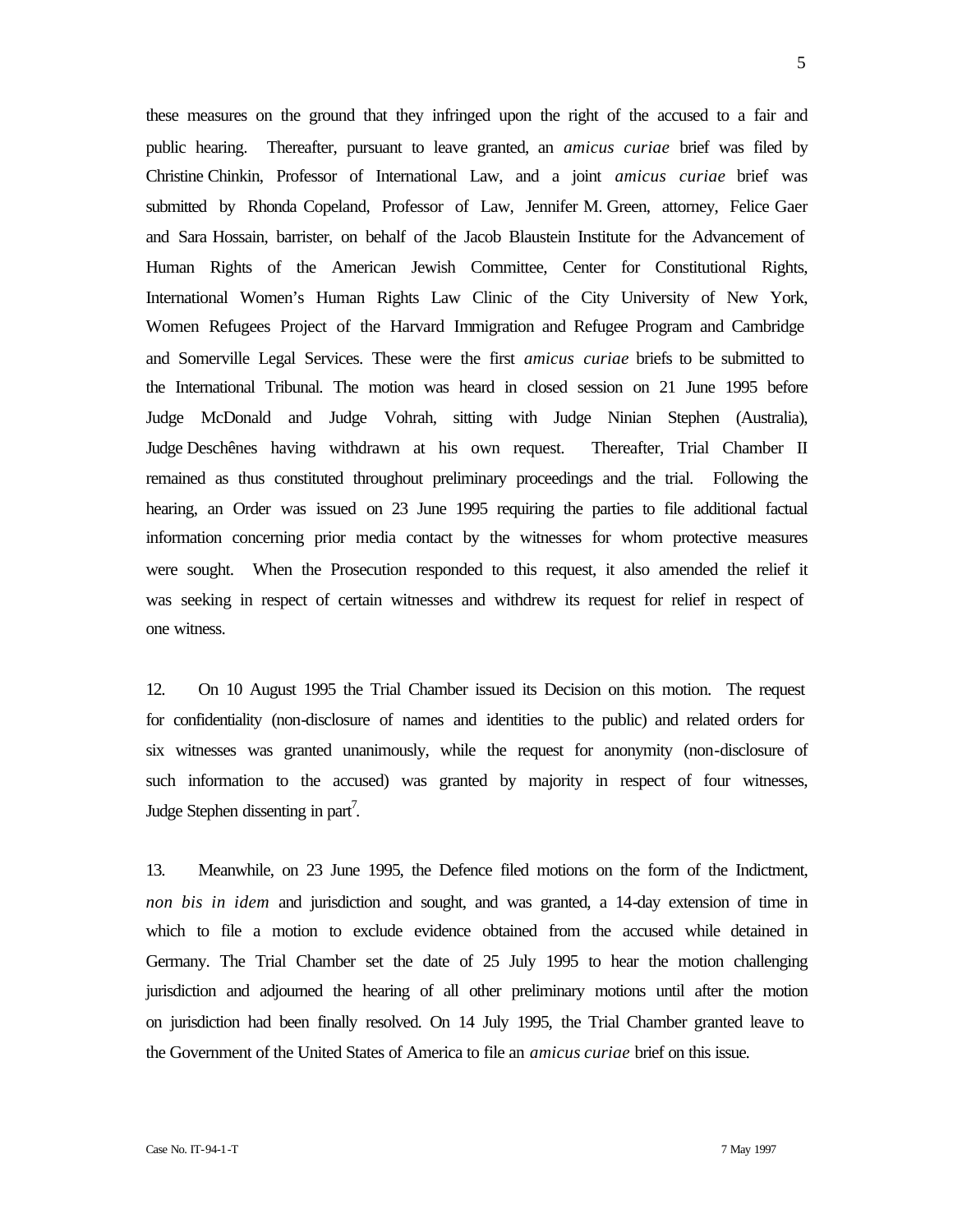14. The Defence motion on jurisdiction was heard in public session on 25 and 26 July 1995. Mr. Alphons Orie, also a member of the Dutch bar, had meanwhile joined the Defence team and was subsequently formally appointed as co-counsel. The Defence raised three principal arguments, disputing the legality of the establishment of the International Tribunal by the Security Council, challenging the primacy jurisdiction with which the International Tribunal is endowed and challenging the subject-matter jurisdiction.

15. On 10 August 1995 the Trial Chamber rendered its Decision on the Defence Motion on Jurisdiction, unanimously dismissing the challenge to primacy jurisdiction and subjectmatter jurisdiction under Articles 2, 3 and 5 of the Statute and decided that the dispute as to the establishment of the International Tribunal raised a non-justiciable issue and that the International Tribunal was not competent to review the decision of the Security Council<sup>8</sup>. The Defence filed a notice of interlocutory appeal against this Decision on 14 August 1995, a schedule for filing of briefs was issued by the Appeals Chamber and the hearing was set down for 7 September 1995. Prior to the hearing, the non-governmental organization, Juristes sans Frontières, sought and was granted leave to file a written brief as *amicus curiae* in the appeal.

16. On 7 and 8 September 1995 the interlocutory appeal was heard by the Appeals Chamber composed of the President of the International Tribunal, Judge Antonio Cassese (Italy), presiding, and Judge Haopei Li (China), Judge Jules Deschênes (Canada), Judge Georges Abi-Saab (Egypt) and Judge Rustam S. Sidhwa (Pakistan). The Prosecutor of the International Tribunal argued the appeal, assisted by the trial attorneys. The Defence team remained as it had been before the Trial Chamber. On 2 October 1995 the Appeals Chamber issued its Decision on the appeal<sup>9</sup> ("*Appeals Chamber Decision*"). The Appeals Chamber unanimously upheld the Trial Chamber on the challenge to primacy and, with Judge Sidhwa dissenting, held that the International Tribunal had subject-matter jurisdiction. However, the Appeals Chamber, with Judge Li dissenting, decided that the International Tribunal was empowered to pronounce upon the legality of its establishment by the Security Council and dismissed that challenge.

 7 Decision on the Prosecutor's Motion requesting Protective Measures for Victims and Witnesses, *Prosecutor v. Tadi},* Case No. IT -94-1, T.Ch. II, 10 Aug. 1995.

<sup>8</sup> Decision on the Defence Motion on Jurisdiction, *Prosecutor v. Tadi},* Case No. IT-94-1, T.Ch. II, 10 Aug. 1995.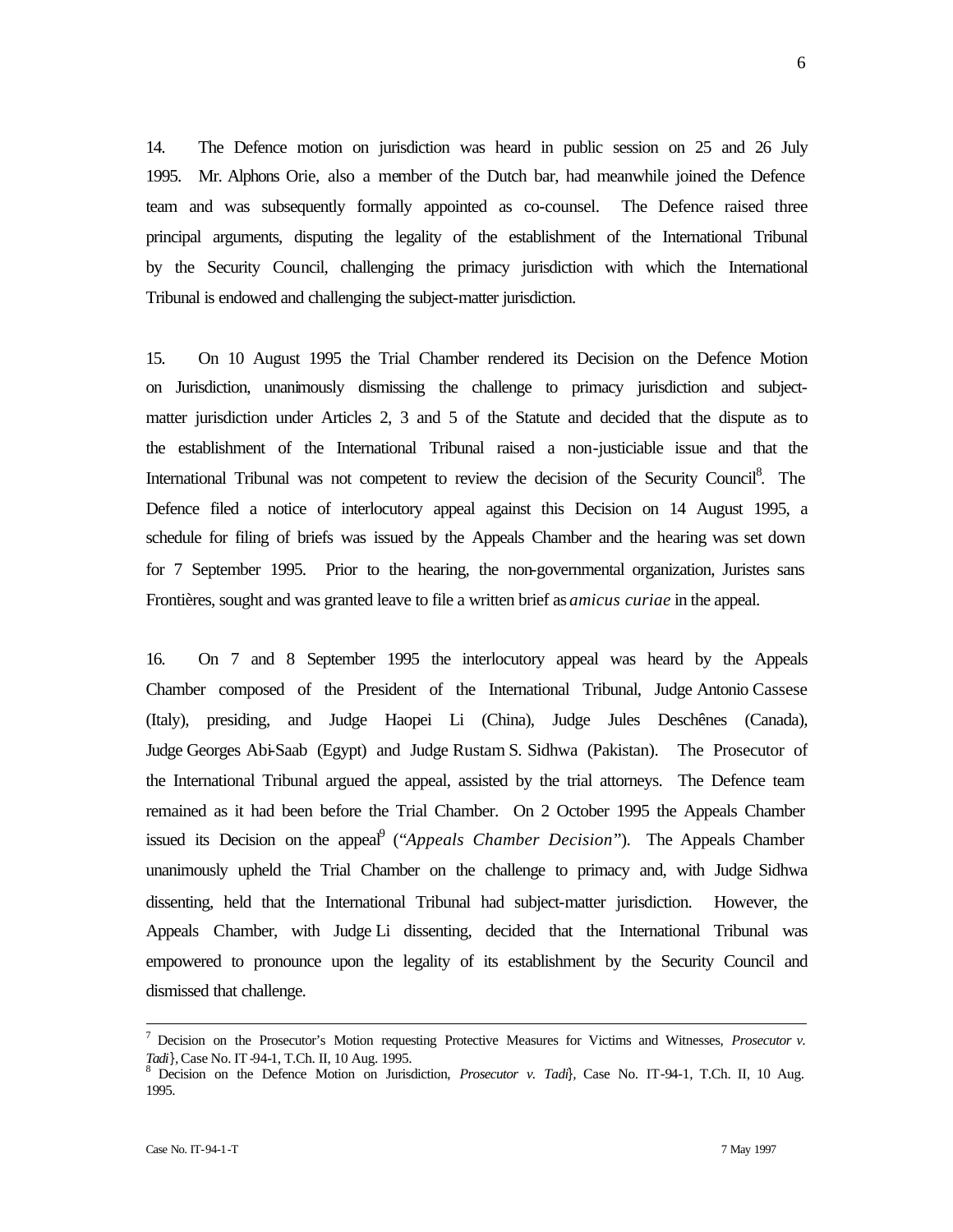17. On 1 August 1995 the Prosecution sought leave to amend the Indictment by the addition of new charges and at the same time requested protective measures for the principal witness involved. As the procedure for an amendment of the Indictment in this way was not specifically provided for in the Rules, the Prosecution sought the guidance of the Trial Chamber as to whether the new material should be submitted for review to the Trial Chamber or to the confirming Judge. On 8 August 1995 the Trial Chamber directed the Prosecution to submit its motion for leave to amend the Indictment to the confirming Judge, Judge Karibi-Whyte, who confirmed the new charges on 1 September 1995. At the same time the Prosecution reorganized the charges in the Indictment, to reduce the total number of counts to 36. The Prosecution motion for protective measures for the principal witness whose testimony supported the additional charges in the Indictment, Witness L, was heard in closed session on 25 October 1995; further filings were sought and subsequently made in respect of the effect upon any protective measures of the prior conviction of Witness L for serious crimes by the courts of the Republic of Bosnia and Herzegovina and, on 14 November 1995, a Decision granting protective measures to that witness was handed down<sup>10</sup>.

18. The Defence filed a motion on the form of the Indictment on 4 September 1995, together with a second motion to suppress the production of evidence obtained from the accused and a second motion on the principle of *non bis in idem*, but on 28 September 1995 withdrew the two motions to suppress the production of evidence. On 14 November 1995 the Trial Chamber handed down its Decisions on the principle of *non bis in idem* and on the form of the Indictment ("*Decision on the Form of the Indictment")*<sup>11</sup>. The motion on *non bis in idem* was dismissed in full but the *Decision on the Form of the Indictment* upheld the motion in as far as it related to paragraph 4 of the Indictment and the Prosecution was granted 30 days in which to amend that paragraph, which it did by withdrawing the two counts based on deportation.

<sup>9</sup> Decision on the Defence Motion for Interlocutory Appeal on Jurisdiction, *Prosecutor v. Tadi},* Case No. IT-94- 1, A.C., 2 Oct. 1995 ("*Appeals Chamber Decision*").

<sup>10</sup> Decision on the Prosecutor's Motion requesting Protective Measures for Witness L, *Prosecutor v. Tadi},* Case No. IT-94-1, T.Ch. II, 14 Nov. 1995.

<sup>&</sup>lt;sup>11</sup> Decision on the Defence Motion on the Principle of *Non-bis-in-idem*, *Prosecutor v. Tadi*<sub>*k*</sub> Case No. IT-94-1, T.Ch. II, 14 Nov. 1995; Decision on the Defence Motion on the Form of the Indictment, *Prosecutor v. Tadi},*  Case No. IT-94-1, T.Ch. II, 14 Nov. 1995.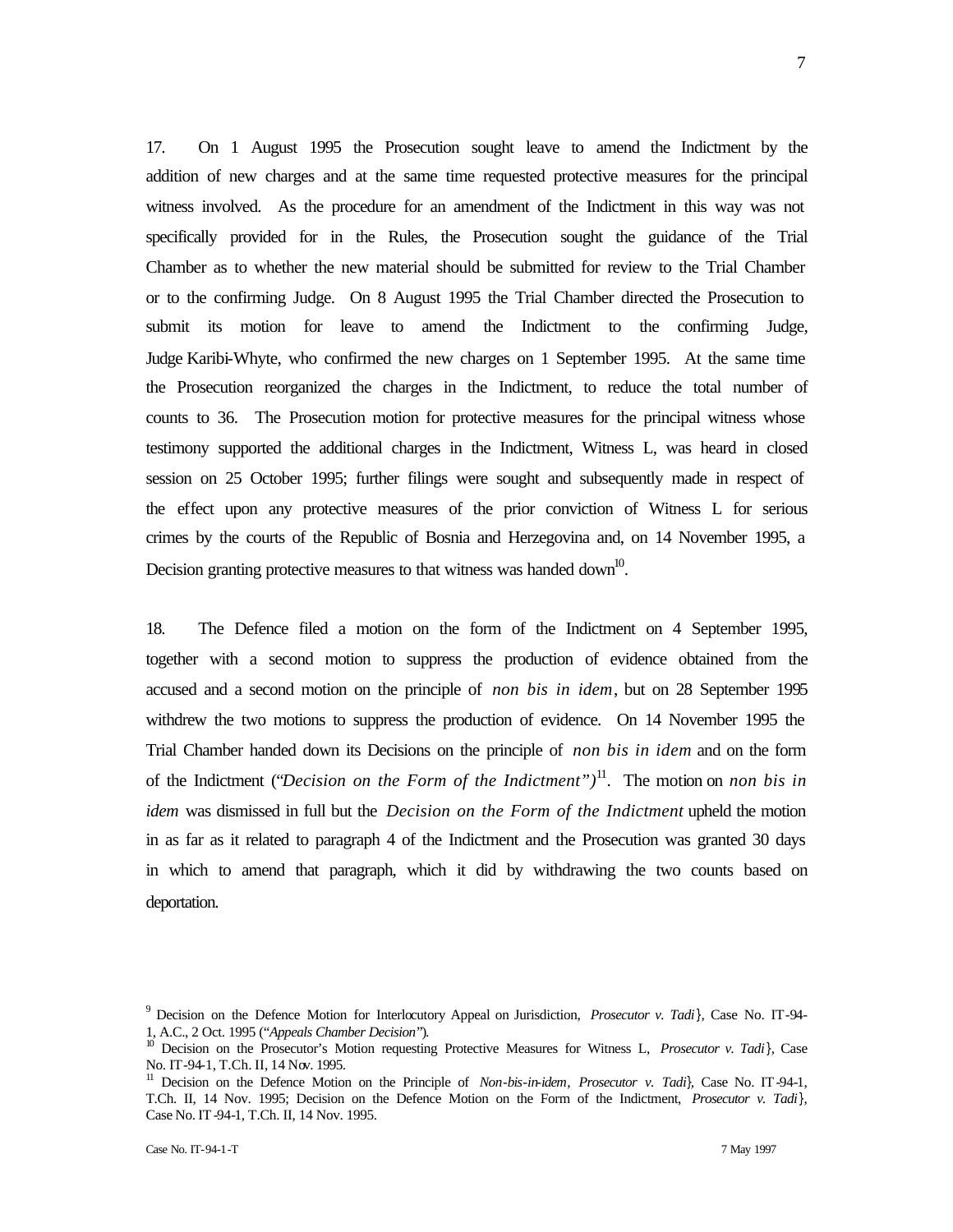19. Meanwhile, in October 1995, the Trial Chamber had written to the parties, setting out a number of points which it wished the parties to consider before the trial commenced. This being the first full trial conducted by the International Tribunal, and in view of the fact that counsel came from a variety of national jurisdictions, the Trial Chamber sought to involve the parties in discussion of the practical and procedural aspects of the trial. Accordingly, a closed-session status conference was held on 23 October 1995 at which a wide range of issues was discussed, including discovery, translation of documents, use of courtroom technology for display of exhibits, questions of identification, the status of the co-accused, Goran Borovnica, the need for pre-trial briefs and the issues they should address, financial arrangements for Defence counsel, cooperation of State authorities with both the Defence and the Prosecution, practical arrangements for protected witnesses within the courtroom and the implications of live broadcasting of the proceedings for these witnesses.

20. The next day, 24 October 1995, at a public sitting of the Trial Chamber, the accused entered an appearance to the additional charges and pleaded not guilty. The Prosecution also sought a separate trial of the accused from his co-accused, Goran Borovnica, and this was granted unopposed. A number of the procedural issues which had been raised in the closedsession status conference of the day before were then discussed in open session. These included a proposed date of 6 May 1996 for commencement of the trial, the Defence having sought an additional period of approximately six months to prepare its case in view of the difficulties it was experiencing in arranging access to the area and to witnesses.

21. On 1 November 1995 the Prosecution filed a motion seeking delayed release of the televised broadcast of proceedings so as to protect witnesses from inadvertent disclosure of protected identity and on 15 November 1995, after hearing argument, the Trial Chamber ordered that release of the broadcast should be delayed for 30 minutes to allow time for any inadvertent disclosure to be deleted from the recording, subject however to the availability of funds to purchase the necessary technical equipment to effect that delay<sup>12</sup>. It was further ordered that the written transcript of witness testimony heard in closed session would also be released to the public after redaction where necessary. A further status conference was held on 14 November 1995 at which the parties discussed their readiness for trial and related

 $12$ <sup>12</sup> Decision on the Prosecutor's Motion requesting Delayed Release of Recordings of the Proceedings, *Prosecutor v. Tadi},* Case No. IT-94-1, T.Ch. II, 15 Nov. 1995.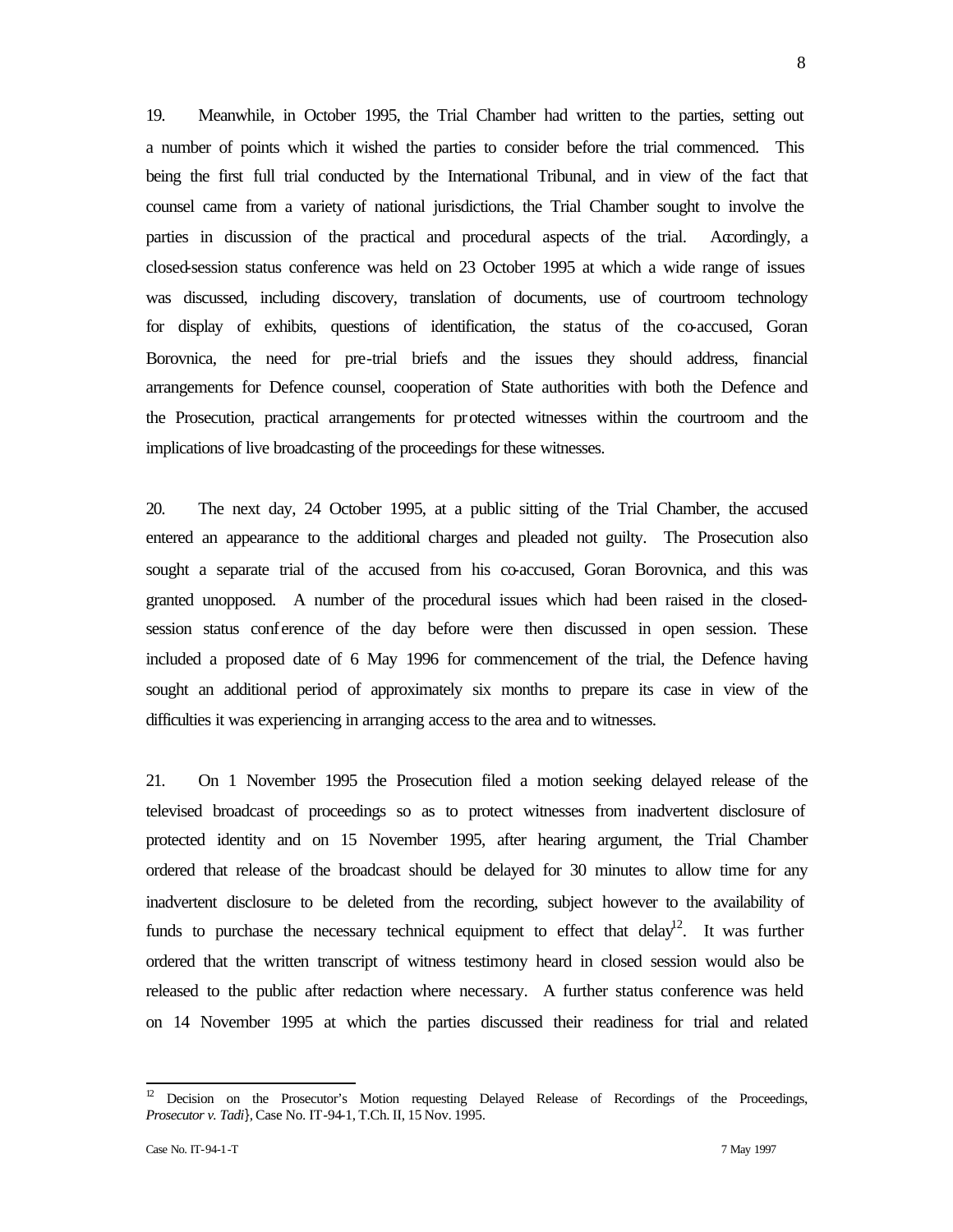issues. In the same month Mr. Simi} left the Defence team and, in December 1995, Mr. Nikola Kosti} was given a power of attorney to represent the accused.

22. Following a recess over the Christmas period, a further status conference was held on 16 January 1996. The Defence described the difficulties it was experiencing in the conduct of its investigations both within the region of the former Yugoslavia and elsewhere, even after the successful conclusion of the General Framework Agreement for Peace in Bosnia and Herzegovina ("Dayton Peace Agreement"), and the need for a further visit to the region to complete its enquiries. Another status conference was held on 13 February 1996, after both parties had visited the region, at which arrangements for trial were discussed in detail. Following that status conference, the Trial Chamber issued an Order setting dates for the filing of pre-trial briefs and formally setting down the trial for 7 May 1995 with additional status conferences scheduled for April and immediately prior to commencement of the trial.

23. Orders were issued in March and April 1996 for the filing of notices of expert witnesses. An additional status conference was held on 15 March 1996 to resolve certain unforeseen problems and the issue of giving evidence via video-conference link was discussed. On 20 March 1995 the Defence filed a formal motion on the giving of evidence by video-conference link, which issue, together with the issue of prior disclosure of Defence witness statements, was discussed in more detail at the final closed-session status conference on 9 April 1996. The Defence team was joined at this status conference and thereafter by Mr. Steven Kay and Ms. Sylvia de Bertodano, both from the London bar, acting as consultants, pursuant to the arrangements made by the Registry for provision of assigned counsel. On 10 April 1996 the Defence filed a motion for severance of the Indictment to provide for separate trials in respect of the incidents alleged to have taken place at the Omarska camp from the other charges. The Defence also filed a notice of alibi pursuant to Rule 67 on that day, together with a motion to prevent the contamination of witnesses' testimony. An application by Courtroom Television Network for leave to appear as *amicus curiae* on this issue was denied. The Prosecution pre-trial brief was filed on that day, the Defence having a further two weeks in which to respond with their pre-trial brief. On 12 April 1996 the Prosecution filed a motion to compel disclosure of statements of Defence witnesses, to which the Defence responded on 16 April 1996.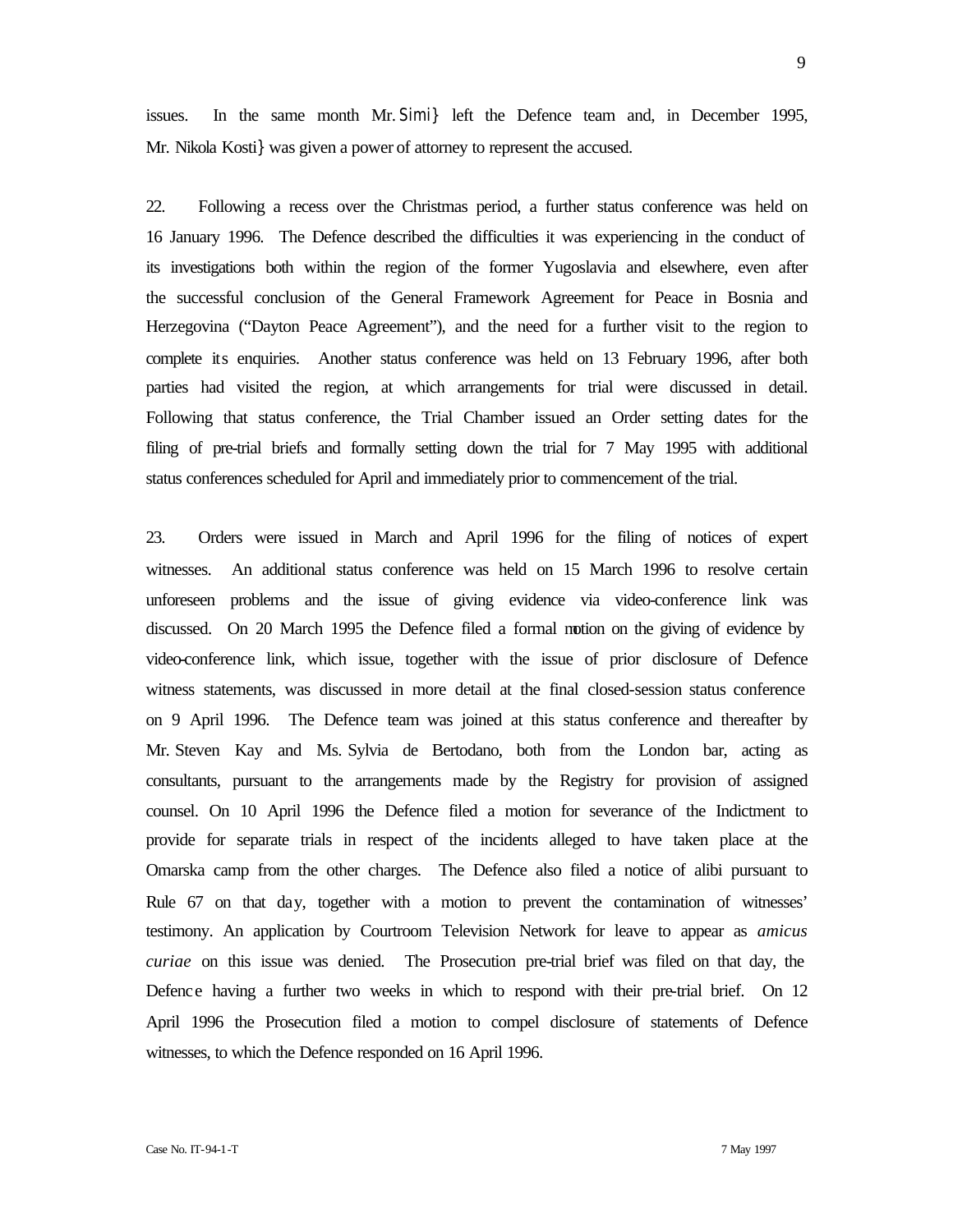24. Another status conference was held on 18 April 1996 at which a number of issues involving expert witnesses were discussed. On the same day, the Defence filed a motion to summon and protect Defence witnesses, listing 28 witnesses for whom some form of protective measures were sought, including safe conduct (limited immunity from prosecution), the giving of evidence via video-conference link and confidentiality for certain witnesses. The next day, the Prosecution filed a motion for protective measures for an additional witness. The Defence pre-trial brief was filed on 23 April 1996 and the Prosecution responded to that on 26 April 1996.

25. The Defence notice of alibi was amended on 2 May 1996. On 3 May 1996 the final pre-trial status conference and a hearing on motions were held in public, with a portion relating to a request for protective measures for a witness being held in closed session. The Defence motion for witness protection, including the video-conference link and safe conduct, and the Prosecution motion for disclosure of Defence witness statements were discussed. The Trial Chamber made a number of rulings for the conduct of the trial, including one that it would not be appropriate for the Trial Chamber to find the accused guilty of any crime unless specifically charged in the Indictment. It requested the parties to address the character of the conflict during the trial and to present evidence both on this issue and as to whether the crimes charged were committed within the context of an armed conflict. It was confirmed that Mr. Vujin and Mr. Kosti} were no longer counsel of record for the Defence.

26. The Trial Chamber entered its Decision on the Defence motion to prevent the contamination of testimony on the same day, denying the relief sought<sup>13</sup>. As part of its disposal of the motion, the Trial Chamber issued a notice to be given to each witness, reminding the witnesses not to discuss the proceedings with anyone other than the lawyers involved and to avoid following media coverage of the trial, and also pointing out the penalties for false testimony before the International Tribunal. The Defence motion on severance of the Indictment was denied and the Trial Chamber declined to determine pre-trial, and formulate for the parties, the elements of the offences, as had been sought by the Prosecution and supported by the Defence, instructing the parties instead that these matters could be dealt with in their opening statements. The Trial Chamber's Decision denying the

 $\overline{a}$ 

<sup>&</sup>lt;sup>13</sup> Decision on the Defence Motion to Prevent the Contamination of Testimony, *Prosecutor v. Tadi*<sup>*}*</sup>, Case No. IT-94-1, T.Ch. II, 3 May 1996.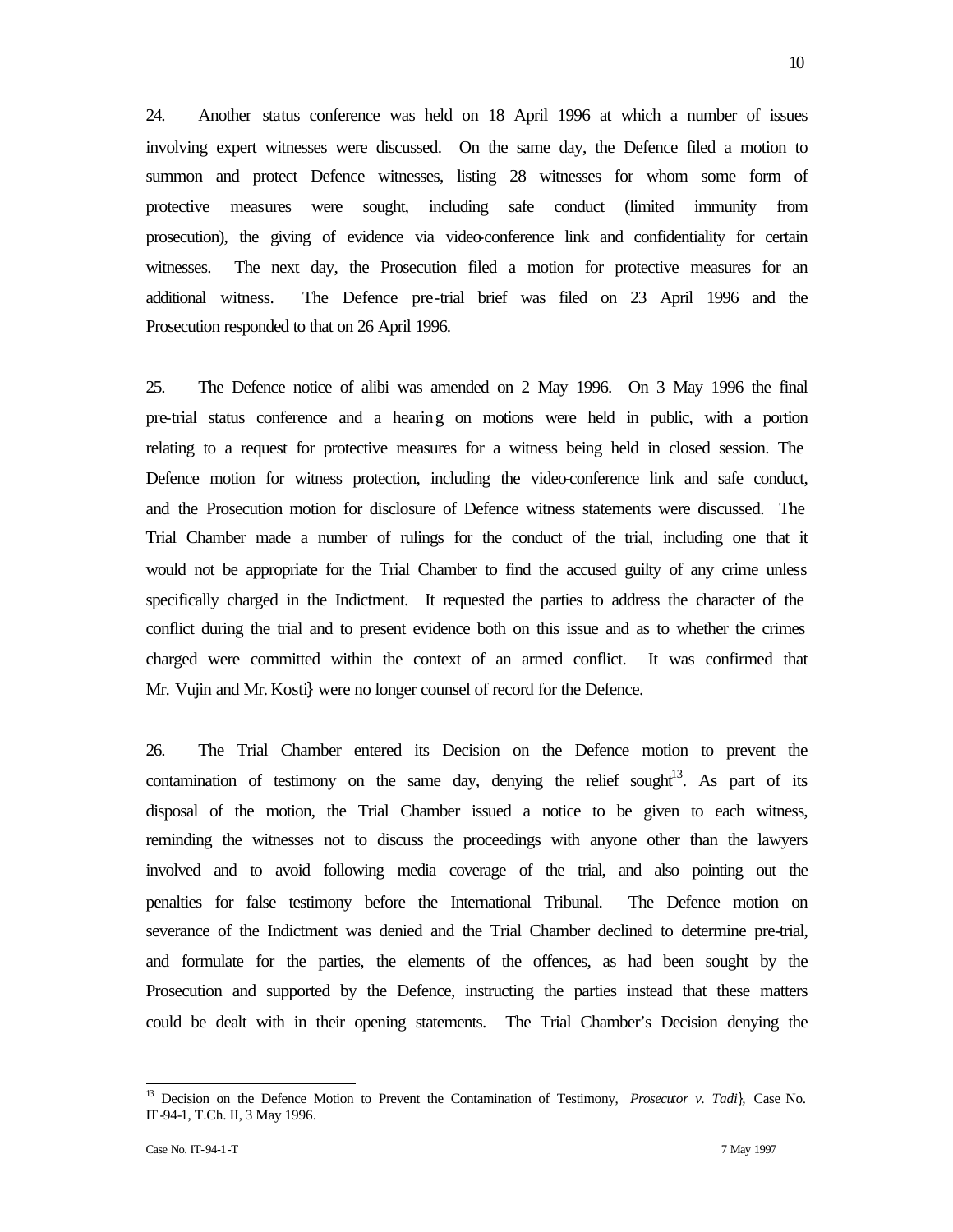Prosecution motion to compel disclosure of Defence witness statements was issued on 7 May 1996, immediately prior to commencement of the trial $14$ .

27. The trial of the accused commenced on 7 May 1996. In addition to the Judges of the Trial Chamber, the Registrar of the International Tribunal, Mrs. Dorothee de Sampayo Garrido-Nijgh, and the Deputy Registrar, Mr. Dominique Marro, were in attendance, together with the Senior Legal Officer to the Chamber, Mrs. Yvonne Featherstone, and the court deputy, Mr. Roeland Bos. After dealing with some preliminary matters, including the public announcement of the decisions issued by the Trial Chamber over the past few days, the Trial Chamber denied a renewed application by the Prosecution for a determination and formulation by the Trial Chamber of the elements of each of the offences charged. The Trial Chamber then considered a motion from the Prosecution further to amend the Indictment to withdraw Counts 2, 3 and 4, which related to charges of forcible sexual intercourse. The application was unopposed by the Defence and was agreed to by the Trial Chamber and subsequently confirmed by formal order<sup>15</sup>.

28. Mr. Niemann opened for the Prosecution, followed by Mr. Wladimiroff for the Defence, after which the first Prosecution expert witness was called to the stand in the afternoon. The presentation of the Prosecution case-in-chief continued for 47 sitting days and concluded on 15 August 1996, having been interrupted occasionally for short periods to enable both Trial Chambers to conduct proceedings in other cases in the sole courtroom available to the International Tribunal. During this period 76 witnesses gave evidence and 346 Prosecution exhibits were admitted, including video tapes of the region and a model of the Omarska camp, together with a further 40 exhibits from the Defence. All of the courtroom participants, including the accused, were able to view exhibits such as maps and videos on the courtroom monitor, or to select the broadcast image or a simultaneous written transcript. Most of the witnesses gave evidence in their native language which was then interpreted into the two working languages of the International Tribunal. It is on this interpretation that the transcript of the proceedings is based and on which the Trial Chamber, of necessity, must rely.

l

<sup>&</sup>lt;sup>14</sup> Decision on the Prosecution Motion to compel Disclosure of Statements taken by the Defence of Witnesses who will Testify, *Prosecutor v. Tadi},* Case No. IT -94-1, T.Ch. II, 7 May 1996.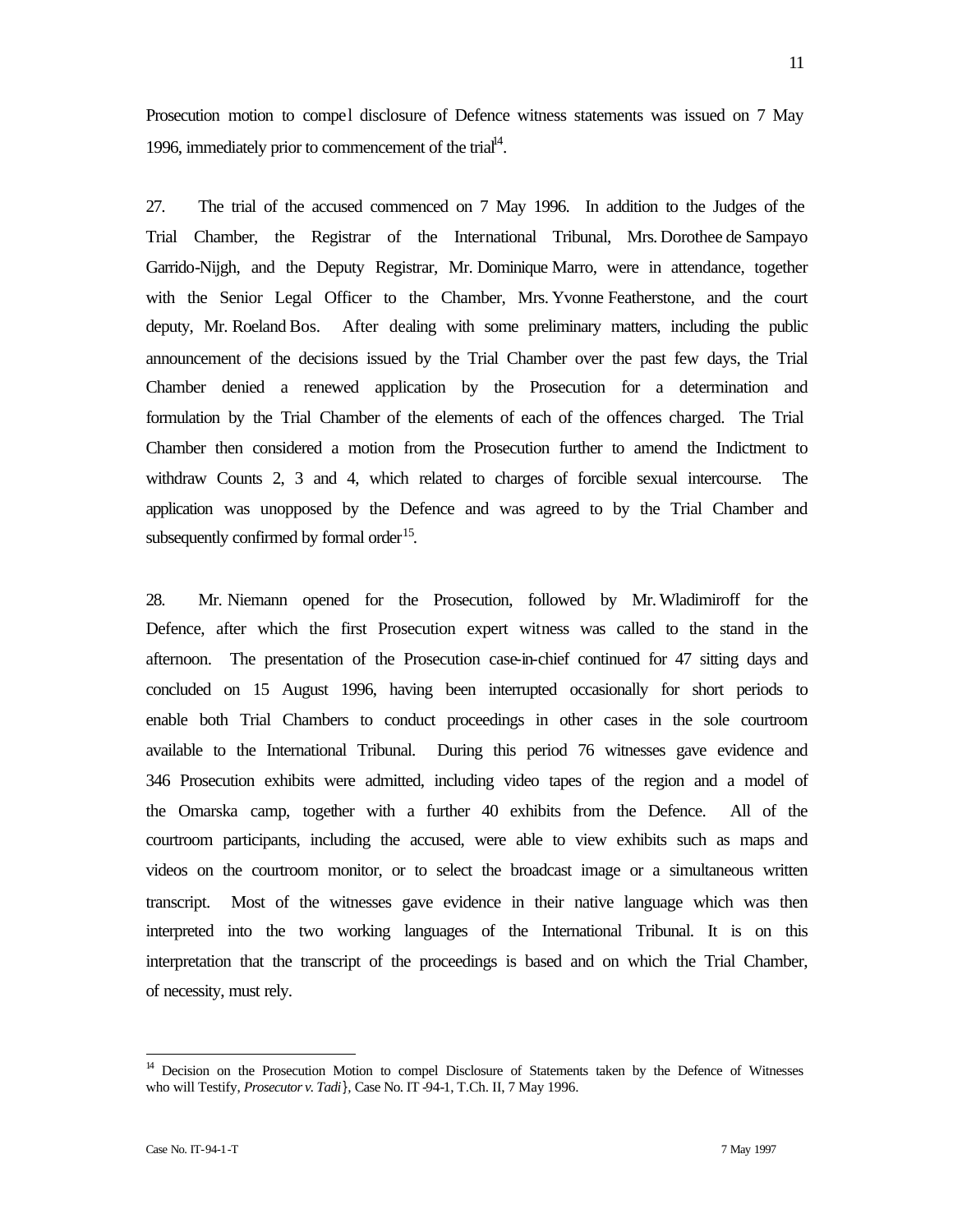29. A Decision on the two Defence motions for protective measures for its witnesses was issued on 25 June 1996, providing for the issue of summonses for 24 Defence witnesses, approving the giving of evidence via video-conference link from Banja Luka in the Republic of Bosnia and Herzegovina for seven witnesses, subject to the necessary equipment and facilities being made available to the International Tribunal, and granting confidentiality to five Defence witnesses and safe conduct to a further four witnesses  $16$ . The Decision granted leave to the Defence to file supplementary affidavits and to amend its motion to request safe conduct instead of orders permitting testimony by video-conference link in respect of certain witnesses, which the Defence duly filed on 30 July 1996. A separate Decision was entered by the Trial Chamber on these amended requests on 16 August 1996, providing for the summoning of a further eight Defence witnesses, granting permission for video-conference link testimony to an additional six witnesses, granting confidentiality in respect of another five Defence witnesses and giving safe conduct to seven other Defence witnesses $17$ .

30. Applications for protective measures for additional witnesses continued to be made by both parties throughout the proceedings. Orders for the shielding of witnesses from public view and for electronic distortion of the broadcast image of the witness were issued in respect of a further eight witnesses. In some cases, the decision was granted orally and the evidence heard prior to entry of a formal decision. The evidence of 17 witnesses, both Prosecution and Defence, was heard in closed session but in full view of the accused and counsel pursuant to specific orders. Of the four witnesses granted anonymity, two were not called to give evidence and one testified in open session without any protective measures. The remaining witness, Witness H, was also heard in closed session and was shielded from the view of the accused but not from Defence counsel. The written transcript of the testimony of all of these protected witnesses has subsequently been released by order of the Trial Chamber, after review by the party presenting the witness and by the Victims and Witnesses Unit of the International Tribunal and redaction of any material disclosing identity.

31. A third motion to protect Defence witnesses was filed on 12 September 1996 and a Decision issued on 20 September 1996 adding 14 witnesses to the list of those to be

l

<sup>&</sup>lt;sup>15</sup> Decision on the Prosecution Motion to Withdraw Counts 2 through 4 of the Indictment Without Prejudice, *Prosecutor v. Tadi},* Case No. IT-94-1, T.Ch. II, 25 Jun. 1996.

<sup>&</sup>lt;sup>16</sup> Decision on the Defence Motions to Summon and Protect Defence Witnesses and on the Giving of Evidence via Video-link, *Prosecutor v. Tadi},* Case No. IT -94-1, T.Ch. II, 25 Jun 1996.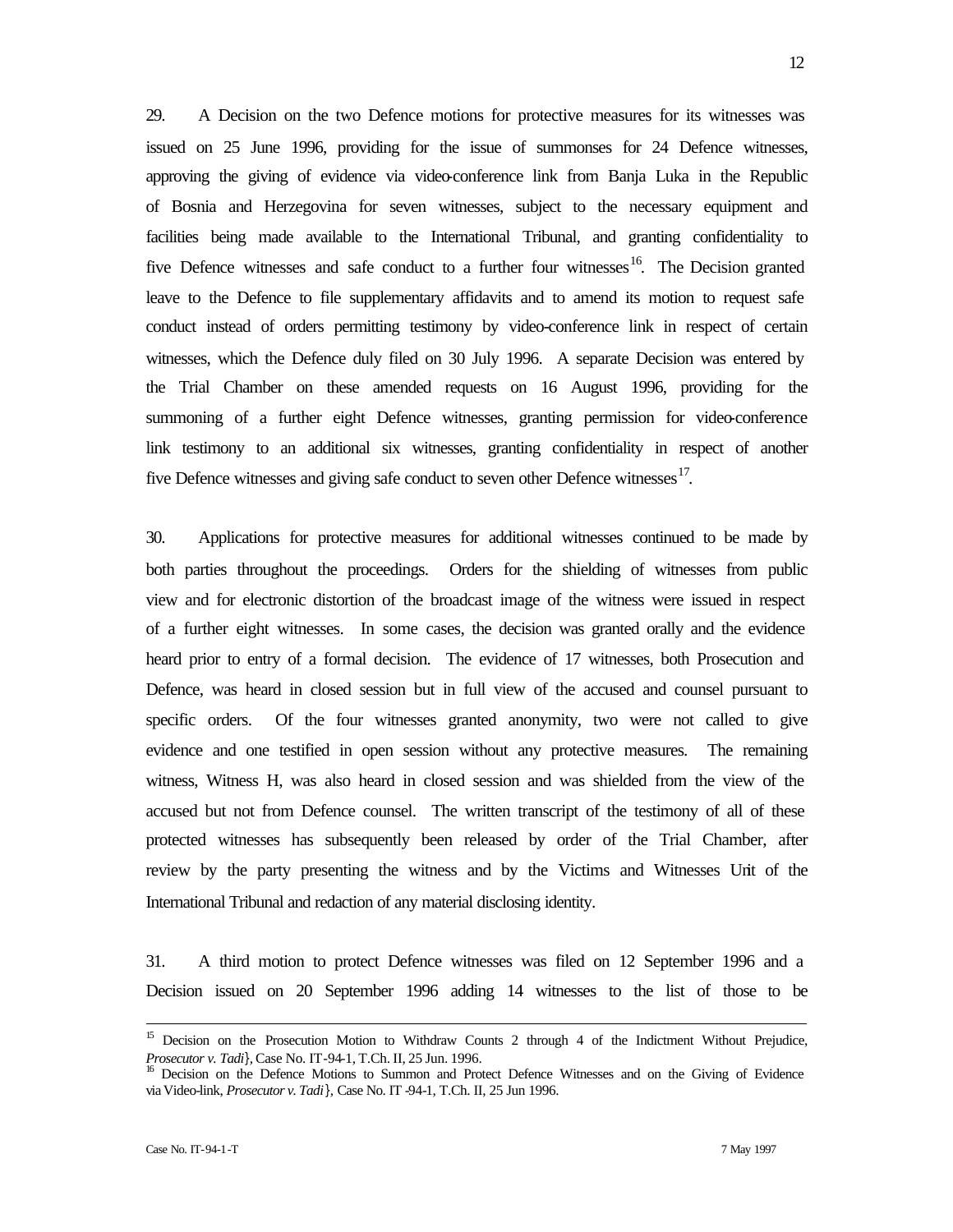summoned; permitting the giving of evidence via video-conference link for two more Defence witnesses; granting confidentiality for another two witnesses, and granting safe conduct to three additional witnesses $^{18}$ . A fourth motion was granted by a Decision of 11 October 1996, permitting two more Defence witnesses to give evidence via video-conference link and granting confidentiality to one of these witnesses<sup>19</sup>. On 17 October 1996 the Trial Chamber approved the giving of evidence via video-conference link to another Defence witness<sup>20</sup> and, on the following day, granted confidentiality to one final Defence witness $^{21}$ .

32. Following a recess of three weeks after the close of the Prosecution case to permit the Defence to make its final preparations, the Defence case opened on 10 September 1996 and continued for eight weeks until 30 October 1996. Forty witnesses were presented and 75 exhibits admitted (both Defence and Prosecution), including video tapes. In the week of 15 to 18 October 1996 a temporary video-conferencing link was established between the courtroom in The Hague and Banja Luka. A total of 11 Defence witnesses testified using this link, which permitted the Judges and other courtroom participants to follow the evidence of the witnesses, to observe their demeanour and to question them as to their testimony. The giving of testimony in the former Yugoslavia was overseen by the Deputy Registrar as Presiding Officer and both the Prosecution and the Defence had observers at the location throughout the testimony. Questioning-in-chief and cross-examination was conducted by counsel from the courtroom in The Hague.

33. During the Defence case, one of the Prosecution witnesses, Witness L, who had testified to events in the Trnopolje camp, was recalled for further cross-examination by the Defence. A number of Defence witnesses were then heard in closed session in relation to the truthfulness of Witness L's testimony. As a result of such testimony, the Prosecution initiated certain enquiries which culminated on 25 October 1996 in the Prosecution inviting the Trial Chamber to disregard the testimony of Witness L and to revoke the protective measures granted for him. The Prosecution acknowledged that, as a consequence, the accused had no

l

<sup>17</sup> Decision on the Defence Motion to Protect Defence Witnesses, *Prosecutor v. Tadi},* Case No. IT -94-1, T.Ch. II, 16 Aug. 1996.

<sup>18</sup> Decision on the Third Confidential Motion to Protect Defence Witnesses, *Prosecutor v. Tadi},* Case No. IT-94-1, T.Ch. II, 20 Sept. 1996.

<sup>&</sup>lt;sup>19</sup> Decision on Fourth Confidential Motion to Protect Defence Witnesses, *Prosecutor v. Tadi*<sup>*}*</sup>, Case No. IT-94-1, T.Ch. II, 11 Oct. 1996.

<sup>20</sup> Decision on the Defence Motion requesting Video-link for Defence Witness Jelena Gaji}, *Prosecutor v. Tadi},*  Case No. IT-94-1, T.Ch. II, 17 Oct. 1996.

<sup>21</sup> Decision on the Defence Motion requesting Facial Distortion of Broadcast Image and Protective Measures for Defence Witness D, *Prosecutor v. Tadi},* Case No. IT-94-1, T.Ch. II, 18 Oct. 1996.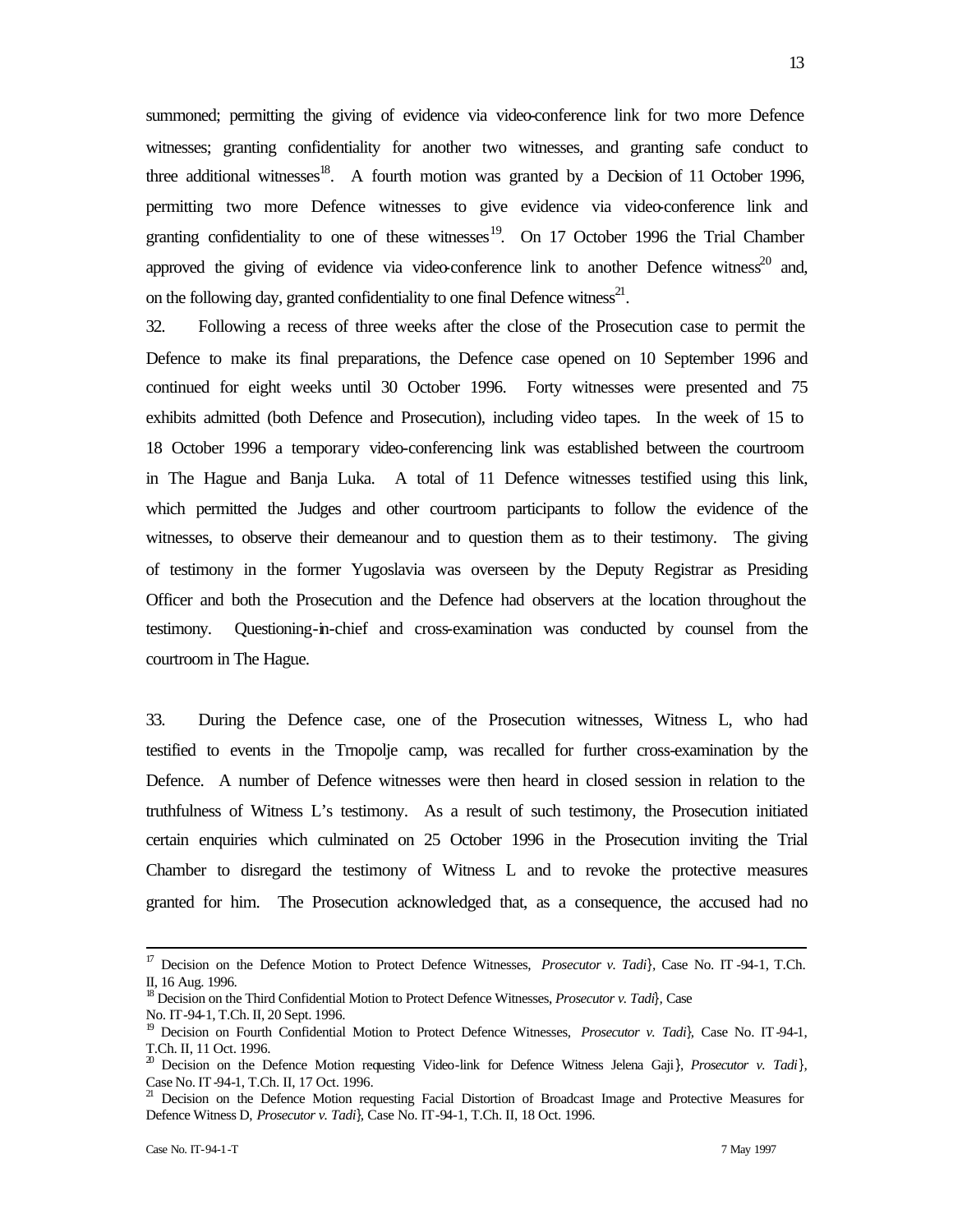case to answer in respect of most of the allegations in subparagraph 4.3 of the Indictment. The circumstances surrounding Witness L's testimony are now the subject of an investigation by the Prosecutor ordered by the Trial Chamber on 10 December 1996 for false testimony under Rule  $91^2$ . The accused himself testified under solemn declaration over a period of three days from 25 to 29 October 1996.

34. On 6 and 7 November 1996 the Prosecution presented 10 witnesses in rebuttal, including one witness who was granted confidentiality by the Trial Chamber by oral decision on 7 November 1996. The Defence did not submit any evidence in rejoinder after the completion of the Prosecution rebuttal. Closing arguments were heard from 25 to 28 November 1996, supported by post-trial filings by each party. The matter was taken by the Trial Chamber under advisement and judgment was reserved to a later date.

35. In addition to the motions already referred to, a number of others were filed during the trial, including a Prosecution motion to submit material relevant to the testimony of one of its witnesses, a motion from the Defence to exclude hearsay, a motion by the Defence to dismiss the charges at the close of the Prosecution case and a motion by the Prosecution seeking production of Defence witness statements after the witness had testified. The Defence motion to exclude hearsay was denied unanimously<sup>23</sup>, with Judge Stephen issuing a separate opinion. The Defence motion to dismiss the charges<sup>24</sup> and the Prosecution motion for production of witness statements<sup>25</sup> were both denied. All three Judges issued separate opinions on the issue of production of witness statements, with Judge McDonald dissenting from the majority. An application for leave to appear as *amicus cu riae* by MilanBulaji} on the issue of the historical and political context of the events in the region was submitted to the Trial Chamber on 13 November 1996 and rejected on 25 November 1996 on the basis that granting the request at this stage of the proceedings would not assist the Trial Chamber in the proper determination of the case. A number of these motions and the Decisions rendered are discussed in more detail in Section V of this Opinion and Judgment.

<sup>&</sup>lt;sup>22</sup> Order for the Prosecution to Investigate the False Testimony of Dragan Opaci<sub>*f, Prosecutor v. Tadi*<sub>*l*</sub>, Case No.</sub> IT-94-1, T.Ch.II, 10 Dec. 1996.

<sup>23</sup> Decision on Defence Motion on Hearsay, *Prosecutor v. Tadi},* Case No. IT -94-1, T.Ch. II, 5 Aug. 1996.

<sup>&</sup>lt;sup>24</sup> Decision on Defence Motion to Dismiss Charges, *Prosecutor v. Tadi}<sub>n</sub>* Case No. IT -94-1, T.Ch. II, 13 Sep. 1996.

<sup>25</sup> Decision on the Prosecution Motion for Production of Defence Witness Statements, *Prosecutor v. Tadi},* Case No. IT-94-1, T.Ch. II, 27 Nov. 1996.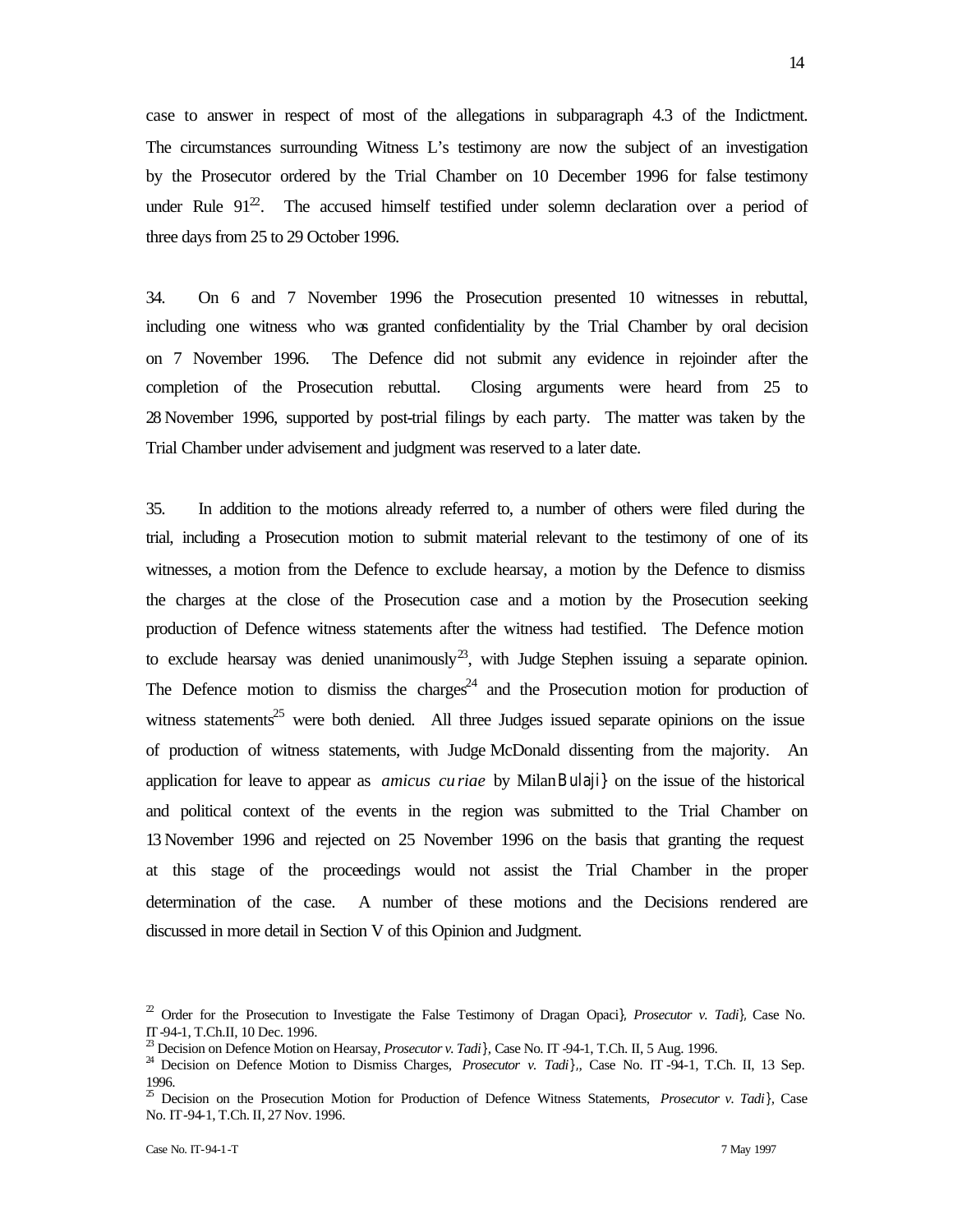#### C. The Indictment

36. The Indictment against Du{ko Tadi} was issued by the Prosecutor of the International Tribunal in February 1995 and confirmed on 13 February 1995. It has been amended twice since then, in September and December 1995, and three of its counts were withdrawn at trial. The Indictment (as finally amended) is set out in full in Annex A to this Opinion and Judgment.

37. The charges in the Indictment are divided by paragraphs, with paragraphs 1 to 3 setting out the background and general context of the allegations. The counts in paragraph 5 were withdrawn at trial. In all cases, the accused is charged with individual criminal responsibility pursuant to Article 7, paragraph 1, of the Statute.

38. Paragraph 4 of the Indictment refers to a number of varied and separate incidents which are alleged to constitute persecution. It charges that the accused participated with Serb forces in the attack, destruction and plunder of Bosnian Muslim and Croat residential areas, the seizure and imprisonment of Muslims and Croats in the Omarska, Keraterm and Trnopolje camps, and the deportation and expulsion by force or threat of force of the majority of Muslim and Croat residents from op{tina Prijedor. The accused is charged with participating in killings, torture, sexual assaults and other physical and psychological abuse of Muslims and Croats both within the camps and outside.

39. In subparagraph 4.1 the accused is charged with committing various acts including the killing and beating of a number of the seized persons; the killing of an elderly man and woman near the cemetery in the area of "old" Kozarac; ordering four men from a marching column and shooting and killing them, as charged in paragraph 11 of the Indictment; the killing of five men and the beating and seizure of others in the villages of Jaskil and Sivci, as charged in paragraph 12 of the Indictment; the beatings of at least two former policemen in Kozarac; and the beating of a number of Muslim males who had been seized and detained at the Prijedor military barracks.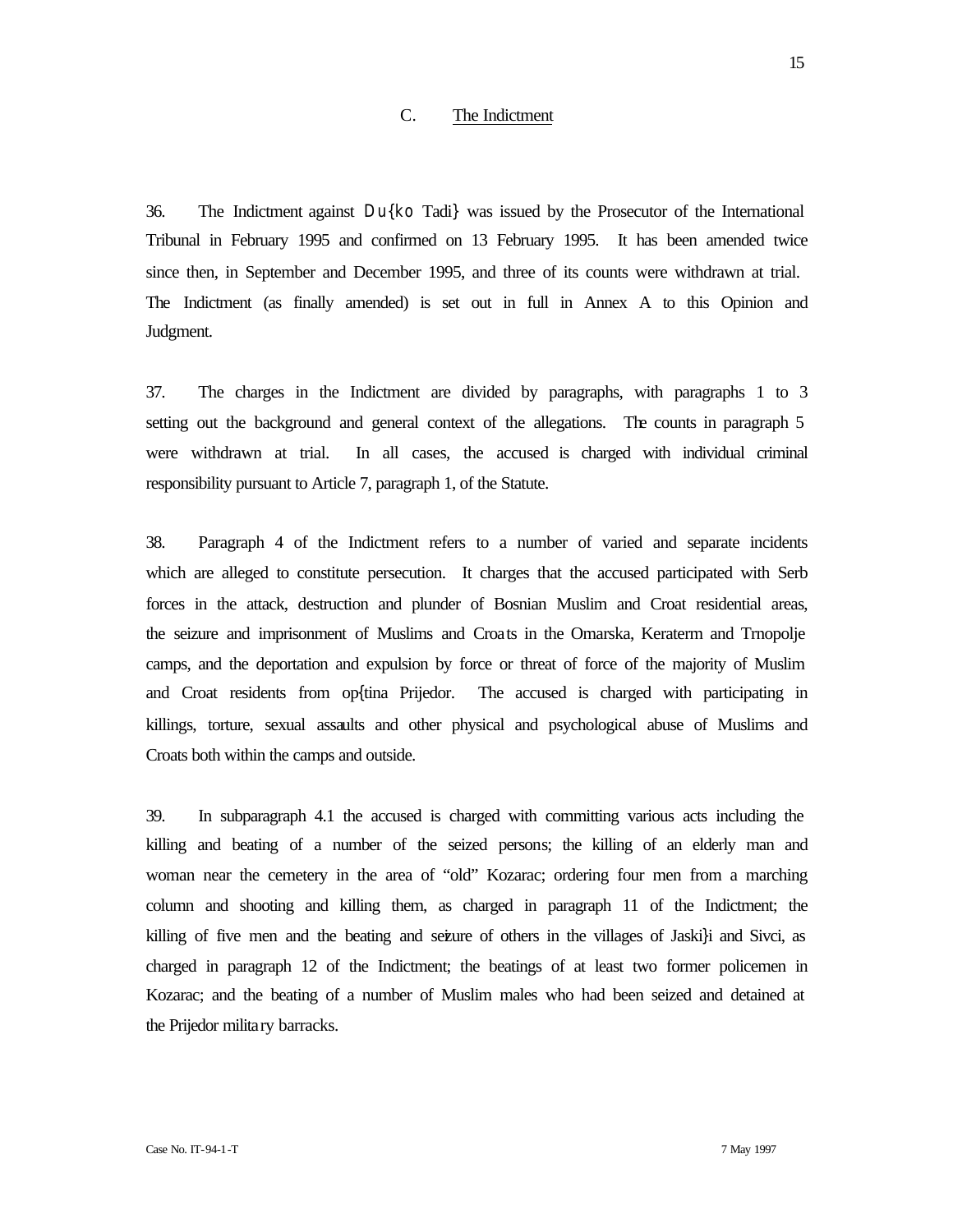40. Subparagraph 4.2 charges the accused with participation in the killing, torture, sexual assault and beating of many detainees at the Omarska camp, including, *inter alia,* those charged in paragraphs 5 to 10 of the Indictment; and the beating of detainees and looting of their personal property and valuables of detainees at the Keraterm camp, including a mass beating of detainees from Kozarac.

41. Subparagraph 4.3 (insofar as the Prosecution asserts that there is a case to answer) alleges that the accused physically participated and assisted in the transfer to and unlawful confinement in the Trnopolje camp of non-Serb persons from the Kozarac area.

42. Subparagraph 4.4 charges the accused with participation in the seizure, selection and transportation of individuals for detention in the camps, alleging that the accused was aware at the time that the majority of detainees who survived detention would be deported.

43. Subparagraph 4.5 alleges that the accused was aware of the widespread nature of the plunder and destruction of personal and real property from non-Serbs and was physically involved and participated in that plunder and destruction, including the plunder of homes in Kozarac and the looting of valuables from non-Serbs both as they were seized and upon their arrival at the camps and detention centres.

44. By his participation in these acts, the accused is charged with persecution on political, racial and/or religious grounds, a crime against humanity under Article 5 (h) of the Statute.

45. Paragraph 6 relates to the beating of numerous prisoners and an incident of sexual mutilation at the Omarska camp, which took place in the large hangar building. A number of prisoners were severely beaten, including Emir Karaba{i}, Jasmin Hrni}, Enver Ali}, Fikret Haramba{i} and Emir Beganovi}. Fikret Haramba{i} was sexually mutilated. It is charged that all but Emir Beganovi} died as a result of these assaults. The accused is alleged to have been an active participant and is charged with wilful killing, a grave breach recognized by Article 2 of the Statute; murder, as a violation of the laws or customs of war recognized by Article 3 of the Statute; murder, as a crime against humanity recognized by Article 5(a) of the Statute; torture or inhuman treatment, a grave breach under Article 2(b) of the Statute; wilfully causing grave suffering or serious injury to body and health, a grave breach under Article 2(c) of the Statute; cruel treatment, a violation of the laws or customs of war under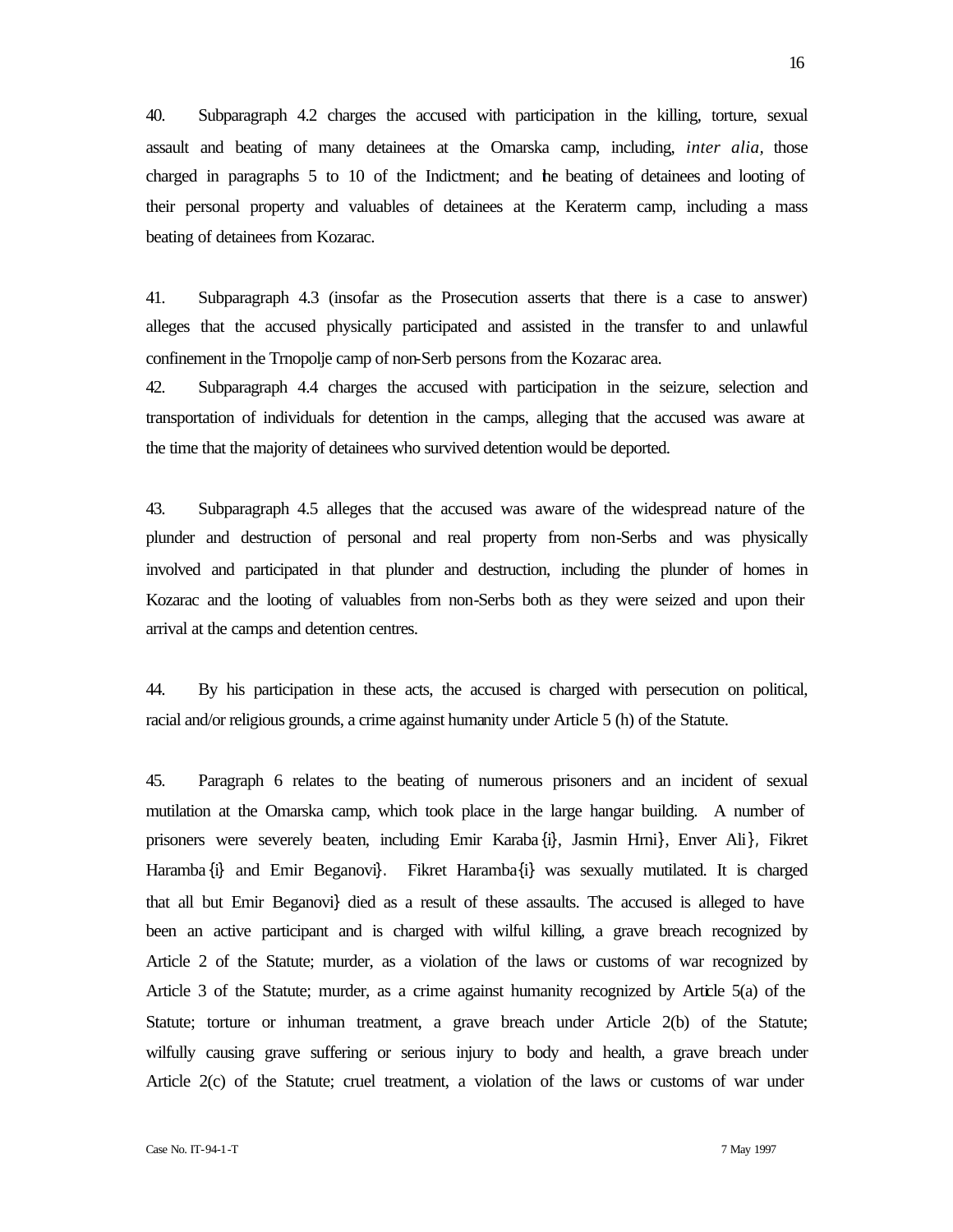Article 3 of the Statute; and inhumane acts, a crime against humanity under Article 5(i) of the Statute.

46. Paragraph 7 deals with an incident which is said to have occurred in the "white house", a small building at the Omarska camp, where on or about 10 July 1992 a group of Serbs beat [evik Sivac, threw him onto the floor of a room and left him there, where he died. It is alleged that the accused participated in this beating and he is charged with wilfully causing great suffering or serious injury to body or health, a grave breach under Article 2(c) of the Statute; cruel treatment constituting a violation of the laws or customs of war under Article 3 of the Statute; and inhumane acts, a crime against humanity under Article 5(i) of the Statute.

47. Paragraph 8 deals with an incident outside the white house in late July 1992 when a group of Serbs from outside the camp, which is said to have included the accused, kicked and beat Hajika Elezovi}, Salih Elezovi}, Sejad Sivac and others so severely that only Hajika Elezovi} survived. Again, the accused is charged with wilfully causing great suffering or serious injury to body or health, a grave breach under Article 2(c) of the Statute; cruel treatment, constituting a violation of the laws or customs of war under Article 3 of the Statute; and inhumane acts, a crime against humanity under Article 5(i) of the Statute.

48. The white house was also the setting for the incidents in paragraph 9 of the Indictment. A number of prisoners were forced to drink water from puddles on the ground. As they did so, a group of Serbs from outside the camp are said to have jumped on their backs and beaten them until they were unable to move. The victims were then loaded into a wheelbarrow and removed. The Prosecution alleges that not only did the accused participate in this incident but that he discharged the contents of a fire extinguisher into the mouth of one of the victims as he was being wheeled away. The accused is charged with wilfully causing great suffering or serious injury to body or health, a grave breach under Article 2(c) of the Statute; cruel treatment, constituting a violation of the laws or customs of war under Article 3 of the Statute; and inhumane acts, a crime against humanity under Article 5(i) of the Statute.

49. Paragraph 10 of the Indictment relates to another beating in the white house, said to have taken place on or about 8 July 1992, when, after a number of prisoners had been called out individually from rooms in the white house and beaten, Hase Ici} was called out and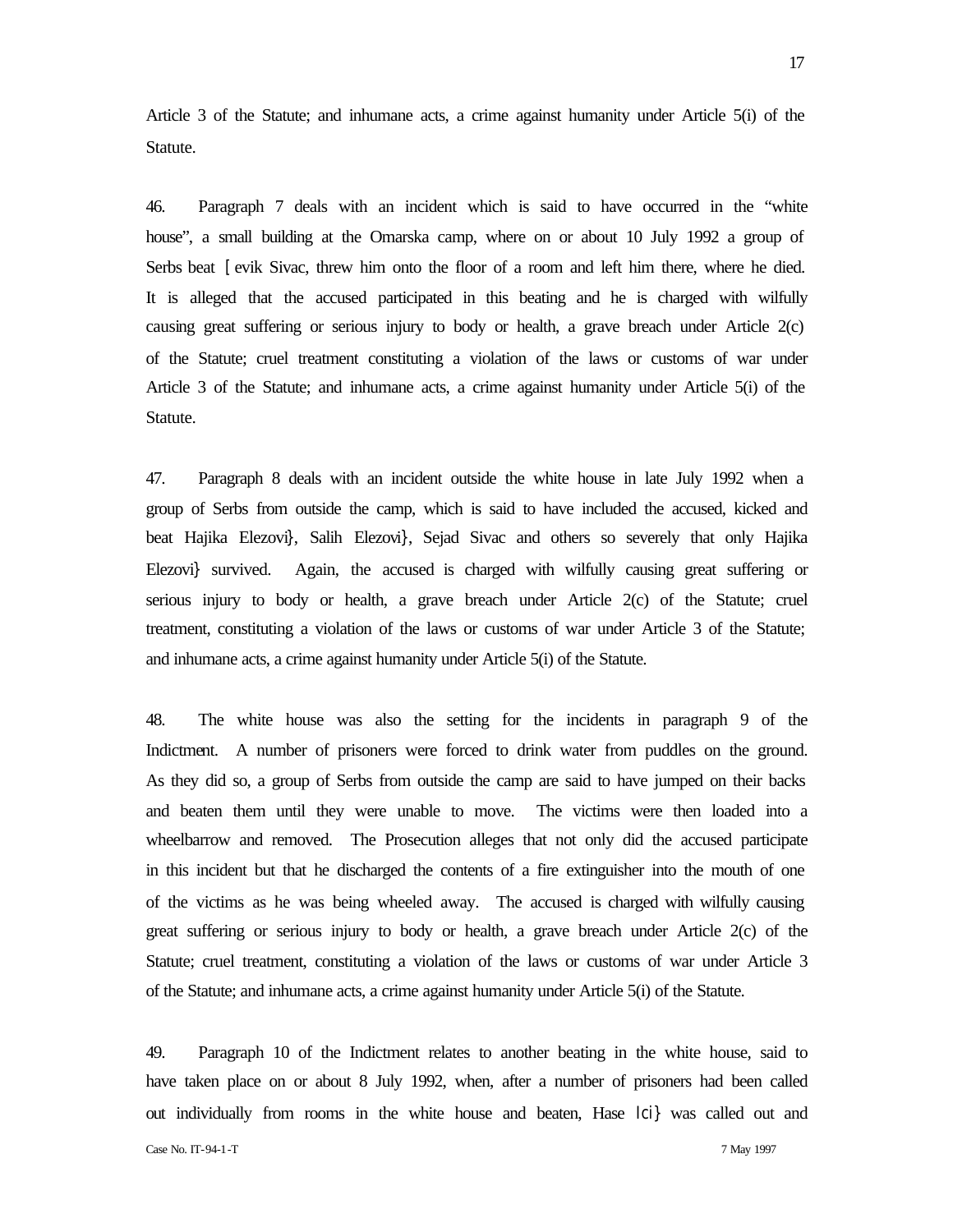beaten and kicked until he was unconscious. For his alleged participation in this incident, the accused is charged with wilfully causing great suffering or serious injury to body or health, a grave breach under Article 2(c) of the Statute; cruel treatment, constituting a violation of the laws or customs of war under Article 3 of the Statute; and inhumane acts, a crime against humanity under Article 5(i) of the Statute.

50. Paragraph 11 relates to the attack on Kozarac. It charges that, about 27 May 1992, Serb forces seized the majority of Bosnian Muslim and Bosnian Croat people of the Kozarac area. As they were marched in columns to assembly points for transfer to camps the accused is said to have ordered Ekrem Karaba{i}, Ismet Karaba{i}, Seido Karaba{i} and Re|o Fori} from the column and to have shot and killed them. In respect of this incident the accused is charged with wilful killing, a grave breach recognized by Article 2(a) of the Statute; murder, as a violation of the laws or customs of war recognized by Article 3 of the Statute; murder, as a crime against humanity recognized by Article 5(a) of the Statute; or, alternatively, with wilfully causing great suffering or serious injury to body or health, a grave breach under Article 2(c) of the Statute; or inhumane acts, a crime against humanity recognized by Article 5(i) of the Statute.

51. The final paragraph of the Indictment, paragraph 12, relates to an incident in the villages of Jaski}i and Sivci, on or about 14 June 1992. Armed Serbs entered the area and went from house to house, calling out residents and separating the men from the women and children, during which Sakib Elka{evi}, Osme Elka{evi}, Alija Javor, Abaz Jaski} and Nijaz Jaski} were killed in front of their homes; Meho Kenjar, Adam Jakupovi}, Salko Jaski}, Ismet Jaski}, Beido Bali}, [efik Bali}, Nijas Elka{evi} and Ilijas Elka{evi} were beaten and then taken away. The Prosecution alleges that the accused was one of those responsible for these killings and beatings and he is charged with wilful killing, a grave breach recognized by Article 2(a) of the Statute; murder, as a violation of the laws or customs of war, recognized by Article 3 of the Statute; murder, as a crime against humanity recognized by Article 5(a) of the Statute; wilfully causing great suffering or serious injury to body or health, a grave breach under Article 2(c) of the Statute; cruel treatment, being a violation of the laws or customs of war recognized by Article 3 of the Statute; and inhumane acts, a crime against humanity under Article 5(i) of the Statute.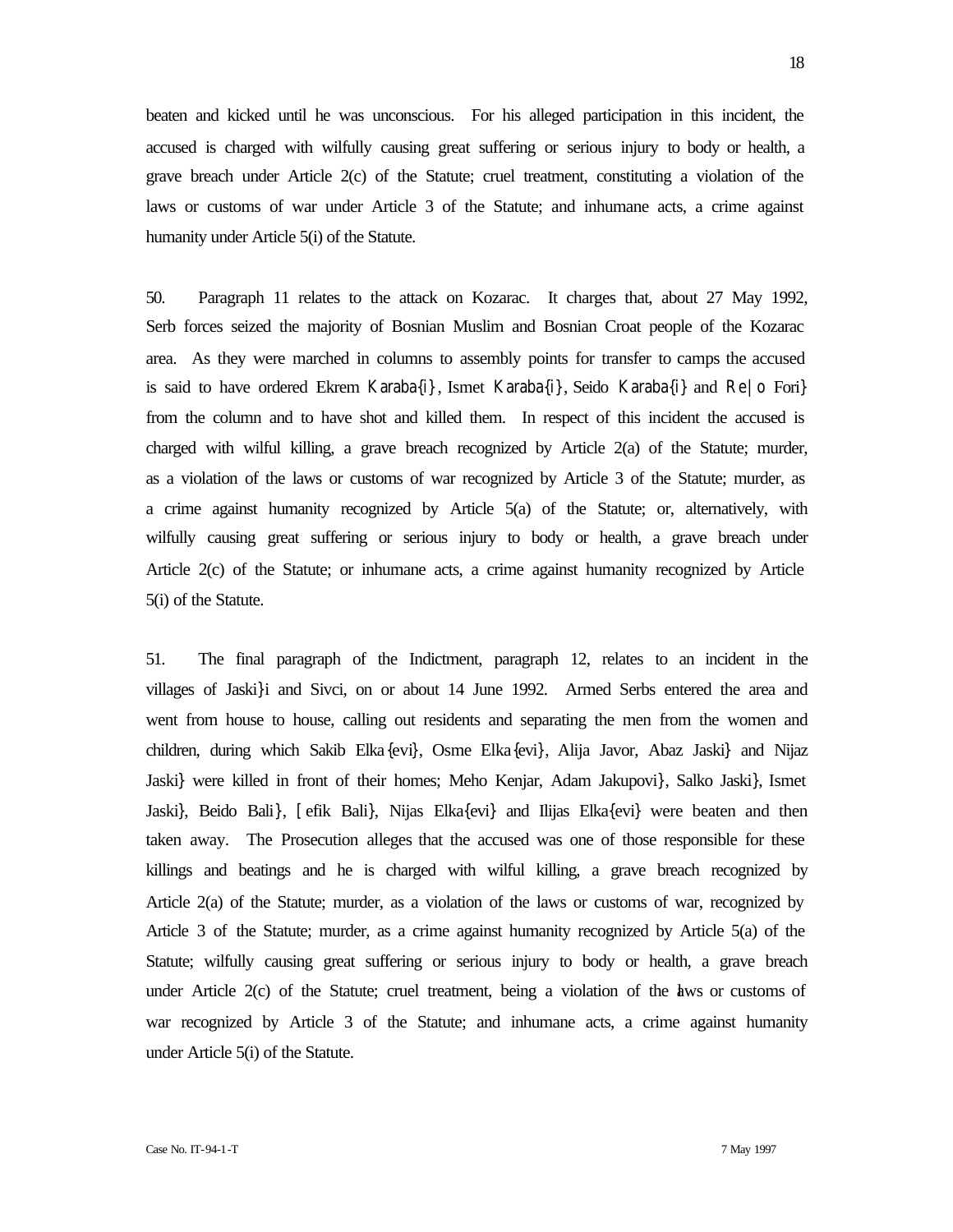52. The findings of the Trial Chamber in relation to these charges are set out in the following sections of the Opinion and Judgment.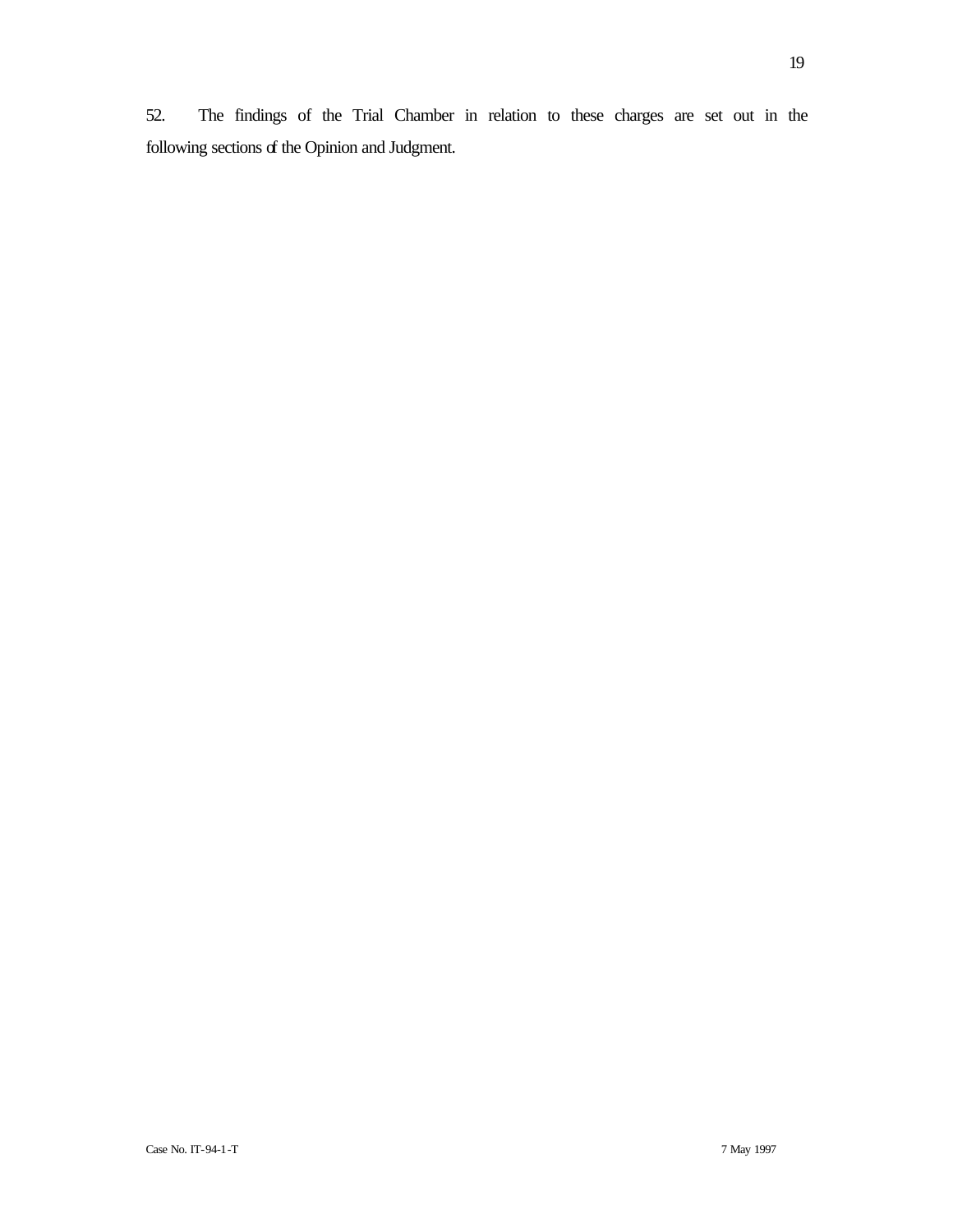## **II. BACKGROUND AND PRELIMINARY FACTUAL FINDINGS**

#### A. The Context of the Conflict

53. In order to place in context the evidence relating to the counts of the Indictment, especially Count 1, persecution, it is necessary to say something in a preliminary way about the relevant historical, geographic, administrative and military setting about which evidence was received.

54. Expert witnesses called both by the Prosecution and by the Defence testified in regard to the historical and geographic background and such evidence was seldom in conflict; in those rare cases where there has been some conflict the Trial Chamber has sought to resolve it by adopting appropriately neutral language. It is exclusively upon the evidence presented before this Trial Chamber that this background relies, and no reference has been made to other sources or to material not led in evidence. A map of Bosnia and Herzegovina (Prosecution Exhibit 181), which forms part of the Dayton Peace Agreement, is attached to this Opinion and Judgment as Annex B.

#### 1. Historical and Geographic Background

55. The area with which this trial is primarily concerned is north-western Bosnia and Herzegovina; more specifically, op{tina (district) Prijedor, which includes the town of Prijedor and the town of Kozarac some 10 kilometres to its east.

56. For centuries the population of Bosnia and Herzegovina, more so than any other republic of the former Yugoslavia, has been multi-ethnic. For more than 400 years Bosnia and Herzegovina was part of the Ottoman Empire. Its western and northern borders formed the boundary with the Austro-Hungarian Empire or its predecessors; a military frontier along that boundary was established as early as the sixteenth century to protect the Hapsburg lands from the Ottoman Turks. The presence of this old military frontier is said to account for the presence there of much of its present-day Serb population, encouraged centuries ago to move into and settle on the frontier, forming there a loyal population base as a potential border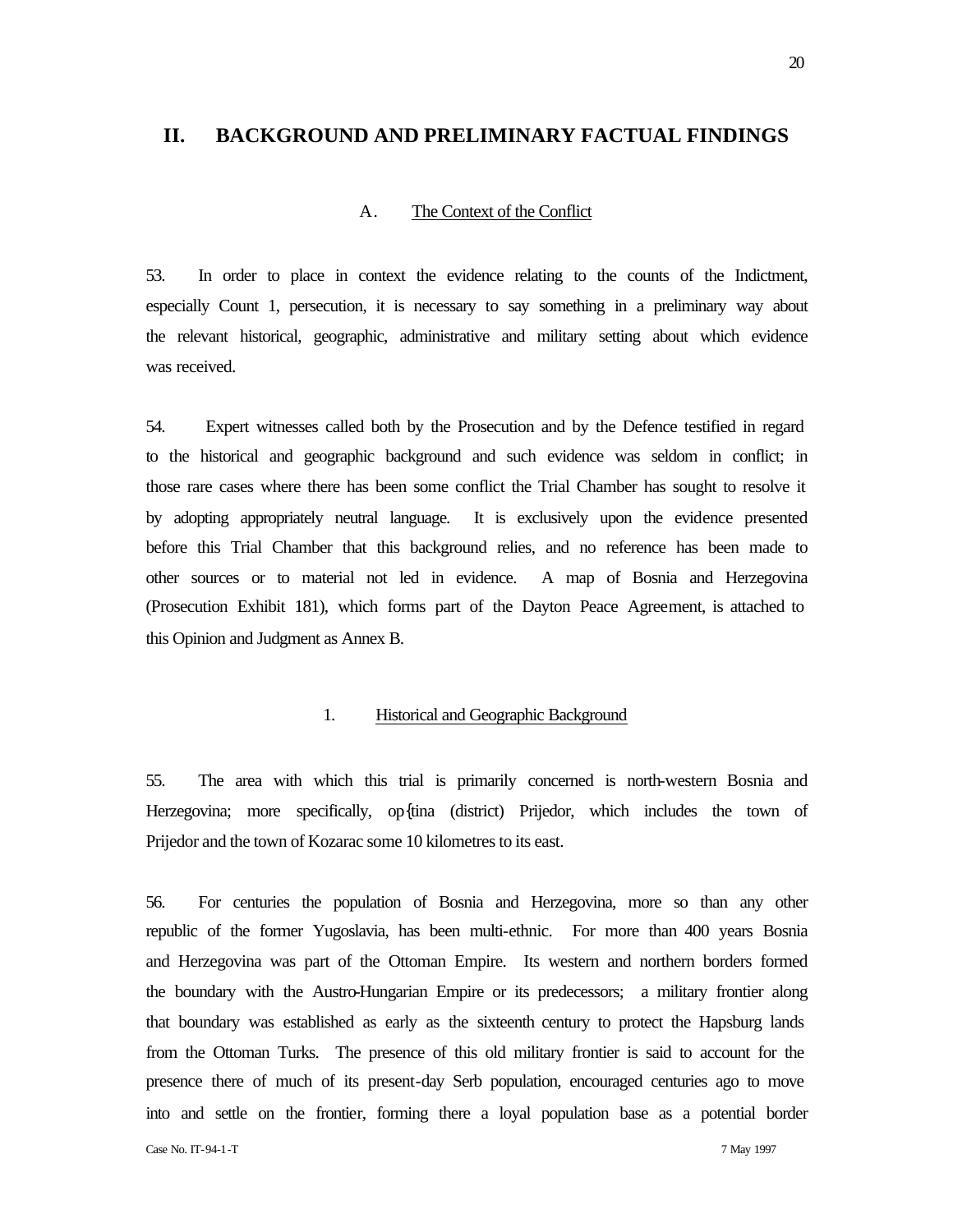defence force. The large Muslim population of Bosnia and Herzegovina owes its religion and culture, and hence its identity, to the long Turkish occupation, during which time many Slavs adopted the Islamic faith. The third ethnic population living in Bosnia and Herzegovina, also sizeable, are the Croats, living principally in the south-west adjacent to Croatia's Dalmatian coast. Since all three population groups are Slav it is, no doubt, inaccurate to speak of three different ethnic groups; however, this appears to be accepted common usage.

57. Each of these peoples has had, in medieval times, its era of empire and greatness. For Serbs the heroic but unsuccessful resistance of the Serb nation to Turkish invasion, culminating in their defeat in the battle of Kosovo, remains an emotional event, symbolic of Serb courage. Nationalistic Serbs and Croats in particular each rely on long-past days of empire in support of their claims, necessarily conflicting, to a Greater Serbia and a Greater Croatia. For each, Bosnia and Herzegovina is of particular interest, containing as it does substantial Serb and Croat populations as well as an even larger Muslim population but having no single ethnic group as a majority of the population; as of 1991, some 44 percent of Bosnians were Muslim, 31 percent Serb and 17 percent Croat.

58. Until 1878 Bosnia and Herzegovina remained under Ottoman rule. In that year, the Austro-Hungarian Empire occupied Bosnia and Herzegovina and began to administer it. Then, in 1908, it formally annexed Bosnia and Herzegovina. Immediately after the First World War, and as part of the breakup of the Hapsburg empire, the Kingdom of Serbs, Croats and Slovenes was created out of the union of the Kingdom of Serbia, which in the nineteenth century had already achieved hard-won independence from Turkey, with Montenegro, which had also been an independent principality, Croatia, Slovenia, and Bosnia and Herzegovina. In 1929 that Kingdom changed its name to the Kingdom of Yugoslavia, that is, the Kingdom of the southern Slavs. For many centuries Roman Catholicism had predominated in the northern and western sectors whereas Orthodox Christianity and Islam prevailed in its southern and eastern sectors under the rule of the Ottoman Empire. This same general religious division persisted into this century and indeed still persists.

59. The concept of a state of the south Slavs, who shared a common language and common ethnic origins, had evolved in the minds of Croatian intellectuals during the nineteenth century side by side with the growth amongst Serbs of the concept of a Greater Serbia. With the disintegration of the Ottoman and Austro-Hungarian Empires after the First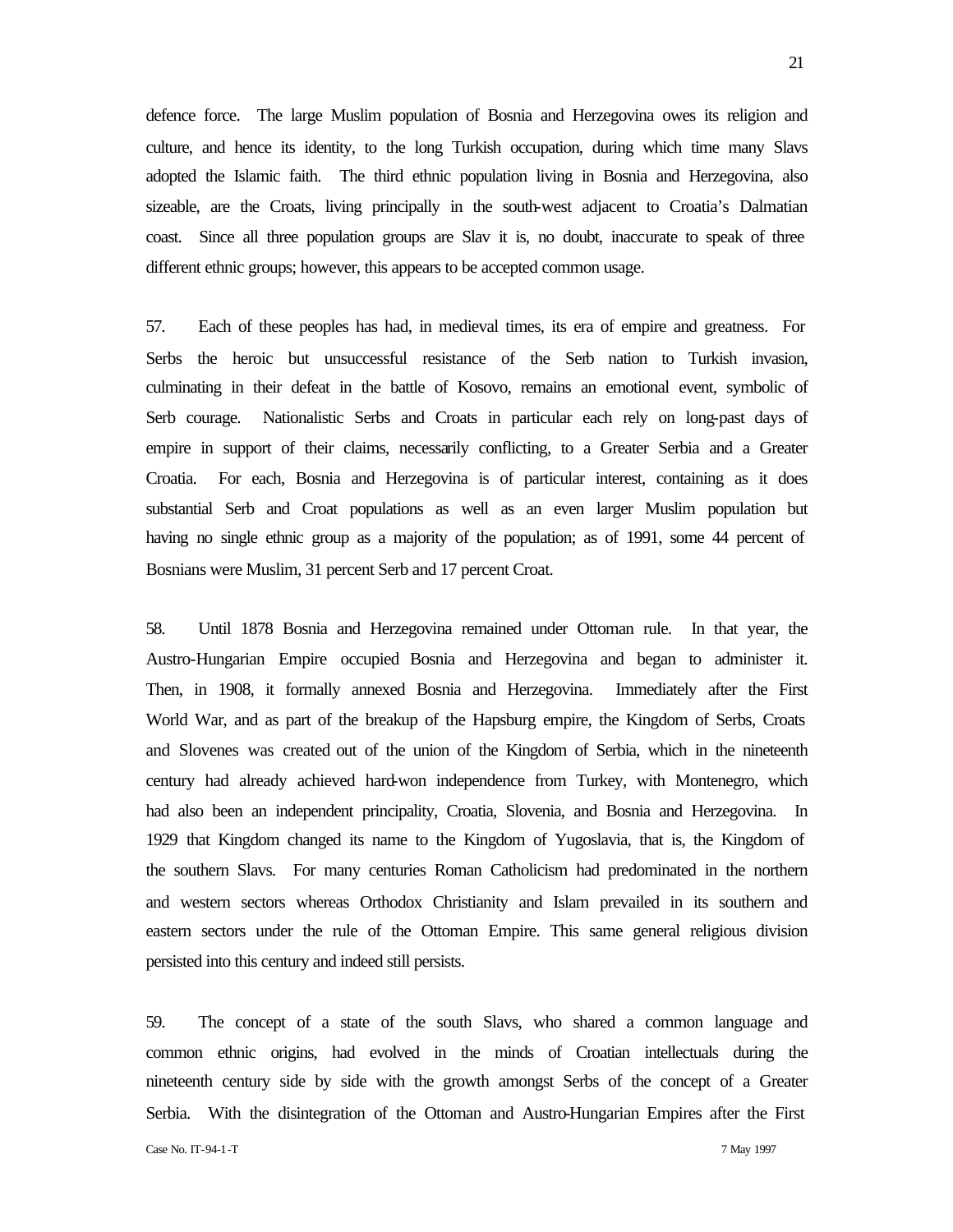World War, these two disparate concepts, coupled with the status of Serbia as one of the Allied powers, led to the creation of the postwar state of Yugoslavia. It was, however, an uneasy marriage of two ill-matched concepts and in the interwar years the nation experienced acute tensions of an ethno-national character.

60. Until the Second World War and the invasion of the Kingdom by Italy and Germany in 1941, Yugoslavia, with its capital in Belgrade, underwent internal administrative boundary changes but its external boundaries remained unaltered. Then, during the time of Axis occupation, a portion of the territory of the state was annexed by Italy and two other areas were transferred to Bulgarian and Hungarian control respectively. Much of what remained became the formally independent but in fact Axis puppet state of Croatia, extending far beyond previous, and subsequent, Croatian boundaries and divided between Italian and German zones; a much reduced Serbia became a so-called German protectorate.

61. Although this wartime situation was short-lived, lasting only from 1941 to 1945, it left bitter memories, not least in Bosnia and Herzegovina, large parts of which, including op{tina Prijedor, were included in the puppet state of Croatia. The Second World War was for Yugoslavia a tragic time, marked by harsh repression, great hardship and the brutal treatment of minorities. It was a time of prolonged armed conflict, in part the product of civil war, in part a struggle against foreign invasion and subsequent occupation. Three distinct Yugoslav forces each fought one another: the Usta{a forces of the strongly nationalist Croatian State, supported by the Axis powers, the Chetniks, who were Serb nationalist and monarchist forces, and the Partisans, a largely communist and Serb group. At the same time the latter two opposed the German and Italian armies of occupation. The Partisans, under Josip Broz, later better known as Marshal Tito, did so consistently and with ultimate success, whereas the Chetniks' role in this opposition to the invaders still remains a matter of great controversy. Although none of these three forces was predominantly Muslim, Muslims were to be found in the ranks of both the Usta{a and the Partisans.

62. Many of these hard-fought and bloody conflicts took place in Bosnia and Herzegovina and many of the outrages against civilians, especially though by no means exclusively by Usta{a forces against ethnic Serbs, also took place there, particularly in the border area between Croatia and Bosnia and Herzegovina, where the Partisans were especially active and which is the very area in which Prijedor lies. A minister of the wartime Croatian puppet government had promised to kill a third of the Serbs in its territory, deport a third and by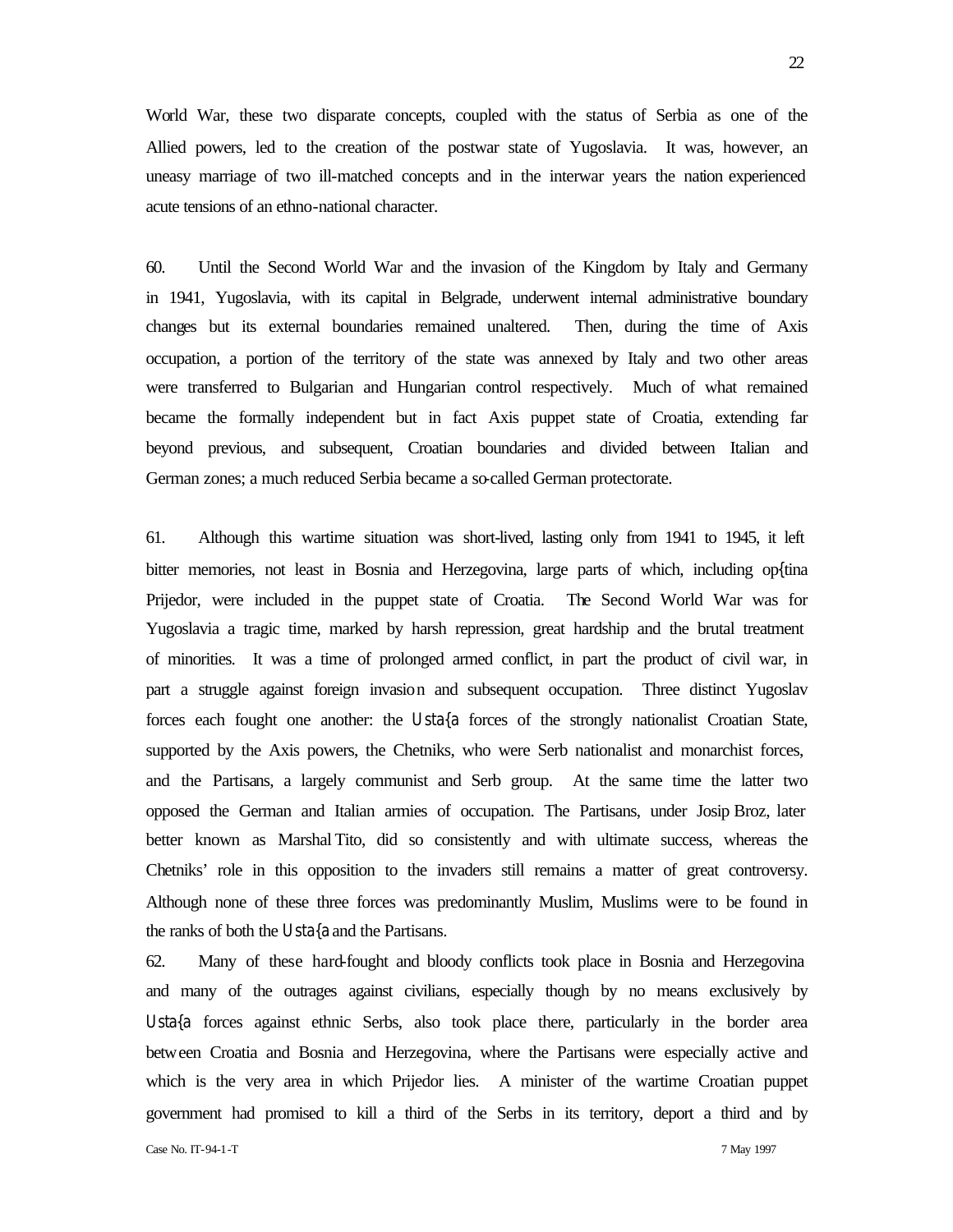force convert the remaining third to Catholicism. Another urged the cleansing of all of the greatly enlarged Croatia of "Serbian dirt". Wholesale massacres of Serbs ensued; in six months of 1941 the Usta{a may have killed well over a quarter of a million Serbs, although the exact number is a subject of much controversy. Bulgarian and Hungarian occupying forces in other parts of Yugoslavia also engaged in massacres of Serbs and in ethnic cleansing. However, other ethnic groups also suffered in Prijedor, the Partisans killing many prominent Muslims and Croats in 1942 and again, in nearby Kozarac, in 1945.

63. The subsequent revenge of the Serbs for Usta{a atrocities was especially felt by the Croatian puppet army which, following its surrender to the Allies at war's end, was handed over to MarshalTito's victorious Partisans who immediately began the execution of up to 100,000 Croat soldiers, often in the most summary way.

64. This is the legacy with which the population of Bosnia and Herzegovina has had to live. Yet in the postwar years until about 1991 and, despite past horrors or perhaps having learned better from them, the multi-ethnic population of Bosnia and Herzegovina apparently lived happily enough together. However, at least in op{tina Prijedor, particularly in rural areas, the three populations, Serbs, Croats and Muslims, tended to live separately so that in very many villages one or another nationality so predominated that they were generally regarded as Serb or Croat or Muslim villages. Many witnesses speak of good intercommunal relations, of friendships across ethnic and coincident religious divides, of intermarriages and of generally harmonious relations. It is only subsequent events that may suggest that beneath that apparent harmony always lay buried bitter discord, which skilful propaganda readily brought to the surface, with terrible results.

65. The years from 1945 to 1990 had no tales of ethnic atrocities to tell. Marshal Tito and his communist regime took stern measures to suppress and keep suppressed all nationalist tendencies. Under its Constitution of 1946, the country was to be composed of six Republics: Serbia, Croatia, Slovenia, Bosnia and Herzegovina, Macedonia, and Montenegro and two autonomous regions, Vojvodina and Kosovo, these two being closely associated with Serbia. The peoples of the Republics other than Bosnia and Herzegovina were regarded as distinct nations of federal Yugoslavia. The situation of Bosnia and Herzegovina was unique; although it was one of the six Republics, it, unlike the others, possessed no one single majority ethnic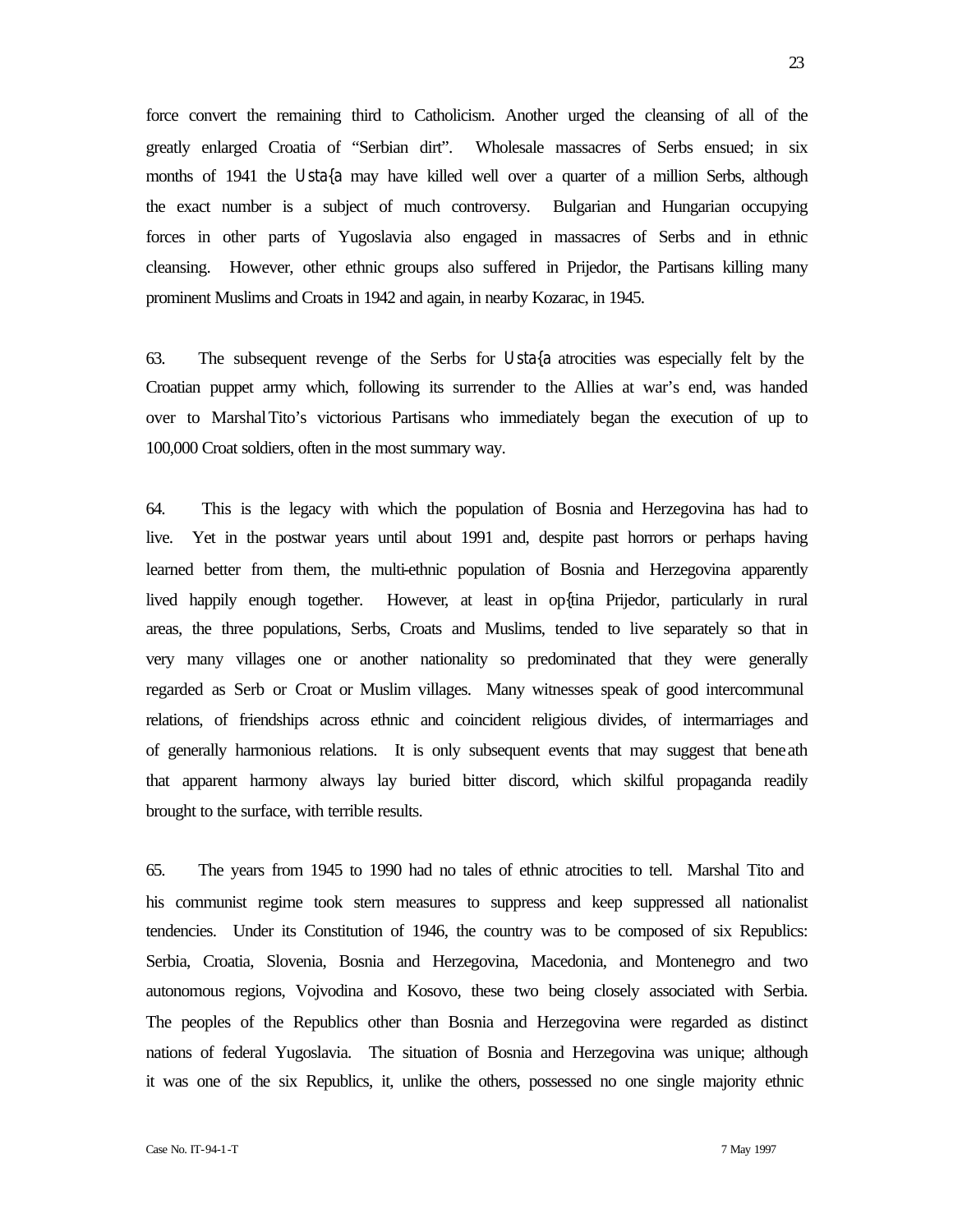grouping and thus there was no recognition of a distinct Bosnian nation. However, by 1974 the Muslims were considered to be one of the nations  $\alpha$  peoples of federal Yugoslavia.

66. Throughout the years of MarshalTito's communist Yugoslavia, religious observance was discouraged with the result that, by the 1980s, in Bosnia and Herzegovina churchgoing and attendance at the mosque was very much in decline. Divisive nationalism and open advocacy of national ethnic identity were also severely discouraged; nevertheless the population remained very conscious of so-called ethnic identity, as Serb, Croat or Muslim.

67. Historically the territorial division between Roman Catholic and Orthodox branches of the Christian faith had run through the territory of Yugoslavia for many centuries. When the Ottoman empire, not stopping at the conquest of Constantinople, extended throughout much of the Balkans, the fluctuating boundary between Catholic Christianity and Islam, which also sheltered a numerous Christian Orthodox population, was usually to be found passing through or near Bosnia. Today, in Bosnia and Herzegovina, whether practising or non-practising, the great majority of Serbs remain Orthodox Christian and the Croats Roman Catholic, while the title Muslim speaks for itself. This difference of religion (and to a degree of custom and culture) apart, all three groups are, and often pride themselves in being, Slav and, with minor regional differences and distinct regional accents, speak much the same language, often intermarry and frequently bear surnames common to all three groups. The first names of Muslims are, however, often very distinctive.

68. Initially Marshal Tito's Yugoslavia had a close relationship with the Soviet Union, its Constitution framed on the Soviet model. Hence postwar Yugoslavia was at first a highly centralist State, with substantial power exercised federally from Belgrade. Then, in the 1960s and on into the 1970s, there was a trend towards devolution of power to the governments of the Republics, a trend enhanced by a new Constitution adopted in 1974 and which continued on into the 1980s. Were these newly-empowered governments also to encourage, or in some cases merely to rekindle, strongly nationalist and ethnocentric beliefs and to adopt policies to give effect to such beliefs, the scene would clearly be set for conflict. This is what in fact occurred. In 1990 multi-party elections were for the first time held in the separate Socialist Republics of Yugoslavia which led to strongly nationalist parties being elected, heralding the breakup of the federation and seen by nationalists in both Croatia and Serbia as opening the way to expansion of their territories.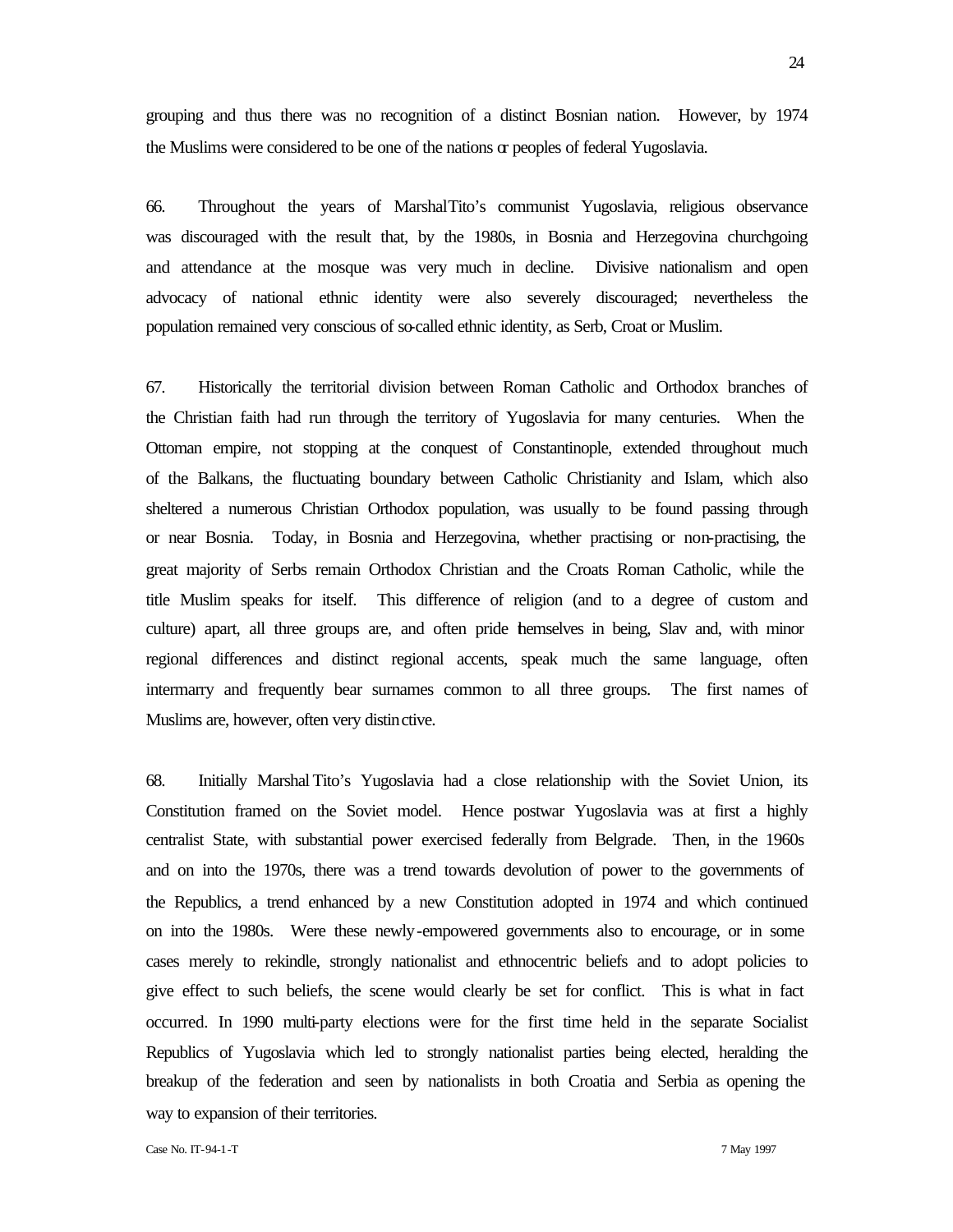69. In the mid to late 1980s, the Republic of Serbia had already begun measures to deprive Yugoslavia's two autonomous provinces, Vojvodina and Kosovo, of their separate identity and effectively to incorporate them into the Republic. This it achieved in substance in 1990, thereby ending what Serbs regarded as a discriminatory feature of the federation, that the one entire nation of Serbs, consisting of Serbia and the two provinces, was, alone of the Republics, denied a single, united identity. Some Serbs had long dreamed of a Greater Serbia, a nation which would include within its borders all ethnic Serbs. The effective extension of Belgrade's direct rule over the two provinces was a step in this direction and one that was implemented despite the fact that in Kosovo ethnic Albanians had come to far outnumber Serbs. Kosovo is part of the homeland of the Serbs of past centuries, the battle of Kosovo was fought there, and the province has particular significance for present-day Serbs who regarded its autonomy as a province to be especially hurtful, depriving Serbia of coherent statehood and of control over what it considered to be ancestral Serbian territory.

#### 2. The Disintegration of the Socialist Federal Republic of Yugoslavia

70. What developed into the total disintegration of Yugoslavia as Marshal Tito knew it perhaps began, to the extent that gradual political processes have a definite beginning, in the late 1980s. It was preceded by grave financial problems leading to a protracted economic crisis. Yugoslavia had long pursued its own unique system of socialist self-management which set it apart from the rest of the communist world. During the 1980s this system came to be widely regarded as responsible for the country's economic woes. Towards the end of the 1980s, what had begun as an economic crisis developed into a major political one. Yugoslavia's one-party state, with all political power in the hands of the League of Communists, was increasingly regarded as outmoded. At the same time Eastern European communism was everywhere in decline.

71. Accordingly, in 1988 a sweeping reform of the political and constitutional scene occurred. The whole structure of socialist self-management, entrenched as it had been in the federal Constitution, was abolished, the many constitutional references to the working class as the political actors and possessors of political power were removed and the leading political role of the League of Communists was brought to an end. Nationalism took the place in the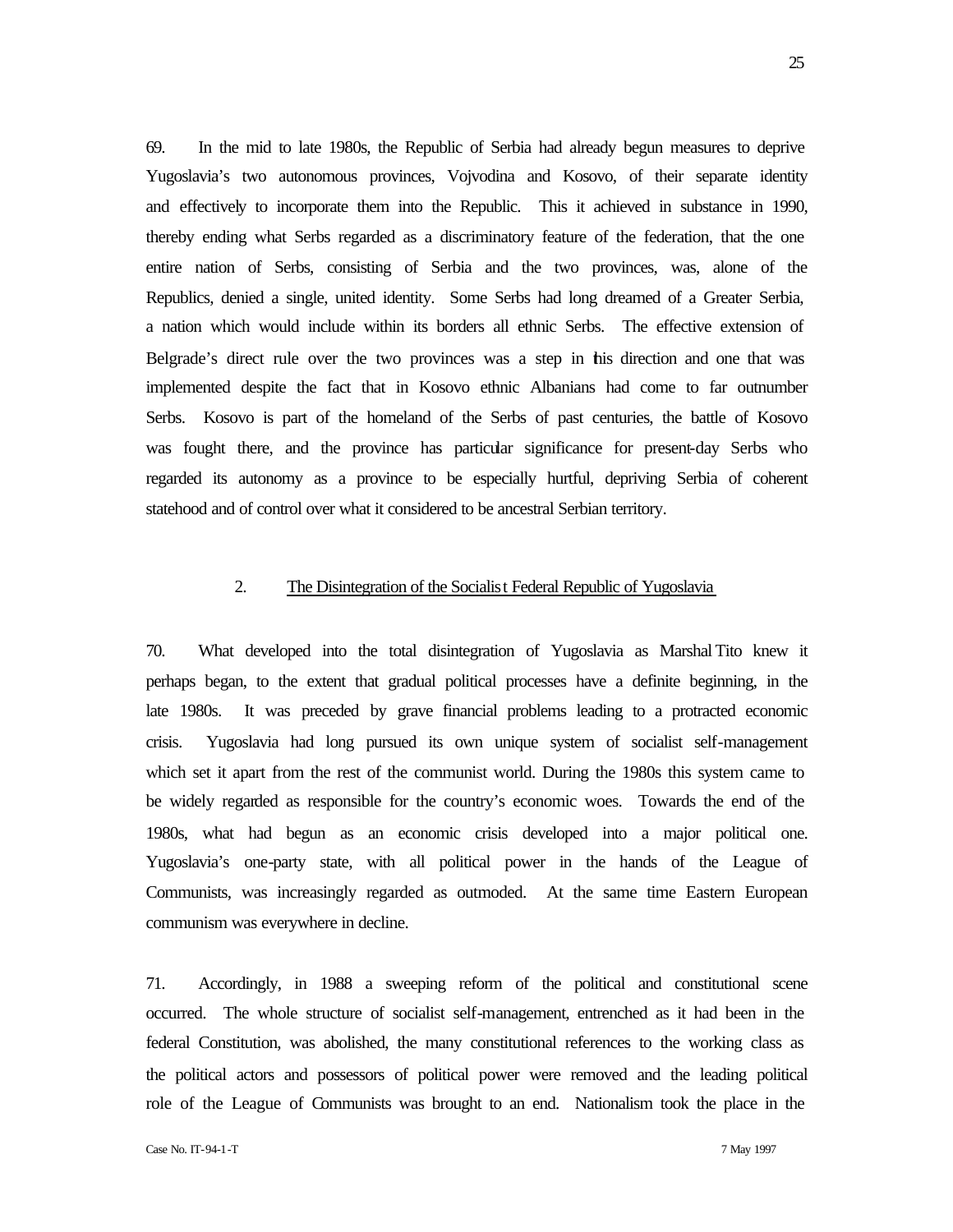72. In 1988 and 1989 events in both Serbia and Slovenia suggested impending threats to the unity of the federation. Serbian action to end the autonomy of the province of Kosovo was carried out with a degree of ruthlessness that alarmed many non-Serbs, who saw it as symptomatic of what they might themselves experience in the future at the hands of Serbia. In 1989 at the fourteenth Congress of the League of Communists, Serbian delegates had also sought to alter to the advantage of more populous Republics such as Serbia a fundamental feature of the Constitution, that of the voting equality of Republics, substituting for it the one person one vote principle. This caused the resignation of the Slovenian leadership from the League and a walkout from the Congress of the representatives of Croatia and of Bosnia and Herzegovina. It was in that year, the 600th anniversary of the battle of Kosovo, that many Serb gatherings were held in celebration of that battle, all of which sought to foster Serb nationalism. For Serbs their fourteenth century struggle against the Turkish foe, unaided by other Balkan peoples, serves as a rallying cry for a Greater Serbia. SlobodanMilo{evi} , already a powerful political figure in Serbia as a party chief, spoke at a mass rally at the site of the battlefield itself. He spoke as the protector and patron of Serbs throughout Yugoslavia and declared that he would not allow anyone to beat the Serb people. This greatly enhanced his role as the charismatic leader of the Serb people in each of the Republics, after which he rapidly rose in power.

73. In Slovenia in the 1980s there had been a growing sense of nationalism, of Slovenia for the Slovenes, and with it growing hostility towards those Yugoslavs who were not ethnic Slovenes. It would seem that the Slovenes were the first ethnic group to determine that they no longer wanted to be part of the federal Yugoslavia. Perhaps in part as a reaction to what was occurring in Serbia, the Slovene leadership adopted a nationalistic political platform of their own and in 1989 formally amended the Republic's Constitution to empower the Slovene Assembly to take measures to protect the Republic's status and rights from violation by organs of the federation. This amendment was declared unconstitutional by Yugoslavia's constitutional court but in December 1989 Slovenia chose to ignore the decision of the court. In the following 18 months other Republics increasingly ignored federal authority. Then, in December 1990, a plebiscite was held in Slovenia, resulting in an overwhelming majority vote for independence from Yugoslavia.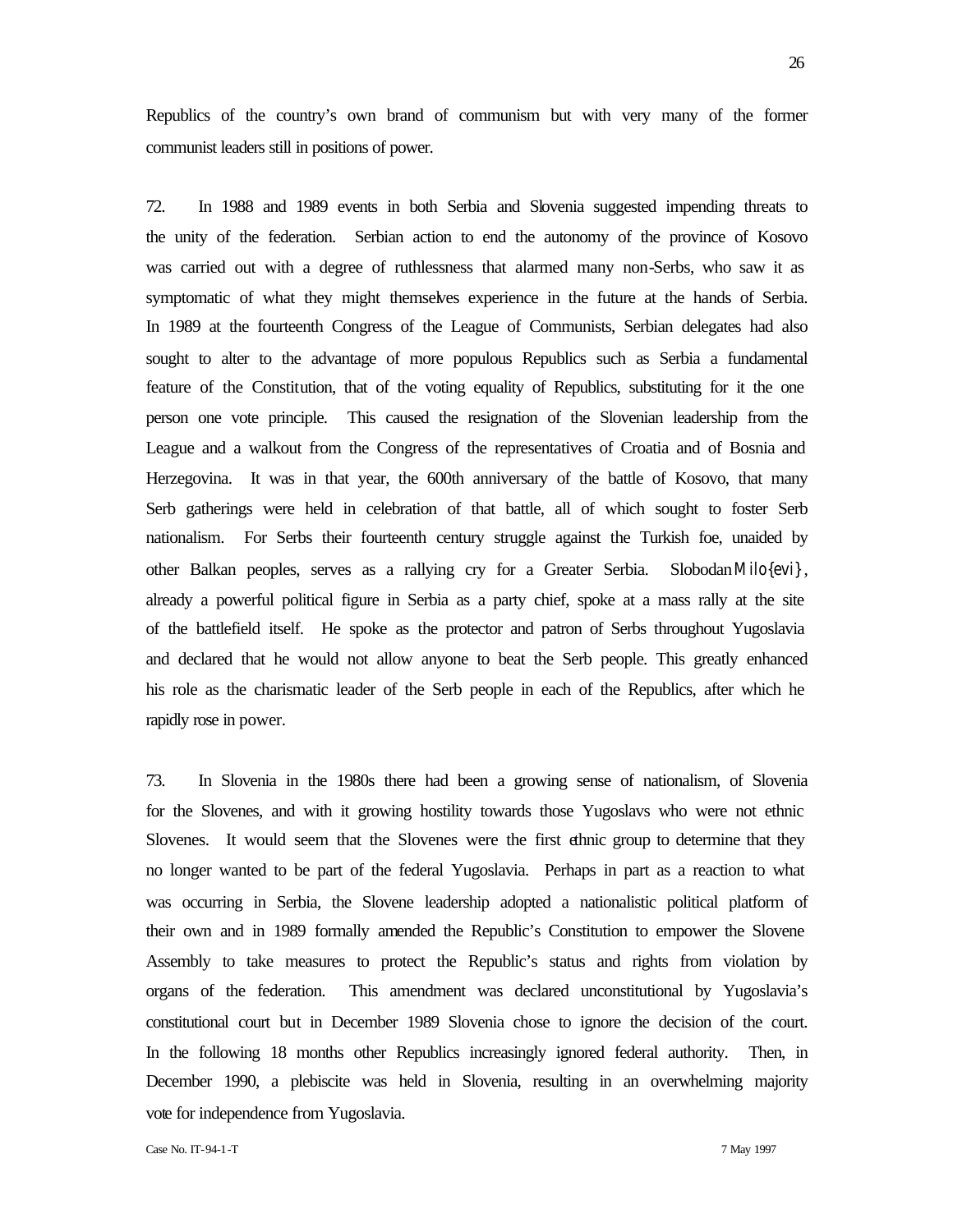74. In Croatia the elections of 1990 produced a strongly nationalistic government led by Franjo Tu | man who, upon assuming power, amended the Republic's Constitution to recreate Croatia as the national state of the Croatian nation, with citizens of other ethnic groups as minorities, not having the status of nations. Franjo Tu|man declared that in Croatia, the Croats alone were sovereign. A plebiscite in Croatia in May 1991 produced an overwhelming majority for independence.

75. Just before the holding of the Croatian plebiscite, Serbia and Montenegro, aided by the votes of the two formerly autonomous provinces now controlled by Serbia, blocked for a time the customary rotation of the collective presidency of the federation, preventing the appointment of a Croat whose turn it was, according to convention, to be president of the federation. This caused intense disquiet in other Republics.

76. There had already been growing intercommunal tension within Croatia in 1990, spreading into parts of Bosnia and Herzegovina, and troops of the Yugoslav national army, the Yugoslav People's Army ("JNA"), controlled from the federal capital of Belgrade, had been deployed in affected areas, ostensibly so as to maintain order. A consequence was that along the Bosnian border, in strongly Serb areas, local Serbs began to declare autonomous regions within Croatia; one in Krajina, another further to the east in Eastern Slavonia, thereby effectively excluding Croatian influence and control from those regions.

77. On 25 June 1991 Slovenia and Croatia declared their independence from the Socialist Federal Republic of Yugoslavia. Their independence, ultimately recognized by the European Community on 15 January 1992, was challenged militarily by the JNA. Meanwhile the two autonomous Serb regions within Croatia had proclaimed themselves to be the Republic of Serbian Krajina on 19 December 1991.

78. In Bosnia and Herzegovina, the Parliament declared the sovereignty of the Republic on 15 October 1991, whereupon the Serb deputies of that Parliament proclaimed a separate Assembly of the Serb Nation on 24 October 1991. In March 1992 Bosnia and Herzegovina declared its independence following a referendum in February sponsored by the Bosnian Muslims with some support from Bosnian Croats; the holding of the referendum had been opposed by Bosnian Serbs, who very largely abstained from voting. The European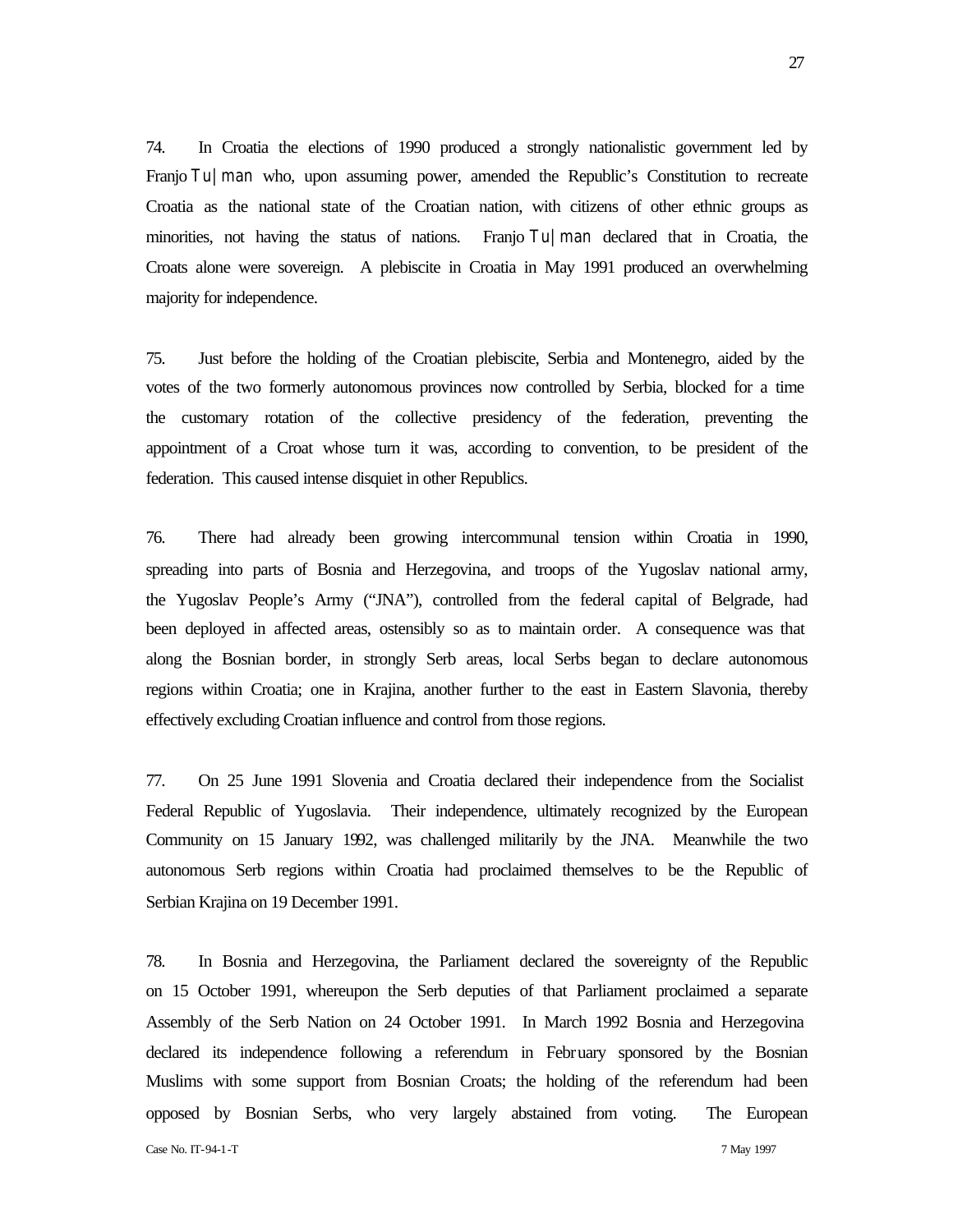Community and the United States of America recognized the independence of the Republic of Bosnia and Herzegovina in April 1992. Meanwhile the Republic of the Serbian People of Bosnia and Herzegovina was declared on 9 January 1992, to come into force upon any international recognition of the Republic of Bosnia and Herzegovina. That entity later became the *Republika Srpska*.

79. Macedonia had likewise declared its independence in September 1991. Serbia and Montenegro meanwhile continued to support the concept of a federal state, no longer under its old name but to be called the Federal Republic of Yugoslavia and wholly Serb dominated, consisting only of Serbia and Montenegro; it was formally established in April 1992. This completed the dissolution of the former Socialist Federal Republic of Yugoslavia. What had in effect taken the place of state socialism in Yugoslavia were the separate nationalisms of each of the Republics of the former Yugoslavia other than Bosnia and Herzegovina, which alone possessed no single national majority.

#### 3. Bosnia and Herzegovina

80. This being the political situation reached by mid-1992 it is now necessary to look back to 1990, 1991 and early 1992 and specifically to events in or particularly affecting Bosnia and Herzegovina during those years. The Indictment relates to events in 1992 which can only be understood in the light of events in Bosnia and Herzegovina and indeed elsewhere in Yugoslavia in the two preceding years.

81. In 1990 the first free, multi-party elections were held in Bosnia and Herzegovina, for both op{tina assemblies and for the Republican Legislature. A number of recently formed political parties contested the poll. Of these parties the most prominent were the Muslim Party of Democratic Action ("SDA"), the Serb Democratic Party ("SDS") and the Croat Democratic Union ("HDZ"). Some of the other parties were the successors to or reformed versions of the now dissolved Communist party. In both ballots, for op{tina Prijedor and for the Republican Assembly, the SDA party gained a narrow margin over the SDS. The outcome of the elections was, in effect, little more than a reflection of an ethnic census of the population, each ethnic group voting for its own nationalist party.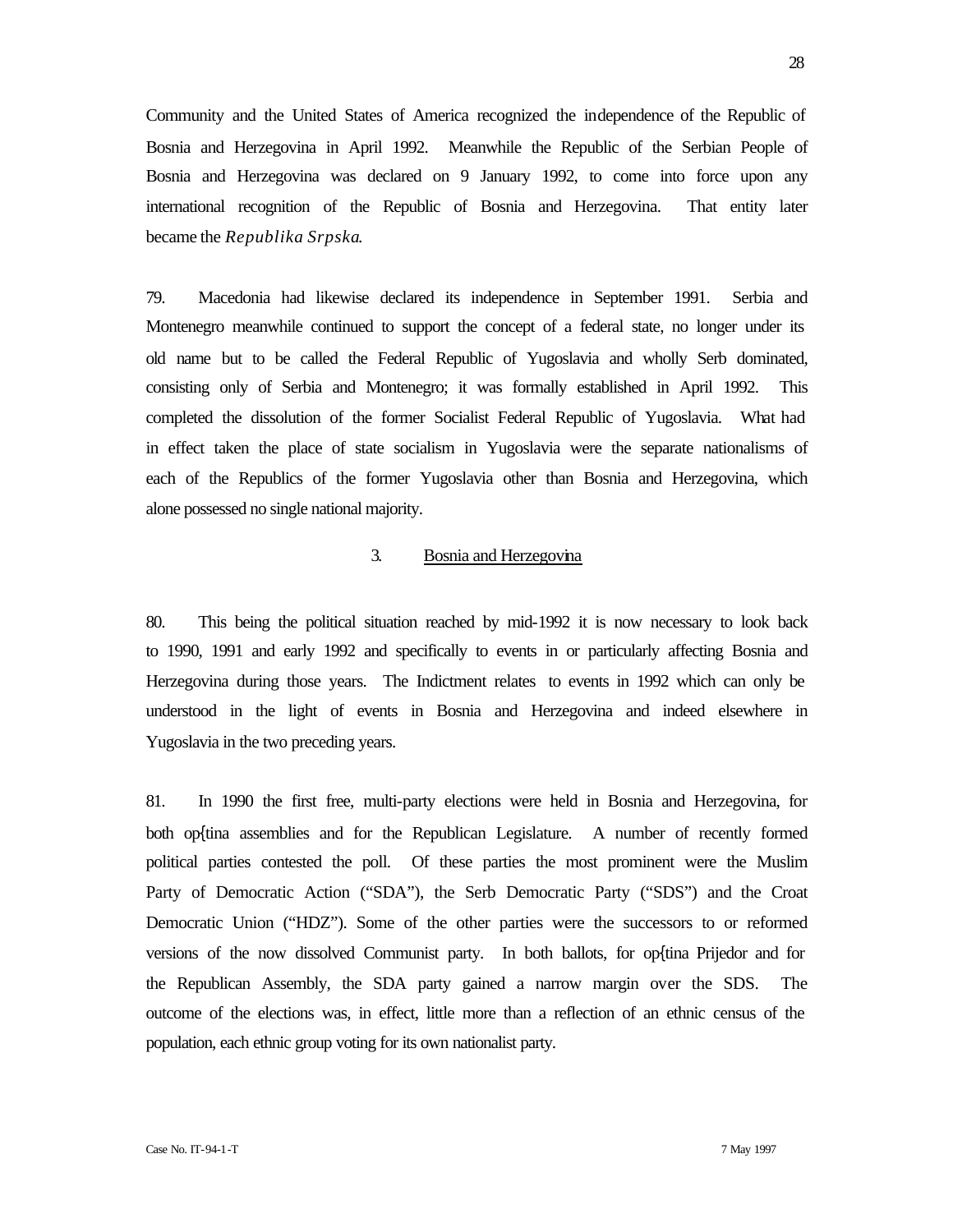82. In the Republican Assembly, cooperation between the Muslim and Serbian political parties proved increasingly difficult as time went by. What was initially a coalition government of the Republic broke down in October 1991 and failed completely in January 1992.

83. The disintegration of multi-ethnic federal Yugoslavia was thus swiftly followed by the disintegration of multi-ethnic Bosnia and Herzegovina and the prospect of war in Bosnia and Herzegovina increased. Both Bosnian Serbs and Croats made it apparent that they would have recourse to armed conflict rather than accept minority membership of a Muslimdominated State. Further, its large Serbian minority retained vivid memories, albeit now some 50 years old, of their wartime suffering at Croat hands. Among much other suffering, many Serbs, including the accused's mother, had been forcibly deported by the Usta{a to a concentration camp at Jasenovac where many died and all were ill-treated. The premier of Serbia, Slobodan Milo{evi}, had for some years not only exercised a high degree of personal power in Serbia but had also established a very effective control of the Serbian media and it, together with the media in Serb-dominated areas of Bosnia and Herzegovina, was very effectively directed towards stirring up Serb nationalist feelings and converting an apparently friendly atmosphere as between Muslims, Croats and Serbs in Bosnia and Herzegovina into one of fear, distrust and mutual hostility. Communism had formerly preserved the unity of the federation; with the decay of Yugoslav communism and the substitution for it of distinct nationalisms, Bosnia and Herzegovina, which possessed no single ethnic majority, had, as a single entity, nothing to put in its place. Politics began to divide along the lines of ethnonational communities.

84. The objective of Serbia, the JNA and Serb-dominated political parties, primarily the SDS, at this stage was to create a Serb-dominated western extension of Serbia, taking in Serbdominated portions of Croatia and portions, too, of Bosnia and Herzegovina. This would then, together with Serbia, its two autonomous provinces and Montenegro, form a new and smaller Yugoslavia with a substantially Serb population. However, among obstacles in the way were the very large Muslim and Croat populations native to and living in Bosnia and Herzegovina. To deal with that problem the practice of ethnic cleansing was adopted. This was no new concept. As mentioned earlier, it was familiar to the Croat wartime regime and to many Serb writers who had long envisaged the redistribution of populations, by force if necessary, in the course of achieving a Greater Serbia. This concept was espoused by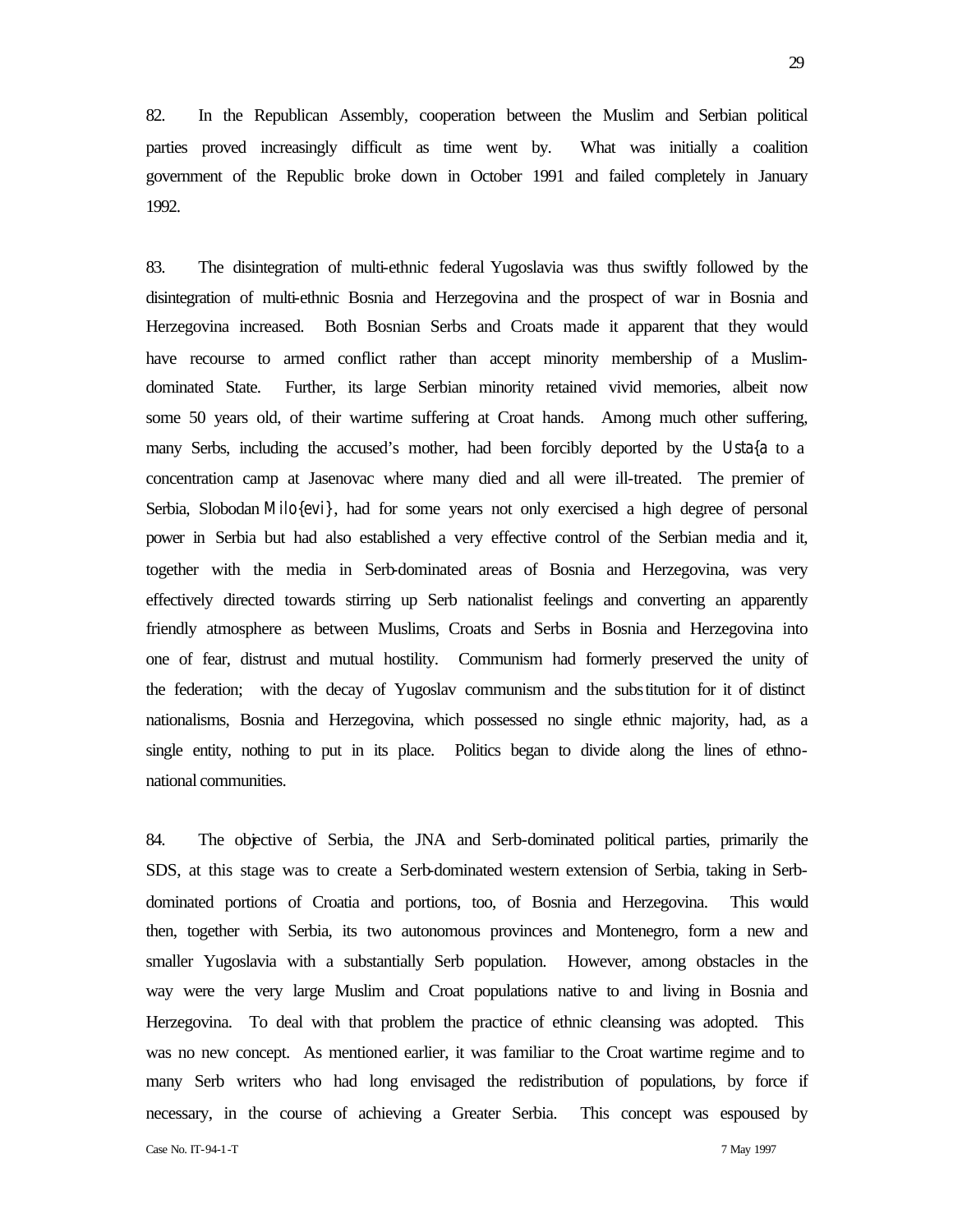SlobodanMilo{evi} , with ethnic Serbs widely adopting it throughout the former Yugoslavia, including Serb political leaders in Bosnia and Herzegovina and in Croatia. In addition to the concept of a Greater Serbia, there was also a concept on the part of Croats of the creation of a Greater Croatia that would include all Croats living in the territory of the former Yugoslavia.

#### 4. Greater Serbia

85. The concept of a Greater Serbia has a long history. It emerged at the forefront of political consciousness in close to its modern-day form as early as 150 years ago and gained momentum between the two World Wars. Kept in check during the years of Marshal Tito's rule, it became very active after his death. Greater Serbia involved two distinct aspects: first, the incorporation of the two autonomous provinces of Vojvodina and Kosovo into Serbia, already referred to; and secondly, the extension of the enlarged Serbia, together with Montenegro, into those portions of Croatia and Bosnia and Herzegovina containing substantial Serb populations.

86. Associated with the first of these aspects was the Serbian opposition to the equal representation federally of each of the Republics, regardless of population size. This, together with the existence of the two autonomous provinces, was the subject of much agitation and received strong support in the second half of the 1980s from the Serbian Academy of Arts and Sciences in its widely distributed but not officially published memorandum urging major constitutional change. As mentioned above, the two provinces were effectively incorporated into Serbia in 1990 but the move to achieve federal representation by population rather than by Republics, with a resulting increased power for Serbia, was not achieved before the breakup of the federation.

87. The second aspect of a Greater Serbia was strongly pursued in the late 1980s and on into the 1990s, much encouraged by nationalist writings of earlier days, some of which advocated a Serbian state extending throughout Bosnia and Herzegovina and including the Dalmatian coast and parts of Croatia north of the River Sava. It was promoted actively by Serb propaganda, a key element of the campaign; by recalling the atrocities of the Croat Usta{a in the Second World War its proponents sought to arouse the fears of Serbs everywhere and in the end to have them seek protection within a Greater Serbia.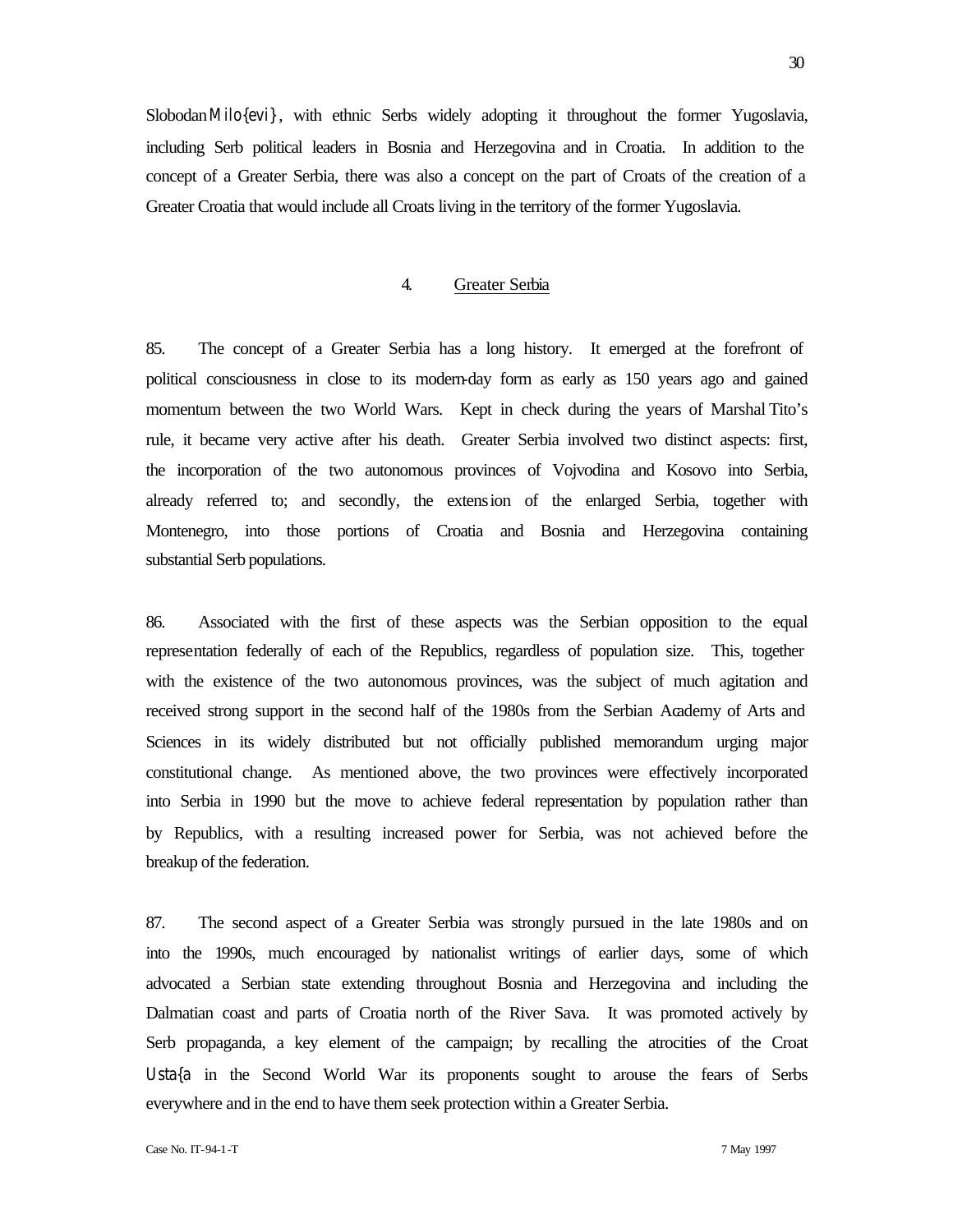88. The propaganda campaign that accompanied this movement began as early as 1989, with the celebration of the 600th anniversary of the Battle of Kosovo. During this celebration, the Serb-controlled media declared that Serbs had been let down by others in the area when the Ottoman Turks invaded. Through public speeches and the media, Serbian political leaders emphasised a glorious past, and informed their audiences that if Serbs did not join together they would be again subject to attack by "Usta{a", a term used to inspire fear in Serbs. The danger of a "fundamentalist, politicised" Muslim community was also represented as a threat. After the disintegration of the former Yugoslavia began, the theme of the Serb-dominated media was that "if for any one reason Serbs would become a minority population . . . their whole existence could be very perilous and endangered . . . [and therefore] they had no choice but a full-scale war against everyone else, or to be subjected to the old type concentration camp, the symbol being Jasenovac".

89. In the early 1990s there were rallies that advocated and promoted the idea, with Serbian leaders in attendance. In 1992 Radoslav Br anin, President of the Crisis Staff of the Serb Autonomous Region of the Banja Luka area, declared that 2 percent was the upper tolerable limit on the presence of all non-Serbs in this region. Radoslav  $Br |<sub>a</sub>$  and non-serbs in this region. three stages of ridding the area of non-Serbs: (1) creating impossible conditions that would have the effect of encouraging them to leave of their own accord, involving pressure and terror tactics; (2) deportation and banishment; and (3) liquidating those remaining who would not fit into his concept for the region.

90. The propaganda continued throughout the war in Croatia and Slovenia, which was fought primarily by the JNA on the one side and those seeking independence on the other. Colonel Vukeli}, the Assistant for Ethics of the Commander of the 5th Corps of the 1st Military District of the JNA in 1991 and 1992, a Bosnian Serb responsible for moral and ethical preparation of military units and for maintaining relations with the media, political bodies and socio-political organizations, made many declarations against Muslim and Croat populations. He characterized Croats and Muslims as the enemies of Serbs and proclaimed that the Serbs in Bosnia and Herzegovina were in danger and needed to be protected, a need which should inspire Serb members of the JNA to join the struggle to save the Serbs from genocide.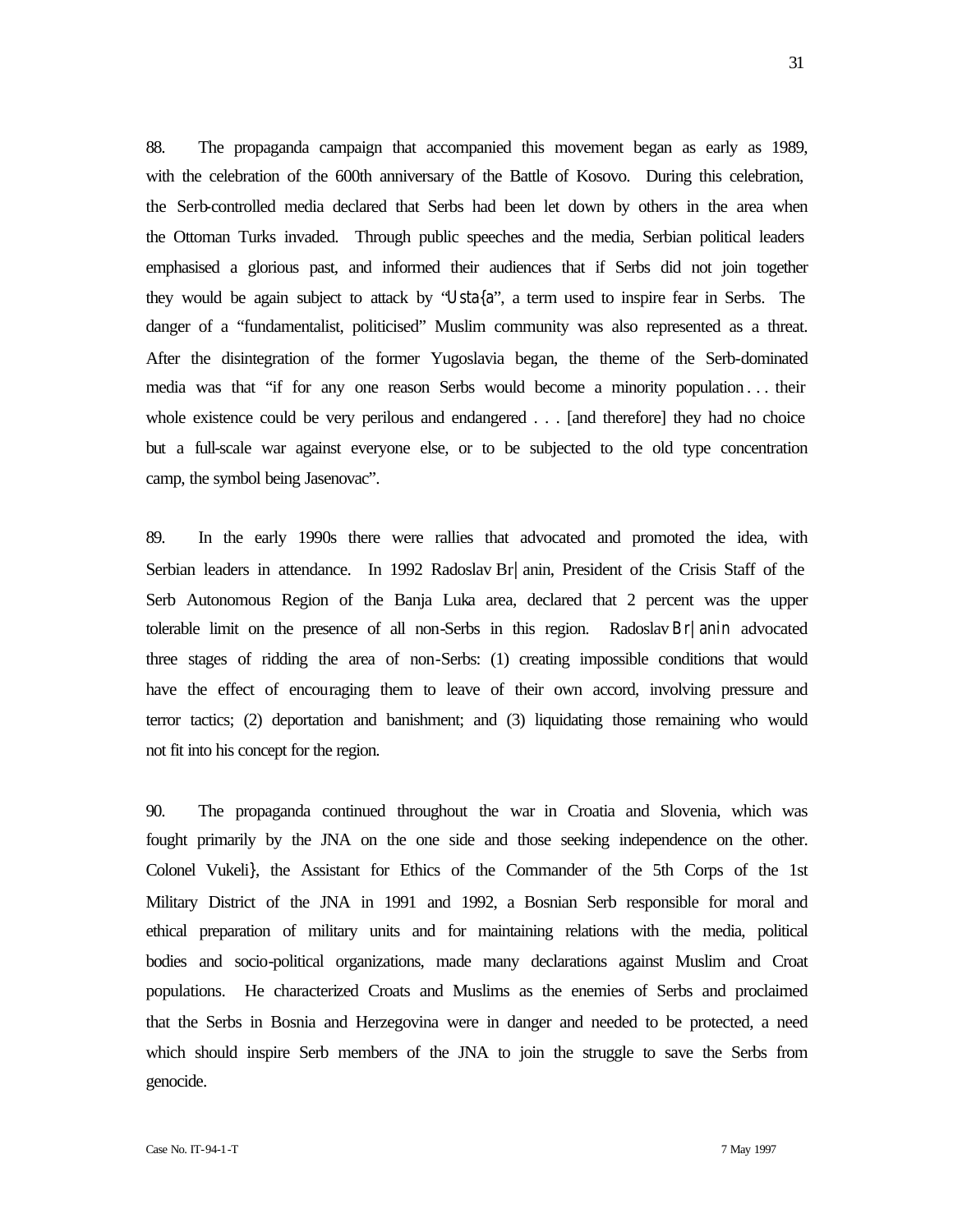91. Over time, the propaganda escalated in intensity and began repeatedly to accuse non-Serbs of being extremists plotting genocide against the Serbs. Periodicals from Belgrade featured stories on the remote history of Serbs intended to inspire nationalistic feelings. Slobodan Kuruzovi}, Commander of the Territorial Defence ("TO") of Prijedor, who became the head of the local newspaper *Kozarski Vjesnik* and the commander of the Trnopolje camp, stated that the "interests of Serbian people in Republika Srpska will be the main guidelines for my editorial policies". In articles, announcements, television programmes and public proclamations, Serbs were told that they needed to protect themselves from a fundamentalist Muslim threat and must arm themselves and that the Croats and Muslims were preparing a plan of genocide against them. Broadcasts from Belgrade caused fear among non-Serbs because only the Serb nation was presented positively, and it was represented that the JNA supported the Serbs. The theme that, for the Serbs, the Second World War had not ended was expressed on television and radio by Vojislav[e{elj, @eljko Ra`njatovi}, otherwise known as "Arkan", and other Serb politicians and leaders.

92. By the spring of 1992 only Serb-controlled television channels and programmes were available in many parts of Bosnia and Herzegovina. This was achieved by the take-over of television transmitters throughout the Serb-controlled areas, including the transmitter on Kozara Mountain which was taken over by the Wolves, a paramilitary unit acting in full cooperation with both military and political leaders. In consequence, by the spring of 1992 residents in Prijedor and elsewhere in eastern Bosnia and Herzegovina were no longer able to receive television from Sarajevo or from Zagreb but only from Belgrade or Novi Sad in Serbia, and Pale or Banja Luka in Bosnia and Herzegovina, all of which broadcast anti-Muslim and anti-Croat propaganda.

93. In op{tina Prijedor, during the days following the take-over of the town of Prijedor by JNA forces on 30 April 1992, as discussed below, Serb nationalist propaganda intensified. The "need for the awakening of the Serb people" was stressed and derogatory remarks against non-Serbs increased. Muslim leaders who attempted to speak on the radio were barred while SDS leaders had free access to it. Even more open propaganda against Muslims and Croats began in earnest after an incident in the Hambarine region on 22 May 1992, discussed below. Examples include statements that a Croat doctor castrated newborn Serb boys and was performing sterilization surgery on Serb women and that a Muslim doctor intentionally administered the wrong drug in an attempt to kill his Serb colleague.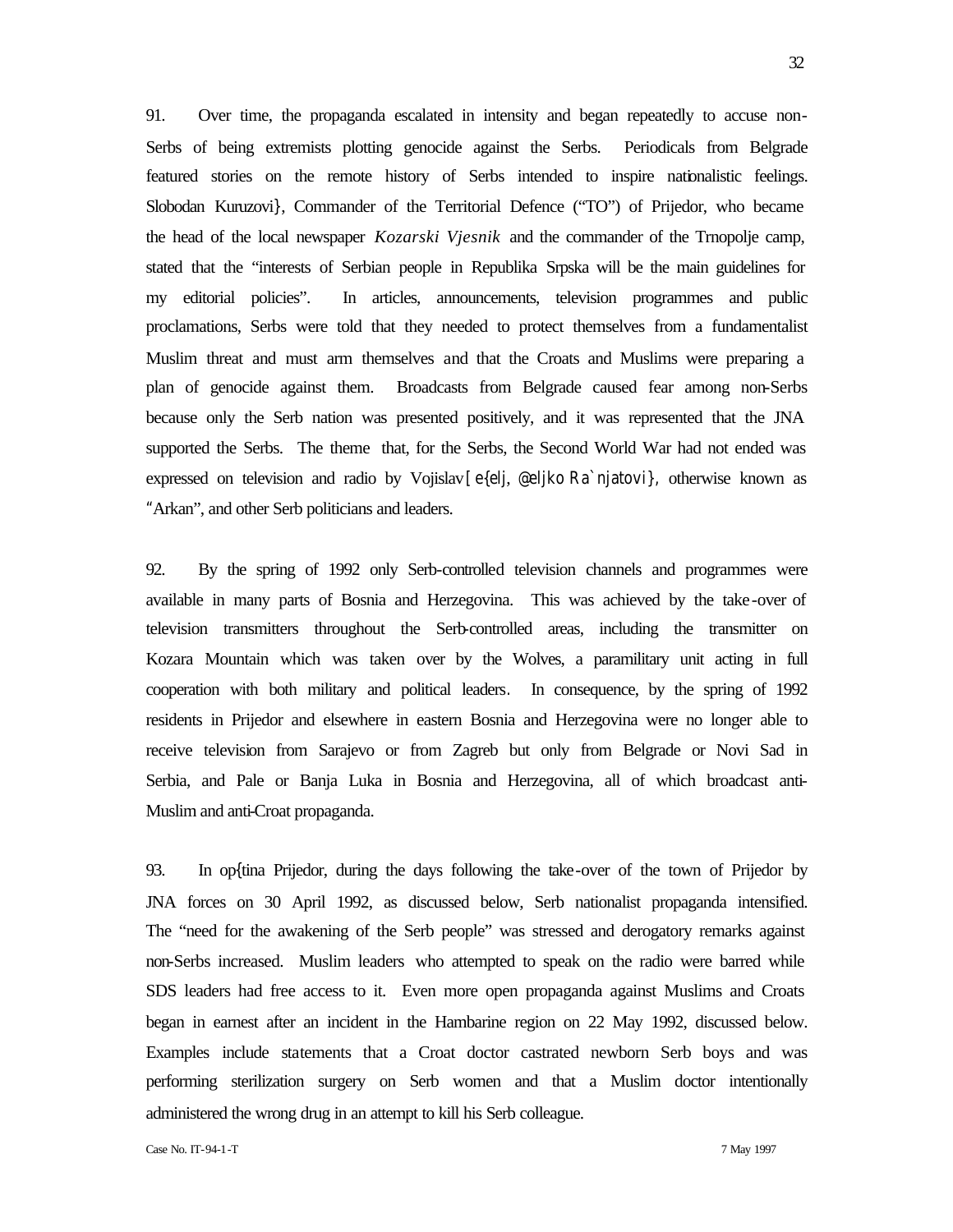94. This propaganda campaign continued on into 1993. For example, on 6 August 1993 an article in *Kozarski Vjesnik* , under the headline "Preventing a Repetition of the Serbian Massacre of 1941", extensively quoted Simo Mi{kovi}, the SDS chairman, as saying:

'The Serbian people had instinctively sensed the danger posed by the SDA and HDZ and have formed Republika Srpska in time . . . . Two years ago the Serbian people sensed instinctively that once again they were faced with the danger of the same villains who in 1941 started the extermination process of the Serbian people and therefore formed their own party. On 2nd August 1991 we in the District of Prijedor have formed the SDS . . . . Prior to that we tried hard to reach an agreement with the Muslim and Croatian party regarding our continued coexistence. Although they agreed to it in words they continued to arm themselves in order to destroy us. The SDS leadership saw what they were planning and started to arm their own people in order to prevent the tragedy of 1941 . . . . Quickly we formed our army and our police forces and on 30 April 1992 without a single shot being fired and without a single casualty, we established our authority in Prijedor which we were able to maintain [until] now and we have to consolidate it through a democratic process.' (Prosecution Exhibit 100.)

The article also stated that Simo Mi{kovi} then mentioned a woman who had to watch her children "being slaughtered by the Usta{a butchers" and continued in editorial fashion:

There were thousands of such and similar cases in the Bosanska Krajina and this must never be allowed to happen again. SDS had prevented this happening in Prijedor in May last year when SDA and HDZ hatched a devilish plan of retribution against the Serbs in Prijedor.

95. Another article quoted Milomir Staki}, chair of the Serbian Municipal Assembly of Prijedor, who claimed that questioning conducted at the camps where Muslims who had been rounded up were imprisoned showed that the Muslims were determined to carry out a detailed plan for the liquidation of the Serbian population of Prijedor. Similarly, Simo Drlja~a, the Chief of Police of Prijedor, stated that he had proof that 1,500 Muslims and Croats participated in the genocide of the Serb people and that "instead of receiving their just punishment, the white world mighty men forced us to release them all from Manjaca [a Serb prison camp]". (Prosecution Exhibit 92.)

96. The witness Edward Vulliamy summed up the propaganda campaign, stating that the message from the government in Belgrade was relentless and was very "cogent and potent. It was a message of urgency, a threat to your people, to your nation, a call to arms, and, yes, a sort of an instruction to go to war for your people. . . . It pushed and pushed. It was rather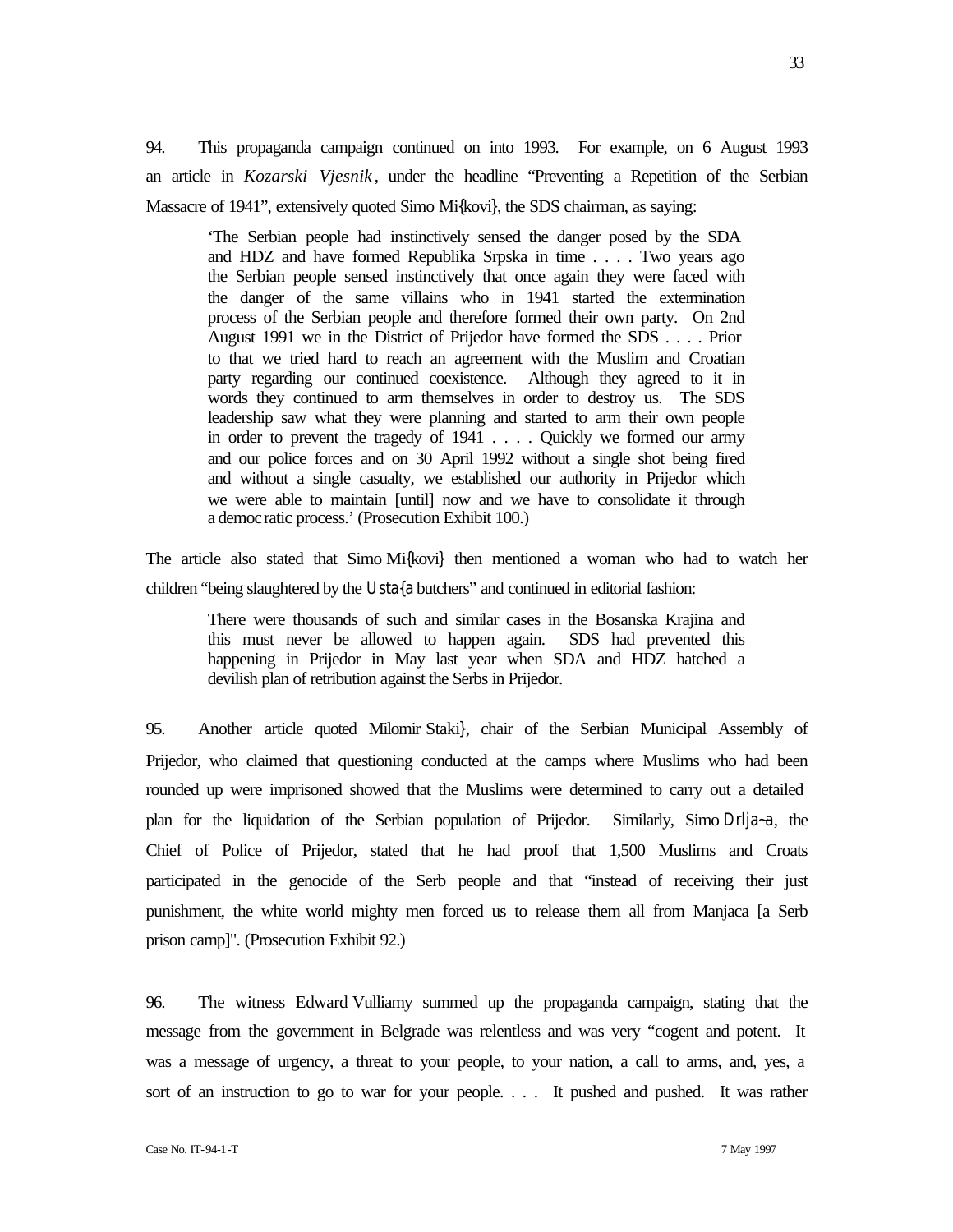like a sort of hammer bashing on peoples' heads I suppose." Edward Vulliamy, a journalist for the Guardian Newspaper, London, travelled to the areas in conflict in Bosnia and Herzegovina during 1992. Although Roy Gutman, author of the Pulitzer Prize book entitled *A Witness to Genocide*, was the first to discover the Omarska camp through interviews with people who had been detained there, EdwardVulliamy was with the first group of outside journalists actually to enter the camp. The media attention generated by Roy Gutman, Edward Vulliamy and others regarding Omarska ultimately led to the closure of the camp.

# 5. Formation of Serb Autonomous Regions

97. The Greater Serbia theory was put into practice after the 1990 elections and before the beginning of the war. In April 1991 several communities joined a Serbian association of municipalities. These structures were formed in areas predominantly inhabited by Bosnian Serbs, generally by vote of the predominantly Bosnian Serb Local Assemblies. At first, this association was a form of economic and cultural cooperation without administrative power. However, separate police forces and separate Assemblies rapidly developed. In September 1991 it was announced that several Serb Autonomous Regions in Bosnia and Herzegovina had been proclaimed, including Krajina, Romanjija and Stara Herzegovina, with the aim of separating from the Republican government agencies in Sarajevo and creating a Greater Serbia.

98. Bosanski Krajina, as the Serb Autonomous Region of Krajina was initially called, consisted of the Banja Luka region and surrounding municipalities where the Serbs constituted a clear majority. Several of the municipalities that the SDS leadership had planned on joining the autonomous region, including Prijedor, did not in fact join it in 1991. This left Prijedor virtually isolated, surrounded by other municipalities which had joined the association.

99. In November 1991 the SDS sponsored, organized and conducted a plebiscite primarily for the Bosnian Serb population. Voters were given different ballots depending upon whether they were Serb or non-Serb. The difference between the two ballots was significant: for Bosnian Serbs, the ballot asked: "Are you in favour of the decision reached by the Assembly of the Serbian People in Bosnia and Herzegovina on 24 October 1991 whereby the Serbian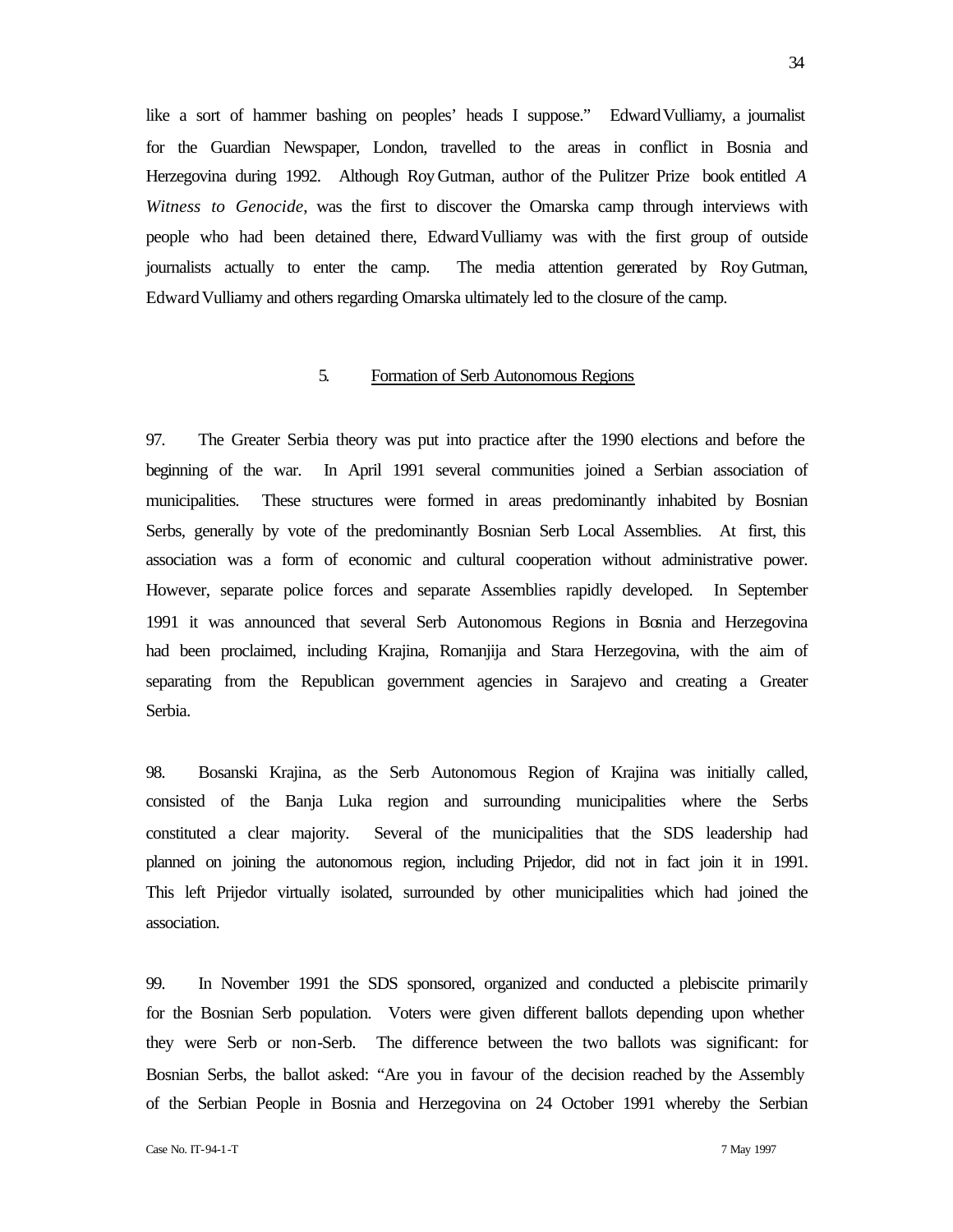people shall remain in the common State of Yugoslavia which would include Serbia, Montenegro, Serb Autonomous Region Krajina, Serb Autonomous Region Slavonija, Baranja, Western Srem along with all others willing to remain in such a State?" while the question for non-Serbs was: "Are you in favour of Bosnia and Herzegovina remaining a republic with equal status in a common State of Yugoslavia with all the other republics which also declare themselves willing to do so?" (Prosecution Exhibit 97.) The great majority who did vote were Serbs; those Serbs who did not being branded as traitors. Most non-Serbs regarded the plebiscite as directed only to Serbs.

100. The outcome of the plebiscite purported to be 100 percent in favour. The SDS leadership used this outcome as a basis on which to develop the separate Serb political structure. The plebiscite was cited as justification for all subsequent moves such as the ultimate walk-out of the SDS representatives from the Bosnia and Herzegovina Assembly, the various negotiations conducted at the federal and international levels and the proclamation, on 9 January 1992, of the Republic of the Serbian People of Bosnia and Herzegovina. It was "used as a pretext, as an excuse, explanation, for everything that they did".

101. Also on the basis of the plebiscite, the SDS and military forces in each region including the JNA, paramilitary organizations, local TO units, and special police units, began to establish physical and political control over certain municipalities where it had not already gained control by virtue of the elections. In these regions, which included op{tina Prijedor, the SDS representatives in public office in some cases established parallel municipal governments and separate police forces. Physical control was asserted by positioning military units, tanks and heavy artillery around the municipalities and setting up checkpoints to control the movement of non-Serbs.

102. In March 1992 the Assembly of Serbian People of Bosnia and Herzegovina promulgated the Constitution of the Serb Republic of Bosnia and Herzegovina and proclaimed itself a distinct republic. This Assembly session was transmitted live on television, as were the final declarations. In the course of the session, Radoslav Br anin, a member of the Serb Republic parliament, said: "At long last I have lived to see Bosnian Krajina become western Serbia"; and Radislav Vuki}, President of the Municipal Committee of the SDS in Banja Luka, declared: "Now the Turks will shake with fear from us", "Turks" being a derogatory reference to Bosnian Muslims.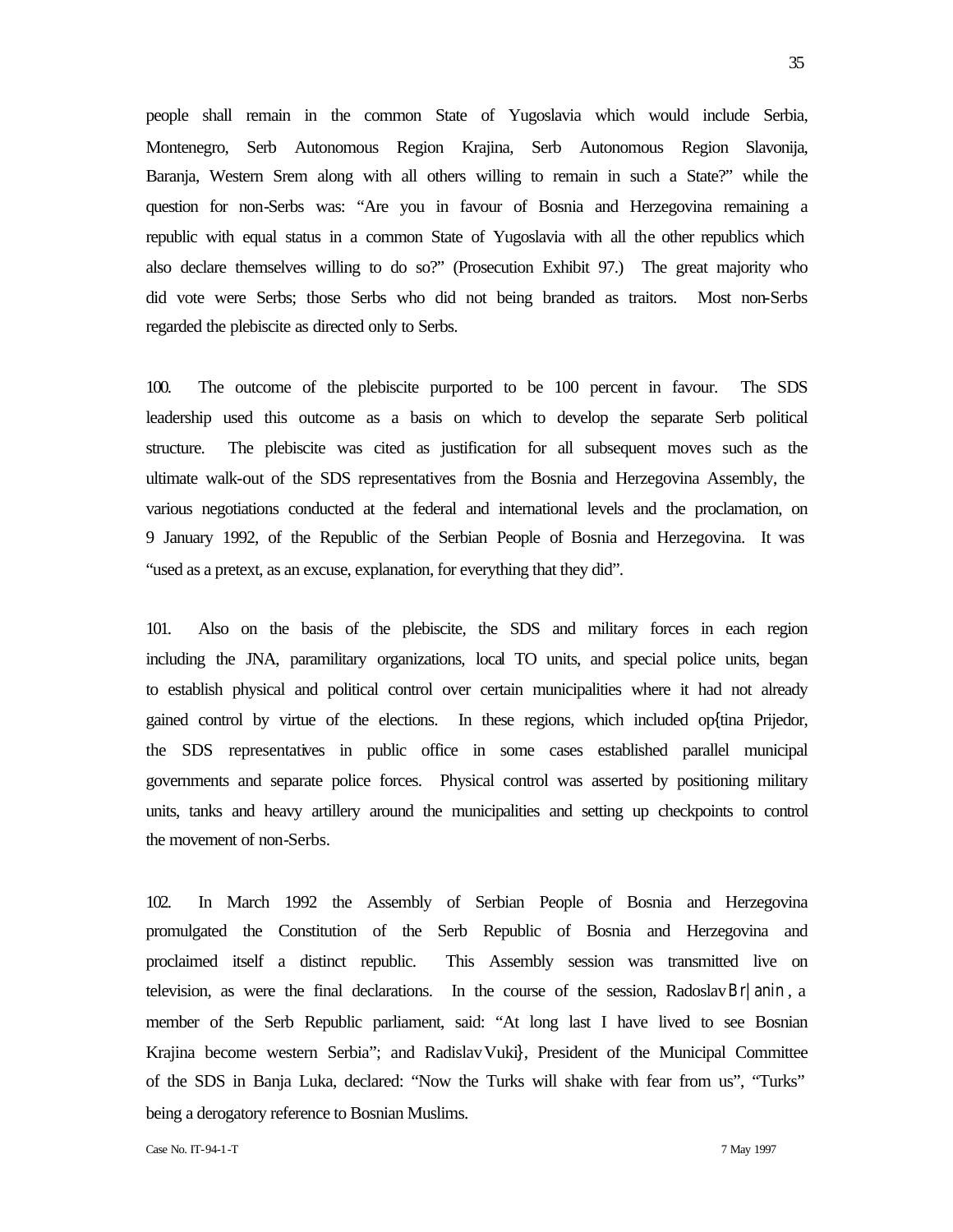#### 6. Formation of Crisis Staffs

103. Crisis Staffs were formed in the Serb Autonomous Regions to assume government functions and carry out general municipal management. Members of the Crisis Staffs included SDS leaders, the JNA Commander for the area, Serb police officials, and the Serb TO Commander. For example, Lieutenant-General Momir Tali}, Commander of the 5th Corps (which became the 1st Krajina Corps), was a member of the Crisis Staff in Banja Luka ("ARK Crisis Staff"), thus demonstrating the relationship between the political and military branches of the Bosnian-Serb-run government. The ARK Crisis Staff, which had jurisdiction over op{tina Prijedor, was established in April or May 1992 as an organ of the Autonomous Region of Krajina, the statute of which provided for the creation of Crisis Staffs in the case of war or immediate danger of war. In early May, after the official decision on its establishment was taken by the Executive Council of Krajina, the ARK Crisis Staff took over all powers of the government and other agencies. It was the highest-level decision-maker in the Autonomous Region of Krajina and its decisions had to be implemented throughout the Autonomous Region of Krajina by means of municipal Crisis Staffs. The municipal Crisis Staffs had to report to the ARK Crisis Staff daily regarding the steps taken to implement the decisions of the Main Board located in Banja Luka.

### 7. The Role of the JNA

# (a) The JNA in disintegrating Yugoslavia

104. The JNA has been described as taking part in attacks on Croatia and on Bosnia and Herzegovina. In the course of this Opinion and Judgment there will be other references to the JNA as acting as a hostile force so far as Bosnian Muslims were concerned. The relationship between the JNA and the armed forces of *Republika Srpska* will be examined in Section VI.B of this Opinion and Judgment. However, at the risk of some subsequent repetition, some explanation is called for as to how the JNA, as the national army of Yugoslavia, and what had been a truly multi-ethnic national army, could become the instrument of the policy of the Federal Republic of Yugoslavia (Serbia and Montenegro). It is perhaps best expressed, if not explained, by General Veljko Kadijevi}, in the early 1990s the Yugoslav Federal Secretary for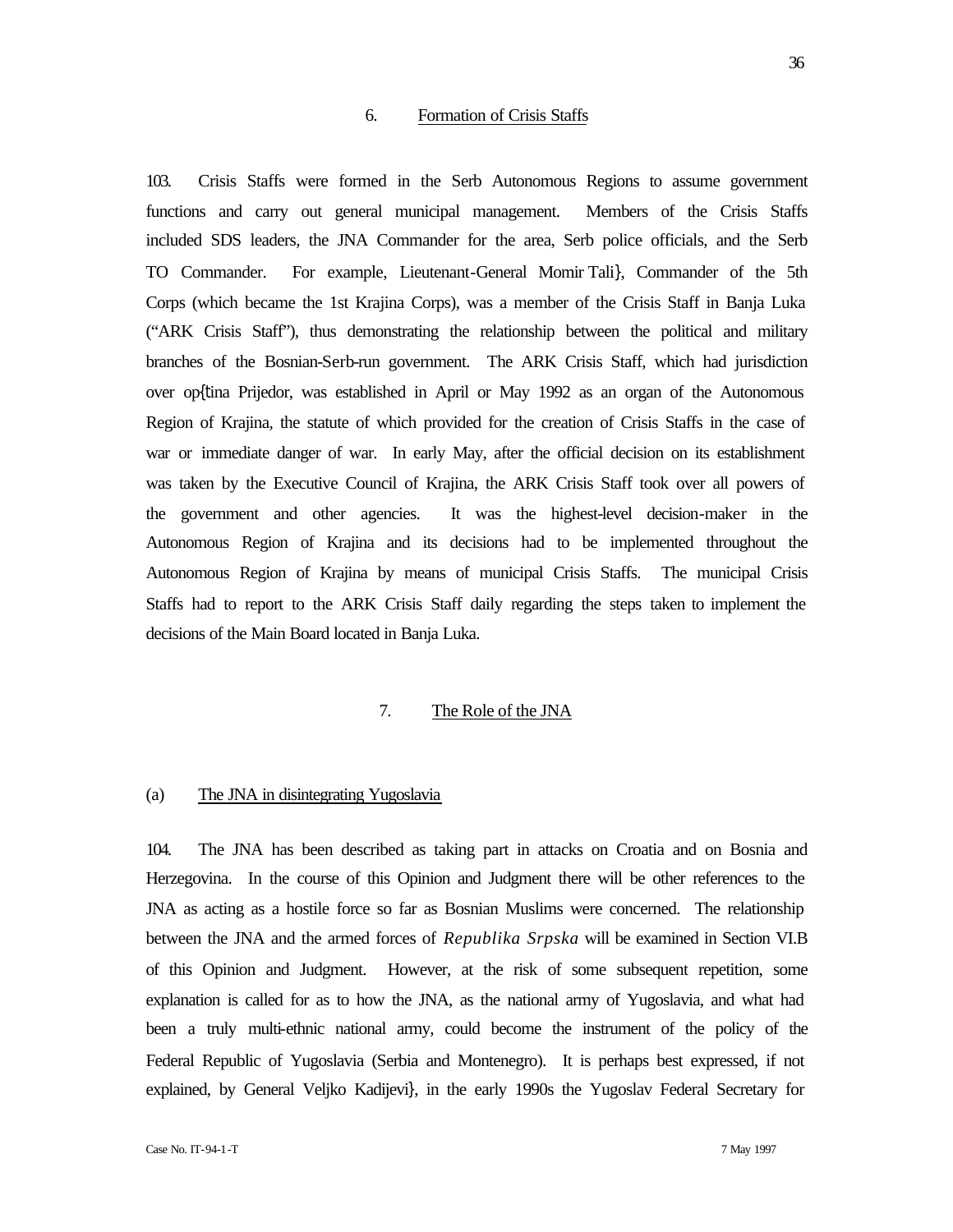Defence, who in 1993 published his own description of the disintegration of Yugoslavia in his book *My view of the break-up: an Army without a State*. (Prosecution Exhibit 30.) Of the JNA he writes that by 1991 it was no longer an army with a cohesive state to defend; the state which it was its duty to defend was disintegrating and just as its ranks were now substantially filled with ethnic Serbs, so its task in the immediate future would be to regroup its forces and equipment, scattered throughout the former Yugoslavia including the seceding Republics, back into what was left of the nation and then to concentrate upon the protection and defence of those ethnic Serbs who in the course of this disintegration found themselves outside Serbia and Montenegro. This, it was envisaged, would lead ultimately to the creation of a new, substantially Serb, Yugoslavia with its core in Serbia and Montenegro but including also parts of Bosnia and Herzegovina and Croatia, principally but not exclusively those parts presently having a majority Serb population.

105. Until the late 1980s the armed forces of Yugoslavia were typical of many national defence forces, unexceptional in composition or character save, perhaps, that they had a specific constitutional role under the 1974 Constitution not only to protect against external threat but also to protect the sovereignty, territorial integrity and social system established by that Constitution. The JNA had also a right of representation, equal to that of an autonomous province, on the central committee of the League of Communists of Yugoslavia, then the key body within the governing system of the Socialist Federal Republic of Yugoslavia. The totality of Yugoslav armed forces included the regular army, navy and air force, collectively known as the JNA, consisting of an officer corps, non-commissioned officers and conscripts, together with a reserve force, and, as well as and distinct from the JNA, the TOs. Whereas the JNA was an entirely federal force, with its headquarters in Belgrade, there was a distinct TO in each Republic, funded by that Republic and under the control of the Minister of Defence of that Republic. The JNA was a powerful national army, equipped with all the conventional weapons and equipment that modern European armies possess; the TOs, on the other hand, were equipped with essentially infantry weapons; rifles, light machine-guns, some small calibre artillery, mortars, anti-personnel mines and the like; they had no tanks and their transport would vary depending on the adequacy of a particular Republic's funding of its TO and on how much each received by way of JNA cast-offs.

106. In July 1991, on instructions from headquarters in Belgrade, the JNA seized from the Republic's Secretariat for Defence in Bosnia and Herzegovina and from municipalities all the documentation relating to conscription including all the registers of conscripts. In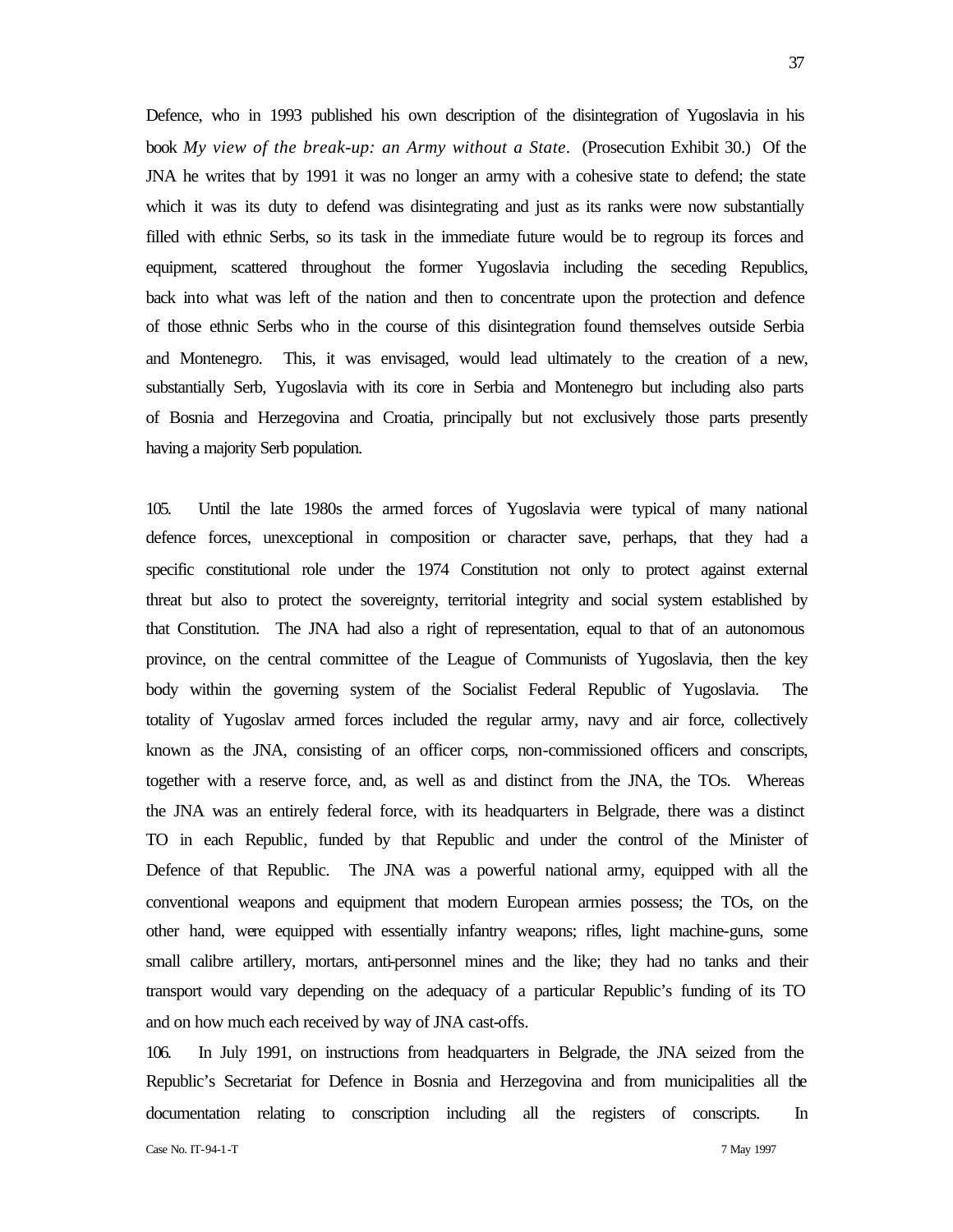consequence, thereafter the conscription process was exclusively in the hands of the JNA and no longer in those of the Republic's Ministry for Defence. This done, it was ensured that only ethnic Serbs were recruited into the armed forces. Then in the second half of 1991 military units were formed in Serb-populated villages in Bosnia and Herzegovina and supplied with weapons and with uniforms. Bosnia and Herzegovina was a vital base for JNA operations in Croatia in the second half of 1991 and Bosnian Serbs were an important source of manpower both for the JNA and for the TO. Those TO units in predominantly Muslim and Croat areas of Bosnia and Herzegovina were at the same time largely disbanded by the JNA. General Kadijevi} in his book describes how "naturally we used the territorial defence (the TO) of Serb regions in Croatia and Bosnia and Herzegovina in tandem with the JNA" to paralyse territorial defence where it might provide a basis for creating the armies of secessionist republics.

107. The TO of Bosnia and Herzegovina had in any event been to a degree neutralised by the action taken by the JNA to disarm it. Traditionally all TO weapons were stored locally, within each municipality, but in late 1991 and early 1992 the JNA removed all local stocks of weapons from TO control, at least in Muslim-populated areas. This left those local TO units virtually disarmed whereas units which were drawn from Serb-popula ted areas, and only those, were substantially re-equipped.

#### (b) The transformation of the JNA

108. A particular point had long been made, enshrined in Yugoslavia's Constitution, of ensuring that the JNA, at conscript level, should accurately reflect the overall Yugoslav population mix. However, at officer level, Serbs (including Montenegrans) had traditionally been over represented; some 60 percent of career officers were ethnic Serbs whereas Serbs formed only 34 to 36 percent of the total Yugoslav population. In the early 1990s this predominance of Serb officers swiftly increased so that very soon very few non-Serb officers remained in the JNA.

109. The change that overtook the JNA in the early 1990s is best illustrated by the change in the ethnic mix of conscripts between pre-June 1991 and early 1992. During that time, the Serb component rose from just over 35 to some 90 percent. Similarly, whereas in an army in which Serbs had formerly made up some 40 percent of the total of officers and other ranks, by early 1992 that percentage had risen to some 90 percent. These increases were in large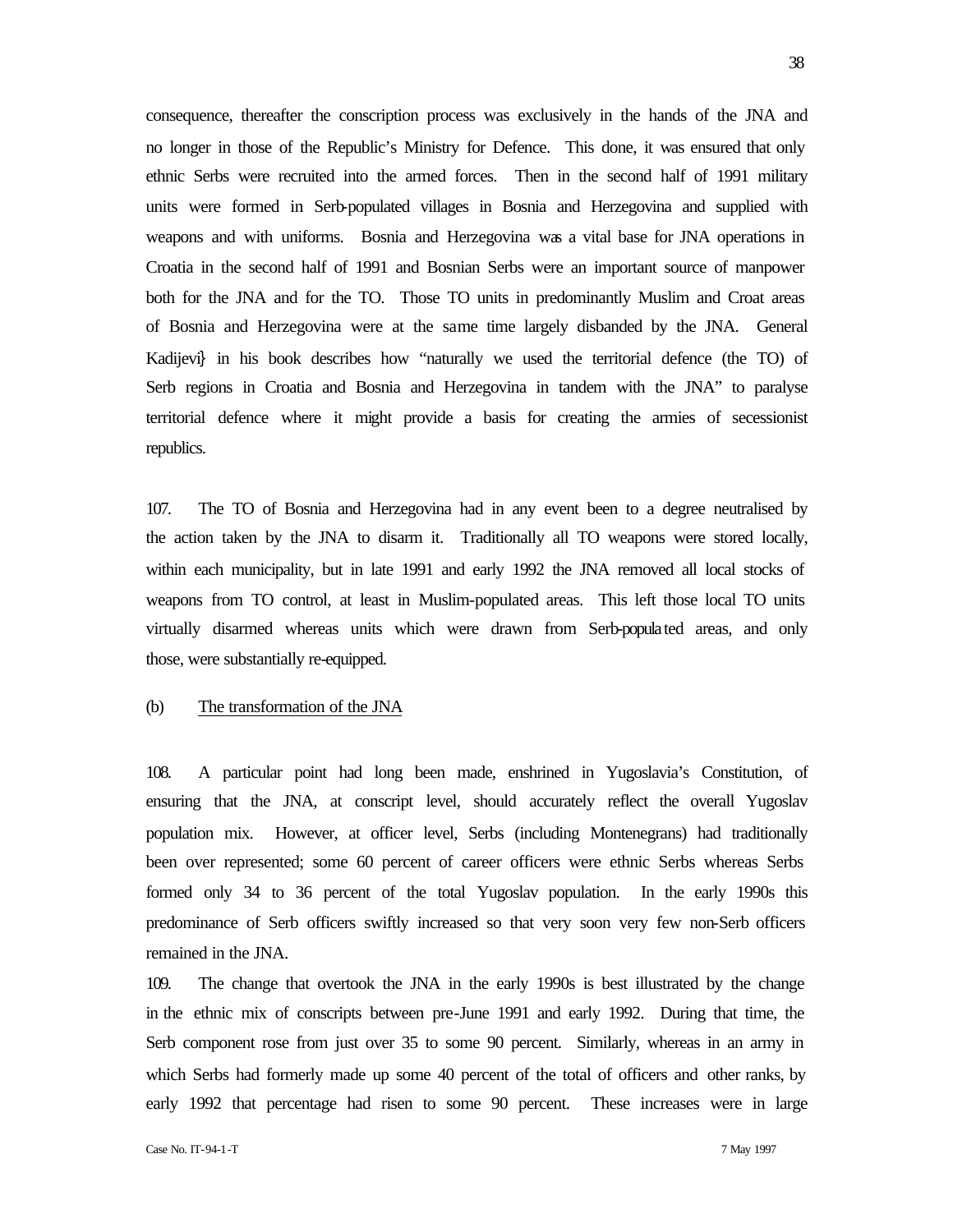measure attributable to the departure from the federation of both Slovenia and Croatia and, in the case of Bosnia and Herzegovina, to the substantial failure of non-Serbs to perform their compulsory military service or respond to mobilization calls. However, other factors were also in operation. Several witnesses, non-Serbs, have told of being discriminated against and being encouraged or indeed obliged to leave the JNA during 1991; they were no longer regarded as reliable members of an army that was ceasing to be Yugoslav and was becoming an instrument of Serb nationalist policy. By 1992 many senior officers of the JNA, rejecting this transformation of the force in which they had long served, left the service or were retired. From this and other causes, including transfer to other armed forces, the number of officers of the rank of General in the JNA fell from 150 in mid-1991 to only 28 after March 1992.

110. One consequence of all this was that the JNA experienced a shortage of manpower, especially when it came to play the role of an occupying force in hostile territory, as was the case in Croatia and, during 1992, in non-Serb parts of Bosnia and Herzegovina. In consequence, increasing reliance was placed on Serbian paramilitary forces, recruited in Serbia and Montenegro and much employed in control of non-Serb communities in Bosnia and Herzegovina. Membership in them was attractive to those Serbs who wished to aid the Serb cause in Croatia and Bosnia and Herzegovina but who regarded the JNA as retaining to a degree a Yugoslav, as distinct from Serb, character and accordingly as being insufficiently single-minded in the Serb cause. These paramilitary forces operated in conjunction with the JNA and were used as infantry shock troops to make up for declining numbers in the regular army. They included @eljko Ra`njatovi}'s Serbian Volunteer Guard (later known as "Arkan's Tigers") and Vojislav [e{elj's Chetniks, both of which came to be particularly feared by the Muslim population for their brutality and indiscipline. The JNA and in particular its air force arm actively cooperated with and assisted these paramilitary units during 1991 and 1992 in operations in Croatia and Bosnia and Herzegovina and liberally supplied them with arms and equipment.

111. With the secession of Slovenia and Croatia in June 1991 and the subsequent disintegration, republic by republic, of the federation, the way seemed to nationalists open for both a Greater Serbia and a Greater Croatia. Slovenia, containing very few Serbs and playing no part in the history and traditions of the Serb nation, was allowed to secede with relatively little intervention from Belgrade. The JNA was mainly intent on securing the successful withdrawal of JNA units and equipment once it became clear that Slovenia, having retained substantial supplies of arms and equipment for its TO units, would not readily succumb to

39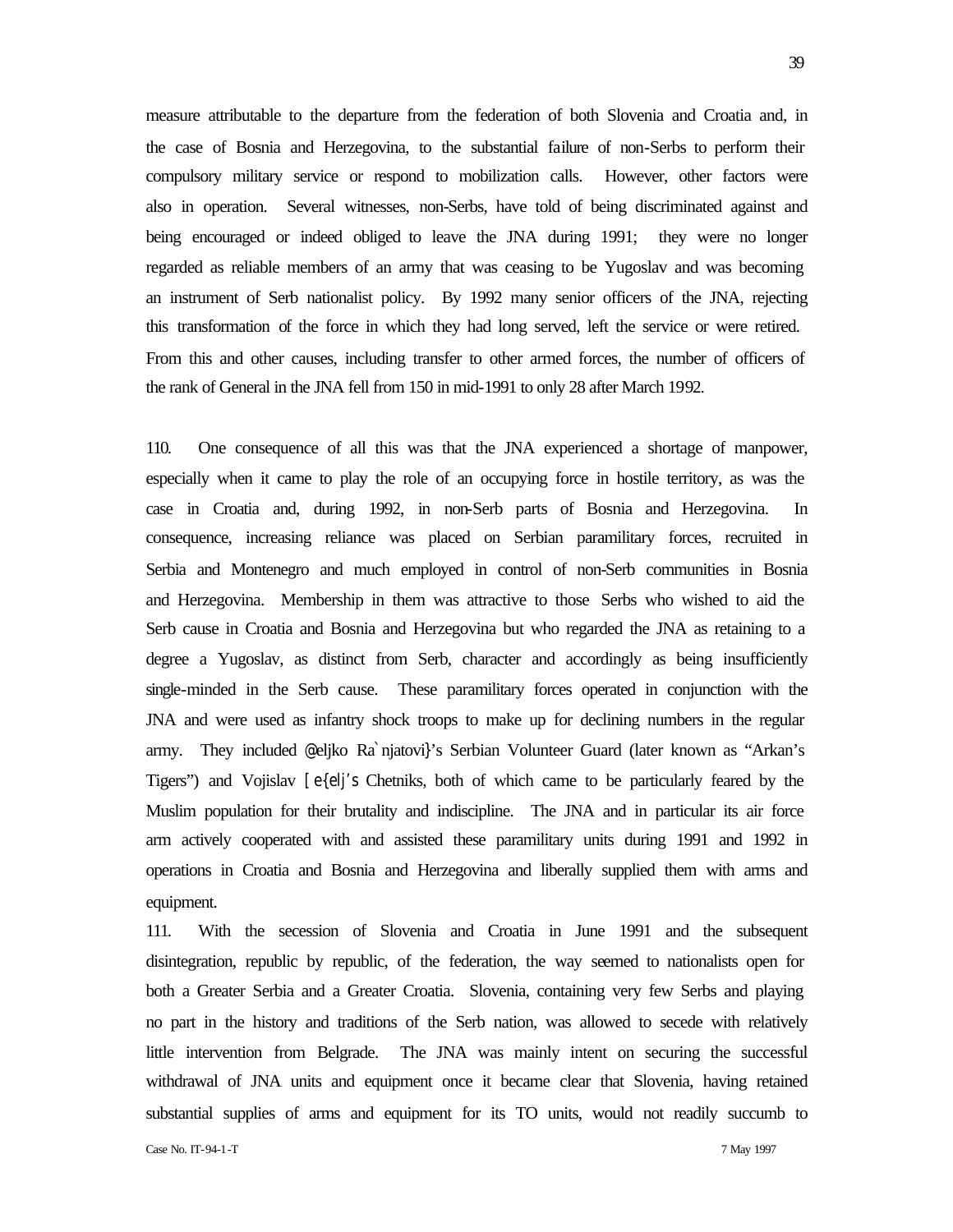such JNA forces as Belgrade was prepared to venture in an effort to retain it within the federation.

112. It was a different story with Croatia; it too had retained for its own TO substantial weaponry but Croatia, unlike Slovenia, had a large Serb population and what were regarded as Serb lands, which were not to be allowed to remain unchallenged within the boundaries of the now independent Republic of Croatia. War ensued between the JNA and the Croatian Serbs on the one hand and, on the other, the forces that the Croatian government could rally. The outcome of the initial phase of that conflict was substantial success for the Serbs. By the end of 1991 those portions of the old Republic of Croatia in which large numbers of Serbs lived had been occupied by the JNA, including, of course, the two self-declared autonomous Serb territories. The JNA, although by now a substantially Serbian and Montenegran force, had its constitutional function of ensuring the integrity of the federation and its attack on Croatia could be represented in that light.

### (c) The division of the JNA

113. With the secession of the non-Serb Republics and the recognition by Serbia and Montenegro that the Socialist Federal Republic of Yugoslavia no longer existed, the JNA could no longer function as a national army. At a meeting of Ministers for Foreign Affairs of the European Community on 6 October 1991 alarm had been expressed at the reports that the JNA had "shown itself to be no longer a neutral and disciplined institution" (Prosecution Exhibit 48). Yet it remained in substantial force in Bosnia and Herzegovina, despite the secession of that Republic. This posed a problem: how was the JNA to be converted into an army of what remained of Yugoslavia, namely Serbia and Montenegro, yet continue to retain in Serb hands control of substantial portions of Bosnia and Herzegovina while appearing to comply with international demands that the JNA quit Bosnia and Herzegovina. On 15 May 1992 the Security Council, by resolution  $752^{26}$ , demanded that all interference from outside Bosnia and Herzegovina by units of the JNA cease immediately and that those units either be withdrawn, be subject to the authority of the Government of the Republic of Bosnia and Herzegovina, or be disbanded and disarmed.

 $\overline{a}$ 

 $^{26}$  U.N. Doc. S/RES/752 (1992).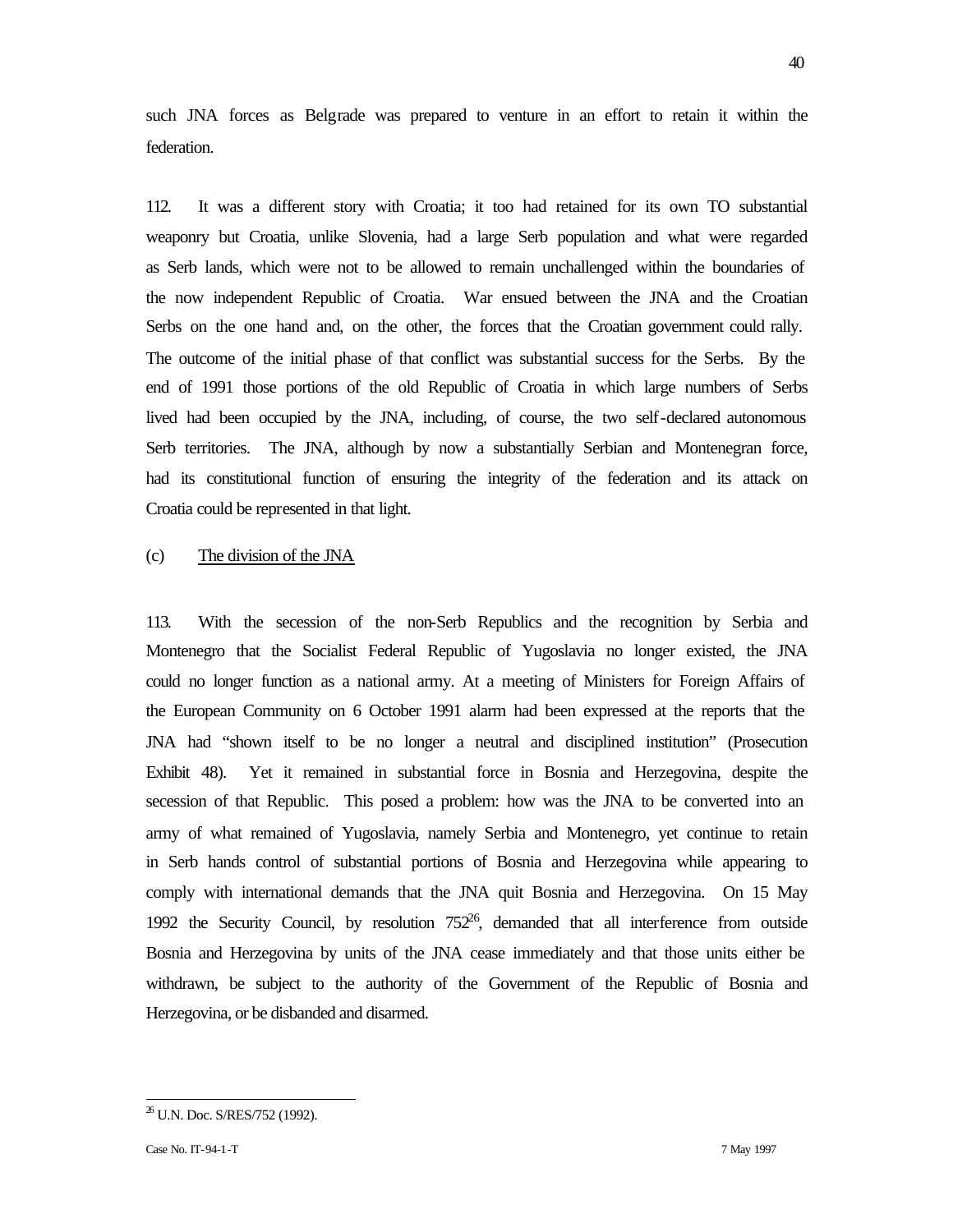114. The solution as far as Serbia was concerned was found by transferring to Bosnia and Herzegovina all Bosnian Serb soldiers serving in JNA units elsewhere while sending all non-Bosnian soldiers out of Bosnia and Herzegovina. This ensured seeming compliance with international demands while effectively retaining large ethnic Serb armed forces in Bosnia and Herzegovina. What was to become the army of *Republika Srpska* within Bosnia and Herzegovina and to be known as the VRS would be officered by former JNA officers. This new army thus inherited both officers and men from the JNA and also substantial arms and equipment, including over 300 tanks, 800 armoured personnel carriers and over 800 pieces of heavy artillery. The remainder of the former JNA was to become the army of the new Federal Republic of Yugoslavia (Serbia and Montenegro) and was to be known as the VJ.

115. The formal withdrawal of the JNA from Bosnia and Herzegovina took place on 19 May 1992; the VRS was in effect a product of the dissolution of the old JNA and the withdrawal of its non-Bosnian elements into Serbia. However, most, if not all, of the commanding officers of units of the old JNA who found themselves stationed with their units in Bosnia and Herzegovina on 18 May 1992, nearly all Serbs, remained in command of those units throughout 1992 and 1993 and did not return to Serbia. This was so whether or not they were in fact in origin Bosnian Serbs. This applied also to most other officers and noncommissioned officers. Although then formally members of the VRS rather than of the former JNA, they continued to receive their salaries from the Government of the Federal Republic of Yugoslavia (Serbia and Montenegro) and the pensions of those who in due course retired were paid by that Government. At a briefing of officers concerned with logistics, General\orde \uki}, then of the VRS but who had, until 18 May 1992, been Chief of Staff of the Technical Administration of the JNA in Belgrade, announced that all the active duty members of the VRS would continue to be paid by the federal government in Belgrade, which would continue to finance the VRS, as it had the JNA, with the same numerical strengths of officers as were registered on 19 May 1992. The weapons and equipment with which the new VRS was armed were those that the units had had when part of the JNA. After 18 May 1992 supplies for the armed forces in Bosnia and Herzegovina continued to come from Serbia.

116. General Kadijevi}, writing of the role of the JNA in Bosnia and Herzegovina, recounts how "the units and headquarters of the JNA formed the backbone of the army of the Serb Republic (Republic of Srpska) complete with weaponry and equipment" and adds that "first the JNA and later the army of the Republic of Srpska, which the JNA put on its feet, helped to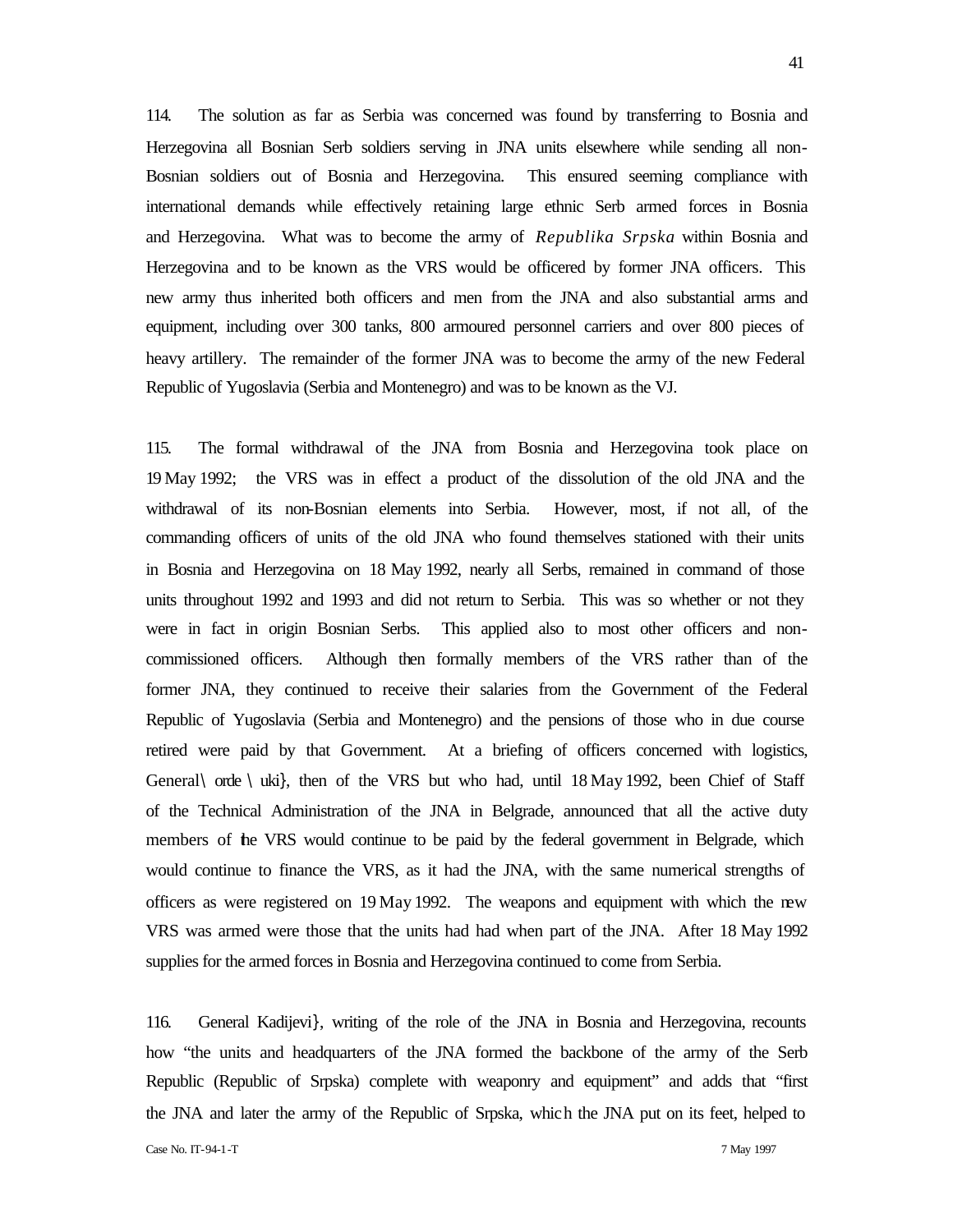liberate Serb territory, protect the Serb nation and create the favourable military preconditions for achieving the interests and rights of the Serb nation in Bosnia and Herzegovina by political means . . . ." (Prosecution Exhibit 30.)

117. It is noteworthy that in his report of 3 December 1992 the Secretary-General of the United Nations referred to what had occurred regarding the JNA and its purported withdrawal from Bosnia and Herzegovina and concluded that: "Though JNA has withdrawn completely from Bosnia and Herzegovina, former members of Bosnian Serb origin have been left behind with their equipment and constitute the Army of the 'Serb Republic'."

118. Despite the announced JNA withdrawal from Bosnia and Herzegovina in May 1992, active elements of what had been the JNA, now rechristened as the VJ, cooperated with the VRS in Bosnia and Herzegovina. In particular VJ air crew and aircraft remained in Bosnia and Herzegovina after the May withdrawal and worked with the VRS throughout 1992 and 1993. The former Commander of the 2nd Military District of the JNA, based in Sarajevo, General Ratko Mladi}, became the Commander of the VRS following the announced withdrawal of the JNA from Bosnia and Herzegovina.

119. In the early months of 1992, after hostilities against the Mostar area of Bosnia and Herzegovina in 1991, the JNA undertook a number of attacks against other areas of Bosnia and Herzegovina. Throughout April 1992 these attacks resulted in the capture of a number of cities and towns. The Podgrica Corps of what had been the JNA and was now the VJ remained in Bosnia and Herzegovina for much of 1992 and, under the command of GeneralMomcilo Perisi}, was involved in the killing of Muslims and Croats in the Mostar region. That Corps, from Montenegro, remained in Bosnia and Herzegovina throughout the summer and autumn of 1992 as late as September of that year. General Perisi} later became Commander-in-Chief of the VJ.

120. The Banja Luka Corps, the 5th Corps of the old JNA, became part of the VRS in Bosnia and Herzegovina, and was named the 1st Krajina Corps, but retained the same Commander, Lieutenant-General Tali}. Excluding the Rear Base troops, it numbered some 100,000 men, expanded from a peacetime strength of 4,500 men. It relied for logistics, as it

 $\overline{a}$ 

 $^{27}$  Report of the Secretary-General concerning the situation in Bosnia and Herzegovina, U.N. Doc. A/47/747.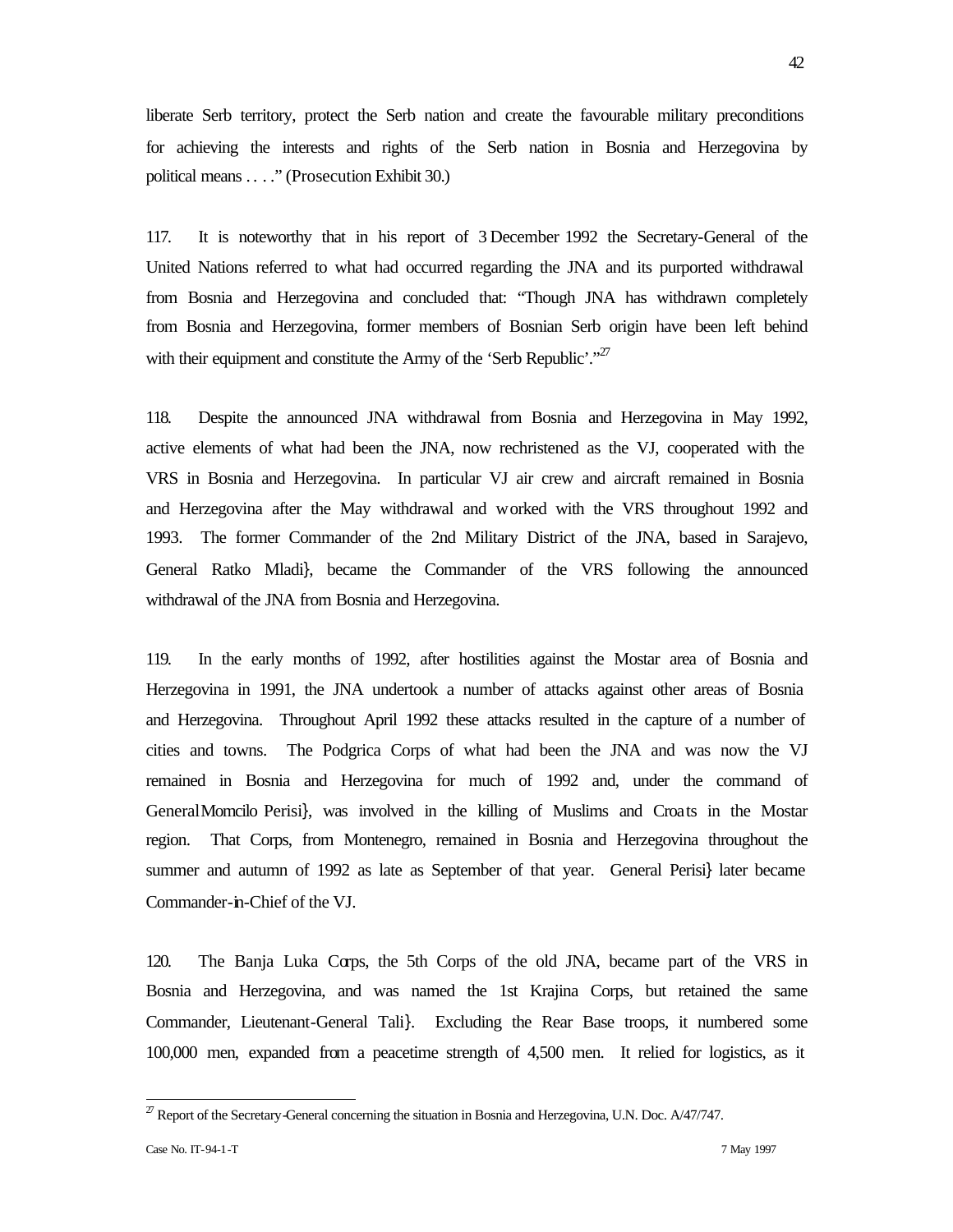had when a Corps of the JNA, on the Rear Service Base at Banja Luka commanded, as in the days of the JNA, by the same Commander, Colonel Osman Selak, who gave evidence before the Trial Chamber. Units of this Corps took part in the attack on the town of Kozarac on 24 May 1992. These units were all supplied with food and ammunition by that Rear Service Base, the same logistics base from which the Corps had been supplied when part of the JNA.

121. Shortly before the attack on Kozarac, in a declaration of 12 May 1992, the Committee of Senior Officials of the Conference for Security and Cooperation in Europe declared that the aggression against Bosnia and Herzegovina continued with a "relentless attack on Sarajevo and continuous fighting elsewhere with the use of air force and heavy weaponry by the JNA" (Prosecution Exhibit 77) and concluded that this clearly established violations of commitments by the authorities in Serbia and by the JNA.

## 8. Military Action

122. The formation of Serb Autonomous Regions and all that followed was only possible because of the military power of Serbia. The conflict between Serbia and Croatia played a significant part in the division of Bosnia and Herzegovina along ethnic lines, paving the way for all the events that were to occur later. That conflict, taking formal shape following the declaration of independence by Croatia in June 1991, served greatly to exacerbate the tension between Bosnia and Herzegovina's three ethnic groups, with Bosnian Serbs and Croats sympathetic to their warring fellow nationals across the border and with very many Bosnian Muslims entirely unsympathetic to what they saw as an aggressive Serbian invasion of Croatia, in which the JNA supported the Croatian Serbs. The Muslim-dominated government of Bosnia and Herzegovina instructed the Bosnian population not to comply with the JNA's mobilization order, regarding the war as an act of aggression by Serbia in which Bosnia and Herzegovina wanted no part. In consequence, whereas many Bosnian Serbs responded to the mobilization, very few Bosnian Muslims or Bosnian Croats did so. It will be noted later how, combined with similar incidents elsewhere, this resulted in the JNA, which had in the 1980s been a truly national, federal army, rapidly becoming one that was almost exclusively Serb at all levels.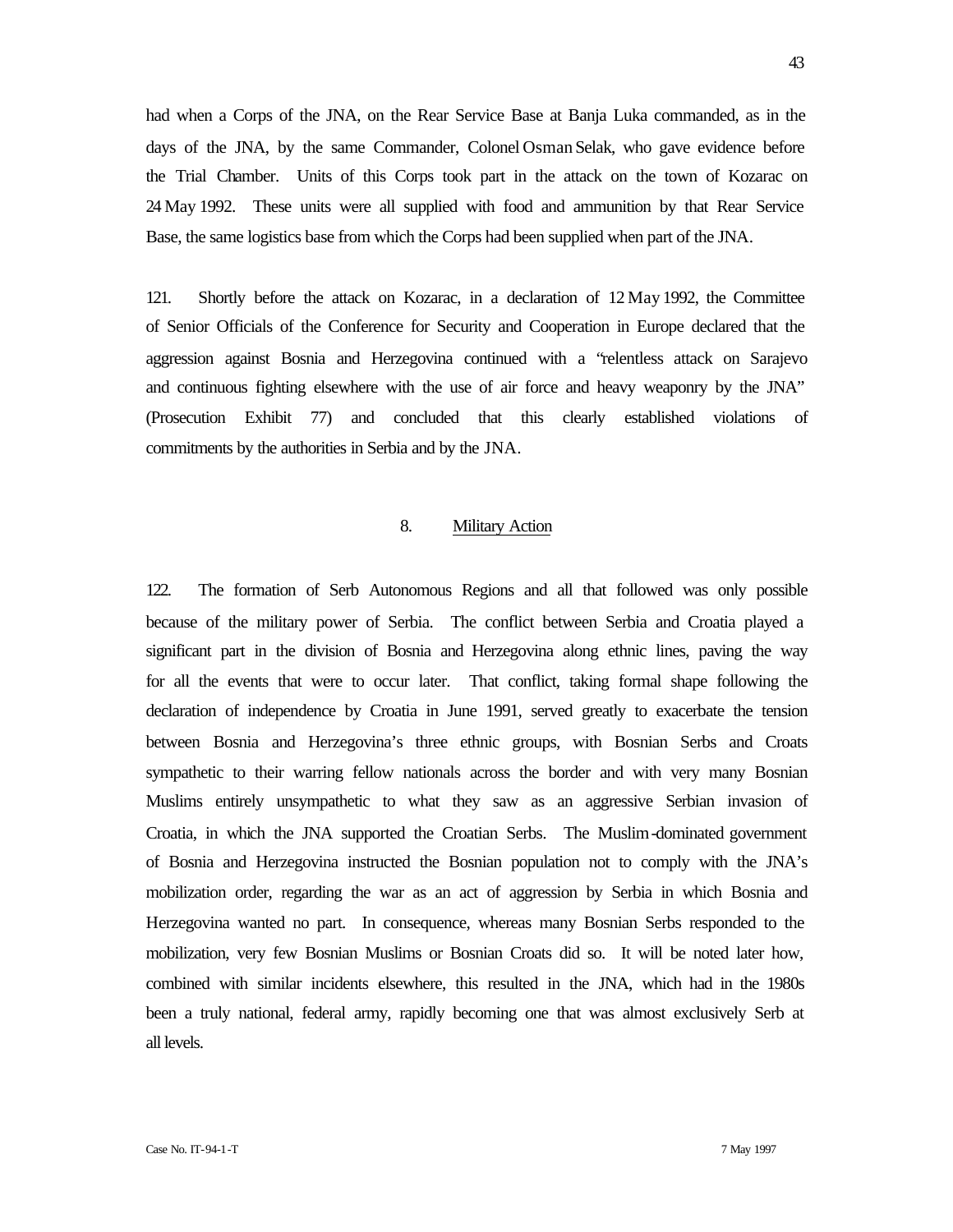123. By its incursion into Croatia, the JNA, which the Government of the Republic of Croatia declared in October 1991 to be an invading force, intended to safeguard the integrity of the Serb people by protecting Serbs in predominantly Serb areas of Croatia and, if possible, by defeating Croatia in the field and toppling the Croatian government. That second objective proved beyond its capability although it did succeed in supporting the autonomous Serb regions within Croatia and in extracting the bulk of its weapons and troops from the now independent Croatia. The Government of the Republic of Bosnia and Herzegovina thus found itself in 1991 with Serb-dominated regions on its western and northern borders in what had hitherto been Croatian territory and with large, heavily-armed JNA forces stationed in Bosnia and Herzegovina itself.

124. The entry of large JNA forces into Bosnia and Herzegovina retiring from Croatia brought with it an atmosphere of high tension. By early 1992 there were some 100,000 JNA troops in Bosnia and Herzegovina with over 700 tanks, 1,000 armoured personnel carriers, much heavy weaponry, 100 planes and 500 helicopters, all under the command of the General Staff of the JNA in Belgrade. The Government of the Republic of Bosnia and Herzegovina, still nominally representative of its three ethnic groups and which had not yet declared itself independent, faced two major problems, that of independence and that of defence, involving control over the mobilization and operations of the armed forces. In April 1992 with independence came the setting up of its own defence staff and in July it officially established its own army. The SDS disassociated itself from the legislature and government of the independent Republic of Bosnia and Herzegovina and formed the independent Serb government of *Republika Srpska*.

125. One immediate consequence which occurred before the announced withdrawal of the JNA on 19 May 1992 was the Serb assumption of exclusive administrative power in Serb-dominated areas. Moreover, between March and May 1992, there were several attacks and take-overs by the JNA of areas that constituted main entry points into Bosnia or were situated on major logistics or communications lines such as those in Bosanski Brod, Derventa and Bijeljina, Kupres, Fo~a and Avornik, Vi{egrad , Bosanski [amac, Vlasencia, Br~ko and Prijedor. The first attack was in Bosanski Brod on 27 March 1992. At the same time, there were clashes at Derventa. On 2April 1992 there was an incident at Bijeljina and around this time also at Kupres. These were immediately prior to the recognition of Bosnia and Herzegovina's independence on 7 April 1992 by the European Community, with a retroactive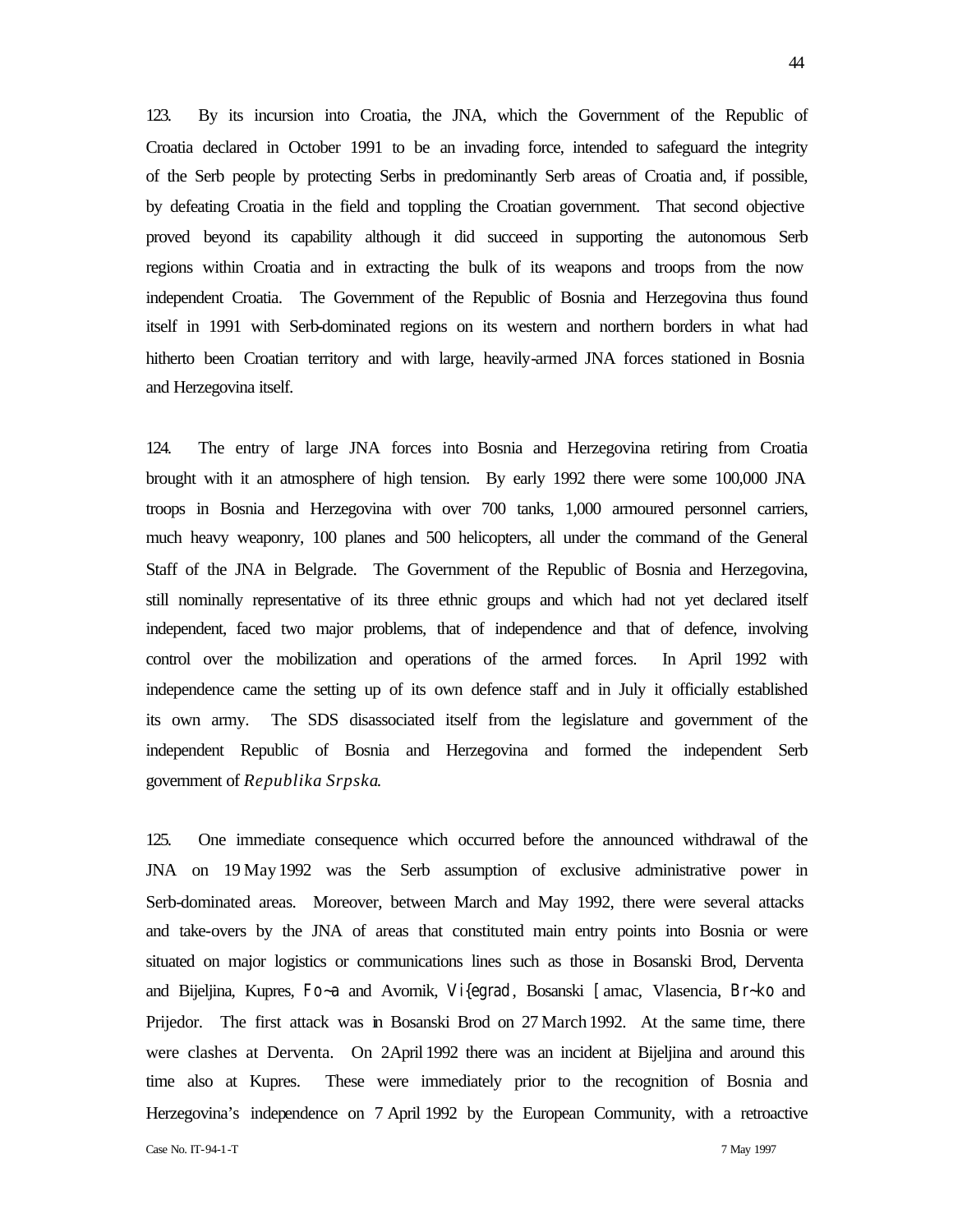date of 6March 1992. In Bosanski [amac, the 4th Detachment of the JNA entered the town, cut off telephones and fired shots in the town. There was some non-Serb resistance quickly squelched by the arrival of JNA tanks and armoured cars. On 22 April 1992 conflict began in Vlasencia with a police vehicle driving through the streets announcing through a loudspeaker that all armaments were to be surrendered. All vital functions of the town were taken over by JNA forces, including the town hall, bank, post office, police and courthouse, and there were present very many uniformed men as well as some local Serbs with arms. On 29 April 1992 there was a bloodless take-over of the town of Prijedor, as noted elsewhere, and on 30 April 1992 two bridges were blown up by Serb forces in Br~ko. On 19 May 1992 the withdrawal of JNA forces from Bosnia and Herzegovina was announced but the attacks were continued by the VRS.

126. In general, the military take-overs involved shelling, sniping and the rounding up of non-Serbs in the area. These tactics often resulted in civilian deaths and the flight of non-Serbs. Remaining non-Serbs were then forced to meet in assembly areas in towns for expulsion from the area. Large numbers of non-Serbs were imprisoned, beaten and forced to sing Chetnik songs and their valuables seized. This was accompanied by widespread destruction of personal and real property.

# B. Op{tina Prijedor

# 1. The Importance of Op{tina Prijedor

127. Op{tina Prijedor was significant to the Serbs because of its location as part of the land corridor that linked the Serb-dominated area in the Croatian Krajina to the west with Serbia and Montenegro to the east and south. The importance of the area is reflected in the testimony of Colonel Selak, a Muslim who, until July 1992, was a Colonel in the JNA. On 18 May 1992 he attended a briefing with Lieutenant-General Tali}, Commander of the 5th Corps. At that briefing the ARK Crisis Staff requested a corridor for road transport from Banja Luka in the direction of Serbia, which was said to be essential for supplying units of the VRS as it was the only land connection between western Bosnia and Serbia. It was needed in particular for bringing in *matériel*, including armaments, from Serbia.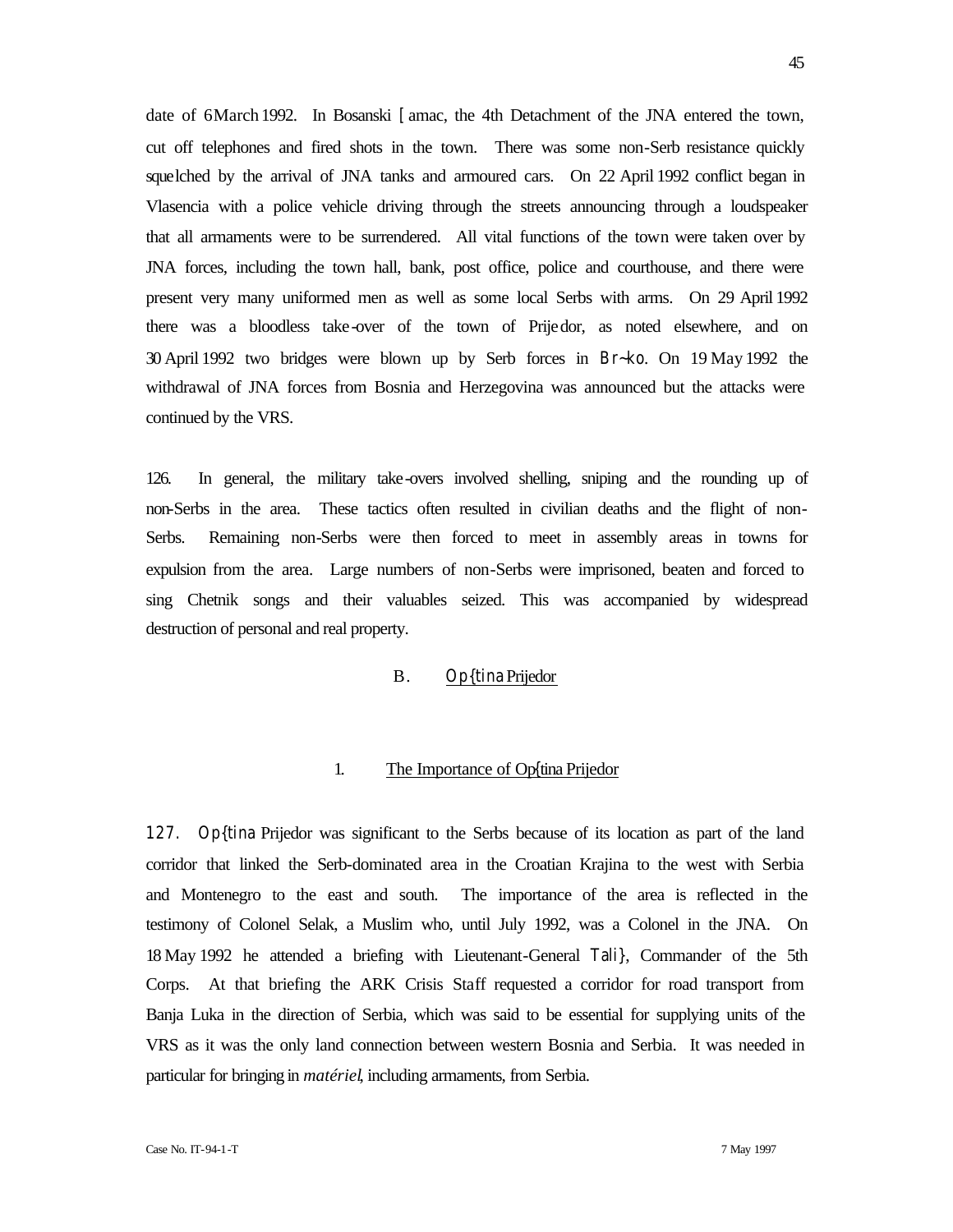#### 2. Op{tina Prijedor before the Take-over

128. Before the take-over op{tina Prijedor was ethnically a relatively mixed area, although the composition of the population had exhibited a slight but significant change in the 10 years from 1981 to 1991. According to the 1981 census there were 5 percent more Serbs than Muslims, whereas in 1991 the ratio was reversed so that Muslims were the majority in the op{tina; out of a total population of 112,000, 49,700 (44%) were Muslims and about 40,000 (42.5%) Serbs, with the remainder made up of Croats (5.6%), Yugoslavs (5.7%) and aliens (2.2%). Thus Muslims constituted the largest ethnic group in the op{tina, whereas most of the op{tinas surrounding Prijedor had a majority Serb population.

129. Prior to the outbreak of war the various ethnic groups in the op{tina lived harmoniously together, with only limited signs of division. There was significant intermarriage and friendship across ethnic lines. One witness described relations in the town of Prijedor as a symbol of "the brotherhood unity of the former Yugoslavia at large, because when compared with other towns in Bosnia and Herzegovina, there were no major interethnic conflicts". In the outlying areas, however, where groups were occasionally more isolated and homogenous, some remnants of disdain for other ethnic groups survived.

### 3. Background to the Take-over of Op{tina Prijedor

130. Such tension as existed was exacerbated by the use of propaganda and political manoeuvres; the twin tools advocated by Slobodan Milo{evi} to shift the balance of power in the former Yugoslavia to Serbia. Evidence of the use of propaganda in op{tina Prijedor has already been touched upon but it is worth recounting the testimony of Muharem Nezirevi} , former Editor-in-Chief of Radio Prijedor and a Muslim. He testified that two journalists from Radio Prijedor, who went to cover the war without his approval, were collected in an armoured car and returned from the front in uniform. According to Muharem Nezirevi} their reports were not objective, describing the Croats as "Usta{a" who had threatened to make a wreath from the fingers of Serbian children. The journalists nevertheless succeeded in getting their reports published. He further testified that almost all of the employees at the radio station were Serbs who eventually began to ignore his orders so that the only control he had, as long as he remained in charge, was to limit their air time. Such propaganda became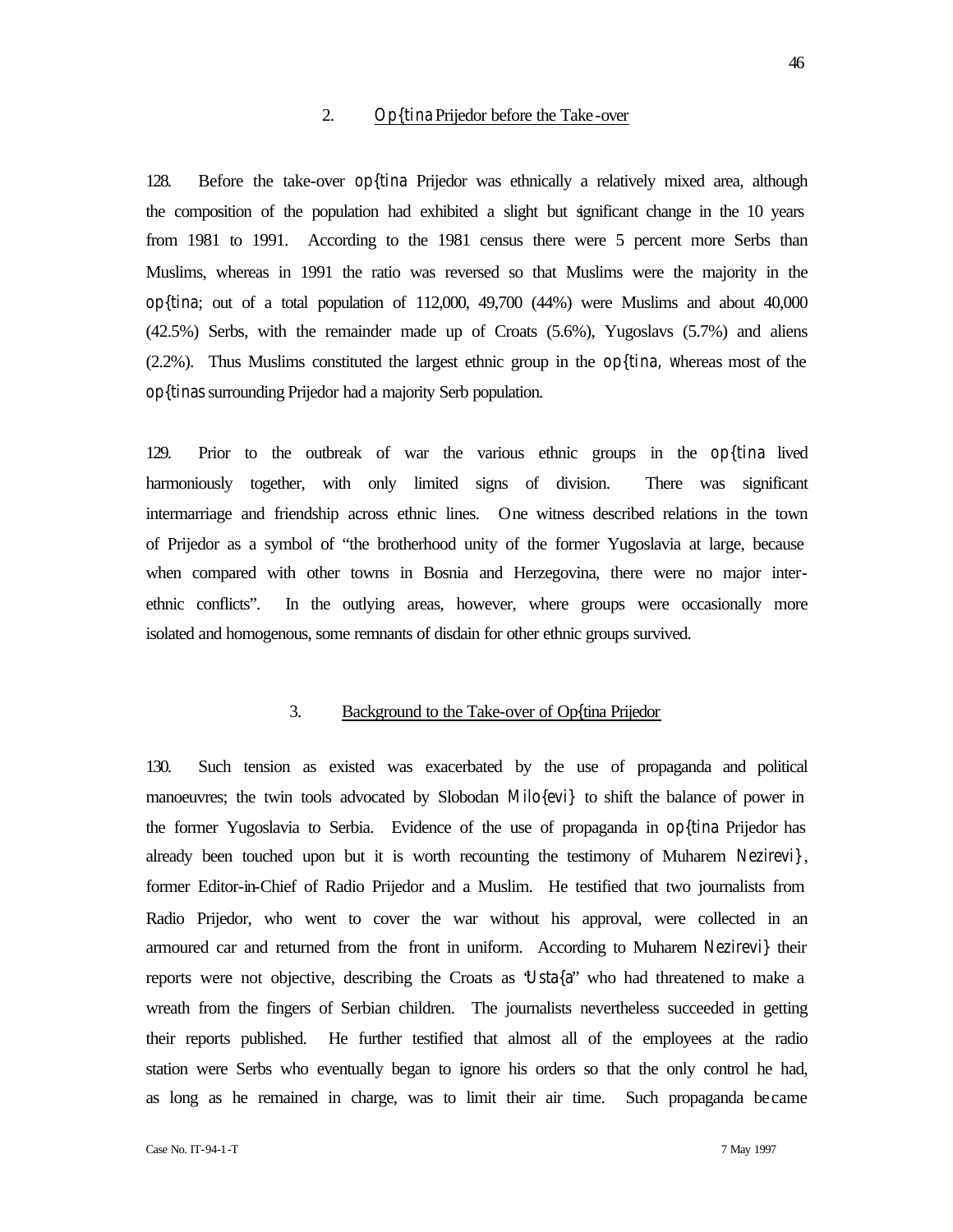increasingly effective as individuals living in op{tina Prijedor were, by the spring of 1992, no longer able to receive television broadcasts from Sarajevo and only received broadcasts from Belgrade, Novi Sad, Banja Luka and Pale. As discussed above, such propaganda had a polarising effect throughout the former Yugoslavia and op{tina Prijedor was no exception. It was against this background that the political parties in op{tina Prijedor, as in the rest of Yugoslavia, were founded and continued to operate.

131. According to Mirsad Mujadzi}, President of the Municipal Committee of the SDA of Prijedor from its founding in August 1990, several attempts at cooperation with other parties were made in the period leading up to the 18 November 1990 elections for the Prijedor Municipal Assembly. To that end one joint rally was held but the local SDS leadership was severely criticised for its participation, effectively curtailing further such cooperation. The SDA also proposed a joint poster for the elections with the message: "We lived and we will continue to live together", the intention of which was to convey that harmonious inter-ethnic relations under the new democracy were possible. It featured the Serb symbol in between the Croat and Muslim symbols. The HDZ responded favourably, putting the poster up in Croatdominated areas. The SDS, while accepting the placard verbally, refused to post it in Serb areas. In ethnically mixed communities, the Muslims posted the placard only to have it torn down by Serb activists. As discussed above, the SDS did not conceal its support for Slobodan Milo{evi}'s policies as the elections drew near, including the singing of nationalist Serb songs at meetings and spreading propaganda which promoted hatred of non-Serbs. The SDA cautioned the leadership of the SDS both officially and informally about this conduct but was told that these actions were not official policy but were the acts of a few irresponsible individuals. As the elections drew nearer, the Serb propaganda grew more aggressive.

132. The Prijedor Municipal Assembly, for which elections were held in November 1990, comprised a total of 90 seats, with op{tina Prijedor divided into five electoral units. Each party had a total of 90 candidates on the ballot. In the outcome the SDA won 30 seats, the SDS 28, the HDZ 2 and 30 seats went to other parties: the so-called opposition parties, namely the Social Democratic, the Liberal Alliance, and the Reformist parties. The SDA as the winning party had the first right to elect people for key government positions and to form a government on the op{tina level. In this regard a decision had been made at the Republic level among the leaders of the SDA, HDZ, and SDS to exclude the opposition parties in the formation of the government. Thus, according to the SDA, if the election results were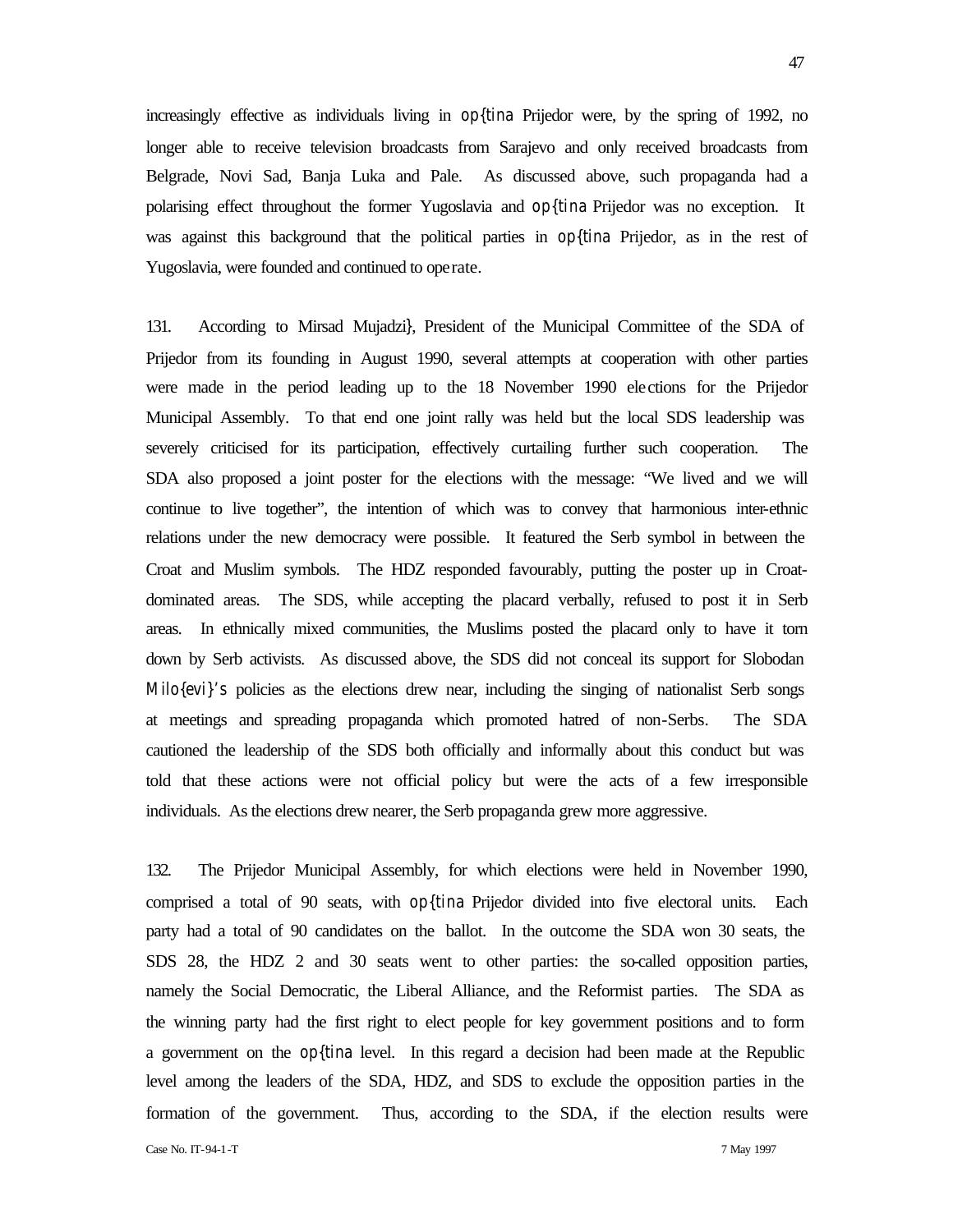followed it would be entitled to 50 percent of the appointed positions with the SDS and HDZ entitled to the remaining  $50$  percent. The SDS, however, insisted upon  $50$  percent of the seats for itself. Negotiations were conducted, including an impromptu meeting between Sr|o Srdi), the President of the Prijedor Municipal SDS Committee, Radovan Karad`i}, President of the SDS, and Mirsad Mujad`i}, the President of the Municipal Committee of the SDA of Prijedor. Radovan Karad`i} encouraged the local SDS to reach an understanding and the parties eventually agreed that the SDS would receive 50 percent and the SDA would give the HDZ a certain proportion out of its 50 percent. That agreement was implemented at the Municipal Assembly of Prijedor in January 1991. Velibor Ostoji}, then acting Minister for Information in the Government of the Republic of Bosnia and Herzegovina and one of Radovan Karad`i}'s confidants, was present at that session to help mediate the agreement.

133. Once implemented, difficulties arose between the SDA and the SDS over the allocation of important government posts, although it was agreed that both the Mayor of Prijedor and the Chief of Police would be from the SDA. There were six additional important posts in the police, which were taken by Serbs. Arguments for ethnic balance in these positions, as well as in other positions in publicly-owned and private companies and institutions were rejected, with the SDS consistently supporting its candidates and protecting the then current situation in which about 90 percent of the positions in financial institutions and social and public enterprises were held by Serbs.

### 4. Prelude to the Take-over of Op{tina Prijedor

134. In furtherance of the creation of a Greater Serbia, the theory of which had began to assume reality after the 1990 elections, the SDS rapidly began to establish separate governmental structures. In Prijedor the SDS surreptitiously established a separate Serbian Assembly at the direction of the Central SDS, the first Chairman of which was the Deputy Mayor of the official Municipal Assembly, as well as a separate police force and security unit which were closely linked to Serbian officials outside the op{tina. This occurred about six months before the take-over of the town of Prijedor and their existence was kept secret from non-Serbs. Planning for the take-over, which included the establishment of a Serbian Secretariat of Internal Affairs ("SUP"), took place at the Prijedor military barracks and all of the Serb employees of the legitimate Prijedor SUP participated. Included in this preparation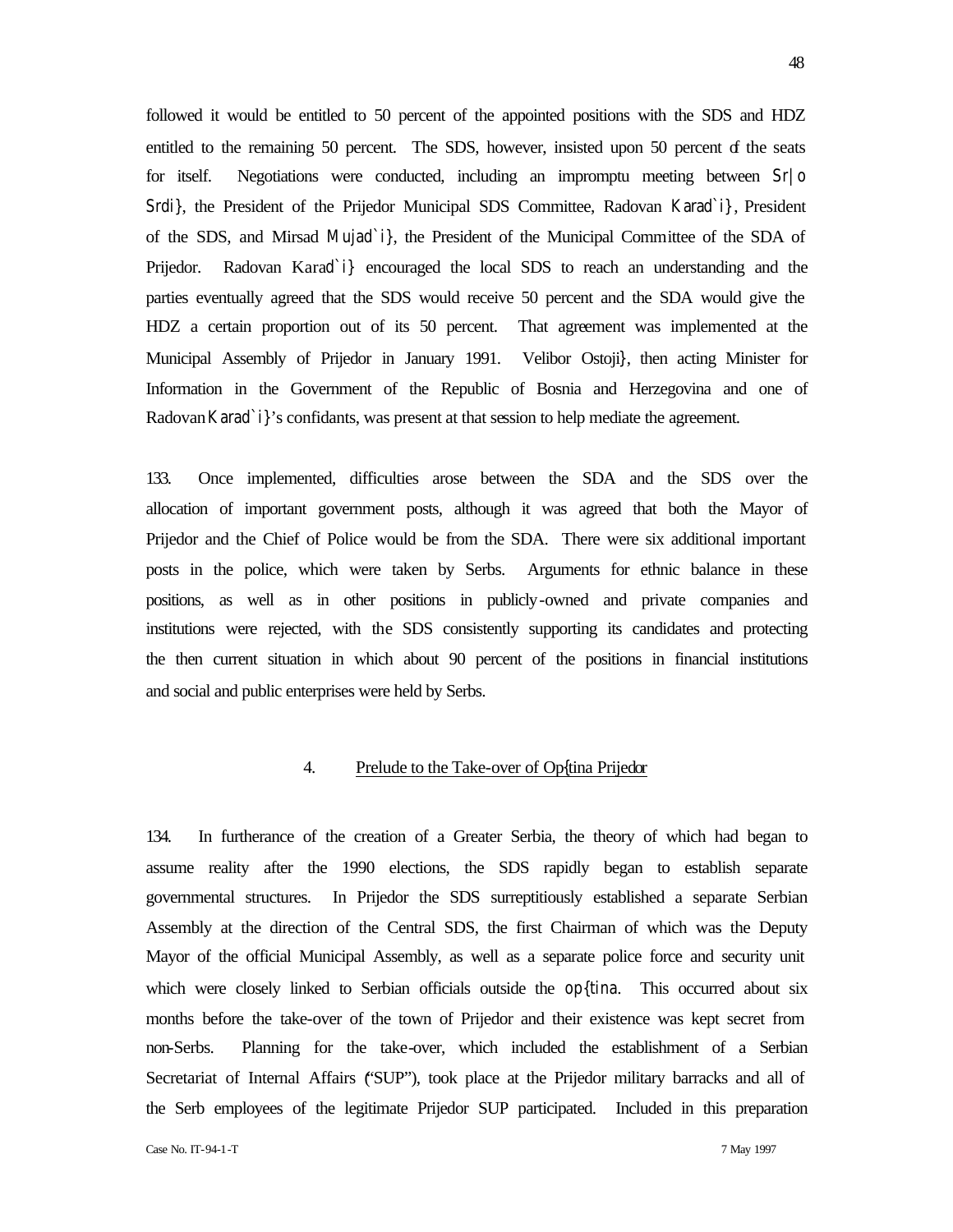was the unauthorized return of illegal weapons confiscated from Serbs and the aiding of the Serb military in circumventing control over admittance to the Prijedor barracks.

135. The link between these separate Serbian government structures in Prijedor and those outside of Prijedor became evident when the Serbian Assembly in Prijedor joined the Autonomous Region of Krajina, part of *Republika Srpska* which the SDS considered to be part of the future "new Yugoslavia". The Serb leadership later acknowledged that the takeover had been planned in advance and was part of a coordinated effort. The Chief of Police, in an interview given to the newspaper *Kozarski Vjesnik* approximately one year later, stated that the police worked "hand in hand" with the military and the politicians and that he took instructions from the police headquarters in Banja Luka and from the Ministry of Interior of the *Republika Srpska*, it being a coordinated effort between politicians, police and military authorities. (Prosecution Exhibit 92.)

136. On the political front, the last meeting of the Prijedor Municipal Assembly prior to the take-over was very contentious. The SDS wanted to remain with Serbia as part of Yugoslavia, emphasising that all Serbs should remain in one state. Because of this disagreement with the non-Serbs, who wanted to withdraw from the federation, the SDS proposed a division of op{tina Prijedor. It asserted that 70 percent of the territory was Serb and published a map dividing the op{tina between Serbs and Muslims. The Muslim community was allocated the outlying villages and the part of the town of Prijedor inhabited predominantly by Muslims, whereas the central part of the town of Prijedor, including all the institutions and almost all industry, was reserved for the Serbs. The Muslim community objected, with the local SDA President suggesting that certain areas, including the town of Prijedor, remain neutral, emphasising that the actual implementation of such a division would, in any event, be quite difficult because of the extensive intermingling of the various ethnic groups.

#### 5. The Take-over of the Town of Prijedor

137. On 30 April 1992 the SDS conducted a bloodless take-over of the town of Prijedor with the aid of the military and police forces. The actual take-over was conducted in the early hours of the morning when armed Serbs took up positions at checkpoints all over Prijedor,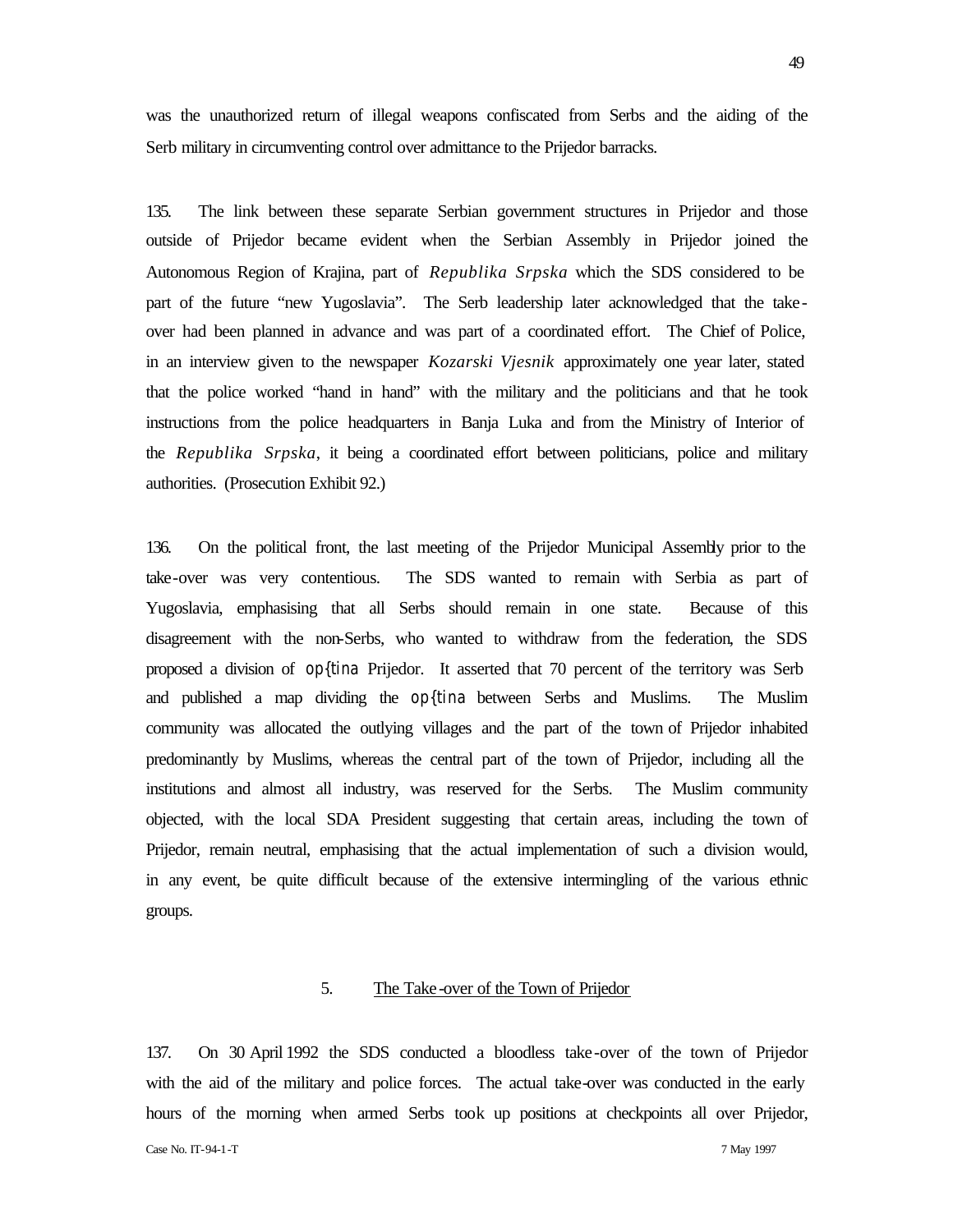with soldiers and snipers on the roofs of the main buildings. Military posts were visible all over the city and the Serbian flag with four Cyrillic S's was flown from the City Hall. JNA soldiers, wearing a variety of uniforms, occupied all of the prominent institutions such as the radio station, medical centre and bank. They entered buildings, declared that they had taken power and announced their decision to rename op{tina Prijedor "Srpska op{tina Prijedor". Muharem Nezirevi}, the Editor-in-Chief of Radio Prijedor at the time, was summoned to the radio station in the early morning of 30 April 1992. When he arrived, the radio station was surrounded by soldiers. Milomir Staki}, who before the take-over had been Vice Chairman of the Municipal Assembly and afterwards became the Chairman of the Serb Municipal Assembly, explained on the radio what had happened and the SDS's intentions with regard to op{tina Prijedor.

138. The pretext for the take-over was the transmission on 29 April 1992 by the Belgrade television station of a facsimile to the effect that the leader of the Bosnia and Herzegovina TO had instructed the local TOs to attack and obstruct the JNA during its withdrawal from the Republic, although the authorities in Sarajevo immediately declared that the facsimile was false and publicly denounced it. Despite this pretence of spontaneity, the de facto Serbian authorities of Prijedor, including Milomir Staki}, clearly stated that the take-over was not a spontaneous reaction to the facsimile, rather it was the final stage of a long-standing plan.

# 6. Prijedor after the Take-over: the Formation of the Crisis Staff

139. A local Crisis Staff was established ("Prijedor Crisis Staff") which implemented a number of decisions made by the ARK Crisis Staff. In addition to restrictions on the lives of non-Serbs, discussed below, control was immediately taken of the two local media sources: Radio Prijedor and the newspaper *Kozarski Vjesnik* , and thereafter their principal function became the dissemination of propaganda. It also controlled mobilization and by mid-May 1992 nearly all Serbs had been mobilized either into the standing army, the army reserves or the police force. Calls were also made at that time for the surrender of weapons which, although addressed to the population at large, were only enforced in respect to Muslims and Croats, most of whom complied out of fear of punishment. At the same time the mobilization of Serbs allowed for the distribution of weapons to the Serb population.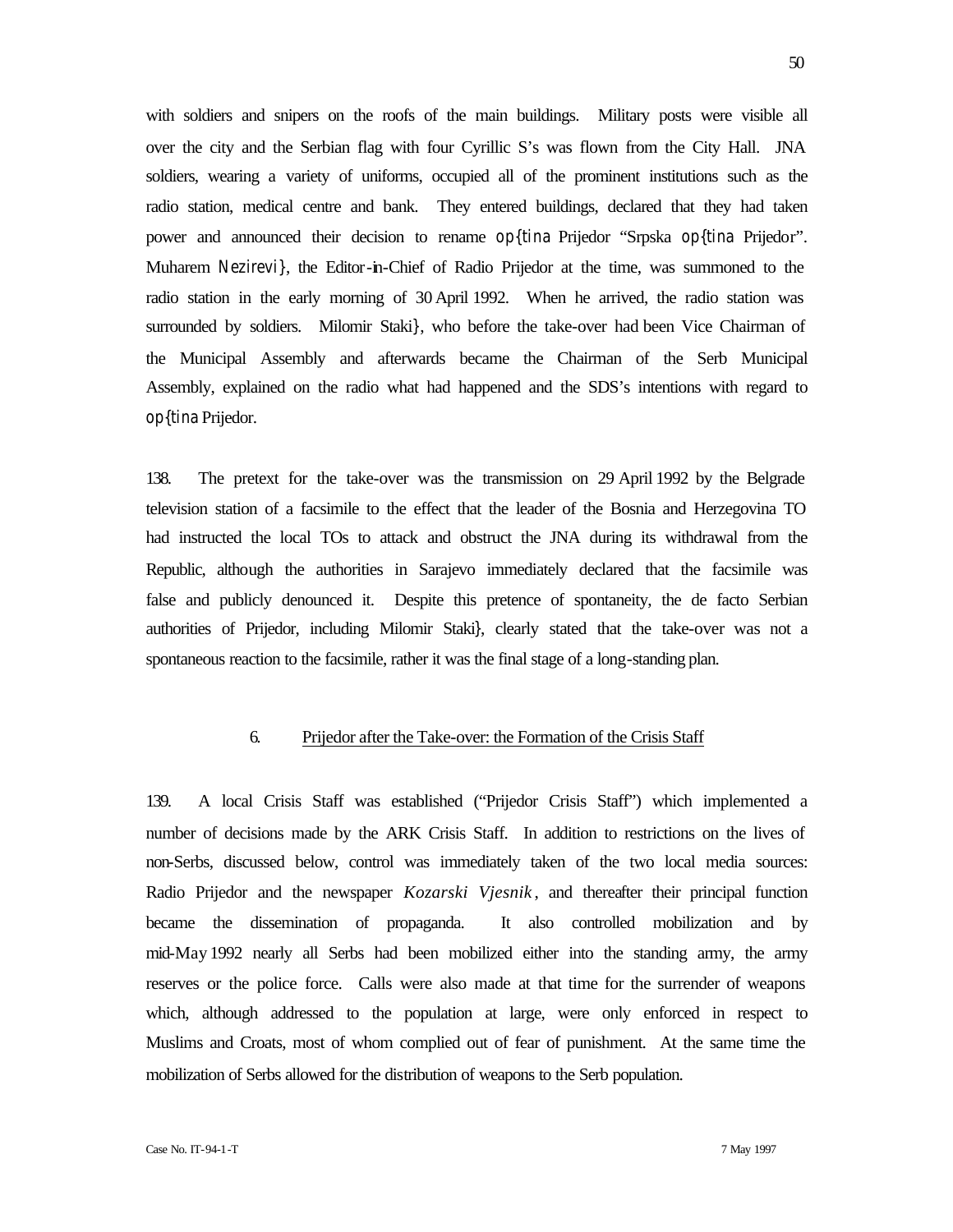140. As a result of the increased tensions between the various ethnic communities, checkpoints were established and run by the different groups. One Muslim checkpoint was located at Hambarine and it was an incident that occurred there on 22 May 1992 that provided a pretext for the attack by Serb forces on that outlying area. A car driven by a Croat and containing four uniformed Serbs, possibly members of a paramilitary unit, was stopped at that checkpoint, at which point the passengers were ordered to give up their weapons. Apparently they refused and a shooting incident occurred, as a result of which two Serbs and one Muslim died. Following the incident the Prijedor Crisis Staff issued an ultimatum on Radio Prijedor for the residents of Hambarine and the surrounding villages to surrender to the Prijedor authorities the men who had manned the checkpoint as well as all weapons. The ultimatum warned that failure to do so by noon the following day would result in an attack on Hambarine. The Hambarine authorities decided not to comply with the terms of the ultimatum and, following its expiration, Hambarine was attacked. After several hours of shelling by artillery, armed Serb forces entered the area supported by tanks and other weaponry and after a brief period of intermittent fighting local leaders collected and surrendered most of the weapons.

141. By this time many of the inhabitants had already fled to other Muslim or Croatdominated areas, heading north to other villages or south to a forested area which was also shelled. A number of the residents eventually returned to Hambarine, by then under Serb control, although only temporarily because on 20 July 1992 the last major cleansing in the op{tina occurred with the removal of approximately 20,000 non-Serbs in Hambarine and nearby Ljubija.

### 8. The Attack on the Kozarac Area

142. After the take-over of Prijedor tension developed between the new Serb authorities and Kozarac, which contained a large concentration of the Muslim population of op{tina Prijedor. Approximately 27,000 non-Serb individuals lived in the larger Kozarac area and of the 4,000 inhabitants of Kozarac town, 90 percent were Muslim. As a result of this tension ethnically mixed checkpoints were supplemented with, and eventually replaced by, Serb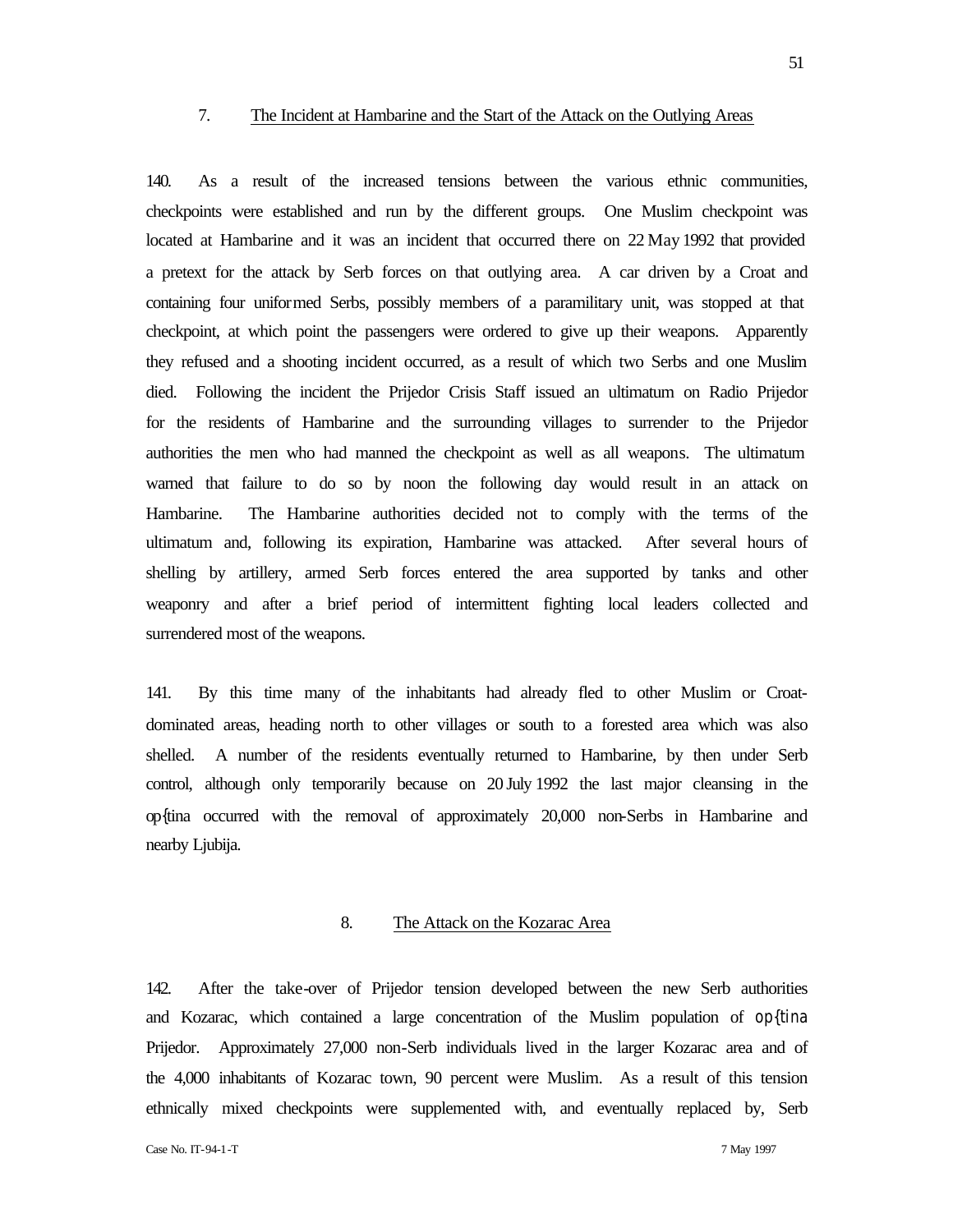checkpoints which were erected in various locations throughout the Kozarac area, as well as unofficial guard posts established by armed Muslim citizens.

143. Negotiations were conducted between a delegation of Kozarac citizens and the Prijedor Crisis Staff but to little avail. On 22 May 1992 telephone lines were disconnected and a blockade of Kozarac was instituted, rendering movement into and out of Kozarac extremely difficult. An ultimatum was addressed to the TO in Kozarac, requiring the Kozarac TO and police to pledge their loyalty and recognize their subordination to the new authorities in Srpska op{tina Prijedor, as well as to surrender all weapons. Rumours spread of a Serb exodus from Kozarac. Around 2 p.m. on 24 May 1992, after the expiration of the ultimatum at noon and an announcement on Radio Prijedor, Kozarac was attacked. The attack began with heavy shelling, followed by the advance of tanks and infantry. After the shelling the Serb infantry entered Kozarac, and began setting houses on fire one after another. It was reported that by 28 May 1992 Kozarac was about 50 percent destroyed, with the remaining damage occurring in the period between June and August 1992. As with other predominantly Muslim areas, soldiers looted and plundered after the town had been cleansed of its inhabitants until Kozarac was, as several witnesses described it, "lifeless".

144. In the attack on Kozarac care was taken to try to avoid damage to Serb property. Azra Bla`evi} testified that after an agreement was reached allowing people to leave Kozarac on 26 May 1992 the only Serb woman who had remained behind at the hospital was ordered by soldiers affiliated with the Serb forces to indicate which apartment was hers so that it would not be harmed. Evidence was also presented of the use of the inscription "Serb house, do not touch" on Serb property and, unlike the mosque, the Serbian Orthodox church survived the attack and subsequent destruction. Similarly, Serb-dominated villages such as Rajkovi}i and Podgra|e were either not shelled at all or only shelled accidentally. On 26 May 1992 an agreement was reached allowing people to surrender and leave the town.

145. On 27 May 1992 senior military officers met to be briefed on the attack on Kozarac. Lieutenant-General Tali}, as Commander of the Banja Luka Corps, the 5th Corps of the old JNA, was informed that 800 people had been killed in the attack on Kozarac and an additional 1,200 had been captured; casualties on the part of the units of the Corps were four soldiers killed and fifteen injured. In command of the 343rd Mechanised Brigade, the unit extensively involved in that attack (and which later became the 43rd Brigade), was Colonel Vladimir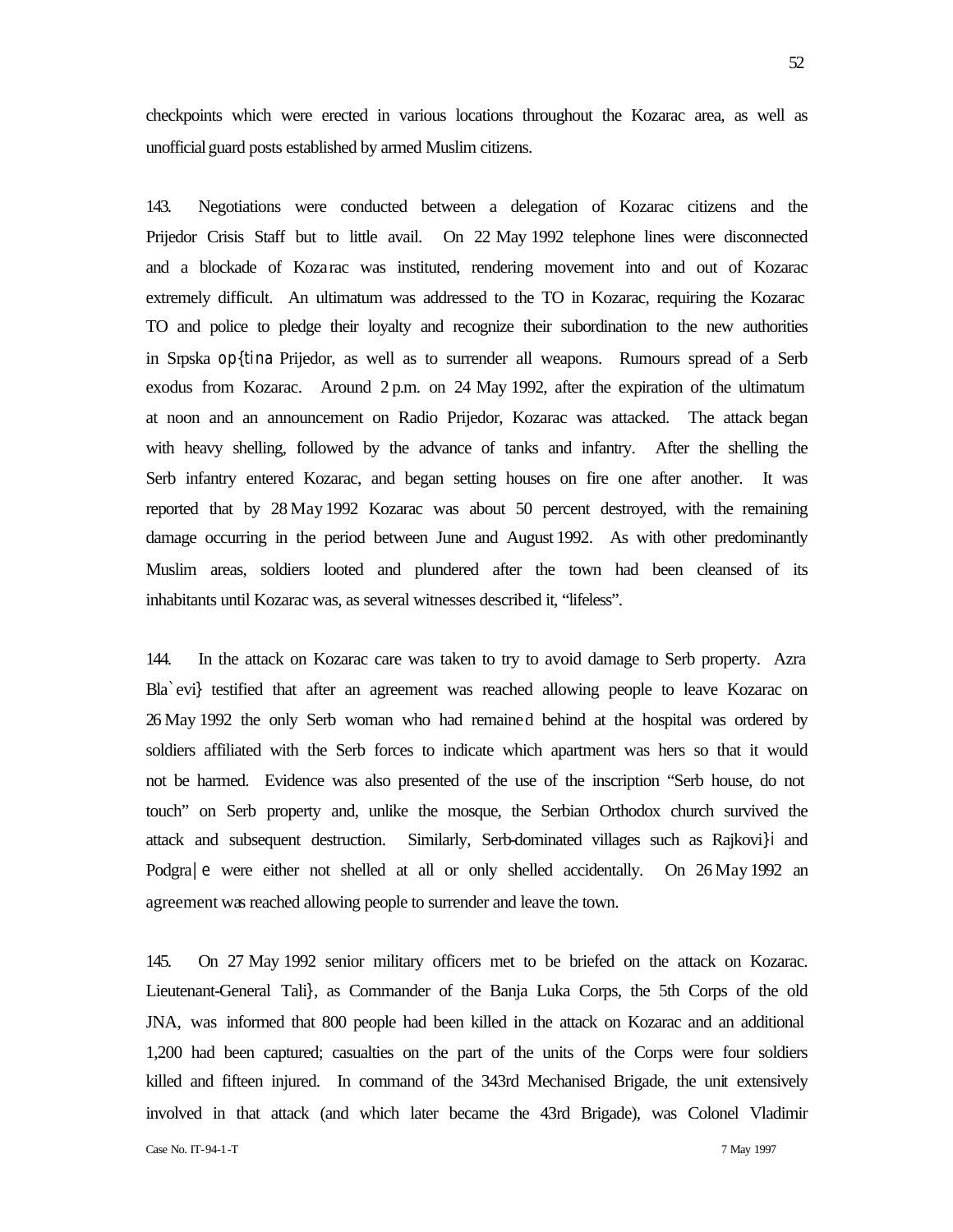Arsi} and in direct control of the attack was Major Radmilo Zeljaja, both former JNA officers. That attack on Kozarac, in common with all active combat activities, would necessarily have had to be approved, in accordance with military command procedures, by the Corps Commander, Lieutenant-General Tali}, who alone could order the commitment of units to combat.

146. During the attack the civilian population had sought shelter in various locations and, as the Serb infantry entered Kozarac, requiring people to leave their shelters, long columns of civilians were formed and taken to locations where they were gathered and separated. Unlike Hambarine, the non-Serb population was not permitted to return to Kozarac after the attack and, subject to some exceptions, the men were taken either to the Keraterm or Omarska camps and the women and elderly to the Trnopolje camp. By the end of the summer the area was desolate, with many of the buildings which had survived the attack undamaged subsequently being looted and destroyed. Eventually the few Serb inhabitants returned and Serbs displaced from other areas moved into Kozarac. Today both op{tina Prijedor and the town of Kozarac are overwhelmingly Serb; their political leaders and police authorities are Serb.

#### 9. The Treatment of Non-Serbs

147. Immediately upon its formation, the ARK Crisis Staff began to make decisions about the treatment of non-Serbs. The President of the ARK Crisis Staff, Radoslav Br  $|$  anin, held extreme views with regard to Greater Serbia and the acceptability of other nationalities living within that territory. His position, which was continually repeated in the media, was that the largest percentage of non-Serbs acceptable in the territory designated as Greater Serbia was 2 percent. In order to secure this percentage he advocated on Radio Banja Luka a direct struggle, including the killing of non-Serbs. Similarly Radislav Vuki}, President of the Municipal SDS Committee in Banja Luka and President of the Regional Board of the SDS, as well as an elected member of the SDS Main Board of Bosnia and Herzegovina, was also an extremist, presenting through the media his decision not to allow any non-Serb women to give birth at Banja Luka Hospital. He also asserted that all mixed marriage couples should be divorced or that all mixed marriages should be annulled and that children of mixed marriages "were good only for making soap." The position expressed by these two prominent Serb leaders, once thought of as extreme, had, by 1992, become the predominant views of the SDS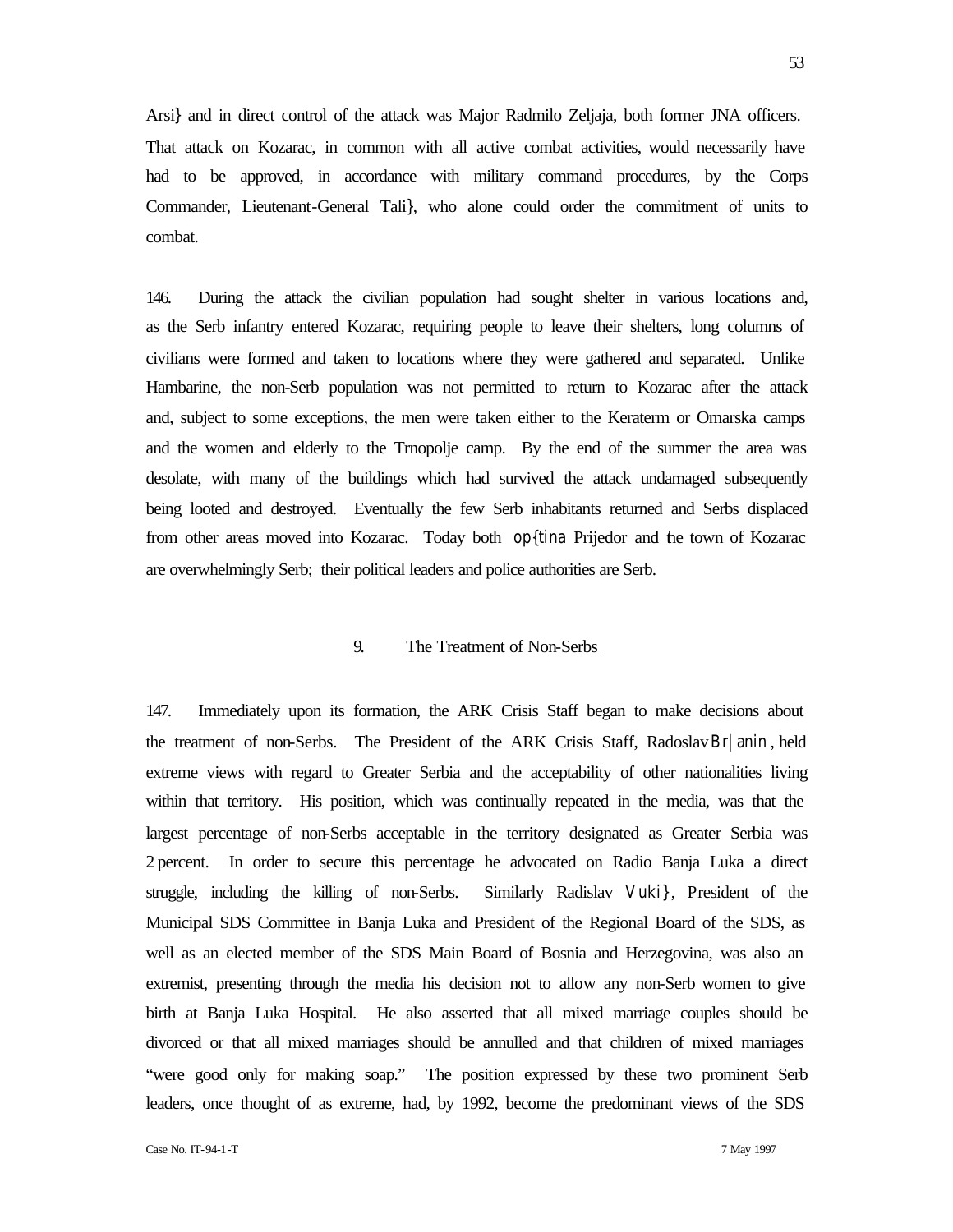leadership, acceptance of which was a prerequisite for advancement within the SDS. Individuals outside of the SDS who did not agree with the increasingly extreme position of the SDS leadership were subjected to pressures of various kinds, including dismissal from work, threats, beatings and the planting of explosives in their homes or under their cars. Politicians both within the SDS and from other parties who disagreed with this policy were threatened with injury or death and many of them left the area as a result. After a number of peace rallies throughout the city of Banja Luka, eventually halted by means of a blockade utilising checkpoints manned by the Serbian Defence Force, a paramilitary unit, and the subsequent manning of these checkpoints by members of the reserve police forces, all open dissent to SDS policies was silenced by spring 1992. The media focused only on SDS policy and reports from Belgrade became more prominent, including the presentation of extremist views and the promotion of the concept of a Greater Serbia.

148. In accordance with this policy the ARK Crisis Staff began to implement extreme restrictions on the movement and lives of non-Serbs. These decisions were binding throughout the territory of the Autonomous Region of Krajina, including op{tina Prijedor, and the ARK Crisis Staff carried out checks to ensure that its decisions were being implemented by the municipal Crisis Staffs, or other appropriate bodies. By May1992 non-Serbs living within the territory of the Autonomous Region of Krajina faced an extremely difficult situation. As with Serbs who had not responded to their call for mobilization, freedom of movement was restricted and a curfew was established. Measures directed specifically at non-Serbs included dismissal from work, prohibition on the opening and running of private businesses and attacks on certain buildings, as well as the loss of social and health insurance as a consequence of their unemployment. Only those loyal to *Republika Srpska* were entitled to fill positions of authority and loyalty was defined in June 1992 as acceptance of the SDS as the "only true representative of the Serb people". Additionally, terror tactics were common, such as the use of the "red kombi", a large red van with a crew of eight members of the reserve police force, dressed in their police uniforms, who drove around Banja Luka asking for the identity papers of citizens. Those arrested, predominantly Muslims and Croats, were taken not to jail but to a building designated specifically for beatings. The red kombi, which operated from May until the end of 1992, became a symbol of fear.

149. The difficulties suffered by the non-Serb population of the Autonomous Region of Krajina have been well documented. A Report of the International Committee of the Red Cross ("ICRC") found that the minority civilian population of the Banja Luka area was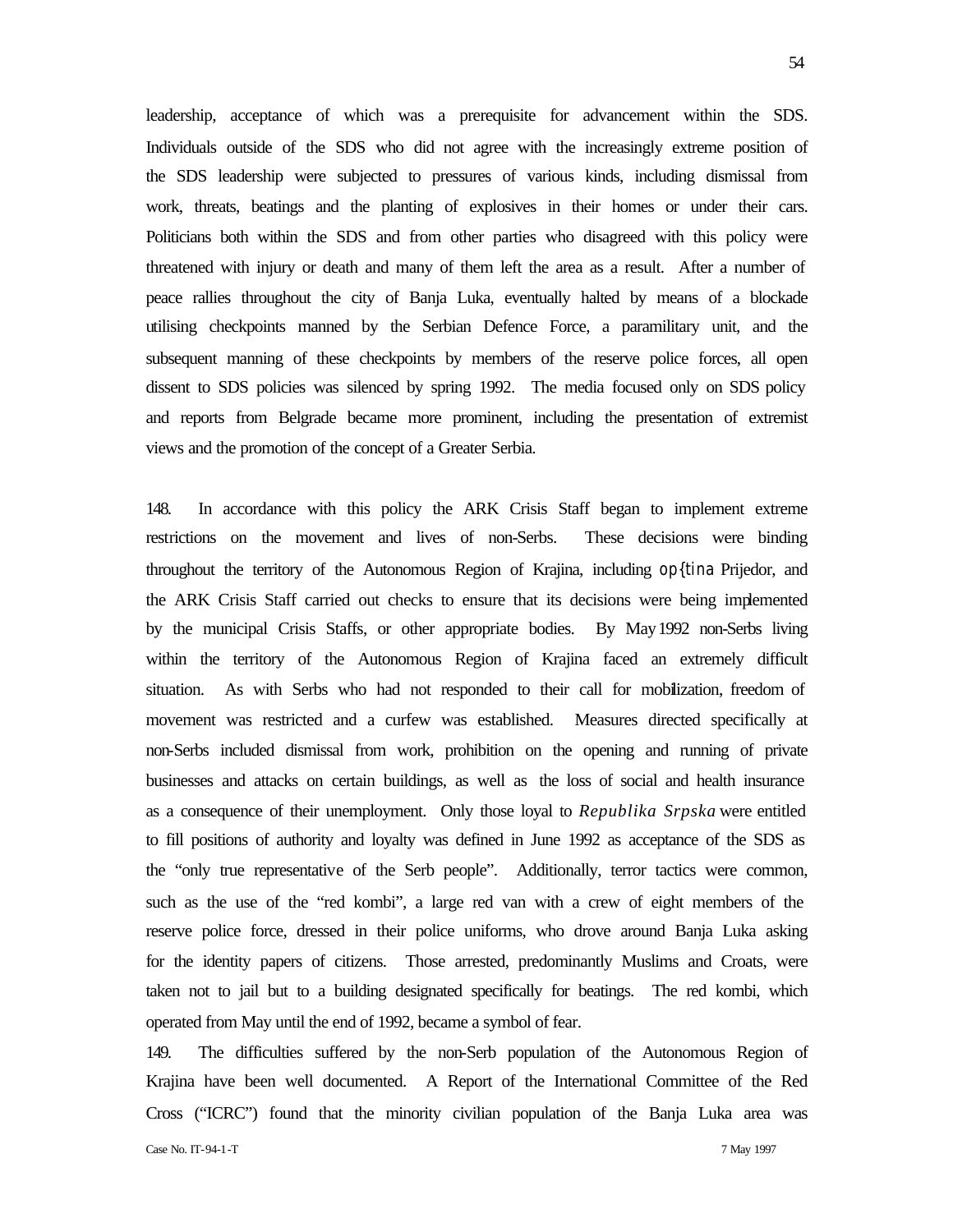repeatedly beaten, threatened and robbed. Non-Serb cultural and religious symbols throughout the region were targeted for destruction and, as an additional means for minimising the non-Serb population of the area, a state agency was created to facilitate the exchange of the non-Serb population for Serbs.

150. Upon its formation in May 1992 the Prijedor Crisis Staff implemented these restrictive measures against non-Serbs, who were fired from their jobs, refused necessary documentation and whose children were barred from attending primary and secondary schools. Non-Serbs no longer qualified for leadership positions and were eventually forced to leave almost all positions. Accusations and propaganda against Muslims and Croats, including ethnic insults, were heard on the radio and all travel outside of the op{tina for non-Serbs was prevented. The movement of non-Serbs within the op{tina was also obstructed, control being implemented by means of a curfew and by checkpoints where identifications were checked and if the holder was not a Serb, permission to pass could easily be denied. The control over movement extended as far as private residences through the use of registers in which Muslims and Croats had to record the movements of individuals within apartment buildings and daily searches were conducted in almost every apartment inhabited by Muslims and Croats. Additional restrictions included the blocking of telephone lines and the partial shut-down of electricity for non-Serbs. Throughout the op{tina mosques and other religious institutions were targeted for destruction and the property of Muslims and Croats, worth billions of dinar, was taken.

151. After an unsuccessful attempt to regain control of the town of Prijedor on 30 May 1992 by a small group of poorly armed non-Serbs, non-Serbs in Prijedor were ordered to use sheets of white material to mark their homes and indicate that they surrendered. Ultimately they were divided into two groups: one which consisted of men aged between 12 to 15 or 60 to 65, and one of women, children and elderly men. Generally the men were taken to the Keraterm and Omarska camps and the women to the Trnopolje camp. Additionally, the old part of the town of Prijedor known as Stari Grad, inhabited mostly by Muslims, was destroyed. After the cleansing of Prijedor any remaining non-Serbs were required to wear white armbands to distinguish themselves. Non-Serbs lived in fear as former friends reported them to the authorities and the disappearance of non-Serbs became an everyday experience. For those held at camps in the area, the overwhelming majority of whom were non-Serbs, the situation was horrendous, with, as described below, brutal beatings, rapes and torture commonplace and the conditions of life appalling.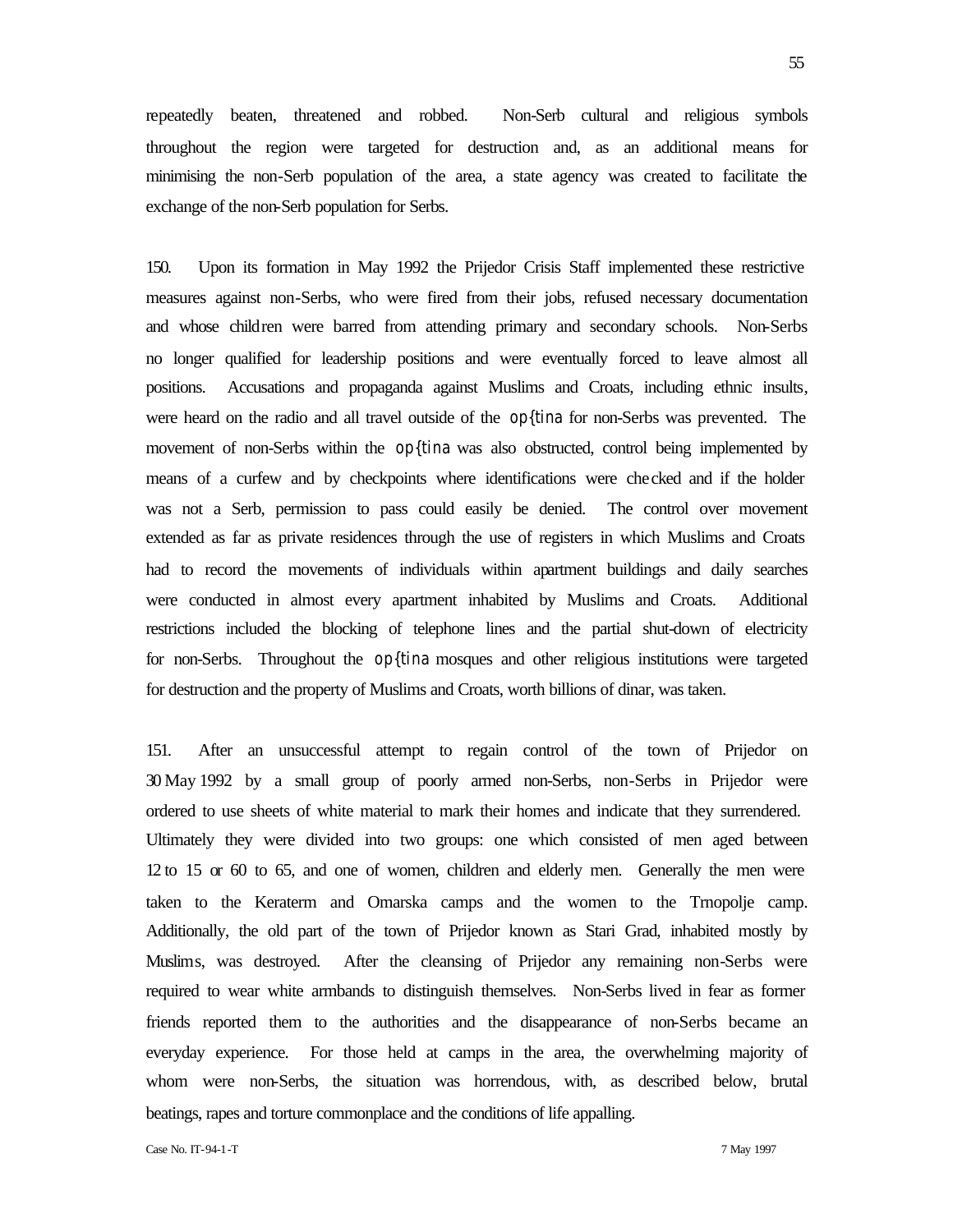152. Whereas before the conflict op{tina Prijedor contained approximately 50,000 Muslims and 6,000 Croats, only approximately 6,000 Muslims and 3,000 Croats remained after the cleansing and they endured very harsh conditions. They were required to perform dangerous and difficult work, had difficulties buying food, were harassed, and killings occurred on a continual basis. As late as 1994 the ICRC reported the confirmed deaths of nine Muslim civilians in two days in op{tina Prijedor. As a result of these difficulties the United Nations High Commissioner for Refugees and the ICRC asked the Bosnian Serb authorities for permission to evacuate all remaining non-Serbs from op{tina Prijedor and, when refused, they decided to increase their monitoring of the treatment of minorities in Prijedor.

153. This atmosphere of discrimination and hostility against non-Serbs created by the Serb leadership throughout the region was well known in Kozarac. After the take-over of the town of Prijedor and before the attack on Kozarac, continuous references were made by Serbs on the police radio about destroying mosques and everything that belonged to the "balijas", a derogatory term for Muslims, as well as the need to destroy the "balijas" themselves.

## 10. Camps

154. After the take-over of Prijedor and the outlying areas, the Serb forces confined thousands of Muslim and Croat civilians in the Omarska, Keraterm and Trnopolje camps. The establishment of these camps was part of the Greater Serbia plan to expel non-Serbs from op{tina Prijedor. Generally the camps were established and run either at the direction of, or in cooperation with, the Crisis Staffs, the armed forces and the police. During confinement, both male and female prisoners were subjected to severe mistreatment, which included beatings, sexual assaults, torture and executions. They were also subjected to degrading psychological abuse, by being forced to spit on the Muslim flag, sing Serbian nationalist songs or to give the Serbian three-fingered salute. Prisoners were guarded by soldiers, police forces, local Serb military or TO units, or a combination thereof, who were dressed in uniforms and generally had automatic rifles and other weapons on their person. They cursed the prisoners, referring to them as "balijas" or "Usta{a", as already mentioned. Members of paramilitary organizations and local Serbs were routinely allowed to enter the camps to abuse, beat and kill prisoners.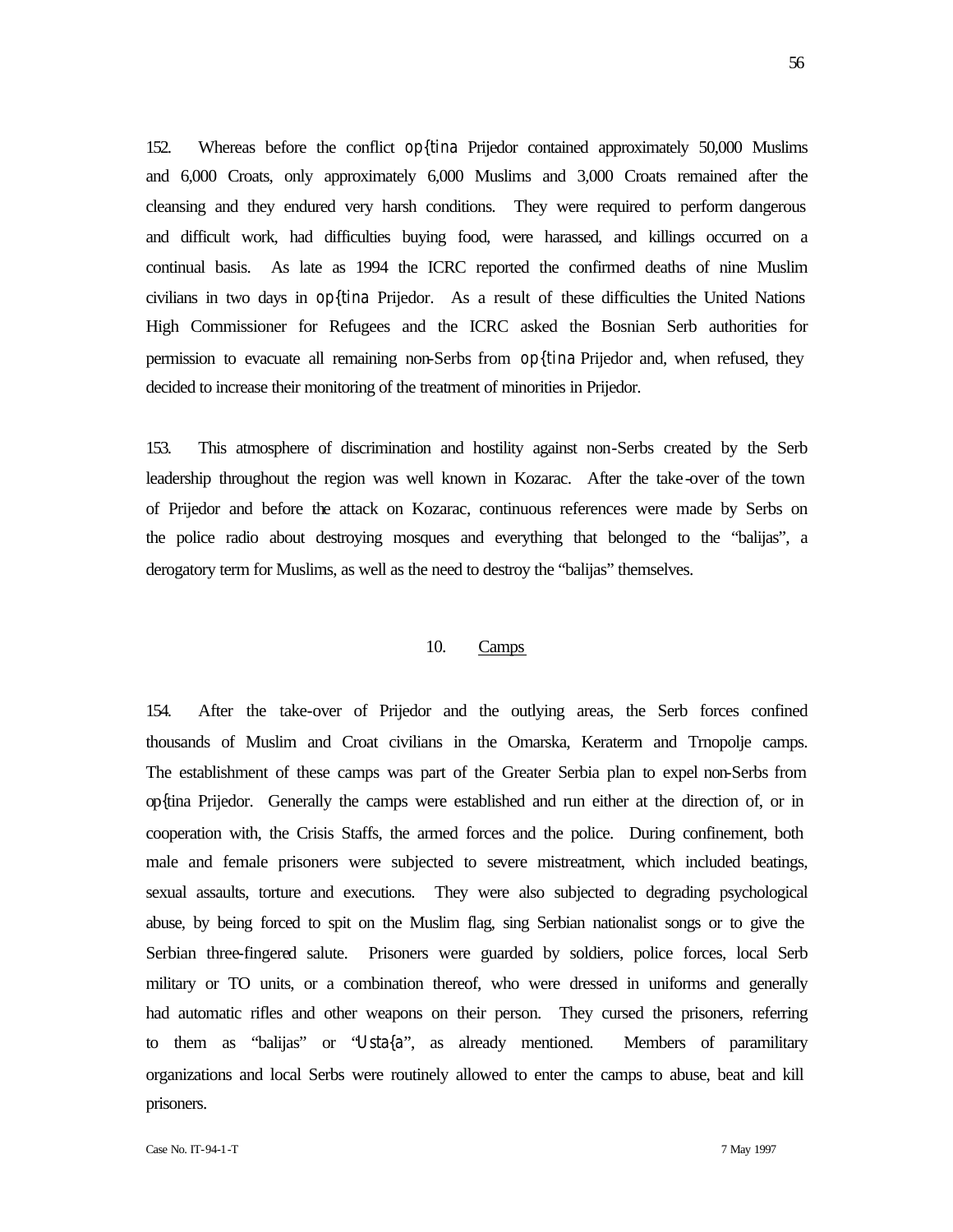155. Perhaps the most notorious of the camps, where the most horrific conditions existed, was the Omarska camp. It was located at the former Ljubija iron-ore mine, situated some two kilometres to the south of Omarska village. The camp was in operation from 25 May 1992 until late August 1992 when the prisoners were transferred to Trnopolje and other camps. Omarska held as many as 3,000 prisoners at one time, primarily men, but also had at least 36 to 38 women. With little exception, all were Muslims or Croats. The only Serb prisoners sighted by any of the witnesses were said to have been there because they were on the side of the Muslims. The commander of the camp was @eljko Meaki}. The camp consisted of two large buildings, the hangar and the administrative building, and two smaller buildings, known as the "white house" and the "red house". Two photographs of a model of the Omarska camp (Prosecution Exhibit 130) are included in the Opinion and Judgment as Annex C.

156. The hangar was a large oblong structure, running north-south, along the eastern side of which were a number of roller doors leading into a large area extending the length of the building with the ground floor designed for the maintenance of heavy trucks and machinery used in the iron-ore mine. The western side of the hangar consisted of two floors of rooms, over 40 in all, extending over the whole north-south length of the building and occupying rather less than one half of the entire width of the hangar. Access to these rooms could be gained either from a door on the western side or, internally, from the large truck maintenance area described above. The bulk of the prisoners were housed in this building. To the north of the hangar and separated from it by an open concreted area, known as the "pista", was the administration building, where prisoners ate and some were housed, with rooms upstairs where they were interrogated. The white house was reserved for especially brutal treatment of selected prisoners. The other small building, the red house, was also a place to which prisoners were taken for severe beatings, and from which most often they did not leave alive. The administration building was in part two-storied, the single-storied western portion containing a kitchen and eating area. There were two small garages forming part of the extreme northern end of the building. To the west of the hangar building was a grassed area on the western side of which lay the white house, a small rectangular single -storied building, having a central corridor with two rooms on each side and one small room at its end, not wider than the corridor itself. The small red house was on the same side as the white house, and across from the end of the hangar building.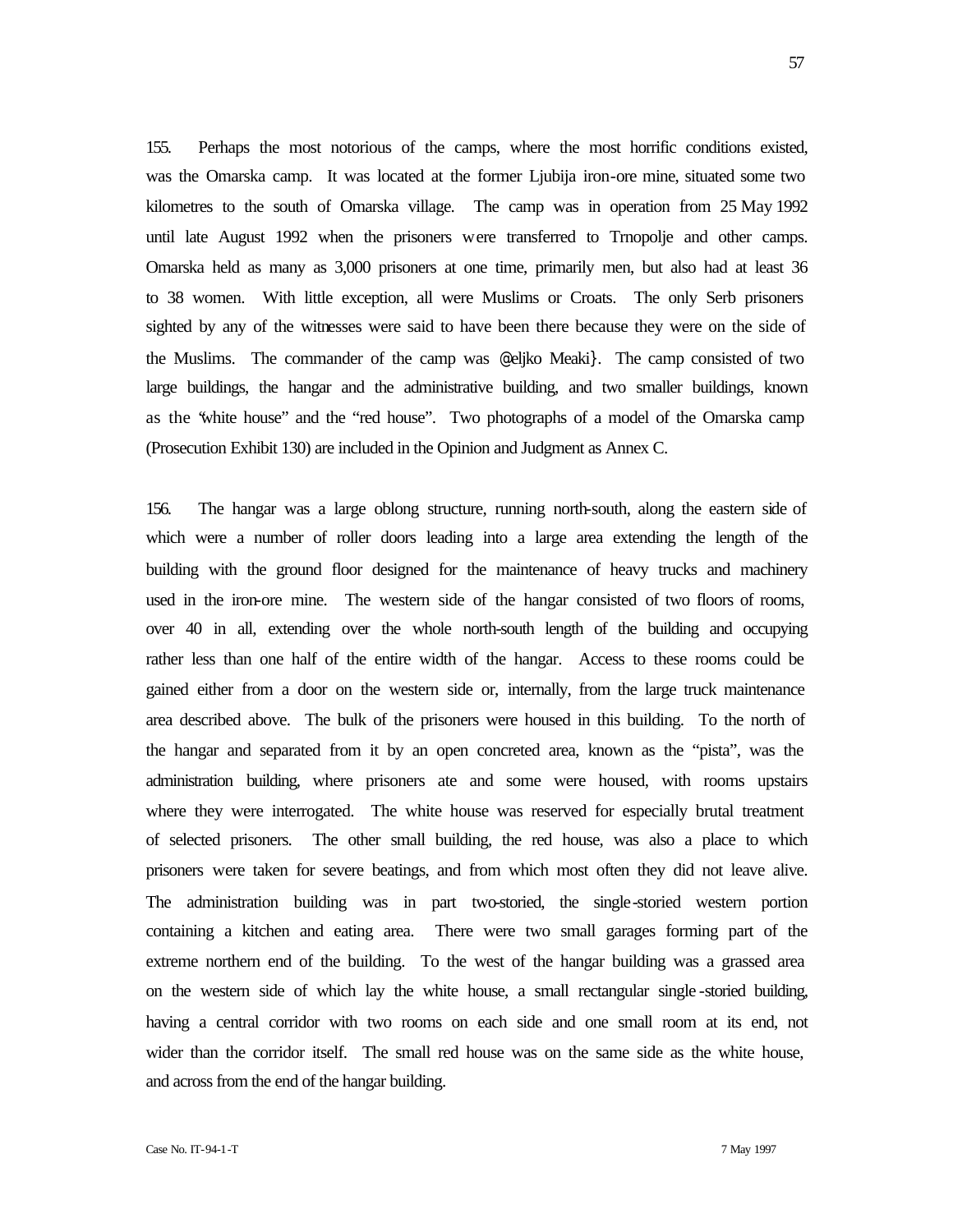157. The Trial Chamber heard from 30 witnesses who survived the brutality to which they were systematically subjected at Omarska. By all accounts, the conditions at the camp were horrendous; killings and torture were frequent.

158. When prisoners arrived by bus at Omarska, they were usually searched, their belongings taken from them, and then beaten and kicked as they stood, legs apart and arms upstretched, against the eastern wall of the administration building. The new arrivals were then sent either to stay outside on the pista or to rooms in the hangar or in the small garages in the office blocks or, if so selected, to the white house.

159. Prisoners were held in large numbers in very confined spaces, with little room either to sit or to lie down to sleep. Sometimes 200 persons were held in a room of 40 square metres; and 300 prisoners were confined in one small room. Others spent the time crowded together in the lavatories. There, as well, however, prisoners were packed one on top of the other and often they had to lie in the midst of excrement. The doors of the overcrowded garage were often kept closed even in the heat of the summer. As many as 600 prisoners were made to sit or lie prone outdoors on the pista, some staying there continuously regardless of the weather for many days and nights on end, and occasionally for as long as a month, with machine-guns trained on them.

160. Only one meal a day was provided at Omarska for prisoners, consisting of a plate of watery potato soup and a small slice of bread or just rotten beans, and the suffering from hunger was acute. The prisoners were fed in batches of about 30 at a time and had to run to and from their daily meal, often being beaten by guards as they came and went. They were then allowed only a minute or two in which to eat. When they first arrived at the camp, some prisoners did not, however, receive either food or water for several days. Many of those confined in the white house received no food at all during their time there. Some prisoners, particularly those already badly injured by beatings in the camp, often chose to miss their daily meal for fear of further beatings on the way to, or return from, the meal. Some prisoners lost 20 to 30 kilogrammes in body-weight during their time at Omarska, others considerably more.

161. Drinking water at Omarska was often denied to the prisoners for long periods and was, in any event, unsuitable for human consumption, causing sickness. There was very little in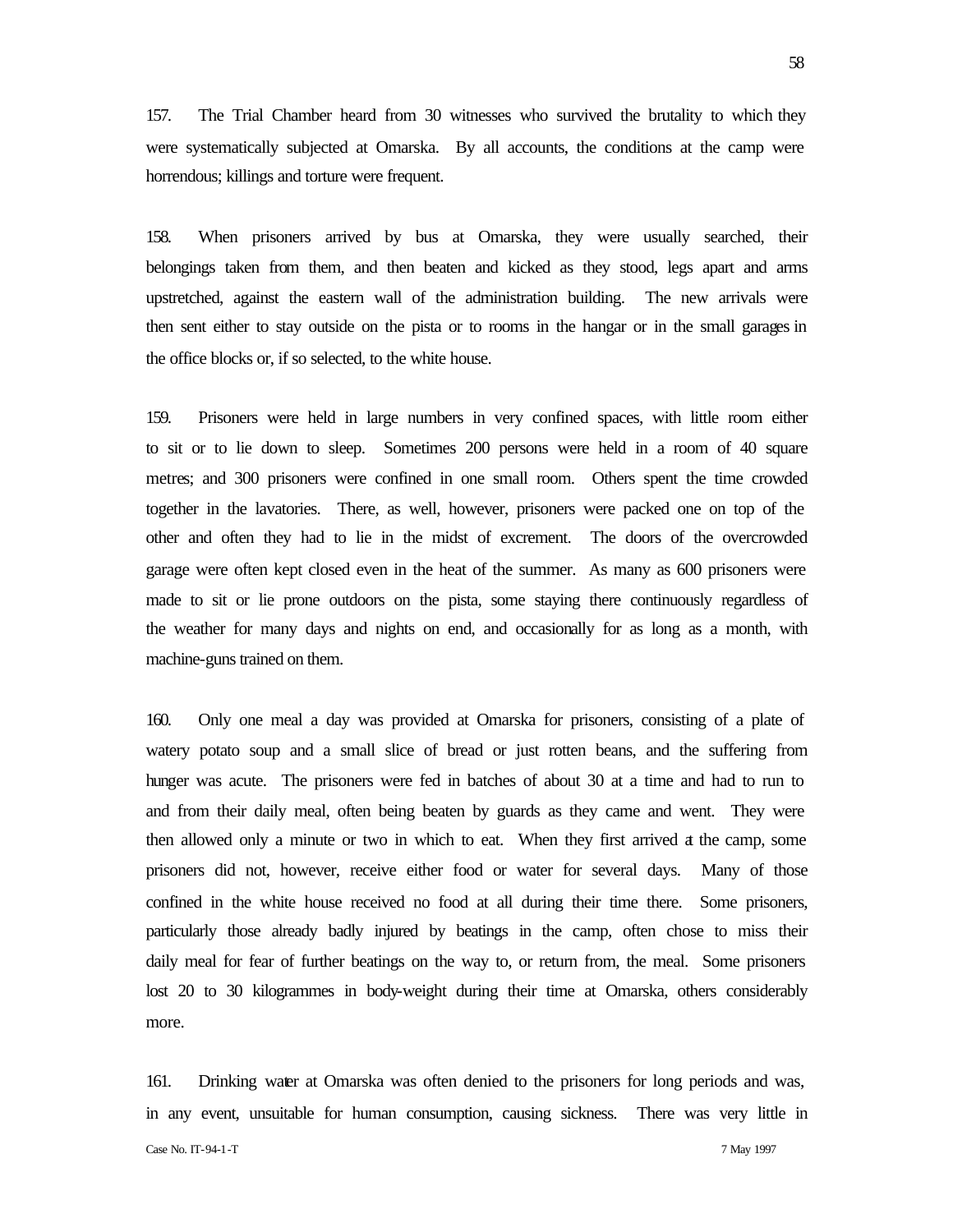the way of lavatories; prisoners had to wait hours before being allowed to use them, and sometimes risked being beaten if they asked to use them. Prisoners were often forced to excrete and urinate in their rooms. There were no effective washing facilities, and men and their clothes quickly became filthy and skin diseases were prevalent, as were acute cases of diarrhoea and dysentery.

162. The crowded rooms were stifling in the summer heat and often guards refused to open windows in rooms crowded to overflowing or demanded the handing over of any possessions prisoners had managed to retain as the price of an open window or a plastic jar of water.

163. Prisoners were called out for interrogation, usually some days after their arrival, and would be taken by a guard to the first floor of the administration building; guards would beat and kick them as they went. Some prisoners were very severely beaten during interrogation, a guard standing behind the prisoner, hitting and kicking him, often knocking him off the chair in which he sat; there were instances where prisoners knocked to the floor would be trodden and jumped on by guards and severely injured; all of this while the interrogator looked on. Treatment varied from prisoner to prisoner and seemed to depend rather more on the brutality of the individual interrogator and guards than on the behaviour of the particular prisoner. Prisoners, after their interrogation, were often made to sign false statements regarding their involvement in acts against Serbs.

164. The calling-out of prisoners was not only for the purposes of interrogation. In the evening, groups from outside the camp would appear, would call out particular prisoners from their rooms and attack them with a variety of sticks, iron bars or lengths of heavy electric cable. Sometimes these weapons would have nails embedded in them so as to pierce the skin. On occasions knives would be used to slash a prisoner's body. The prisoners as a whole feared groups of men from outside the camp even more than they did the regular camp guards. These groups appeared to be allowed free access to the camp and their visits greatly increased the atmosphere of terror which prevailed in the camp. Frequently prisoners who were called out failed to return and witnesses who were their close relatives gave evidence that they had never been seen since, and were assumed to have been murdered.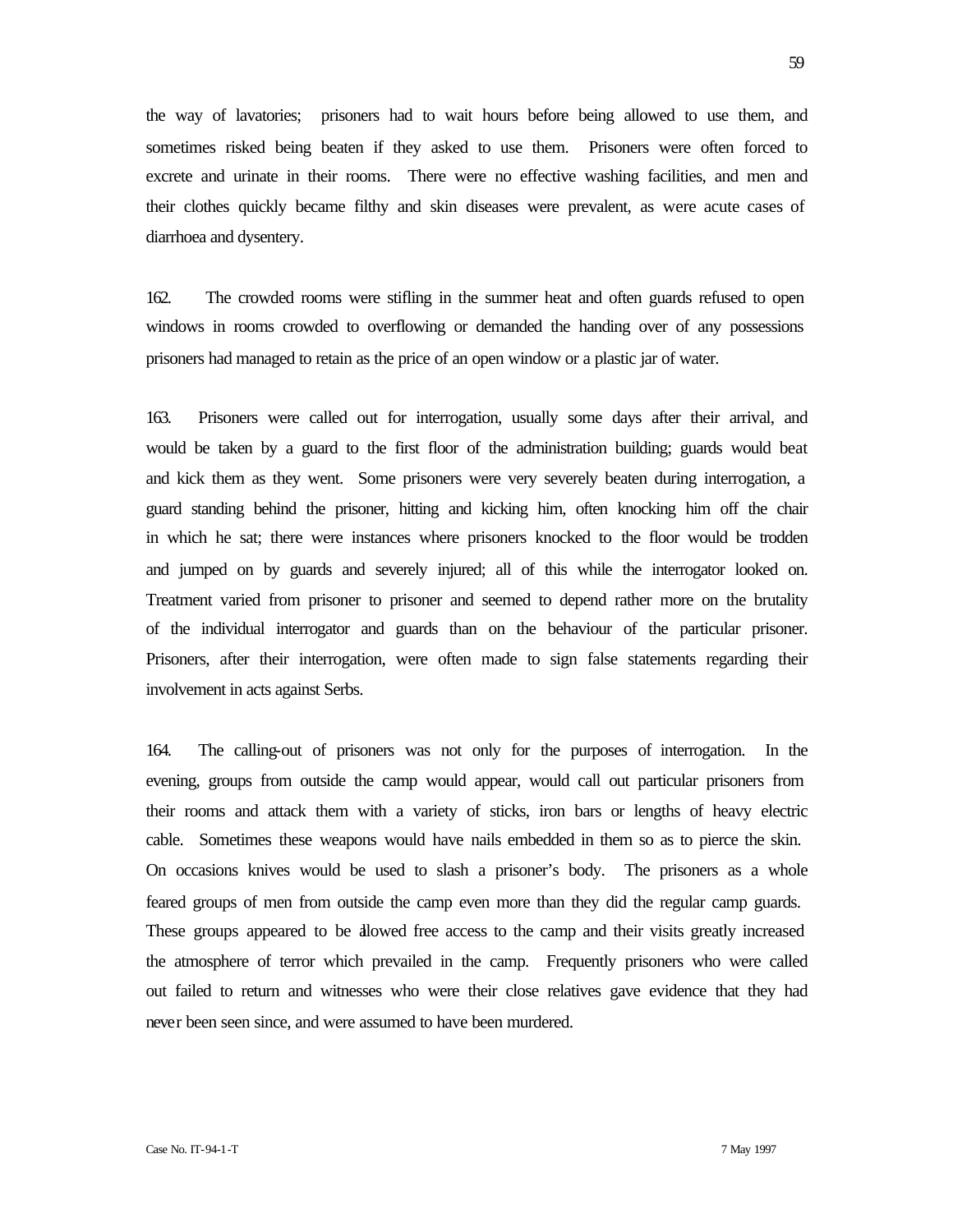165. Women who were held at Omarska were routinely called out of their rooms at night and raped. One witness testified that she was taken out five times and raped and after each rape she was beaten.

166. The white house was a place of particular horror. One room in it was reserved for brutal assaults on prisoners, who were often stripped, beaten and kicked and otherwise abused. Many died as a result of these repeated assaults on them. Prisoners who were forced to clean up after these beatings reported finding blood, teeth and skin of victims on the floor. Dead bodies of prisoners, lying in heaps on the grass near the white house, were a not infrequent sight. Those bodies would be thrown out of the white house and later loaded into trucks and removed from the camp.

167. The red house was another small building where prisoners were taken to be beaten and killed. When prisoners were required to clean the red house, they often found hair, clothes, blood, footwear and empty pistol cartridges. They also loaded onto trucks bodies of prisoners who had been beaten and killed in the red house.

168. The Keraterm camp, located on the eastern outskirts of Prijedor, was previously used as a ceramic tile factory. It began operating on 25 May 1992 and held up to 1,500 prisoners crowded into a number of large rooms or halls. A photograph of the Keraterm camp (Prosecution Exhibit 201) is included in the Opinion and Judgment as Annex D.

169. Conditions in Keraterm were atrocious; prisoners were crowded into its rooms, as many as 570 in one room, with barely space to lie down on the concrete floors. The rooms were unlit and without windows and were in the summer intensely hot, with no ventilation. Prisoners were kept locked in these rooms for days on end, crowded together. Initially one lavatory was available for all but it became blocked and barrels were supplied instead which leaked, the stench being overpowering. There were no washing facilities.

170. Food consisted of a daily plate of watery soup and a scrap of bread and the suffering from hunger was acute. Beatings were very frequent, prisoners being called out, attacked with bars and batons and made to beat each other. There was much calling-out and beating of prisoners at night and those who returned were bloody and bruised all over; some died of their injuries. Some who were called out never returned, and prisoners assumed that they had died as a result of the beatings. Dysentery was rife and there was no medical care for illness or for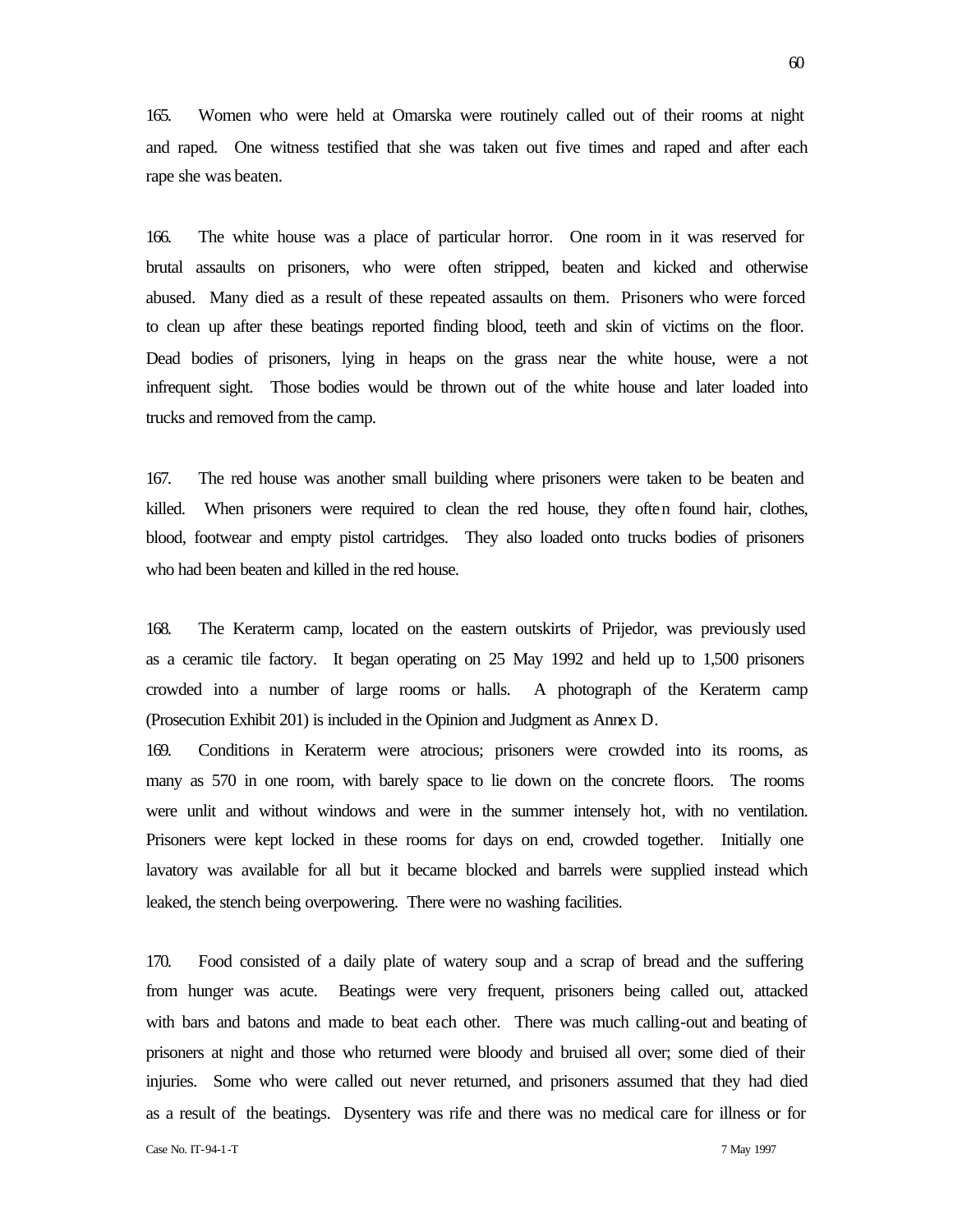the injuries inflicted by beatings. Interrogations were conducted, accompanied by beatings. Some prisoners were questioned about money and taken to their homes and made to search for money, to be handed over to the guards if found.

171. There was testimony received of a mass execution of prisoners believed to have come from Hambarine. One night prisoners heard bursts of machine-gun-fire, followed by individual shots. Witness Q testified that the following morning they were called out to load over 150 bodies onto a large truck and trailer which then left the camp with blood dripping from it. Machine-gun-fire was repeated the following night with, according to evidence, over 50 bodies taken away the following morning. Two fire trucks arrived later and hosed down the area to wash away the blood. It seems that the shooting took place through the closed doors of the room in which those prisoners were confined; those doors had large bullet holes pierced through them. Another account by a witness speaks of a total of about 250 people being killed in this way.

172. The Trnopolje camp was located near the Kozarac station, on the Prijedor-Banja Luka railway line. The camp held thousands of prisoners, most of whom were older men and women and children. Armed soldiers guarded the camp. The commander of the camp was Slobodan Kuruzovi}.

173. The camp consisted of a two-storied former school building and what had been a municipal centre and attached theatre, known as the "dom". An area of the camp was surrounded by barbed wire. Two photographs of the Trnopolje camp showing the school building (Prosecution Exhibit 277) and the dom (Prosecution Exhibit 303) are included in the Opinion and Judgment as Annex E.

174. A small first-aid centre was manned by a prisoner-doctor and some male first-aid attendants. No food was supplied by the camp authorities at Trnopolje. Because there was no food, in the beginning people ate what they brought with them and after that they lived on the aid of such members of the local population as were able to get through to bring them food. Later on, when the population surrounding the camp was expelled, prisoners often left the camp to look for food in gardens and abandoned houses in the surrounding area. This was dangerous, however, because often soldiers were there, looting the homes and the prisoners feared that if they encountered them they would be attacked. In later days, some food was provided by the local Red Cross.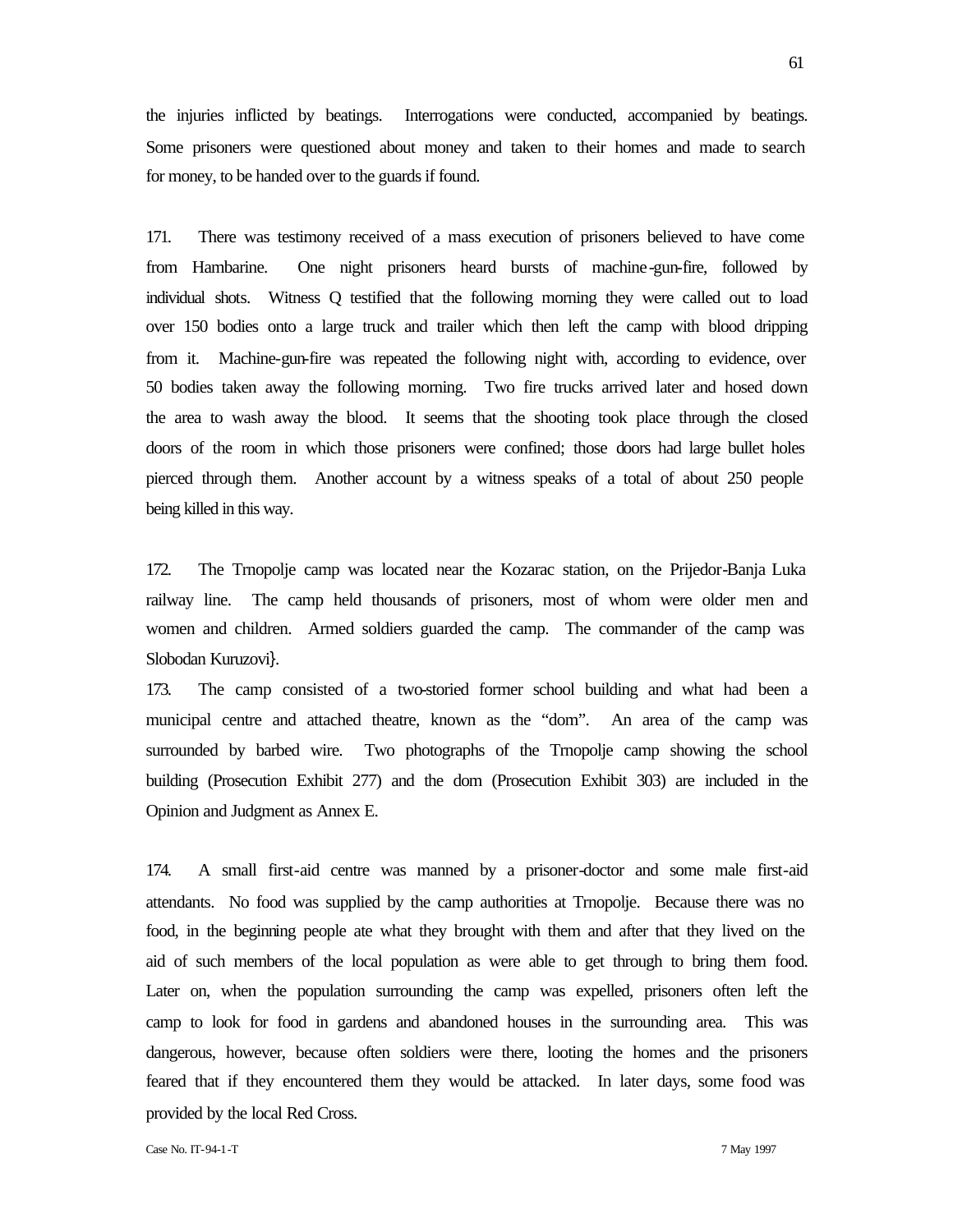175. At Trnopolje there was no regular regime of interrogations or beatings, as in the other camps, but beatings and killings did occur. One witness, Sulejman Be{i}, testified to having seen dead people wrapped in paper and wired together, their tongues pulled out and, on a later occasion, having seen the slaughtered bodies of young girls and old men in the theatre. Because this camp housed the largest number of women and girls, there were more rapes at this camp than at any other. Girls between the ages of 16 and 19 were at the greatest risk. During evenings, groups of soldiers would enter the camp, take out their victims from the dom building and rape them. Another prisoner, Vasif Guti}, who had medical training, was assigned to work in the medical unit at Trnopolje and testified to the extensive rapes that occurred at the camp. He often counselled and treated victims of rape, the youngest girl being 12 years of age. In addition, there were women who were subjected to gang rapes; one witness testified that a 19-year-old woman was raped by seven men and suffered terrible pains and came to the clinic for treatment for haemorrhaging. He stated:

The very act of rape, in my opinion - I spoke to these people, I observed their reactions - it had a terrible effect on them. They could, perhaps, explain it to themselves when somebody steals something from them, or even beatings or even some killings. Somehow they sort of accepted it in some way, but when the rapes started they lost all hope. Until then they had hope that this war could pass, that everything would quiet down. When the rapes started, everybody lost hope, everybody in the camp, men and women. There was such fear, horrible.

176. Trnopolje was, at times at least, an open prison but it was dangerous for inmates to be found outside, where they might be attacked by hostile groups in the neighbourhood, and this, in effect, amounted to imprisonment in the camp. In the beginning, the Serb soldiers informed the inmates that they were being held there for their own protection against Muslim extremists. However, the camp actually proved to be rather a point where the civilian population, men, women and children, would be gathered, collected and then deported to other parts of Bosnia or elsewhere.

177. Because of the lack of food and the insanitary conditions at the camp, the majority of inmates, one estimate is as high as 95 percent, suffered from dysentery. There was no running water at all, and only limited lavatory facilities. There was almost no water to drink, as only one pump existed for the whole camp. Lice and scabies were also rampant. At one time the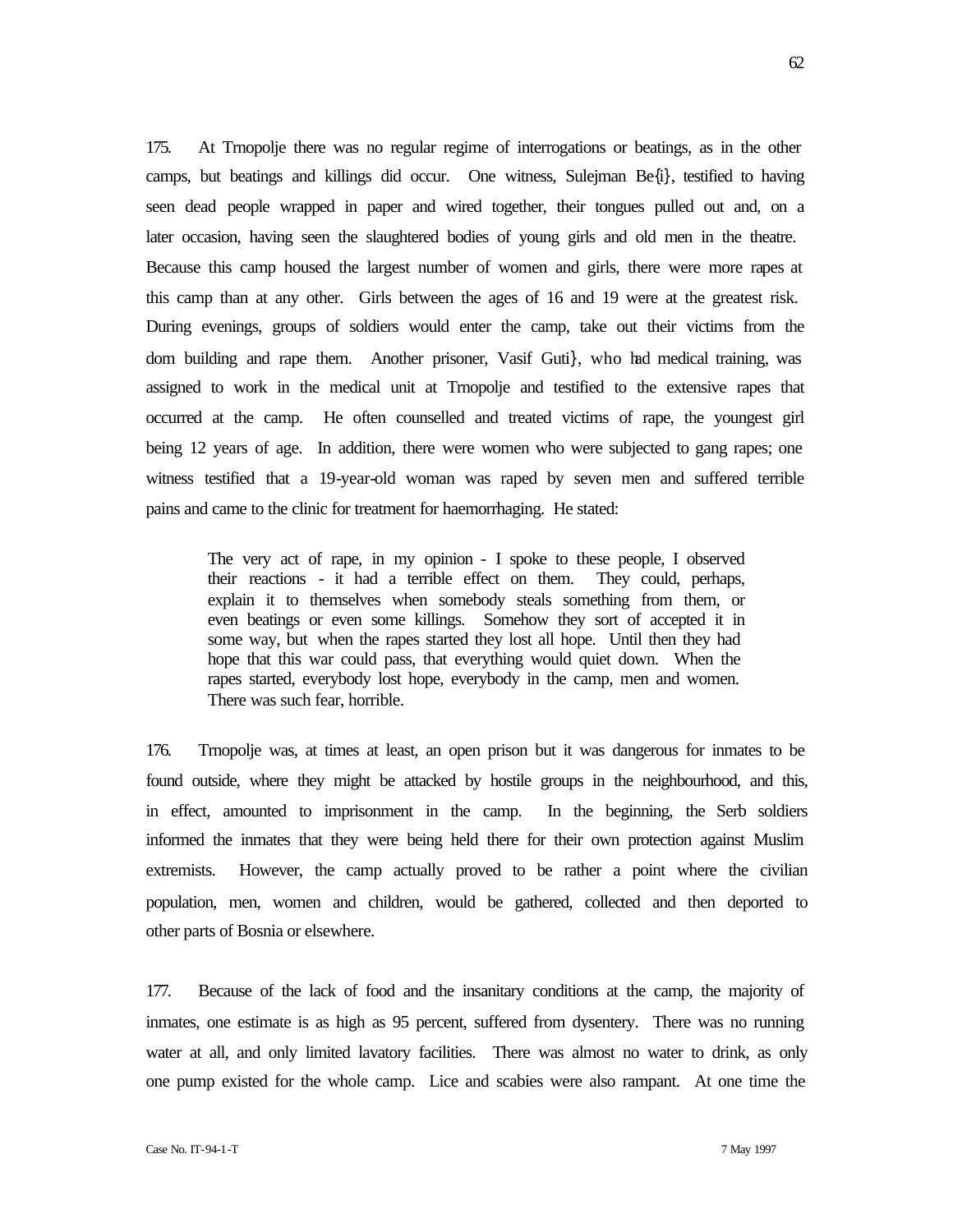buildings at Trnopolje proved insufficient to house all the inmates, many of whom were forced to camp outdoors in the grounds in makeshift shelters of plastic sheeting and the like.

178. On or about 1 October 1992 people were deported from this camp upon signing an agreement to relinquish all of their material goods. Thus the Trnopolje camp was the culmination of the campaign of ethnic cleansing since those Muslims and Croats who were not killed at the Omarska or Keraterm camps were, from Trnopolje, deported from Bosnia and Herzegovina.

179. The defence being by way of alibi, and the accused's case being that he had never been in either the Omarska or Keraterm camps, there was little Defence evidence called relating to conditions at these camps and cross-examination concentrated upon such evidence as in any way sought to associate the accused with these camps rather than with the conditions in the camps, although where any conflicts appeared to exist within the body of Prosecution evidence regarding conditions, that was, of course, addressed in cross-examination. Witness A, called by the Defence, testified very generally that the conditions at Omarska were not abhorrent. Most witnesses for the Defence stated they had no knowledge of the existence of the camps, or if they did, they referred to them as "collection centres".

## C. The Accused

180. The accused, Du{ko Tadi}, was born on 1 October 1955 and grew up in Kozarac, living most of the time in the family home in the centre of the town. He came from a very prominent family of Serb ethnicity in Kozarac; his father was a decorated Second World War hero and well respected throughout the community. During the Second World War, his mother had been confined to the Jasenovac prison camp which was operated by Croats. Each of the accused's three elder brothers were well-known karate experts. The accused himself is an accomplished karate expert, having won numerous trophies. In 1979 the accused unofficially married Mira Tadi}, who is from the neighbouring hamlet of Vidovi}i, with whom he has two daughters. Their marriage was made official at some point after April 1981. Although the couple has been officially divorced for several years, ostensibly because Mira Tadi} could more easily find a job outside of the former Yugoslavia if she were single, they still consider themselves a married couple.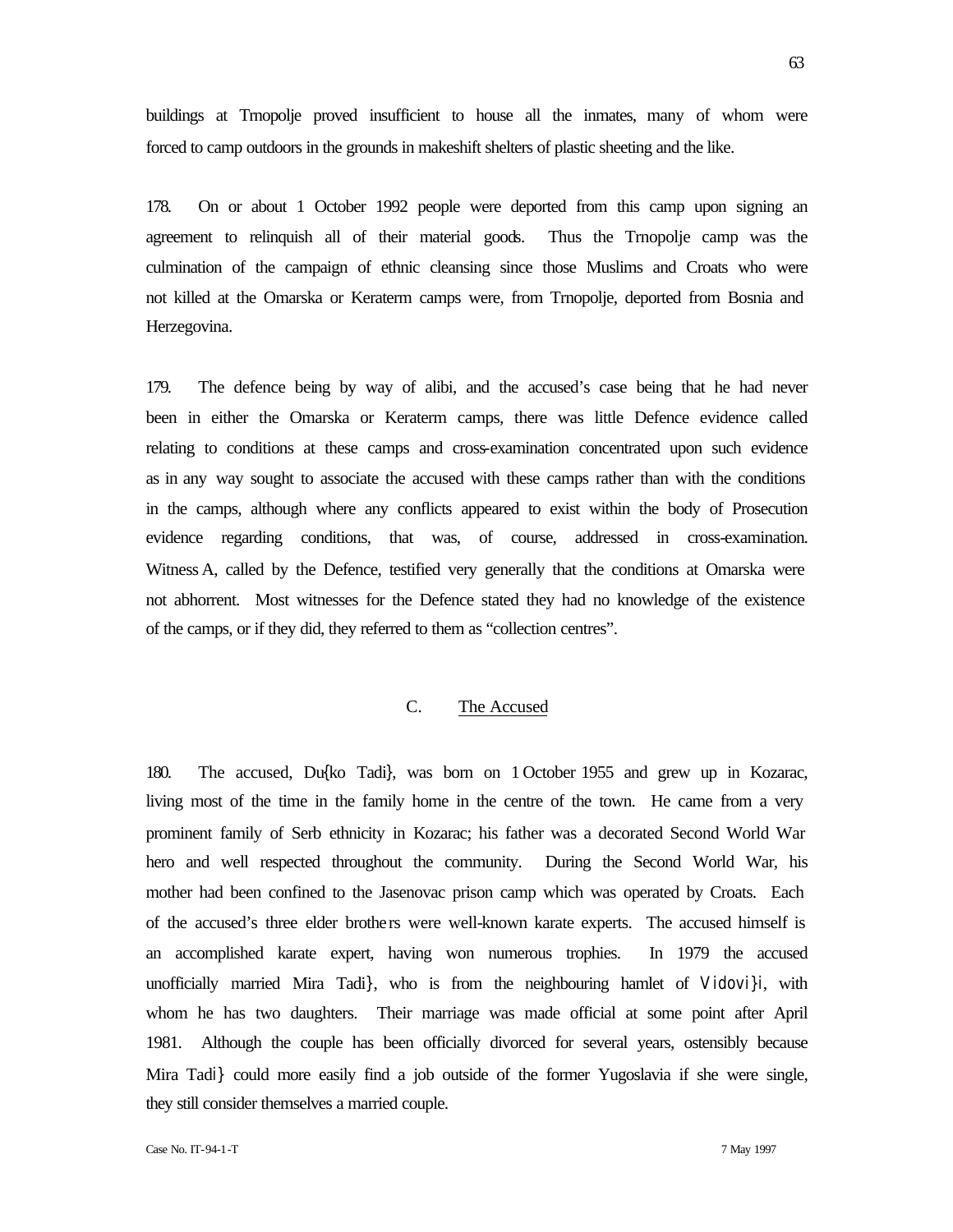181. Towards the end of 1990 or in the beginning of 1991 the accused opened a café in Kozarac, the Nipon café, attached to the family home on Mar{ala Tita Street in the centre of town. At first it was a popular bar visited by Muslims and Serbs alike from Kozarac and the surrounding area. Ninety percent of the inhabitants of Kozarac were Muslims prior to the conflict and the accused testified that most of his friends were Muslim.

182. Despite these friendships, the evidence demonstrates that the accused supported the Greater Serbia cause and all it involved, although he denies being a nationalist. He joined the SDS in 1990, after he says he received a threatening letter from the "young Muslims of SDA Kozarac". Testimony was received that some members of the community felt that the letter had, in fact, been written by the accused himself or his wife. Witness Q, who is a Muslim, testified that with his growing nationalism more and more nationalistic Serbs began to frequent the accused's café and it began to be a gathering place for Serbs from outside the area. Sometimes as many as 30 Serbs dressed in the "Duke" or "Vojvode" coats, which were symbols of Serb nationalism, met there and sang Chetnik songs and used ethnic epithets, saying "we are going to kill all of the balijas, fuck the balijas's mother" and used the threefinger Serbian salute. This witness testified that many of the Serbs wore a "kokarda", a type of Serbian badge, and were armed, and stated that the accused appeared to be the leader of the group. As these incidents increased, Witness Q stopped frequenting the café.

183. Witnesses testifying before the Trial Chamber noted the accused's acceptance of nationalistic ideas. For example, Sofia Tadi}, the ex-wife of the accused's brother Mladen, testified that at a certain point the accused began to express nationalistic ideas. She stated that the accused said that Slobodan Milo{evi} was the "only real man, the only real politician" among the political leaders and that the accused stated during his wife's pregnancy that if the child were a boy they would name it Slobodan after him. She testified that the accused stated that Serbs should go to Kosovo in order to repress the Albanians there. She also testified that the Tadi} family became more active in the Orthodox Christian church in Kozarac, and that the accused once commented, as Muslims were passing: "Look at the balijas going to their mosque."

184. These views of the accused were also described by Witness AA, who testified to a heated political argument at the Deluxe café, owned by [efik Sivac, when the accused said in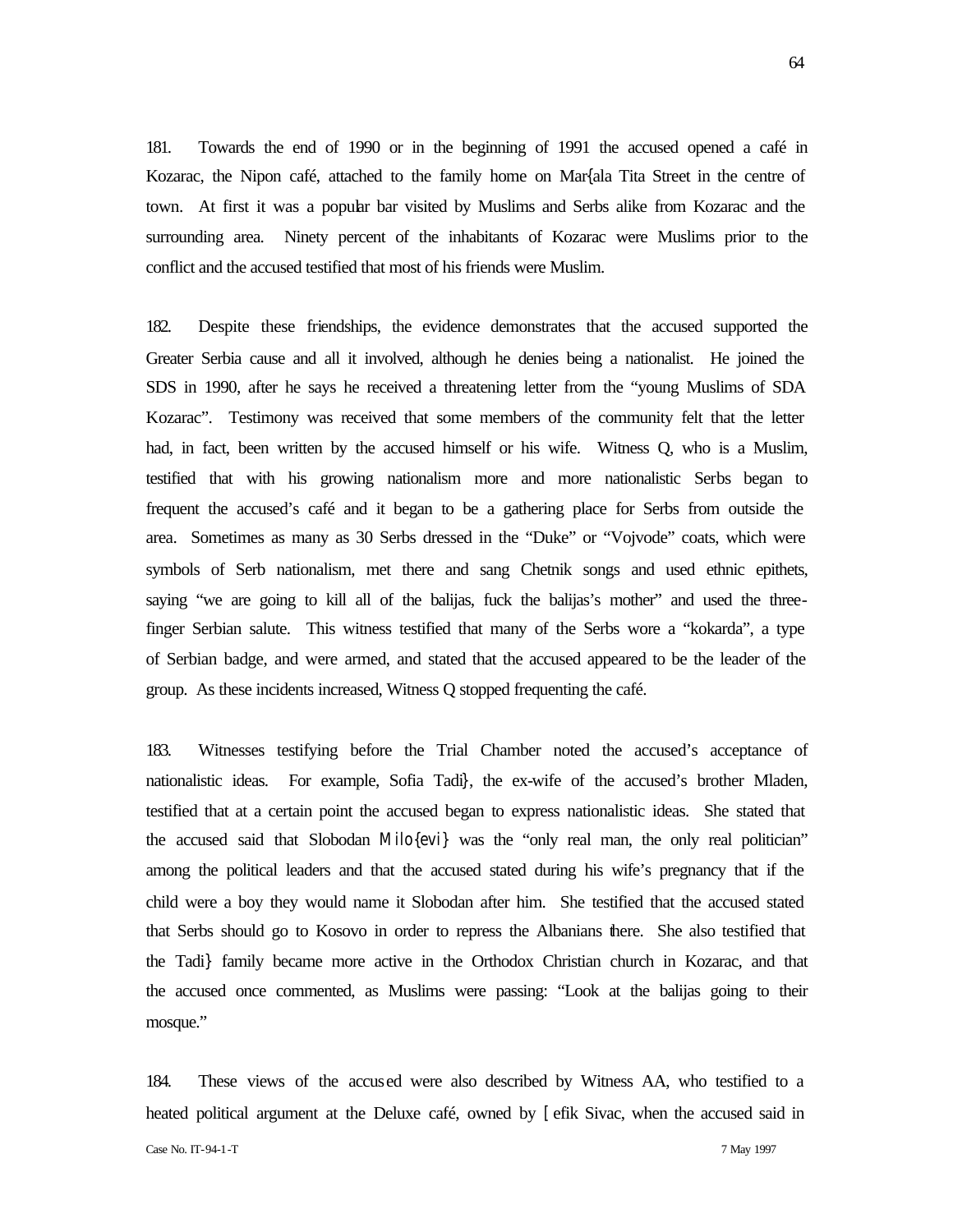an angry voice that Greater Serbia would be theirs and there would be no place for Muslims there.

185. The accused himself acknowledges that several Serbs and Muslims began to boycott his café in the belief that he wanted to "disturb relations between ethnic groups" in a document he wrote on 8 August 1993 entitled "My Work Report in 1990 - 1993", which was received into evidence during the trial (Prosecution Exhibit 344). This work report, which described his activities during that period, indicates that copies of it were to be provided to the President of the Republika Srpska Assembly, the Representative of the Prijedor Municipal Assembly, the Chief of the Public Security Station Banja Luka, the President of the Bosnia and Herzegovina SDS party, the Human Rights Commission KEBS Belgrade, and the media in Yugoslavia and *Republika Srpska*. The accused testified, however, that he delivered one copy to the town hall in Prijedor and sent one to the Main Board of the SDS party.

186. The accused's involvement in nationalistic politics was also made apparent by other testimony. In November 1991 the SDS leadership requested that the accused and his wife organize in the Kozarac area the SDS plebiscite discussed above. The accused wrote in his work report: "Since Muslims constituted 95% of the population in Kozarac and Vidovi}i and since central power, in Prijedor, was in the hands of the SDA party, there was a certain amount of risk involved in organizing the plebiscite voting in a public place." He recorded that when the plans for the plebiscite were made known, he was labelled a "Serb nationalist". The implication from the accused's testimony is that he was responsible only for the polling place in Vidovi}i, a small hamlet of seven Serb homes. The report of the results of the voting, however, clearly shows otherwise since 141 people voted, only 11 of whom were non-Serbs. Witness P stated that the responsibility for conducting the plebiscite would have been given only to a person who was a loyal, reliable and committed member of the SDS political party, especially since the Kozarac area had greater significance as an area where Serbs did not constitute a majority. Moreover, the fact that he was willing to take the risk involved in organizing the vote in a public place also shows the dedication of the accused to the SDS and its platform.

187. After the take-over of Prijedor and before the attack on Kozarac, a group of citizens in Kozarac was organized to negotiate with the Prijedor officials to avert a take-over of Kozarac.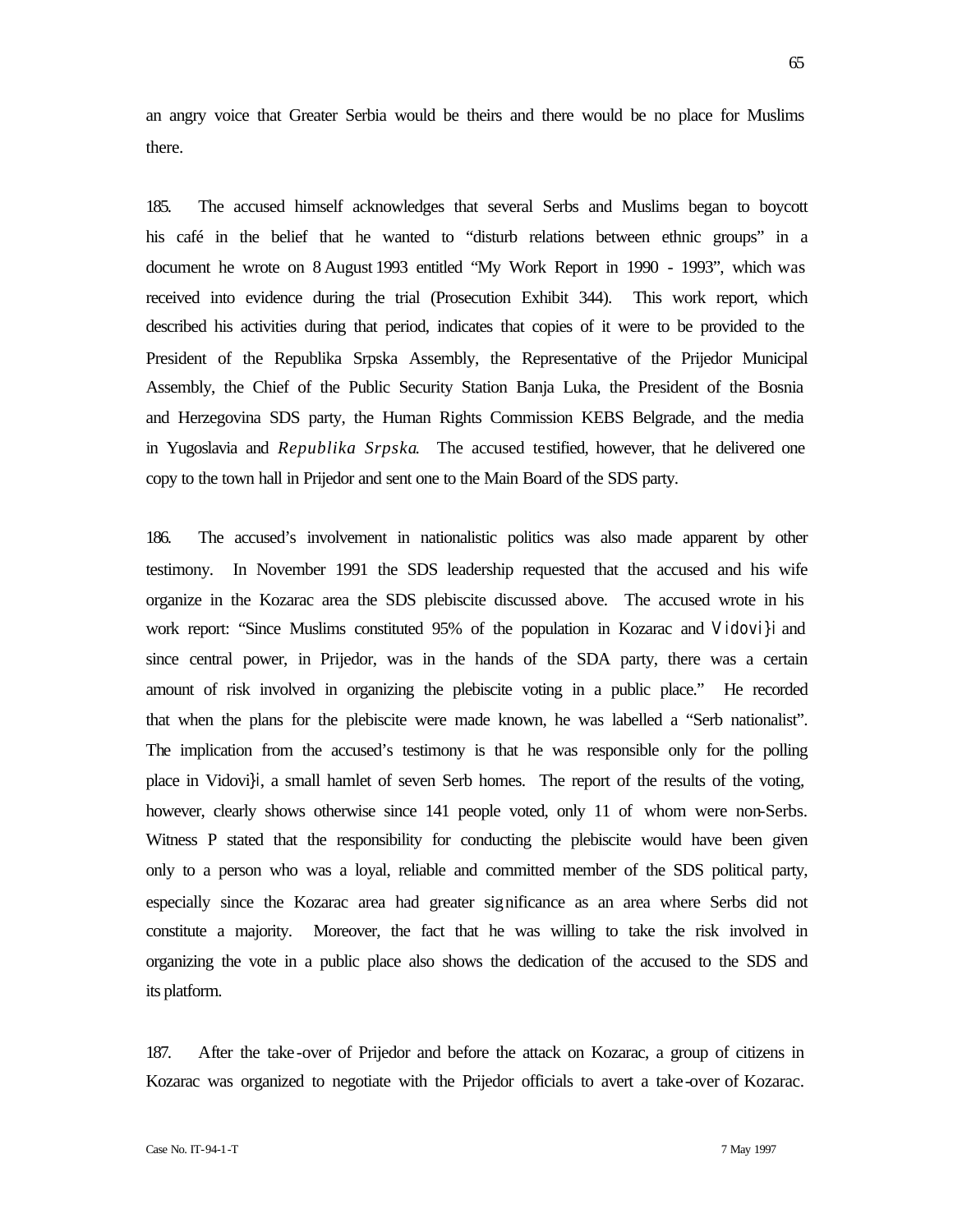The accused was asked to join this group because he was a Serb and they needed bipartisan support. The accused mentions this in his work report, where he stated:

I notified the party's (SDS) President Mi{kovi} about this task. When I explained to him the nature of my visit, he asked me to come to the municipality offices an hour before the meeting. There, during this conference with him and President Staki}, we agreed that I should speak up at the gathering and say openly and without restraint about all that was negative and causing friction between ethnic groups. I did that, as the minutes of that meeting show.

In support of this, Kemal Susi} testified that the accused told him that he would talk to Serb leaders regarding the meeting. However, at trial the accused denied having this earlier meeting. After the meeting with the Prijedor authorities, Kemal Susi} testified that the accused told him: "Kemal, Kozarac will be shelled."

188. After the ethnic cleansing of Kozarac had been accomplished, the accused became the political leader of Kozarac. On 15 August 1992 he was elected President of the Local Board of the SDS and was appointed as Acting Secretary of the Local Commune. He was subsequently elected Secretary of the Local Commune on 9 September 1992 and this decision was formally implemented on 9 November 1992. He became its representative to the Prijedor Municipal Assembly, which entrusted him with the task of re-establishing civilian control in Kozarac and he was in charge of population resettlement there. Witness P testified that such positions would not have been given to someone who had not been completely loyal to the Serb cause. While he was President of Kozarac's SDS Party, all of the activities of the Local Board were coordinated with the President of the SDS party in Prijedor, Simo Mi{kovi}.

189. Beginning in August 1992, the accused advocated a "cleansing/securing effort" in an effort to rebuild the centre of Kozarac. In his work report he stated: "Most Serbs expressed their wish to engage immediately in securing all property, disregarding who its previous owner had been, and to restore the centre of the town". To his consternation, authorities in Prijedor allowed an influx of refugees to places outside of the town, while the centre of Kozarac was avoided. Additionally, the accused criticised the SDS in an open meeting regarding the looting and destruction of the centre of the town where his home and café were located but was standing undamaged, an inscription stating "Serb house, do not touch", affixed to it. A schism developed between the accused and the authorities in Prijedor and the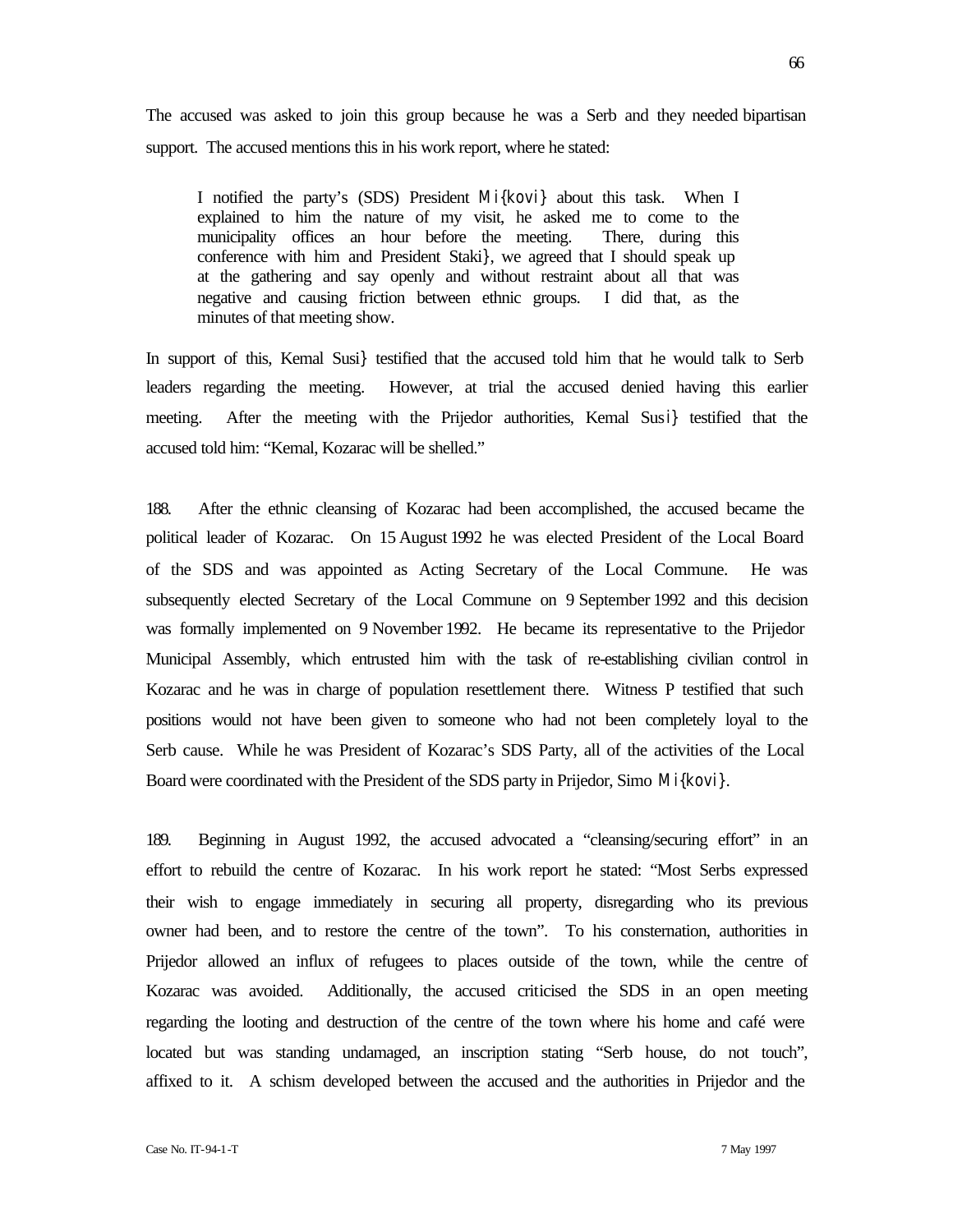accused was evicted from the apartment in Prijedor which he had been given by the Prijedor Crisis Staff.

190. Although the Prosecution contends and the accused denies that the accused was mobilized for active duty during the general mobilization in the Autonomous Region of Krajina on 4 May 1992, the Trial Chamber finds that there is insufficient evidence to reach this conclusion. The certificate for the issuance of a weapon to the accused, issued by the Banja Luka TO, reflects a date of "4/5/92" in type (Prosecution Exhibit 148). The name, however, was hand-written and possibly was filled in at a later date, as was claimed by the accused. Both parties agree, however, that the accused began service as a reserve traffic police officer at the Orlovci checkpoint on 16 June 1992. The assignment records received in evidence indicate that he was assigned to that position until 1 August 1992 and was thereafter assigned duties as a reserve policeman in Prijedor to 8 September 1992. For part of this time, beginning 15August 1992, the accused was also working for the Kozarac Local Commune. On 9 September 1992 he was transferred from the Prijedor police station to the Kozarac police station, where he continued until 19November 1992. As of that date, he ceased working as a reserve police officer and the Kozarac Local Commune served as his primary employment to the end of the year.

191. Between March and June 1993 the military attempted several times to enlist forcibly the accused for military service. He was arrested and threatened with arrest several times by the military police but the accused testified that he was released upon showing them a document which he says protected him from military service. On 9 or 10 June 1993 he was mobilized and posted to the war zone near Grada~ac, from where he escaped the following day. Over the next two months, the accused went into hiding in an attempt to escape further mobilization. He was arrested several times during the ensuing months but always managed to escape.

192. In his work report, the accused asserts that "after all I have done since 1990, only wishing to contribute to the creation of our common country even when it implied risking my life and my family safety, after all I have done as activist and a representative to the Prijedor Municipal Assembly. Tragedy befell us all and injustice which I am convinced will once come out." In August 1993 the accused resigned from his position of representative to the Prijedor Municipal Assembly and the Office of the Secretary to the Srpski Kozarac Local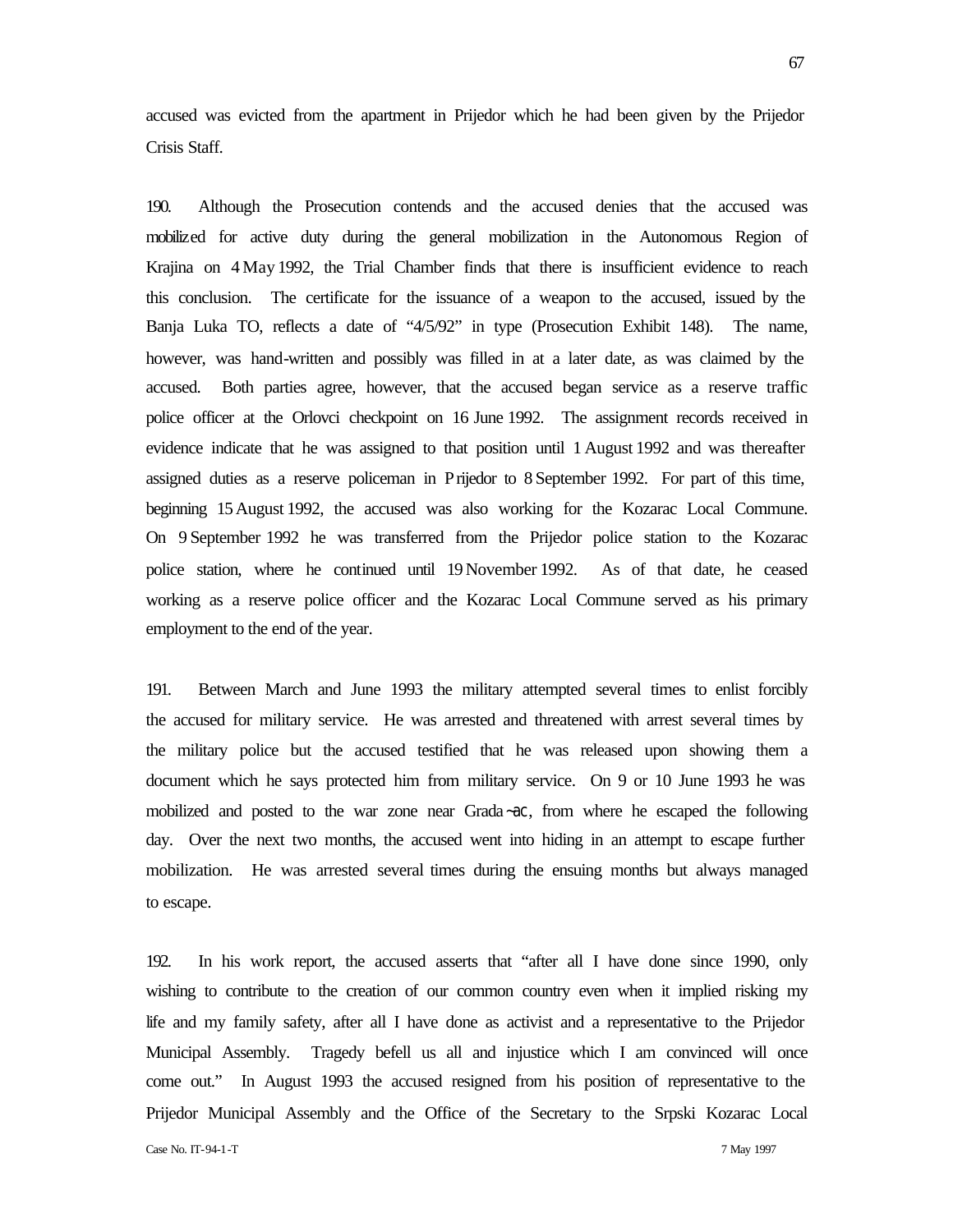Commune. He travelled to Nürnberg, then to Munich, where he stayed with his brother Mladen who operated a club there. He was reunited with his wife who had been staying in Germany with Mladen's ex-wife, Sofia Tadi}, and they moved into a room in part of Mladen's club, where they lived until 12 February 1994, when the accused was arrested by the German police. On 24 April 1995 the accused was transferred to the International Tribunal in The Hague.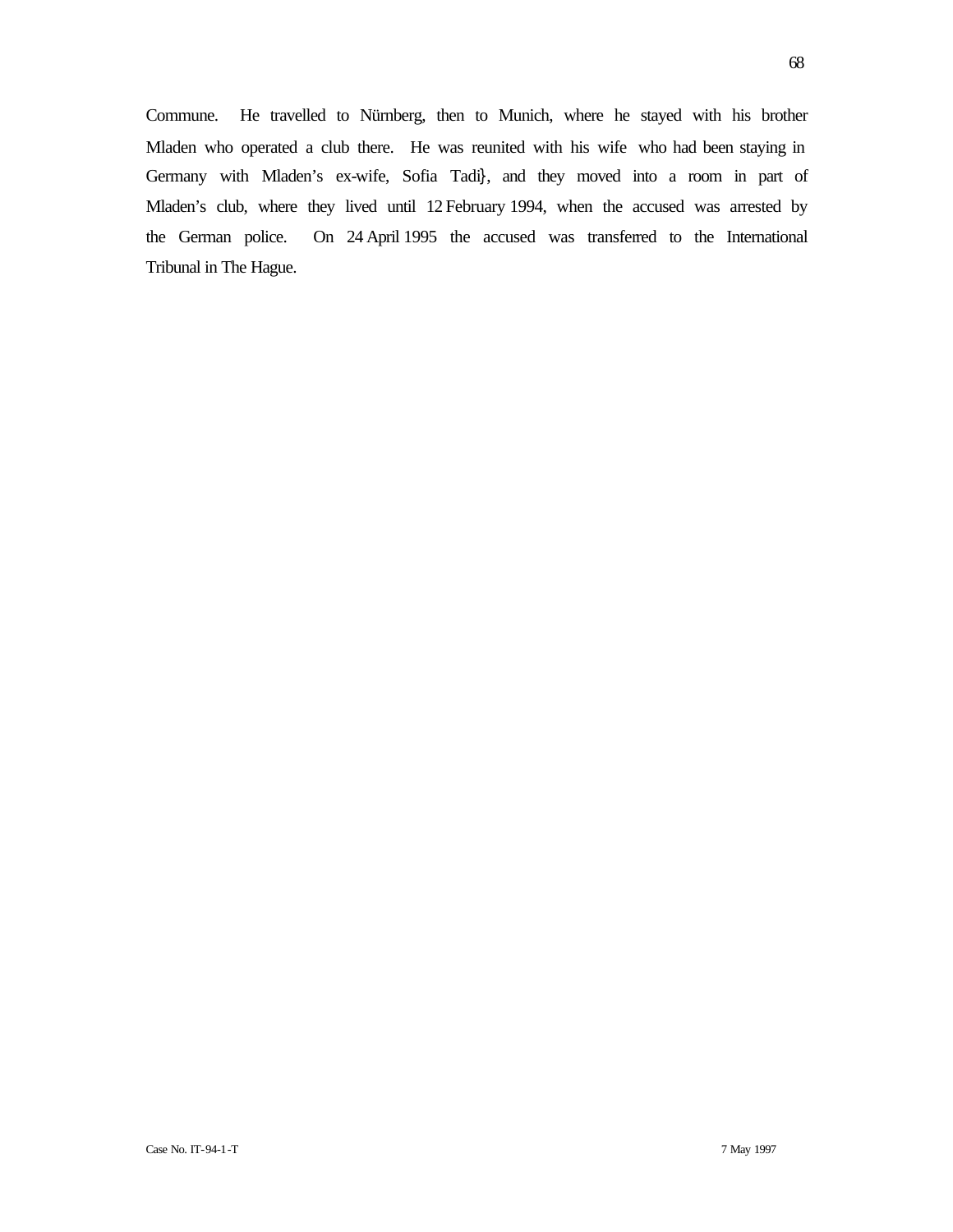# **III. FACTUAL FINDINGS**

193. The Trial Chamber will now examine the factual evidence before it regarding the counts in the Indictment. Due to the cumulative nature of the persecution charges contained in Count 1, these will be left to the end of this section so as not to repeat the examination of this evidence. The Trial Chamber will consider the incidents in the following order: the incident of beatings and sexual mutilation as charged in paragraph 6 of the Indictment; the beating and abuse of Hase Ici} as charged in paragraph 10, which itself provides a chronological reference for the subsequent beating of [efik Sivac as charged in paragraph 7, which will follow next; the beatings of Hakija Elezovi}, Salih Elezovi}, Sejad Sivac and others as charged in paragraph 8; the abuse of unknown prisoners charged in paragraph 9; the incident of the calling-out and shooting of civilians in Kozarac charged in paragraph 11; the beatings, killings and seizures in Jaski}i and Sivci charged in paragraph 12; and, finally, the charges of persecution in paragraph 1.

## A. Paragraph 6 of the Indictment

#### 1. The Events Alleged

194. The five paragraphs of the Indictment which exclusively concern events in Omarska prison camp begin with paragraph 6. It reads as follows:

During the period between 1 June and 31 July 1992, a group of Serbs, including Du{ko TADI], severely beat numerous prisoners, including Emir KARABA[I], Jasmin HRNI], Enver ALI], Fikret HARAMBA[I] and Emir BEGANOVI], in the large garage building or hangar of Omarska camp. The group forced two other prisoners, "G" and "H", to commit oral sexual acts on HARAMBA[I] and forced "G" to sexually mutilate him. KARABA[I], HRNI], ALI], and HARAMBA[I] died as a result of the assaults.

It is then alleged that by his participation in these acts the accused committed offences charged in seven counts.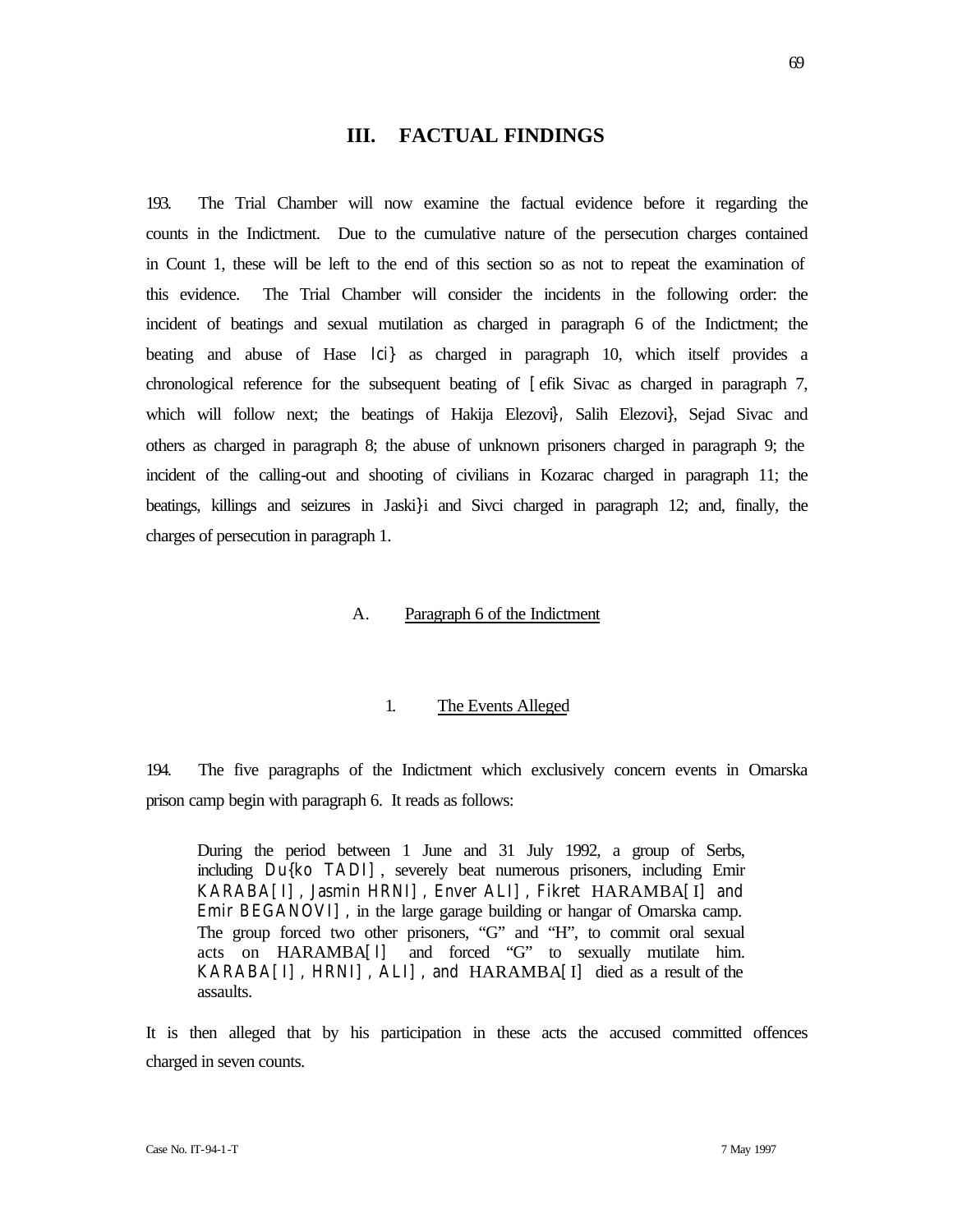195. Counts 5, 6 and 7 charge the accused by reason of his participation in the acts alleged in paragraph 6, with, respectively, a grave breach of the Geneva Conventions recognized by Article 2(a) (wilful killing) and Article 7, paragraph 1, of the Statute; with a violation of the laws or customs of war recognized by Article 3 and Article 7, paragraph 1, of the Statute and Article 3(1)(a) (murder) of the Geneva Conventions; and with a crime against humanity recognized by Article 5(a) (murder) and Article 7, paragraph 1, of the Statute. These three counts are thus concerned with the alleged deaths of Fikret Haramba{i}, Emir Karaba{i}, Jasmin Hrni} and Enver Ali} which it is said resulted from the assaults upon them described in paragraph 6.

196. Counts 8 and 9 charge the accused by reason of his participation in the acts alleged with grave breaches of the Geneva Conventions recognized by Articles 2(b) (torture or inhuman treatment) and 2(c) (wilfully causing great suffering or serious injury to body and health) and Article 7, paragraph 1, of the Statute. Count 10 then charges the accused with a violation of the laws or customs of war recognized by Article 3 and Article 7, paragraph 1, of the Statute and Article 3(1)(a) (cruel treatment) of the Geneva Conventions. Count 11 charges the accused with a crime against humanity recognized by Article 5(i) (inhumane acts) and Article 7, paragraph 1, of the Statute.

197. There is a considerable body of evidence regarding these events from witnesses who were prisoners in the hangar building at the time, including one known as Witness H, who was forced to take an active part in the attack on the victim Fikret Haramba{i}. The Prosecution stated that it was unable to secure the presence of another former prisoner, known as G, to give evidence, he being the other forced participant in that attack.

198. From that body of evidence before the Trial Chamber it can be concluded that beatings of the five named prisoners and of Senad Muslimovi} did take place in the hangar, that G and Witness H were compelled to and did take part in the sexual assault on Fikret Haramba{i} as alleged and that G was compelled sexually to mutilate him by biting off one of his testicles. It can also be concluded from the evidence of Armin Kenjar, who wrote the date of the occurrence on the wall of his room, that all these events occurred on 18 June 1992. These eight victims were all Muslims. A photograph of the hangar (Prosecution Exhibit 267) and of the inscription on the wall (Prosecution Exhibit 259) are attached to the Opinion and Judgment in Annex F.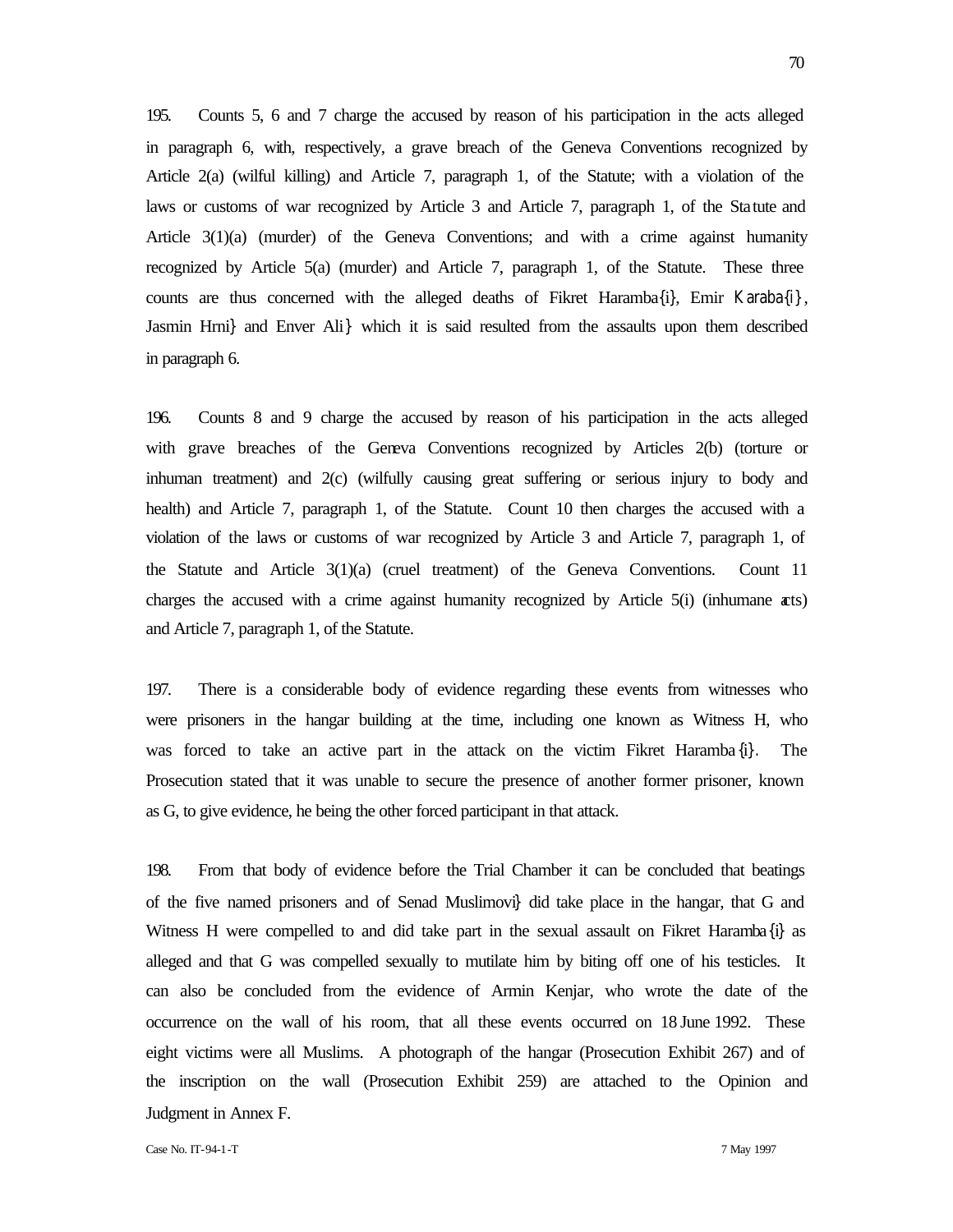200. Chronologically, the first concerns the severe beating of Emir Beganovi}, who was himself a witness. After the Serb assumption of power in Prijedor he had been arrested and taken to the Omarska prison camp where, after some 10 days outdoors on the pista and two days in the white house, he was placed in a room in the hangar. Apart from what he describes as routine beatings and maltreatment, he was three times beaten individually. The third of these occasions is that referred to in paragraph 6 of the Indictment. Emir Beganovi} was called out from an upstairs room in the hangar, made to go onto the hangar floor, being beaten as he went, and there for up to half an hour was kicked and beaten by a group of soldiers armed with metal rods and metal cables. Then he was suspended upside down from an overhead gantry for some minutes until his feet slid free and he fell to the floor; he was then beaten again and told to return to his room, where he fainted. As a result of this and his earlier beatings Emir Beganovi} suffered head fractures, a wasted hand which he cannot use, an injured spine and damage to one leg and to his kidneys.

201. The second body of evidence is that of Senad Muslimovi} concerning the beatings which he received. He had already been much beaten and on the same day as these other incidents he was called out of his room in the hangar, beaten as he went down the stairs to the hangar floor and met by a group who beat him severely, tied him to a large tyre bigger than himself and there beat and kicked him into unconsciousness. When he regained consciousness he was on his knees and a man was holding a knife to his throat and threatening to cut it but was told to "leave him for the end". That man then made to cut off his ear but instead stabbed him twice in his shoulder. He was then beaten again into unconsciousness and when he came to found himself hanging upside down suspended from the hangar roof, in which position he was again beaten and kicked until he fainted. When he came to again he was lying on the floor, was beaten again, fainted yet again, came to once more and this time found himself lying in an inspection pit let into the hangar floor. He was taken out of the pit and allowed to return to his room in the hangar. He had suffered knife wounds to his right shoulder, knife cuts along his arms and feet, bruising, head pains and a broken jaw.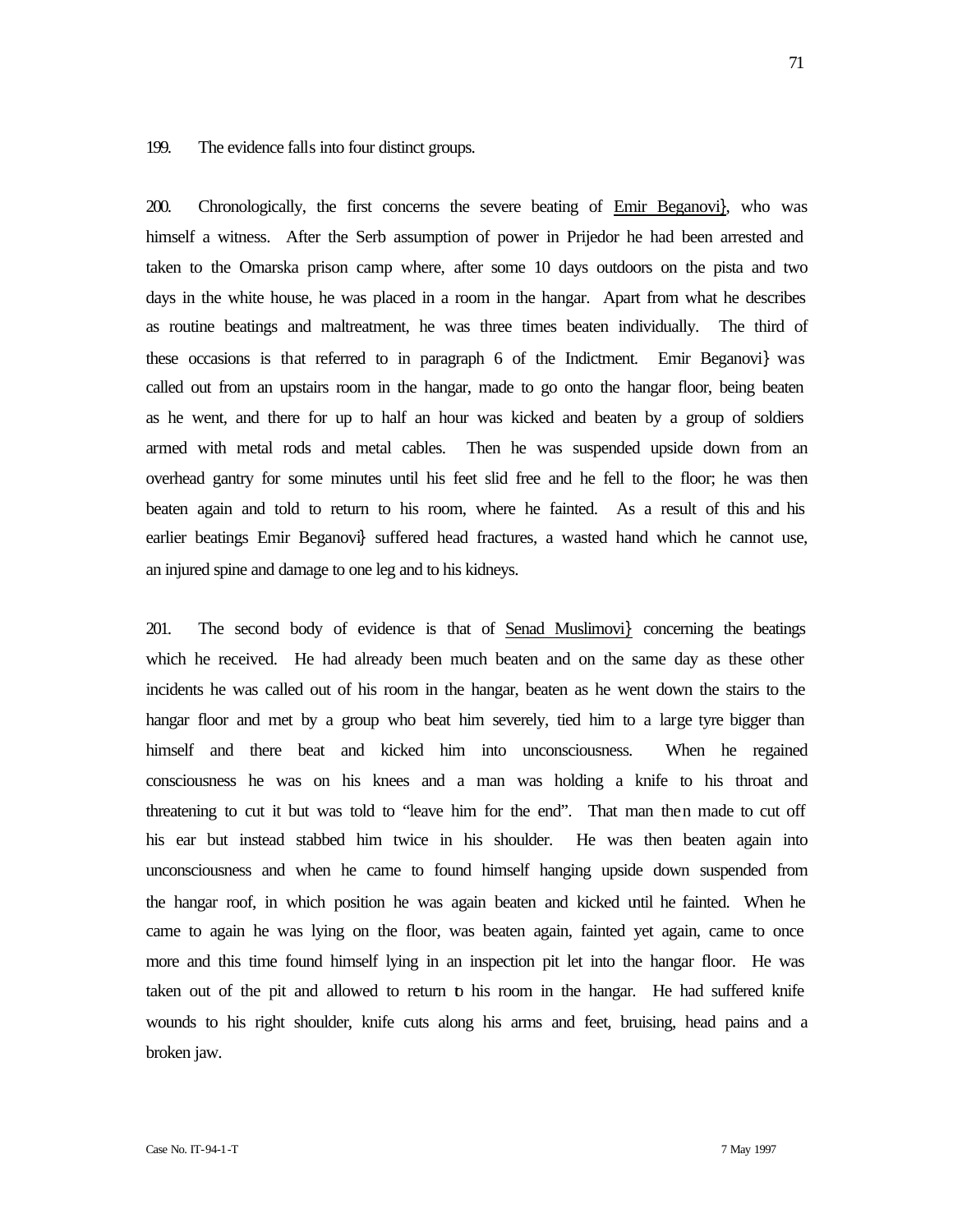202. The third body of evidence relates to the attack on Emir Karaba{i}, Jasmin Hrni} and Enver Ali}. These prisoners were called out by name from their rooms in the hangar building, Emir Karaba{i} first. Emir Karaba{i} came onto the hangar floor already covered in bruises from an earlier beating. Jasmin Hrni} was called out next and came out onto the hangar floor; he too had been badly beaten. He was followed by Enver Ali} who, having already been much beaten, only responded to the call when his father, Mehmed Ali}, a fellow prisoner, being forced to look for him, brought him out.

203. Many former prisoners gave evidence of these three men being called out and of sounds of beating and of cries of pain afterwards coming from the open area of the hangar. Emir Karaba{i} was seen there by Mehmed Ali}, who testified that he saw him sitting bleeding on a table having been slashed with knives and having water poured over him. A little later Witness H saw the body of Emir Karaba{i} lying on the hangar floor.

204. Jasmin Hrni} was seen by witnesses being struck as he entered the hangar floor. Later the prisoner Senad Muslimovi}, who had been beaten, had fainted and had then recovered consciousness, saw a fellow prisoner whom his attacker addressed as "Jasko", Jasmin Hrni}'s nickname, being slashed with a knife and having black liquid poured over him. Another witness, Halid Mujkanovi}, saw Jasmin Hrni} being beaten with an iron bar and falling to the floor. Both Emir Karaba{i} and Jasmin Hrni} were also seen being beaten on the hangar floor by the witness Armin Muj~i}.

205. There was no eyewitness to the mistreatment of Enver Ali} but Witness H, when selected at random, together with G, and ordered onto the hangar floor, after seeing the body of Emir Karaba{i}, saw the bodies of Jasmin Hrni} and Enver Ali} lying on the concrete floor beside a long inspection pit with oil and water in it let into the floor. He was ordered by a man in uniform to pick up Enver Ali}'s body but Enver Ali}, who proved to be still alive, resisted. Then the man put his foot on Jasmin Hrni}'s neck, turned Jasmin Hrni}'s head to and fro and ordered G and Witness H to take a foot each and pull the inert body of Jasmin Hrni} about the hangar floor. This they were made to repeat a number of times, being made to do press-ups in between. That concludes the evidence relating to Emir Karaba{i} , Jasmin Hrni} and Enver Ali}, none of whom has been seen or heard of since.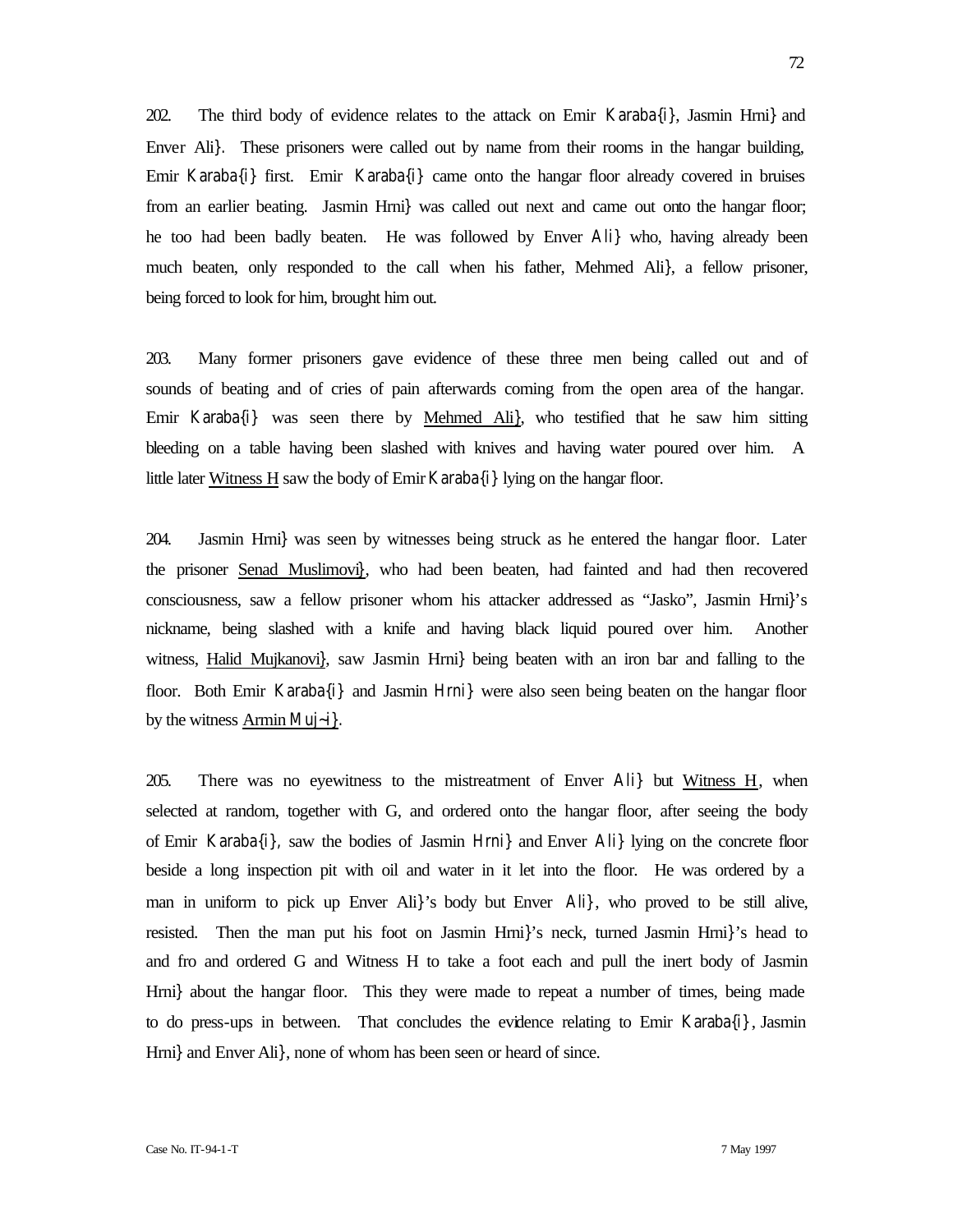206. The fourth and last body of evidence relating to this paragraph of the Indictment concerns Fikret Haramba{i} and chronologically follows immediately after the attacks on the above three victims. After G and Witness H had been forced to pull Jasmin Hrni}'s body about the hangar floor they were ordered to jump down into the inspection pit, then Fikret Haramba{i}, who was naked and bloody from beating, was made to jump into the pit with them and Witness H was ordered to lick his naked bottom and G to suck his penis and then to bite his testicles. Meanwhile a group of men in uniform stood around the inspection pit watching and shouting to bite harder. All three were then made to get out of the pit onto the hangar floor and Witness H was threatened with a knife that both his eyes would be cut out if he did not hold Fikret Haramba{i}'s mouth closed to prevent him from screaming; G was then made to lie between the naked Fikret Haramba{i}'s legs and, while the latter struggled, hit and bite his genitals. G then bit off one of Fikret Haramba{i}'s testicles and spat it out and was told he was free to leave. Witness H was ordered to drag Fikret Haramba{i} to a nearby table, where he then stood beside him and was then ordered to return to his room, which he did. Fikret Haramba{i} has not been seen or heard of since.

# 2. The Role, if any, of the Accused

207. As to the first of these four incidents, the attack upon Emir Beganovi}, it has already been sufficiently described. Knowledge of the role of the accused comes from the evidence of Emir Beganovi} himself. He says that he was called out by a man known to him as Dragan, who had previously beaten him and who began to beat him again, taking him onto the hangar floor where a group of men in a variety of military uniforms were waiting. They began to beat and kick him and he recognized the accused as one of that group who took an active part in hitting him. He was positive in his recognition of the accused whom he had known in the past, although he was no friend of his. The witness was already severely injured when he was called out, suffering, amongst other injuries, from wounds to his head which were roughly bandaged but he insists that he was quite capable of clear recognition of the accused.

208. The second of these incidents concerns Senad Muslimovi}. The attacks on him have already been described. He describes in his evidence the role of the accused whom he had not met previously but whom other prisoners in Omarska had pointed out to him as being Dule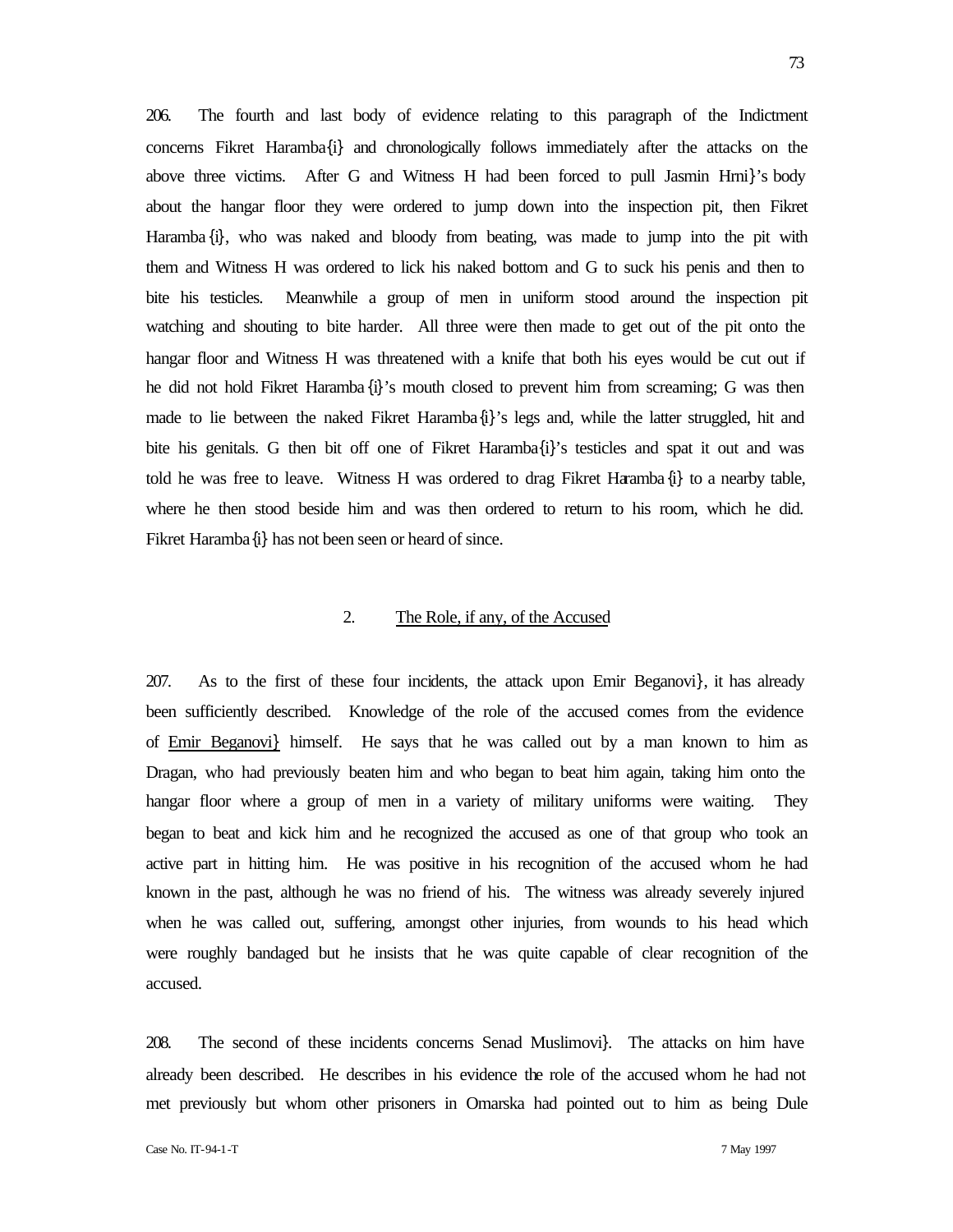Tadi}. As mentioned in detail later in this Opinion and Judgment, Senad Muslimovi} had, before giving his evidence, identified the accused in a photospread procedure and that identification has been accepted as reliable by the Trial Chamber. Senad Muslimovi} said in his evidence that during much of the attack on him he could not identify his attackers but was able to identify the accused as kicking him very severely when tied to the large tyre and as being the person who menaced him with a knife, threatened to cut his throat and to cut off his ear and who in fact did stab him twice in the shoulder.

209. Concerning the third of these incidents, in which Emir Karaba $\{i\}$ , Jasmin Hrni $\}$  and Enver Ali} were the victims, the Prosecution tendered a large number of witnesses, Muslim prisoners in Omarska, most of whom knew the accused well from long prior acquaintance with him, sometimes from childhood, in the town of Kozarac.

210. Nine witnesses including Senad Muslimovi}, in addition to Emir Beganovi}, the subject of the first incident, speak of seeing the accused at the Omarska camp on the day of the calling-out and beating of the three prisoners, Emir Karaba{i}, Jasmin Hrni} and Enver Ali}, an event which, as already mentioned, evidence places as taking place on 18 June 1992.

211. If the evidence of these nine witnesses is treated chronologically it involves the accused as being seen in the Omarska camp on that day by the following witnesses: by Mehmed Ali} on his way to and from lunch, the accused being outside the hangar on one side of the pista and wearing a camouflage uniform and then, later on the same day, when he had been ordered from his room in the hangar to go and find his son Enver Ali}, he again saw the accused, one of a group of three attacking Emir Karaba{i} on the hangar floor; by Armin Muj~i}, as the accused entered the hangar with a group wearing camouflage uniforms and who were not camp guards but came from outside the camp; by Armin Kenjar, the accused being on the floor of the hangar, wearing a camouflage uniform, some time before the callingout of the victims; by Muharem Be{i}, the accused being actually engaged in calling out Jasmin Hrni}, telling him to come out or others in the room would be killed; by Ferid Muj~i}, who saw the accused in camouflage uniform standing behind a guard who had opened the door of his room in the hangar and was calling out Emir Karaba{i}; by Emsud Veli}, who also saw the accused momentarily in the doorway of his room when Jasmin Hrni} was called out, the accused wearing a camouflage uniform; by Halid Mujkanovi} at the time of the beating of the three, the accused standing on the floor of the hangar but not being involved in the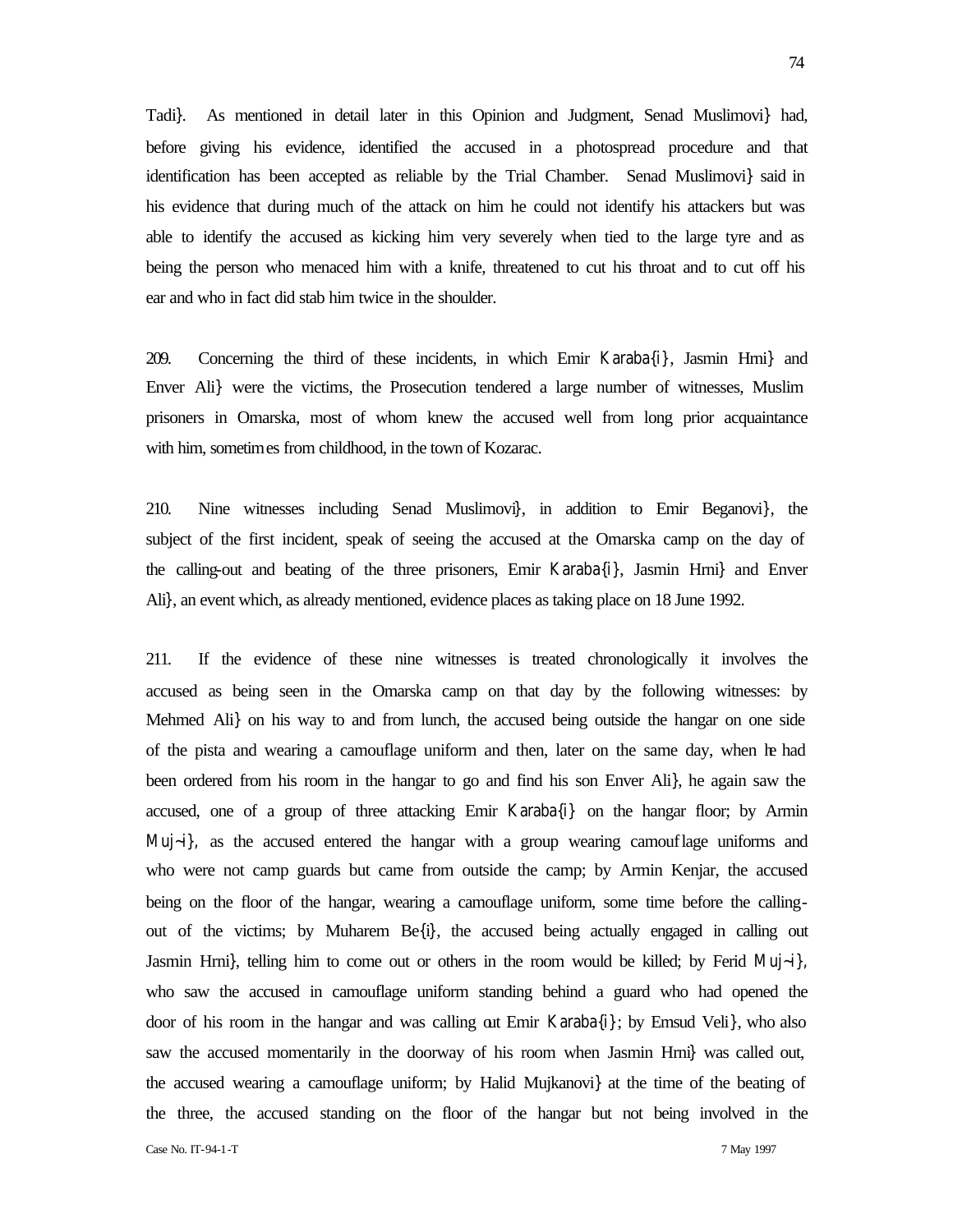beating; by Elvir Grozdani} who, having seen the accused in the morning when he was accosted and briefly questioned by the accused on the floor of the hangar, the accused wearing camouflage uniform, saw the accused again, some time later and at a distance, while the accused was beating unidentified prisoners on the hangar floor; and by Senad Muslimovi}, when the accused together with others repeatedly assaulted him on the hangar floor and the accused threatened him with a knife and stabbed him.

212. It is necessary to examine more closely the evidence of these nine witnesses, taking each in turn in chronological order of sighting of the accused.

213. Mehmed Ali}, the father of the victim Enver Ali}, says that on the day of the callingout and beating of the three he saw the accused some distance away across the pista sitting on a chair with guards around him while he, Mehmed Ali}, was running from the hangar to where the prisoners were fed. He was being made to hurry with his head bowed while guards watched and he was frightened that if he moved his head he would be beaten but he gave a glance "very quickly" and says that he recognized the accused, whom he already knew by sight. Later that day, when going to collect his son, he saw Emir Karaba $\{i\}$  sitting on a table "his feet dangling and I saw he was bloody . . . I saw him being cut all over with a knife and there were three soldiers to the right of him". When asked if he made an effort to see who those soldiers were, he said that he could not see: "But I do know that Dule Tadi} was there and who else I do not know."

214. Armin Muj~i} placed the accused as being in the hangar when the three were called out and beaten. He knew the accused well. Suffering from dysentery, he was allowed to sit on a box on the hangar floor near the lavatory. When the guards warned him that "the coloured ones are coming", meaning the greatly feared visitors from outside wearing camouflage uniforms, he began to run in fear towards the door leading to the stairs and to his upstairs room. He glanced back to see if he was being overtaken by those arriving and saw, and in a brief glance recognized, the accused as one of a group in camouflage uniform, the accused wearing sunglasses and a cap with a white eagle, a Serbian emblem; he alone describes the accused in this way. He was not able, due to the crowd of prisoners, to make his way upstairs but watched part of what happened on the hangar floor from inside a glass door at the foot of the stairs. Soon afterwards Emir Karaba{i} and Jasmin Hrni} were called out and began to be beaten by the group that had arrived and later Enver Ali} was brought out.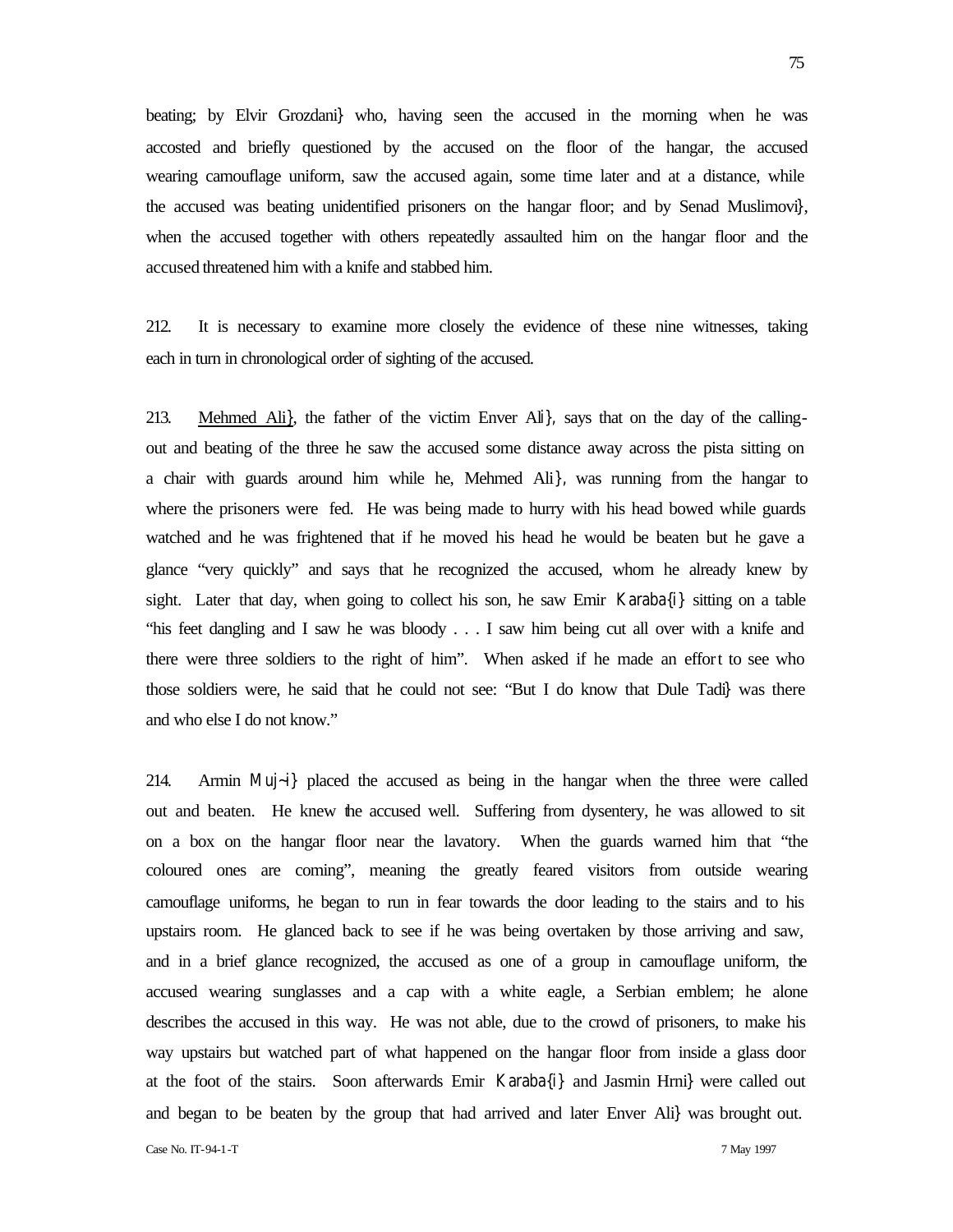The witness was still there downstairs when G and Witness H, who were near him, were ordered out to deal with their bodies.

215. Muharem  $B\epsilon\{i\}$  also knew the accused well. The victim Jasmin Hrni $\}$  was with him in the same room and when he did not respond to the calls for him the accused, whose voice he recognized, called through the closed door of the room for Jasmin Hrni} to come out, threatening to kill all in the room. At that Jasmin Hrni} stood up, opened the door for the first time and went out, whereupon the accused cursed and struck him. It was when Jasmin Hrni} opened the door that the witness saw the accused standing outside. He did not see any guard with him.

216. This evidence conflicts with the account of other witnesses; thus Armin Kenjar, who was in the same room, and who says that he had seen the accused earlier walking on the hangar floor, says that after Jasmin Hrni} was called for, initially and mistakenly as Asko Hrni}, the door was opened by an unidentified individual, not being the accused, to whom Hrni} said: "This is Jasmin Hrni} here, there is no Asko Hrni}", to which the man who opened the door said: "It is you we need". It also conflicts with that of Elvir Grozdani} who knew the accused well, had been outside on the hangar floor and was returning to his room when Jasmin Hrni} was called out through the open door of that room by a military policeman, not the accused. He saw Jasmin Hrni} come out and be asked by that military policeman: "Why didn't you respond right away?" to which Jasmin Hrni} replied: "I did not know that you were calling me out", whereupon the policeman slapped him. Elvir Grozdani} was obliged to walk past the two of them in order to get into the room; he does not remember any third person being present at the time.

217. The witness Halid Mujkanovi} saw Jasmin Hrni} pass on the outside of the glass door beside which he was sitting when Jasmin Hrni} finally responded to the call for him and described him as being escorted only by a guard, who hit Jasmin Hrni} as they passed the door. His evidence is to this extent therefore consistent with the account of Jasmin Hrni}'s calling-out as given by Armin Kenjar and Elvir Grozdani $\}$ , rather than with Muharem Be $\{i\}$ 's version.

218. Only the evidence of Emsud Veli} about the calling-out of Jasmin Hrni} is at all in accord with that of Muharem Be{i} since he describes the accused at the door of Jasmin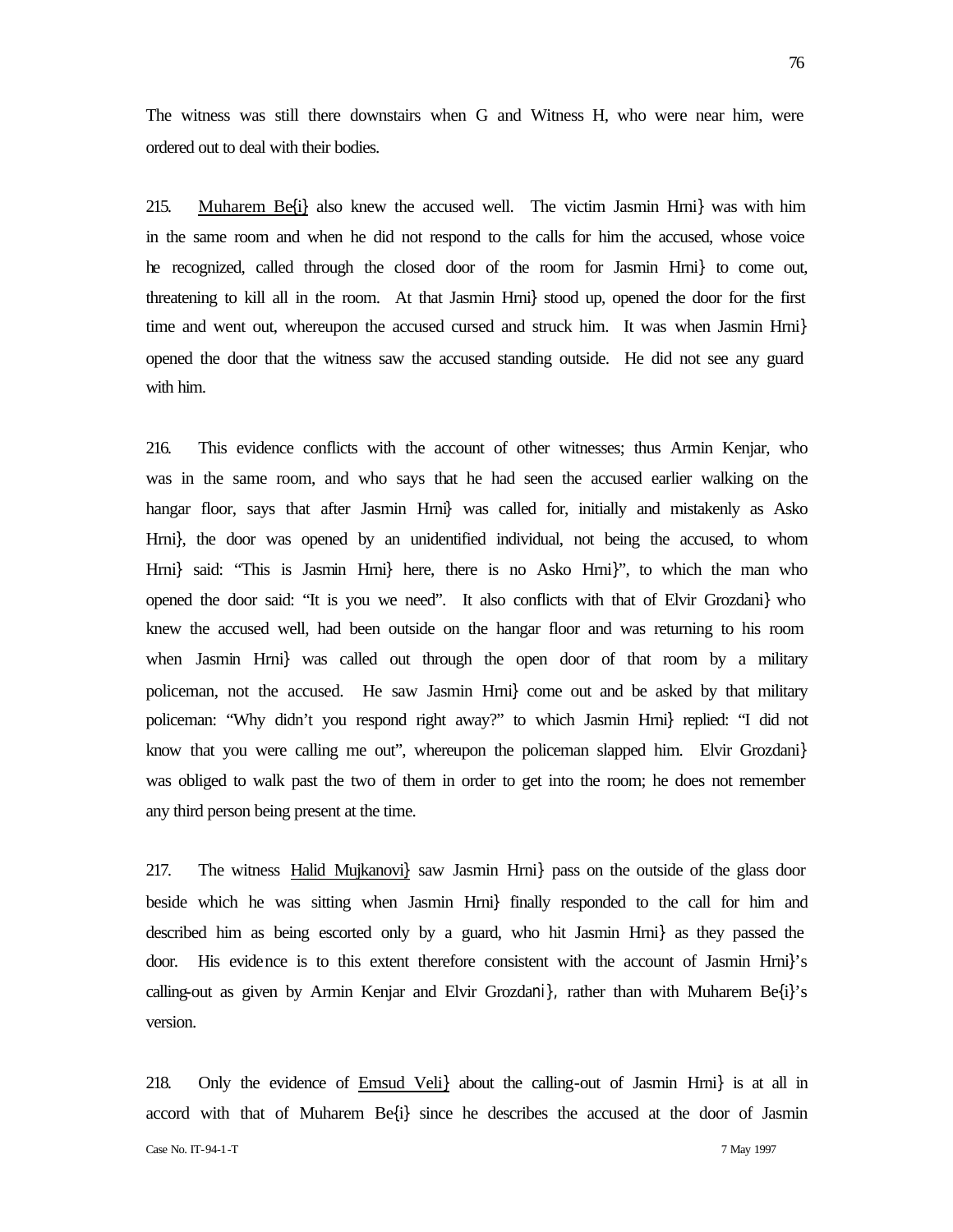Hrni}'s room. However, unlike Muharem Be{i}, he speaks of the accused, after a guard had opened the door, as standing in the open doorway for some time looking over the prisoners, of Jasmin Hrni}'s name then being called, to which Jasmin Hrni} did not respond, of the door then being partly closed and some short time later of Jasmin Hrni} being called again and this time making his way to the door which was then fully opened and through which the witness, while not sure, believes that he glimpsed the accused.

219. Armin Kenjar's sighting of the accused has already been mentioned; the accused was alone, was wearing a camouflage uniform and was walking from a door of the hangar towards him. As soon as the witness, who had been going towards the lavatory, saw him he turned and ran back to his room. As mentioned above, Armin Kenjar does not attribute the callingout of Jasmin Hrni} to the accused.

220. Ferid Muj~i} was at the time housed in a room downstairs in the hangar building and describes how Emir Karaba{i} was taken out of that room by a guard, with the accused standing behind him. He gives a detailed account of what had been Emir Karaba $\{i\}$ 's position in the room, sitting on a metal table to the left from the door next to the wall, and closer to the corner in the back of the room. He also describes Jasmin Hrni}'s position in that same room, sitting with Emir Karaba{i}, and how Jasmin Hrni} was subsequently called out. However, other witnesses describe the calling-out of Emir Karaba{i} quite differently. Hussein Hodzi}, a Prosecution witness but not one of these nine witnesses, describes Emir Karaba{i}, when he was called out, as being close to him in a room upstairs, not downstairs, which they shared, Emir Karaba{i} being "to the left, the third person from me" in that room whereas Jasmin Hrni} was in a room downstairs. The calling-out of Emir Karaba{i} was by someone shouting his name from downstairs, whereupon Emir Karaba{i}, according to this witness, crossed to a window that looked down onto the hangar floor, turned back with an expression of fear on his face and said: "Dule has arrived, I am finished", and then went downstairs in answer to the call for him. Other witnesses, Halid Mujkanovi} and Armin Kenjar, also speak of Emir Karaba{i} as housed upstairs and as being called out from there, wholly inconsistent with the evidence of Ferid Muj~i}.

221. Emsud Veli}'s evidence and its only partial agreement with that of Muharem Be{i} and its conflict with that of Armin Kenjar, Elvir Grozdani} and Halid Mujkanovi} has already been discussed.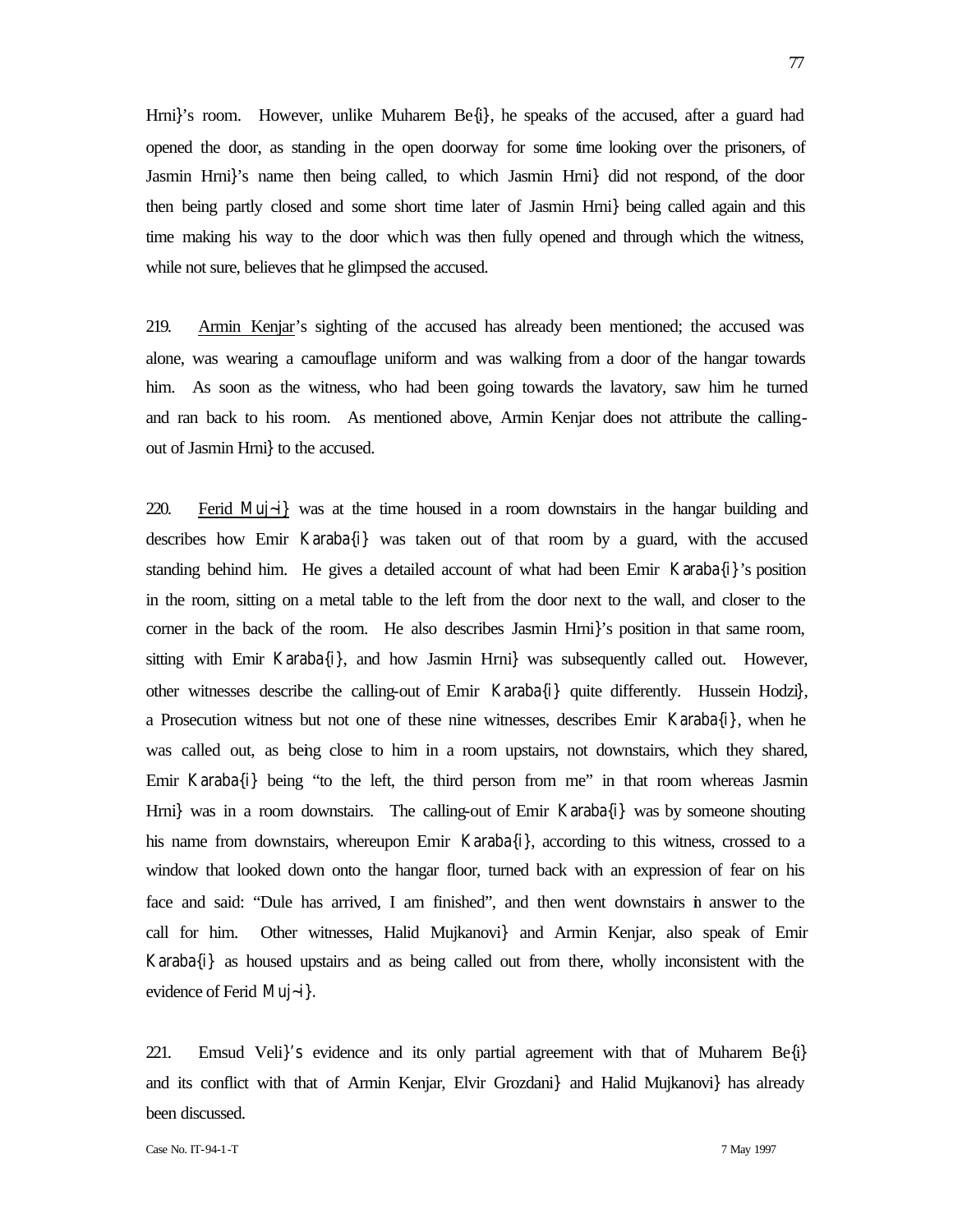222. Halid Mujkanovi}, after describing the calling-out of the three victims and of G and Witness H, speaks of seeing the accused, whom he knew well, on the floor of the hangar while prisoners were being beaten, first sitting on a tyre and later near one of the inspection pits with other soldiers, a group of some seven to ten soldiers. He himself was crouching beside a glass door at the foot of the stairs leading into the hangar floor with his hands over his face so that the guards would not think that he was watching what was happening. He nevertheless did see the beating of Jasmin Hrni} with an iron bar, already referred to, G emerging from the inspection pit covered in oil and a man being held down by the hands while G was ordered to bite the man's genitals, later he saw G with his mouth full and "all bloody with oil" and someone being made to eat a live pigeon. He also saw Jasmin Hrni} being beaten and falling, "as he fell he was showing no signs of life", and soldiers on the hangar floor were behaving as if they were supporting a team at a football match. He did not see the accused taking any active part in what happened on the hangar floor. However, one of the two occasions on which, while crouching beside the glass door, he saw the accused on the hangar floor was at the time of the incident involving G emerging from the inspection pit and having sexually to assault a man. Halid Mujkanovi} did not associate that assault with Fikret Haramba{i} but rather with one or other of the three earlier victims. However, it is clear that it was with Fikret Haramba{i} and he alone that G was concerned at the time of the inspection pit incident. Accordingly, this witness's sighting of the accused on the hangar floor on this occasion is evidence that the accused was there when Fikret Haramba{i} was attacked and sexually assaulted. In this witness's evidence there is some confusion as to the sequence of events. The pigeon episode, which he seems to place after G and Witness H had been on the

hangar floor and in the inspection pit, appears in fact, according to Witness H's evidence, to have occurred before G and Witness H were called onto the floor; similarly, his account seems to place too late in sequence the beating of Jasmin Hrni} and his falling to the hangar floor.

223. Elvir Grozdani}'s evidence has already been discussed in part. He describes encountering the accused, whom he knew and with whom he had had an argument in Kozarac before the war, on the floor of the hangar on the morning of the attack on the three victims, when the accused questioned him and he successfully denied that he was Elvir Grozdani} from Kozarac. Then later that day he was with a guard, who was a close friend of his, on the hangar floor and as he walked from there to the lavatories he says that he saw the accused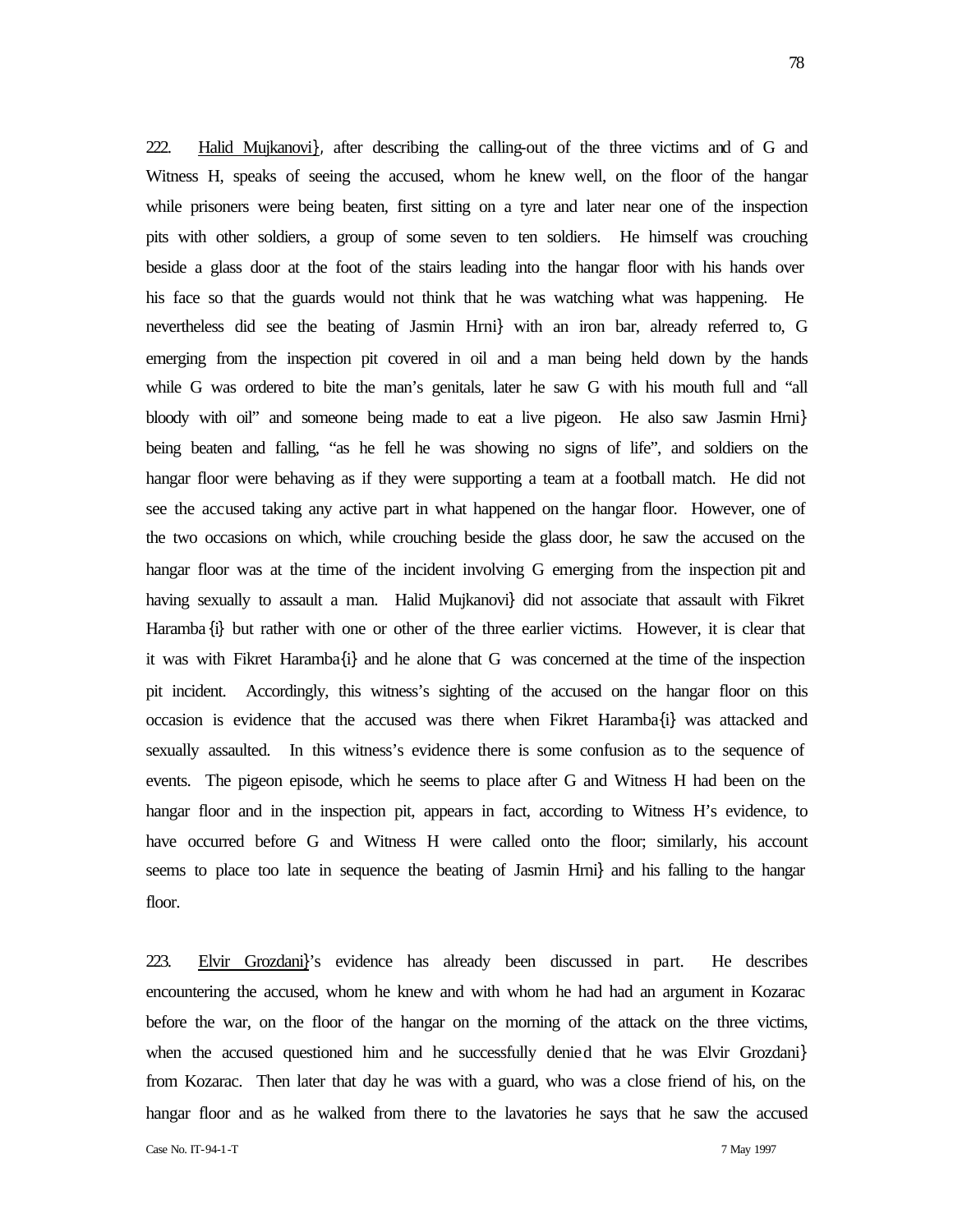some 20 or 30 metres away beating a prisoner. He hid in a cubicle of the lavatories for some time while hearing blows and screams and when his friend came and told him it was safe to leave he walked past two apparently dead bodies lying in the washroom which he could not identify. As he walked onto the hangar floor he recognized the accused, whose back was turned to him, some 20 metres away walking away from him out of the hangar with a bloody iron stick in his hand. It was then, as he walked towards his room along the hangar floor, that he saw Jasmin Hrni} being called out and passed him to enter the room from which Jasmin Hrni} had been called.

224. It seems clear that Jasmin Hrni} was called out after Emir Karaba{i} and before Enver Ali} and that the incident involving Fikret Haramba{i} and G and Witness H occurred later; also that, as mentioned below, Witness H saw the body of Emir Karaba $\{i\}$  lying on the hangar floor. The chronology accordingly suggests that the two bodies which Elvir Grozdani} says he saw could not have been those of any of the three victims or of the victim Fikret Haramba{i}. This witness was cross-examined about a prior statement he had made to police in which he had named the accused but had not mentioned him as being seen beating anyone and in which he said that he thought the two bodies he saw in the washroom were those of Emir Karaba $\{i\}$  and of Fikret Haramba $\{i\}$ . In that statement he also spoke of recognising G in a television film and of being told by G of G's part in the attack upon the victim Fikret Haramba{i} and in it he gave a somewhat different description of his earlier encounter that morning with the accused to that which he gave in his evidence. The witness denied seeing such a film or speaking to G and attributed all errors and omissions in that prior statement to poor interpretation of his interview with police.

225. Senad Muslimovi} is a witness who, as already described, was much beaten during his time in Omarska. He saw the accused for the first time when, in the Omarska camp, other prisoners had pointed out to him a man whom they said was Dule Tadi}. Later, in the course of the violent attack on him described earlier and which occurred on the same afternoon as the other attacks dealt with in this paragraph of the Indictment, the witness, while on the hangar floor, heard another prisoner being addressed by an unseen questioner as Jasko and being asked what he had been doing at Benkovac. To that the prisoner replied: "I do not know, I have done nothing, Dule, cross my heart, I know nothing." The witness then saw that same prisoner being cut by the accused with a knife, "sliced as if once one slices chops", and having black liquid, probably oil, poured over him. At that point this witness then lost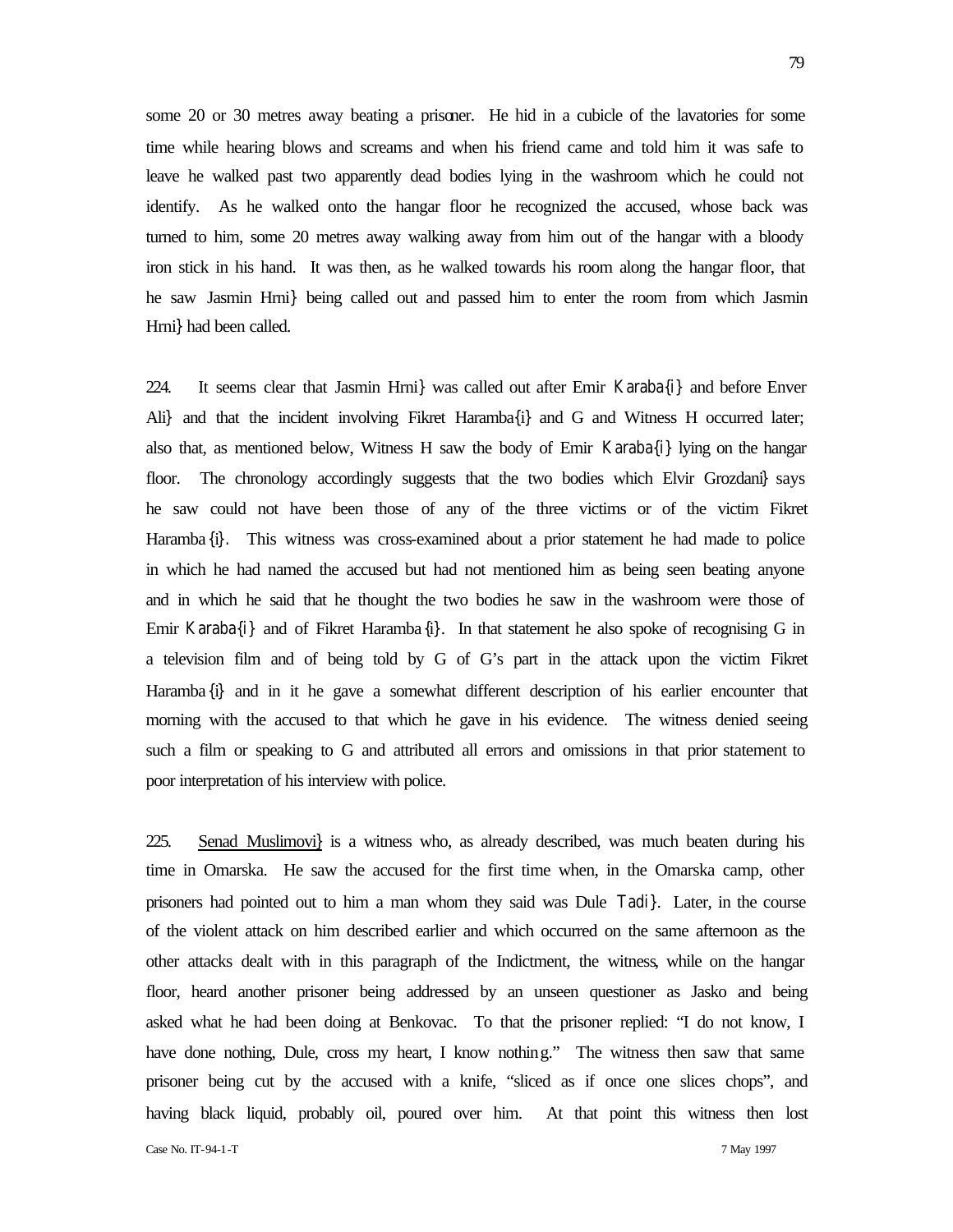consciousness. Not only was "Jasko" the prisoner Jasmin Hrni}'s nickname, but after the attack on Kozarac Jasmin Hrni} had been apprehended in the mountains at Benkovac. As previously mentioned, Senad Muslimovi} had identified the accused in a photospread procedure; also it had been with a knife that the accused had threatened Senad Muslimovi} and ultimately stabbed him in the shoulder.

226. This concludes the evidence of the nine witnesses who spoke of the accused being involved in the third incident, being the attacks upon Emir Karaba{i}, Jasmin Hrni} and Enver Ali}.

227. Witness H says that he did not see the accused, whom he knew well, in the Omarska camp either on the day of the attack or at all. He gave a comprehensive account of the calling-out of Emir Karaba{i}, Jasmin Hrni} and Enver Ali}, of Jasmin Hrni}'s delay in responding to the call for him and of Enver Ali}'s father, Mehmed, being made to search for and bring out Enver Ali}. Witness H was sitting on the floor in the same room as Halid Mujkanovi} at the foot of the stairs leading from the upper storey of the hangar and close to the glass door leading onto the hangar floor. From this position he heard at close quarters the sound of the beatings and the cries of victims, his proximity to the glass door leading to the hangar floor being the reason why he and G were later called out, as the nearest available prisoners, to deal with the bodies of the three. He saw and described various men involved in the entire incident and gave a clear account, earlier described, of all that he was made to do on the hangar floor. However, he kept his gaze "mostly downwards" because of fear. On his return to his room after the incident with Fikret Haramba{i} he was asked by other prisoners whether the accused was involved in what had happened: "They asked me if it was Dule." He did not know why they should ask him specifically about the accused. This witness's evidence, although the only witness actively involved in the attack on the three victims and on Fikret Haramba{i}, cannot be treated as conclusive of the accused's absence from the events on the hangar floor since the witness, for good reasons of personal safety, did not take the opportunity to look around him when on the hangar floor and identify in detail those he could recognize.

228. The fourth incident concerns the attack upon Fikret Haramba{i} which has already been described in sufficient detail in referring to the evidence of Witness H. Except to the extent that witnesses speak of the accused being present on the hangar floor in the afternoon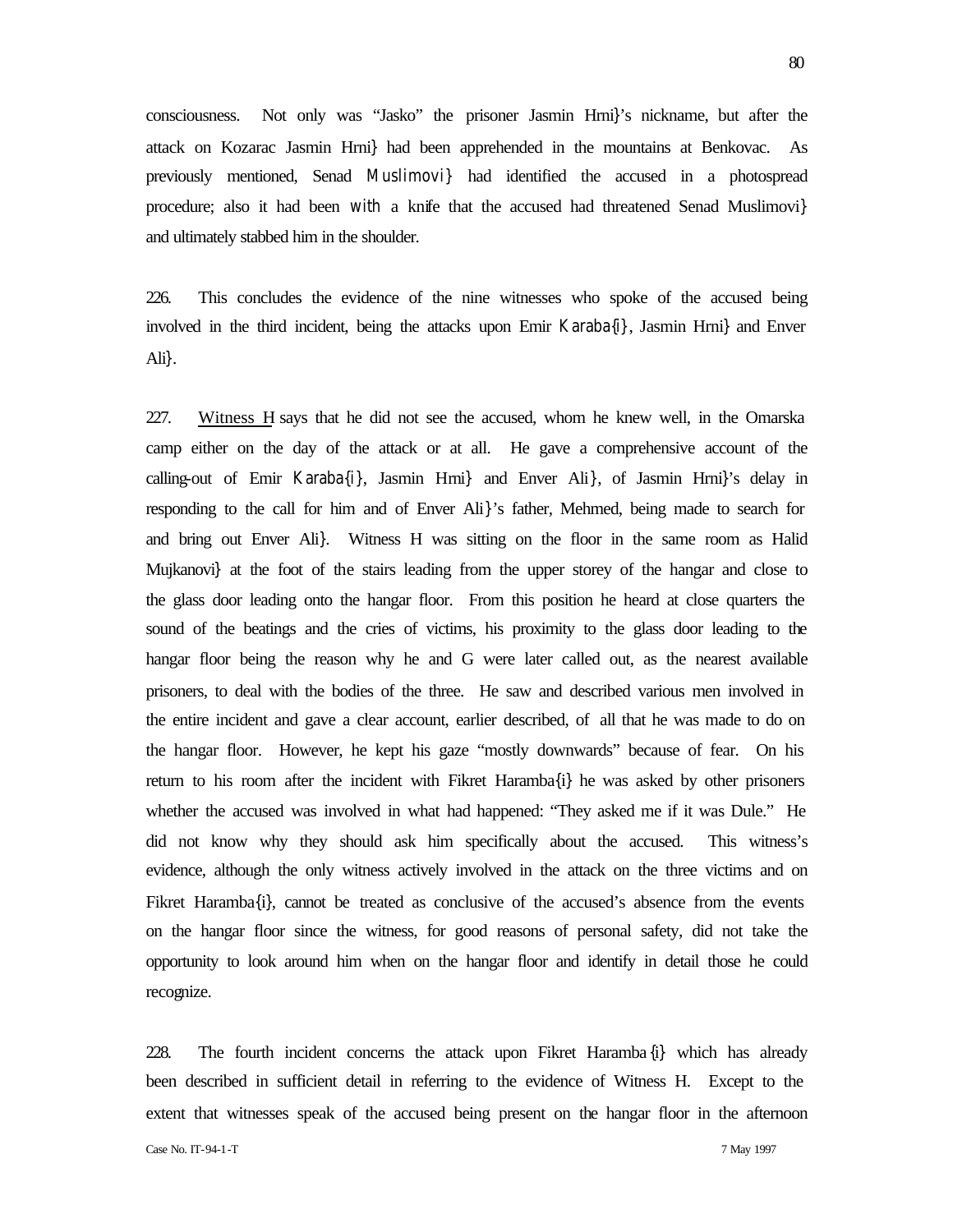of 18 June 1992, there is no evidence to connect the accused with this incident, of which Witness H is the only witness and who describes it in detail but whose evidence does not involve the accused in it.

## 3. The Case for the Defence

229. On the part of the accused his defence to the counts in paragraph 6 of the Indictment is exclusively by way of alibi. He says that he never visited the Omarska camp and that on 18 June 1992, when the three incidents occurred, he was living in Prijedor and working as a traffic policeman. However, as will be discussed in detail in the examination of the accused's alibi evidence, even for the period of the accused's employment as a traffic policeman at the Orlovci checkpoint it provides no conclusive alibi. Thus the Trial Chamber does not accept the accused's account of his whereabouts from 15 June to 17 June 1992. In any event on 18 June 1992 the accused's shift at the checkpoint did not begin until 9 p.m. and the evidence regarding the incidents referred to in this paragraph of the Indictment place them as occurring on the afternoon of 18 June; thus Senad Muslimovi} described the attack on him as occurring late in the afternoon, as did Emir Beganovi} who said that he was called out around 6 p.m. and that his beating lasted for between twenty minutes and half an hour. Armin Kenjar in his testimony placed the attack on Jasmin Hrni} and Emir Karaba{i} as having ended around 6 p.m. and Muharem Be{i} describes the arrival of the accused in the hangar as being between 4 p.m. and 5 p.m. Other witnesses simply describe the calling-out of the three victims as happening in the afternoon. Accordingly, for the incidents alleged in paragraph 6, the accused's checkpoint duty affords no alibi.

230. Not only does the accused's checkpoint duty provide no alibi for the afternoon of 18 June 1992 but his wife had left him to return by train to Banja Luka "sometime during the day" of 18 June and no other Defence witness could assign 18 June as a date when the accused was in his or her company. Accordingly, there remains only the accused's denial of ever having visited the Omarska camp, let alone having participated in the acts alleged against him.

## 4. Findings of Fact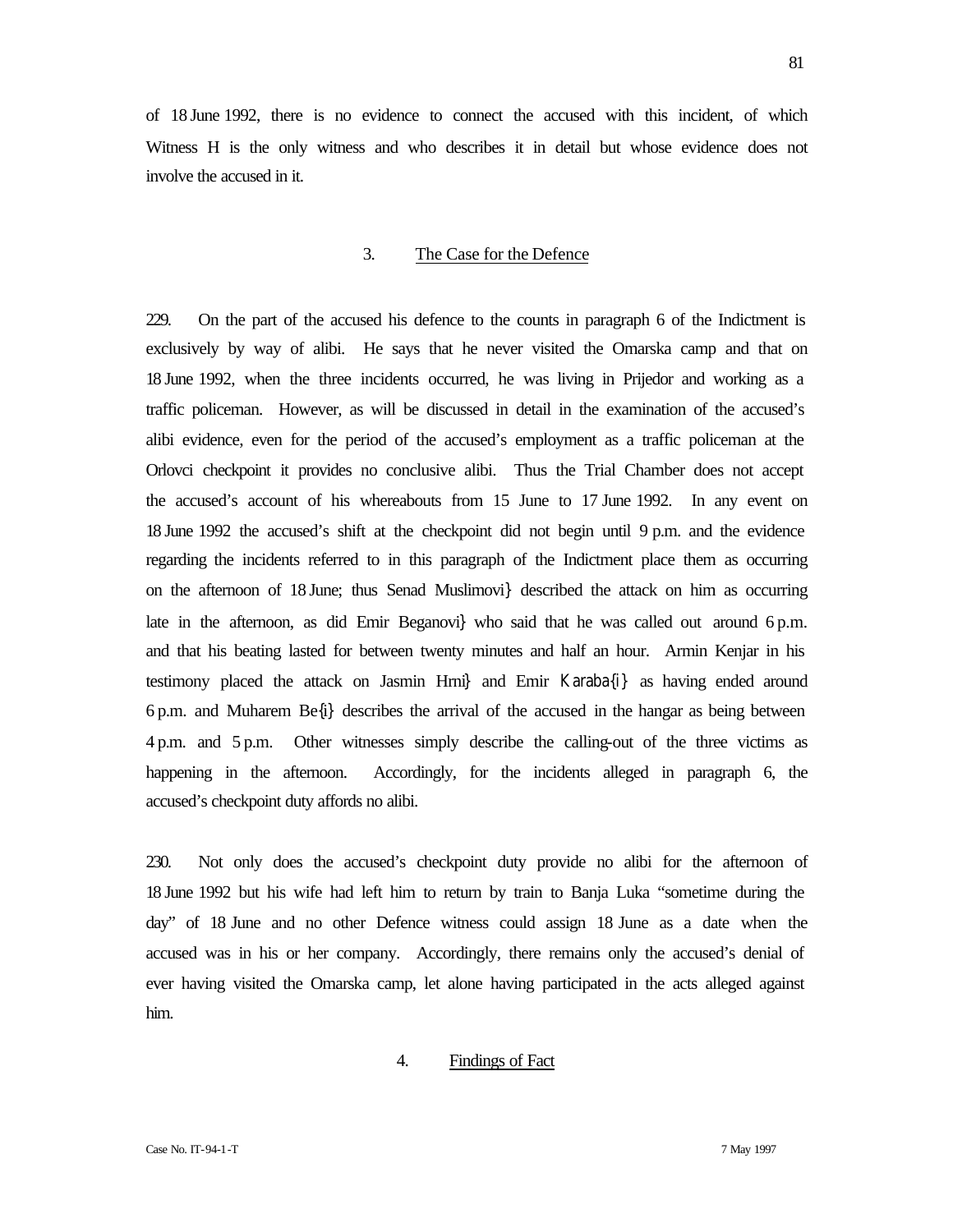231. The Defence has, in argument, submitted the Prosecution evidence under paragraph 6 to substantial criticism. It asserts that the evidence of Prosecution witnesses can be seen to be unreliable in their identification of the accused as being at all involved in those incidents and that his purported involvement is due both to their acceptance of a rumour that the accused was present in the camp on that day and to their subsequent reconstruction of events to fit that rumour. In particular it is said that the accused has been introduced into the evidence of these witnesses as a result of the incident of sexual assault upon Fikret Haramba{i} having achieved great notoriety. In consequence it came to be much talked about and, consciously or unconsciously, the truth has been distorted. This process of distortion may, it is said, have begun when G returned to his room from the hangar floor in a highly emotional state. By the time Witness H returned, there were those who already asked him whether the accused, naming him, was involved in the sexual mutilation, his denial of having seen the accused not being enough to stop a rumour that the accused had been involved; this, it is said, has tainted the witnesses' evidence.

232. Two specific points are made in support of this submission of general unreliability of the evidence, in addition to reliance on the several inconsistencies occurring in the various accounts given by the witnesses. The first of these points is the fact that it would seem, from several accounts of the calling-out from his room of Jasmin Hrni}, that he was called for as "Asko Hrni}". It is said that this clearly disassociates the accused, who knew Jasmin Hrni} well, from the calling-out since he would not conceivably have made such a mistake himself and would have promptly corrected it if he were present and it had been made by another. However, the evidence is that the nickname of Jasmin Hrni} was Jasko. The second point is the way in which a number of witnesses in their evidence assumed that the victims of the sexual attack were Emir Karaba{i}, Jasmin Hrni} and Enver Ali} whereas in fact the evidence of Witness H makes it plain that it was only Fikret Haramba{i} who was thus attacked, Witness H and G being made the unwilling agents of that attack.

233. Apart from these two general points, the accounts of events by some Prosecution witnesses contain notable inconsistencies. Some of them have already been noted: the differing accounts of the calling-out of Jasmin Hrni} and whether the accused played any part in that episode; where Emir Karaba{i} was housed in the hangar building before being called out; inconsistency between the prior statements of some witnesses and their evidence as given before this Trial Chamber; perhaps most significant, and not strictly any inconsistency, is the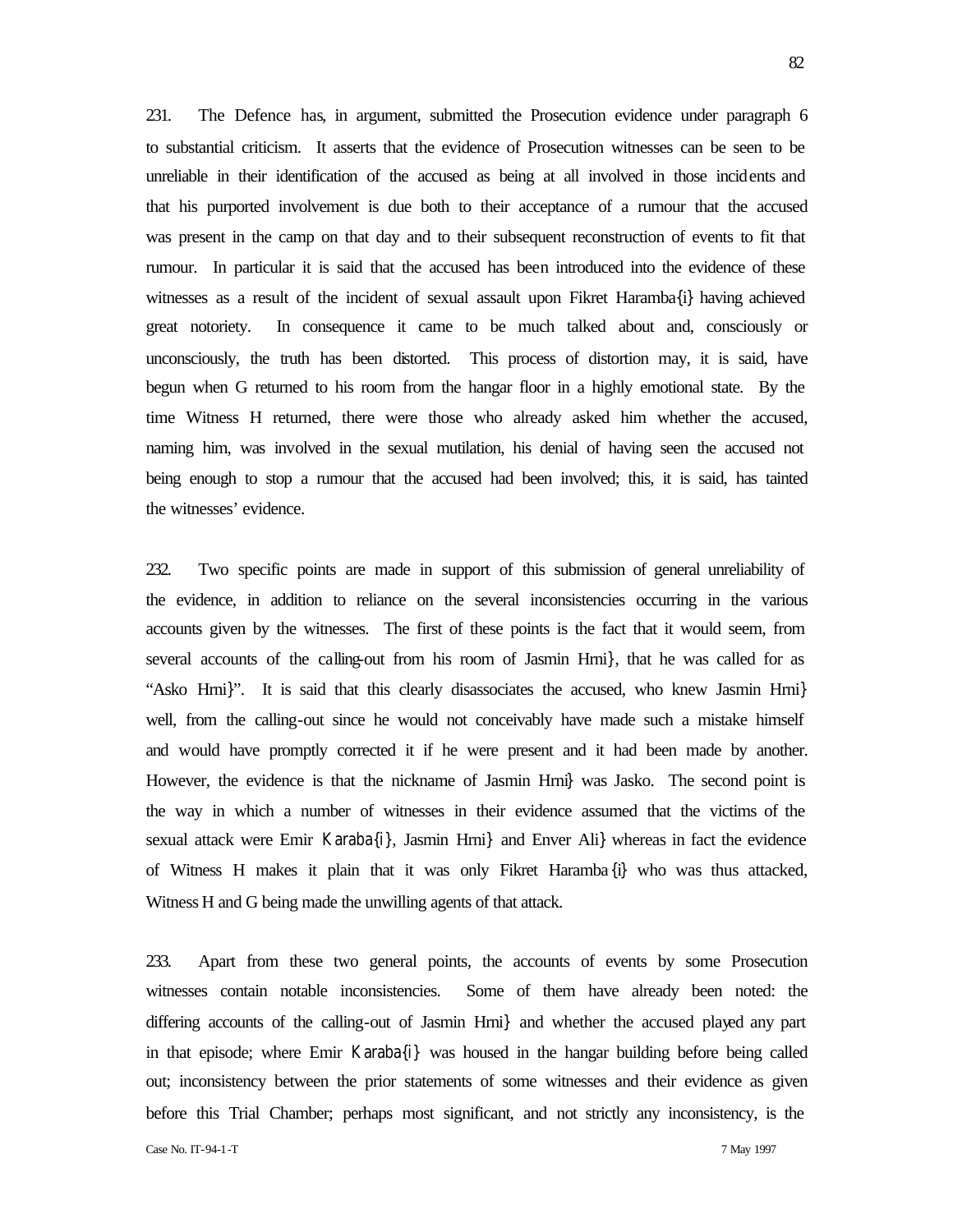failure of Witness H to see the accused at all during his direct involvement with the three victims and with Fikret Haramba{i}, a matter on which, however, a brief comment has already been made. Some of these necessarily cast some doubt upon the accuracy of recollection of certain of the Prosecution witnesses, particularly regarding the precise sequence of events. This is, perhaps, not surprising having regard to the conditions to which prisoners were subjected in the Omarska camp: the fear in which prisoners constantly lived, the especially terrifying conditions existing on 18 June 1992 in the hangar building, the physical mistreatment and near-starvation to which they were subject and the lapse of time, involving gross disruption of their lives, since the events of which they speak.

234. Giving full weight to these Defence submissions there is nevertheless, opposed to the accused's denial of any part in these three incidents the subject of paragraph 6, much evidence from many witnesses of the accused having been seen by them in the Omarska camp on 18 June 1992 and on other occasions, evidence which the Trial Chamber accepts as truthful. Once it is accepted that the accused is untruthful in his denial of ever having visited Omarska, the Defence case is placed in jeopardy. However, it remains, as ever, for this Trial Chamber to determine whether, notwithstanding the criticism of the Prosecution evidence made by the Defence, it is satisfied beyond reasonable doubt of the guilt of the accused of each of the detailed acts alleged in paragraph 6.

235. This Trial Chamber is satisfied beyond reasonable doubt that the accused was one of a group of men who severely beat Emir Beganovi} and also Senad Muslimovi}. It accepts their evidence of having been brutally beaten and kicked on the hangar floor by that group and of their identification of the accused as taking an active part in that kicking and beating and, in the case of Senad Muslimovi}, of the accused threatening him with a knife and then stabbing him.

236. This Trial Chamber is further so satisfied from the evidence of Mehmed Ali}, Armin Muj~i}, Armin Kenjar, Halid Mujkanovi} and Senad Muslimovi} that the accused was present on the hangar floor when the three victims, Emir Karaba{i}, Jasmin Hrni} and Enver Ali}, were called out and attacked. It is further so satisfied from the evidence of Senad Muslimovi} that the accused attacked Jasmin Hrni} with a knife on the hangar floor and severely cut him, from the evidence of Mehmed Ali and Armin Muj~i that the accused took part in the attack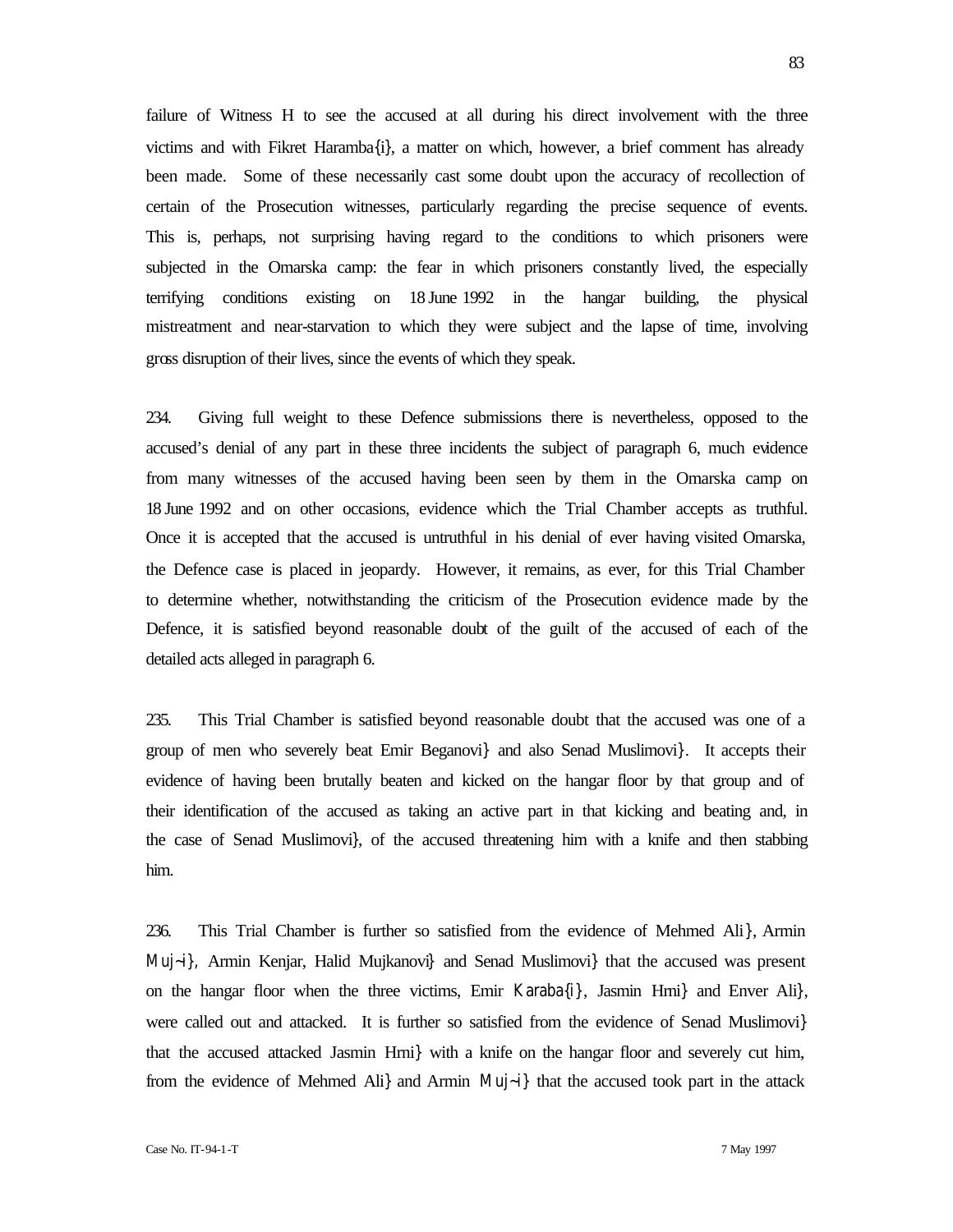upon and the beating of Emir Karaba $\{i\}$ , and from that of Armin Mujci} that the accused took part in the beating of Jasmin Hrnic.

237. This Trial Chamber is satisfied beyond reasonable doubt from the evidence of Halid Mujkanovi} that the accused was present on the hangar floor on the occasion of the assault upon and sexual mutilation of Fikret Haramba{i} but is not satisfied that he took any active part in that assault and mutilation.

238. As to the alleged deaths of Fikret Haramba{i}, Emir Karaba{i}, Jasmin Hrni} and Enver Ali}, there is much evidence of screams and cries of pain after all these latter three were called out onto the hangar floor. However, the Prosecution failed to elicit clear and definitive evidence from witnesses about the condition of the four prisoners after they had been assaulted, let alone that they died or that death resulted from the assault upon them. In the case of Enver Ali} there is no eyewitness testimony as to his beating, only evidence that later he was seen lying on the hangar floor and, when a witness tried to pick him up, he slipped from his grasp, was fighting back and was clearly alive. Of Fikret Haramba $\{i\}$  the Trial Chamber knows that in the attack on him he suffered a severe injury, his testicle having been bitten off, but the sole witness to testify to his subsequent condition states only that, having dragged him to a table in the hangar and stood beside him, Fikret Haramba{i} then asked him for water. Of Emir Karaba{i}, a witness testified that he was beaten, but no evidence was offered about the details of that beating. Another witness saw him being cut and bloody, but only from a fleeting glance as a guard hurried him past, a knife at his throat. Another witness saw, as he entered the hangar, a pool of blood and then saw the body, as he characterized it, of Emir Karaba{i} on the floor but it is not clear whether Emir Karaba{i} was lying in that pool of blood or whether the witness first saw the blood and then moved on and saw Emir Karaba{i} on the floor; that witness was not asked whether or not Emir Karaba{i} was dead, and no further details regarding his condition were elicited. It was about the condition of Jasmin Hrni} after he was beaten that the Trial Chamber received the most evidence. He had been beaten with an iron bar, a black liquid had been poured over him, and he had been "sliced as if once one slices chops". Then, when lying on the hangar floor, Jasmin Hrni} "showed no signs of life", according to one witness. Another witness was asked directly by the Prosecution if Jasmin Hrni} was dead after the assault on him and answered "most likely"; a guard had put a foot on Jasmin Hrni}'s neck and turned his head backwards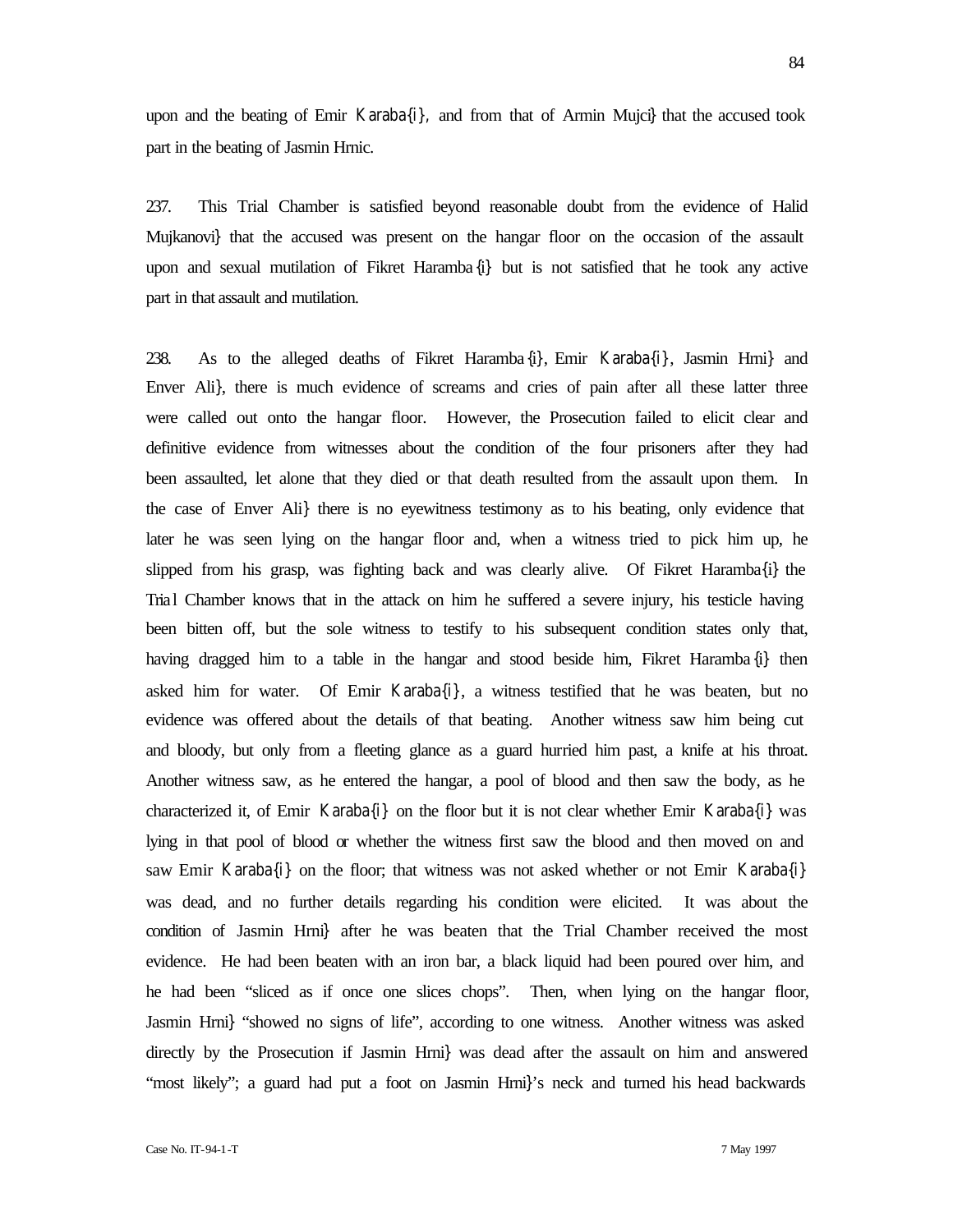and forwards and then ordered fellow prisoners to drag his body to and fro across the floor, which they did. That is all that is known of the condition of Jasmin Hrni after the assault.

239. A witness spoke of subsequently hearing the sound of the engine of the truck that was used at the camp to bring in food and take away bodies and of then hearing a shot in the distance and stated that: "I believe one of them was alive, and therefore was finished up." Even assuming the witness to be correct in his assumption, there is neither evidence of who fired the shot nor which one, if any, of the four was shot. It is clear that none of the four prisoners returned to their room in the hangar and it may be that these prisoners are in fact dead but there is no conclusive evidence of that, although there was poignant testimony from Mehmed Ali}, the father of Enver Ali}, that: "Never again, from that day, never again", has he seen his son. Certainly it seemed to be the general practice at the camp to return to their rooms prisoners who had been beaten and survived and to remove from the camp the bodies of those who were dead or gave that appearance; none of the four prisoners have been seen again.

240. The Trial Chamber is cognisant of the fact that during the conflict there were widespread beatings and killings and indifferent, careless and even callous treatment of the dead. Dead prisoners were buried in makeshift graves and heaps of bodies were not infrequently to be seen in the grounds of the camps. Since these were not times of normalcy, it is inappropriate to apply rules of some national systems that require the production of a body as proof to death. However, there must be evidence to link injuries received to a resulting death. This the Prosecution has failed to do. Although the Defence has not raised this particular inadequacy of proof, it is incumbent upon the Trial Chamber to do so. When there is more than one conclusion reasonably open on the evidence, it is not for this Trial Chamber to draw the conclusion least favourable to the accused, which is what the Trial Chamber would be required to do in finding that any of the four prisoners died as a result of their injuries or, indeed, that they are in fact dead.

241. For these reasons the Trial Chamber finds that the Prosecution has failed to establish beyond reasonable doubt that any of these four prisoners died from injuries received in the assaults made on them in the hangar, as alleged in Counts 5, 6 and 7 contained in paragraph 6 of the Indictment.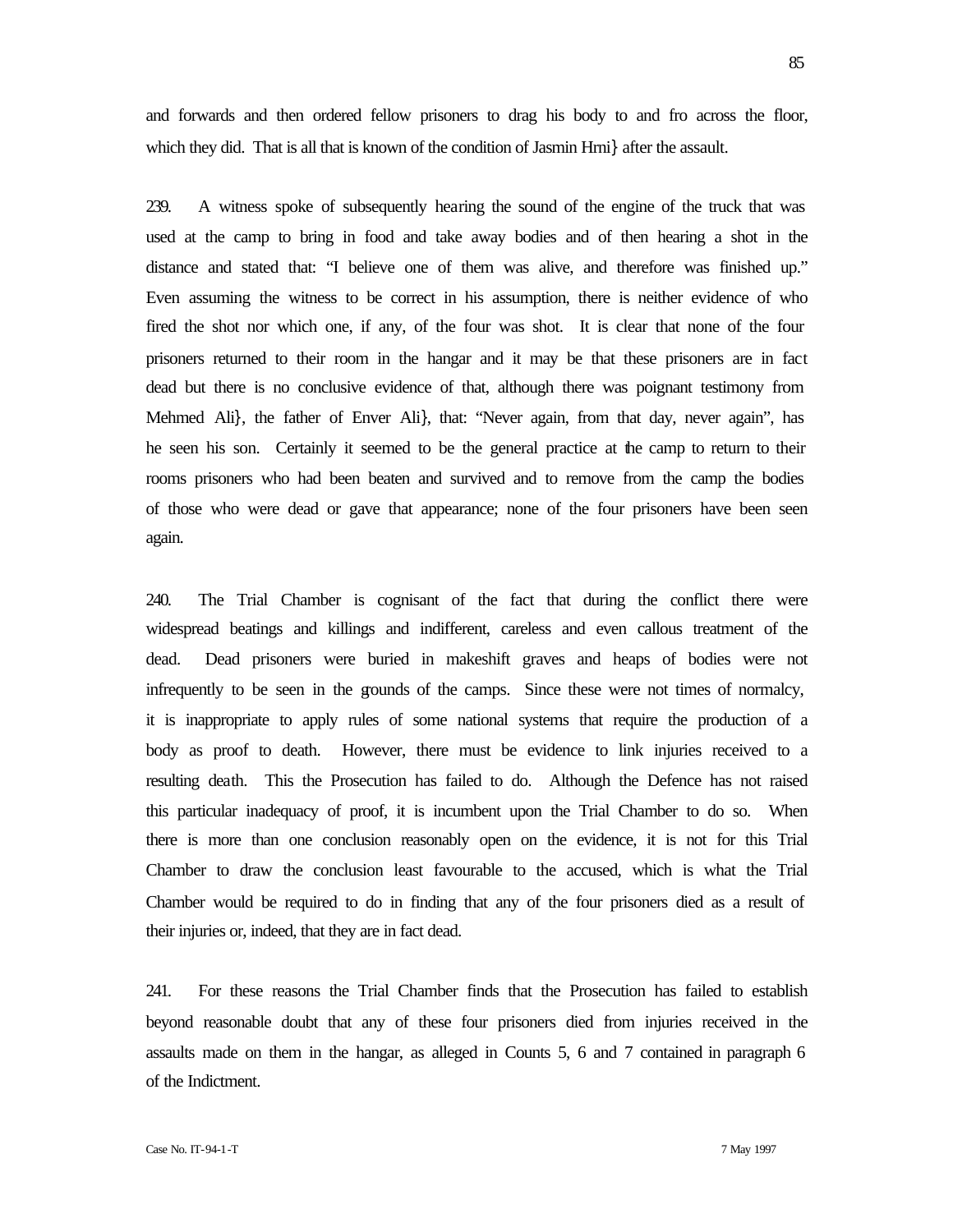242. The Trial Chamber finds beyond reasonable doubt, as charged in the Indictment, that the accused was part of the group that beat Emir Beganovi}, Senad Muslimovi}, Emir Karaba{ic and Jasmin Hrni}. The Trial Chamber finds beyond reasonable doubt that the accused was present when Enver Ali} was beaten and Fikret Haramba{i} attacked. The Trial Chamber is satisfied that these acts occurred within the context of the armed conflict; it will be necessary in the Legal Findings section of the Opinion and Judgment to consider the effect of Article 7, paragraph 1, of the Statute to determine whether the accused's culpability has been established beyond reasonable doubt.

243. In the case of the acts found to have been committed by the accused involving Emir Beganovi} and Senad Muslimovi}, they involved, because of their nature and consequences, and on any meaning of the words, acts that caused serious injury and great suffering to the victims and which are described in Counts 8, 9, 10 and 11 respectively as "torture or inhuman treatment", "wilfully causing great suffering or serious injury to body and health", "cruel treatment" and "inhumane acts". Likewise, in the cases of Fikret Haramba{i}, Emir Karaba $\{i\}$ , Jasmin Hrni $\}$  and Enver Ali $\}$ , the acts which the accused committed or was otherwise associated with, because of their nature and consequences, involved inhuman treatment, wilfully causing great suffering or serious injury to body and health, cruel treatment and inhumane acts.

244. What remains for consideration, however, is whether the elements of "inhuman treatment', "wilfully causing great suffering or serious injury to body and health", "cruel treatment" and "inhumane acts" as charged in Counts 8, 9, 10 and 11 respectively, have been met. This will be considered in later paragraphs of this Opinion and Judgment when legal findings are made.

### B. Paragraph 10 of the Indictment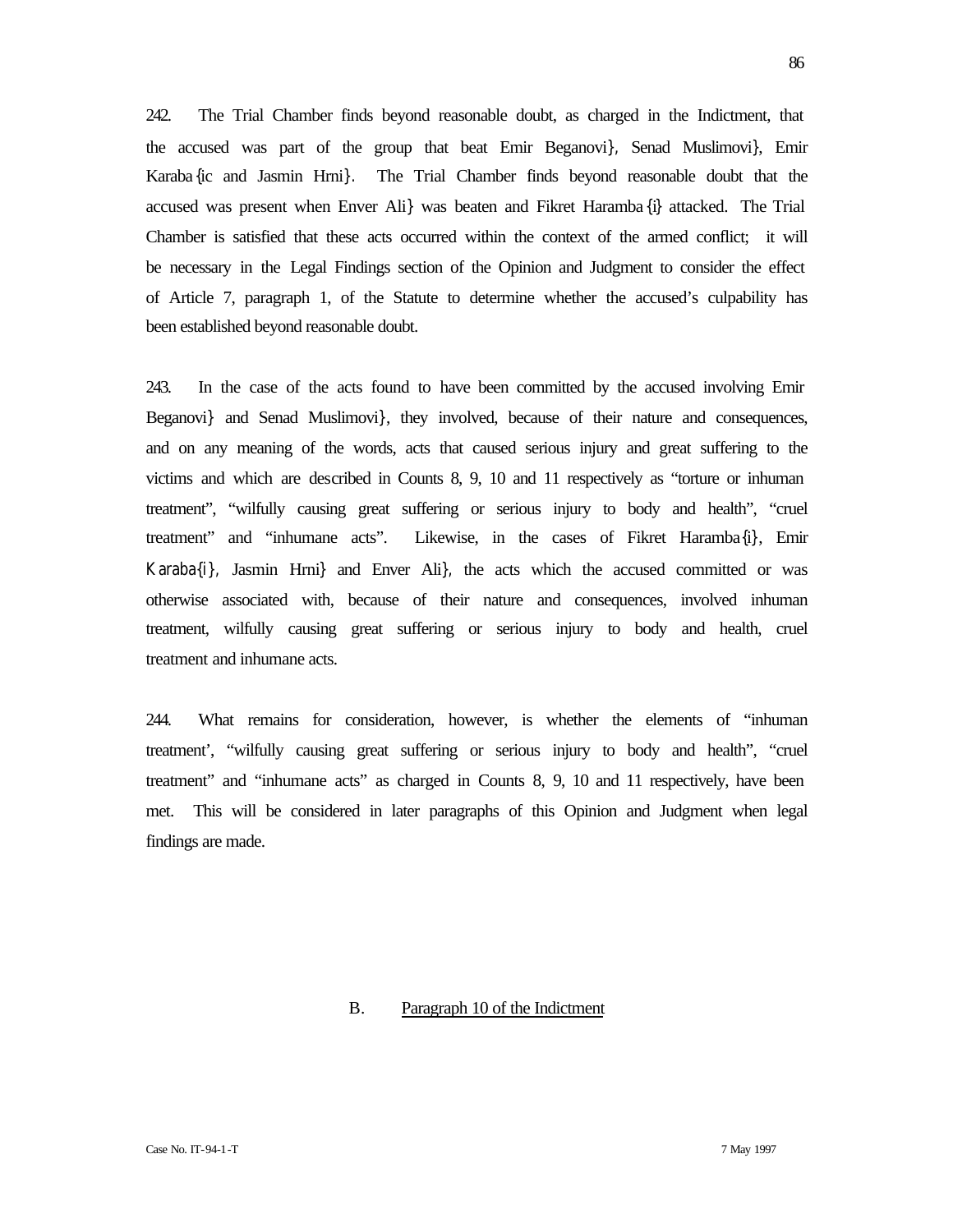## 1. The Events Alleged

245. This paragraph relates to an incident alleged to have taken place at the Omarska camp. It reads as follows:

About 8 July 1992, in the building known as the "white house," a group of persons from outside the camp, including Du{ko TADI], called prisoners individually from one room in the "white house" to another, where they were beaten. After a number of prisoners were called out, Hase ICI] was taken into the room, where members of the group, including Du{ko TADI], beat and kicked him until he was unconscious.

It is then alleged that by his participation in these acts the accused committed offences charged in three counts.

246. Count 21 of the Indictment charges that by his participation in these acts the accused committed a grave breach recognized by Article 2(c) (wilfully causing great suffering or serious injury to body or health) and Article 7, paragraph 1, of the Statute. In Count 22 of the Indictment it is charged that by his participation in these acts the accused committed a violation of the laws or customs of war recognized by Article 3 and Article 7, paragraph 1, of the Statute and Article 3(1)(a) (cruel treatment) of the Geneva Conventions. In Count 23 of the Indictment it is charged that by his participation in these acts the accused committed a crime against humanity recognized by Article 5(i) (inhumane acts) and Article 7, paragraph 1, of the Statute.

247. Hase Ici} and Armin Kenjar testified for the Prosecution regarding paragraph 10 of the Indictment.

248. On 14 June 1992 Hase  $|c_i\rangle$ , who is a Muslim, was taken by persons he identified as Serb forces from Trnopolje to the Keraterm camp. He remained there until 7 or 8 July 1992 when he was transferred to the Omarska camp. He arrived at Omarska with a group of about 40 to 50 Muslims and Croats, was taken off the bus and was sent to the white house. On the way, he and other prisoners were beaten as they were forced to run through a cordon of guards who were dressed in civilian clothes or police uniforms. That day he was taken for interrogation, a statement that he had given while at Keraterm was read to him, and he was asked if he had anything to add. He was returned to the white house the same day and was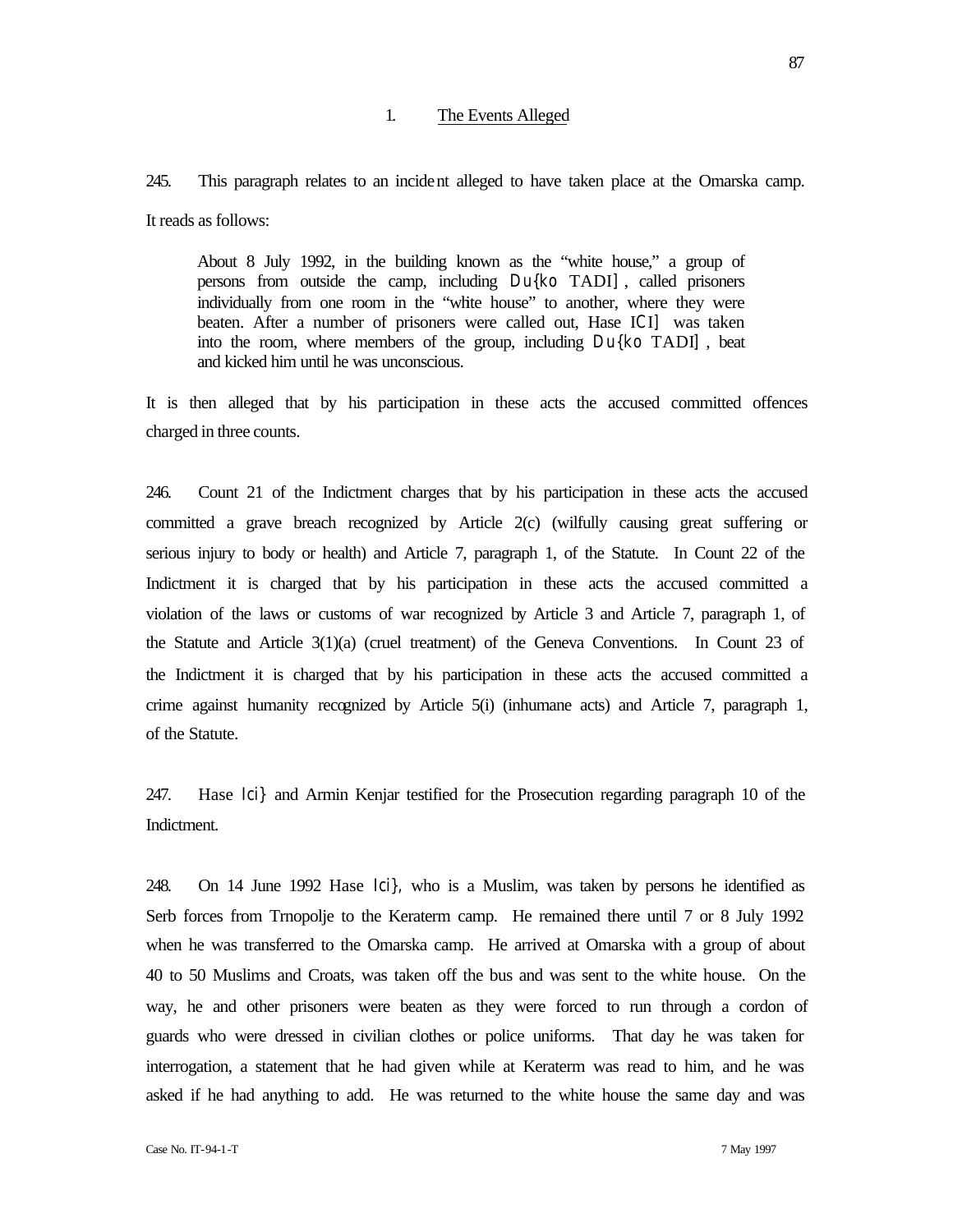placed in another room with other prisoners who were all ordered to lie on their stomachs with their arms stretched over their heads with three fingers together in the fashion that Serbs pray. If their fingers were not in the correct position, they were beaten by the guards with rifle butts as they shouted: "Be a great Serb, you Serb." The Serbs, as Hase Ici} describes them, slashed the prisoners' clothes and cut some of them, making crosses on their backs. Later that day, the commander of the shift, Mladjo Radi}, whose nickname was "Krkan", ordered the prisoners to sign their names on a sheet of paper and turn over any money, jewellery or valuables they had, saying that if the amount was enough, they would be spared further torture. The prisoners had no valuables because they had been taken from them at the Keraterm camp. Krkan took the list and later that evening, as Hase Ici} stated, a "group of Serbs from outside the camp" came to the white house. Hase Ici} heard prisoners in the adjacent room say: "Here, the executioners are coming." The group arrived in the evening at about 10 p.m. and set up lghting in the hallway. After the lighting system was set up, Krkan came to the door of Hase Ici}'s room and began calling prisoners out from the list in the order that their names appeared. Hase Ici} testified that prisoners were called out and taken to a small room at the end of the corridor and beaten. After 10 to 15 prisoners had been called out and beaten, the group took a break and went to an area in front of the white house and began drinking, making toasts and discussing what each would do next. Hase Ici} was finally called out and taken to that same small room at the end of the corridor. As he left, he saw two guards standing at the entrance to the white house. Hase Ici} was taken into the small room, which he described as the "beating room". He was told to greet the group of Serbs there by saying: "God be with you, heroes." A noose was put around his neck and it was pulled tight. Seconds later, one of the group struck a heavy blow on his back and he fell. He was then beaten with a whip made of cable, with iron balls, an iron rod, a wooden bat and rubber truncheons. The noose was repeatedly tightened and loosened as he was beaten, and he lost consciousness. When he regained consciousness in the morning, he was lying among battered prisoners in the room in which he had been placed upon his arrival. Guards entered the room, walking among the prisoners to see who among them were dead. One of them placed his foot on Hase Ici} and when he let out a cry of pain, the guard responded: "He's alive, but not for long." The prisoners who were dead were carried out of the white house by other prisoners.

249. Hase Ici} testified that he remained in the white house until 13 or 14 July 1992. During that period, he was not given anything to eat. While in the white house, more than 30 to 40 prisoners were killed each night. His ribs were broken as a result of the beating. He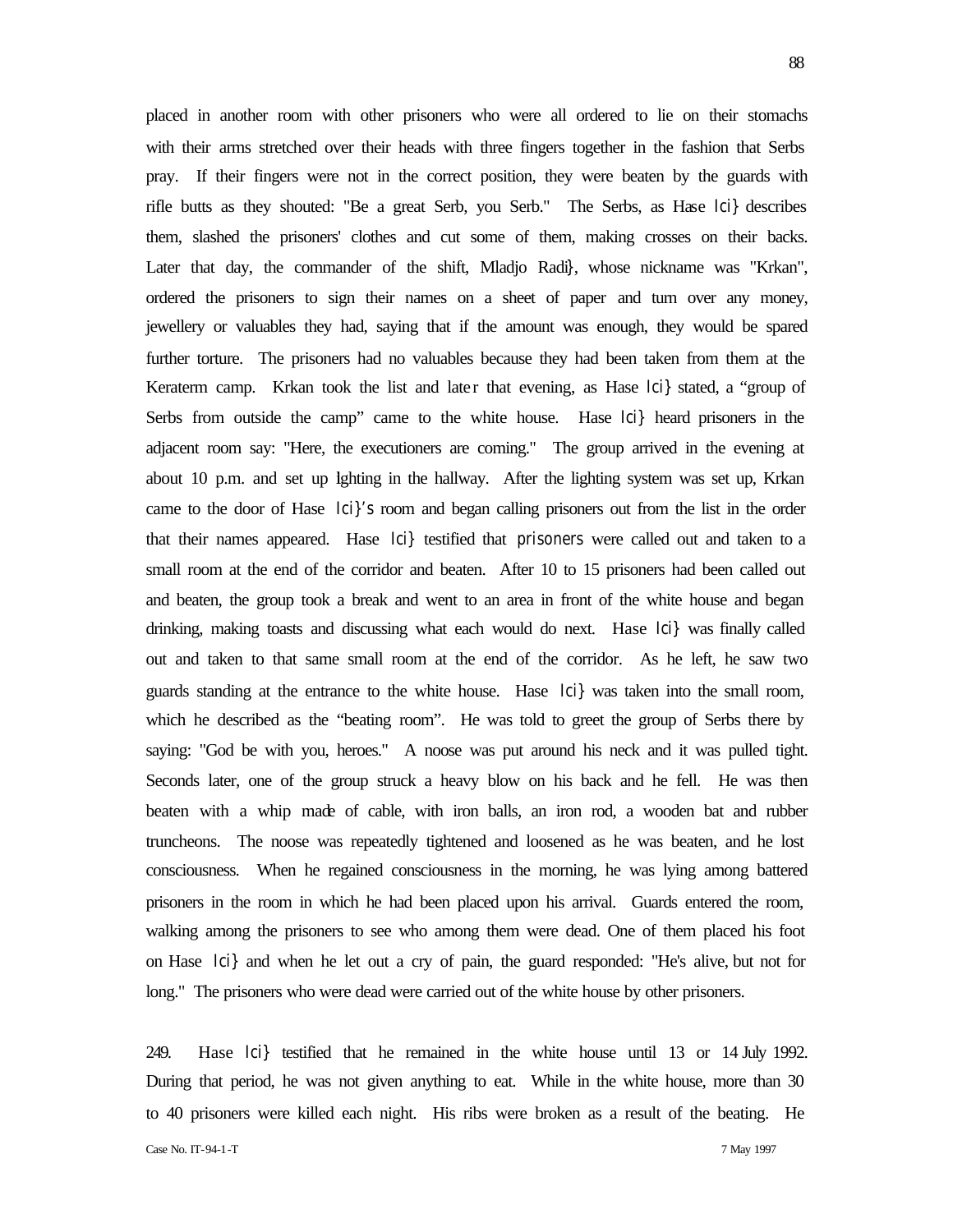described the white house as being "a very messy slaughterhouse, stench and blood, urine and beaten up people, blood sprayed on the walls, horror". At one point, the prisoners were taken out of the white house for a period of time because the guards could not tolerate the stench. While he was sitting in front of the white house, Hase Ici} observed naked prisoners falling down as they were being sprayed with hoses by the guards. A photograph of the model of the white house (Prosecution Exhibit 130) is included in the Opinion and Judgment as Annex G.

250. Armin Kenjar testified that he saw Hase  $[i]$ , who is a relative of his, while he was sitting in front of the white house and he bribed a person he identified as a Serb official at the camp with a payment of 100 Swiss francs to move Hase Ici} to another part of the camp where he remained until he was released.

## 2. The Role, if any, of the Accused

251. After Hase Ici} heard prisoners in a room adjacent to his say: "Here, the executioners are coming", he saw the accused and a group of persons he identified as Serbs arrive and set up lighting in the hallway. Hase Ici} watched them as they set up this equipment. Hase Ici} had known the accused since his school days and also went to school and played soccer with one of the accused's brothers, Mladen. He recognized the accused together with other Serbs, including Simo Kevi}, from Orlovici, whom he knew from before the conflict. He also recognized one Banovi} and a man called Duca. Both were from Prijedor and the witness had seen them before in the Keraterm camp. Later, when the group began to talk among themselves, he heard the names Dule, Simo and the others already mentioned, as well as a person whom they referred to as Dragan Babi}.

252. Hase Ici} testified that when he was taken to the room at the end of the corridor in the white house, he stood face to face with the accused who was standing near Simo Kevi and three other members of the group of Serbs. It was then that a noose was placed around his neck and he was beaten and kicked by the group until he lapsed into unconsciousness.

## 3. The Case for the Defence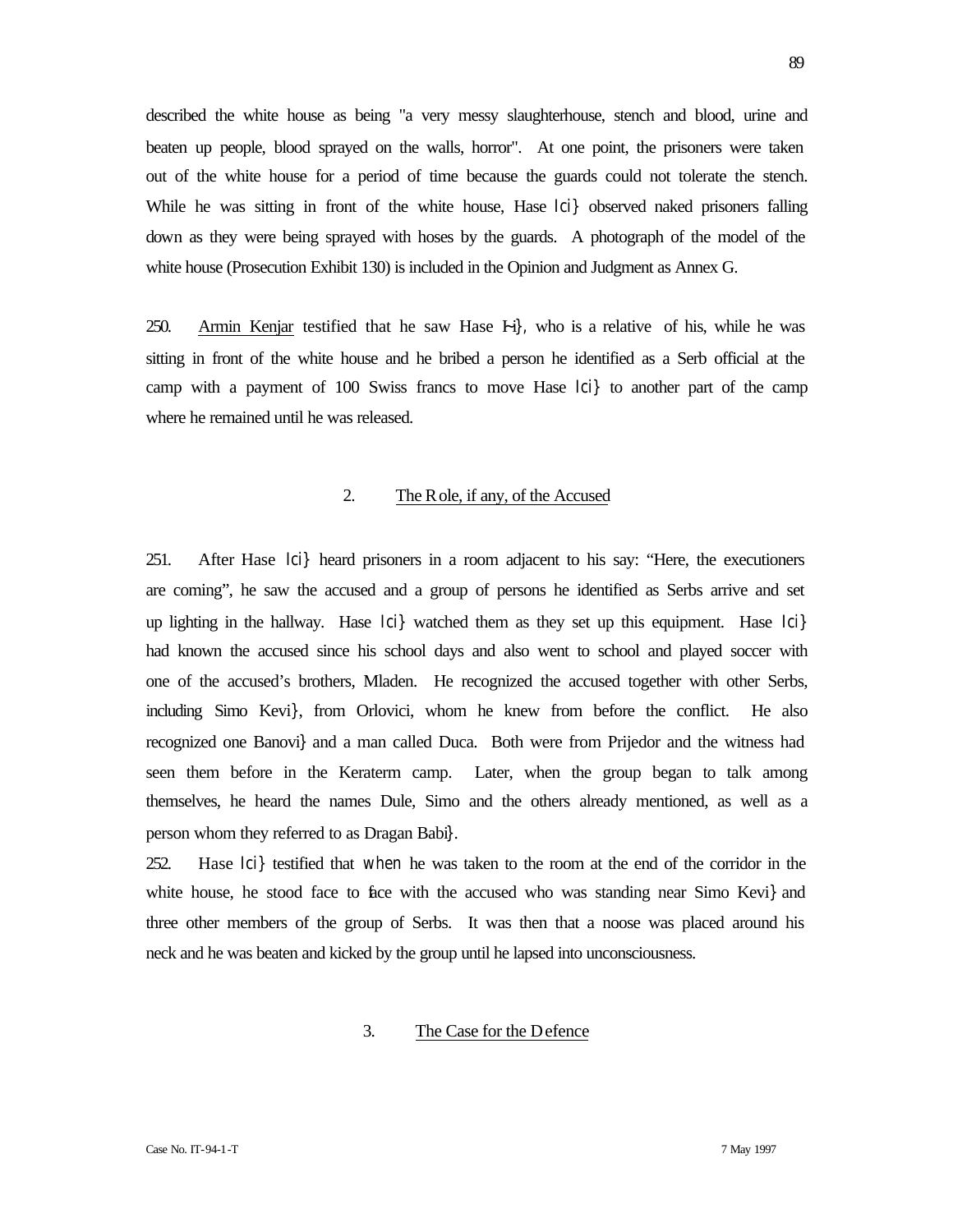253. The accused testified that he had never been at the Omarska camp and asserts by way of alibi that he was working at the Orlovci checkpoint at the times relevant to this paragraph. Further, the Defence contends that as a matter of law, the principle of *unus testis, nullus testis* prevents the Trial Chamber from reaching a finding of guilt based on the testimony of the single witness to these events. Finally, on cross-examination, the Defence challenged the credibility of Hase Ici}.

254. In its closing arguments, the Defence seemingly accepted that the events charged in paragraph 10 took place on 8 July 1992. Hase Ici} testified that the events happened on either 7 or 8 July 1992. The assignment records for the Orlovci checkpoint show that the accused was off duty on 7 July 1992 as of 7 a.m. and was not assigned again until 8 July. Hase Ici} testified that the events happened during the evening and, on cross-examination, confirming an earlier account of the events, he estimated the time to be around 10 p.m. On 8 July, according to the assignment records, the accused completed his duty at the Orlovci checkpoint at 7 p.m.

255. The Defence challenged the credibility of Hase Ici}. As will be discussed later in reference to paragraph 7, the Defence contended that a prior account of the events recorded by Hase Ici} on 12 February 1993 differed from his testimony at trial. The Defence argued that, although the discrepancy does not relate directly to paragraph 10, it does affect the overall credibility of this witness.

256. The final challenge made by the Defence in regard to the *unus testis, nullus testis* rule is a question of law. This principle still prevails in the civil law system, according to the Defence, and should be respected by the International Tribunal; therefore, because only one witness testified in support of paragraph 10, the accused cannot be found guilty. This principle is discussed elsewhere in this Opinion and Judgment but suffice it to say that the Trial Chamber does not accept this submission, which in effect asserts that corroboration is a prerequisite for acceptance of testimony.

#### 4. Findings of Fact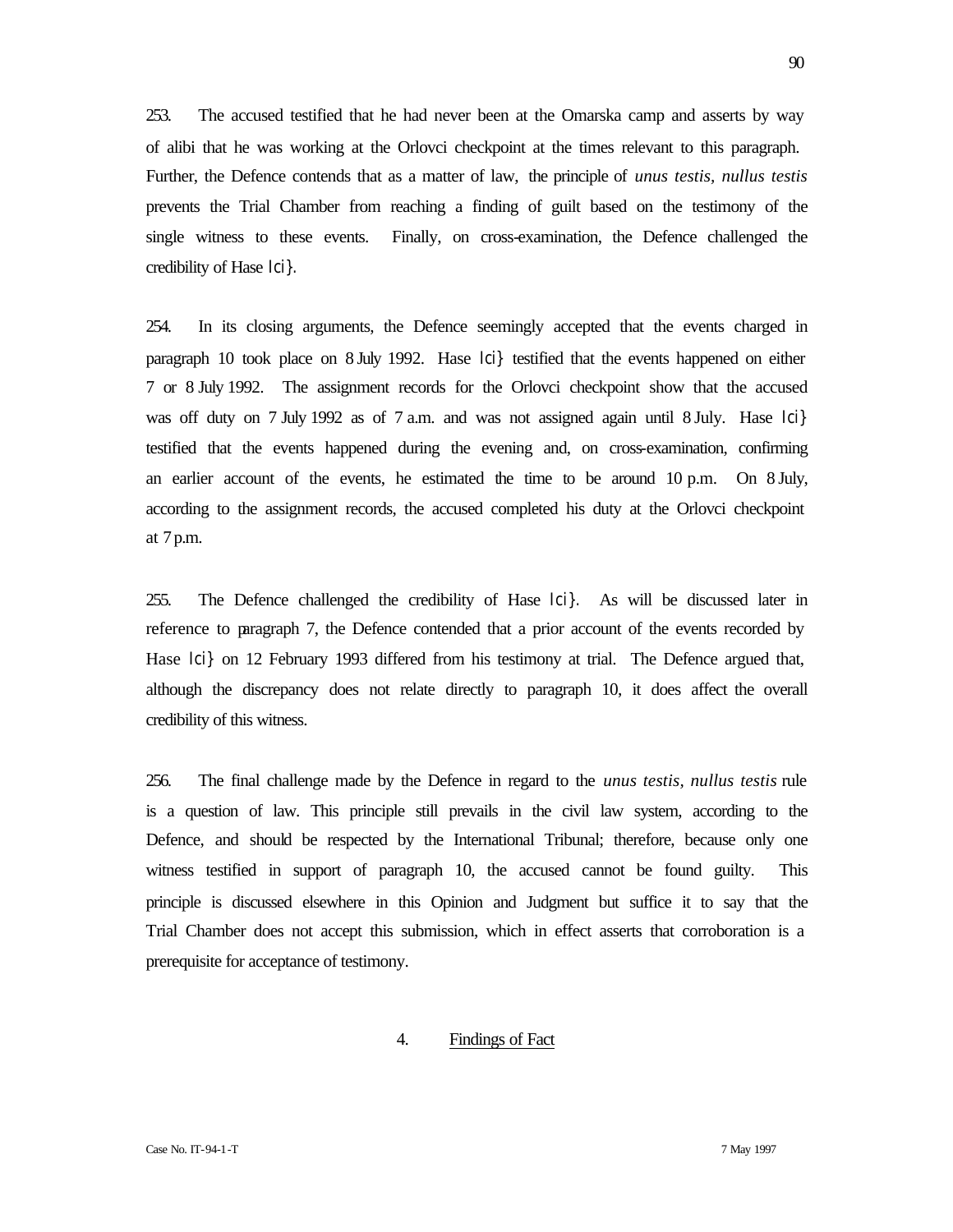257. The Trial Chamber finds that the assignment records for the Orlovci checkpoint do not provide the accused with an alibi for paragraph 10. Hase Ici} is very clear in his testimony that the beatings took place on the evening of his arrival at the Omarska camp, at around 10 p.m. The Defence does not dispute that these events occurred on either 7 or 8July 1992. The assignment records reflect that on those nights the accused was off duty. On 7 July 1992 the accused was off duty after 7 a.m. and offered no testimony regarding his whereabouts. On 8 July 1992 the records reflect that he completed his assignment at 7 p.m. and he likewise offered no testimony regarding his whereabouts at the time these events occurred. Prijedor is about 20 kilometres from the Omarska camp. The travel time is 30 - 35 minutes by car.

258. Hase Ici} testified that he was standing face to face with the accused in the "beating room" at the end of the corridor of the notorious white house, just before a noose was put around his neck and the first blows hit him on the back. Hase Ici} knew the accused since childhood and had regularly seen him in Kozarac until just before the war and thus could not have been mistaken about his identity. The witness's description of the white house, its different rooms and their location correspond to that given by other witnesses whose testimony the Trial Chamber credits and is supported by the exhibits received into evidence.

259. Balancing the accused's denial of ever having been at Omarska with the overwhelming testimony of witnesses that has been offered to the contrary, the Trial Chamber cannot accept this denial. The Trial Chamber furthermore has observed the demeanour of Hase Ici} while he was testifying and concludes that he was credible and trustworthy. Although the Defence contended that there were important discrepancies between Hase Ici}'s testimony in court and an earlier account of the events made by the witness on 12 February 1993, his recollection of the events specifically forming the basis of paragraph 10 was not challenged. The Trial Chamber finds that the alleged discrepancies which relate to Hase Ici}'s testimony concerning paragraph 7 of the Indictment are not significant and do not affect his overall credibility.

260. The Defence's general allegation of bias on the part of all victims is not a basis for the rejection of Hase Ici}'s testimony. This issue is generally addressed elsewhere in the Opinion and Judgment. Although he was the only witness who testified in support of these charges, the quality of that testimony is sufficient to credit the allegations.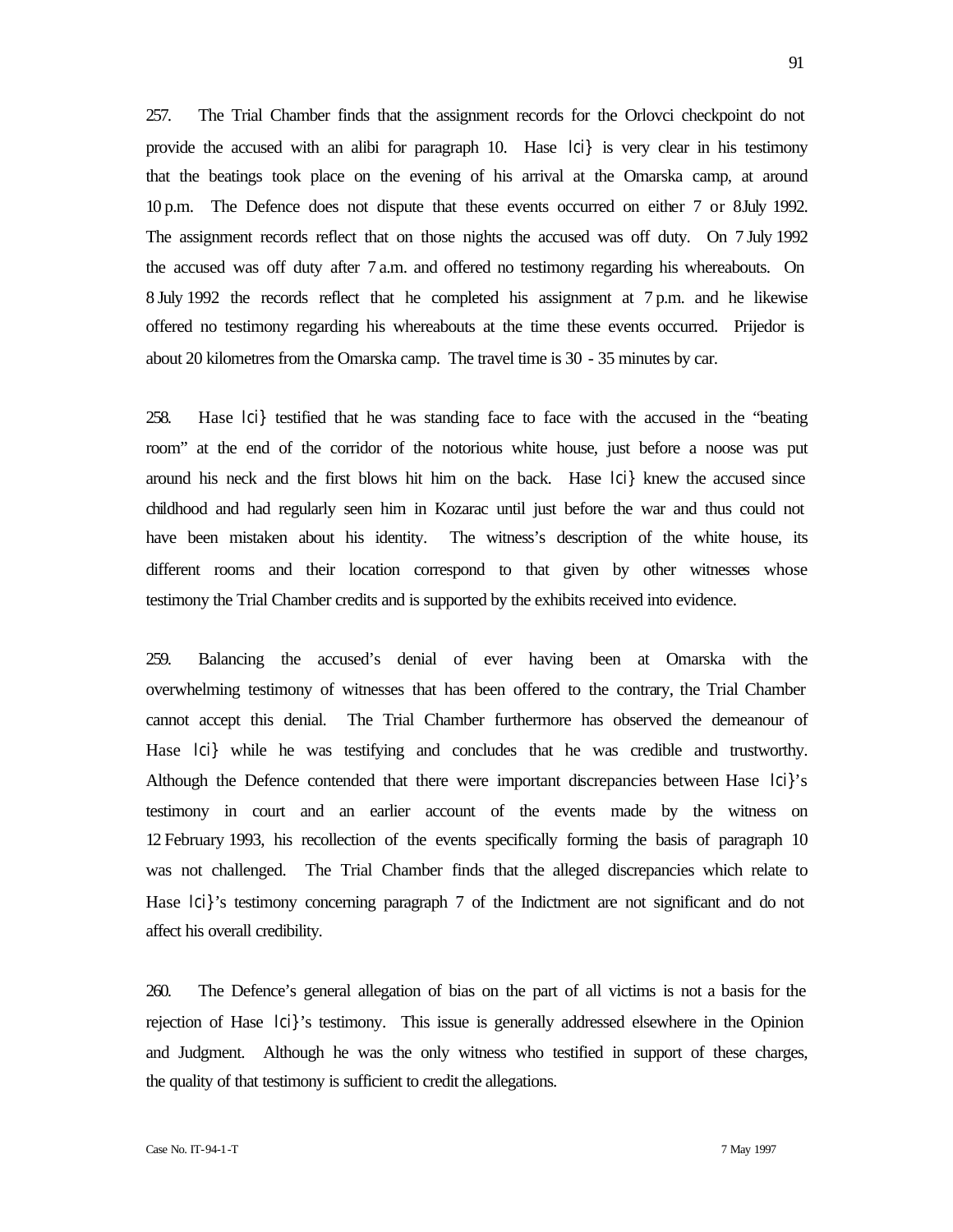261. Having considered all the relevant probative evidence, the Trial Chamber finds beyond reasonable doubt that the accused was part of the group of Serbs who beat and kicked Hase Ici} until he was unconscious in the white house on or about 8 July 1992 and that these acts were committed in the context of the armed conflict. All that remains for consideration in relation to the beating of Hase Ici} is whether the elements of each of the crimes as charged in Counts 21, 22 and 23 of the Indictment are satisfied and, as stated previously, this will be considered in the Legal Findings section of the Opinion and Judgment.

## C. Paragraph 7 of the Indictment

## 1. The Events Alleged

262. This paragraph concerns an incident alleged to have taken place at the Omarska camp. It reads as follows:

Around July 10, 1992, in the building known as the "white house" in Omarska camp, a group of Serbs from outside the camp, including Du{ko TADI], severely beat [efik SIVAC, threw him onto the floor of a room and left him there, where he died.

It is then alleged that by his participation in these acts the accused committed offences charged in three counts.

263. Count 12 of the Indictment charges that by his participation in these acts the accused committed a grave breach recognized by Article 2(c) (wilfully causing great suffering or serious injury to body or health) and Article 7, paragraph 1, of the Statute. In Count 13 of the Indictment it is charged that by his participation in these acts the accused committed a violation of the laws or customs of war recognized by Article 3 and Article 7, paragraph 1, of the Statute and Article 3(1)(a) (cruel treatment) of the Geneva Conventions. In Count 14 of the Indictment it is charged that by his participation in these acts the accused committed a crime against humanity recognized by Article 5(i) (inhumane acts) and Article 7, paragraph 1, of the Statute.

264. Hase Ici} and Husein Hodzi} testified for the Prosecution as to paragraph 7. According to Hase Ici} the events described in paragraph 7 took place on the evening after his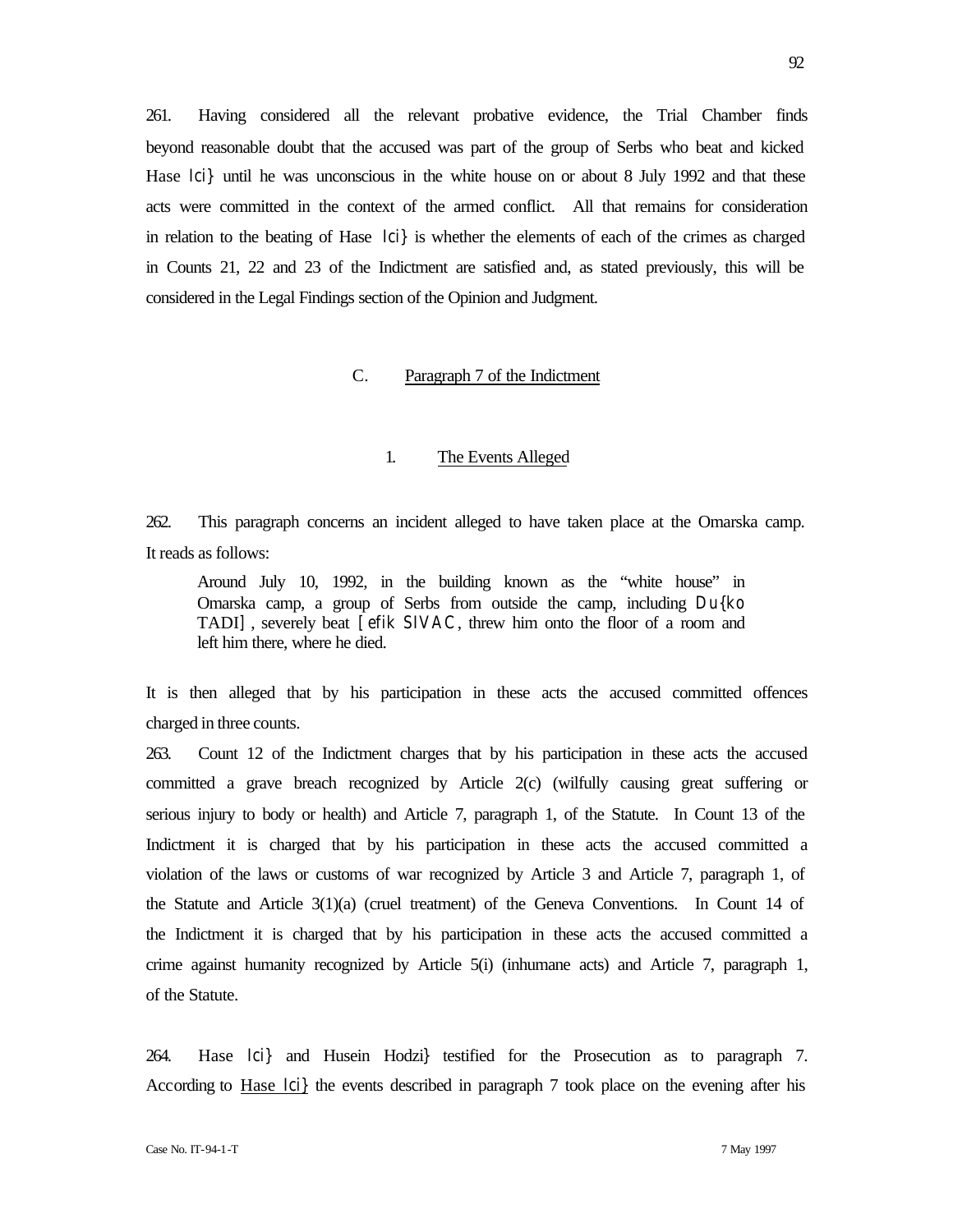own beating on the day of his arrival at Omarska or on the evening following, which would have been 8 or 9 July, if Hase Ici} arrived on 7 July 1992, or 9 or 10 July if Hase Ici} arrived on 8 July 1992. That night, Hase Ici} heard the sound of beatings coming from in front of the white house. As he was lying on the floor of a room in the white house, on his back with his head and shoulders off the ground leaning against another prisoner, he heard people cursing as they approached his room. He recognized one of the voices. He then saw a person who was wearing a camouflage uniform, and another person, as they threw a badly beaten prisoner into the room. As the prisoner was thrown into the room, the person said: "You will remember, Sivac, that you cannot touch a Serb or say anything to a Serb." The next morning, Hase Ici} recognized this prisoner as being [efik Sivac, a Muslim. When the commander of the guard shift, Krkan, later came into the room and asked for the names of the people who were either dead or could not move, Hase Ici} identified [efik Sivac.

265. Husein Hodzi} testified at trial that he was in a room from which [efik Sivac was called out for the last time. [efik Sivac had been beaten previously and when Husein Hodzi} saw the dead body of [efik Sivac later the next day, he stated that "it looked like anything but a body", his clothes were torn and the body was bloodied.

## 2. The Role, if any, of the Accused

266. Hase Ici} testified that it was the accused's voice that he recognized as people were approaching his room after he heard the sound of beatings coming from in front of the white house. He recognized the accused as being one of the persons who threw the badly beaten prisoner into his room. As the prisoner was thrown into his room, the accused said: "You will remember, Sivac, that you cannot touch a Serb or say anything to a Serb."

267. Hase Ici} testified that he knew that the accused and [efik Sivac had been friends at one time but were not on good terms before the war began because [efik Sivac had thrown the accused out of his café. He did not otherwise state the basis for this opinion. However, direct testimony regarding the accused's relationship with [efik Sivac was given by Witness AA, who knew the accused well. Witness AA testified that [efik Sivac and the accused had a good relationship until shortly before the war, when they had an argument about politics in the Deluxe restaurant owned by [efik Sivac in Kozarac, during which Witness AA was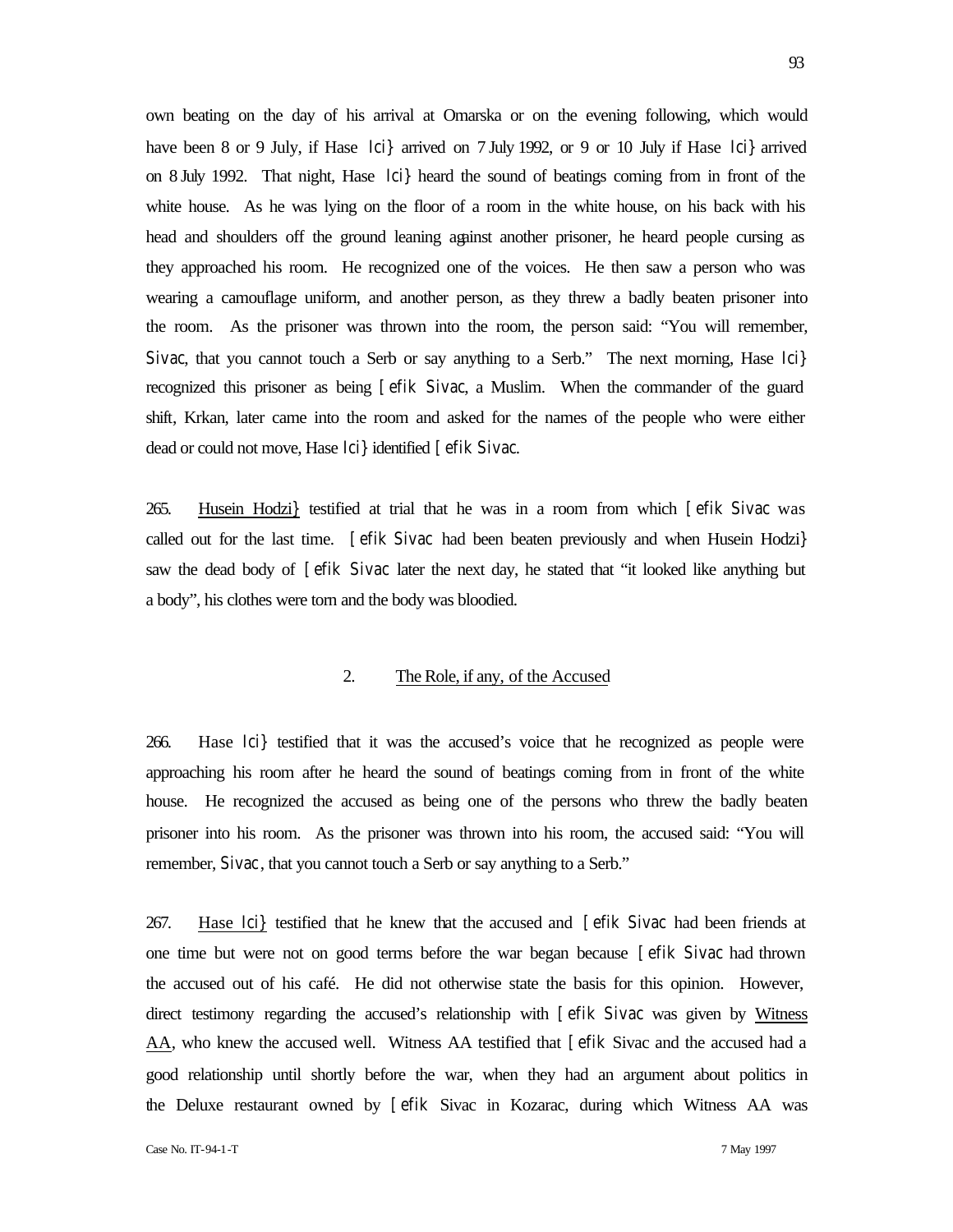present. Witness AA testified that the accused had said that the area "would be a Greater Serbia, it would be theirs and that we, Muslims, will not be there, that there will be no place for them". [efik Sivac then told the accused to leave the restaurant. [efik Sivac and Mladen Tadi}, the accused's brother, were especially good friends and the accused's elder daughter had often visited [efik Sivac's daughter. Witness AA testified to have last seen [efik Sivac on the first day of the attack on Kozarac.

268. On cross-examination, the Defence challenged Hase Ici}'s credibility, pointing out that the written account that he had prepared regarding his experiences in the Omarska camp stated only that he had heard the accused; it made no reference to him seeing the accused, as he testified at trial. However, that account was not a formal statement by him. It had been prepared by him in February 1993 on the medical advice of a physician who considered that he should write down his experiences during the conflict since he lived in an area where there were very few people from the former Yugoslavia with whom he could talk about what he had experienced. The account was used by the Defence in its cross-examination but it was not offered as an exhibit.

#### 3. The Case for the Defence

269. The accused testified, under solemn declaration, that he had never been at the Omarska camp. Further, the Defence offered as an alibi that at relevant times he was working as a traffic policeman at the Orlovci checkpoint and, during his time off, was in Prijedor, some 22 kilometres from the Omarska camp. Each of these two locations, the checkpoint and Prijedor, requires separate consideration so far as the accused's alibi is concerned and they will be extensively dealt with later in this Opinion and Judgment in considering the accused's alibi.

270. The Defence contends that the accused was mobilized on 16 June 1992, starting his work that day as a reserve policeman for the traffic police at the Orlovci checkpoint.

271. The daily logbook and duty lists show with respect to the Orlovci checkpoint that the accused was assigned to the Orlovci checkpoint on the following days relevant to these counts: on 7 July 1992, the accused was off duty from 7 a.m.; on 8 July the accused was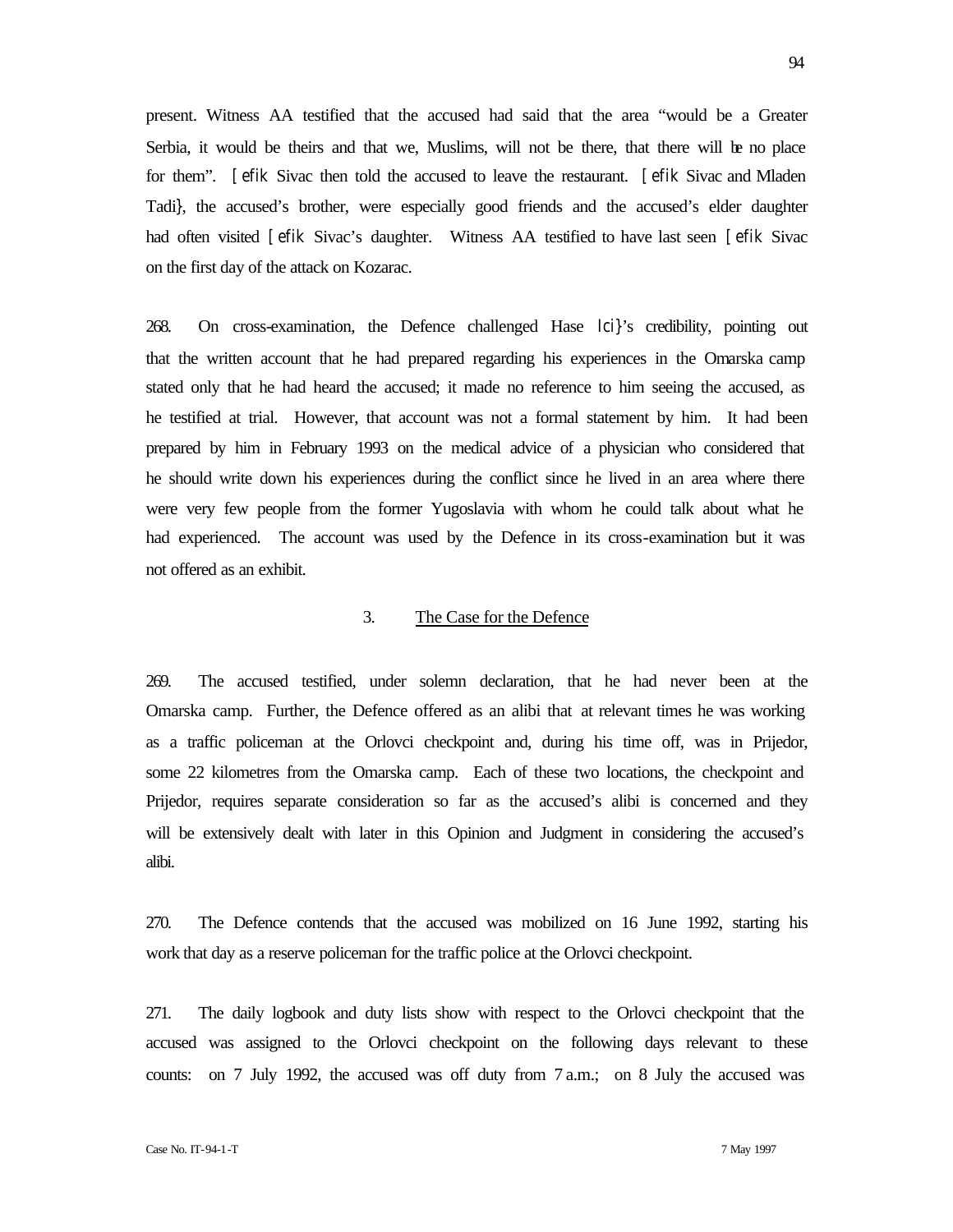assigned duty from 7 a.m. to 7 p.m.; on 9 July the accused was assigned duty from 7p.m. until 7a.m. on the following day; and on 10 July the accused was off duty all day from 8 a.m.

272. Testimony from Defence witnesses who spoke of the accused's presence at the Orlovci checkpoint will be described in that portion of this Opinion and Judgment devoted to a consideration of the accused's alibi.

273. The Defence further contends that, when off duty, he spent his time in Prijedor with his family or visiting friends. He stated he continued to live in Prijedor until the end of 1992. The testimony of other witnesses testifying on behalf of the Defence who stated they saw the accused in Prijedor and knew he was living there will be described in the course of examination of the accused's alibi.

#### 4. Findings of Fact

274. The Indictment charges in paragraph 7 that the beating and death of [efik Sivac occurred "around 10 July 1992". In regard to these events, Hase Ici} testified that they happened on the evening following his own beating or the next evening. Hase Fi} testified that he arrived at the Omarska camp on 7 or 8July 1992 and that the beating he received there in the white house and which is the subject of paragraph 10 occurred on the evening of his arrival there. Thus the events that the Trial Chamber is here considering occurred on the night of either 8, 9 or 10 July 1992. The exact time of the night when these events occurred has not been given, however, Hase Ici} testified that he was able to recognize the accused because of the lighting that was coming from the hallway; the same lighting that he described when he had been beaten a day or two earlier.

275. The Trial Chamber finds that Hase Ici}'s credibility is not affected by the minor discrepancies in the earlier account referred to above which he wrote himself in 1993 on medical advice. Having observed the demeanour of the witness while testifying, the Trial Chamber finds that Hase Ici} is credible and trustworthy.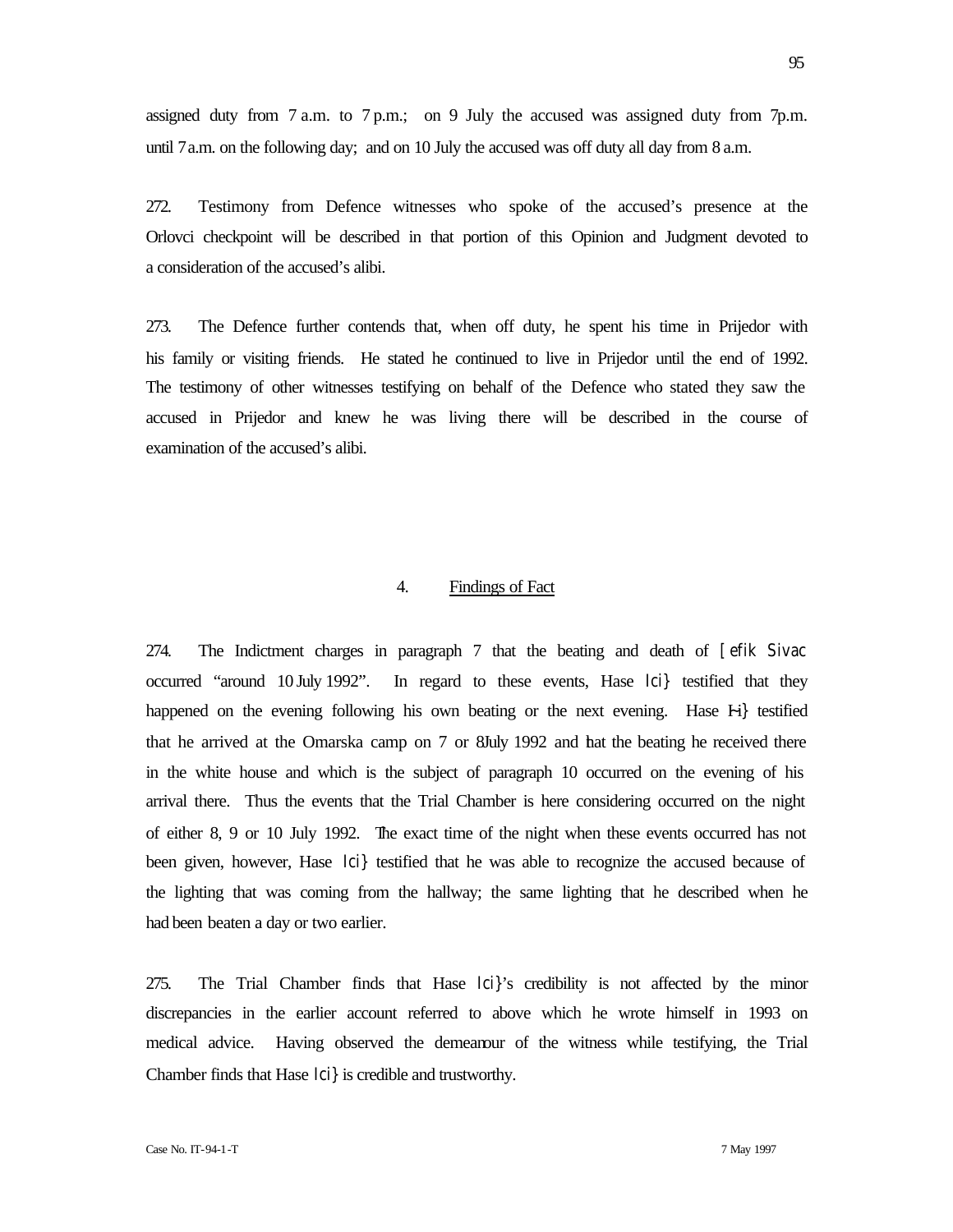276. The records of service at the Orlovci checkpoint earlier referred to show that the accused has no specific alibi for the late evening and night of 8 or 10 July 1992. As will be observed later in the Opinion and Judgment, the Defence evidence as to off-duty days does no more than establish that the accused was generally resident in Prijedor. However, many witnesses have testified to seeing him outside of Prijedor at places other than the Orlovci checkpoint and to having seen him at the Omarska camp in July 1992. Thus, as will be discussed hereafter, the Trial Chamber rejects the Defence contention that the accused was somehow rendered largely immobile because of the fact that he did not own a car.

277. If it should be that it was on the night of 9 July 1992, rather than on 8 or 10 July, that the relevant beating of [efik Sivac occurred, the records for the Orlovci checkpoint reflect that the accused was assigned duty there on 9 July from 7p.m. until 7a.m. the following day. Even if these records are accepted as accurately reflecting the shifts to which the accused was assigned, they can only establish the hours when the accused was meant to be on duty at the checkpoint; they do not of themselves establish his presence there throughout those hours.

278. The Trial Chamber bears in mind all that has been said and referred to in the later consideration of the accused's alibi. The Trial Chamber also contrasts the entirely general evidence of the accused and of Miroslav Brdar, his fellow traffic policeman, regarding the accused's constant presence at the checkpoint during duty hours with the very specific and precise evidence of Hase Ici}, in particular, his evidence both generally as to the events of the night when [efik Sivac was beaten and specifically as to the presence of the accused and what it was the accused said to the dying [efik Sivac as he threw him into Hase Ici}'s room. The Trial Chamber recalls, too, the evidence of Witness AA regarding the heated argument that the accused had with [efik Sivac when [efik Sivac had him leave his restaurant.

279. Having observed the demeanour of the witnesses while testifying and considering all the relevant probative evidence offered by both parties, the Trial Chamber finds beyond reasonable doubt that around 10 July 1992, as charged in the Indictment, [efik Sivac was beaten and that the accused was part of the group that threw [efik Sivac onto the floor of a room in the white house after he had been beaten and that [efik Sivac later died from these injuries. The Trial Chamber finds beyond reasonable doubt that these acts were committed in the context of the armed conflict. All that remains for consideration in relation to the beating of [efik Sivac is whether the elements of each of the crimes as charged in Counts 12, 13 and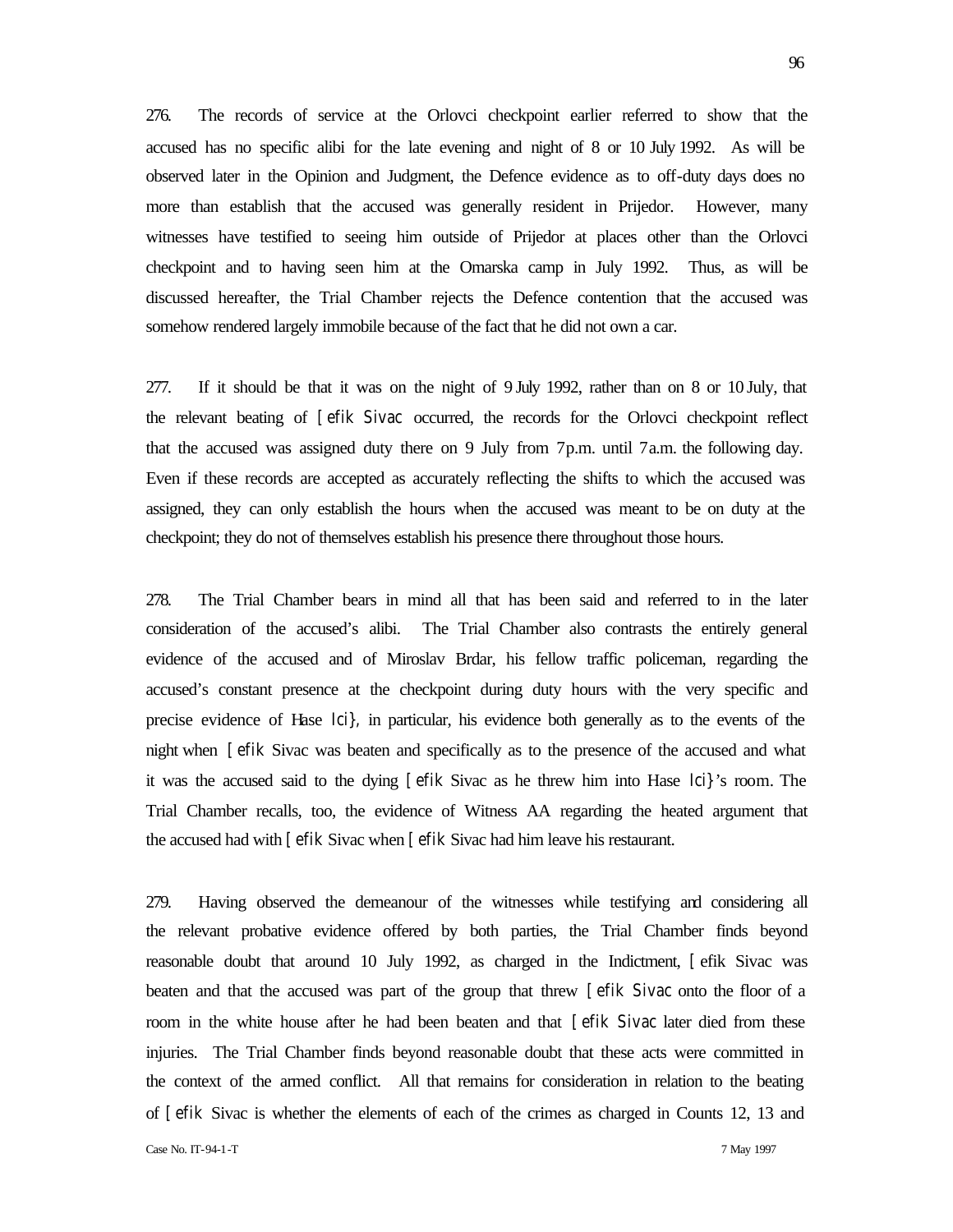14 of the Indictment are satisfied and, as stated previously, this will be considered in a later section of the Opinion and Judgment when legal findings are made.

280. There is no direct testimony that the accused was present during the beating of [efik Sivac. It will be necessary in the Legal Findings section of the Opinion and Judgment to consider the effect of Article 7, paragraph 1, of the Statute to determine whether the accused's culpability has been established beyond reasonable doubt.

## D. Paragraph 8 of the Indictment

## 1. The Events Alleged

281. This paragraph concerns an incident alleged to have taken place at the Omarska camp. It reads as follows:

Around late July, 1992, behind the building known as the "white house" in Omarska camp, a group of Serbs from outside the camp, including Du{ko TADI], severely beat and kicked Hakija ELEZOVI], Salih ELEZOVI], SejadSIVAC and other prisoners. Hakija ELEZOVI] survived the beating. Salih ELEZOVI], Sejad SIVAC, and other prisoners were found dead in the same spot later that day.

It is then alleged that by his participation in these acts, the accused committed offences which are charged in three counts.

282. Counts 15, 16 and 17 of the Indictment charge the accused by reason of his participation in the acts described in it, respectively, with a grave breach of the Geneva Conventions recognized by Article 2(c) (wilfully causing great suffering or serious injury to body or health) and Article 7, paragraph 1, of the Statute; with a violation of the laws or customs of war recognized by Article 3 and Article 7, paragraph 1, of the Statute and Article 3(1)(a) (cruel treatment) of the Geneva Conventions; and with a crime against humanity recognized by Article 5(i) (inhumane acts) and Article 7, paragraph 1, of the Statute.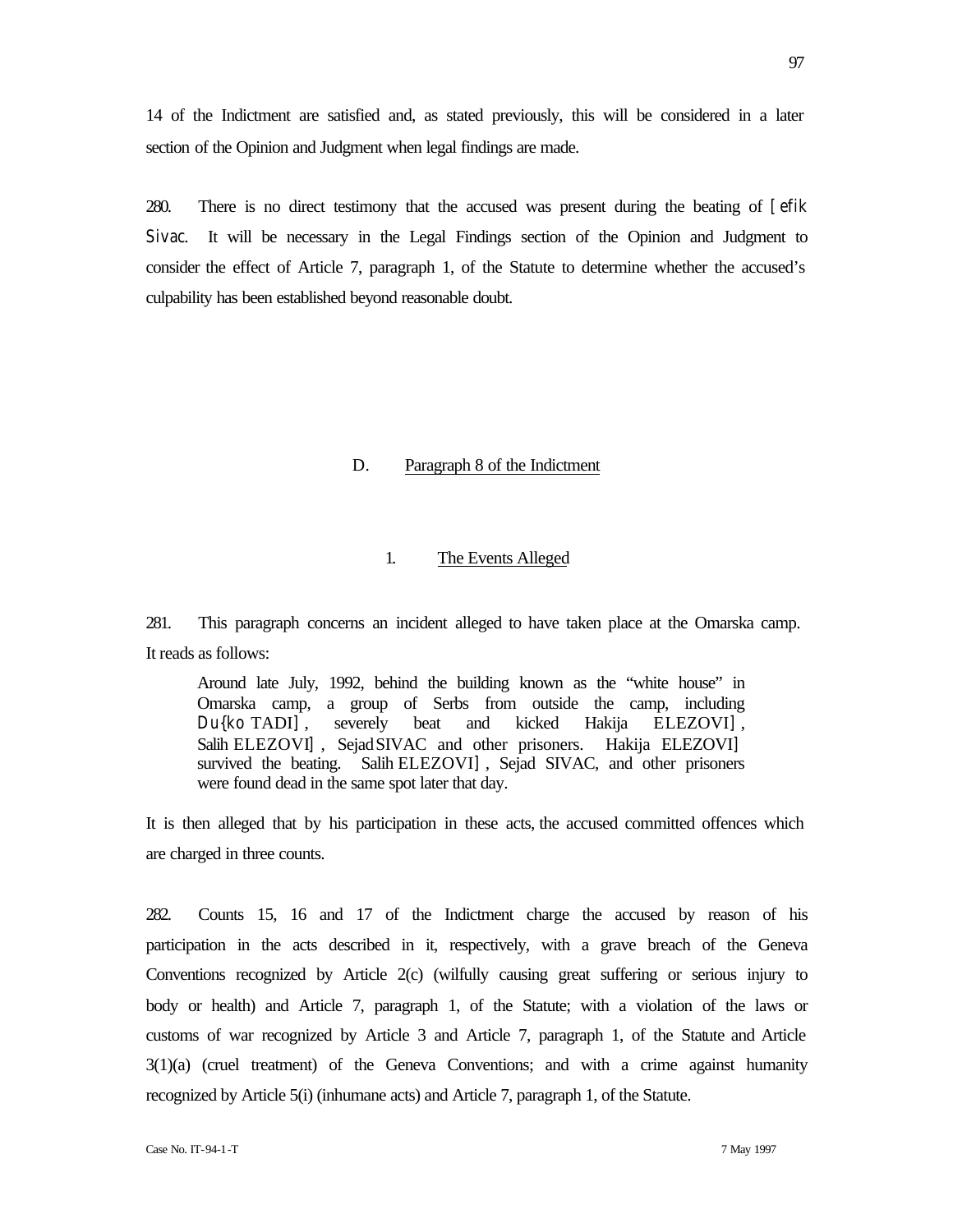283. The evidence supporting these counts consists of the testimony of two witnesses, Samir Hod`i} and Hakija Elezovi}, both Muslims. Samir Hod`i} was at the time a young man aged 21. While a prisoner in Omarska, to which he had been taken from his home in Trnopolje on 9 July 1992, he was placed in a small room in the white house crowded together with 26 others, with little ventilation. One of those others was Hakija Elezovi}. Samir Hod`i} was held in that small room for some days and was then moved to another room very shortly before being taken for interrogation. Before he was interrogated he had seen Hakija Elezovi} being taken out for interrogation, being returned and then being taken out of the white house a second time. The witness never saw Hakija Elezovi} again until they met in The Hague as witnesses.

284. Samir Hod`i} testified that when he was returning to the white house after interrogation in the administration building, he was spoken to by a guard, was then made to sit on the grass some 10 metres from a group of men in uniform and after a while, having been asked where he came from and having said that he came from Trnopolje, was taken around to a rear corner of the white house where he saw four bodies face down and stacked one on top of another. He was ordered to turn the four bodies over and did so, recognizing the men as Muslims known to him and from the Trnopolje area. They included Salih Elezovi} and SejadSivac, the former having a bullet or knife wound under his chin. He did not see the witness Hakija Elezovi}, Salih Elezovi}'s father, among those four bodies. He said that he saw nothing else at the rear of the white house and would have seen anything had there been anything there to see but later said that he did not look there, "not once did I look behind the white house". While standing beside the four bodies, and having himself no shoes, he took off the shoes from Salih Elezovi}'s feet and went back to his room in the white house.

285. Samir Hod`i} was finally taken from the Omarska camp to another camp in August 1992. Apart from an initial beating when he arrived in Omarska and the considerable suffering caused by the very cramped conditions in the small room in the white house, the witness was not otherwise mistreated in Omarska but suffered its very bad general conditions in common with other prisoners.

286. The evidence of the other witness, Hakija Elezovi}, a man in his early fifties, about what appears to be the same incident also begins with events on 9 July 1992. On that day he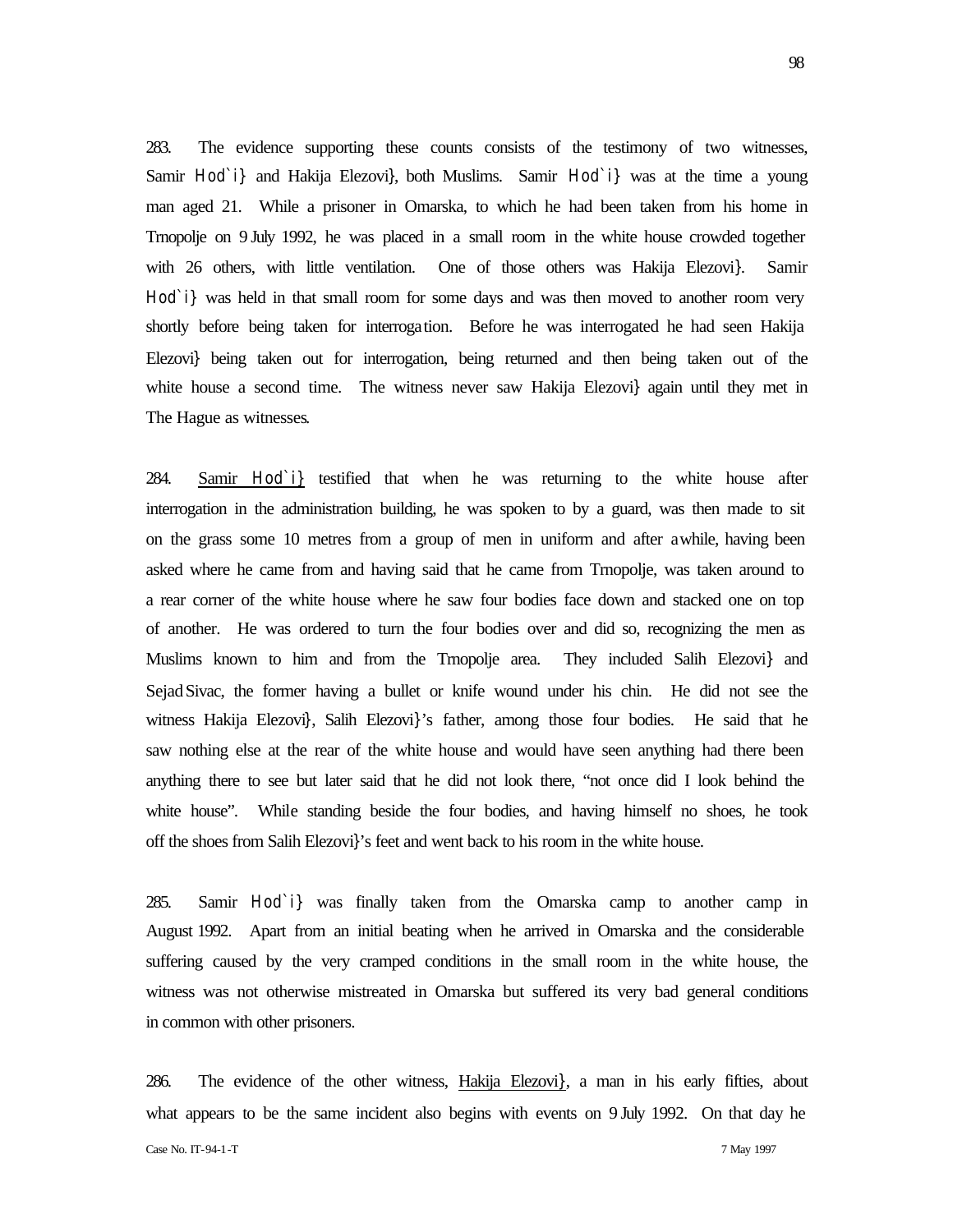and his son Samir were taken from their home near Trnopolje in an atmosphere of terror and violence, with individuals, including his son Samir, being taken out of a moving column of prisoners and shot where they stood as the column moved on. In all, the witness estimates that some 30 out of a column of about 300 were killed in this fashion on the way to the Trnopolje camp. When they reached Trnopolje they were taken in buses to the Keraterm camp, where the witness was held for some 10 days and severely beaten and kicked during interrogation, his ribs being broken so that he had difficulty in breathing. He was then taken to the Omarska camp where on arrival he was beaten again and sent to the white house. In the white house he was held in the same conditions in the same unventilated room as Samir Hod` $i$ .

287. While in Omarska he was assaulted; he was made to kneel and bark like a dog, a gunbarrel was pushed into his mouth and the front teeth of his bottom jaw were broken in the process. Then he was taken for interrogation and on the way was beaten and had his front upper teeth kicked out. After his first interrogation he was called back again an hour later, on the way was hit and knocked down and then, instead of a second interrogation, was sent back in the direction of the white house. However, instead of entering the white house he was taken behind it where he says that some 10 soldiers were beating some 50 to 60 prisoners amongst tall grass. There was already a heap of bodies there and he saw his son, Salih, being beaten. He began to be kicked and his son cried out: "Let my old man go", and the son was then struck with a pistol; then he himself was struck a very severe blow on the neck and fell unconscious. When he came to, there were very many dead lying there, including his son and the veterinarian Sejad Sivac and others he recognized and named, including one Zuhdija Turkanovi}, their bodies lying one on top of the other; he himself was lying near the bodies of his son and Sejad Sivac. The witness had a knife stab wound in his leg. Those who had been doing the beating had gone and prisoners, including Samir Hod`i} and an Albanian prisoner named Bati, were loading bodies onto a truck full of bodies. Bati told him to lie there and that they would take him back to the white house. Samir Hod`i} and Bati later did take Hakija Elezovi} back to the white house and put him in a room there. While Samir Hod`i}, who was barefooted, was loading his son Salih's body onto the truck, Hakija Elezovi} saw him take the shoes off the feet of his dead son and put them on. Samir Hod`i} spoke to him about taking his son's shoes and Hakija Elezovi} told him to take them.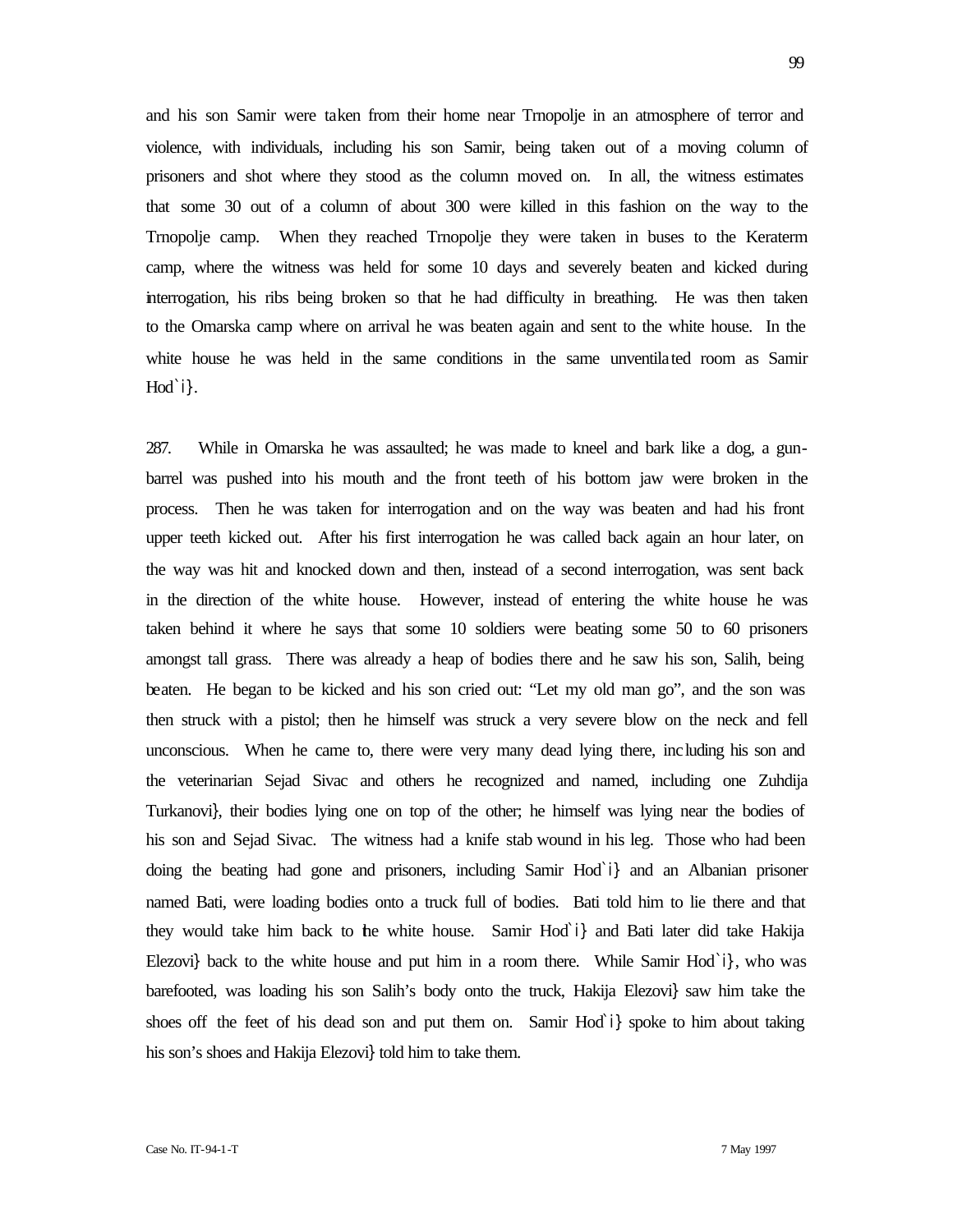288. Two days later Hakija Elezovi} was moved from the white house to the hangar and later to the Trnopolje camp from which he was ultimately taken by bus to  $\text{Val} \{i\}$  Mountain and then made his way to Bosnian government territory. As a result of his beatings he now suffers from headaches, has kidney complaints and a bad arm.

289. The conflict between portions of these two accounts is apparent. According to Samir Hod`i}, he did not see Hakija Elezovi} lying near the rear of the white house, did not load bodies onto a truck, did not talk to Hakija Elezovi} about the shoes of the latter's son nor assist him to return to the white house. Instead, he says that he did not see Hakija Elezovi} again after the latter was taken out for questioning the second time. A further conflict concerns the prisoner Zuhdija Turkanovi}. After Hakija Elezovi} regained consciousness behind the white house he describes Zuhdija Turkanovi}'s body as lying near him with other dead bodies while Samir Hod`i} was loading bodies onto a truck. Samir Hod`i}, however, apart from denying being there at all at that time, says that when he re-entered the white house after turning over the four dead bodies, Zuhdija Turkanovi} was lying dying in the room to which he went. In a more detailed account of his friend Zuhdija Turkanovi}'s death in a prior statement which he had made, Samir Hod`i} places it as occurring as a result of injuries Zuhdija Turkanovi} received while being interrogated, this occurring before Samir Hod`i}'s own interrogation. Either version is in conflict with Hakija Elezovi}'s evidence that Zuhdija Turkanovi}'s body was lying near him at the back of the white house after he recovered consciousness and while Samir Hod`i} was loading bodies onto a truck. Before determining whose evidence, if either, to accept where there is conflict, it will be appropriate to examine the evidence of these two witnesses concerning the accused.

## 2. The Role, if any, of the Accused

290. Samir Hod`i}, although much younger than the accused, knew him as a casual acquaintance whose café in Kozarac he had visited. At Omarska he first saw the accused when he was on his way back to the white house after his interrogation. The accused was one of the group of men in front of whom he was ordered to sit. He recognized the accused, whom he could see clearly, as a member of that group. As he was taken around the white house to where the four bodies were lying he passed only some three metres from the accused. The accused was wearing a mainly brown military camouflage uniform. In cross-examination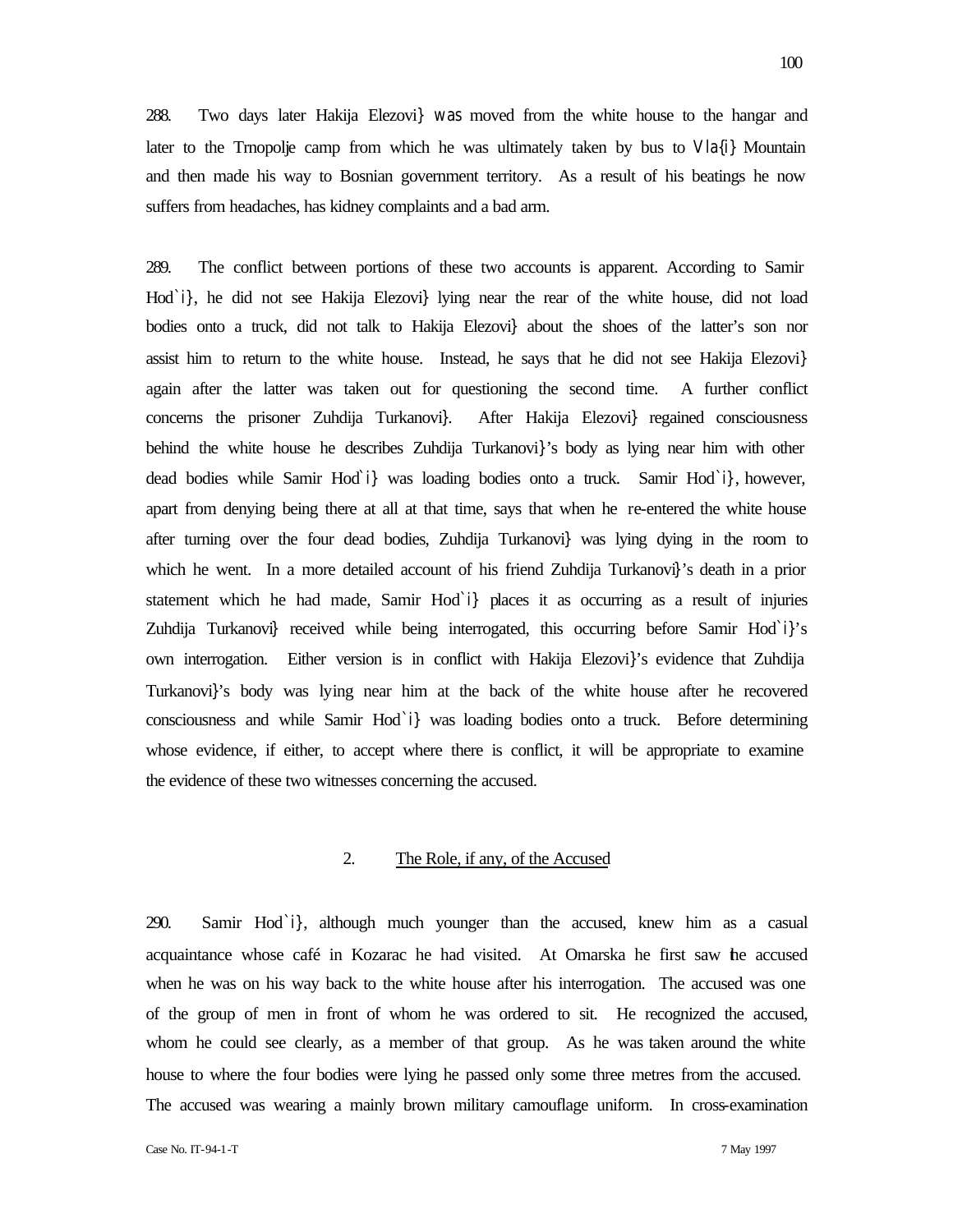the witness agreed that in a prior statement he had described the accused that day as having "light, shortly cut hair", and with some kind of infection, his face being red, and had said that he "did not have an opportunity to look at him or the guards from close quarters". The accused's hair is in fact black.

291. Hakija Elezovi} had known the accused since 1991 when someone pointed out the accused to him and he then linked the face, which was familiar to him, with the name of Dule Tadi}. He had been in his café in Kozarac once. His son, Salih, was a friend of the accused. When Hakija Elezovi} was taken to the Keraterm prison camp and interrogated there he saw the accused, who was acting as bodyguard for the interrogator, and who kicked him to the floor with a karate kick in the chest and then kicked him on the back and chest as he lay there.

292. He later saw the accused at Omarska when he was taken to the back of the white house after his interrogation. The accused said to him: "Now you have come to the right place", and kicked him in the stomach and beat him, and also struck his son with a pistol. The accused was wearing a military camouflage uniform, had a baton and along with the soldiers was beating prisoners.

293. In cross-examination when it was put to him that he had said in evidence that Du{ko Tadi} had beaten him when he was taken around the back of the white house, the witness replied: "In Keraterm, it was Du{ko who beat me, not in Omarska". However, he went on to say that the accused was with the group of people who were beating prisoners and he later again said that the accused beat him and his son, speaking of Omarska.

294. Neither of these two witnesses assigned a date to these events. However, a witness Ermin Strikovi}, who was a friend of Sejad Sivac, one of the victims whose dead bodies were seen by Samir Hod`i} beside a near corner of the white house, described the last calling-out of Sivac as occurring at 2.30 p.m. on 27 July 1992. That provides a date for these events.

## 3. The Case for the Defence

295. If these events occurred in the afternoon of 27 July 1992, as the evidence of Ermin Strikovi} states, the accused has no specific alibi. His checkpoint duty at Orlovci on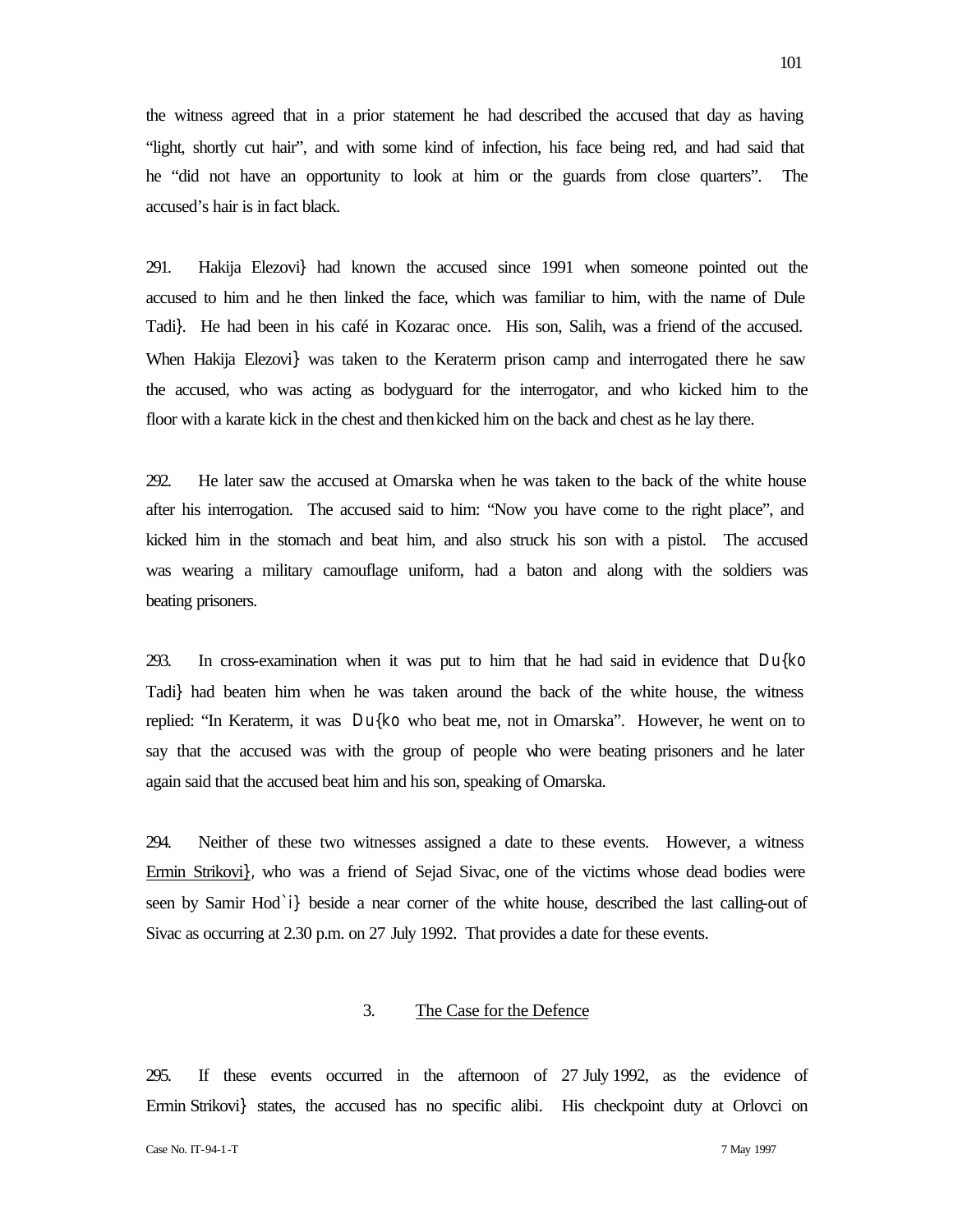that day began at 7 p.m. and if the accused had transport available to him he would have had ample time during that day to travel to Omarska from Prijedor, carry out the acts alleged and return in time to take up his checkpoint duties.

## 4. Findings of Fact

296. If a choice has to be made between the evidence of Samir Hod`i} and that of Hakija Elezovi} where there is a conflict, the evidence of Samir Hod`i} is to be preferred. Hakija Elezovi} was a man in his fifties who had had his only two sons murdered in his presence and had himself been very badly beaten on several occasions and as a result was suffering severe injuries when he was taken behind the white house. There he was again assaulted and became unconscious. In giving his evidence he was occasionally, perhaps understandably, somewhat confused. Samir Hod`i}, on the other hand, a young man who had suffered relatively little by way of beatings and spoke of no resultant injuries, gave his evidence clearly and without hesitation. The fact that it emerged in cross-examination that in a prior statement he had misdescribed the colour of the hair of the man he identified as the accused does not affect the choice between his evidence and that of Hakija Elezovi} where they conflict, nor affect recognition of the accused, whom he knew from peacetime days in Kozarac.

297. If, then, the evidence of Samir Hod`i} is to be preferred to that of Hakija Elezovi} where they are in conflict, that conflict only occurs after Hakija Elezovi}, having been struck a severe blow on the neck and falling unconscious behind the white house, later regains consciousness there and gives his version of seeing the loading of dead bodies onto a truck and of his being helped back to the white house.

298. Disregarding that particular portion of the evidence of Hakija Elezovi}, he otherwise gives eyewitness evidence of the attack by the accused on his son and, of course, on himself. His son's dead body is later identified by Samir Hod`i} as being very close to the scene of that attack when, after encountering the accused and others in uniform sitting outside and to one side of the white house, he is taken by one of the uniformed men around the front of the white house to the other side where, at the rear, he is made to turn over four bodies, two of which he recognizes as those of Salih Elezovi} and Sejad Sivac.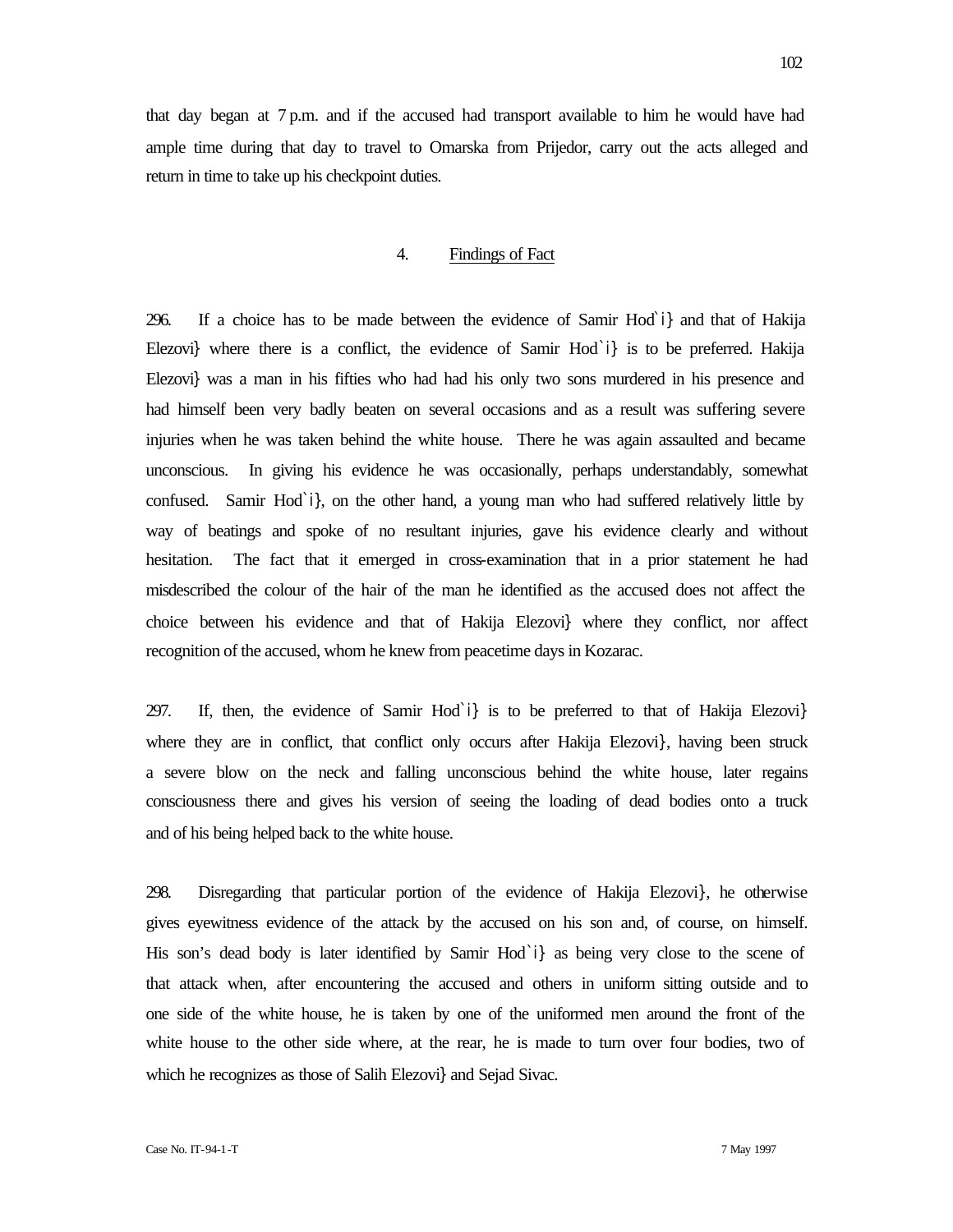299. It is neither charged, nor is there sufficient evidence, of the killing of anyone by the accused. There is evidence, however, of the beating and kicking of Hakija Elezovi} by the accused, of the beating by him of Salih Elezovi} and other prisoners, and of participation by the accused in events which culminated in the death of Salih Elezovi}.

300. The only evidence for the accused specifically relating to this paragraph consists of his denial of having ever visited the Omarska camp, implicit in it being, of course, a denial of any participation in the events alleged in paragraph 8.

301. A curious feature of the Prosecution evidence is that, whereas it is common ground as between the two witnesses that Samir Hod`i} did acquire Salih Elezovi}'s shoes from his dead body, they differ inexplicably in how this came about. One or the other is clearly mistaken but the inconsistency is, viewed most favourably to the accused, no more than an instance of a badly muddled recollection of certain events by one of the witnesses. It certainly supports neither a theory of outright fabrication of evidence by these witnesses nor of their joint reconstruction of events. When the emotional trauma suffered by Hakija Elezovi} due to the murder of his two sons and his own gross mistreatment is coupled with further mistreatment that day, culminating in unconsciousness, a muddled recollection of events occurring after regaining consciousness is perhaps not surprising.

302. This Trial Chamber concludes that it may accept the evidence of Hakija Elezovi} as to his own beating and kicking by the accused and as to the beating of his son Salih by the accused, all occurring before the witness was knocked unconscious. On that evidence, combined with Samir Hod`i}'s subsequent sighting of the accused by the white house and his recognition of the two bodies beside the white house, this Trial Chamber is satisfied beyond reasonable doubt of the severe beating and kicking of Hakija Elezovi} and of the beating of his son Salih Elezovi and other prisoners by the accused as alleged and that these acts were committed in the context of the armed conflict.

303. Since this Trial Chamber is satisfied beyond reasonable doubt that the accused severely beat and kicked Hakija Elezovi} and severely beat Salih Elezovi} those acts involved, because of their nature and consequences and on any meaning of those words, acts described in Counts 15, 16 and 17 of the Indictment respectively as "wilfully causing great suffering or serious injury to body and health", "cruel treatment" and "inhumane acts".

103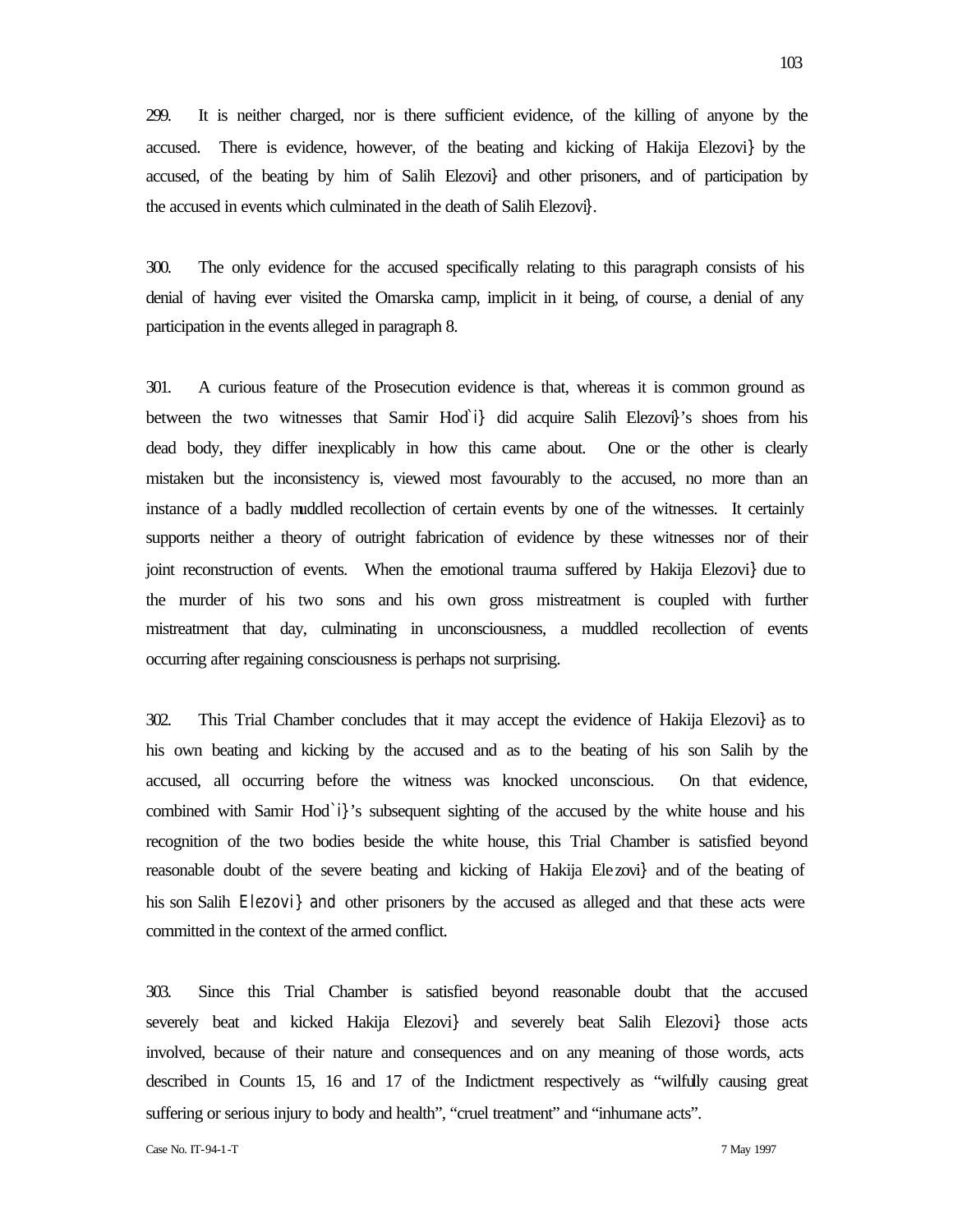304. All that remains for consideration in relation to the beating of Hakija Elezovi} and Salih Elezovi} is whether the elements of each of these crimes as charged in Counts 15, 16 and 17 of the Indictment are satisfied and, as stated previously, this will be considered in a later section of this Opinion and Judgment when legal findings are made.

### E. Paragraph 9 of the Indictment

### 1. The Events Alleged

305. This paragraph contains three counts and concerns events alleged to have occurred at the Omarska camp. It reads as follows:

Around the latter part of June or the first part of July, 1992, near the building known as the "white house," a group of Serbs from outside the camp, including Du{ko TADI], ordered prisoners, whose names are not known, to drink water like animals from puddles on the ground, jumped on their backs and beat them until they were unable to move. As the victims were emoved in a wheelbarrow, TADI] discharged the contents of a fire extinguisher into the mouth of one of the victims.

It is then alleged that by his participation in these acts the accused committed offences charged in three counts.

306. Count 18 of the Indictment charges that by his participation in these acts the accused committed a grave breach recognized by Article 2(c) (wilfully causing great suffering or serious injury to body or health) and Article 7, paragraph 1, of the Statute. In Count 19 it is charged that by his participation in these acts the accused committed a violation of the laws or customs of war recognized by Article 3 and Article 7, paragraph 1, of the Statute and Article 3(1)(a) (cruel treatment) of the Geneva Conventions. In Count 20 it is charged that by his participation in these acts the accused committed a crime against humanity recognized by Article 5(i) (inhumane acts) and 7, paragraph 1, of the Statute.

307. The Prosecution called only one witness, Elvir Grozdani}, a Muslim, to testify to these events. While a prisoner at the Omarska camp Elvir Grozdani} was ordered to clean the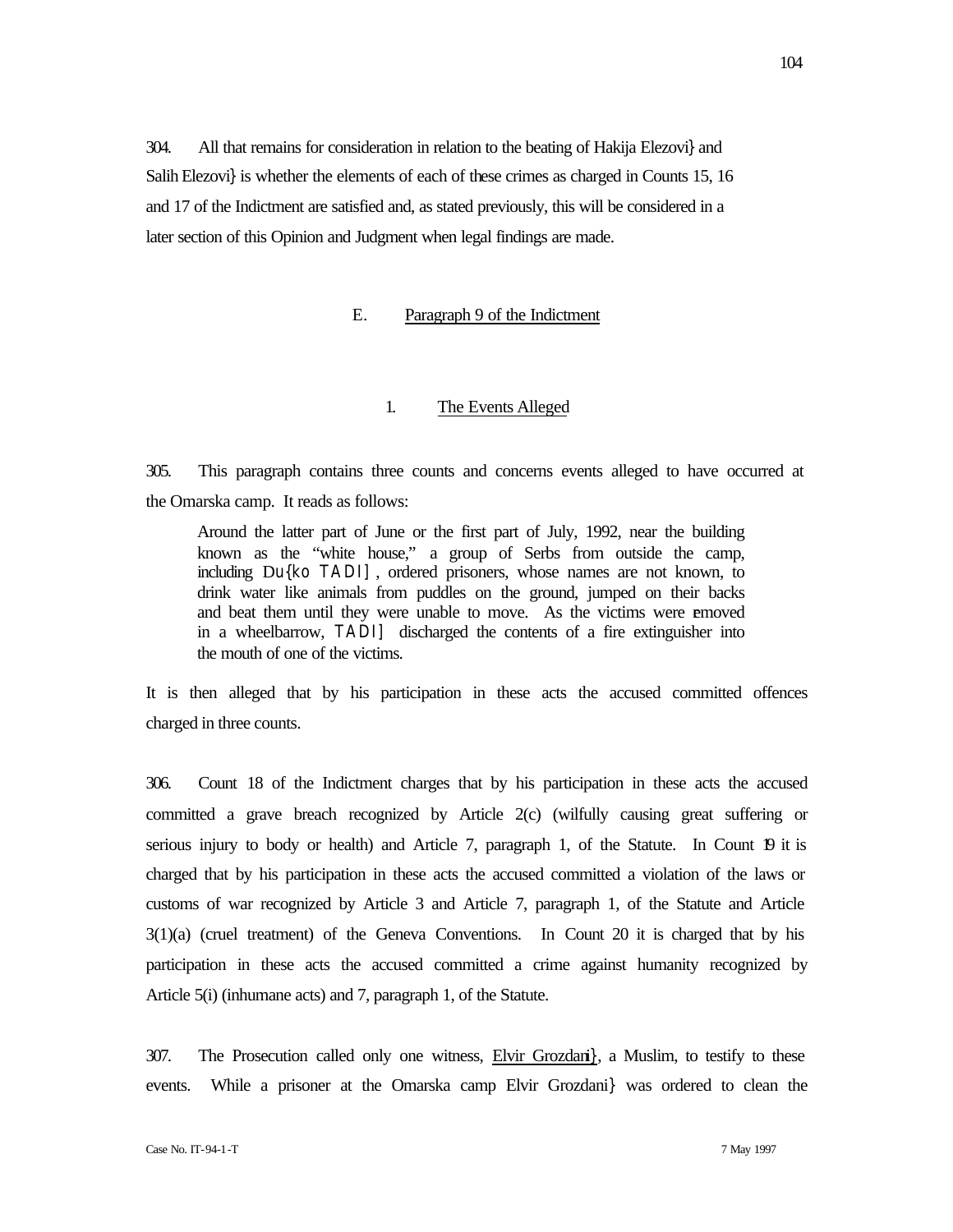hangar along with another inmate. As he walked out of the building through the door facing the white house on his way to the garbage containers near the kitchen, he saw from a distance of between 30 to 40 metres fellow-inmates in front of the white house. A group of people, including two men he knew as  $Du\{ko$  Kne`evi} and Jovi}, were physically abusing these inmates. In addition to repeatedly jumping upon the inmates, they poured water on the grass and forced the inmates to pick the wet grass with their teeth and "to munch it and grunt as pigs do". He continued to walk toward the garbage containers near the kitchen. On his way he saw a Muslim man from Prijedor named Amir pushing a wheelbarrow containing a man who had been beaten up. Elvir Grozdani} could not tell if this man was still alive. Behind Amir he saw another man carrying a fire extinguisher in his left hand, with the hose in his right hand. Upon reaching the containers to throw the garbage away, he saw the barrow stop not far from the containers and the man carrying the fire extinguisher push its hose into the mouth of the man in the barrow. After reaching the containers and witnessing these events he headed back towards the hangar. On his way he saw Du{ko Kne`evi} and Jovi} continuing to beat the assembled inmates.

308. Although not testifying in relation to the events alleged in paragraph 9, several other witnesses testified to being personally, or seeing others being, jumped upon, beaten and forced to imitate animals while at the Omarska camp. Uzeir Be{i} saw a person dressed in uniform kicking, beating and jumping upon prisoners and Hakija Elezovi} was beaten, forced to kneel down and bark like a dog. Emir Beganovi} was kicked while lying on his stomach and was forced to drink water from the ground like a dog. The testimony of these witnesses is relevant in determining whether the events alleged in paragraph 9 actually occurred.

## 2. The Role, if any, of the Accused

309. Elvir Grozdani} saw the accused on two separate days at the Omarska camp, one of which is relevant to the counts. On the day in question, he said, it was the accused who was walking behind Amir and who pushed the hose of the fire extinguisher into the mouth of the man in the barrow. He saw this from a distance of 50 metres and described the accused as having a beard and wearing a camouflage uniform. At this time he had known the accused for approximately 10 years, including a period in which he had received karate lessons from him

105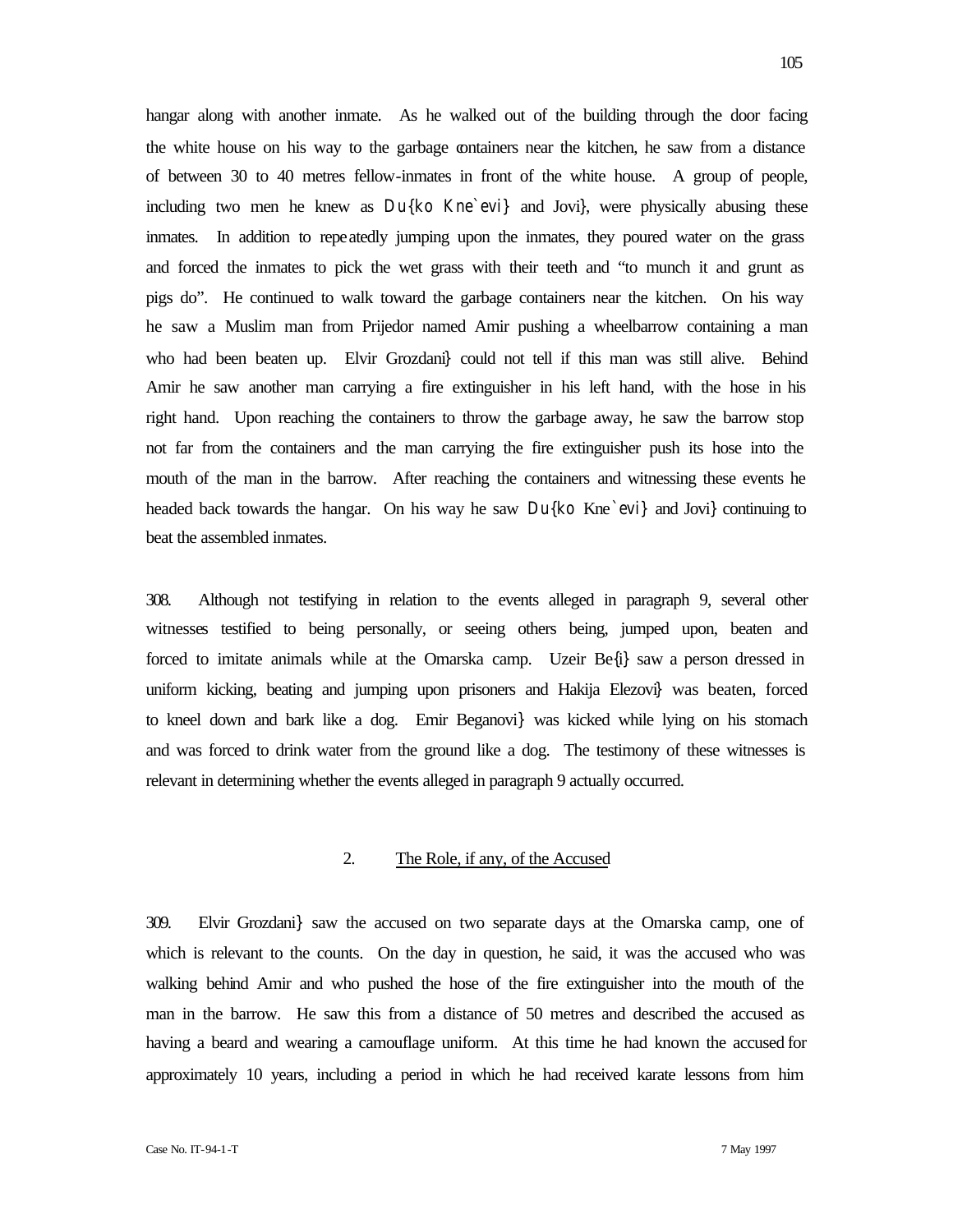twice a week as a boy, in addition to having seen him in Kozarac two or three times a month. He testified that the accused had a distinctive walk.

#### 3. The Case for the Defence

310. The Defence evidence, once again, consists of the accused's alibi together with his denial that he ever visited the Omarska camp. In support of this contention the Defence relied upon the accused often being seen at the checkpoint, the frequent spot checks conducted by his superior officer to ensure he was there and his lack of the right to use the police car for his own purposes. The Defence also contended that according to the Prosecution evidence the accused was not, at the time of the alleged offence, with the men who were allegedly beating inmates but was seen to be apart and separate from those men and closer to the administration building. As has been mentioned in relation to paragraph 6, Elvir Grozdani} had had an argument with the accused in Kozarac before the armed conflict and because of this the Defence questions the reliability of Elvir Grozdani}'s testimony. Additionally, the Defence challenges his testimony by pointing out that if the accused had been looking specifically for Elvir Grozdani} , as the witness claimed had happened on the previous occasion that he saw the accused at the Omarska camp, then he would have been in great danger if he ventured within sight of the accused. It also asserts that there is no evidence that the body in the barrow was alive or that the fire extinguisher was discharged as alleged in paragraph 9. As a matter of law, it asserts that the mere insertion of a fire extinguisher hose into the mouth of a corpse does not constitute any of the offences charged.

## 4. Findings of Fact

311. As stated elsewhere in this Opinion and Judgment, many other Prosecution witnesses gave evidence that they had seen the accused at the Omarska camp in late June or early July 1992 which thus has a bearing on the accused's alibi and denial that he was ever at the camp, namely Saud Hrni}, Hamdija Kahrimanovi}, Ziyad Jakupovi}, D`emal Deomi}, Kemal Su{i}, Kasim Mesi}, Witness R, Mehmedalija Huski}, Edin Mrkalj, Hasiba Haramba{i}, Emir Beganovi}, Senad Muslimovi}, Armin Kenjar, Mehmed Ali}, Halid Mujkanovi}, Muharem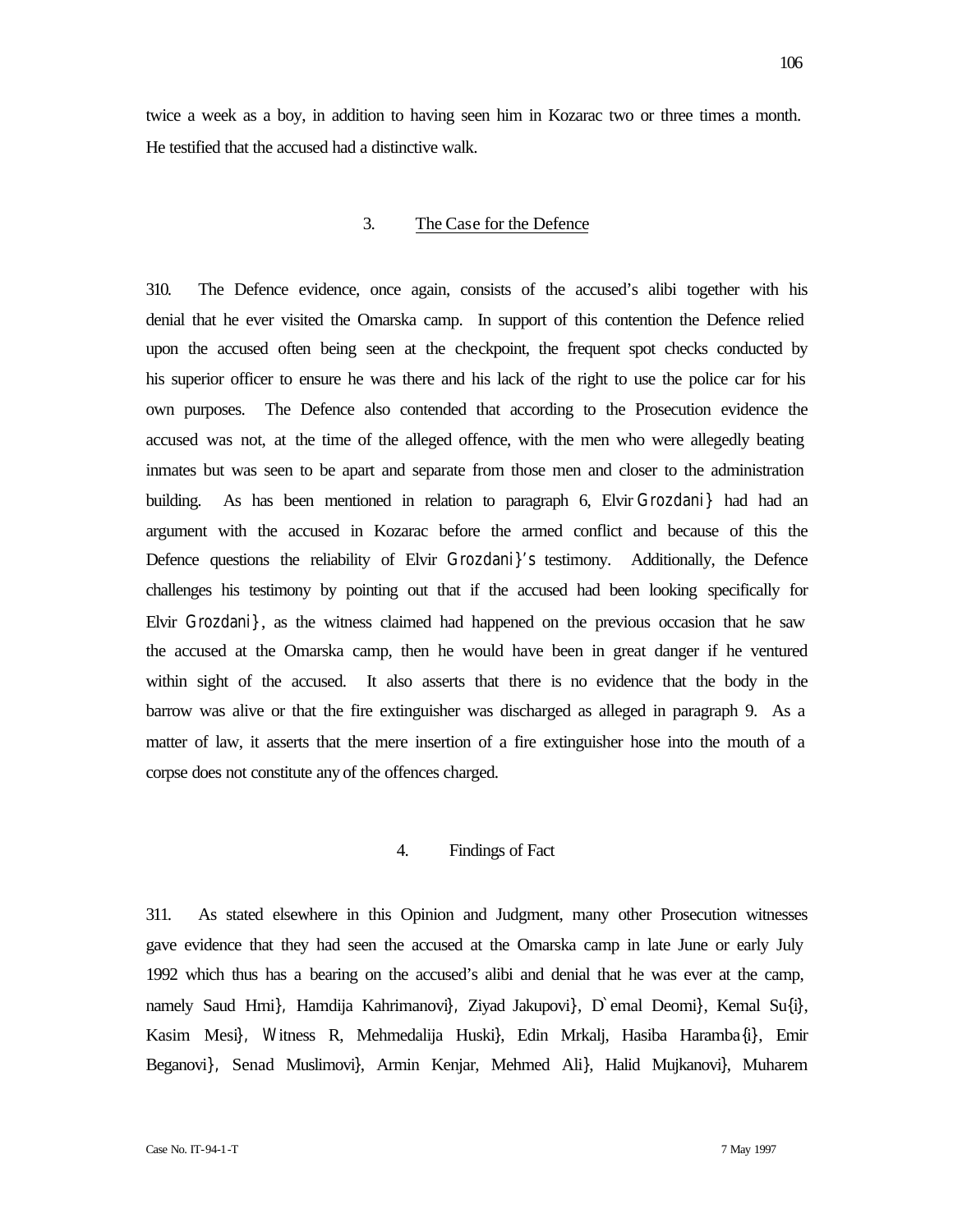Be{i}, Husein Hod`i}, Armin Muj~i}, Hase Ici}, Hakija Elezovi}, Samir Hod`i} and Emsud Veli}.

312. The Defence contention that the accused was never at the Omarska camp and that, in any event, at the relevant time his duties with the traffic police precluded him from having committed the acts alleged in paragraph 9 of the Indictment is rejected by the Trial Chamber. Numerous credible witnesses have testified that they saw the accused at the camp and, as discussed in the alibi section of the Opinion and Judgment, the accused's assignment to the Orlovci checkpoint would not preclude him from carrying out what the Prosecution described as his "higher duty" as a traffic policeman to implement ethnic cleansing to achieve a Greater Serbia.

313. Accordingly, the Trial Chamber rejects the accused's alibi and his assertion that he was never at the Omarska camp. Additionally, despite Elvir Grozdani} having had an argument with the accused over a traffic incident in Kozarac and having seen the events from a great distance, the Trial Chamber finds that the accused was present on that day walking behind the man in the barrow and finds that he pushed the fire extinguisher hose into that man's mouth. However, it is not satisfied that certain factual requirements implicit in paragraph 9 have been fulfilled by the testimony of this witness. The criminal acts attributed to the accused include two separate although closely linked events: first, the physical illtreatment inflicted upon the assembled inmates near the white house and, second, the discharge of the contents of a fire extinguisher into the mouth of one of the victims.

314. With regard to the allegation that the accused was a member of the group of Serbs beating the prisoners and forcing them to drink water from the ground like animals, Elvir Grozdani} did not name the accused as one of the individuals inflicting the beatings nor even as part of the group. He first noticed the accused in a separate area of the camp and although he testified that the man in the wheelbarrow was a victim of the beating, there is no evidence that he saw this man being beaten or ill-treated by the group in front of the white house. Additionally, Elvir Grozdani} did not mention having seen the accused in the group of people who were beating the assembled inmates when he was returning to the hangar.

315. As to the allegation that the accused discharged the contents of a fire extinguisher into the mouth of the man in the barrow, two factual deficiencies in the Prosecution case have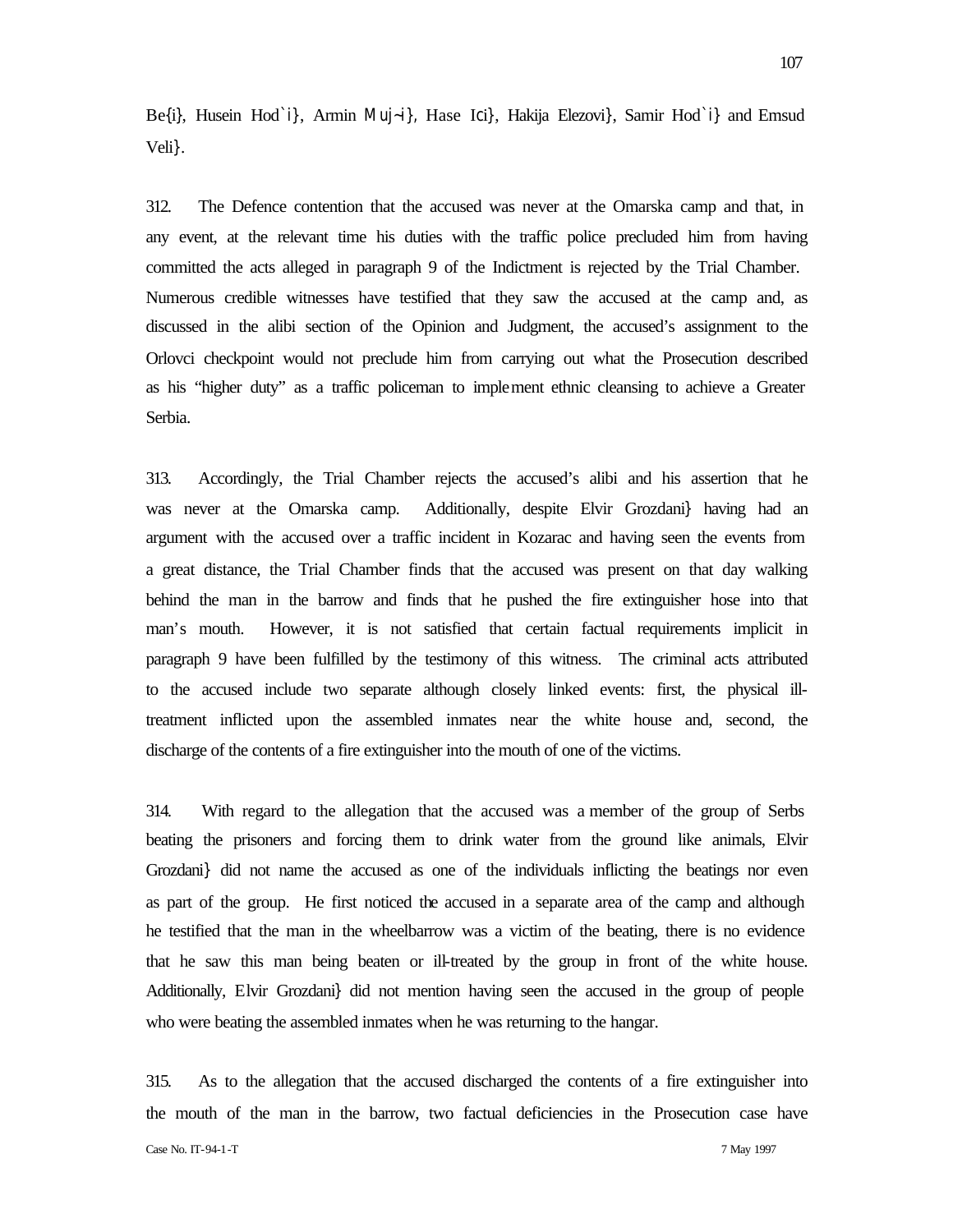been exposed. First, paragraph 9 specifically charges the accused with having actually discharged the contents of the fire extinguisher into the mouth of the man in the barrow. No evidence, however, has been furnished by the Prosecution of such discharge. Secondly, the Prosecution has failed to establish that the man was alive. When asked, Elvir Grozdani specifically stated that he was not sure whether the man was alive or dead and there is no other evidence to suggest that there was any sign of life in him.

316. Accordingly, on the evidence as it stands, the Trial Chamber finds beyond reasonable doubt no more than that the accused was present at the Omarska camp that day, that he escorted a man in a barrow, that he inserted the hose of a fire extinguisher into that man's mouth and that the acts were committed in the context of an armed conflict. In the Legal Findings section of the Opinion and Judgment, the Trial Chamber will consider what offences, if any, have been committed.

#### F. Paragraph 11 of the Indictment

## 1. The Events Alleged

317. This paragraph concerns an incident alleged to have taken place at a junction on the main street of Kozarac. It reads as follows:

About 27 May 1992, Serb forces seized the majority of Bosnian Muslim and Bosnian Croat people of the Kozarac area. As Muslims and Croats marched in columns to assembly points in Kozarac for transfer to camps, Serb forces, including Du{ko TADI] and Goran BOROVNICA, ordered Ekrem KARABA[I], Ismet KARABA[I], Seido KARABA[I] and RE\O FORI] from the column and shot and killed them.

It is then alleged that by his participation in these acts the accused committed offences charged in five counts.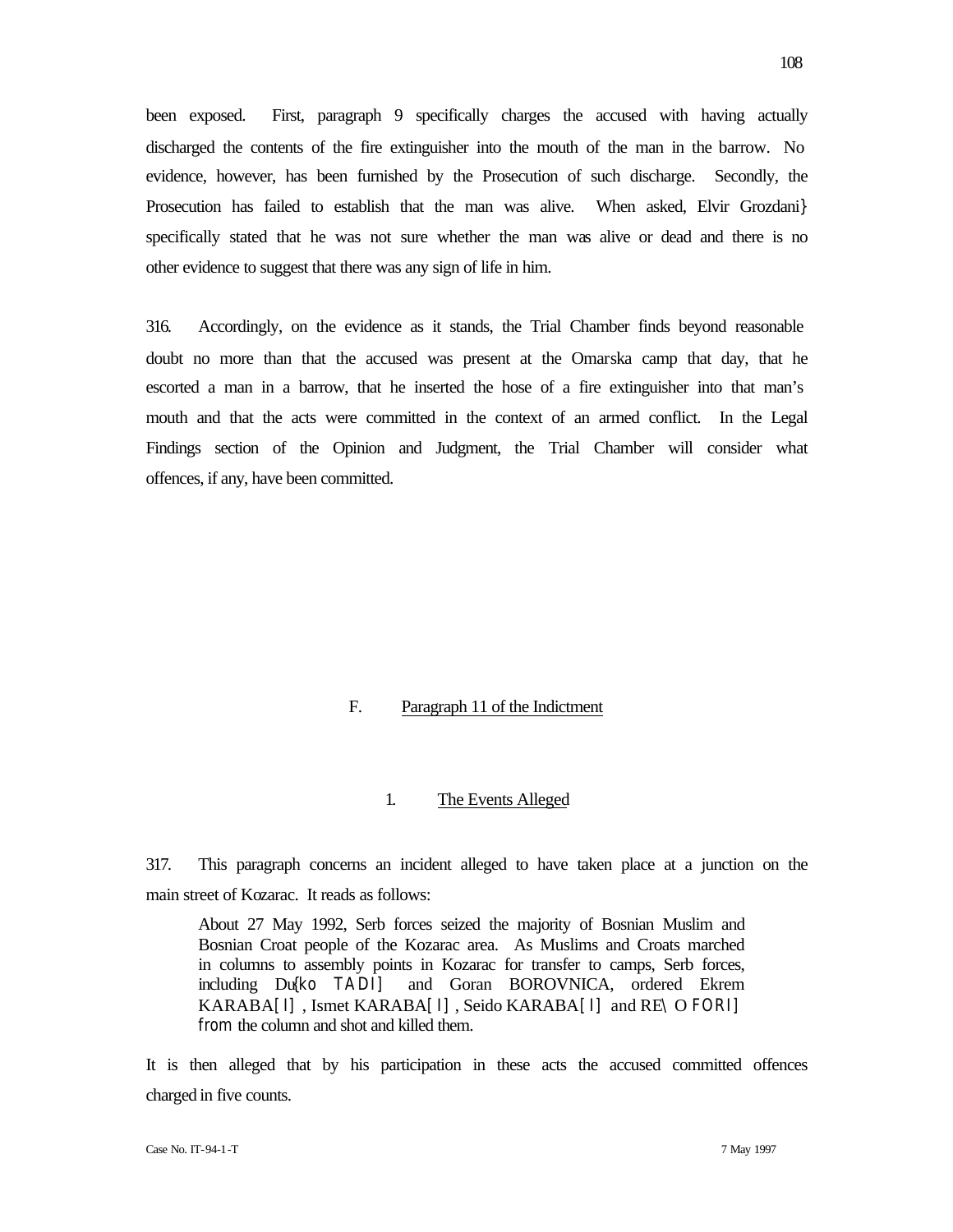318. Count 24 of the Indictment charges that by his participation in these acts the accused committed a grave breach as recognized by Article 2(a) (wilful killing) and Article 7, paragraph 1, of the Statute. In Count 25 it is charged that by his participation in these acts the accused committed a violation of the laws or customs of war recognized by Article 3 and Article 7, paragraph 1, of the Statute and Article 3(1)(a) (murder) of the Geneva Conventions. In Count 26 it is charged that by his participation in these acts the accused committed a crime against humanity recognized by Article 5(a) (murder) and Article 7, paragraph 1, of the Statute. Alternatively, in Count 27, it is charged that by his participation in these acts the accused committed a grave breach recognized by Article 2(c) (wilfully causing great suffering or serious injury to body or health) and Article 7, paragraph 1 of the Statute. Again, alternatively, in Count 28, it is charged that by his participation in these acts the accused committed a crime against humanity recognized by Article 5(i) (inhumane acts) and Article 7, paragraph 1, of the Statute.

319. Three witnesses were called by the Prosecution to give evidence regarding this incident: Ferid Muj~i}, Salko Karaba{i} and Sulejman Be{i}. Additional witness testimony was offered by the Prosecution to establish the accused's presence in Kozarac on or about 27 May 1992.

320. All the three Prosecution witnesses, who are Muslims and who testified to the events alleged in paragraph 11, walked in a column of people from Vidovi}i to Kozarac on Wednesday 27 May 1992. The column consisted of unarmed men, women and children, the vast majority of whom were Muslims, and more people joined as they approached Kozarac. Once they arrived in Kozarac they were directed by Serb soldiers down the main street, Mar{ala Tita Street. There were military vehicles all around as well as soldiers. From their respective descriptions of the events that unfolded as they perceived them, their order of arrival at a kiosk at the corner of Mar{ala Tita Street and the road to Kalate, where the killings allegedly occurred, must have been as follows: first Salko Karaba{i}, second Ferid Muj~i}, and, finally, Sulejman Be{i}.

321. Salko Karaba{i} left Vidovi}i at approximately 11.45 a.m. and arrived at the main street in Kozarac between noon and 1 p.m. He walked with the column down this street, past the old school and a well and arrived at the kiosk. As he passed by the kiosk he saw that his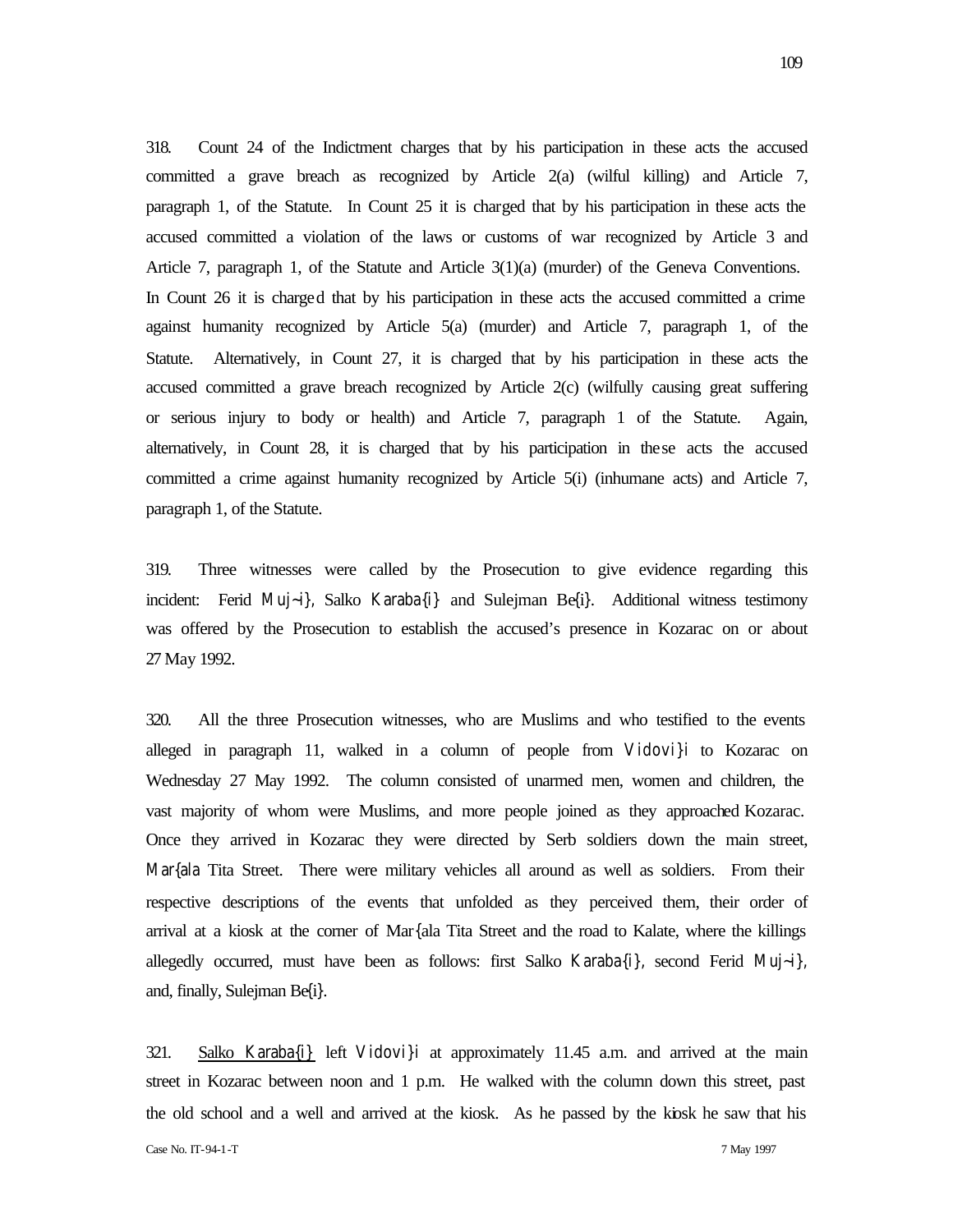brother Ismet Karaba{i} and a man he knew,  $Re$  o Fori}, had been taken out of the column and placed next to the kiosk. Then his brother Ekrem Karaba{i} was pulled out of the column and made to stand at the kiosk as a third person. When his son Seido Karaba{i} turned to look at Ekrem, Seido too was pulled out of the column and placed next to the kiosk with the others despite his father's efforts to hold on to him. After Seido a fifth man, Meho Muikan, was taken out of the column and the column continued to move on but was ordered to proceed slowly. As Salko Karaba{i} walked on he saw his brother Ismet standing with his hands against the kiosk but he did not say he heard any shots as he proceeded down Mar{ala Tita Street. Ismet Karaba{i}, Ekrem Karaba{i}, Re|o Fori} and Seido Karaba{i} have not been seen again since.

 $322.$  Ferid Muj~i}, the next witness to approach the kiosk, was near the end of the column and as he walked past the old school and was close to the well he saw five persons already standing by the kiosk with three men standing behind them. The five were Ismet Karaba{i}, Ekrem Karaba{i}, Seido Karaba{i}, Re|o Fori} and a fifth person, whom he thinks was Fikret Ali}. They were spread-eagled against the wall of the kiosk. He knew all of them and had a good view of them. He saw one of the three men who were standing behind these persons hit Ekrem Karaba{i} somewhere in the back with his rifle butt. When the column stopped at the junction of the road leading to Kalate, he saw that "they were transferring people", so he lifted his daughter, whom he was carrying, to his shoulder, tried to cover his face with his coat collar and moved to the middle of the column to avoid being recognized. Although by lifting his daughter to his shoulder he partially obstructed his view of what was happening, he was able to see Seido Karaba{i}, Re|o Fori} and another person, whom he thought was Fikret Ali}, cross in front of the column to the other side of the road. He also did not say he heard any shots.

323. Sulejman Be{i}, the last of these three Prosecution witnesses to reach the kiosk, arrived there between 2.30 to 2.45 p.m. When the column stopped by the well, panic broke out and he saw people being taken out of the column and lined up against the kiosk. He stated that he knew those who were being taken out of the column: Ismet Karaba{i}, Ekrem Karaba $\{i\}$ , Seido Karaba $\{i\}$  and Re | o Fori $\}$ . They were lined up spread-eagled against the wall of the kiosk and then searched. He saw this because the column had split in two and the part in which he was had come to a stop. In addition to the four, another man was pulled out of the column, searched and then passed to a policeman who put him against a different wall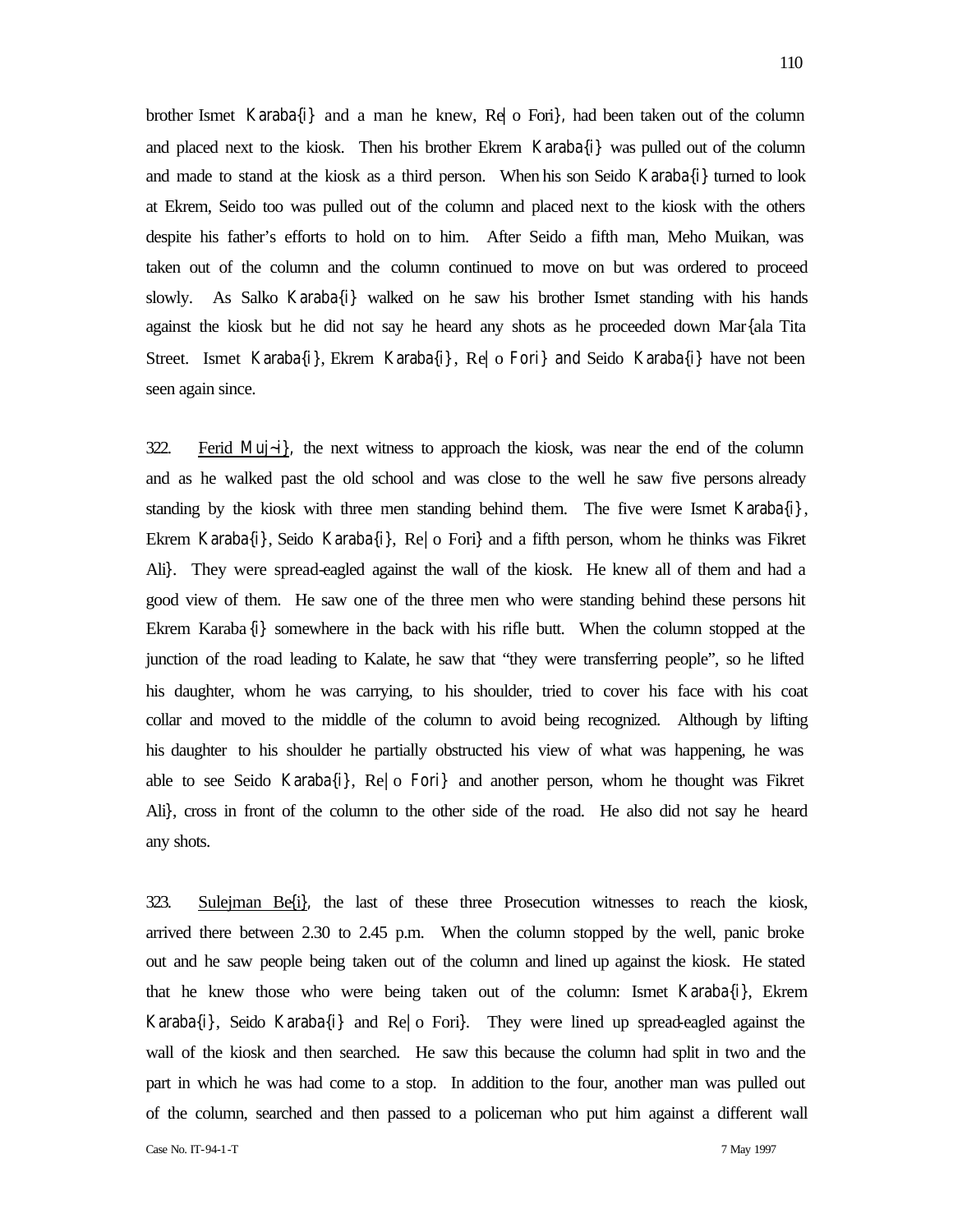"where the garden was". After that yet another young man, Zihad Majkovi}, was pulled out, asked questions about one Hasan Didin and returned to the column. Then his column started to move slowly and as he came to the middle of the intersection he looked towards his left and saw six other people standing up against the wall by the Kula (the old tower). Suddenly there were two bursts of very loud "fire" and he looked towards his right and saw those who had

been lined up by the kiosk falling. One of them remained standing for several seconds. A policeman who was standing by the side of the road then ordered the column to move faster and thereafter Sulejman Be{i} did not see what happened behind him. He said that at the time of the firing he was about five metres away from the kiosk.

324. As to the testimony of Ferid Muj~i and Sulejman Be $\{i\}$ , a conflict is apparent. Ferid Muj~i} testified that he saw three of the men lined up by the kiosk, Seido Karaba{i}, Re|o Fori} and the man he thought was Fikret Ali}, being taken to the other side of the road whilst Sulejman Be{i} testified that, although he saw different men being taken across the road, he did see all the men lined up by the kiosk including Seido Karaba $\{i\}$  and Re o Fori $\}$  being shot. In clarification, the Prosecution asserts that the three men taken to the other side of the road must have been brought back. The Defence questions this speculative assertion as no evidence was presented to this effect. In addition, the Defence also questions the credibility of Sulejman Be{i}, the only one who alleges the killings, by referring to a previous statement made by him in which there was no mention of the accused being involved in killings. The Defence also asserts that Sulejman Be{i} was not truthful during cross-examination when he denied having had a conversation with Salko Karaba{i} just before the trial although the Trial Chamber had actually been informed by the Prosecution that there had been contact between the two. Further, the Defence argues that it would have been difficult for Sulejman  $\text{Be} \{i\}$  to have seen the persons being called out as well as being shot when he was the last of the three eyewitnesses in point of time to arrive at the scene. In reply, the Prosecution argues that Sulejman  $\text{Be}\{i\}$ , although behind Ferid Muj~i $\}$ , could have been looking forward and to the side and thereby seen the men being pulled out while Ferid Muj~i did not see the men being called out but saw them later after they had already been pulled out and placed against the kiosk. The Defence also challenges Salko Karaba{i}'s evidence that he saw Ekrem Karaba{i} being taken out of the column because in an earlier statement he indicated that he had been told about what had happened to Ekrem Karaba{i} by one Ika Karaba{i}.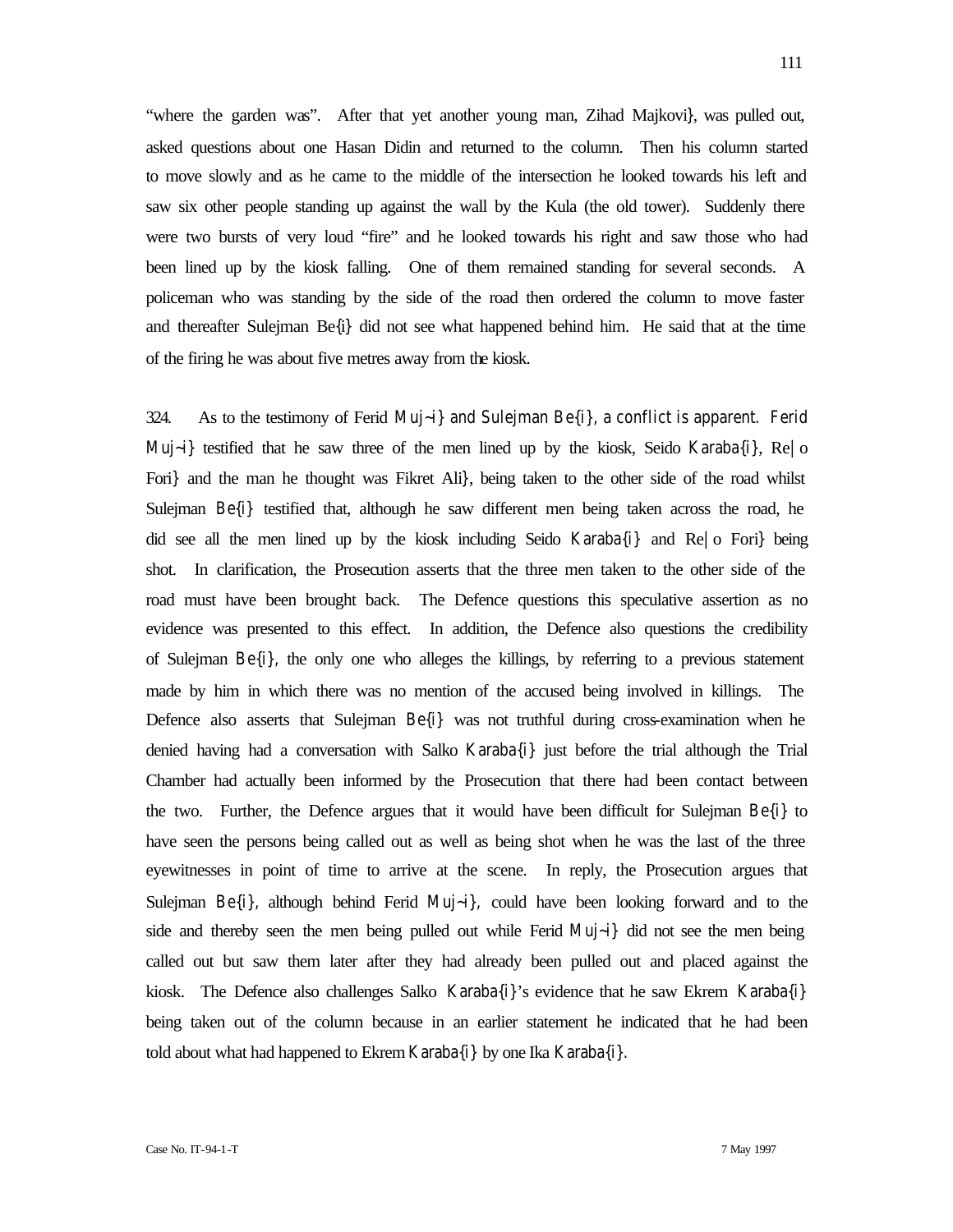### 2. The Role, if any, of the Accused

325. All the Prosecution witnesses who testified to these events place the accused at the kiosk area and attribute to him an active role during the events that allegedly occurred.

326. According to Salko Karaba $\{i\}$ , it was the accused who ordered Goran Borovnica to take his brother Ekrem Karaba{i} and son Seido Karaba{i} from the column and place them by the kiosk. At the time when Ekrem Karaba{i} and Seido Karaba{i} were taken out of the column, the accused was standing by the kiosk and Salko Karaba{i} passed within two-and-ahalf to three metres from him. He also heard and recognized the accused's voice as he has known the accused since the latter was 15 years old. He was also a neighbour of the accused's parents-in-law in the village of Vidovi}i and had in fact sought refuge with them until 27May 1992 when it was thought unsafe for them to harbour him any longer. When asked if he was certain it was the accused whom he saw in Kozarac on 27 May 1992 when Seido was taken out of line he replied that he was "thousand percent sure".

 $327.$  Ferid Muj~i}, who has known the accused most of his life, testified that in addition to the men lined up with their arms spread out against the kiosk he also recognized three other people in the immediate area, namely the accused, Goran Borovnica and Milo{ Gaji}. These were the three men standing behind the individuals lined up by the kiosk. The accused was standing approximately one to one-and-half metres behind Goran Borovnica, and behind the lined-up men. He saw Goran Borovnica act as if he were searching Ekrem Karaba{i} and then saw him hitting Ekrem Karaba{i} with his rifle somewhere in the back. When he first saw the accused that afternoon, he was next to the well and recognized the accused instantly and had a long enough view to see what was happening. Then, as he got closer to the kiosk, he saw the accused "very clearly as a person in front of me". The accused was standing by the well and facing the column and when Ferid Mu<sub>j</sub>-i} was asked if he were sure it was the accused he saw on that day he replied that he was "completely" sure.

328. According to Sulejman Be{i}, it was the accused who gave orders to Goran Borovnica and called out the names of people to be pulle d out of the column. Goran Borovnica had also pulled a man out of the column and passed him to a policeman who placed him against a different wall. After handing this man over to the policeman, Goran Borovnica walked back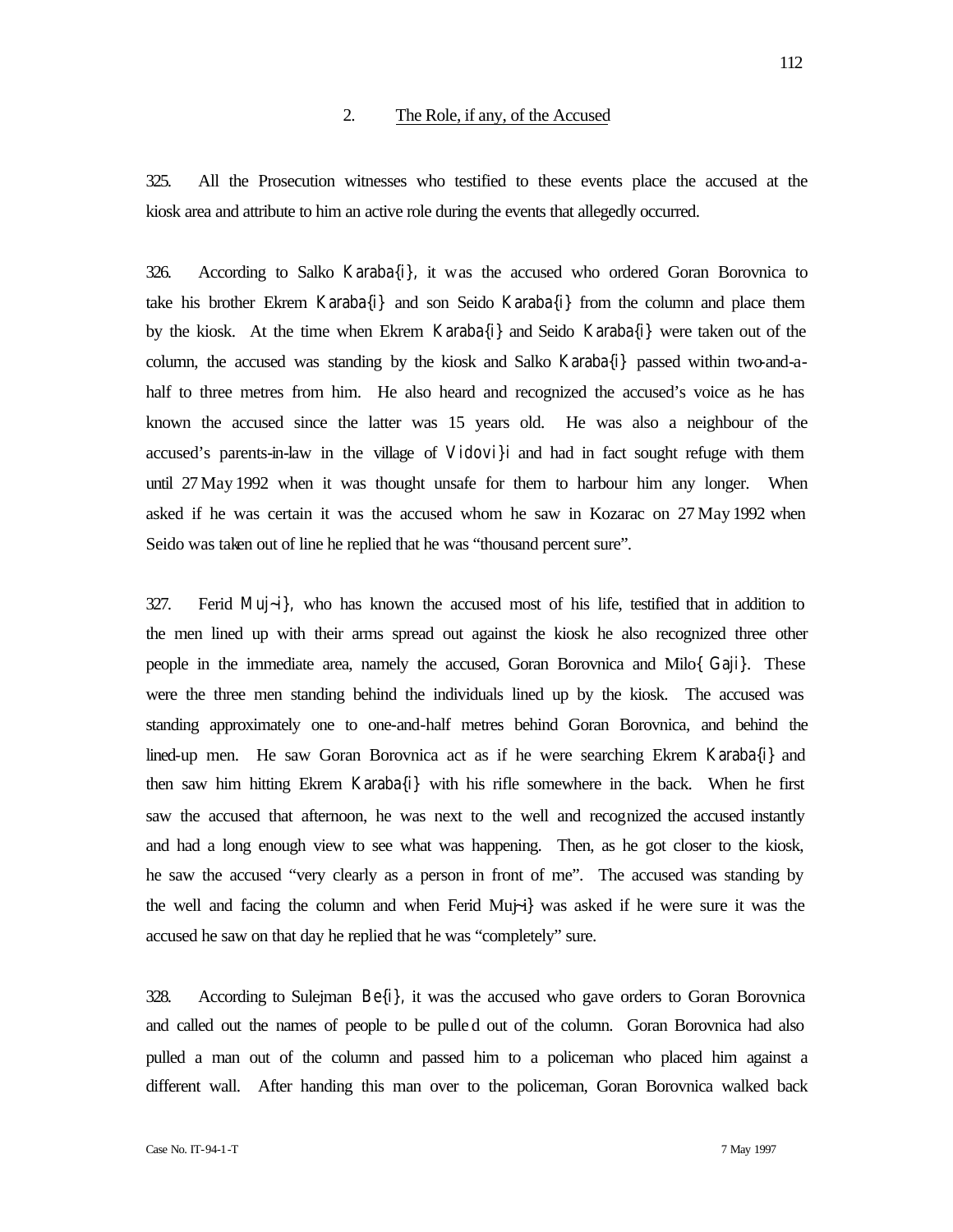to the accused who was then standing at what had become the front part of the column as a result of the column dividing. Suddenly he heard "one long and one shorter burst" of fire and he looked to the right in the direction of the kiosk and saw the men lined up there falling and the accused and Goran Borovnica standing one-and-a-half to two metres behind them with their weapons pointing at the men. Sulejman Be{i} did not see any other men with weapons in the vicinity at that moment. He said he had a good, unobstructed view of the accused who was not more than five metres away.

329. The Prosecution also produced testimony which, although not concerned specifically with the events alleged in paragraph 11, bears upon the whereabouts of the accused on 27 May 1992.

330. Nasiha Klipi}, who has known the accused almost her whole life and was married to a Muslim policeman, gave evidence that on 27 May 1992 she and her children joined a convoy of people who were moving towards Kozarac to surrender. They came to the intersection in Kozarac at about 2 p.m. and the column, from the intersection to the pastry shop, was about one or two kilometres long. There were soldiers, Serb policemen and tanks in the vicinity. Then they started towards Kozarusa in the direction of Prijedor. As they proceeded, she saw a Golf police car driven by Brane Bolta, a colleague of her policeman husband, moving in the opposite direction. The accused, wearing a camouflage uniform, was in the passenger seat and Goran Borovnica was also in the car. She saw the car for about one minute from a distance of less than one metre away and her view was unobstructed. About one to one-anda-half hours later the convoy arrived at the tavern "Zikina" in Kozarusa. The column was being guarded by Serbs, a mixture of army and police personnel, who were "singling people out and killing them". When the convoy arrived at the Kozarusa bus station, right by the tavern, men aged 15 to 65 were separated from women and children and divided into three groups destined respectively for Omarska, Trnopolje and Keraterm, as she later discovered. She recognized several of the Serbs who were engaged in separating the people and these Serbs included the accused and Goran Borovnica. At that time she was about three to four metres away from the accused and nothing obstructed her view. She also heard the accused ask a policeman named Milo{ Preradovi} where the civilians should be taken.

331. Nihad Seferovi}, whose house was eight or nine houses away from the accused's and who has known the accused since childhood, gave evidence that he was in Kozarac on Sunday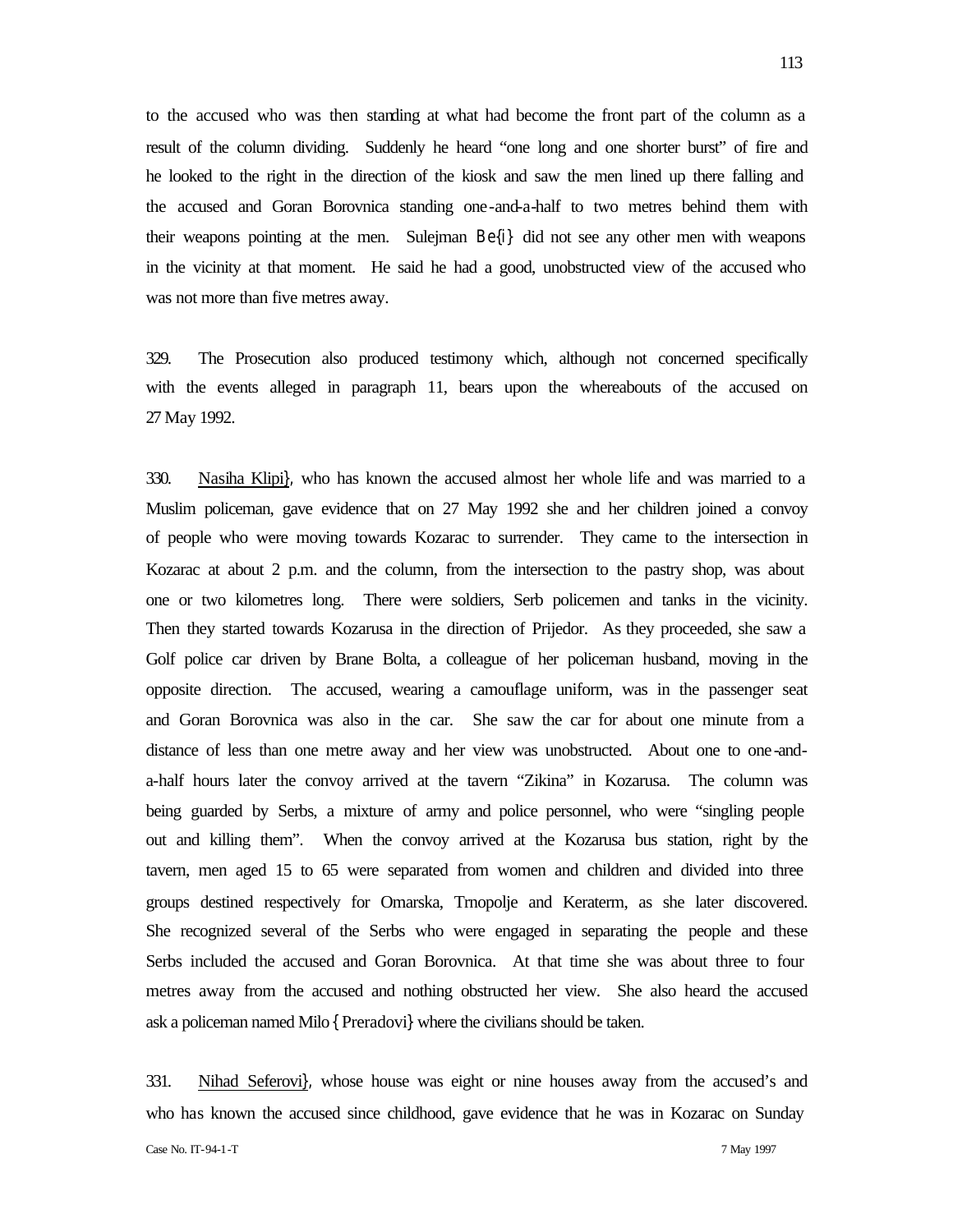(which must have been 24 May 1992) when the attack began. He immediately fled to the hills in Be{i}i but returned home in the evening to feed his birds and then went back to the hills. Approximately three days later, on the first day that people started to surrender (which must have been 27 May 1992), as he was returning home, he stopped at the orchard of a house across from the Serbian Orthodox church and saw about six Muslim policemen from Kozarac with their hands behind their necks standing in line in front of the church. He recognized four of these policemen and in front of them were the accused, Goran Borovnica, "Dule" and about 15 other Serb paramilitaries whom he did not recognize, the soldiers dressed in uniforms with weapons pointed at the Muslim policemen.

### 3. The Case for the Defence

332. The Defence contends that when the conflict in Kozarac began the accused had fled to Banja Luka and thus could not have been in Kozarac on 27 May 1992 to commit the crimes alleged in these four counts. In support of this contention several witnesses were called by the Defence and their testimony is dealt with in the section relating to the accused's defence of alibi. As to the accused's absence from the Kozarac area on that particular day, the Defence called four witnesses, identified as Witnesses U, V, W and A, who were in the area on that day, to testify; their testimony requires individual consideration.

333. Witness U, who has known the accused for about 30 years, was in the front part of the column moving into Kozarac on 27 May 1992 arriving at the triangle around 8.15 to 8.30 a.m. and waiting there for one-and-a-half to two hours. He never saw the accused in his movement through Kozarac and at no stage during his progress from Rajkovi}i to Trnopolje did he see the accused. It came out in cross-examination that Witness U now lives in a house belonging to a Muslim which was assigned to him by a commission on which the accused used to sit in his capacity as the Secretary of the Local Commune.

334. Witness V has known the accused since his early childhood. He was a serving soldier stationed in Kozarac from 27 May 1992 until the end of June 1992, patrolling along Mar{ala Tita Street "from the cross-roads with the new Banja Luka/Prijedor road, up Mar{ala Tita Street, as far as the Mutnik Mosque". Witness V confirmed that he saw civilians being pulled out of a column and executed. However, this was an incident separate and distinct from that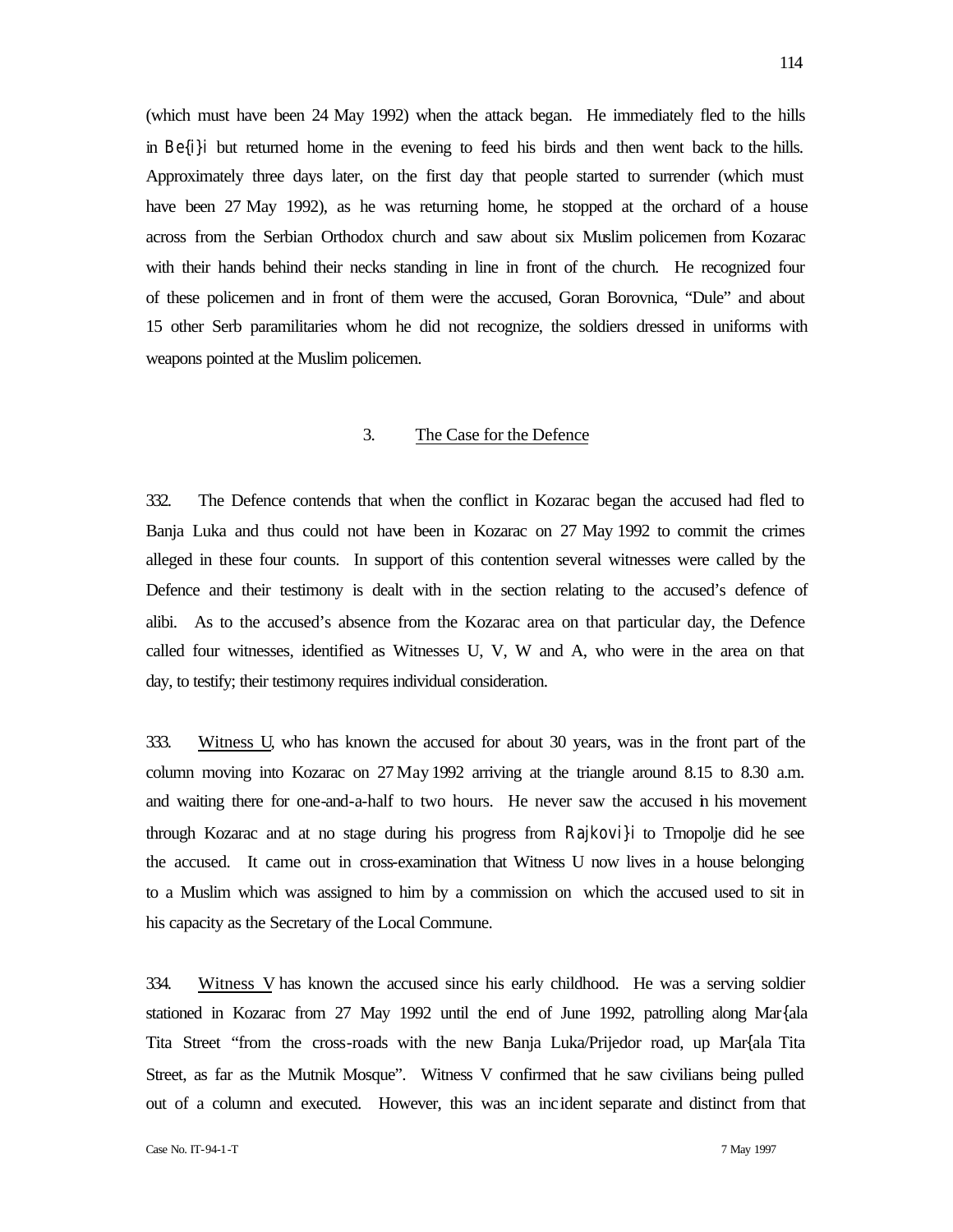charged in this paragraph of the Indictment. Although he saw Goran Borovnica on Mar{ala Tita Street below the kiosk he at no point during his duties in Kozarac saw the accused.

335. Witness W, who was serving in the VRS when Kozarac was attacked, has known the accused for about 20 years and is related to the accused's wife. He was in Kozarac from 26 to 28 May 1992 and also saw the execution of a civilian in Kozarac during that time but did not see the accused during that period although during cross-examination he clarified that he was located in the northern part of Kozarac where he spent the night of 27 and 28 May 1992. It is to be noted that, during rebuttal, Prosecution witness Sakib Sivac testified that he once saw Witness W at the Keraterm camp calling people out and cursing the inmates' "balija mothers", remarking that "we can't live together anymore". Another Prosecution witness, Jusuf Arifagi}, testified that he had known Witness W almost his whole life and recalled an incident when Witness W threatened to throw a grenade in front of the house of a Muslim because his brother was a member of the TO. He also recalled another incident in Kozarac when Witness W, whilst drunk in a bar, threatened to set off a grenade and had to be taken away by the police but returned the next day drunk and armed and threatening to avenge himself for having been reported to the police the previous day. He also testified that he saw Witness W visit the Keraterm camp some time in June or the beginning of July.

336. Witness A, who knows the accused "very well", testified about his long wait on 27 May 1992 from about 9.30 a.m. until about 6 p.m. at restaurant "Ziko" located about two kilometres from the junction of Kozarac where the road from Trnopolje crosses the Prijedor to Banja Luka road. He said in all of that time he did not see the accused and that he would have noticed the accused if he had been there.

### 4. Findings of Fact

337. It is the evidence of the Defence that from 23 May to 16 June 1992, apart from the three trips in the early part of June, when the accused visited Kozarac twice first on 1 June and then again sometime between 8 and 10 June and when he visited Trnopolje between these two trips to Kozarac around 4 or 5 June, he was in Banja Luka all the time and could not have been in Kozarac on 27 May 1992 when the alleged killings took place in the afternoon at the kiosk at the intersection of Mar{ala Tita Street and the road leading to Kalate. This is the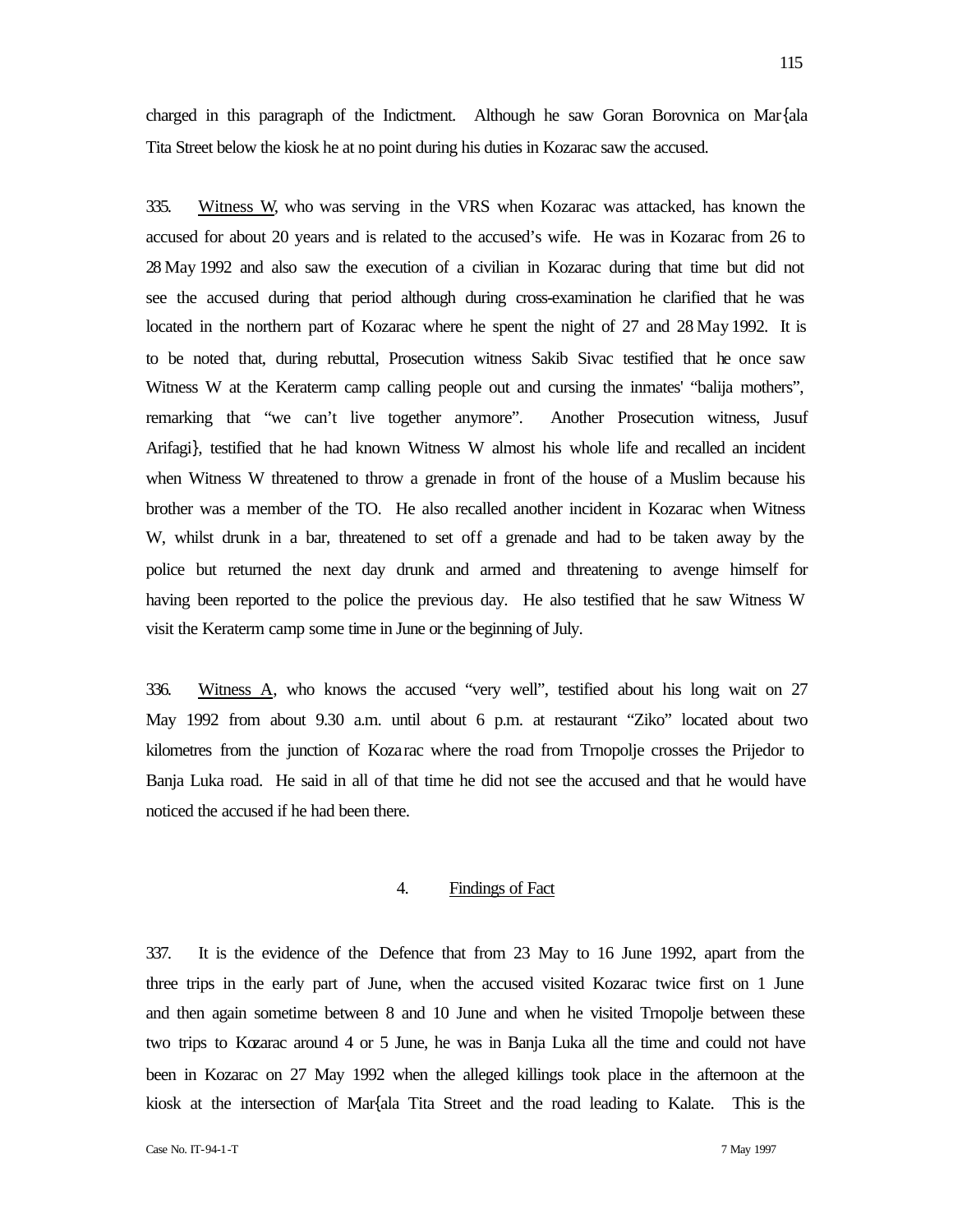effect of the evidence given by the accused, his wife Mira Tadi} and his brother Ljubomir Tadi} which is dealt with in the section dealing with the defence of alibi. The other Defence witnesses who happened to be at the scene on that day, namely Witnesses V and W, confirmed that killings were taking place on Mar{ala Tita Street although neither of them saw the accused there. Defence Witness U, who also testified to not having seen the accused on Mar{ala Tita Street, could not possibly have witnessed events which occurred in the afternoon when he was already at the bottom of the street on his way out of Kozarac between 8.30 to 9 a.m. Defence Witness A, who was also moving in a column down from the street next to the Orthodox church at the bottom of Mar{ala Tita Street between 8 and 8.30 a.m. before reaching the "Ziko" restaurant on that day, said that he did not see the accused at all but then he too certainly would not have been able to witness what happened at the kiosk that afternoon. The evidence of all or any one of these four Defence witnesses, who had passed through Mar{ala Tita Street, does not afford an alibi to the accused except to indicate that they did not happen to see the accused in Kozarac on that day while they were there.

338. This Trial Chamber accepts Nasiha Klipi} as a witness of truth and her evidence clearly shows that the accused was in the vicinity of Kozarac on the afternoon of 27 May 1992. It also accepts witness Nihad Seferovi} as a trustworthy witness. Both these witnesses have known the accused for a considerable period of time and although they did not see the events at the kiosk or the accused's participation therein, their evidence clearly indicates his presence in Kozarac on the day in question.

339. As to the accused's culpability, as stated earlier, it is clear that Salko Karaba{i} was the first in time to arrive at the intersection when he saw that his brother Ismet Karaba{i} and Re|o Fori} had already been singled out of the column and made to stand up against the kiosk. He then witnessed his other brother Ekrem Karaba{i}, his own son Seido Karaba{i} and Meho Muikan being taken out of the column by Goran Borovnica on the orders of the accused. Then the column was forced to march on and he saw and heard nothing of what happened at the kiosk afterwards. Ferid Muj~i}, who appears to be the next eyewitness in point of time, said he saw Ismet Karaba{i}, Ekrem Karaba{i} , Seido Karaba{i}, Re|o Fori} and a fifth person at the scene, already singled out and lined up against the kiosk with the accused standing behind Goran Borovnica who was then standing near Ekrem Karaba{i} . He next saw Seido Karaba{i}, Re|o Fori} and the fifth person being taken across the road to the other side of the street and his portion of the column was forced to walk on. Sulejman  $\text{Be}\{i\}$ ,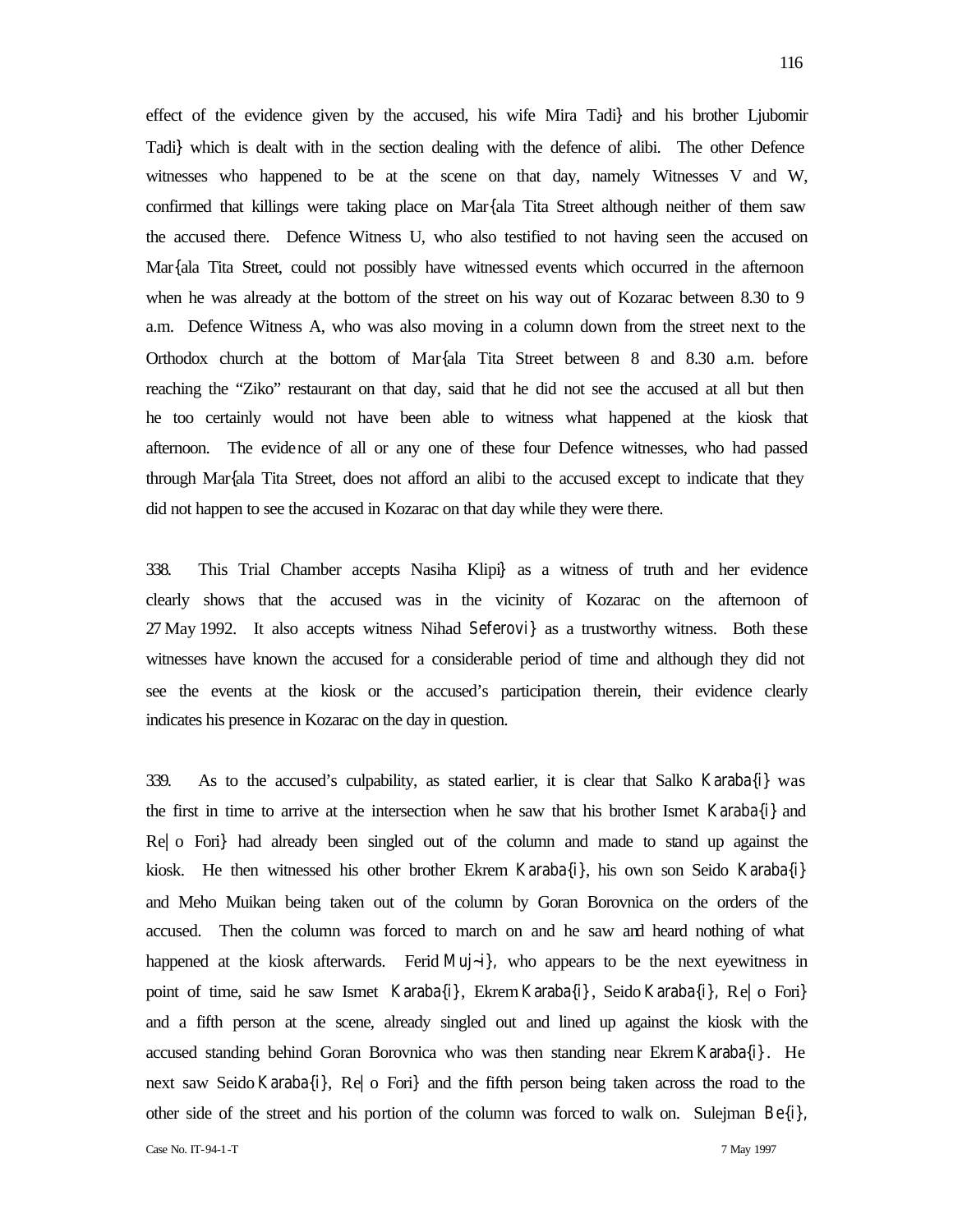who would appear to be the last of the eyewitnesses to come to the intersection, stated that when he reached the well just before the intersection his column was stopped and panic broke out and he witnessed Ismet Karaba{i}, Ekrem Karaba{i} , Seido Karaba{i} and Re|o Fori} being taken out of the column. The sketch which he marked at trial showed that at that time he had not yet crossed the mouth of the intersection or reached the kiosk. Then his column started to move slowly and as he came to the middle of the intersection looking at the backs of the four individuals, he glanced to his left and saw another group of people, six in number, already lined up against a wall at the intersection towards Kula. Then "all of a sudden" he heard a burst of firing, "one long burst and one shorter burst", and upon looking towards his right he saw the people lined up falling, although one of them stood unsteadily for several seconds; behind them were the accused and Goran Borovnica with "their weapons pointing towards these people". Those shot, he said, were Ismet Karaba{i}, Ekrem Karaba{i}, Seido Karaba{i} and Re o Fori}. His column was then ordered to move faster.

340. In connection with the shooting and killing of these four men, the testimony of Sulejman Be{i} is crucial. For his account to be correct, that he saw these four men being called out and then later shot (by inference because he only heard the firing and saw the automatic rifles of the accused and Goran Borovnica pointing at their backs), he would have had to be ahead of Salko Karaba{i} and certainly ahead of Ferid Muj~i}, who was too far back to have seen any calling-out but saw five individuals, Ismet Karaba $\{i\}$ , Ekrem Karaba $\{i\}$ , Seido Karaba{i}, Re o Fori} and a fifth person, already standing with their arms against the wall of the kiosk. Sulejman Be{i} describes the four as being called out at the same time whereas it is clear from Salko Karaba{i} 's evidence that there must have been a lapse of time between the two callings-out, i.e., the calling-out of Ismet Karaba{i} and Re $|o$  Fori}, who had already been singled out, and the calling-out of Ekrem Karaba{i}, Seido Karaba{i} and Meho Muikan. If Sulejman Be{i}'s account is to be believed, that he saw the calling-out of the four persons, Ismet Karaba{i}, Seido Karaba{i}, Ekrem Karaba{i} and Re|o Fori} at the same time and the hearing of the shooting of these four persons later, he must have been far ahead of Salko Karaba $\{i\}$  and Ferid Muj~i to see the calling-out and yet far behind them in order to hear the shooting which Salko Karaba{i} and Ferid Muj~i} did not hear. Sulejman Be{i} certainly could not have been both close enough to the front of the column to see all the four individuals being called out and also far enough to the rear to witness the shooting which was apparently out of earshot of Salko Karaba $\{i\}$  and Ferid Muj~i $\}$ , both of whom appeared credible and trustworthy. Sulejman Be{i}'s factual description of the pulling-out of the four

Case No. IT-94-1-T 7 May 1997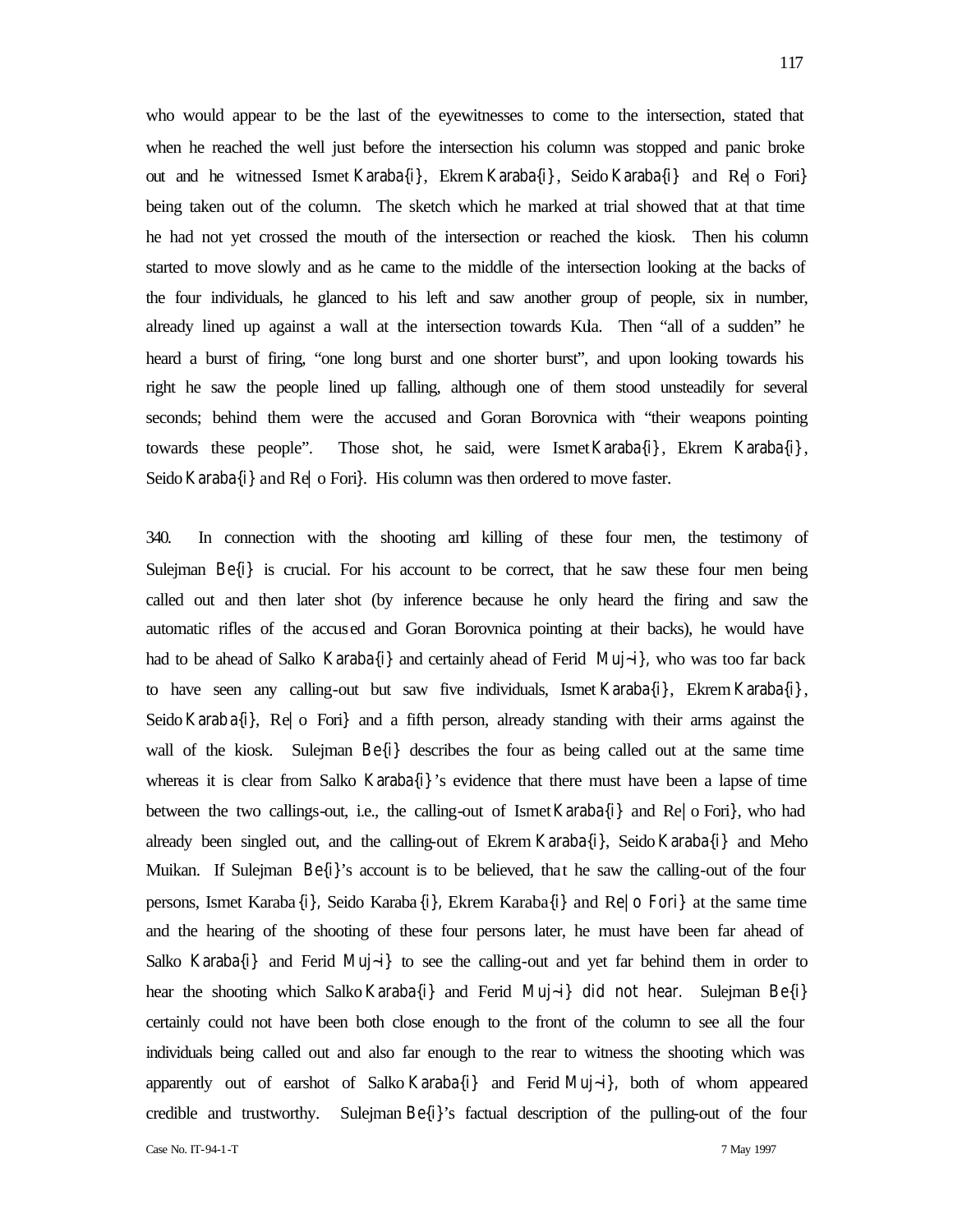individuals and of the hearing of the gunfire does not at all accord with the accounts given by Salko Karaba{i} and Ferid Muj~i} and cannot be accepted.

341. For the reasons given above, the Trial Chamber is not satisfied beyond reasonable doubt that the shooting and killing by the accused of the individuals at the kiosk occurred as alleged or in fact that the shootings did take place although it is fully satisfied as to the accused's participation at the scene in the calling-out of people from the moving column and that this occurred in the context of the armed conflict. In the Legal Findings section of the Opinion and Judgment, the Trial Chamber will consider what offences, if any, have been committed.

### G. Paragraph 12 of the Indictment

### 1. The Events Alleged

342. This paragraph concerns incidents alleged to have taken place in the two small villages of Jaski}i and Sivci. It reads as follows:

About 14 June 1992, armed Serbs, including Du{ko TADI], entered the area of Jaski}i and Sivci in op{tina Prijedor and went from house to house calling out residents and separating men from the women and children. The armed Serbs killed Sakib ELKA[EVI], Osme ELKA[EVI], Alija JAVOR, Abaz JASKI] and Nijaz JASKI] in front of their homes. They also beat Meho KENJAR, Adam JAKUPOVI], Salko JASKI], Ismet JASKI], Beido BALI], [EFIK BALI], Nijas ELKA[EVI], and Ilijas ELKA[EVI] and then took them from the area to an unknown location.

It is then alleged that by his participation in these acts the accused committed offences charged in six counts.

343. Counts 29, 30 and 31 charge the accused by reason of his participation in the acts alleged in paragraph 12 with, respectively, a grave breach of the Geneva Conventions recognized by Article 2(a) (wilful killing) and Article 7, paragraph 1, of the Statute; with a violation of the laws or customs of war recognized by Article 3 and Article 7, paragraph 1, of the Statute and Article 3(1)(a) (murder) of the Geneva Conventions; and with a crime against humanity recognized by Article 5(a) (murder) and Article 7, paragraph 1, of the Statute. Counts 32, 33 and 34 respectively charge the accused, in the form already familiar from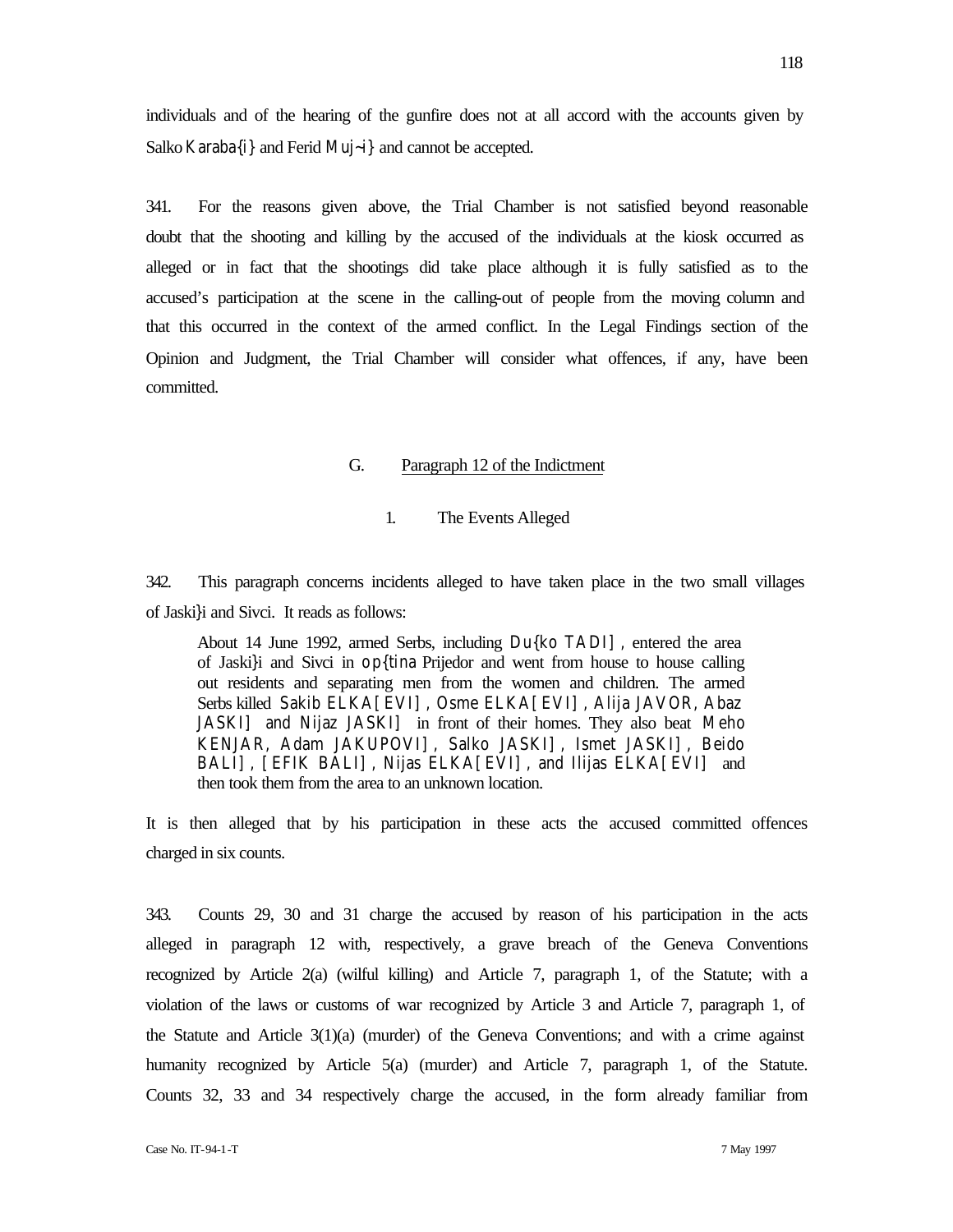earlier counts, with wilfully causing great suffering or serious injury to body or health, with cruel treatment and with inhumane acts.

344. There is considerable evidence regarding those events of 14 June 1992 coming from six witnesses, either surviving former residents of Jaski}i and Sivci or who had sought refuge there. From that evidence it is clearly established that on 14 June 1992 Serb armed forces hostile to the Muslim inhabitants of those two villages went from house to house calling out the men, beating them and removing them to prison camps. In Jaski}i,five men were killed.

345. After the attack on Kozarac, thousands of inhabitants of the area, almost all Muslim, fled to the countryside to the south, some seeking refuge in Jaski}i and Sivci. The residents of those two villages were ordered to surrender all weapons and movement within the villages was restricted. Thereafter Serb forces frequently came to the villages, sometimes in search of particular fugitives, and once requiring local men to collect corpses from a nearby village. Then, early in June, Sivci was shelled briefly by tanks and on or about 10 June 1992 some houses and barns were burned down with the livestock still in them. Frequently the sound of shots were heard at night and the villagers lived in fear, many sleeping in their clothes lest they be ordered to leave their homes without warning, as indeed happened later to the men of the villages.

346. On 14 June 1992 both villages were attacked. In the morning the approaching sound of shots was heard by the inhabitants of Sivci and soon after Serb tanks and Serb soldiers entered the village. The houses were searched one by one and all the men were ordered out onto the road that ran through the village. There they were made to run along that road, hands clasped behind their heads, to a collecting point in the yard of one of the houses. On the way there they were repeatedly made to stop, lie down on the road and be beaten and kicked by soldiers as they lay there, before being made to get up again and run some distance further, where the whole performance would be repeated. Their wallets, identification cards and any valuables they had on them were taken from them as they lay on the road. In all some 350 men, mainly Muslims but including a few Croats, were treated in this way in Sivci.

347. On arrival at the collecting point, beaten and in many cases covered with blood, some men were called out and questioned about others, and were threatened and beaten again.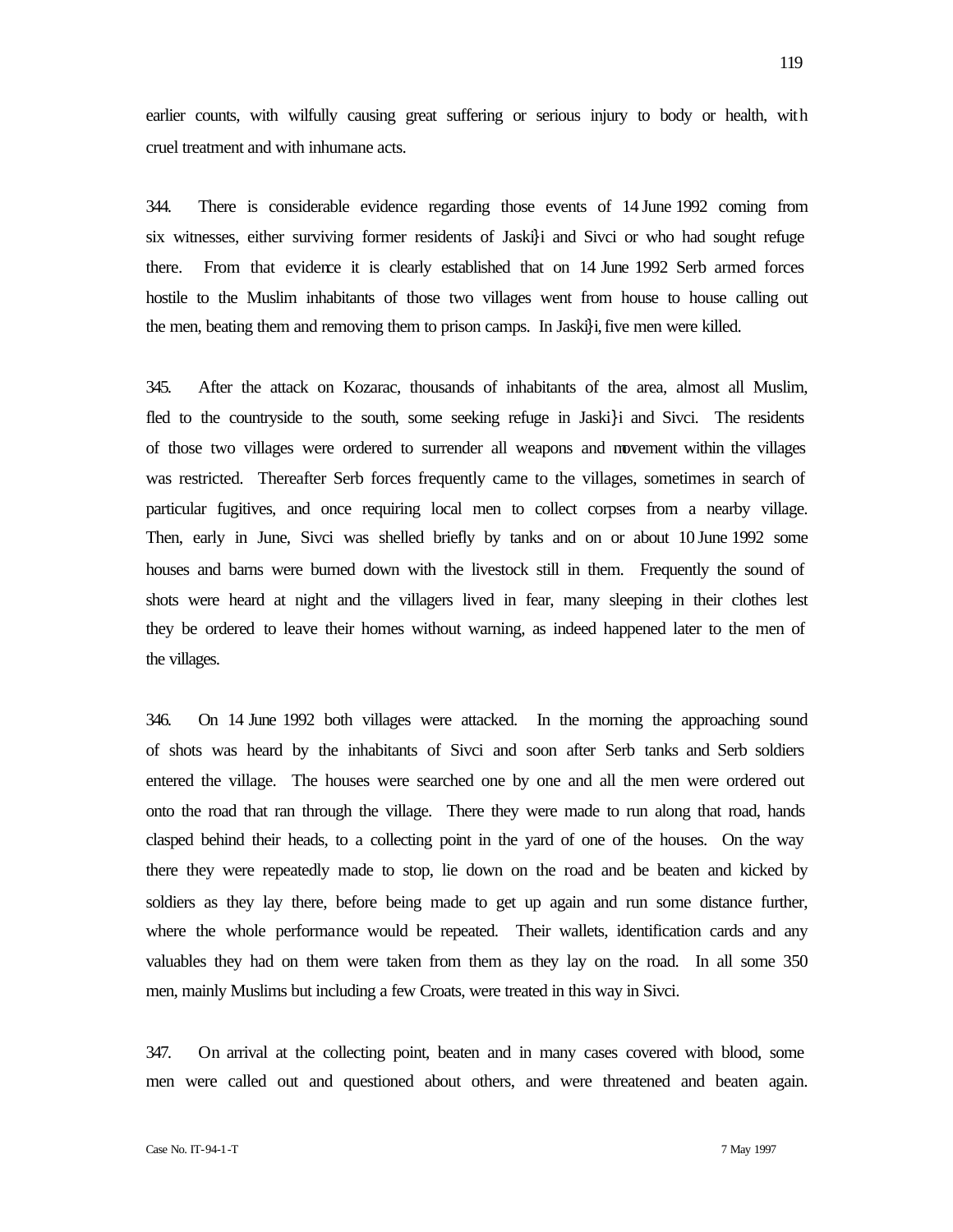Soon buses arrived, five in all, and the men were made to run to them, hands again behind the head, and to crowd on to them. They were then taken to the Keraterm camp.

348. The experience of the inhabitants of the smaller village of Jaski}i, which contained only 11 houses, on 14 June 1992 was somewhat similar but accompanied by the killing of villagers. Like Sivci, Jaski}i had received refugees after the attack on Kozarac but by 14 June 1992 many of those refugees had left for other villages. In the afternoon of 14 June 1992 gunfire was heard and Serb soldiers arrived in Jaski}i and ordered men out of their homes and onto the village street, their hands clasped behind their heads; there they were made to lie down and were severely beaten. The village houses were searched to make sure that all men were accounted for. Then the men, other than three older men, were marched off in the direction of Kozarac and their families have never seen or heard of them again. When they had left, the women found the bodies of five men who had been shot, their corpses left to lie where they fell. Women and children were either initially ordered out with the men and then told to go back inside their houses or else were simply told to remain inside; in either case they were ordered not to look out to see what was happening to their menfolk.

349. Some of the distraught women in Jaski}i left with their children and fled from the village later on 14 June 1992. Others remained behind; one in particular stayed in Jaski}i until mid-July with her two young children until suddenly forced to leave by Serb soldiers on a few minutes notice. In the days after 14 June 1992 there were many visits to the village each day by Serb soldiers, who helped themselves to everything from tractors to liquor.

350. As soon as they dared to leave their houses, those who had remained after 14 June 1992, including two of the older men, sought to bury the bodies of the five men which had been left lying in the village. However, they faced threats, abuse and obstruction in doing so and were ultimately obliged to dig one common grave and bury the bodies there. At some subsequent date most, perhaps all, of the houses in Jaski}i were substantially destroyed, only burnt-out ruins remaining.

### 2. The Role, if any, of the Accused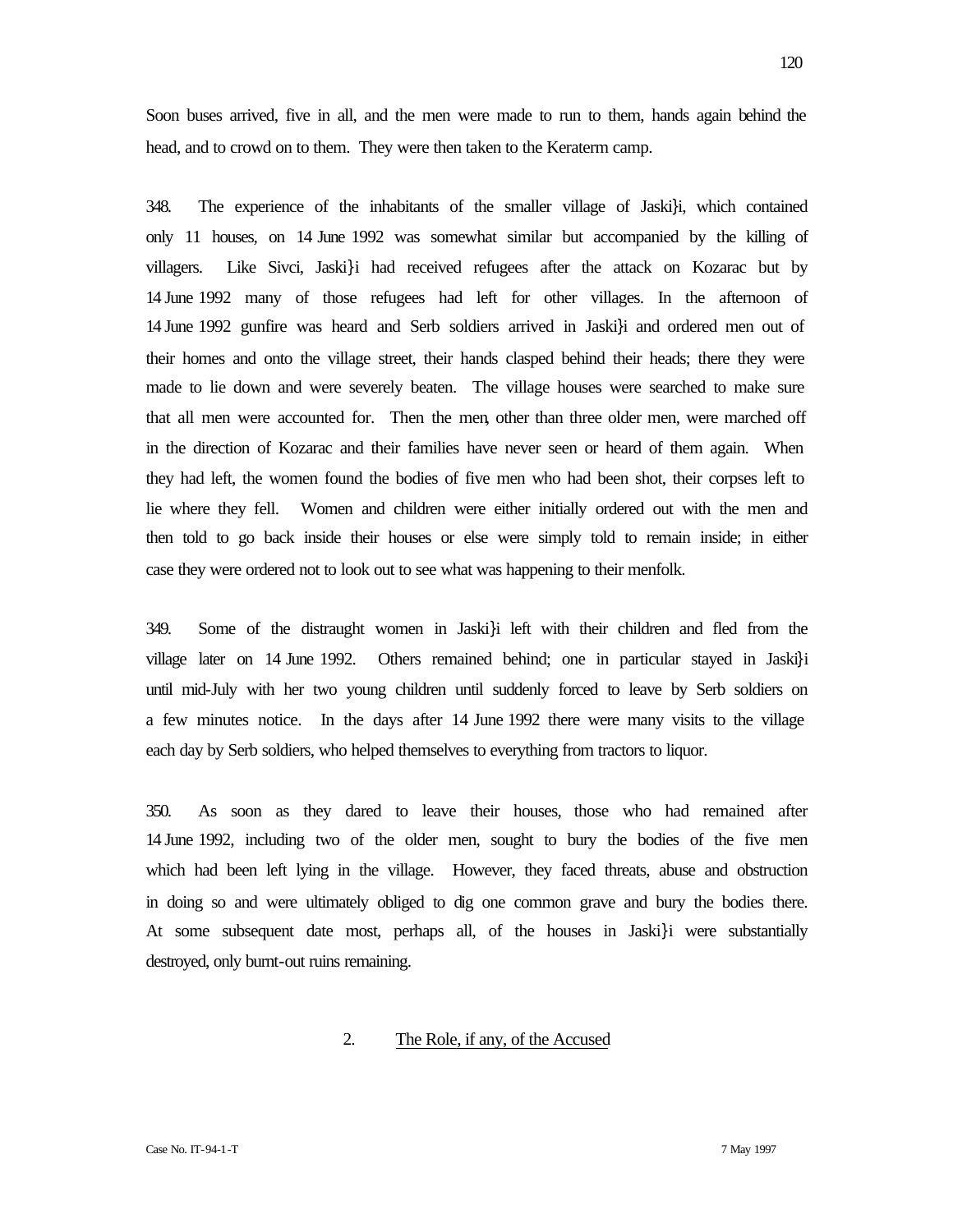351. The first of five witnesses who say they recognized the accused in these villages, Sakib Sivac, had known the accused since childhood, though as an acquaintance, rather than as a friend. On 14 June 1992, in Sivci, this witness had been made to leave his home and with other residents, hands behind his head, run down the village street, lie down, be beaten and kicked where he lay, get up and run again and so on, repeating this many times until he, with the others, reached a yard filled with some 300 prisoners, mainly Muslims, all of whom had been beaten. There they were questioned and threatened and, when the men of the village had been collected, were made to board buses. As Sakib Sivac approached a bus to board it, he recognized the accused standing on one side of its rear door and a man called Dragoje  $\land$ avi}, whom he knew better than he knew the accused, standing on the other side; he had to pass between them and, as he sought to talk to Dragoje  $\wedge$  avi}, the accused pushed him onto the bus. At that point he turned and looked the accused in the face. After boarding the crowded bus he was standing on the step and could still see the accused through the door of the bus, wearing a camouflage uniform and with a rifle, pistol and knife and perhaps handcuffs at his belt. The buses took the prisoners to the Keraterm camp.

352. Draguna Jaski} lived in Jaski}i with her husband. She had known the accused and members of his family by sight for many years. On 14 June 1992 gunfire was heard and then soldiers came to her house and ordered everyone out. One soldier searched the house and the women and children were then ordered to return to the house while the men had to go onto the village street, with hands behind their heads. As the witness began to go inside she saw the accused, 20 metres away, bearded and wearing a camouflage uniform, together with another soldier, driving men of the village down the street towards her house and hitting them with a stick, one of the villagers with blood covering his face.

353. The group had reached the part of the street in front of her house and were some 10 metres away when she finally went inside her house, where she and the other women and children were told to lie down on the floor. The witness later got up and looked through the window and saw the accused and others beating the men of her family as they lay on the street and pouring water over those who had fainted. She saw the accused strike her father with a stick behind the neck as he tried to stand up. Her son then pulled her down onto the floor. She got up again later, looked through the window and saw that all the men were now running down the road with the accused, whose face she could see, beating a man; she was then some 12 metres away from him.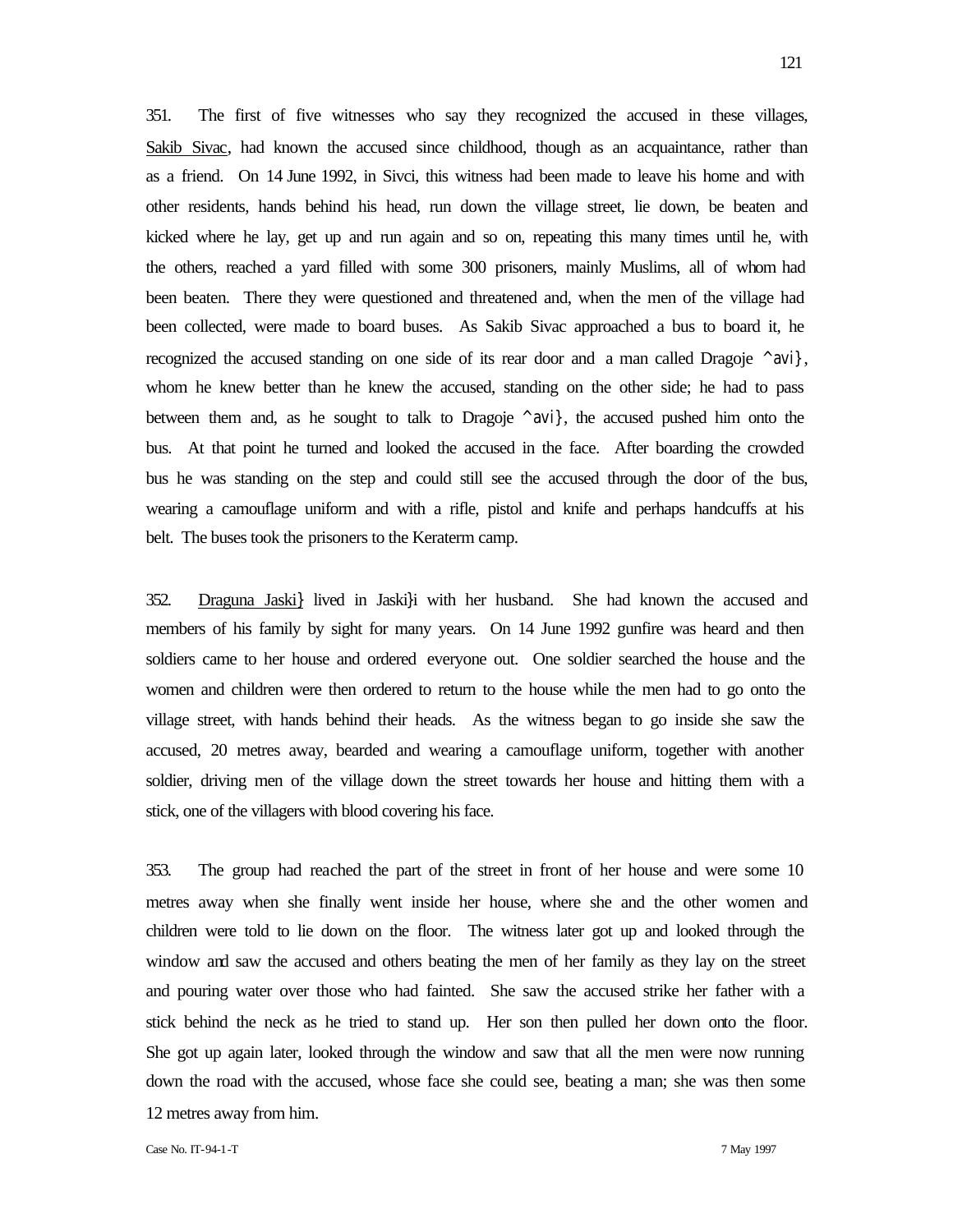354. Later, when the men from the village had been taken away, she went out onto the street and saw five bodies which she recognized as men from her village though not from her family. Only three older men were left alive in the village. Later that day she went to the Trnopolje camp and eventually in a convoy to Bosnian government territory. She has never seen the men of her family since then, although she has made efforts to trace them.

355. When in May 1995 she was shown a display of photographs by an investigator from the Office of the Prosecutor which included a photograph of the accused, she said at the time that she did not recognize anyone. However, she testified that she in fact recognized the accused but was afraid to say so. She was later questioned again by an investigator from the Office of the Prosecutor and said she did not identify the accused because she was not sure it was he. She said, however, in evidence that she was sure she saw the accused beating a man in the village.

356. Subha Muji} is the sister of the last witness. She knew the accused by sight but had never spoken to him. She lived in a village near Jaski}i and had fled from her own home to that of her sister when her own home was shelled and burnt down. She described the arrival of soldiers in Jaski}i on 14 June 1992, the ordering out of everyone in her sister's house, the separation of men and women and the beating of the men from her sister's house by the accused, whom she recognized. The accused was bearded, wearing a camouflage uniform. When she went back inside she saw the accused still continuing to beat the men with a rifle and to kick them. They were lying on the street while being beaten and the accused ordered water to be poured over them and they were then led off down the street.

357. Her sister Draguna Jaski} was with her inside when she saw this beating and said to her that the accused was killing all the men of the family. Later she went outside and saw bodies in the village. She has never again seen the men who were taken from her house, despite her efforts to find them.

358. Zemka [ahbaz lived in a nearby village and went with her son and daughter to stay with her relatives in Jaski}i when she felt threatened in her own village. She did not know the accused. On the day that soldiers came to Jaski}i she was living with her children in a house across the street from that of Draguna Jaski} and ran outside when she heard gunfire. She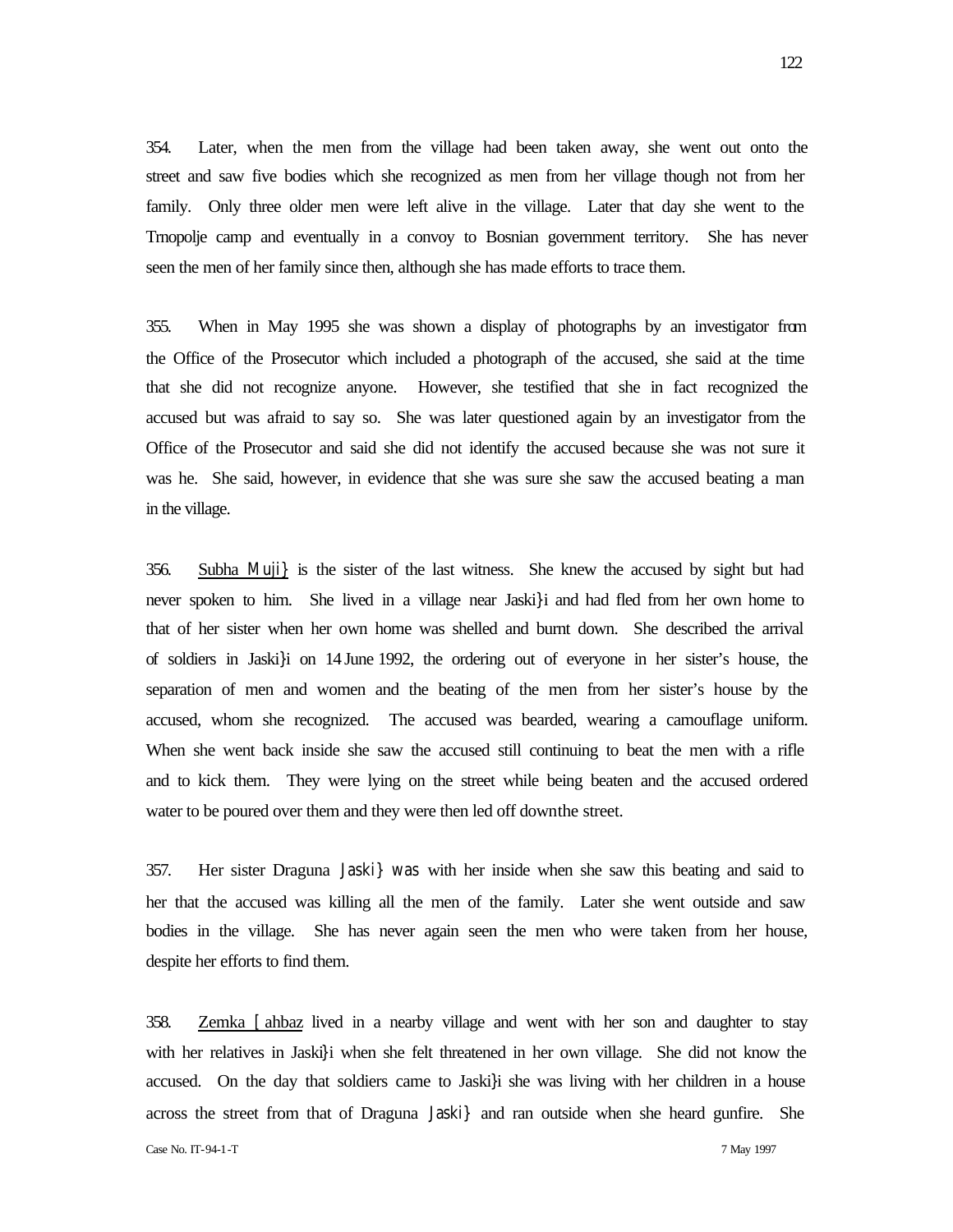saw from the steps leading up to the house a man in camouflage uniform leading another man, who came from Jaski}i, by the scruff of the neck; that man had a bleeding nose. With the man in camouflage uniform was another man with blond hair who had a stick in his hand. She also saw men and women outside Draguna Jaski}'s house lined up against a wall and a soldier with a gun there. The man in the camouflage uniform saw her, cursed and said that if the people in her house did not come out they would all be killed. He then fired his rifle in the air.

359. The witness re-entered her house and brought out those inside, being her 19-year-old son and a number of women. By that time the men from Draguna Jaski}'s house were all lying down in the street. The man in the camouflage uniform nodded to the blond man, who started beating the men lying down. Then he told the women to go inside and her son to come with him. However, the witness followed her son to the street whereupon the man in the camouflage uniform threatened her with his rifle and her daughters took her inside. Later she went outside, saw blood and water on the street and in all five dead bodies, the same bodies as those seen by the witness Draguna Jaski}. She has not heard from her son since the day he was taken away.

360. In May 1995 the witness was shown a book of photographs of men and from it selected the photograph of the accused whom she recognized as the man in the camouflage uniform referred to in her evidence. In cross-examination the witness recalled that the man in the camouflage uniform was wearing a hat with a wide brim, "more like a shield" from the sun than a hat. She said of him: "I do not remember a beard, absolutely."

361. Senija Elkasovi} lived in Jaski}i and knows the accused but only in passing, whereas she knows his wife well, having grown up in the same village. On 14 June 1992 when the soldiers came to Jaski}i they ordered her husband and the other men out of her house and told the women and children to remain inside and lie on the floor. One soldier entered the house. The witness glanced out of the window as she was going to lie down and saw the accused, wearing a camouflage uniform but with nothing on his head, in the yard of her house and was then again ordered by that soldier to lie down. She heard shouts from outside and shots and when the soldier left the house she looked out of the window and saw the soldiers and the men from her house moving down the street. Later she went outside and saw no one in the street; walking down the street she then saw two dead bodies with visible bullet wounds in the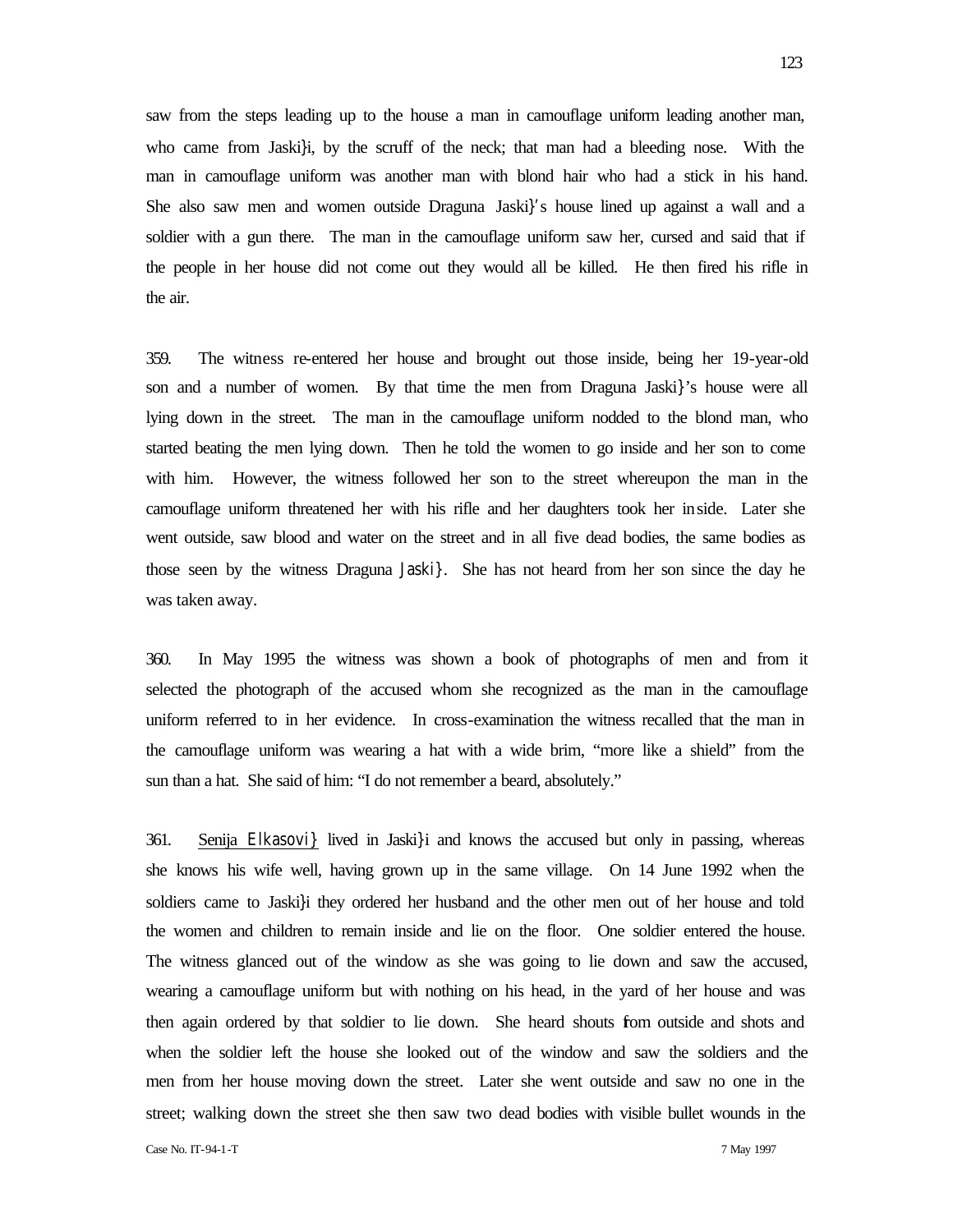head. She collapsed and her father-in-law came to her and helped her back to her house. Later again, she saw two more bodies in the garden of her house, both shot in the head. The bodies she saw and recognized were those whom other witnesses also recognized. The witness has not since heard anything of her husband or of her other male relatives taken from her house.

362. Sena Jaski} did not see the accused in Jaski}i but as the remaining Jaski}i witness her evidence can be conveniently described here. She lived in Jaski}i with her husband, a woodcutter. She did not know the accused. She described men in uniform entering Jaski}i on 14 June 1992 while she was in the summer kitchen of her house with her husband, her two daughters and three refugees from other villages, a man and two women. Gunfire was heard at about 3 p.m. and two soldiers abruptly came to the kitchen door, ordered her husband and the other man to go with them to the road and the women and children to remain seated. The soldiers took the men out and beat her husband, cursing him as a Muslim and asked if there were others in the house, to which her husband said there were not.

363. Later, when all was quiet, she went down the road and saw two dead men lying there, being Osme and Sakib Elka{evi}. She then returned home, packed a bag with clothes and fled the village with her children. She has never since seen either her husband or the other man who was taken from her house, despite looking everywhere for her husband, including consultation with international agencies.

#### 3. The Case for the Defence

364. The relevant date being 14 June 1992, the accused's evidence is that he was living continuously in Banja Luka without leaving it after returning on the evening of 4 June 1992 from the second of two visits which he made to Kozarac to collect possessions from his house and café and before his departure for Prijedor early on the morning of 15 June 1992.

365. In the later description in this Opinion and Judgment of the accused's alibi the various witnesses who testified to his presence in Banja Luka are named and the nature of their testimony is referred to. His alibi does not deal specifically with 14 June 1992 and, as discussed later, is generally unspecific as to date in respect of this period.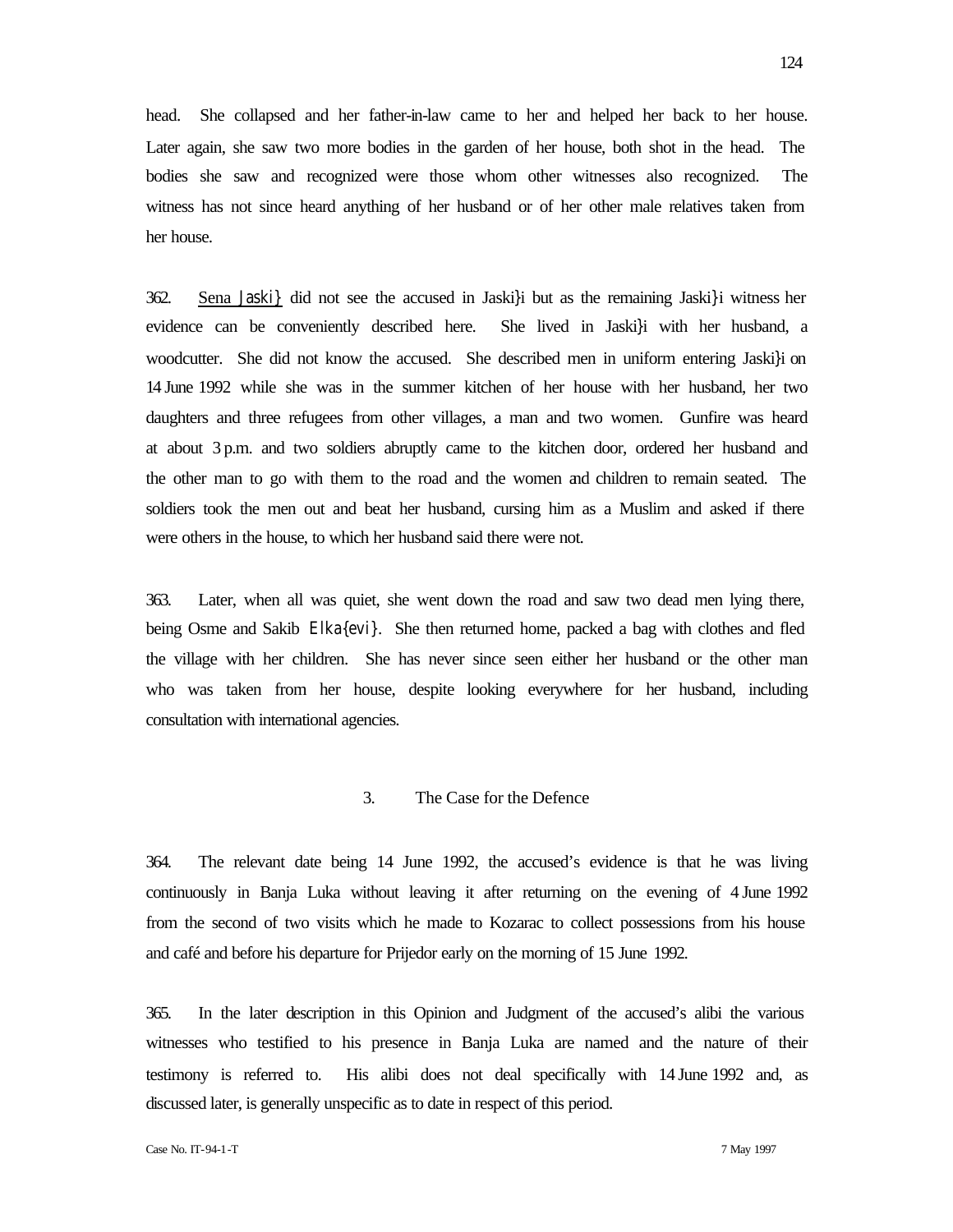#### 4. Findings of Fact

366. As was pointed out by the Defence, the description given by each of these several witnesses of the clothing worn by the accused at the time is not consistent and the clothing of the soldiers who entered Jaski}i with the accused is described by some witnesses very differently from others and from the witness Sakib Sivac's description of those who entered Sivci. Also the photo-identification of the accused by Draguna Jaski} was unsatisfactory. However, it is to be noted that that photo-identification was also inappropriate and unnecessary when applied to Draguna Jaski}, who had known the accused by sight for many years past.

367. It is also true that the relatively minor role of the accused in Sivci, as described by the sole witness to the Serb entry into that village, contrasts with the important role he is said to have assumed in Jaski $\chi$  according to some witnesses and with his major role in Kozarac when he attempted to restore it to activity after the attack on it and its substantial destruction. However, these apparent contrasts may be explicable on any one of a number of grounds. They may, for example, be due to no more than the Sivci witness happening upon the accused at a particular moment when he seemed to be engaged in the function of supervising the loading of prisoners onto buses, this at a time when there was little else left to do.

368. There are, in relation to this paragraph, four witnesses who had known the accused by sight in the years before 1992 and who recognized him from that prior knowledge; there is also a fifth witness who did not previously know him but who made a positive photoidentification. Their evidence is answered only by the evidence of the accused that he was continuously in Banja Luka from late May until 15 June 1992, apart from three absences on dates other than 14 June 1992, and by the evidence of his wife and others, unspecific as to date, that he was resident in Banja Luka.

369. This Trial Chamber concludes that it is satisfied beyond reasonable doubt that the Prosecution witnesses did indeed see the accused in Sivci and Jaski}i on 14 June 1992, that he entered those two villages together with other armed men as alleged in paragraph 12 of the Indictment and in Sivci took part in the removal of separated men from that village to the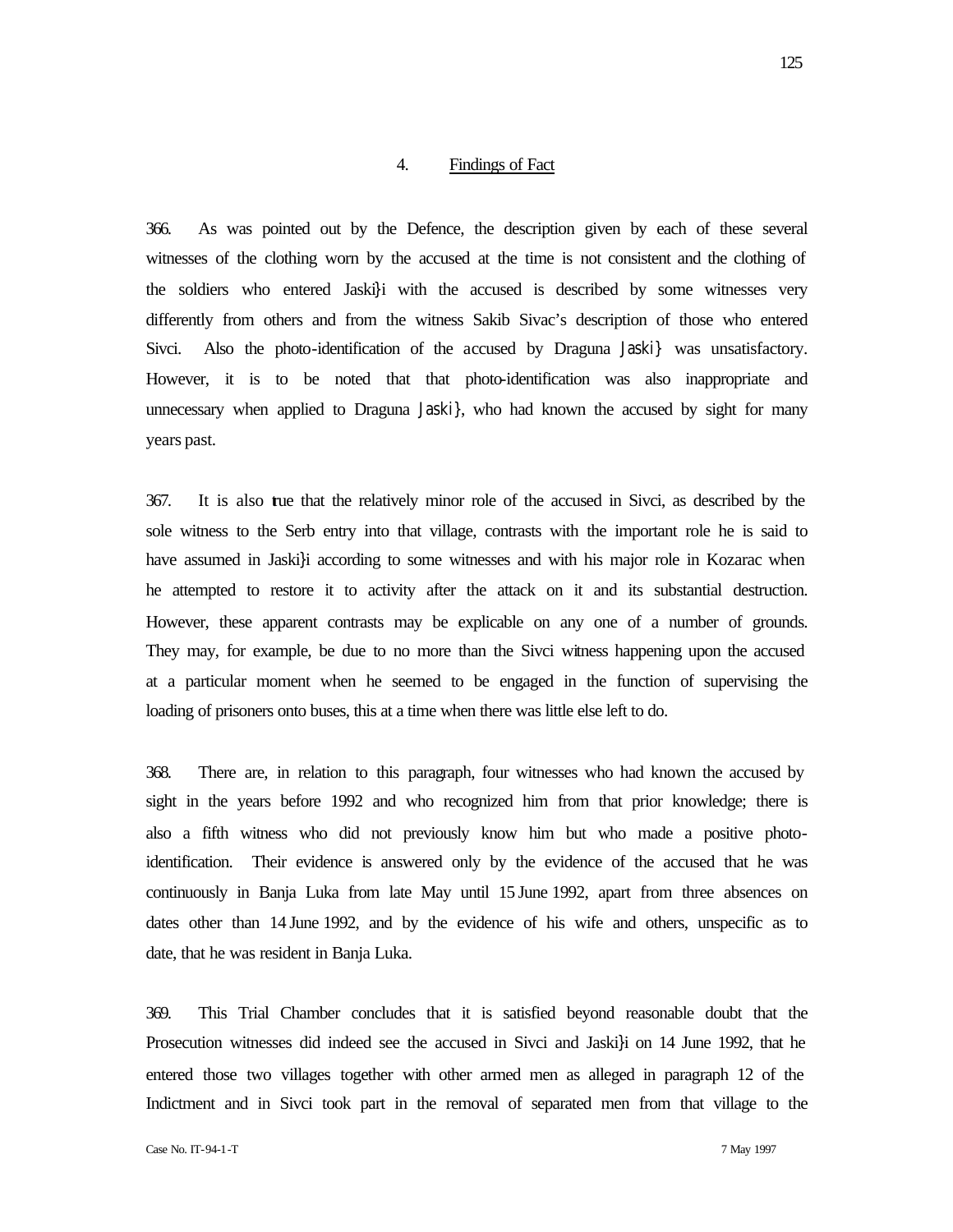Keraterm camp and in Jaski}i took part in the calling-out of residents and the separation of men from women and children. It is further satisfied that the said group forcibly removed from the village of Jaski}i the following men: Beido Bali}, [efik Bali} , Munib Be{i}, Ilijas Elka{ovi}, Nijas Elka{ovi}, Hassan Jakupovi} , Ismet Jaski}, Salko Jaski} , Senad Majdanac, Alija Nureski, Iso Nureski, Mirsad Nureski, Jasmin [ahbaz and Fehim Turkanovi}, and that the accused participated in their removal and further that the accused beat Beido Bali}, [efik Bali}, Ismet Jaski}, and Salko Jaski}.

370. Of the killing of the five men in Jaski}i, the witnesses Draguna Jaski}, Zemka [ahbaz and Senija Elkasovi} saw their five dead bodies lying in the village when the women were able to leave their houses after the armed men had gone; Senija Elkasovi} saw that four of them had been shot in the head. She had heard shooting after the men from her house were taken away. Sena Jaski} saw two of the five dead bodies identified by the other three witnesses; the witness Subha Muji} also saw unidentified bodies in the village after the armed men had gone. That the armed men were violent is not in doubt, a number of these witnesses were themselves threatened with death by the armed men as the men of the village were being taken away. Apart from that, their beating of the men from the village, in some cases beating them into insensibility, as they lay on the road, is further evidence of their violence.

371. The group of armed men were relatively few in number and the accused was one of them and took an active part in the rounding up of men in the village; some witnesses described him as giving orders to others but the evidence for this is not strong. It may, however, be of some significance that of the group only the accused was known to the witnesses; it would seem that he alone came from the locality and, rather than giving orders, he may have been acting as guide to the locality and as to who lived in the village.

372. The village of Jaski}i had been quiet before the armed men came; they arrived to the sound of gunfire, conducted with threats of death and great violence a search of the village, house by house, brutally beat the village men as they lay on the road and, when they left taking the village men with them, shots were heard and five dead men remained lying where they had been killed in the village.

373. This Trial Chamber is satisfied beyond reasonable doubt that the accused was a member of the group of armed men that entered the village of Jaski}i, searched it for men,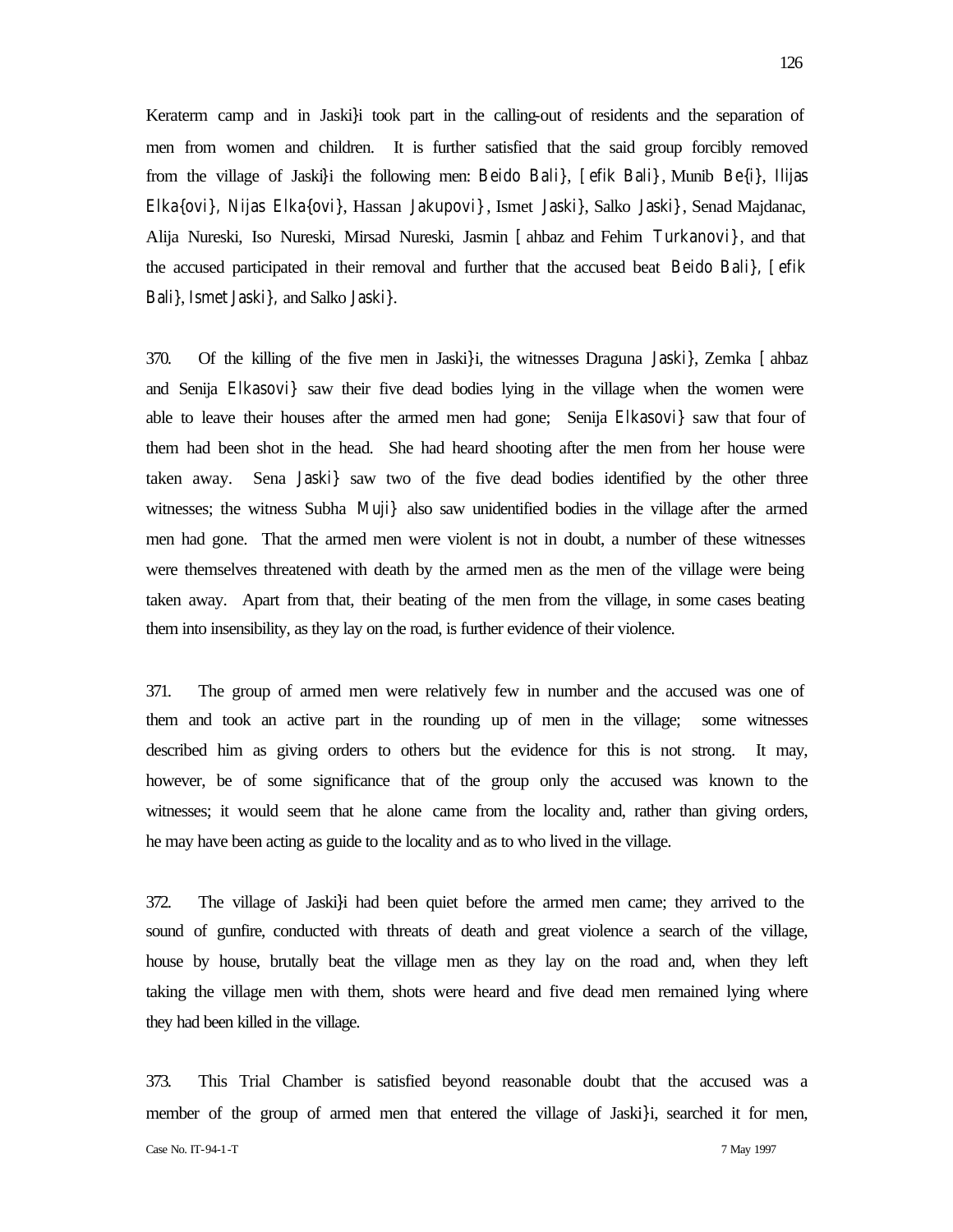seized them, beat them, and then departed with them and that after their departure the five dead men named in the Indictment were found lying in the village and that these acts were committed in the context of an armed conflict. However, this Trial Chamber cannot, on the evidence before it, be satisfied beyond reasonable doubt that the accused had any part in the killing of the five men or any of them. Save that four of them were shot in the head, nothing is known as to who shot them or in what circumstances. It is not irrelevant that their deaths occurred on the same day and at about the same time as a large force of Serb soldiers and tanks invaded the close-by and much larger village of Sivci, accompanied by much firing of weapons. Again it is not irrelevant that the much larger ethnic cleansing operation conducted that day in Sivci involved a very similar procedure but with no shooting of villagers. The bare possibility that the deaths of the Jaski}i villagers were the result of encountering a part of that large force would be enough, in the state of the evidence, or rather, the lack of it, relating to their deaths, to prevent satisfaction beyond reasonable doubt that the accused was involved in those deaths. The fact that there was no killing at Sivci could suggest that the killing of villagers was not a planned part of this particular episode of ethnic cleansing of the two villages, in which the accused took part; it is accordingly a distinct possibility that it may have been the act of a quite distinct group of armed men, or the unauthorized and unforeseen act of one of the force that entered Sivci, for which the accused cannot be held responsible, that caused their death.

374. The Trial Chamber is satisfied beyond reasonable doubt that the accused took an active part in the brutal and violent beating of four of those alleged in the Indictment to have been beaten as they lay on the road outside their houses: Beido Bali}, [efik Bali}, Ismet Jaski} and Salko Jaski}. There is no evidence of the beating of Ilijas Elkasovi} or Nijas Elkasovi}. All that remains for consideration in relation to the beating of those four is whether the elements of each of these crimes as charged in Counts 32, 33 and 34 of the Indictment are satisfied and, as previously stated, this will be considered in a later section of the Opinion and Judgment when legal findings are made. There is no evidence of the beating of the other four villagers said in the Indictment to have been beaten.

375. The Trial Chamber is also satisfied beyond reasonable doubt that the armed group, including the accused, forcibly removed from their families and homes the 14 men earlier referred to, to a location then unknown to them. Of these 14 the Indictment charges the accused in respect of only six of them, being Salko Jaski}, Ismet Jaski}, Beido Bali}, [efik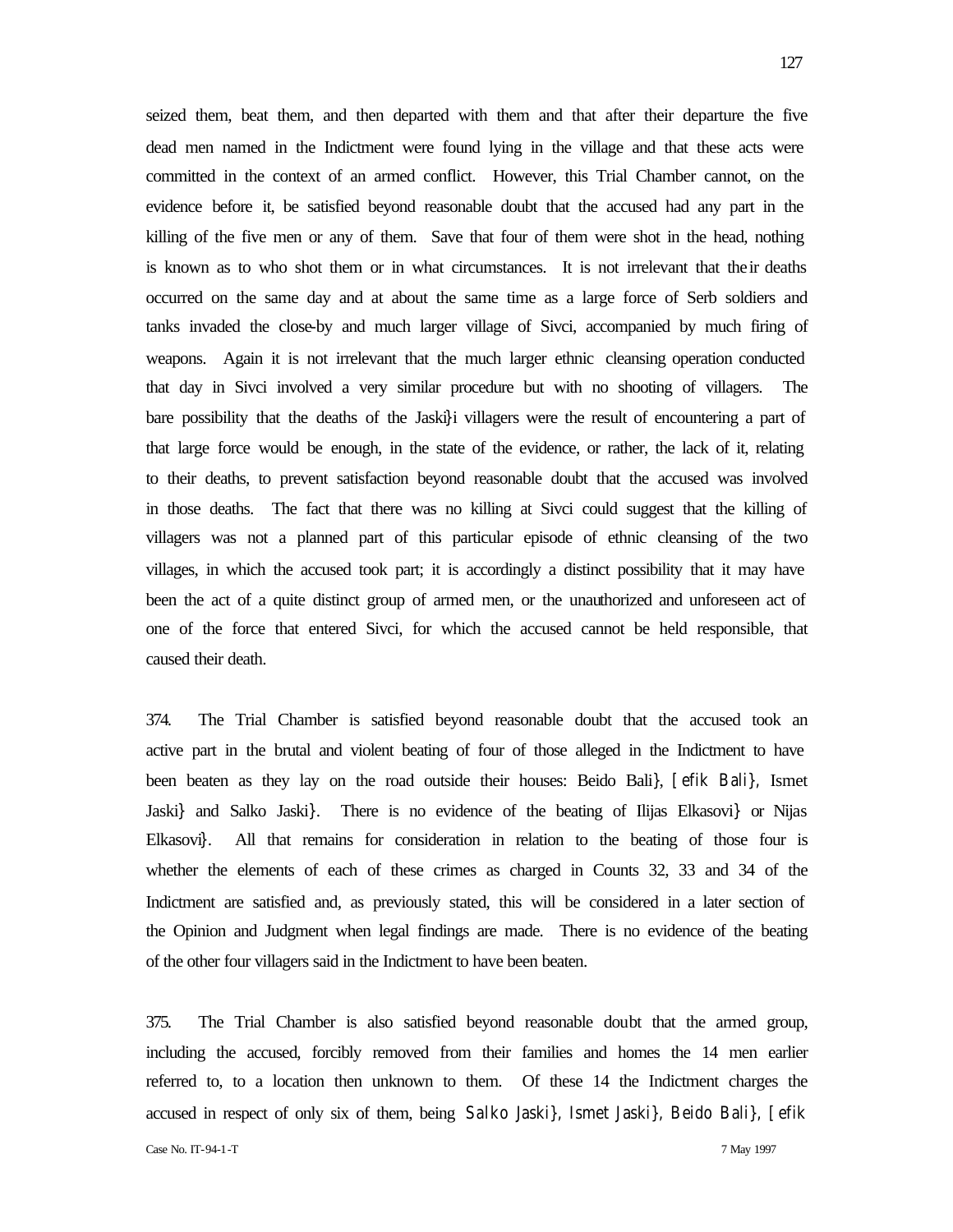Bali}, Nijas Elka{ovi} and Ilijas Elka{ovi}. It also charges the accused in respect of Meho Kenjar and Adam Jakupovi} but no evidence was received with respect to these two men. Whether this forced removal involves any and if so which of the offences charged in these three counts will likewise be considered when legal findings are made.

376. In conclusion, three points should be noted. First, that although reference is made in paragraph 12 to the village of Sivci and evidence was given regarding the actions there of the Serb forces, including the accused, the only allegation appearing in the paragraph relevant to Sivci is the calling-out of residents and the separating of men from women and children. There is no allegation, although much evidence, of physical mistreatment of the people of that village. The evidence concerning the acts of the accused in Sivci is confined to his standing beside the door of a bus used to transport away the men of the village and pushing male villagers onto it after they had been called out and separated. In those circumstances, whether or not the act of calling-out residents and separating the men from others could itself constitute cruel treatment or inhumane acts, and whether any assistance given by the accused to others in relation to that act is direct or substantial, is considered when legal findings are made. Secondly, while there is evidence of the calling-out and separation in Jaski}i of Ilijas Elkasovi} and Nijas Elkasovi} from women and children, there is no evidence of any beating of either of them. Lastly, as mentioned above, there was no evidence led as to the two other persons, Meho Kenjar and Adam Jakupovi}, named in this paragraph of the Indictment.

#### H. Paragraph 4 of the Indictment

377. This paragraph concerns incidents alleged to have taken place at various locations in op{tina Prijedor. It reads as follows:

Between about 23 May 1992 and about 31 December 1992, Du{ko TADI] participated with Serb forces in the attack, destruction and plunder of Bosnian Muslim and Croat residential areas, the seizure and imprisonment of thousands of Muslim and Croats under brutal conditions in camps located in Omarska, Keraterm and Trnopolje, and the deportation and/or expulsion of the majority of Muslim and Croat residents of op{tina Prijedor by force or threat of force. During this time, Serb forces, including Du{ko TADI], subjected Muslims and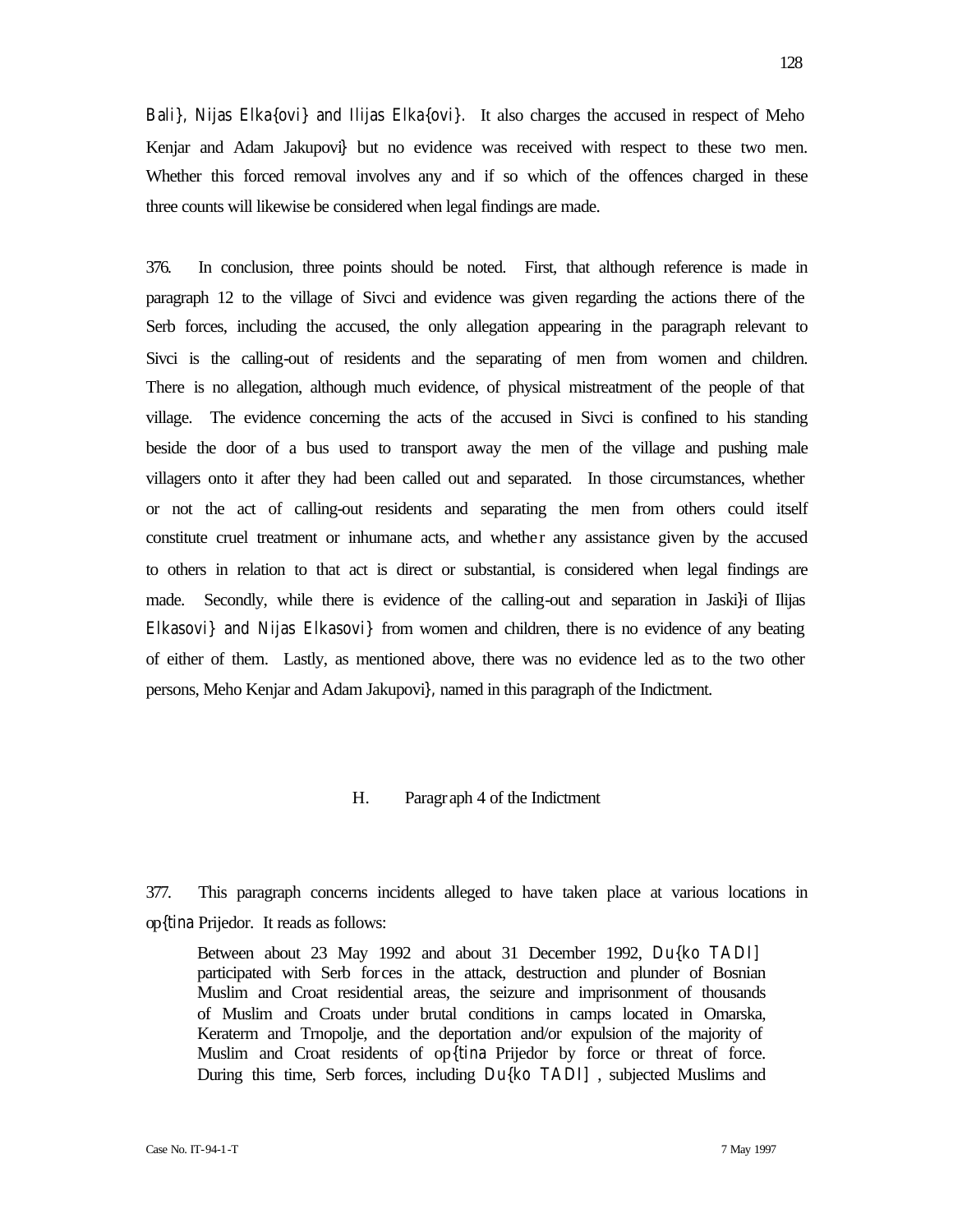Croats inside and outside the camps to a campaign of terror which included killings, torture, sexual assaults, and other physical and psychological abuse.

After this introductory paragraph follows several subparagraphs in which the specific acts alleged are detailed.

### 1. Subparagraph 4.1 of the Indictment

(a) The events alleged

378. This subparagraph concerns events alleged to have taken place during and subsequent to the attack on Kozarac and its outlying villages. It reads as follows:

Between the dates of 24 to 27 May 1992, Serb forces attacked the village of Kozarac and other villages and hamlets in the surrounding area. Du{ko TADI] was actively involved in the attack. His participation included firing flares to illuminate the village at night for the artillery and tank guns as the village was being shelled, and physically assisting in the seizure, collection, segregation and forced transfer to detention centres of the majority of the non-Serb population of the area during those first days. Du{ko TADI] also took part in the killing and beating of a number of the seized persons, including: the killing of an elderly man and woman near the cemetery in the area of "old" Kozarac, the acts described in paragraphs 11 and 12 below, the beatings of at least two former policemen from Kozarac at a road junction in the village of Kozarac, and the beating of a number of Muslim males who had been seized and detained at the Prijedor military barracks.

379. Several witnesses testified to the acts alleged in subparagraph 4.1 and to the accused's role therein. There are essentially three aspects to this charge: the attack; the collection and forced transfer to detention camps; and the killings and beatings. Considerable evidence has been presented regarding the attack on Kozarac and the hamlets in the surrounding area. Many witnesses testified that the attack on Kozarac began with heavy shelling on 24 May 1992 after the expiration of an ultimatum demanding the surrender of weapons and a pledge of loyalty. Ample evidence was also presented that after the Muslims of Kozarac surrendered, beginning on 26 May 1992, long columns of civilians from the outlying areas, almost entirely non-Serb with the great majority consisting of Muslims, moved through the centre of Kozarac to collection centres where they were then separated and transferred to one of the three principal camps operating in the op{tina: Omarska, Keraterm or Trnopolje. Many Muslim witnesses also testified to the fact that killings and beatings occurred during this period. As such, the issue in this subparagraph is the alleged role of the accused in these events.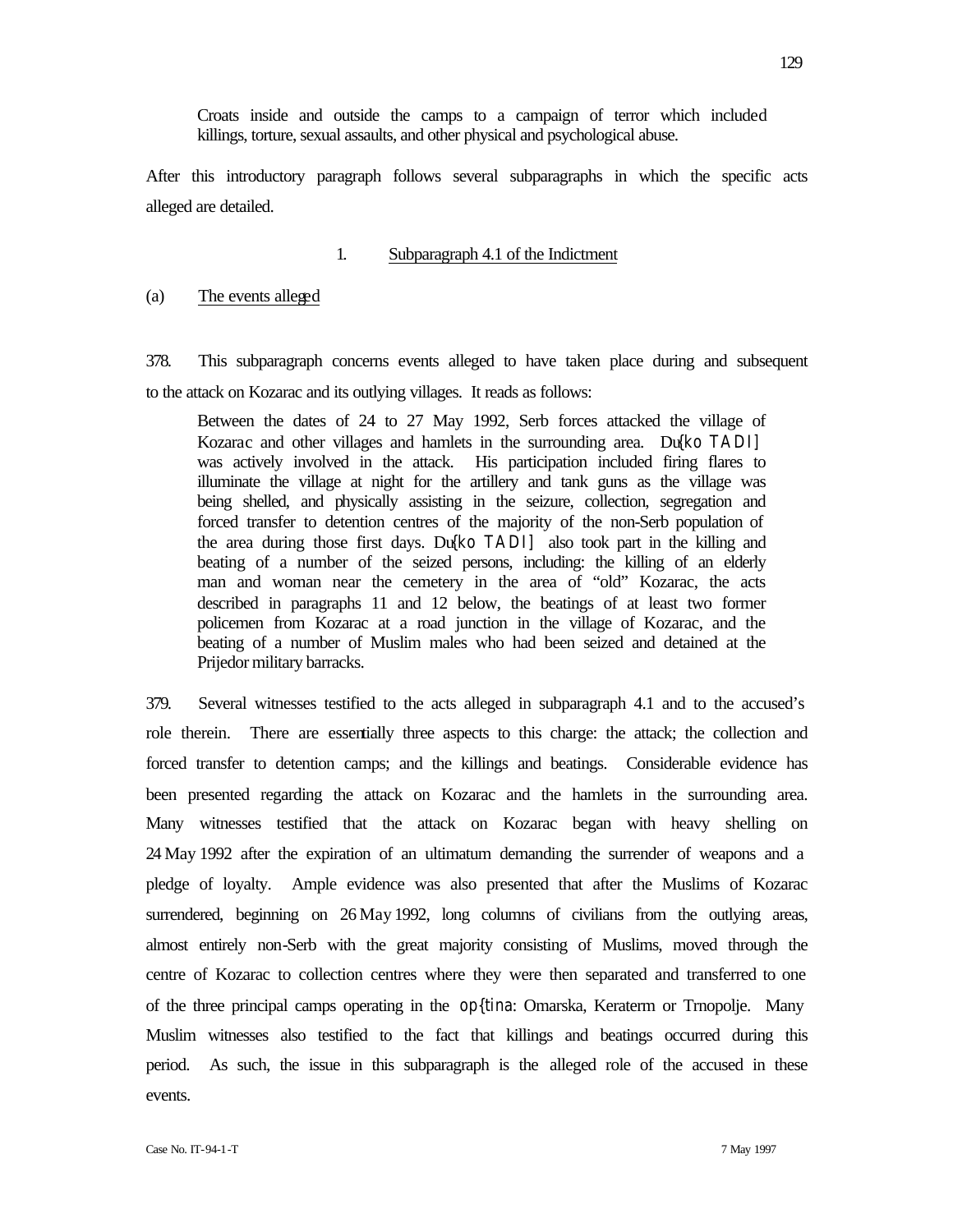380. A number of witnesses testified to the accused's participation in the attack on Kozarac and the outlying areas. Witness Q, who knew the accused, testified that he saw the accused in Kozarac between 8 and 9 p.m. on the day the attack started, 24 May 1992. He had been at home eating lunch when the attack started, quickly changed clothes and then went to the hospital to try and prepare it for attack. As he was leaving the hospital in the evening to check on his family he saw the accused and one Bo{ko Dragi}evi} jump over a fence and head toward some nearby gardens. Soon thereafter a flare was fired from the garden area in the direction of the hospital and shelling followed which greatly damaged the hospital. The Defence questioned the veracity of this witness by pointing out that in a prior statement he had stated that when he heard the shelling he waited at home for several hours and it was only in the evening when he left for the hospital that he saw the accused. This contrasted with his testimony before the Trial Chamber which indicated that he had been at the hospital and was on his way home when he saw the accused. When challenged he responded that it was possible that there was a mistake in the prior statement because he had only given a superficial account without regard to the real sequence of events whereas he had never given a fuller account in his life than his testimony in court. The Trial Chamber accepts this explanation and considers Witness Q to be a reliable witness.

381. Armin Muj~i}, who has known the accused since childhood when he participated in the accused's karate training and later frequented the accused's café, was in Kozarusa when the attack began. On "the second day" he went towards Kozarac with the intention of joining the columns moving in from the northern part of Kozarac in the direction of the Banja Luka Road. In Kozarac he saw the accused in a camouflage uniform with Goran Borovnica on a tank which had been parked in Mar{ala Tita Street. There were other Serb soldiers accompanying a column of people towards the Banja Luka/Prijedor road and they were cursing at people passing by in columns.

382. Azra Bla`evi}, who has known the accused "superficially" since 1983 when she began practising veterinary medicine in Kozarac, saw the accused at the triangle in Kozarac town centre on 26 May 1992 at approximately 3 p.m. As she waited by the pastry shop someone called out, "there's Dule", and she looked around and noticed the accused crossing the street in the direction of the school. He was carrying a weapon and wearing a uniform. As the day was sunny she had a clear view of him, although she saw him for only a few seconds. She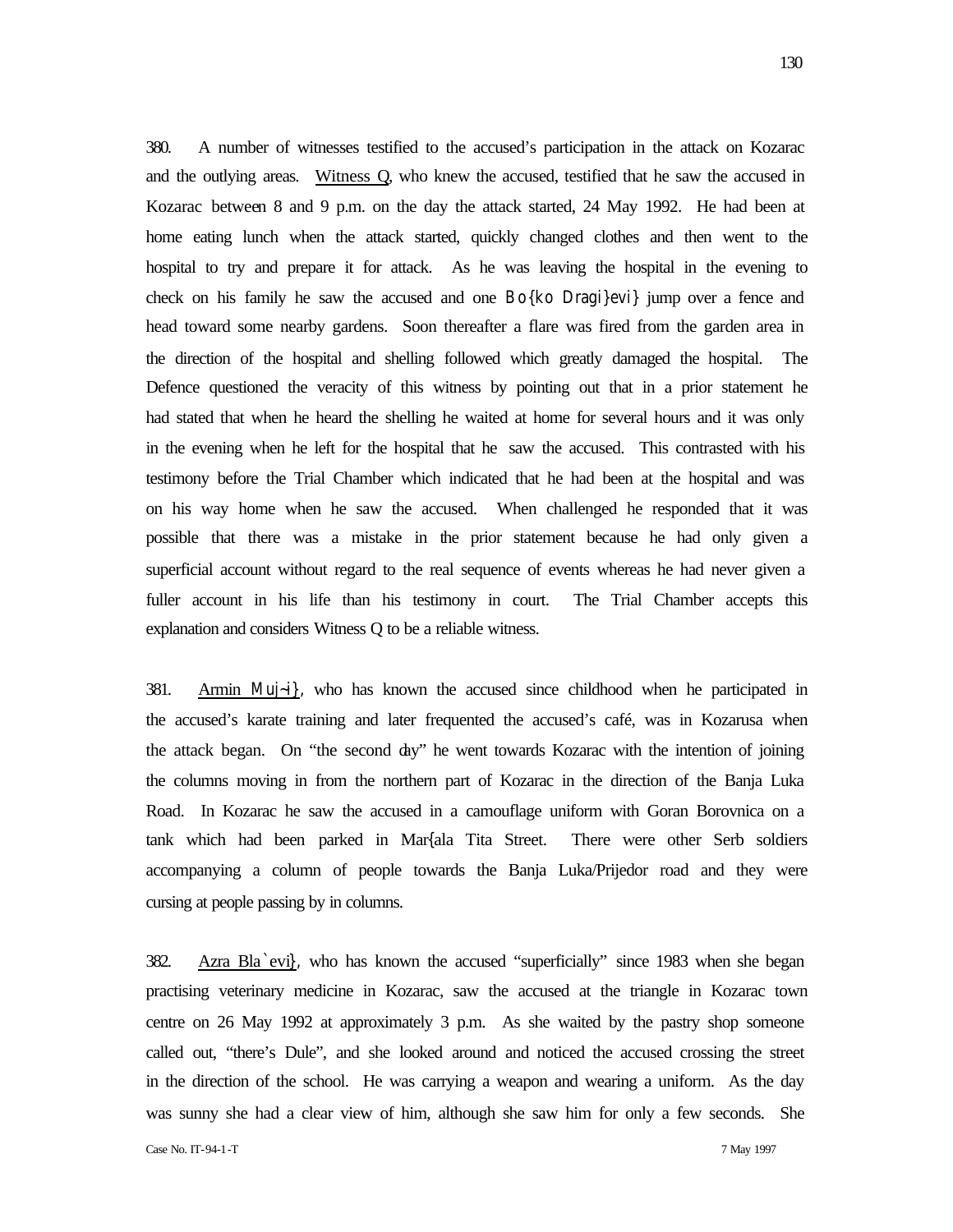remembers this sighting because one Nihad Bahonji}, a Muslim ambulance driver, was at that time being taken away from Mar{ala Tita Street near the triangle by an unknown soldier and the only other person she knew in the area was the accused. She had also seen the accused in the days immediately before the attack. The Defence has challenged her recognition of the accused because of the "fleeting glance" she had of him and the remark uttered at that time signifying it was the accused. The Prosecution responded by pointing out that she was looking for a familiar face and that a fleeting glance of someone one knows can be perfectly reliable, according to the evidence of Dr. Wagenaar, the Defence expert witness. Earlier on 26 May 1992, around 10 a.m., and again in the afternoon of 27 May 1992, Witness S saw the accused at Keraterm. The Trial Chamber finds Azra Bla`evi} and Witness S to be reliable witnesses. Salko Karaba{i}, Ferid Muj~i} and Sulejman Be{i}, who testified in detail regarding the events described in paragraph 11, all saw the accused on 27 May 1992 in

Kozarac when their column of civilians moved down Mar{ala Tita Street towards locations for separation. As discussed in relation to that paragraph, the Trial Chamber accepts their testimony as to seeing the accused on that particular day calling out Muslim men from the column moving down the main street.

383. Additional evidence supporting the accused's role in the events relating to the attack on Kozarac comes from statements made by the accused himself. Kemal Su{i} testified that the accused told him after a meeting of the League of Peace, an organization attempting to avoid conflict in the Kozarac area, that Kozarac would be shelled and Witness AA testified that the accused said the area would be part of a Greater Serbia. Significantly, Mirsad Bla`evi} heard the accused say that he had "liberated Kozarac and nobody is going to take anything out of Kozarac, only over my dead body".

384. Evidence of the accused's role in the collection, selection and forced transfer of non-Serb civilians to detention camps is presented by several witnesses. Witness Q testified that when he returned to Kozarac on 26 May 1992 to check on his family, he saw a column of Muslims walking down Mar{ala Tita Street toward the triangle and from there they were directed first towards Prijedor and then towards Trnopolje and Sivci by the Serb police and army. He saw the accused by the triangle in Kozarac at this point. As previously noted, Azra Bla`evi} also testified to seeing the accused on that day carrying a weapon.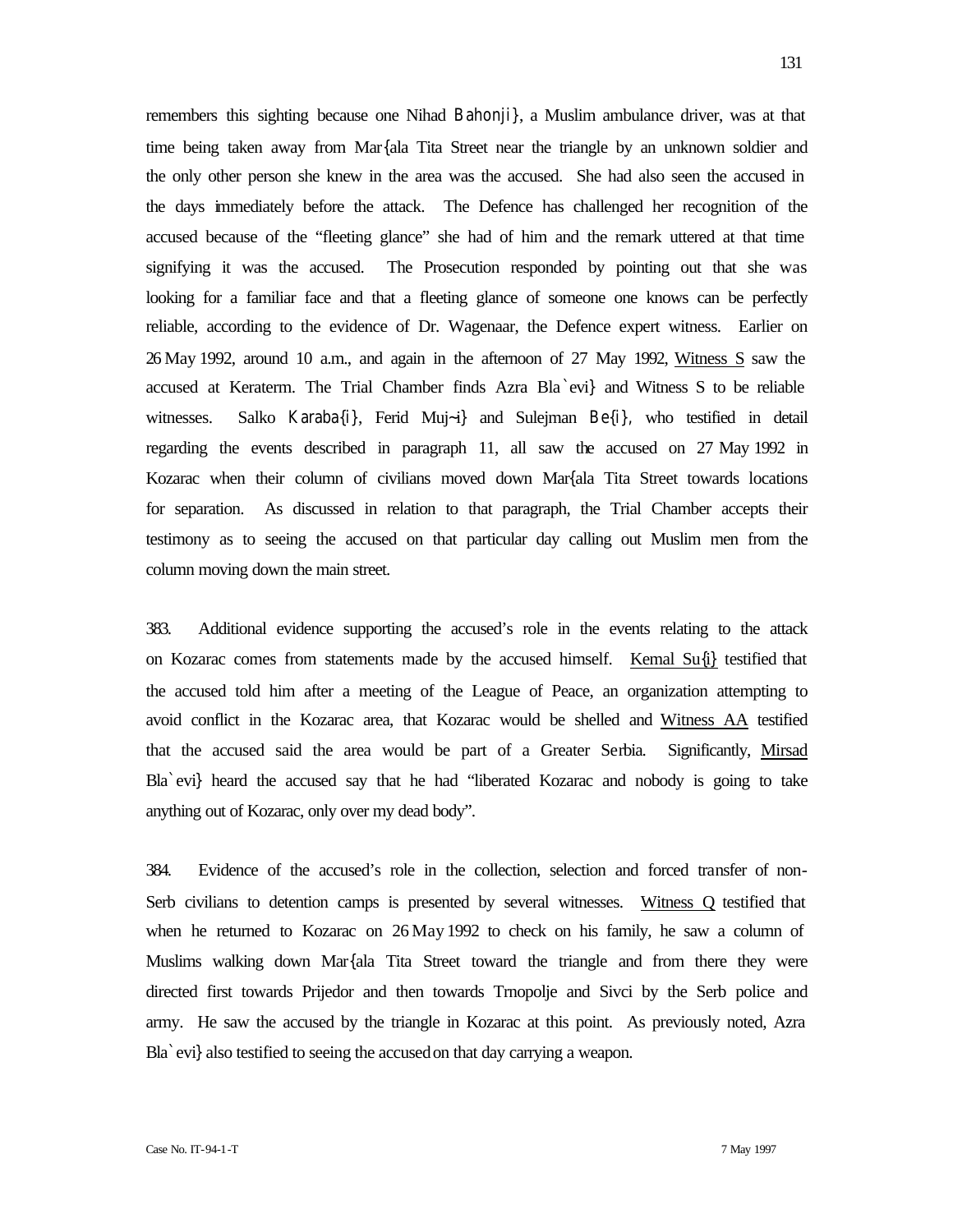385. Nasiha Klipi}, who has known the accused almost her whole life, stated in evidence that upon leaving Vidovi}i on 27 May 1992 she and her children joined a convoy of people who were moving towards Kozarac to surrender. As they came to the intersection in Kozarac at about 2 p.m. there were soldiers, Serb policemen and tanks in the vicinity. They headed for Kozarusa in the direction of Prijedor and on the way she saw a Golf police car driven by Brane Bolta, moving in the opposite direction with the accused, wearing a camouflage uniform, in the passenger seat. She had an unobstructed view of the car for about one minute from a distance of less than one metre away. About one to one-and-a-half hours later the convoy arrived at the "Zikina" tavern in Kozarusa. The column was being guarded by Serb army and police personnel who were "singling people out and killing them". When the convoy arrived at the Kozarusa bus station by the tavern, males aged 15 to 65 were separated from women and children and the men were divided into three groups destined respectively, as she later found out, for the Omarska, Trnopolje and Keraterm camps. She recognized several of the Serbs who were engaged in separating the people and these Serbs included the accused and Goran Borovnica. At that time she was about three to four metres away from the accused and her view was unobstructed. She also heard the accused ask a policeman named Milo{ Preradovi}: "Where do I take these?" referring to hose being rounded up. At that time the accused was bareheaded, dressed in a camouflage uniform and was armed with a pistol and an automatic rifle. As stated in relation to paragraph 11, the Trial Chamber accepts Nasiha Klipi} as a truthful witness.

386. Mehmed Ali} testified that he and his family joined the column of people in Kozarac to surrender to Serb forces on the morning of 26 May 1992. About 10 or 10.30 a.m. they arrived at the bus stop at Limenka where Serb soldiers had gathered and were separating Muslim men from women and children and placing the men on buses. As he waited by the side of the road at Limenka he saw the accused, wearing a camouflage uniform, passing by the bus in the company of Milo{ Balte and other policemen. Mehmed Ali} was a friend of the accused's father, knew the Tadi} family and his sons socialized with the accused. The Trial Chamber considers him to be a truthful witness.

387. The Trial Chamber has found beyond reasonable doubt that the accused entered the villages of Sivci and Jaski}i together with other armed men as charged in paragraph 12. In Sivci, the accused took part in the removal of the men from that village, who had been separated from the women and children, to the Keraterm camp and, in Jaski}i, took part in the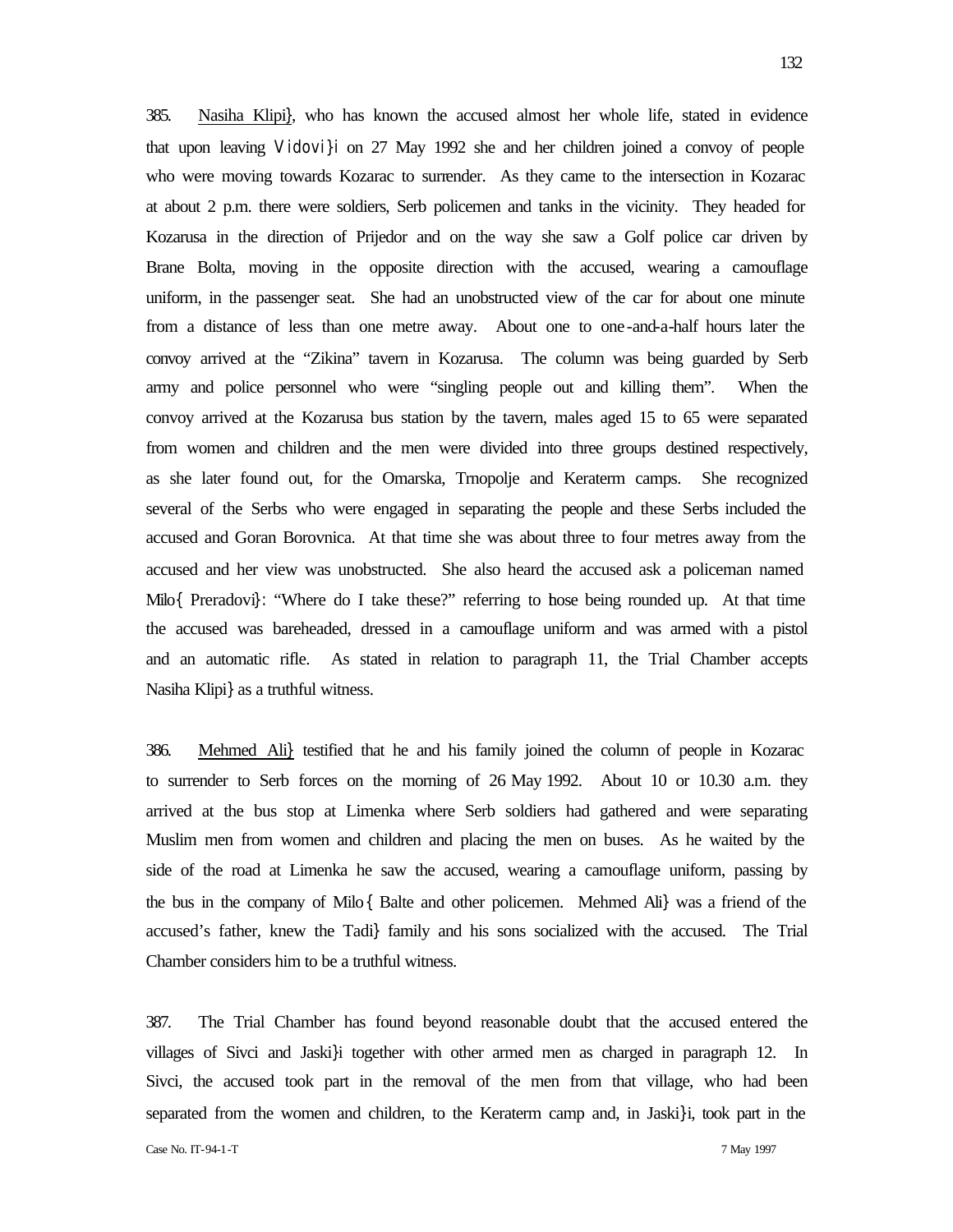calling-out of residents, the separation of men from women and children and the beating and removal of the men. Although the date of these events, 14 June 1992, falls outside of the dates listed in this subparagraph, it comes well within the time-frame prescribed in the prefatory paragraph: 23 May to 31 December 1992.

388. Much testimony has been heard concerning the various killing and beatings with which the accused is charged, including those specifically mentioned as well as others not elaborated upon. A notable exception was the charge of killing an elderly man and woman near the cemetery in the area of "old" Kozarac, specifically charged in this subparagraph, for which no evidence has been offered. The evidence concerning the killings at the kiosk described in paragraph 11 has been discussed above, the Trial Chamber finding that although it is satisfied beyond reasonable doubt that the accused was present at the kiosk on 27 May 1992 and was engaged in the calling-out of Ekrem Karaba{i}, Ismet Karaba{i}, Seido Karaba $\{i\}$  and Re | o Fori from the column of civilians, no reliable evidence was presented to satisfy the Trial Chamber beyond reasonable doubt that the accused killed these individuals.

389. In regard to the killings described in paragraph 12, as discussed above, the Trial Chamber accepts that in the village of Jaski $\}$  the five men, Sakib Elka $\{ev\}$ , Osme Elka $\{ev\}$ , Alija Javor, Abaz Jaski} and Nijaz Jaski}, were killed at the time of the presence of the group of armed men, of which the accused was part, in that village and further that this group forcibly removed Beido Bali}, [efik Bali}, Munib Be{i}, Ilijas Elka{ovi}, Nijas Elka{ovi}, Hassan Jakupovi}, Ismet Jaski}, Salko Jaski}, Senad Majdanac, Alija Nureski, Iso Nureski, Mirsad Nureski, Jasmin [ahbaz and Fehim Turkanovi}. The Trial Chamber has already made a finding that the accused participated in the removal of these men and that he beat Beido Bali}, [efik Bali}, Ismet Jaski} and Salko Jaski}.

390. With regard to the beatings of at least two former policemen from Kozarac at a road junction in Kozarac, the testimony of Witness Q is relevant. On 26 May 1992 he returned to Kozarac from his hiding place in the woods and as he headed towards his house he passed by the triangle between his house and the school when he saw 10 Muslim policemen standing in a line. With them were several Serbs, including the accused and Goran Borovnica, both of whom hit one of the policeman named Ali}, the accused inflicting a "karate blow". He saw the policeman Ali} stumble and fall as a result of the blow and Goran Borovnica grabbed him by the neck and pulled him back into the line. Witness Q watched for about 15 minutes from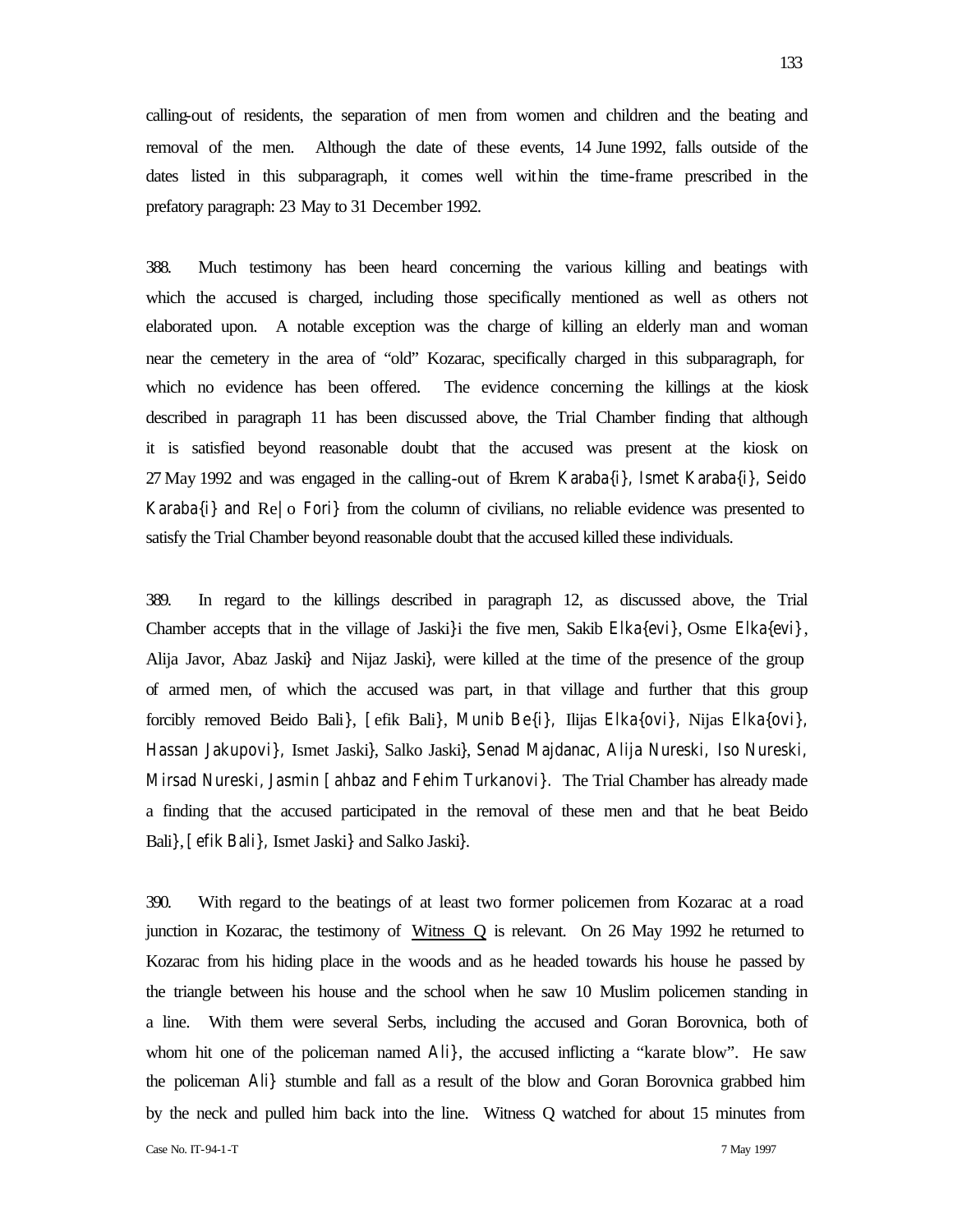behind a house. It is to be noted that Witness Q's testimony only goes to establish the beating of one policeman, not two as charged in this subparagraph.

391. Regarding the beating of a number of Muslim males who had been seized and detained at the Prijedor military barracks, Uzeir Be{i} and Sead Halvad`i} both testified to being beaten while they were held at the Prijedor military barracks in early June 1992; Uzeir Be{i} around 3 June 1992 and Sead Halvad`i} around 8 June 1992. Uzeir Be{i}, a Muslim, testified that during the attack on Kozarac he hid in the woods with friends, all of whom were unarmed, until 31May 1992 when he was captured by Serb forces. On 3 June 1992 he was eventually taken with two other young men to the Prijedor military barracks where they entered a building and were placed in the hallway facing the wall with Uzeir  $\text{Be}(\mathbf{i})$  farthest to the right. Soldiers then began to curse them and beat them on their backs and shoulders with batons, making him fall on his knees with his head facing to the right toward some offices down the hall. While he was on his knees he saw the accused come out of a room to his right and approach him as he headed towards the exit. As he passed, the accused kicked Uzeir  $\text{Be}\{\text{i}\}$  several times and then continued on his way out of the building. Uzeir  $\text{Be}\{\text{i}\}$  has known the accused since boyhood.

392. Sead Halvad`i} had been a parachutist in the JNA and was posted in Serbia until 15 May 1992 when orders came that all soldiers of Bosnian origin had to be posted in Bosnia. He arrived in Banja Luka, later joined a resistance group of mostly Muslims and some Croats, was captured along with a friend on 6June 1992 and was transferred to the Prijedor military barracks sometime after noon on 9 June 1992. He was taken to the first floor and left with another man while one of the guards went to get the Commander. Another guard came along and asked: "What are you Usta{a doing here?" He forced them to raise three fingers in a Serb salute and lined them up against the wall with their faces against the wall. Then another guard asked, "Tadi}, do you see Usta{a", and then two military policemen entered, both dressed in camouflage uniforms with "white slings", one of whom was the man the guard had addressed as Tadi}. Thereupon he was struck by a very hard "karate blow". The two men then proceeded to kick and beat him with batons and other items whilst he and the other men had to lean with three fingers against the wall. He was able for a short while to see the faces of the men who were beating him. The Commander then told them to stop the beating, saying: "Tadi}, let those people alone", and one of the two replied, "They all have to, all their throats should be cut, that is the only way". They were then taken to a cell in the barracks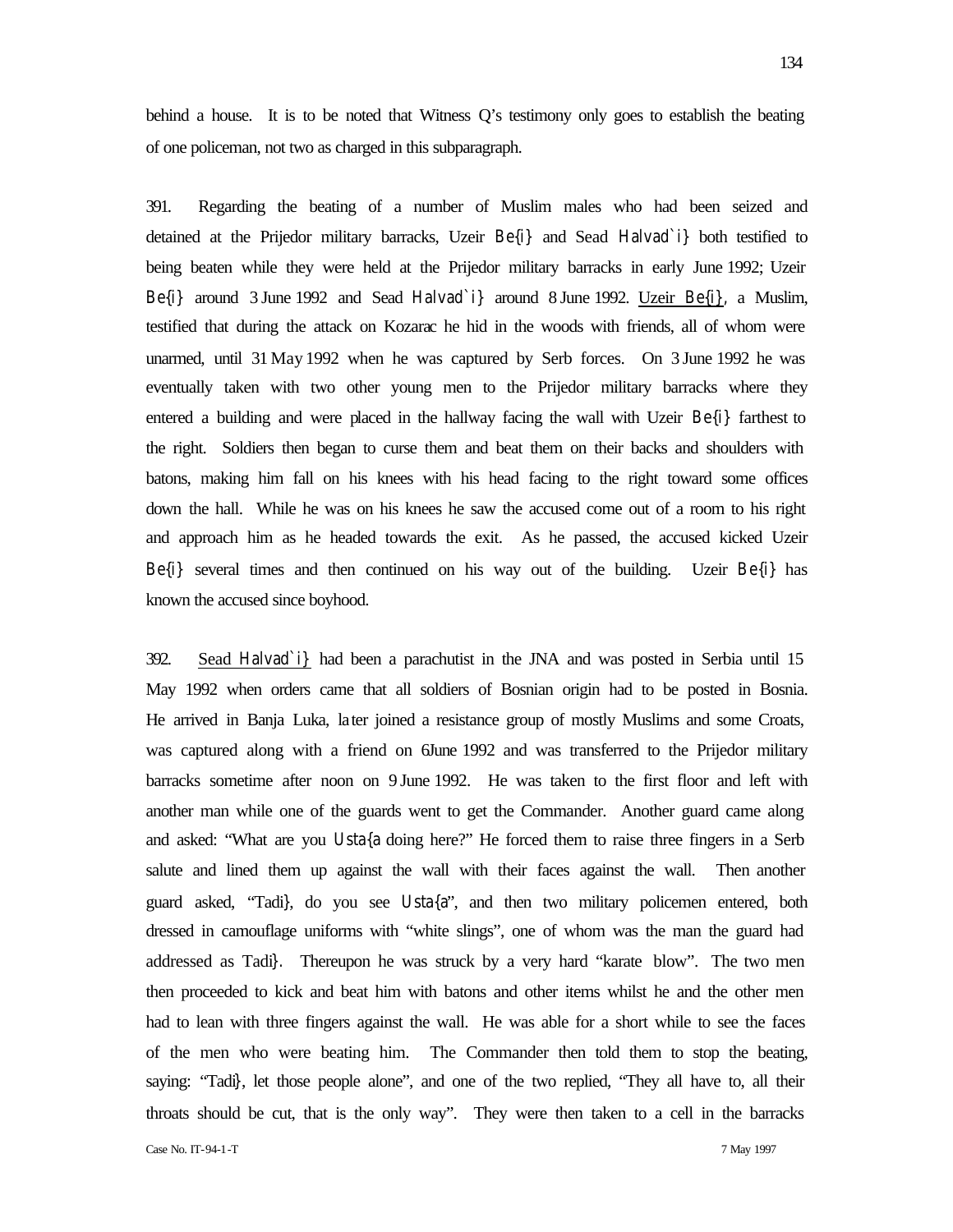where they were beaten again by a different group of soldiers and the next day they were taken to the Omarska camp. He had not known any man named Tadi} prior to that day. He identified the accused through a photospread on 14 June 1996 as one of the two men who had physically abused him at the Prijedor barracks and asserted that prior to that time he had had not seen the image of the accused on television or any other media form. He stated that he was sure that the photograph he selected was of one of the people who had beaten him at the Prijedor barracks. As discussed in Section V of this Opinion and Judgment, the Trial Chamber has found the identification procedure to be valid. Although the Defence, by way of a preliminary objection, pointed out that the dates of these alleged events go beyond the timeframe of 24 to 27 May 1992 stated in this subparagraph, these events do fall within the timeframe prescribed in paragraph 4.

393. As for other killings, not specifically charged but relevant because of the use of the word "including" in this subparagraph, Nihad Seferovi} testified that on the afternoon of 26 May 1992, on his way back home from the hills in  $Be(i)$ , he stopped at the orchard of a house across from the Serbian Orthodox church. In front of the church he saw approximately six Muslim policemen from Kozarac, including Edin Be{i}, Ekrem Be{i}, Emir Karaba{i} and one Osman with their hands behind their necks standing in line. In front of them were the accused, Goran Borovnica, "Dule" and about 15 other Serb paramilitaries who had weapons pointed at the Muslim policemen. He saw the accused pull two of the policemen, Osman and Edin Be{i}, out of the line and kill them by slitting their throats and stabbing each one several times. The Defence challenged the witness's ability to view clearly the events occurring in the churchyard. There is however, no evidence with regard to the killing of the old couple by the cemetery as alleged in this subparagraph.

## (b) The case for the Defence

394. In support of the Defence assertion that the accused was not in Kozarac from 24 to 27 May 1992, the Defence called evidence to show that he was not there during the armed conflict and did not participate in the selection and transfer of civilians to collection centres. This evidence was discussed in relation to paragraph 11, where it was noted that Witnesses U, V, W and A did not see the accused in Kozarac on the days in question.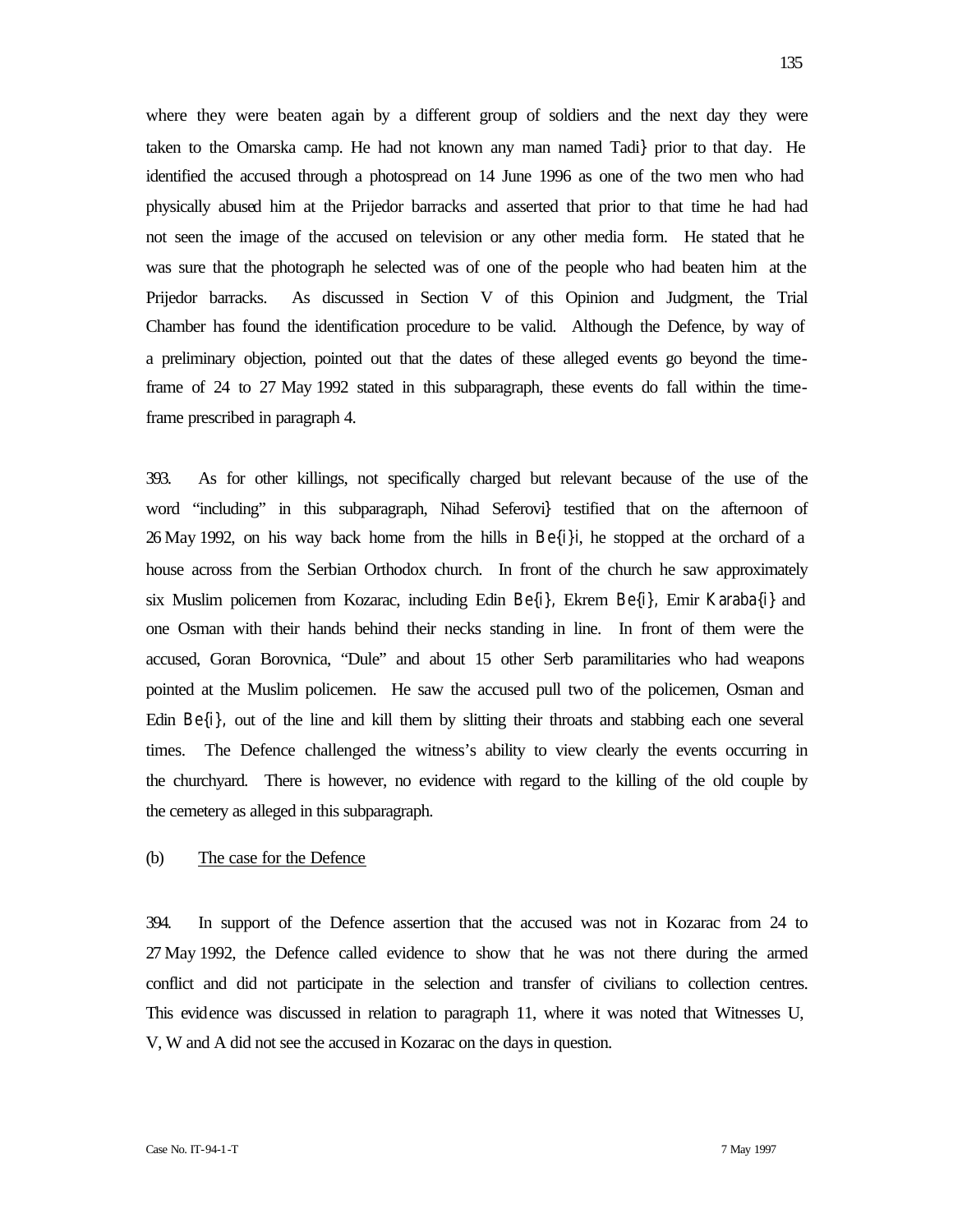395. Witness U, who was in the front part of the column which passed through Kozarac on 27 May 1992, arrived at the triangle between 8.15 and 8.30 a.m. where he waited for oneand-a-half to two hours. During that time he did not see the accused. Witness V, who was in Kozarac on 27 May 1992 as a soldier, did not see the accused in Kozarac on that day. Similarly, Witness W was in Kozarac from 26 to 28 May 1992 and at no time saw the accused, although during cross-examination he clarified that he was stationed in the northern part of Kozarac where he spent the night of 27 and 28 May 1992. Witness A, who waited most of the day of 27 May 1992 at "Ziko's" restaurant before being transported along with 20 others to the Keraterm camp, did not see the accused at all during his long wait. Knowing the accused "very well" he stated that, had the accused been there, he would have recognized him. Additional Defence evidence concerning the events described in paragraphs 11 and 12 is described in relation to those paragraphs and requires no repetition.

### (c) Findings of fact

396. As discussed in relation to paragraph 11 and in the section of the Opinion and Judgment addressing the accused's alibi, the Defence assertion that the accused was not in Kozarac at this time cannot be accepted. The evidence of the Defence witnesses who happened to be in the Kozarac area during the attack, namely Witnesses V, W, U and A attests only to their not having seen the accused in Kozarac when they were there. The Trial Chamber considers the Prosecution witnesses referred to as reliable witnesses and accepts their evidence that the accused was present in Kozarac during this period and actively participated in the attack on Kozarac and the surrounding areas and in the collection and forced transfer of civilians to detention centres.

397. The Trial Chamber finds beyond reasonable doubt that the accused participated in the calling-out of civilians as described in paragraph 11 of the Indictment as well as the callingout, separation, beatings and forced transfer of civilians described in paragraph 12 of the Indictment. This Trial Chamber also finds beyond reasonable doubt that the accused beat a policeman named Ali} on Mar{ala Tita Street in Kozarac; that he kicked Uzeir Be{i} and beat Sead Halvad`i} while they were held at the Prijedor military barracks; and that he killed two policemen, Osman and Edin Be{i}, in front of the Serbian Orthodox church in Kozarac. All of these victims were Muslim. The Trial Chamber also finds that each of these acts was committed within the context of an armed conflict. All that remains for consideration in relation to these offences is whether the elements of the crime charged in Count 1 of the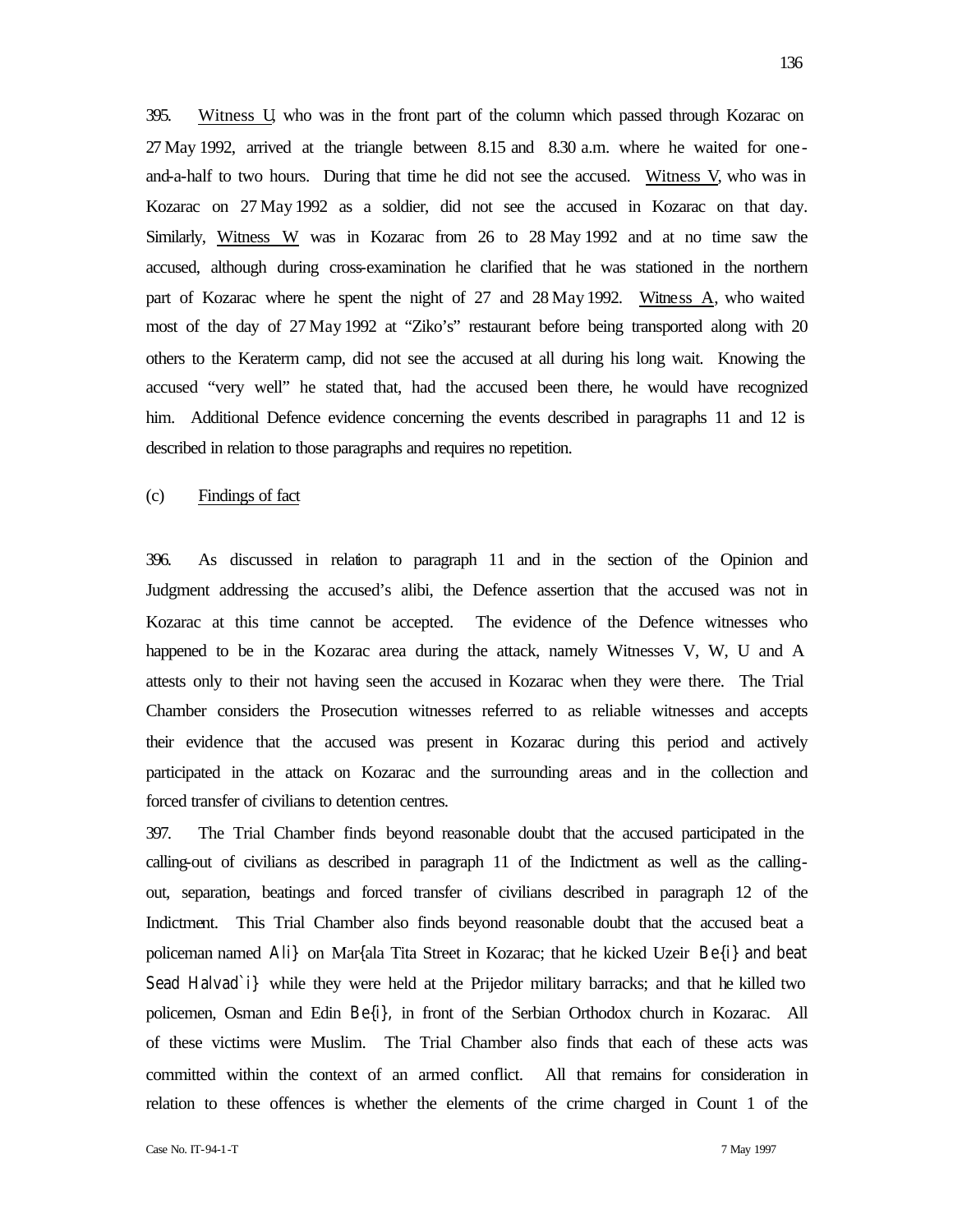Indictment (persecution on political, racial and/or religious grounds) are satisfied and, as stated previously, this will be considered in a later section of the Opinion and Judgment when legal findings are made.

#### 2. Subparagraph 4.2 of the Indictment

## (a) The events alleged

398. This subparagraph concerns events alleged to have taken place at the Omarska, Keraterm and Trnopolje camps. It reads as follows:

Du{ko TADI] was also seen on numerous occasions in the three main camps operating within op{tina Prijedor: Omarska, Keraterm and Trnopolje. During the period between 25 May 1992 and 8 August 1992, TADI] physically took part or otherwise participated in the killing, torture, sexual assault, and beating of many detainees at Omarska camp, including: those acts set forth in paragraphs 5 through 10 below and other instances of torture and beating prisoners in the "white house", the "administration building", the "pista" and the main garage area. During the same period, in Keraterm camp, Du{ko TADI] physically took part or otherwise participated in the beating of detainees and looting of their personal property and valuables, including, on more than one occasion, the mass beating of a number of detainees from Kozarac being confined in "Room 2".

399. The Trial Chamber has been presented with an overwhelming amount of evidence regarding the existence of the Omarska, Keraterm and Trnopolje camps. In addition, virtually every Prosecution witness attested to the horrendous conditions of the camps. Thus at issue in these subparagraphs is the role, if any, of the accused in these incidents.

400. The evidence supporting these charges, not including that substantiating the allegations contained in paragraphs 5 to 10 of the Indictment, includes the testimony of several witnesses who testified to seeing the accused at the Omarska, Keraterm or Trnopolje camps.

# (i) Omarska

401. In addition to the testimony given in regard to the events charged in paragraphs 5 to 10 of the Indictment, 12 Prosecution witnesses testified that they saw the accused at the Omarska camp between May and August 1992. The first sighting of the accused was on 29 May 1992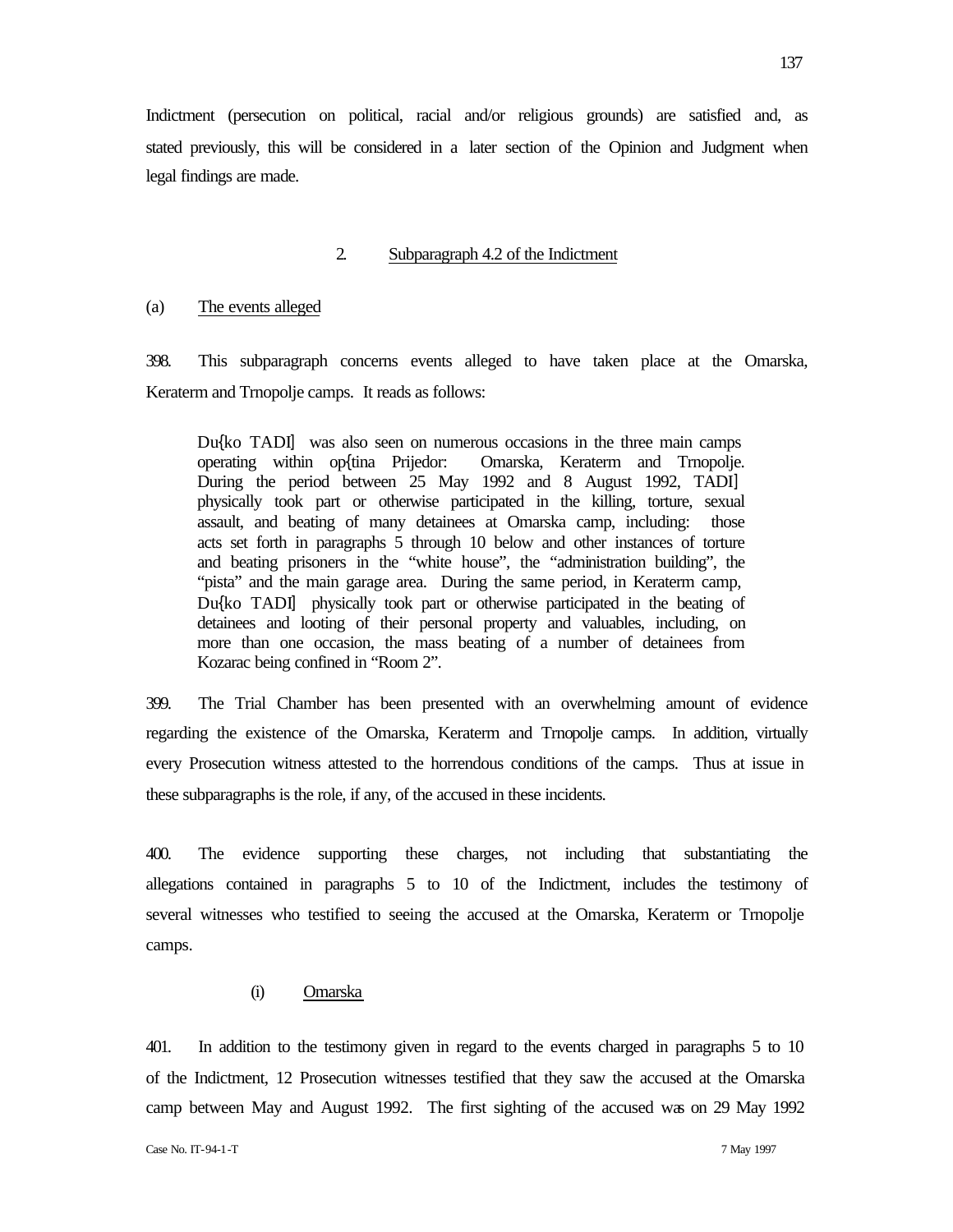by Hamdija Kahrimanovi}, a Muslim who has known the accused since 1967 when he stayed in an apartment 15 to 20 metres from the accused's parents in Kozarac. Over the years while the father of the accused was alive, Hamdija Kahrimanovi} saw the accused's father nearly every day. Hamdija Kahrimanovi}'s wife worked in the health clinic with Mira Tadi}, the wife of the accused.

402. Hamdija Kahrimanovi} arrived at the Omarska camp on 27 May 1992 and saw the accused twice during his time there. When he saw him on 29 May 1992 Hamdija Kahrimanovi} was on the pista and the accused was standing 20-25 metres away in front of the administration building with two or three uniformed men. Hamdija Kahrimanovi} testified that the accused was wearing standard camouflage clothing. In the middle of the following week, which would be between 2 and 4 June 1992, Hamdija Kahrimanovi} again saw the accused. He was walking toward the administration building when he noticed the accused at approximately the same place he had seen him the previous week, again with two or three people. Hamdija Kahrimanovi} testified that he had a clear view of him and that he was approximately 10 or 15 metres away.

403. Senad Muslimovi}, a Muslim prisoner at the Omarska camp who was severely and frequently beaten during his time there, was the next witness to place the accused at Omarska. He testified that the accused, along with several others, beat him on two separate occasions. The first beating occurred after Senad Muslimovi} was interrogated. After leaving the interrogation, during which he was beaten, Senad Muslimovi} was on his way back to room 15 in the hangar building from a room above the kitchen. As he walked toward the hangar, he stole a look and saw men on the grass near the white house. Some of these men began to follow him and he sped up in a futile attempt to elude them. As he reached the door to the staircase, he felt a blow that made him fall on his hands and knees in the direction of the stairs. The accused came from behind and grabbed his hair, pulling left and right as if shaking him, turning him. He then saw a man who told him to kiss a beret that he was holding with a kokarda on it. Senad Muslimovi} refused until the man hit him, causing him to fall against the kokarda and cut his lips. This was followed by a series of blows. He was hit on his head so strongly that he stumbled forward and then he was severely hit from several sides. At one point an object was thrown that hit him in the back. He somehow got up and managed to escape up the stairs. The second beating of Senad Muslimovi}, which occurred on 18 June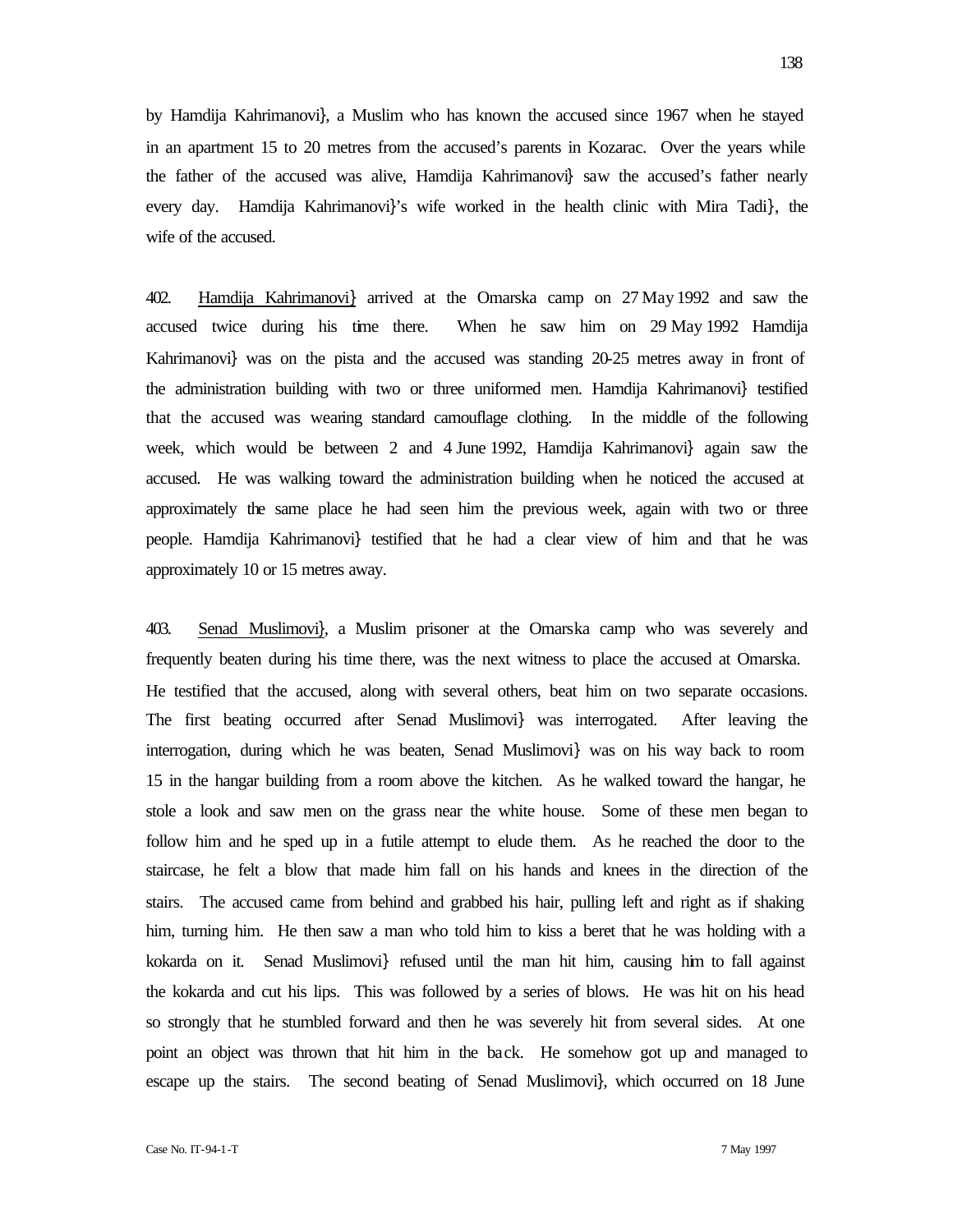1992, has been discussed in the portion of the Opinion and Judgment addressing paragraph 6 of the Indictment.

404. The Defence challenged the credibility of Senad Muslimovi}'s testimony as to the involvement of the accused on the basis that he may have seen media coverage of the arrest of the accused in Germany. In addition, the Defence implied that he may have followed news stories about the accused and that the passage of time between the events and his viewing of the photospread may have decreased his ability to identify the accused properly.

405. Edin Mrkalj, who worked as a policeman in Prijedor until 10 April 1992 and is a Muslim, also testified to receiving a beating by the accused. Edin Mrkalj was taken to the Omarska camp on 2 June 1992 and remained there until the camp was disbanded in August 1992. He had known the accused since 1991 when he met him in Prijedor through Emir  $Karabafi$ , his co-worker. After that occasion, he saw the accused several times prior to the conflict.

406. On 16 June 1992, at approximately 2 p.m., Edin Mrkalj and another inmate were taken to the first floor of the administration building for the purpose of transporting a dead body. When they got to the top of the stairs, they stopped with their heads down as was customary practice. He heard laughter, but could not see how many people were around him. The man standing next to him received a blow and fell down. Someone then put a rubber baton under Edin Mrkalj's throat in such a way that his head was forced up and he looked into the face of the accused, who was holding the baton. The accused then turned and hit him on his head. Edin Mrkalj testified that the accused asked him why he was there and what his occupation was, despite knowing that he had been a police officer. He answered and was told to stretch out his arms and hands. The accused then asked him which hand he used to write with, then began hitting him on that hand with the rubber baton. When the baton fell at one point, the accused told him to "pick up the baton and say, 'Here you are, sir' and 'Serb, Serb'". Edin Mrkalj stated that the accused then stuck the barrel of an automatic rifle in his mouth and began beating him on the head with a metal spring:

The barrel was in my mouth and I was receiving double blows with a rubber baton and with the metal spring. Now, rubber baton, one can still survive, somehow manage it, but not a metal spring. My head was bursting, blood was bursting. It was awful. My teeth were breaking. Everything was breaking. I cannot remember exactly which blow was the last one. The last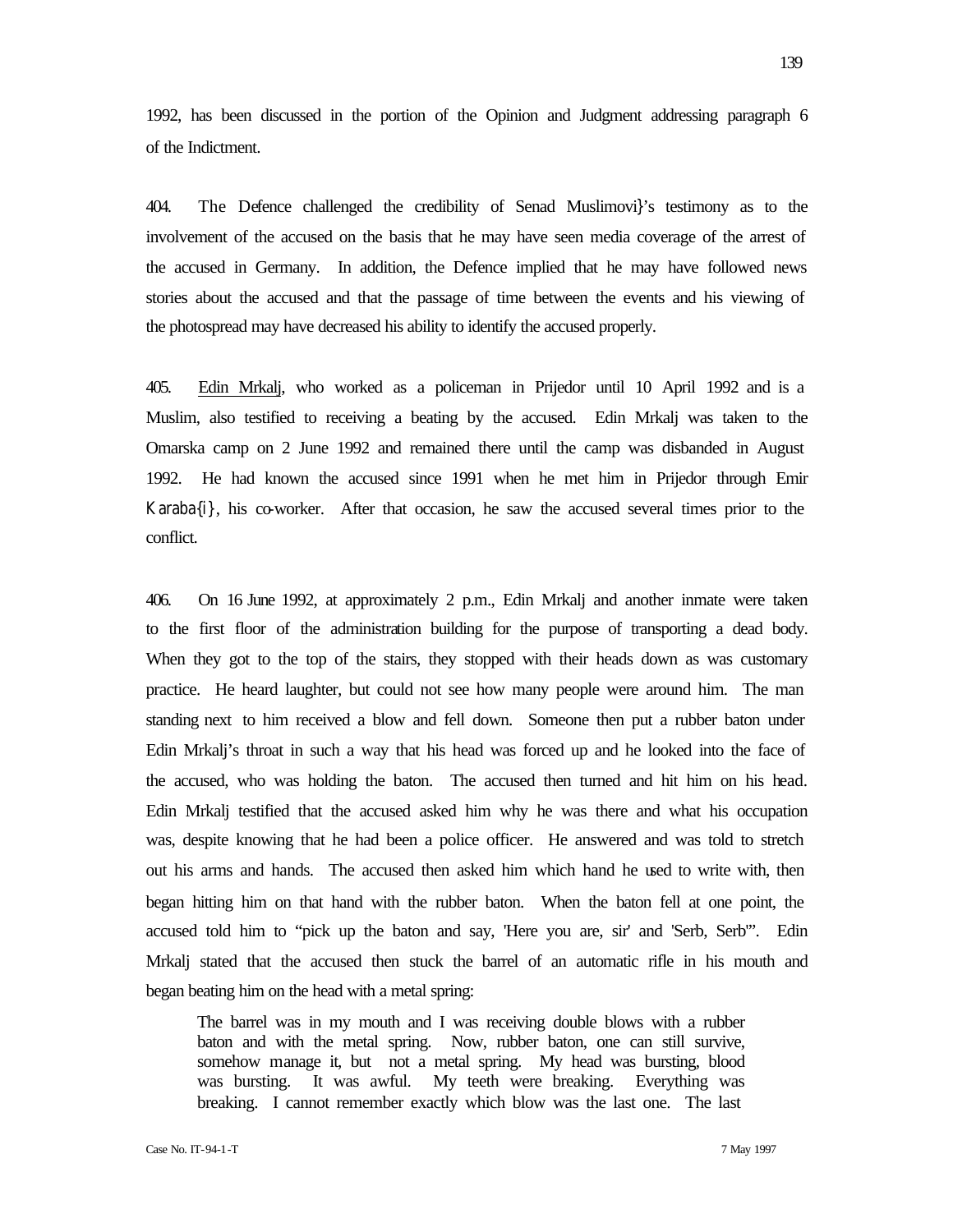one was really terrible. I have a feeling that Du{ko Tadi} at that moment had stepped backward. I do not know whether the barrel was out of my mouth at that moment or before that, but I received a terrible blow there and everything burst. I fell. I fainted.

407. While the accused hit him with the metal spring, another person hit Edin Mrkalj with a rubber baton. He lost consciousness for a period of time. He testified that, when he came to, the accused ordered him to hit a man who was lying down with a crushed head. "You could not identify a nose or eyes or any part of his body only blood, blood, blood." After he hit the man, two civilians with a camera arrived and walked toward them. Edin Mrkalj stated that the accused then told him to run downstairs and he somehow managed to return to his group.

408. Edin Mrkalj testified that he had several minutes in which to see the accused, who had on a blue police jacket and soldier's boots and was unshaven. As a result of these incidents, Edin Mrkalj testified that he has had three operations on his gums and mouth and he suffered damage to his hand from which he had just recovered in March or April 1996.

409. The Defence challenged the credibility of his testimony on the basis that in a prior statement he said that the accused at the time of this incident looked 40 years old and in court he did not make the observation to the effect that the accused appeared to have aged.

410. Mehmedalija Huski} testified that he encountered the accused at Omarska on 20 June 1992. Mehmedalija Huski}, a Muslim, lived in op{tina Prijedor from birth mostly in the area of Kami~ani, a largely Muslim area of approximately 1,000 households, 12 kilometres from Prijedor and 1 kilometre from Kozarac. He knew the accused from seeing him in the street and saw him often around town over the past 20 years. He arrived in Omarska on the Friday after the attack on Kozarac and remained there until 6 August 1992. While there, he was kept in the electrical workshop room. He testified that on or around 20 June 1992 he was in the electrical workshop after coming back from being taken to get his gun from his home. The accused came in, walked by the inmates who, pursuant to an order from someone, were standing at attention in two lines, went to the end of the room and sat on a wooden bench. The accused used gross language and verbally abused them, mentioning "Alija's name in a very gross context". The accused had a pistol in his hand and hit every second person on the head with the pistol. The witness was one of the ones hit, so he had an opportunity to observe the accused from about half a metre away. As he hit people on the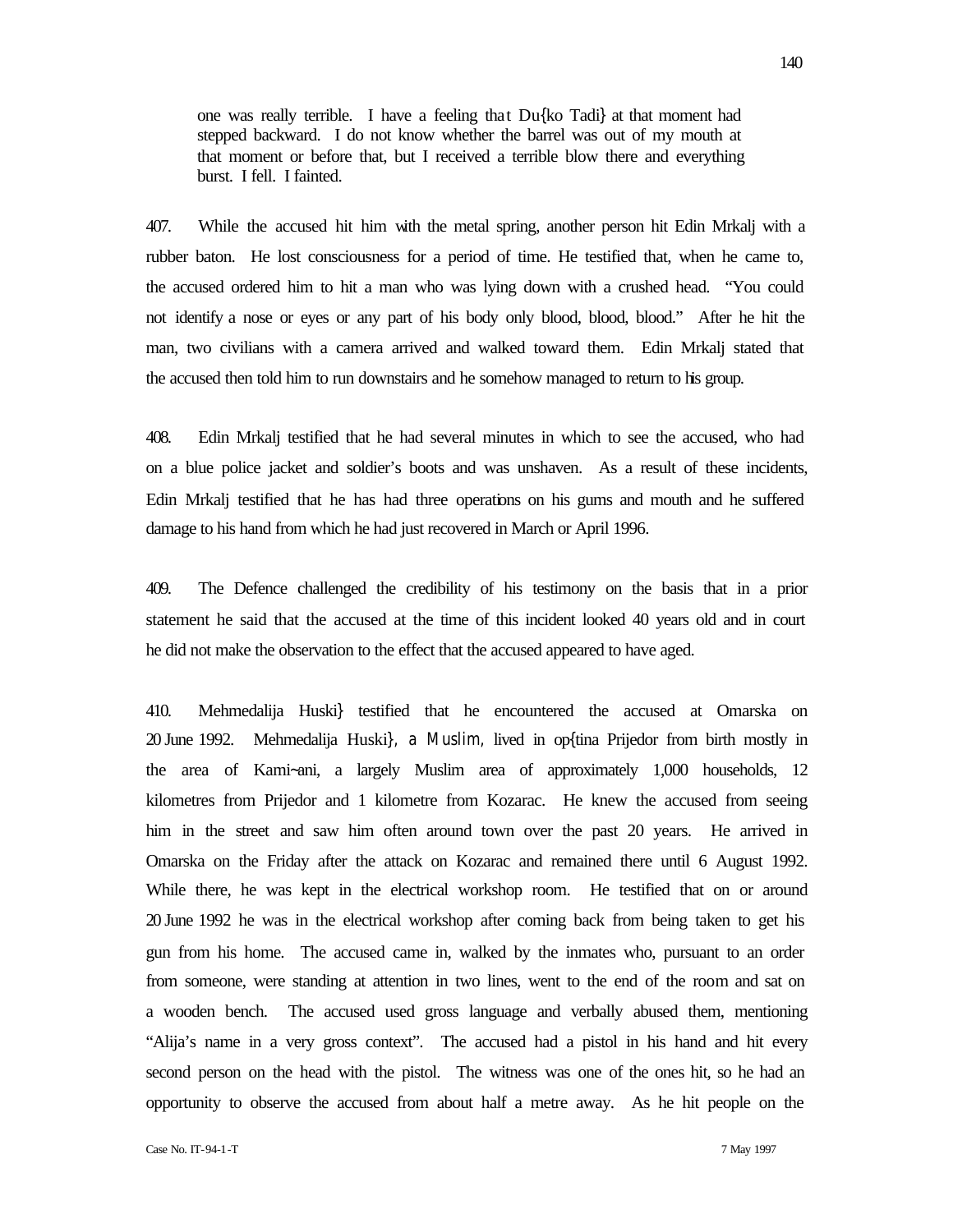head, the accused said: "You had a rifle." He then left the room. Mehmedalija Huski} testified that the accused was in camouflage attire, had an automatic rifle on his back and had a small beard of about a week's growth of hair. The witness stated that he observed the accused from a close distance during this incident for about three minutes and had no doubt as to his identity.

411. The Defence challenged Mehmedalija Huski}'s credibility on the basis that, in a June 1995 statement, he stated that the man who came into the room was clean-shaven while at trial he testified that the accused had a small beard at that time. In addition, the prior statement alleged that the accused entered the room with two or three soldiers instead of one other soldier as he testified at trial. The Defence also noted that although this incident allegedly occurred only two days after the events charged in paragraph 6 of the Indictment, no other witness who was in the electrical workshop mentioned the presence of the accused in the room on that day. The testimony indicates that Armin Kenjar, Muharem Be{i}, Elvir Grozdani}, Ferid Muj~i}, and Emsud Veli} were held in the electrical workshop around this time and none of them mentioned the incident to which Mehmedalija Huski} refers in regard to the accused.

412. Ziyad Jakupovi}, a Muslim who has known the accused from the time they were in primary school together, claims to have seen the accused on 21 or 22 June 1992 between 3 and 4 p.m. He was sitting in the white house, looking through the window of the first room to the right. He saw the accused in a group of three men coming from the direction of the pista and moving towards the white house. The accused was the closest to the white house of the three men. Although Ziyad Jakupovi} had a clear view of him, he only saw him from the waist up due to his view being partially blocked by the windowsill. The accused was about seven to ten metres from him. Ziyad Jakupovi} remembers this occasion because of his belief that people tended to kill those that they knew and his fear that the accused would recognize him. He testified that the accused had on the top part of a camouflage uniform like a shirt, with no cap, and was unshaven. Although he saw him only briefly, it was enough time to recognize him.

413. The remaining witnesses to the accused's presence at Omarska cannot pinpoint an exact date, although the testimony reveals that they each saw him between June and early August 1992. Ferid Muj-i $\}$ , a Muslim from Kozarac, has known the accused for most of his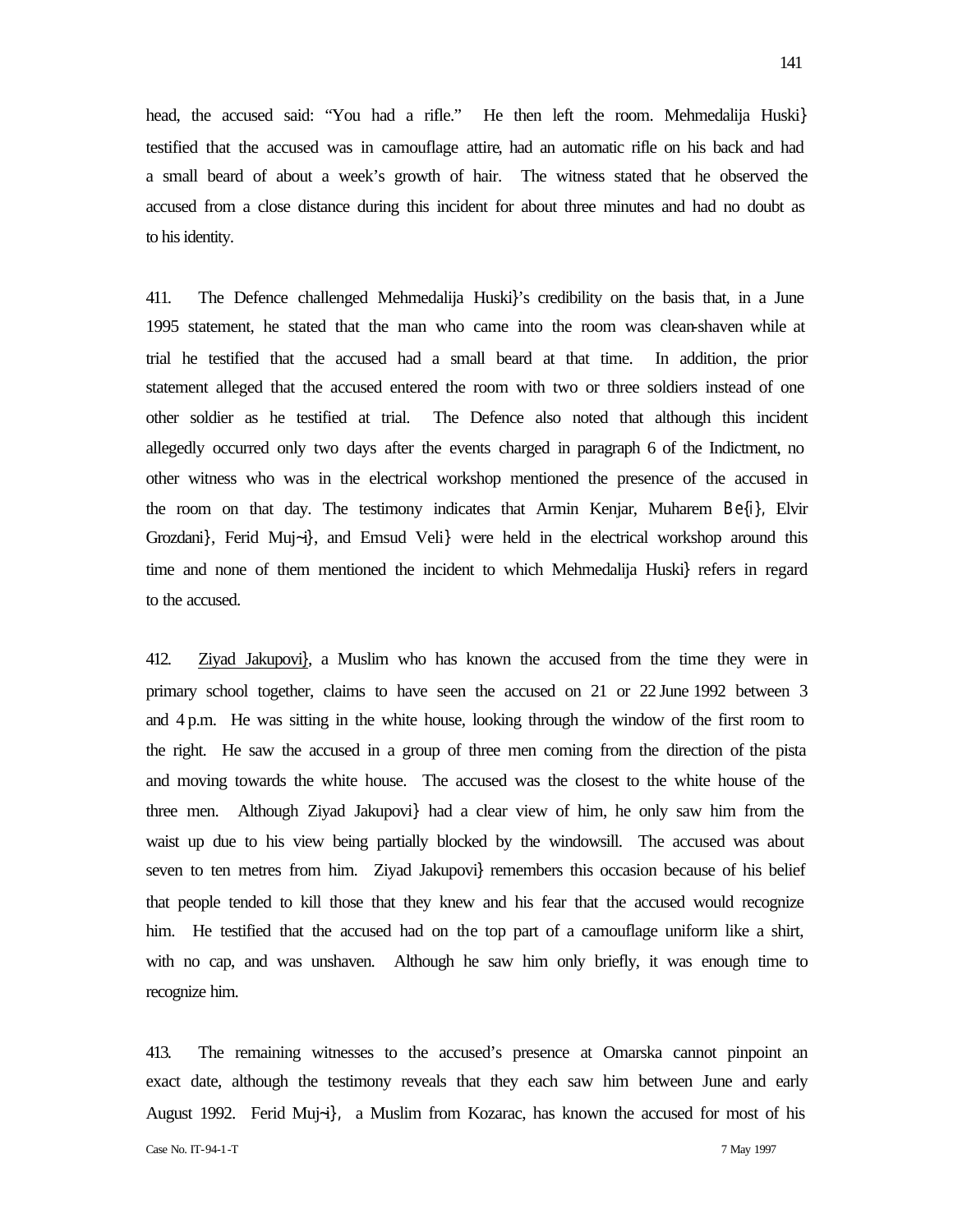life, although they did not socialize. In addition to seeing him on 18 June 1992, the day that Emir Karaba{i} and Jasmin Hrni} were called out, he saw the accused on a subsequent occasion moving from the administration building towards the white house when he was in line to go to lunch. The accused was accompanied by two men dressed in uniforms and the accused also had on a camouflage uniform with a pistol on his hip. No challenges were raised to this part of his testimony on cross-examination, although the Defence did question certain other elements of his testimony that related to paragraph 6 of the Indictment.

414. Another witness testified to seeing the accused at the Omarska camp at some point in late June 1992. This witness, Kemal Su{i}, was born in Kozarac and lived there on Mar{ala Tita Street until 1992. He is also a Muslim. His knowledge of the accused is indisputable; the accused was a pupil of his in school, he helped the accused gain access to the school gym for his karate lessons, his younger son helped the accused build the accused's house and café, and his uncle loaned him money to help complete his coffee bar. He also testified, as have many witnesses, to the distinctive gait of the accused. During the latter half of June 1992 Kemal Su{i} saw the accused, with a group of soldiers of the VRS, entering the administration building and walking upstairs. The accused wore camouflage trousers and an ordinary shirt with no jacket and was not carrying weapons. Kemal Su{i} testified that he had a good view of him in sunny weather.

415. D`emal Deomi} also knew the accused from their school days in Kozarac. D`emal Deomi}, a Muslim, saw him often in Kozarac and on one occasion had had a conversation with the accused about whether D emal Deomi} could assist the accused with some work. At Omarska, D`emal Deomi} was held in the garage at the rear of the administration building during the first four weeks and while there he saw the accused during the month of June. He was standing in the front of the room, not much more than one metre from the door and less than one metre from the wall when he saw the accused through the open door eight to ten metres outside of the garage. D`emal Deomi} testified that the accused rode up slowly on a motor bike from the direction of Omarska town, from his left side, and a guard jumped out of an open van door and halted him. He stopped and talked to the soldier who was standing near the van. The witness then saw him approaching with a young soldier and feared that he might be seen, so he moved backwards to get as far away as he could inside the garage. The accused had a band on his head, was unshaven, was wearing a jacket with many pockets like a pilot's jacket and had an automatic rifle with a double chamber on his back.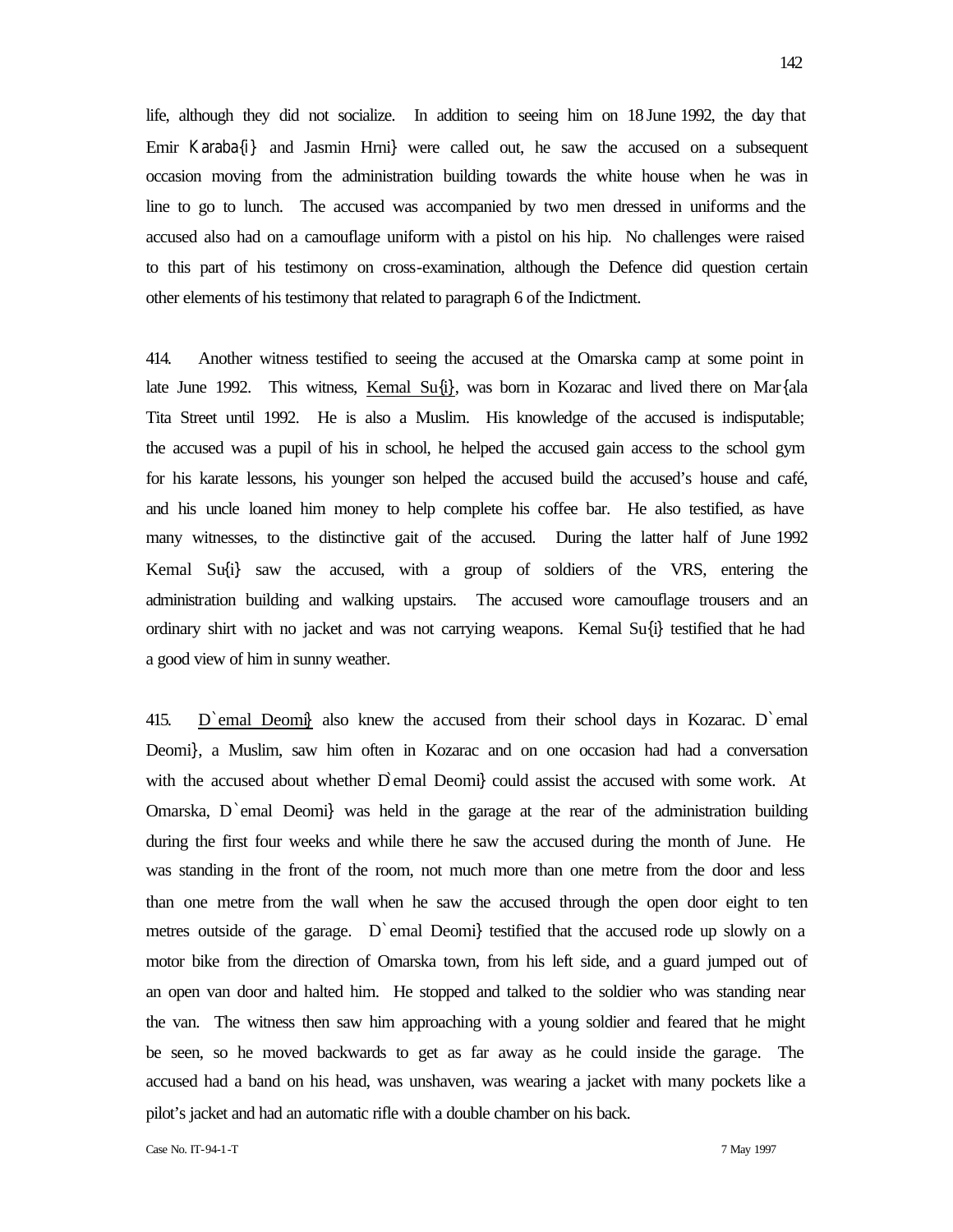416. D`emal Deomi} was later transferred to the white house, from which he twice saw the accused. The first time, he was in the corner next to the wall at the entrance to the second room on the right, crouching down when he saw the accused in the corridor through the glass of the closed door. However, D`emal Deomi} said that he only saw half of the face of the accused on this day. During the second sighting from the white house, D`emal Deomi} was in the same position although there were less people in the room with him at this time. Both of these sightings in the white house occurred in late June, July or early August 1992. The Defence argues that this witness's account is unreliable because the witness saw a picture of the outside of the garage in which it was raining, then incorporated the rain into his account of the occasion when he saw the accused on a motor bike, arguing that this shows great suggestibility.

417. Kasim Mesi}, a Muslim who did not know the accused prior to his time at Omarska, saw the accused in July 1992 on the pista area with a notebook or book of some kind in his hand, immediately after a man had been murdered, talking to the guard who had shot the man. The corpse of the man was still visible when the accused arrived to talk with the guard. On another occasion, Kasim Mesi} saw the accused upstairs in the administration building. Kasim Mesi} was ordered to take a prisoner who could not walk on his own there for interrogation. As he passed a table at the top of the stairs, he saw the accused sitting on a chair with his feet on a table. Kasim Mesi} did not know the accused but identified him from the photospread. Kasim Mesi} testified that he was approximately two metres away and was forced to stand there for about 15 minutes, and had a good opportunity to view the accused, despite his orders to face the wall, because he kept stealing glances in the direction of the accused. He claimed to have never seen a picture of the accused prior to the investigator from the Office of the Prosecutor showing him the photospread.

418. In cross-examination, it was revealed that the day this witness saw the accused on the pista, he was bleeding from cuts on his face, which may have affected his vision. His sighting of the accused on the pista was also challenged on the basis that he and everyone there were forced to lie on their stomach thus allowing him only a fleeting glance of the accused from the corners of his eyes. In addition, the Defence suggested that Kasim Mesi} was frightened because of the shooting and could have made a mistake about the identification.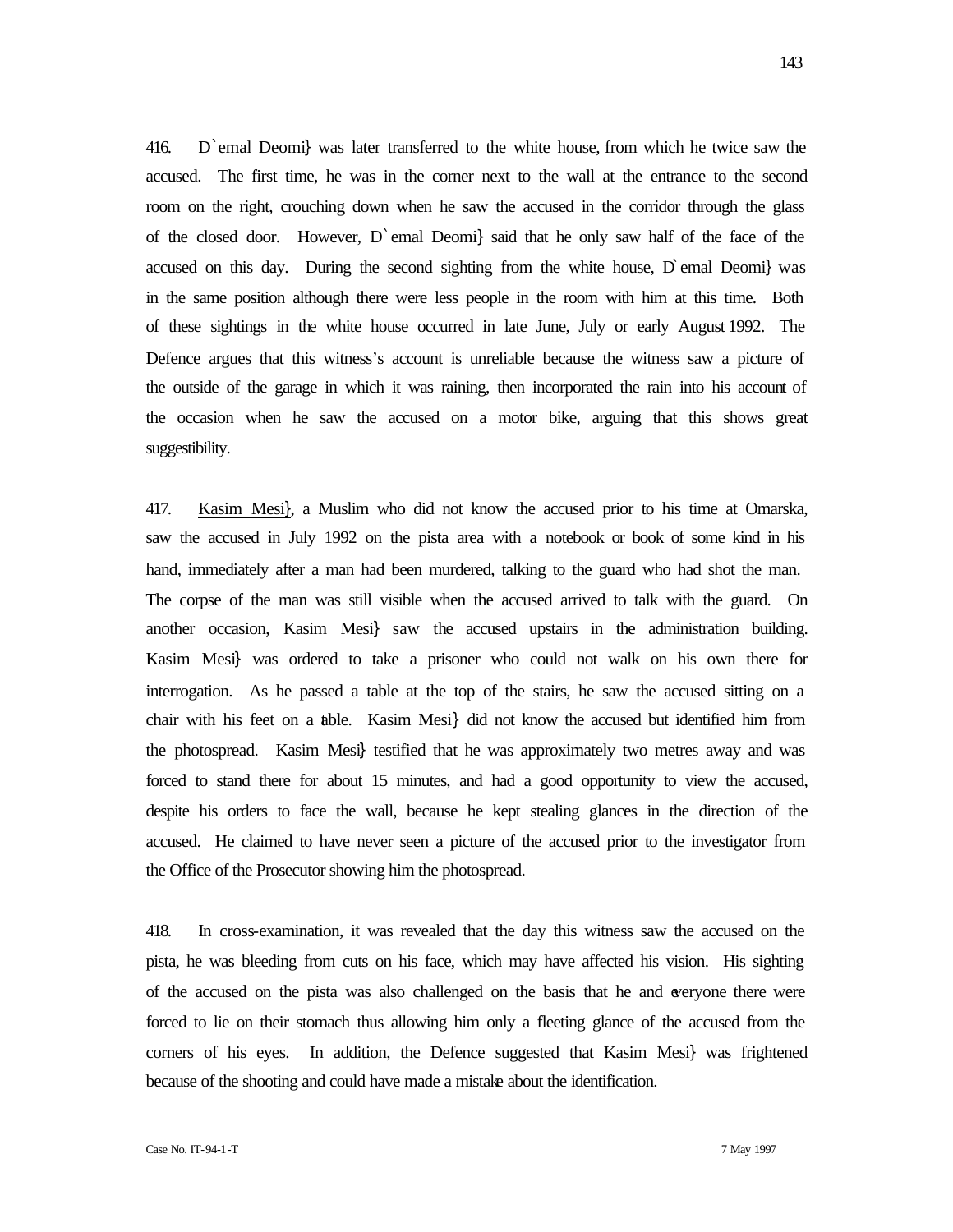419. Another Muslim from the Prijedor area, Nihad Haski}, testified that he saw the accused twice while at Omarska. Although he lived in Prijedor and Trnopolje, Nihad Haski} knew the accused because of the prominence of the accused's family. Nihad Haski} arrived in Omarska on 30 May 1992, spent his first night in the administration building and then was on the pista for nine or ten days before being transferred to the hangar. He first saw the accused during the time he was on the pista. There was a rumour spread among the inmates that the accused was there. Nihad Haski} looked over and saw the accused in a group of three or four guards in camouflage uniforms with weapons.

420. The second time he saw the accused was one to three days later, and Nihad Haski} was still on the pista. The accused was standing in a group, in a camouflage uniform, next to the administration building on the corner furthest from the white house and across from the hangar building. The members of the group were standing, pointing at something. Again, Nihad Haski}'s attention was drawn to the group because of a rumour that the accused was in the camp. Both times he only glanced up but had enough time to recognize the accused. Nihad Haski} testified that he saw the back of someone whom he thought was the accused on another occasion but cannot confirm that it was him.

421. Saud Hrni} also saw the accused on the pista. As he was from Kozarac, he knew the accused although they were not friends. Saud Hrni}, who was a Muslim, had taken karate lessons with him. He arrived at Omarska around 8June 1992 and remained there until 6 or 7 August 1992. He saw the accused only once while there, holding something resembling a paper file, standing on the pista near the administration building. He does not know whether the accused was moving or standing still, or whether he had a beard or was clean-shaven. When he saw the accused, Saud Hrni} was lying on his back with his head positioned towards the hangar on the right side facing the direction of the grass and the white house. He does not remember if there were any other persons standing with the accused, but there was nothing blocking his vision and it was a sunny day. As soon as he saw the accused, Saud Hrni} put his face toward the ground so that the accused would not see him.

422. Witness R, a Muslim, also places the accused at Omarska, although he is not sure of the date. He did not personally know the accused before but had seen him in the sports pages of the *Kozarski Vjesnik* newspaper on four or five occasions. The day he saw him at Omarska, Witness R was on the pista having a conversation with a man named Hrni} from Kozarac, when Hrni} said: "That is Du{ko", and pointed. Hrni} bent down and WitnessR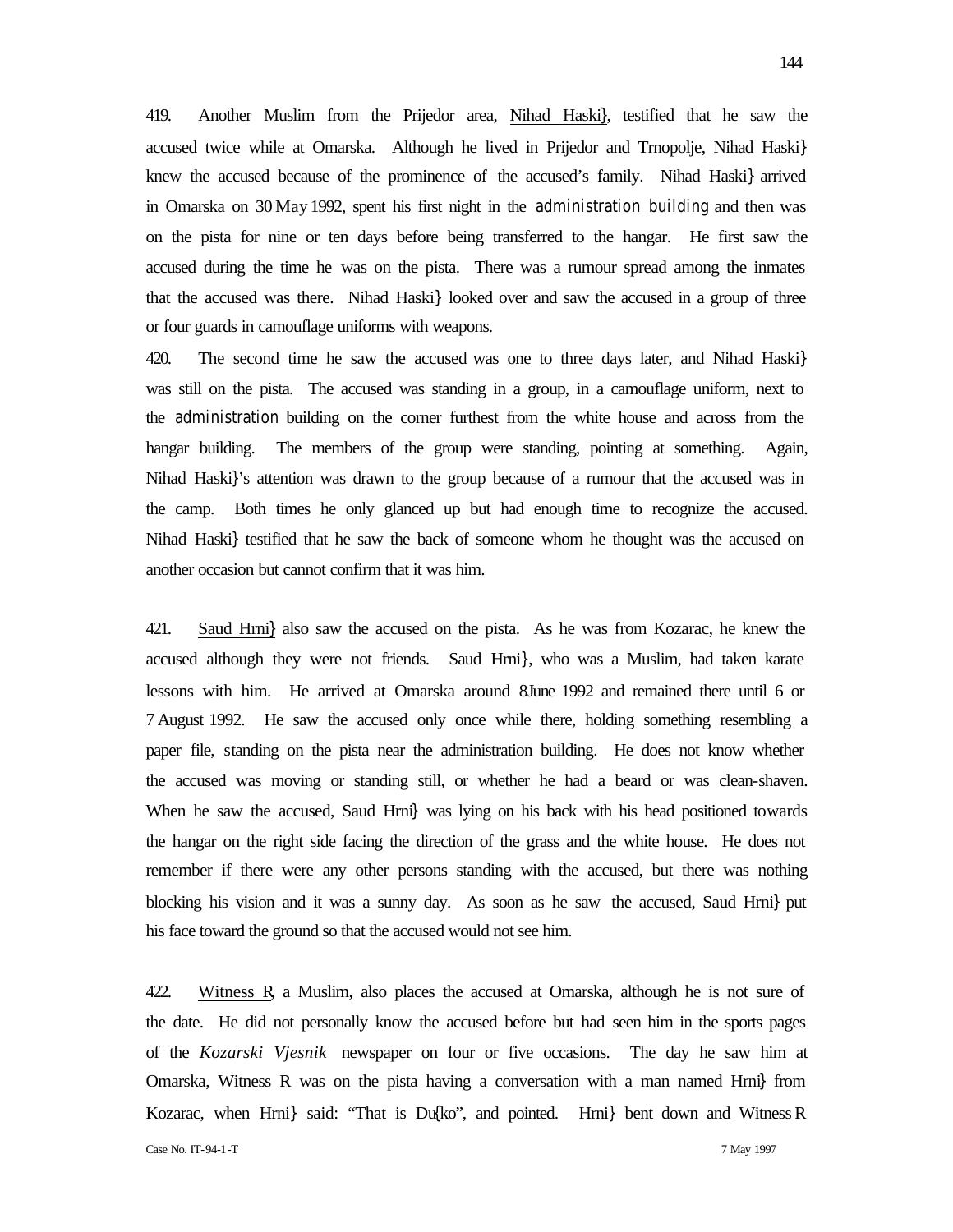looked toward the white house to see the accused coming out of it. He watched him, for a minute or two, walk in the vicinity of the white house. Witness R testified that he had a clear view of the accused's face and testified that the accused was wearing a multicoloured jacket the colour of the skin of a giraffe. The date of this sighting was sometime between 30 May and 6 August 1992, the dates that Witness R was present at Omarska. This event registered in Witness R's mind because of his recognition of the accused from the sports page of the newspaper. He testified that he was sitting between two flower tubs with an unobstructed view. However, it appears that Witness R may have spoken with a witness who had testified previously or to the Prosecution about that witness's testimony because, in response to a question, he stated that the flower tubs did not impair his view even though the question that had been put to him did not make that suggestion. This witness testified that Kera, the young man who was shot as testified to by Kasim Mesi}, was killed in July 1992. Witness R testified that although he was also on the pista at this time in a position close to the white house, he did not see the accused that day even though he saw the guard who shot Kera and others approaching the guard.

423. Uzeir Be{i}, a Muslim who knew the accused prior to the outbreak of the conflict, testified that he also saw the accused while he was on the pista, sitting with his face toward the administration building. This was in the latter part of July 1992. On that occasion, he heard yells and shouts coming from behind the administration building. He looked in that direction and saw inmates coming from behind that building and also saw the accused with some soldiers. The prisoners on the pista were then ordered to lie down and those who had come from behind the administration building lay down beside them. They were moaning as if in pain. The witness then looked over at them and saw that they were being beaten and that the accused was hitting them and jumping on them. Their beating did not last long but Uzeir Be{i} looked two or three times at the accused while it was happening. Those prisoners were then ordered to stand up and go to the white house.

424. The Defence challenged the testimony of Uzeir Be{i} regarding the identification of the accused because Uzeir Be{i} had viewed a report of the arrest of the accused in Germany on television and, during his interrogation by the German police, he was shown a photograph of the accused.

#### a. The case for the Defence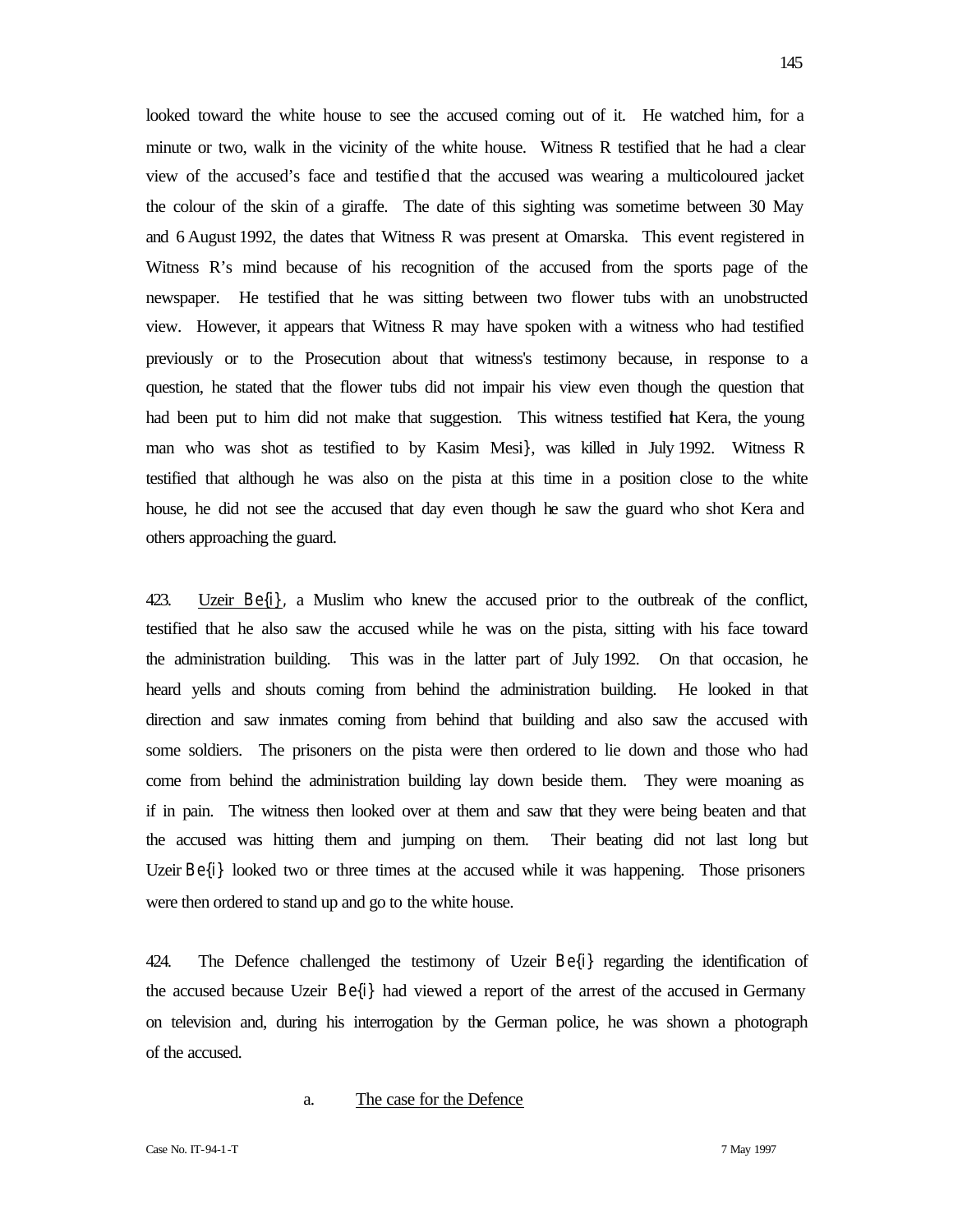425. The defence of the accused is that he was never at the Omarska camp. In support of this denial, the accused asserts that during the relevant times he was working at the Orlovci checkpoint, or at home, or with friends or family.

### b. Findings of fact

426. Subparagraph 4.2 charges the accused with participation in killings, sexual assault, and beatings and torture in the white house, in the administration building, on the pista, and in the main hangar at the Omarska camp between 25 May and 8 August 1992 and incorporates the acts charged in paragraphs 5 to 10 of the Indictment. The Trial Chamber has already concluded that the Prosecution has proved beyond reasonable doubt certain of the charges alleged in paragraphs 6, 7, 8 and 10 of the Indictment. These findings support the conclusion that at the Omarska camp the accused participated in beatings in the white house and in the hangar before even revie wing the testimony of the witnesses just considered in regard to subparagraph 4.2 of the Indictment.

427. As the Prosecution has failed to present any evidence regarding the accused's participation in sexual assault and torture as alleged in this subparagraph, the allegations thus left for review are those that the accused participated in beatings in the administration building and on the pista. The Trial Chamber will now evaluate the evidence presented regarding these allegations.

428. Four of the above-named witnesses provide testimony as to the participation of the accused in beatings not charged elsewhere in the Indictment: Edin Mrkalj (administration building), Uzeir Be{i} (pista), Mehmedalija Huski} (hangar), and Senad Muslimovi} (hangar). Edin Mrkalj, whom the Trial Chamber finds to be a credible witness, saw the accused on 16 June 1992 at approximately 2 p.m. in a blue police jacket. This testimony is consistent with that of Mira Tadi}, who testified that the accused came home from his first day of duty in a blue police uniform. In addition, the Trial Chamber finds that the difference between the prior statement of Edin Mrkalj and his testimony at trial regarding the appearance of the accused is of no consequence considering his prior acquaintance with the accused and the insignificant nature of the difference. The Trial Chamber thus accepts the testimony of Edin Mrkalj that the accused beat him on 16 June 1992 in the administration building.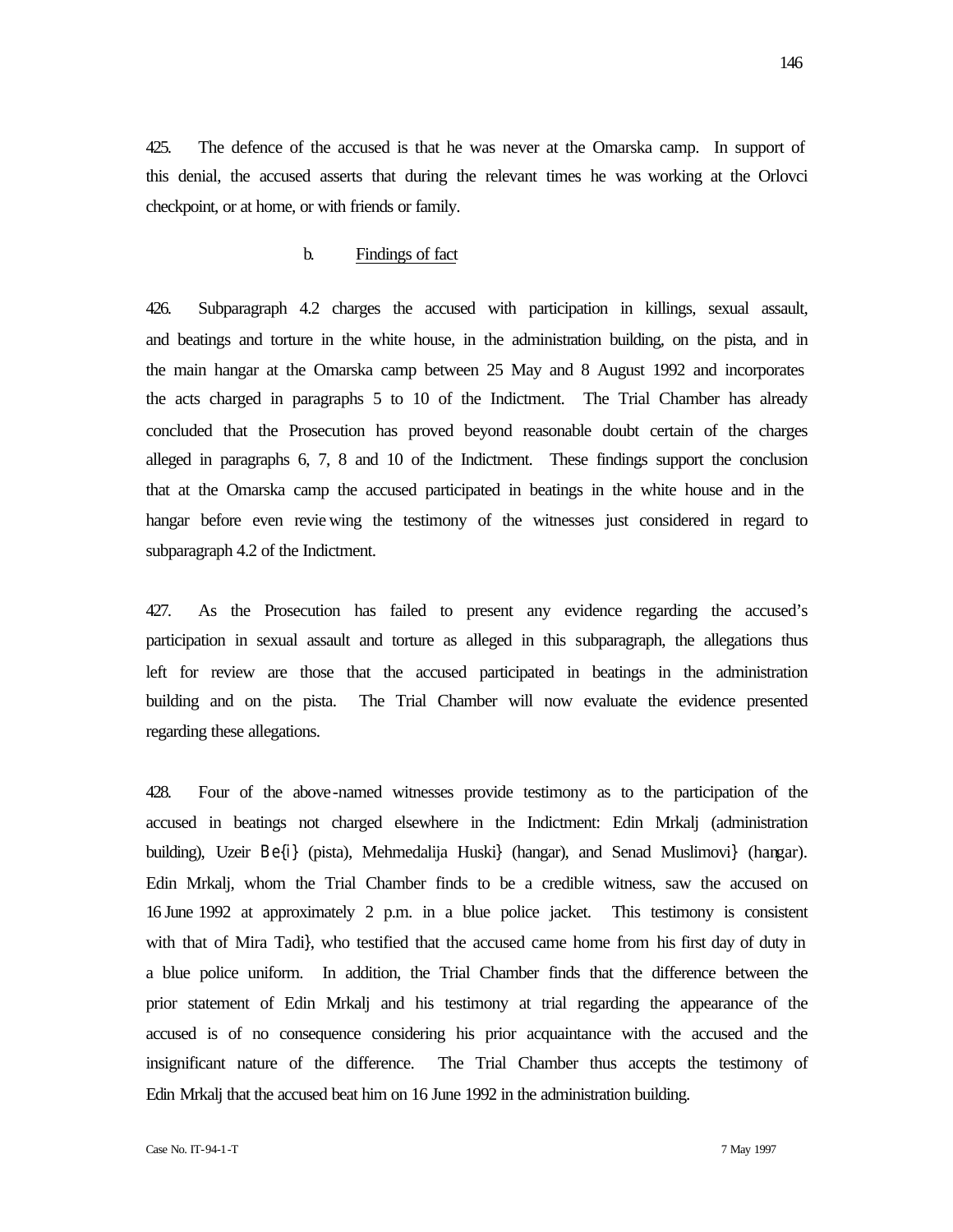429. The Trial Chamber accepts Senad Muslimovi}'s testimony regarding the accused's beating of him on 11 June 1992.

430. Mehmedalija Huski} testified that the accused was in the Omarska camp on 20 June 1992. On this particular day, the Orlovci checkpoint records indicate that the accused was working from 3 p.m. to 9 p.m. and Advija  $\land$  ampara testified that the accused came to her apartment that morning. The accused confirmed this, stating that he received a key to that apartment that morning. Thus, the event alleged by Mehmedalija Huski} would have had to have taken place at some point after the accused left the apartment in Pe ani and before he was to report for duty at the Prijedor police station at 2.30 p.m. as was, the accused testified, his customary practice. However, as discussed elsewhere in this Opinion and Judgment, the Trial Chamber finds that these records reflect only his assignment and not his actual presence at the checkpoint. More troublesome is the Defence challenge to the testimony of Mehmedalija Huski} on the basis that there were several other prisoners in the electrical room who testified at trial but who did not mention this incident. It is unlikely that, if the events occurred as described by Mehmedalija Huski}, these witnesses would not have seen the accused and accordingly referred to this incident during their testimony. Thus the Trial Chamber does not accept the testimony of Mehmedalija Huski}.

431. The testimony of Uzeir Be{i} suffers from the same infirmity in that no other witness testified to seeing the accused jump on the backs of prisoners on the pista despite the presence of many prisoners on the pista at that time. Thus the Trial Chamber does not accept the testimony of Uzeir Be{i}.

432. The second account given by Ferid Muj~i} in regard to the incidents charged in paragraph 6 of the Indictment differed substantially from that of other witnesses. Based on this difference, the Trial Chamber does not accept fully his testimony.

433. Witness R's credibility is challenged by the Defence not because of his testimony regarding his sighting of the accused but because of his unsolicited statement that the flower tubs on the pista did not impede his view of the accused. The Trial Chamber concludes that perhaps this testimony was given because Witness R had spoken with a witness who gave testimony prior to him or to the Prosecution about that testimony. Witness R's denial that he discussed the trial with anyone at all reflects adversely upon his testimony. However, this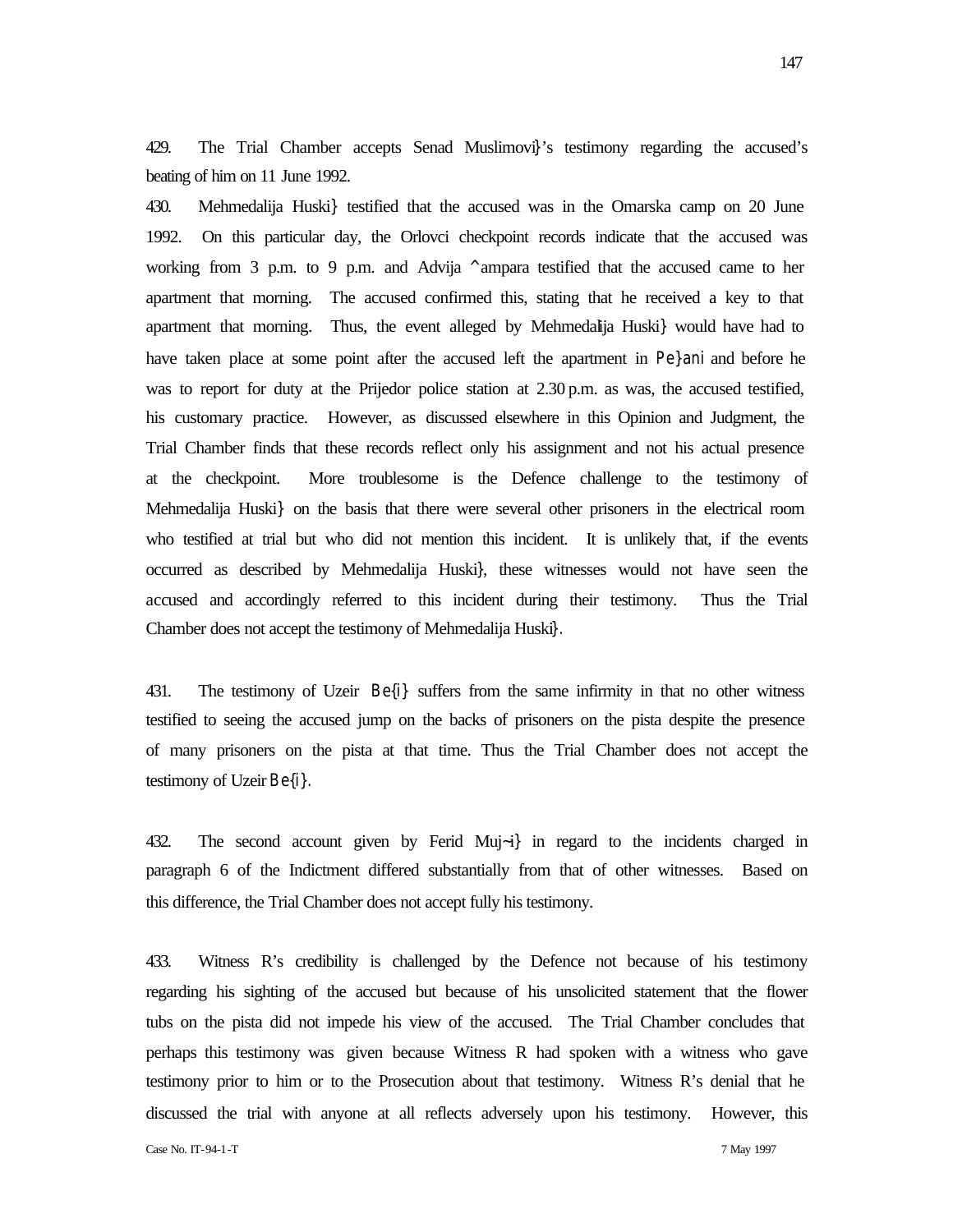incident is not sufficient to discredit his testimony fully and the Trial Chamber finds Witness R to be generally credible.

434. The accused's general denial of ever having been at the Omarska camp is rejected in view of the overwhelming credible testimony to the contrary. His assignment at the Orlovici checkpoint provides no conclusive alibi; rather it merely reflects his assignment there. The Defence evidence as to off-duty hours while living in Banja Luka and Prijedor is wholly unspecific as to dates and times and only establishes that he was generally resident there.

435. After observing the demeanour of the witnesses whom the Trial Chamber finds to be credible and considering all of the evidence for the Defence, the Trial Chamber finds beyond reasonable doubt that the accused took part in the beating of Edin Mrkalj and SenadMuslimovi} in the administration building and the hangar building respectively and that these acts were committed in the context of an armed conflict.

# (ii) Keraterm

436. The Prosecution also offered a considerable amount of testimony regarding the presence of the accused at the Keraterm camp. Witness S is a Muslim from Kozarac who knew the accused's father and often saw the accused in Kozarac. He testified that he saw the accused, with an unobstructed view from 30 metres away, on 26 May 1992 after 10 a.m. at the Keraterm entrance gate. He described the accused as dressed in a police uniform camouflage top and single-coloured trousers. He next saw the accused at Keraterm when he went for his second interrogation in the afternoon on 27 May 1992. The accused had his foot on a car and was with a taxi-driver from Prijedor. Witness S testified that he was approximately 20 metres away from the accused and had time to observe him. He also stated that buses were being unloaded and loaded with prisoners not more than five metres from the accused. On this occasion, the accused wore the same police uniform.

437. [efik Kesi} is a Muslim from Kami~ani, a suburb of Kozarac. He was familiar with the accused as a resident of Kozarac. [efik Kesi} was taken to the Keraterm camp on approximately 15 June 1992. At Keraterm, the witness was held in Room 2. At some point during his first 10 days, he was called out of the room at approximately 9 p.m. A group of uniformed men came to the door and one of them asked if anyone wanted to get revenge on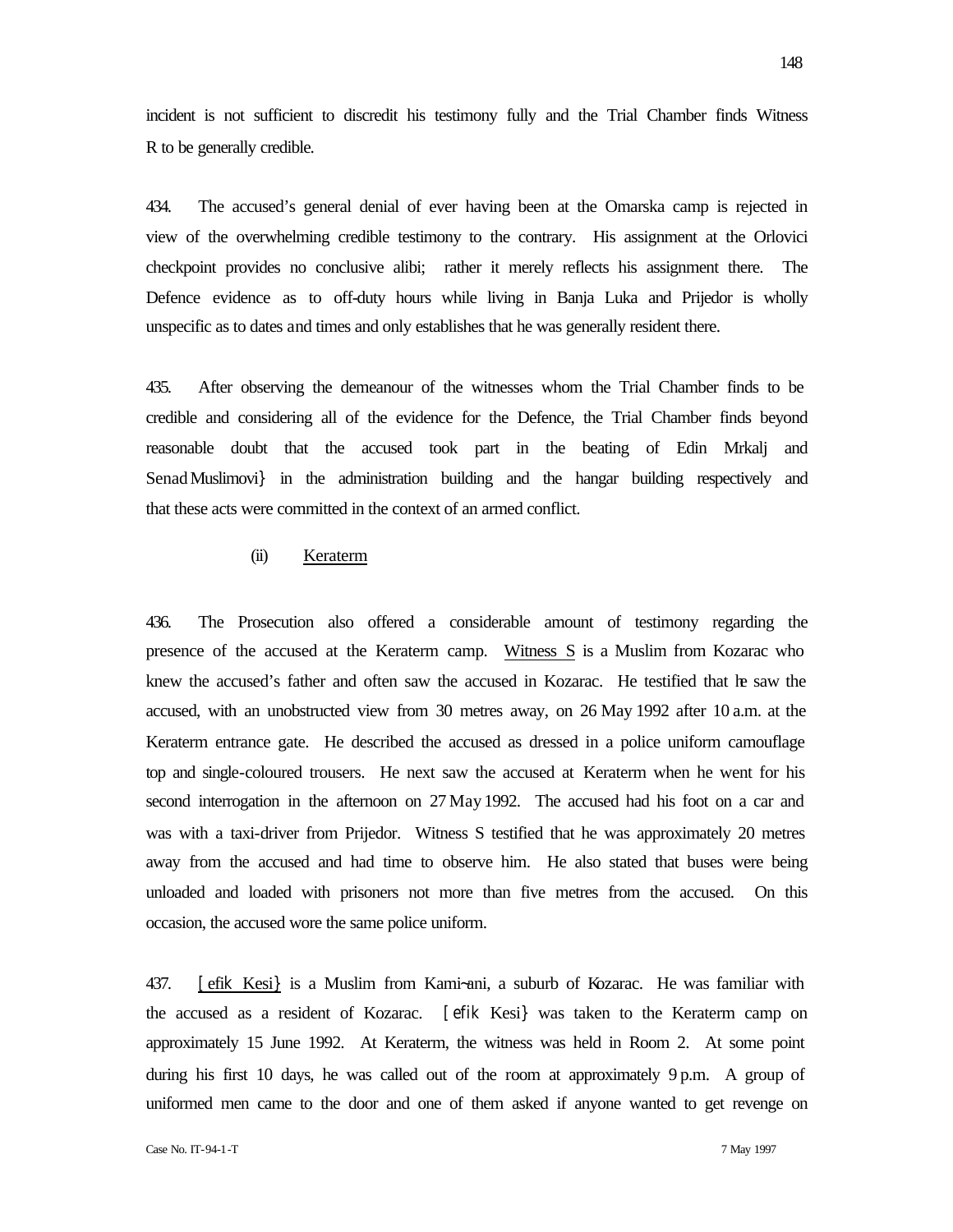him or the other soldiers for all the beatings. None of the prisoners volunteered, so the guard pointed to two men and called for the first ten after those two to come out of the room. They walked outside and were put into a line and one guard, whom [efik Kesi} recognized as the accused, went from prisoner to prisoner asking questions and beating them. This guard reached [efik Kesi}, who looked at his face, and asked him his name, where he came from, and whether he had any weapons. When [efik Kesi} responded that he did not have any weapons, the accused said: "They all say that", and struck him in his chest. [efik Kesi} fell and the accused continued down the line of prisoners. After all of the prisoners had been beaten, they were taken back to the room. [efik Kesi} noted that the accused had on a multicoloured camouflage uniform. He testified that he could see the accused clearly despite it being dark because of a light from a vehicle that faced the building. The Defence challenged the accuracy of [efik Kesi}'s testimony on the basis that he had withdrawn additional allegations of seeing the accused.

438. Hakija Elezovi}, also a Muslim, testified that the accused kicked him during an interrogation at the Keraterm camp. Hakija Elezovi} had known the accused by sight for five or six years prior to the conflict because the accused and his elder son were friends. On 9 July 1992 Hakija Elezovi}'s village was cleansed and its inhabitants were led to Trnopolje, then taken to Keraterm, where he stayed for about 10 days in Room 2 with over 500 people. While there, he was interrogated by Dragan Radakovi}, the Director of the Kozarac National Park. During this interrogation, Hakija Elezovi} testified, the accused appeared to be a bodyguard for Dragan Radakovi}. While Dragan Radakovi} questioned him, the accused kicked him, knocking him down, then came around the table and kicked him on the back and chest. Dragan Radakovi} grinned and laughed as the accused beat him. The interrogation lasted approximately half an hour and the accused beat him for a few minutes during this time. He saw the accused clearly the entire time. He was wearing a police uniform and had a pistol and a short beard. As a result of the beatings that he suffered during his confinement, Hakija Elezovi}'s ribs were broken, his kidneys were injured and as a consequence of the beating, he suffers headaches and has difficulty breathing.

439. The Defence challenges this testimony on the basis that the witness is confused about whether he saw the accused at Keraterm as well as Omarska, or only at Omarska. As noted elsewhere in this Opinion and Judgment the context in which the testimony was given indicates that the witness was in fact stating that the accused beat him in both camps.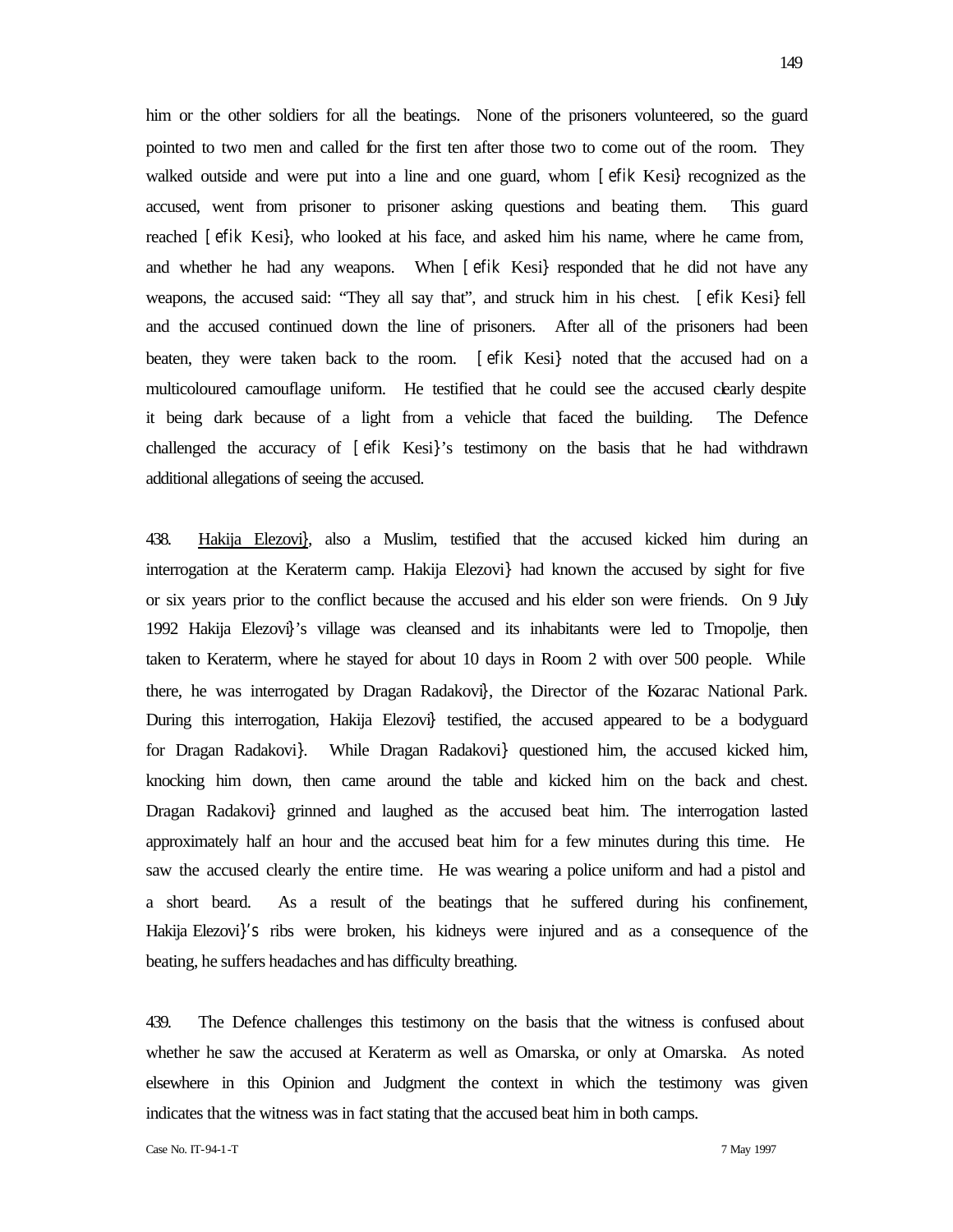440. Witness Q grew up in Kozarac, is a Muslim, and has known the accused since childhood. Although the accused is older than he, they began to socialize about five years or so before the conflict, when the accused opened his café. They saw each other regularly for business and social purposes. As the outbreak of the conflict approached, the accused began to distance himself from Witness Q, who similarly stopped frequenting the accused's café because of the nationalistic Serbs who were often there. This witness was taken to Keraterm on 14 June 1992 and was put in Room 2 with 500 to 600 other prisoners.

441. Witness Q stated that, in general, people knew of the accused's comings and goings at the Keraterm camp because he was from Kozarac. Towards the end of July 1992, approximately one month after Witness Q's arrival at Keraterm, new prisoners began to arrive from the Hambarine area. Five to seven days before their arrival, this witness heard someone say that the accused was coming and he moved from his normal position so he could see outside and, after seeing the accused, went immediately back to his place for fear of being detected. He testified that he saw the accused in a camouflage uniform, laughing and joking with the guards. Approximately a quarter of an hour later, he heard someone say that the accused was leaving. He looked out again and saw the accused leaving in a van with prisoners in it, headed toward Kozarac and Omarska.

442. The Defence challenged the credibility of Witness Q on the basis of an accusation that he belonged to a local force formed to defend Kozarac organized by Captain Sead  $\wedge$ irkin and was untruthful about this membership at trial, based on a prior statement he gave. The witness denies that he was a part of this group and contends that this statement was improperly translated and therefore not representative of his remarks at the time.

### a. The case for the Defence

443. The accused denies ever having been at the Keraterm camp. By way of an alibi he asserts that during the times charged in the Indictment he was working as a traffic policeman at the Orlovci checkpoint and during periods when he was not assigned to those duties, he was in Banja Luka or Prijedor with family and friends.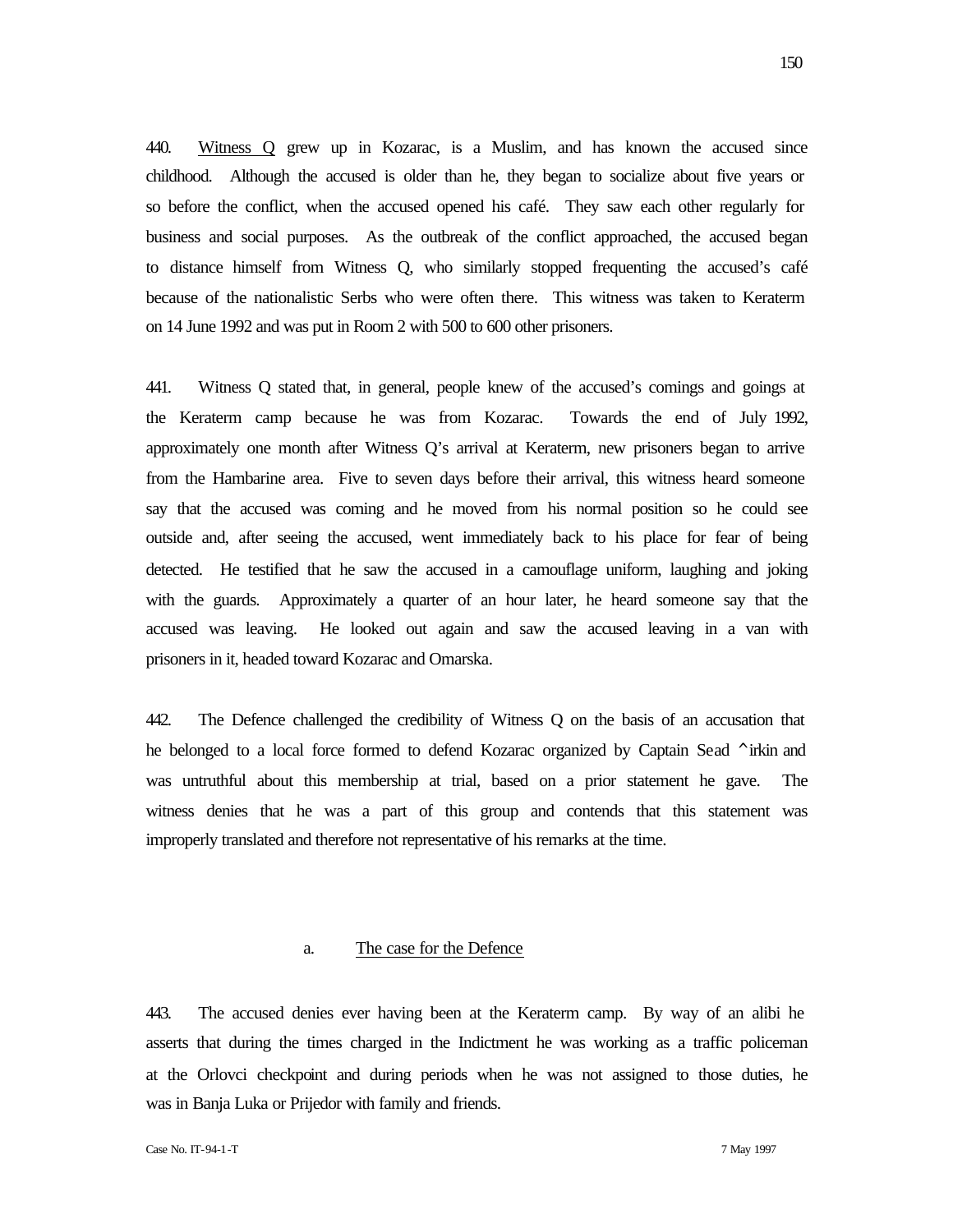### b. Findings of fact

444. Witness S's sighting of the accused on 26 and 27 May 1992 is not contradicted by any other evidence presented to the Trial Chamber. Having observed the demeanour of this witness while testifying and considering the evidence of the Defence, the Trial Chamber finds him credible and accepts his testimony.

445. [efik Kesi} knew the accused well enough to recognize him from the close view that he had during the attack on the prisoners from Room 2. The Defence challenge to this witness, because he withdrew prior allegations of seeing the accused, does not affect his credibility. Indeed, the withdrawal of the other testimony reflects this witness's desire to testify only about that of which he is absolutely certain. Accordingly, the Trial Chamber accepts the testimony of [efik Kesi} in regard to the accused's beating of the men in Room 2 in June 1992.

446. The Trial Chamber also finds Hakija Elezovi} to be a credible witness and accepts his account of the accused's presence in the Keraterm camp as well as the assault upon him. Finally, the Trial Chamber also finds Witness Q's testimony regarding the presence of the accused at the Keraterm camp to be credible, due to his prior knowledge of the accused and his demeanour while testifying, and accepts his testimony regarding the accused's presence at the Keraterm camp in mid- or late July 1992.

447. As with the accused's denial of ever having been at the Omarska camp, the denial is rejected in view of the overwhelming credible testimony to the contrary. His assignment at the Orlovci checkpoint provides no conclusive alibi; rather it merely reflects his assignment there. The Defence evidence as to off-duty hours while living in Banja Luka and Prijedor is wholly unspecific as to dates and times and only establishes that he was generally resident there.

448. The Trial Chamber accordingly concludes that the accused was present on several occasions at the Keraterm camp and finds that the Prosecution has proved beyond reasonable doubt that the accused took part in the beatings of the prisoners at Keraterm as charged in subparagraph 4.2 of the Indictment and that he took part in one mass beating of prisoners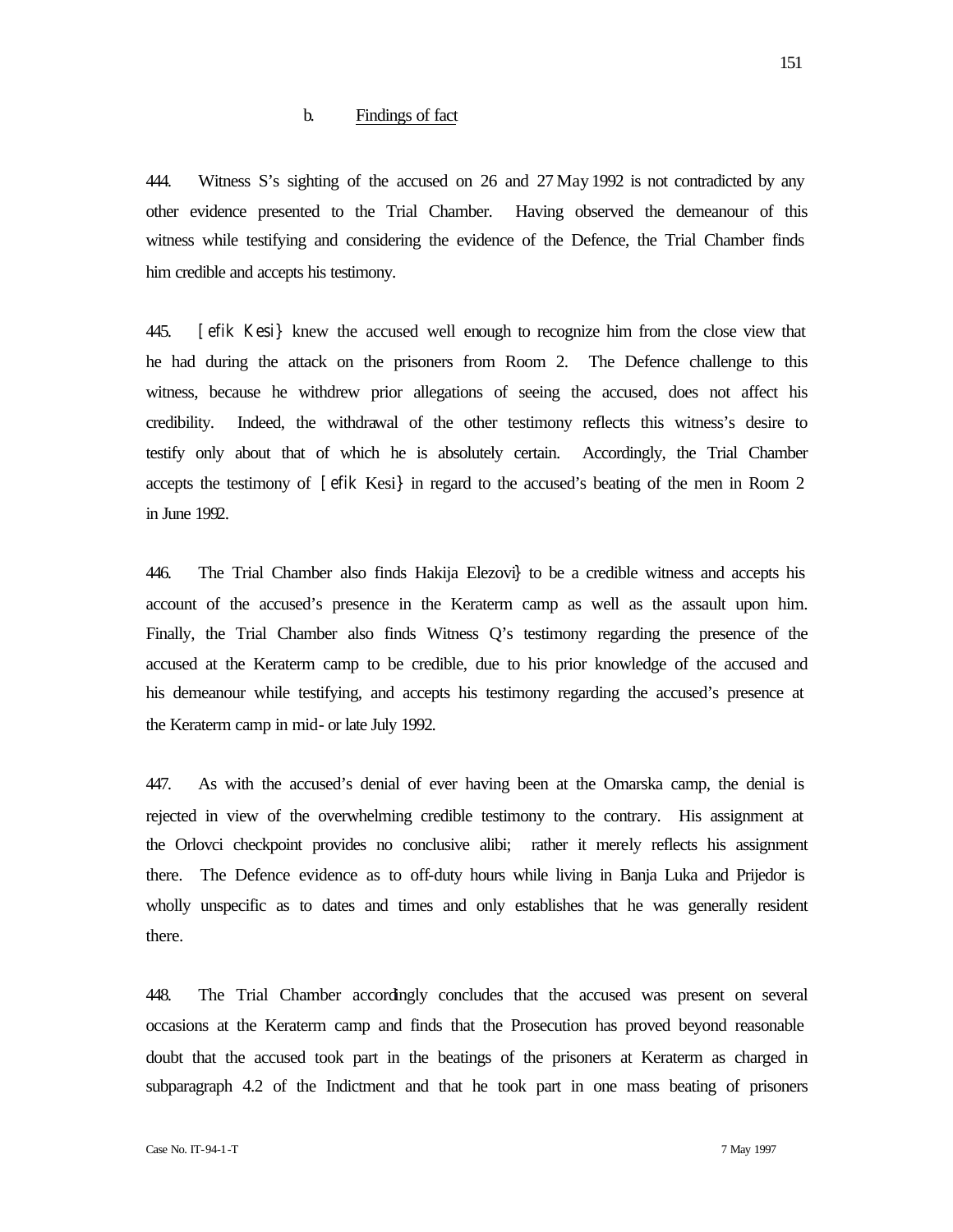from Room 2. These acts were committed in the context of an armed conflict. In the absence of evidence to support the remaining charges, the Trial Chamber finds that the accused did not take part in the looting of valuables or personal property.

### (iii) Trnopolje

449. Several Prosecution witnesses testified that they saw the accused at various locations in or around the Trnopolje camp, including inside the fenced area surrounding the school, dressed in uniform or civilian clothes and in conversation with the camp commander, between May and November 1992. These witnesses included Witness S, Nasiha Klipi}, Eniz Be{i}, Mesud Arifagi}, Mirsad Bla`evi}, Elvir Grozdani}, Jusuf Arifagi}, Bahrija Deni}, Vasif Guti}, Advija  $\land$  ampara and Nasiha Jakupovi}.

### a. The case for the Defence

450. The accused acknowledges visiting Trnopolje five times: once with Jozo Samard`ija looking for the latter's sister during the summer of 1992; on 1October 1992 as security detail for the local Red Cross, when he acted as a reserve policeman and stood by the bus to help the Red Cross with its activities; at the end of October 1992 to visit Adil Jakupovi}; with his brother Ljubomir Tadi} to look for a friend; and once as Secretary of the Local Commune to deliver Red Cross messages.

### b. Findings of fact

451. Subparagraph 4.2 alleges in regard to the Trnopolje camp that the accused was seen there on numerous occasions; it does not charge him with taking or participating in any action while there. Since the accused admits to having gone to Trnopolje on several occasions and many credible witnesses described his presence in or around the camp on several occasions from 27 May 1992 to late November 1992, the Trial Chamber finds beyond reasonable doubt that the accused was indeed present in or around the Trnopolje camp during the relevant time period.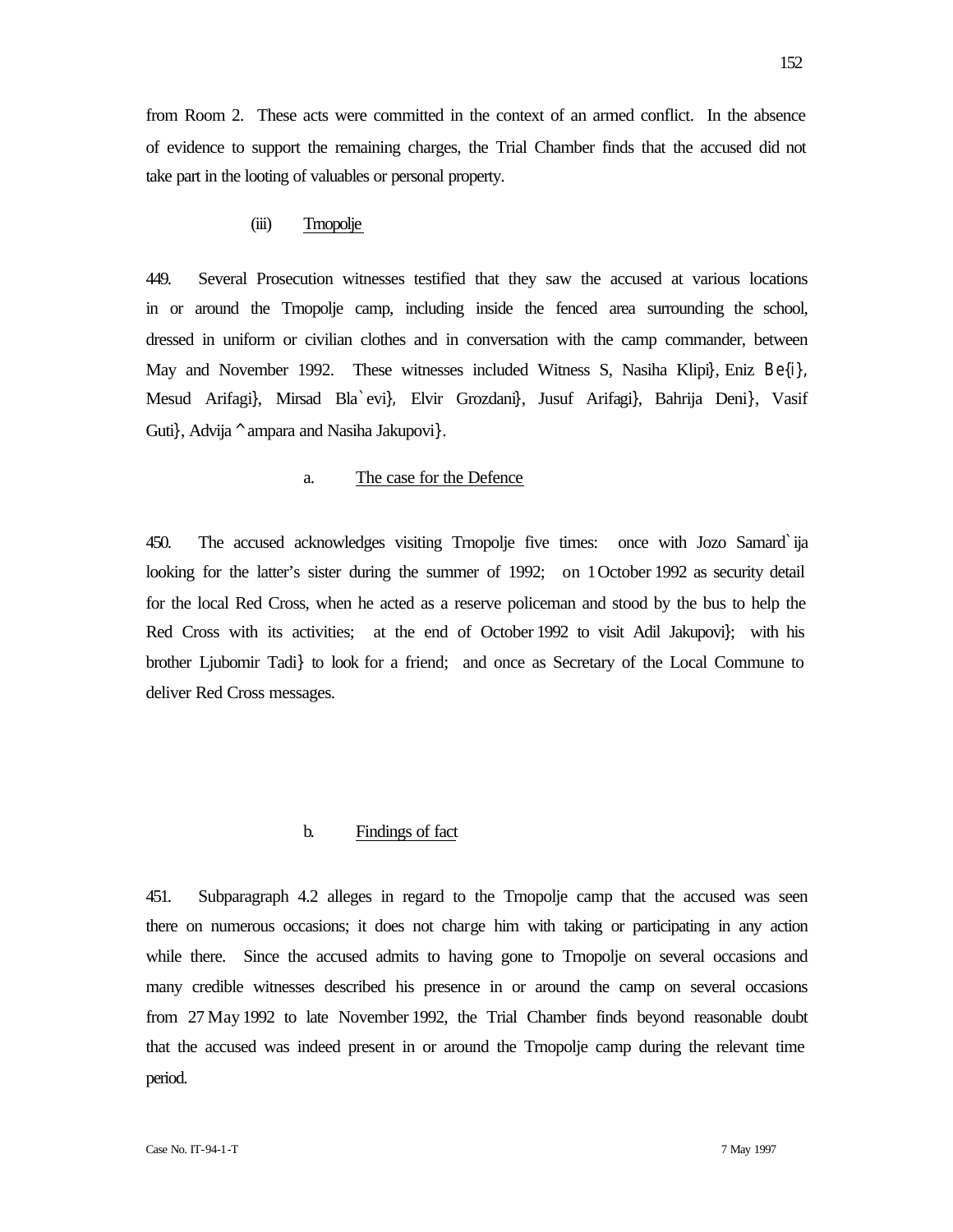### 3. Subparagraph 4.3 of the Indictment

452. This subparagraph concerns alleged incidents of transfer and unlawful confinement in the Trnopolje camp. As originally charged, it read as follows:

During the period between 25 May 1992 and 31 December 1992, Du{ko TADI] physically participated and otherwise assisted in the transfer to and unlawful confinement in Trnopolje camp of non-Serb persons from the Kozarac area. Additionally, during the period between September, 1992 and December, 1992, in Trnopolje camp or in the adjacent area, TADI] physically took part or otherwise participated in the killing of more than 30 detainees, including groups of male detainees executed near a white house adjacent to the camp and a group of male detainees executed in a plum orchard adjacent to the camp**.** TADI] also physically took part or otherwise participated in the torture of more than 12 female detainees, including several gang rapes, which occurred both in the camp and at a white house adjacent to the camp during the period between September, 1992 and December, 1992.

With the exception of the first sentence, the allegations contained in this paragraph were supported only by the testimony of Dragan Opaci}, who was originally given the pseudonym "L". During trial, aspects of his testimony were revealed which led the Prosecution to state in open court that it did not consider Dragan Opaci} a witness of truth and to submit a motion to withdraw these allegations. Thus the only remaining portion of this charge alleges: "During the period between 25 May 1992 and 31 December 1992, Du{ko Tadi} physically participated and otherwise assisted in the transfer to and unlawful confinement in Trnopolje camp of non-Serb persons from the Kozarac area." These remaining allegations are now subsumed in the charges in subparagraph 4.1, already discussed, which charges the accused in part with the "seizure, collection, segregation and forced transfer to detention centres" of non-Serbs in the Kozarac area. The Trial Chamber has already found beyond reasonable doubt that the accused participated in such acts.

#### (a) The role, if any, of the accused

453. The Trial Chamber has previously considered the testimony of witnesses relevant to this charge, including that of Armin Mu<sub>lt</sub>i}, Azra Bla evi}, Witness Q and Nasiha Klipi}. In addition, as noted in subparagraphs 4.2 and 4.4, numerous witnesses placed the accused at Trnopolje on several occasions.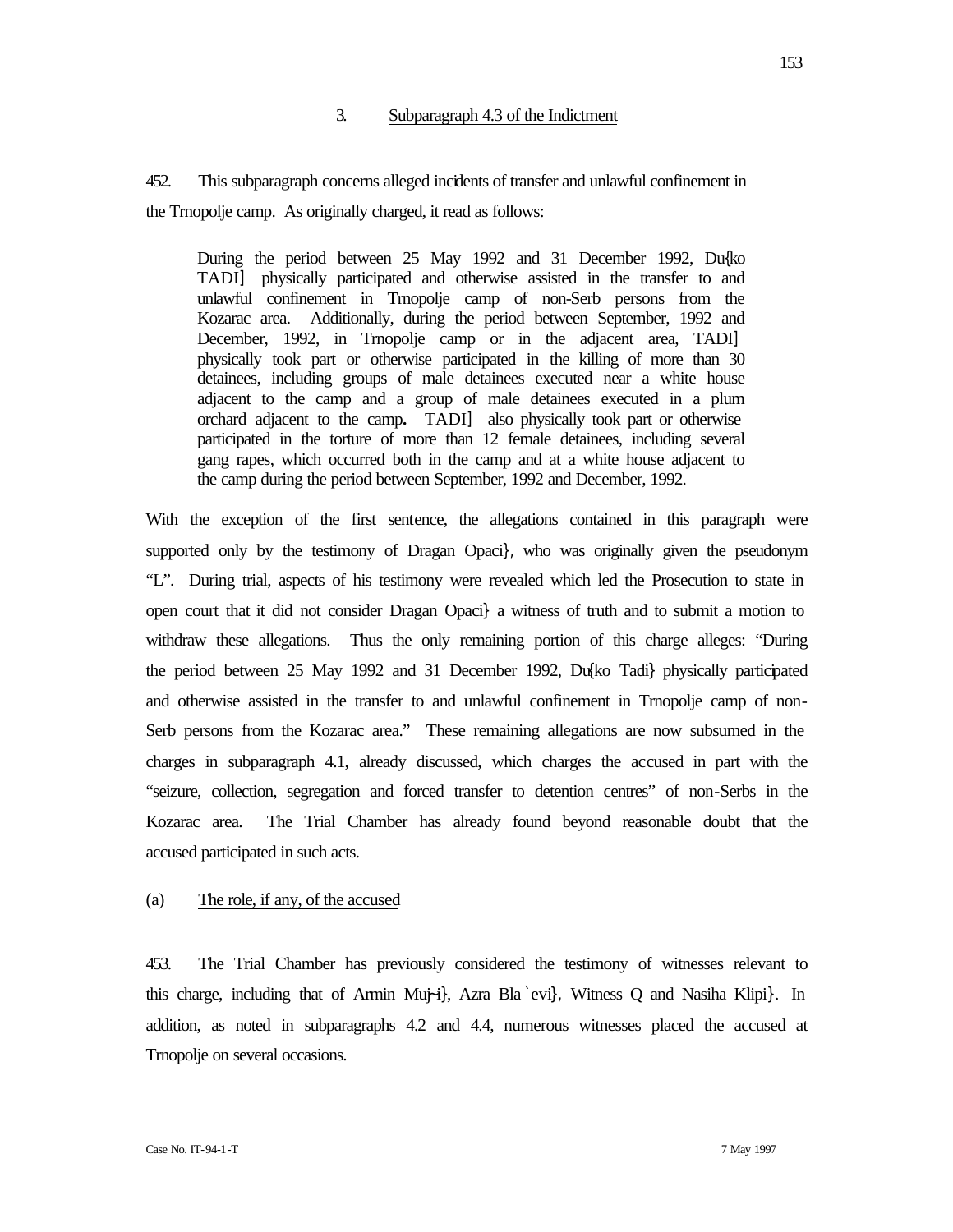### (b) The case for the Defence

454. The evidence presented by the Defence in regard to this subparagraph is the same as that offered in regard to subparagraphs 4.1 and 4.2.

### (c) Findings of fact

455. The Trial Chamber has already found beyond reasonable doubt that the accused played an active role in the moving of non-Serbs from the Kozarac area in columns through and out of Kozarac to assembly points and in their subsequent separation into categories by age and sex for transport to camps, including Trnopolje, all effected by force or the threat of force. Thus the Trial Chamber finds beyond reasonable doubt that the accused participated in the transfer to and in the initial confinement of non-Serbs in camps generally, and in the Trnopolje camp in particular, as charged in this subparagraph and that these acts were committed in the context of an armed conflict. However, the Trial Chamber finds that the accused did not take an active role in the continued confinement of non-Serbs in the Trnopolje camp.

#### 4. Subparagraph 4.4 of the Indictment

456. This subparagraph concerns alleged participation in the seizure, selection and transportation of individuals for detention. It reads as follows:

Between 25 May and 31 December 1992, TADI] physically participated in the seizure and selection of individuals for detention in the camps and transported Muslims and Croats who had been seized, to the camps for detention. During the time he was engaged in this seizure, selection and transfer of non-Serbs to various detention centres, Du{ko TADI] was aware that the majority of those detainees who survived detention would be deported from the territory of Bosnia -Herzegovina.

457. A substantial body of evidence has been presented and already summarized regarding the seizure, detention and ultimate deportation from op{tina Prijedor of non-Serbs, and the use of the Trnopolje camp in particular for those selected for deportation. Evidence has been presented that the release of prisoners from camps was made conditional upon the signing of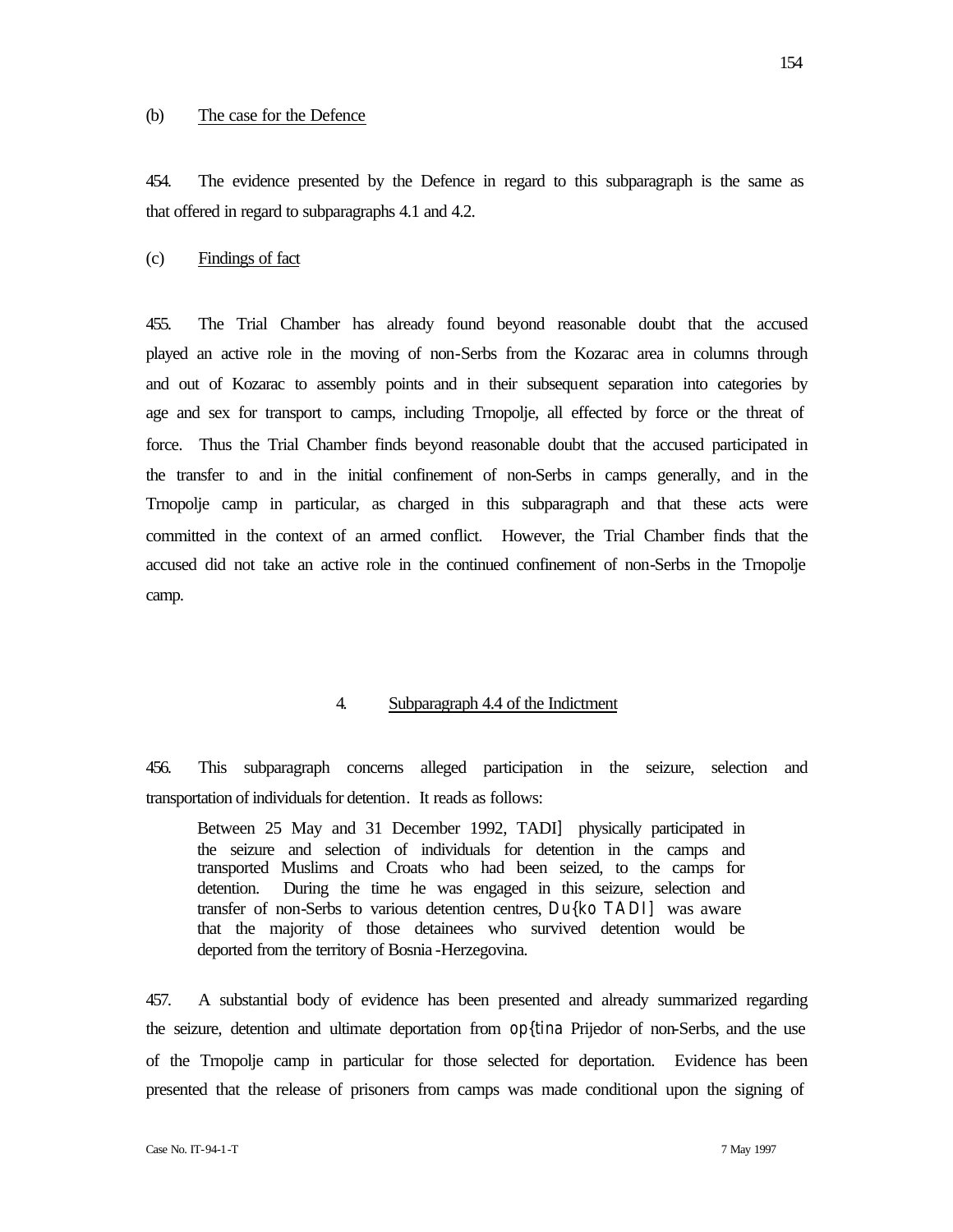documents relinquishing all material goods and undertaking not to return to op{tina Prijedor. The issue raised by this subparagraph is the role of the accused in these events.

458. Much of the evidence discussed in the previous subparagraphs concerns the accused's role in the seizure, selection and transfer of individuals from the Kozarac area. In particular, deportation from the Trnopolje camp was testified to by the following witnesses. Mustafa Mujkanovi}, who has known the accused for "many, many years", testified that he saw the accused twice while at the Trnopolje camp. The first sighting was on or around 21 August 1992 when a convoy of buses was leaving the camp. The accused, who was wearing civilian clothes, was with Goran Borovnica and several others and they followed the convoy by car when it left. The witness saw the accused from a distance of 10 to 15 metres. His second sighting of the accused was on 1 October 1992 when the witness was evacuated by bus along with others for Karlovac in Croatia and the accused was on the road outside of the camp. Mesud Arifagi}, who knew the accused "for as long as I have known myself", saw the accused at the Trnopolje camp four times and on the last of these sightings, on 1 October 1992 at about 8.30 a.m., saw him near buses which were there to remove prisoners from the camp. He walked past the accused on his way to board the bus which took him from Trnopolje to Karlovac in Croatia. Elvir Grozdani} testified that he saw the accused at the Trnopolje camp on the day that 1,600 people were evacuated to Karlovac. The accused, wearing a camouflage uniform, was standing, armed with a rifle, at the corner of the school fence watching. Jusuf Arifagi}, who has known the accused since the witness started going to school, testified that when the Trnopolje camp was being dissolved in October 1992 he saw the accused as he was being evacuated along with a number of other people, enough to fill 33 to 35 buses, on 30 September or 1 October 1992. He saw the accused, who was leaning against the fence wearing a police uniform and armed with an automatic rifle, at around 10 or 11 a.m. Bahrija Deni}, who has known the accused for about 20 years, saw the accused around noon on 1 October 1992 as the witness boarded a bus to leave the camp at Trnopolje. The accused was near the fence by the school, dressed in a sort of police uniform, about four to seven metres away from him. Additionally, Mirsad Bla`evi}, who knew the accused from Kozarac, saw the accused at the end of August entering the office of the local Red Cross and command headquarters in Trnopolje. The accused was wearing a camouflage uniform and carried an automatic rifle.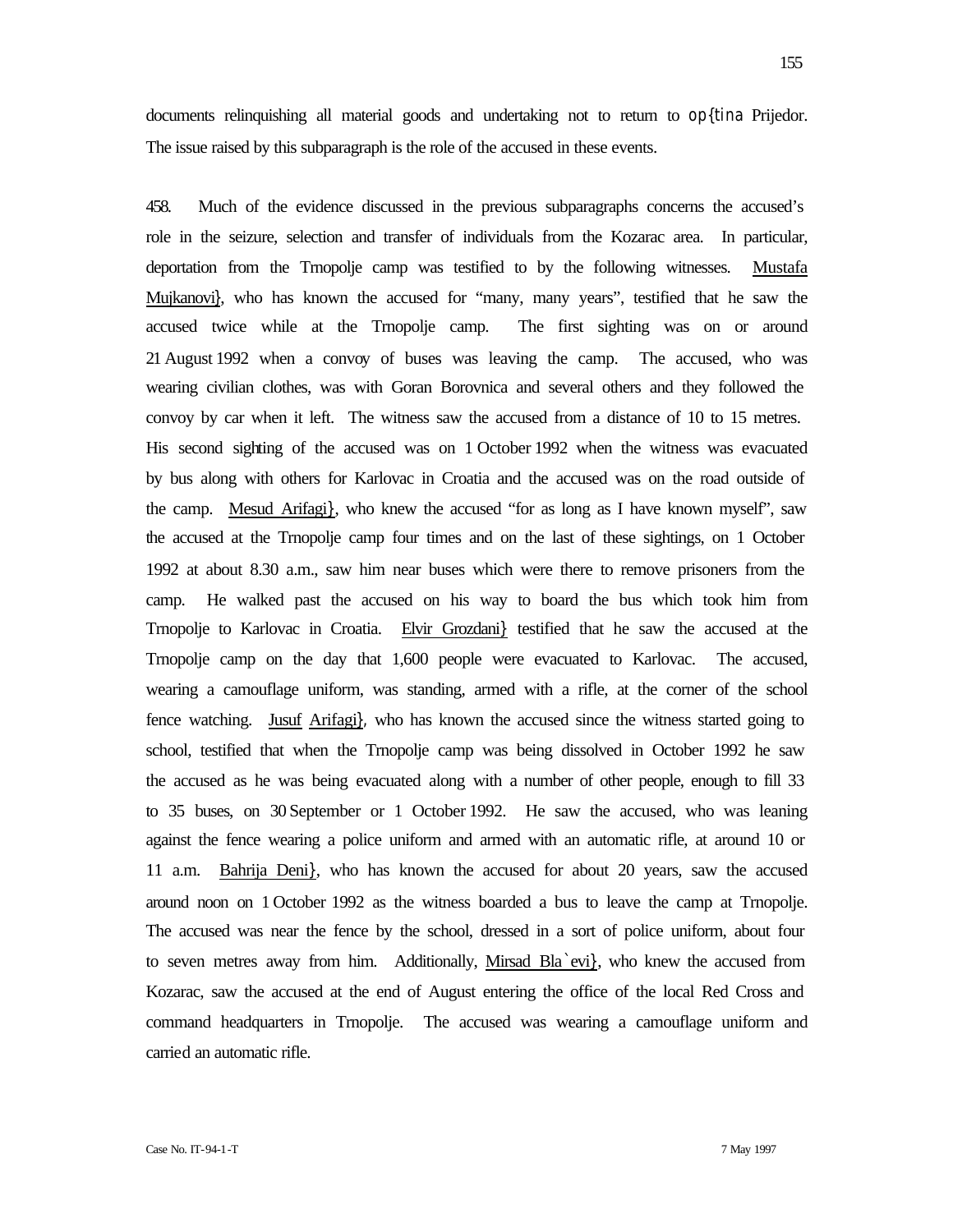459. The accused's presence at the Trnopolje camp when the surviving prisoners were deported to Croatia is significant evidence with regard to the charge in this subparagraph. The question remains, however, whether when the accused was participating in the seizure and selection of non-Serbs, as established above, he knew that the majority of the prisoners who survived would be deported. His presence at the Trnopolje camp when thousands of prisoners were being removed is relevant in this regard, as is his description of himself in his work report as an "earnest SDS member and an enthusiastic supporter of the idea of creating Republika Srpska", both of which embrace the notion of an ethnically pure Serbian territory. Additionally, in his role as SDS President in Kozarac, he must have had knowledge of the SDS programme, which included the vision of a Greater Serbia. Witnesses including Witness AA provided evidence which not only showed that the accused knew of this goal but that he was an active supporter of it. Witness AA testified to an argument about politics that the accused had with [efik Sivac shortly before the conflict in which the accused said that the area "would be a Greater Serbia, it would be theirs, and that we, Muslims, will not be there, that there will be no place for us there".

#### (a) The case for the Defence

460. Again, the defence is that the accused, apart from five visits to Trnopolje, was never at the camps and did not take part in any way whatsoever in the ethnic cleansing activities occurring in the region, a discussion of which need not be repeated here. As for challenges to Prosecution witnesses, the Defence for the most part relied on challenges presented within the context of other subparagraphs of paragraph 4 and other paragraphs of the Indictment.

### (b) Findings of fact

461. Based on the presence of the accused at the Trnopolje camp when surviving prisoners were being deported, as well as his support both for the concept and the creation of a Greater Serbia, necessarily entailing, as discussed in the preliminary findings, the deportation of non-Serbs from the designated territory and the establishment of the camps as a means towards this end, the Trial Chamber is satisfied beyond reasonable doubt that the accused participated in the seizure, selection and transfer of non-Serbs to various camps and did so within the context of an armed conflict and that while doing so, he was aware that the majority of surviving prisoners would be deported from Bosnia and Herzegovina.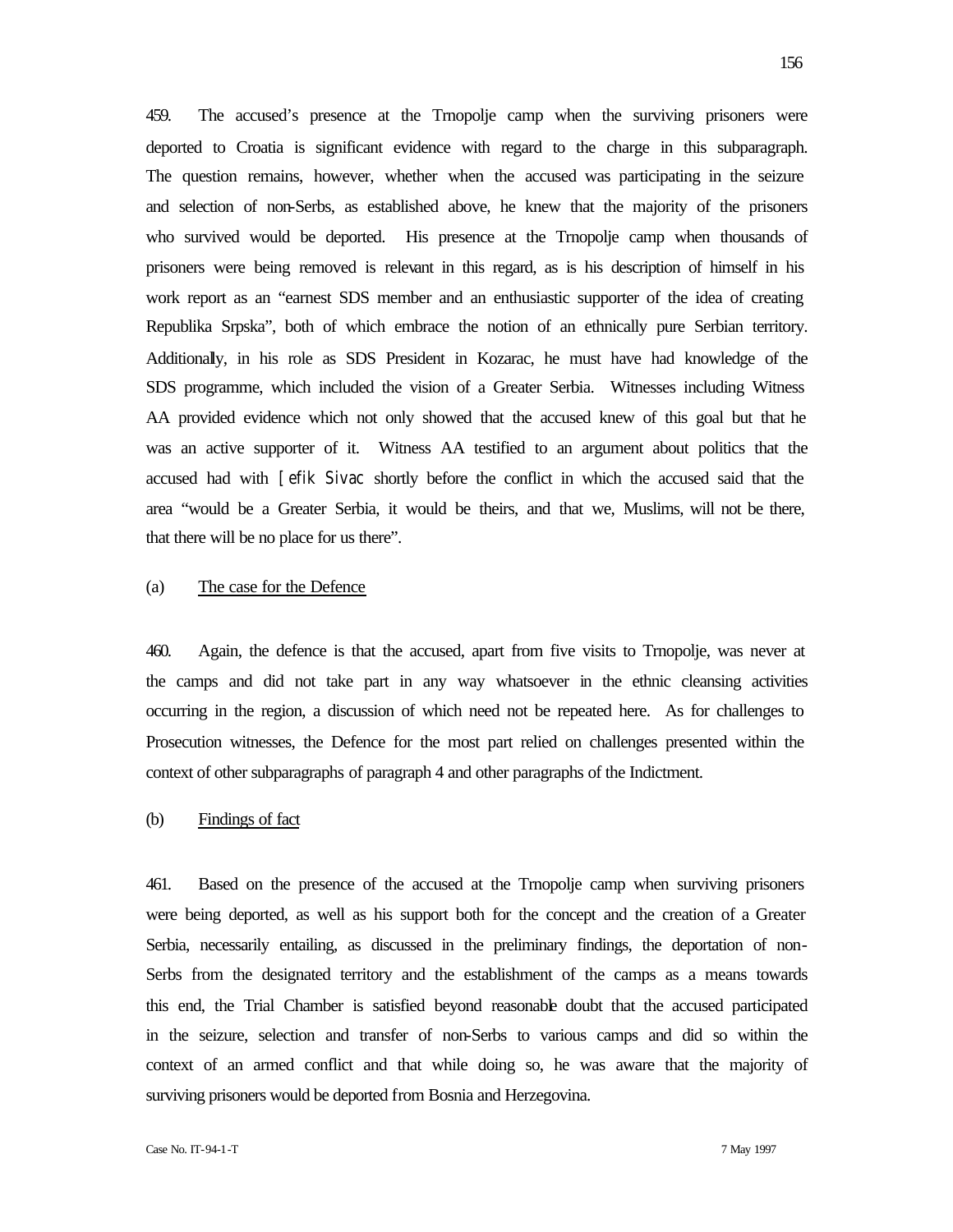### 5. Subparagraph 4.5 of the Indictment

462. This subparagraph concerns alleged participation in the plunder and destruction of personal and real property of non-Serbs and reads as follows:

Concurrent with the attack and seizure of the non-Serb population of Kozarac and the surrounding area, the Serb forces plundered and destroyed the homes, businesses, and other property of non-Serbs. The seizure, transfer and detention of the non-Serb population and the plundering and destruction of their property continued for a number of weeks. During the period between 23 May and 31 August 1992, Du{ko TADI] was aware of the widespread nature of the plunder and destruction of personal and real property from non-Serbs and was physically involved and otherwise participated in that plunder and destruction, including the plunder of homes in Kozarac and the looting of valuables from non-Serbs as they were seized and upon their arrival at the camps and detention centres.

463. The evidence from Prosecution and Defence witnesses alike supports the charge that Serb forces destroyed homes, businesses, and other property of non-Serbs and plundered private property. These witnesses, including the accused, all describe the widespread destruction and looting, as well as the near total destruction of Kozarac.

464. Despite copious testimony regarding the looting and destruction of Kozarac, evidence supporting the allegations regarding the accused's role in the destruction, plunder and looting is non-existent. Accordingly, the Trial Chamber finds that the accused did not commit the acts as charged in this subparagraph.

# 6. Discriminatory Grounds for the Acts Taken

### (a) The acts were taken within a general context of discrimination

465. As discussed in the preliminary findings, after the take-over of Prijedor, the Prijedor Crisis Staff, at the direction of the ARK Crisis Staff, implemented a policy of discrimination against non-Serbs. Non-Serbs were fired from their jobs, particularly leadership positions for which they were no longer considered qualified, refused necessary documentation and their children were prevented from attending school. Travel outside of the op{tina for non-Serbs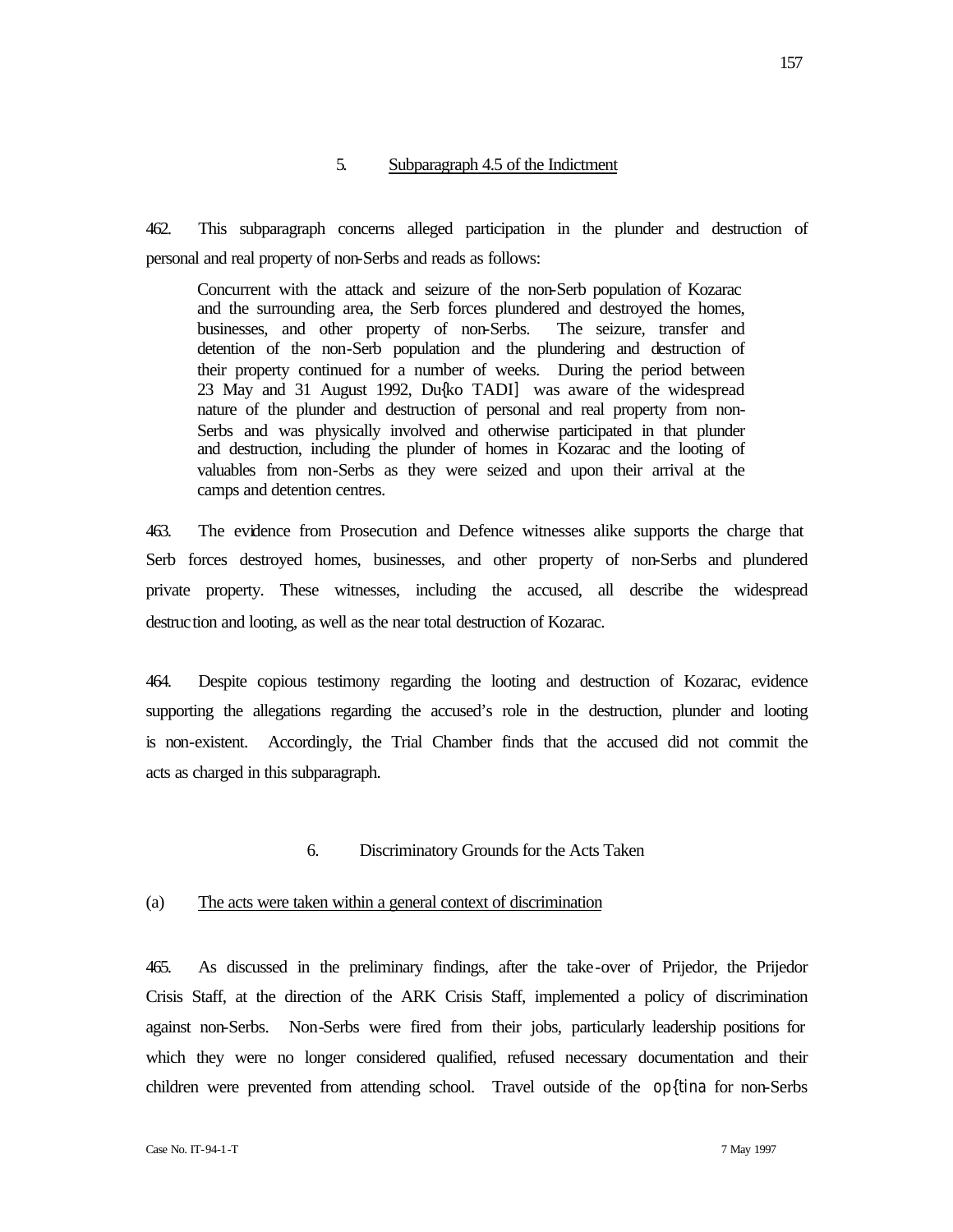was prevented and within the op{tina severely restricted by means of a curfew and checkpoints. Daily searches were conducted in almost every apartment inhabited by non-Serbs, mosques and other religious and cultural institutions were targeted for destruction and the property of Muslims and Croats was seized. The main non-Serb settlements were surrounded, bombarded and invaded and, during these attacks, care was taken not to damage the property of Serbs.

466. Most of the non-Serb inhabitants of op{tina Prijedor were sent to the camps, the horrors of which have already been recounted and, reminiscent of the Second World War, one witness testified to hearing that over 30 freight carriages with women and the elderly had been taken away in an unknown direction. Those who remained were required to wear white armbands to distinguish themselves and were continuously subject to harassment, beatings and worse, with terror tactics being common. Non-Serbs in op{tina Prijedor were subjected to gross abuses, seemingly as a means of attaining the historical goal of a Greater Serbia. One witness, Vasif Guti}, testified to hearing the Trnopolje camp commander, Slobodan Kuruzovi}, explain the Serb plan as being to reduce the number of Muslims in Prijedor to 10 percent or less, and then later reduced this to 2 percent or less. Radoslav Br|anin , the President of the ARK Crisis Staff, repeatedly publicised his position that the largest percentage of non-Serbs acceptable in the territory designated as Greater Serbia was 2 percent. The statement of Radislav Vuki}, who was elected to high positions in the municipal SDS committee in Banja Luka, the regional board of the SDS and the SDS Main Board of Bosnia and Herzegovina, that children of mixed marriages "were good only for making soap", is reflective of the discriminatory environment against non-Serbs. Serbs who had not previously exhibited nationalistic tendencies were encouraged to accept the policy of discrimination through the use of propaganda, dissent against which was silenced, and acceptance of which was considered a necessity for advancement within the SDS. Those refusing to comply were branded traitors.

467. The abuses against non-Serbs were motivated by religious and political reasons. The curse directed at Muslims most often was the derogatory term, "balija", as well as "Fuck your Alija", referring to the SDA leader Alija Izetbegovi}. These indicate the motivations of the perpetrators. Abuse was also directed towards Croats for political reasons. There was repeated testimony that men were forced to hold their hands in the three-finger Serb salute, which is a traditional Serb greeting and has meaning within the Serbian Orthodox church, and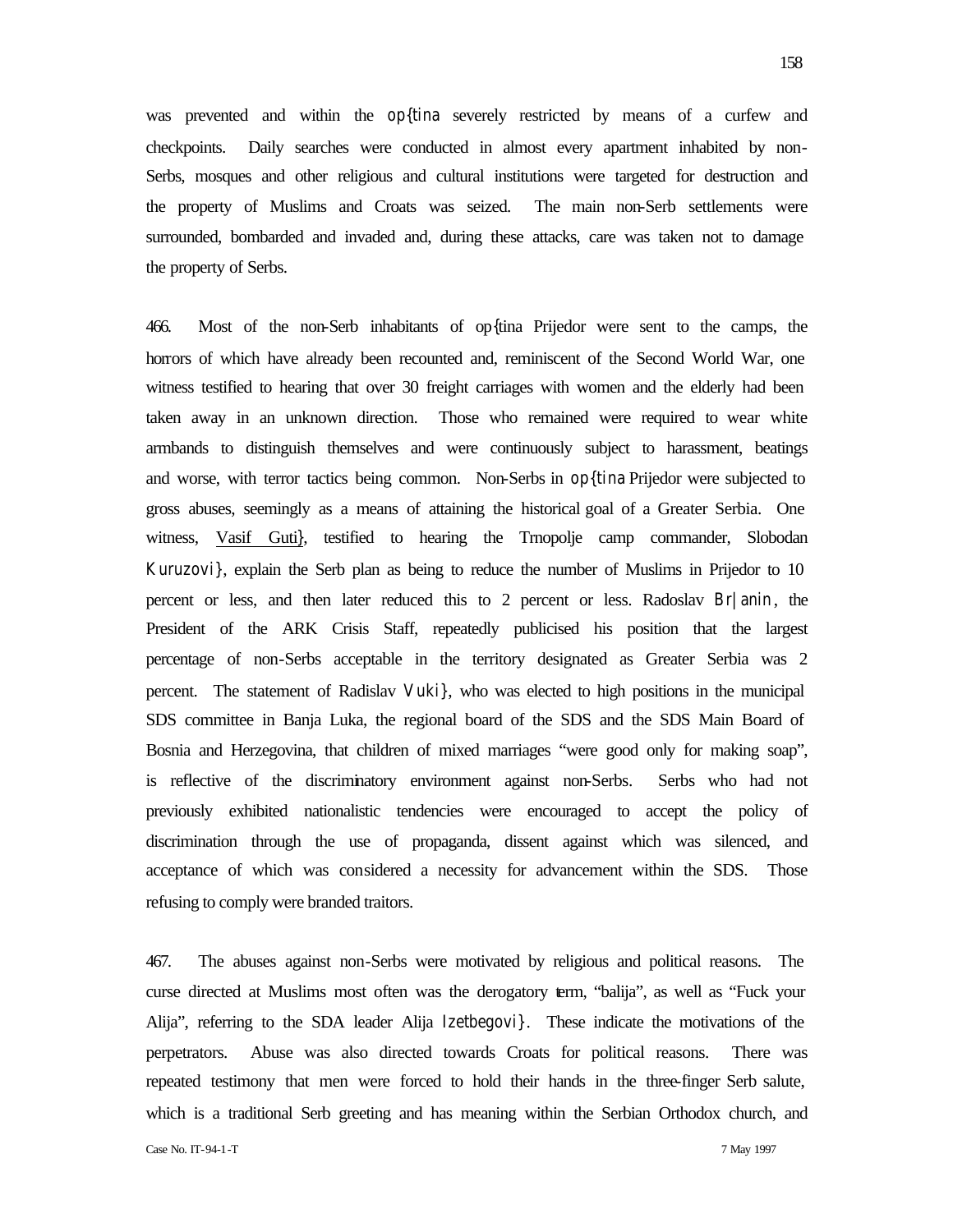several witnesses testified that crosses were carved on men's bodies. Numerous witnesses testified to hearing discriminatory curses such as "balija mother", "Usta{a mother", and "Alija mother", usually in association with a beating. Many were required to sing Serb nationalistic songs and some of the camp guards wore the "Chetnik kokarda", the two-headed eagle described as equivalent to wearing a Nazi swastika. A few specific examples are sufficient to indicate the horrendous treatment inflicted on the non-Serb population of op{tina Prijedor on the basis of religion and politics.

468. Uzeir Be{i}, a Muslim, testified that after he was beaten at the Prijedor military barracks, as discussed in regard to subparagraph 4.1, he was taken along with two others to the Keraterm camp where they were turned over to a Serb soldier named Zoran @igi} , who immediately asked their nationality. When they said that they were Muslims he ordered them to demonstrate how Muslims pray and to remove their trousers to see if they were circumcised, threatening that if they were not he would perform the operation. After they did so he beat them with the butt of his rifle and afterwards took them to Room 1. Uzeir  $\text{Be} \{i\}$ testified that he saw others being treated in the same manner and that he and others were called out and beaten and forced to sing Serbian songs.

469. Fikret Kadiri}, commander of the police station in Prijedor until 1991 and thereafter commander of the Traffic Police in Prijedor until the take-over, testified that he was arrested in his apartment in Prijedor on 24 May 1992. He was taken to the first floor of the SUP and after a while he heard "beatings, screamings, shoutings, shooting". From the window he saw a tank with two soldiers going by from the direction of the post office towards the SUP, their hands raised in the three-finger Serb salute, shooting with automatic rifles. Then he saw two buses stop in front of the main entrance of the SUP and two soldiers got off and posted themselves on both sides of the bus doors. As the prisoners, all of who were Muslims, left the buses they were made to run into the SUP with their hands on the back of their heads. The SDS President, Simo Mi{kovi}, dressed in civilian clothes, and [kondri} Vaso, a police inspector from Sarajevo dressed in a uniform, and both armed, were at the entrance. He could hear curses, such as "Alija, fuck you, fuck your Usta{a mother", coming from the entrance of the SUP as well as screams of people in pain. Almost all the Serb police officials were in the SUP at the time. Later that evening he was taken from the SUP for interrogation, during which he was beaten from head to toe with rubber bats, wooden poles, a pistol, a knife and cables and tortured until he was rendered unconscious.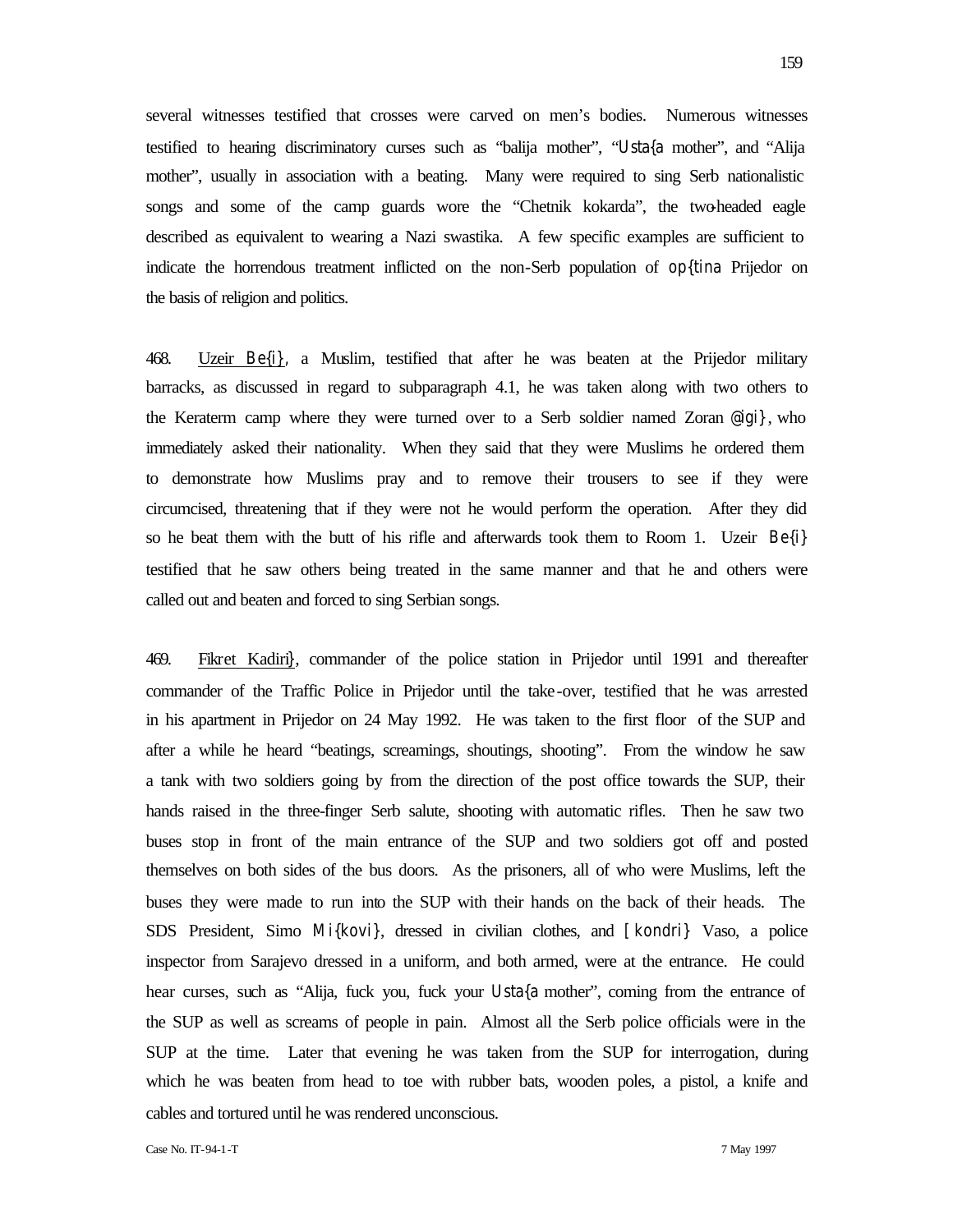470. Suada Rami}, a Muslim, testified that she was raped at the Prijedor military barracks. After the rape she was bleeding terribly and went to the hospital where she was told by one of the doctors that she was approximately three to four months pregnant and that an abortion would have to be performed without anaesthetic because there was none. When this doctor asked another doctor for assistance, the second doctor started cursing, saying that "all balija women, they should be removed, eliminated", and that all Muslims should be annihilated, especially men. He cursed the first doctor for helping Muslims. Prior to the rape there had been no problems with her pregnancy. When she returned from the hospital she went to stay with her brother in Donja ] ela, eventually returning to her apartment in Prijedor where she was subsequently raped for a second time by a former Serb colleague who had come to search her apartment. The next day she was taken to the Prijedor police station by a Serb policeman with whom she was acquainted through work. On the way he cursed at her, using ethnically derogatory terms and told her that Muslims should all be killed because they "do not want to be controlled by Serbian authorities". When she arrived at the police station she saw two Muslim men whom she knew, covered in blood. She was taken to a prison cell which was covered in blood and where she was raped again and beaten, afterwards being taken to the Keraterm camp. She recognized several prisoners at Keraterm, all of whom had been beaten

up and were bloody. She was transferred to the Omarska camp where she often saw corpses and, while cleaning rooms, she found teeth, hair, pieces of human flesh, clothes and shoes. Women were called out nightly and raped; on five separate occasions she was called out of her room and raped. As a result of the rapes she has continuing and irreparable medical injuries. After Omarska she was taken to the Trnopolje camp and then returned to Prijedor, where she was often beaten.

471. Hase Ici}, whose testimony is recounted in relation to paragraph 10 of the Indictment, testified that while at the Omarska camp he was forced along with other prisoners to lie on his stomach with his arms outstretched over his head with three fingers together in the Serb salute. If a prisoner's fingers were not in the correct position he was beaten by the guards with rifle butts and the prisoners were all made to shout: "Be a great Serb, you Serb." Some of the Serbs slashed the prisoners' clothes and cut crosses in prisoners' backs. He testified that at one point he was called out and forced to greet the group of Serbs by saying: "God be with you, heroes", before a noose was put around his neck and pulled as he was being beaten.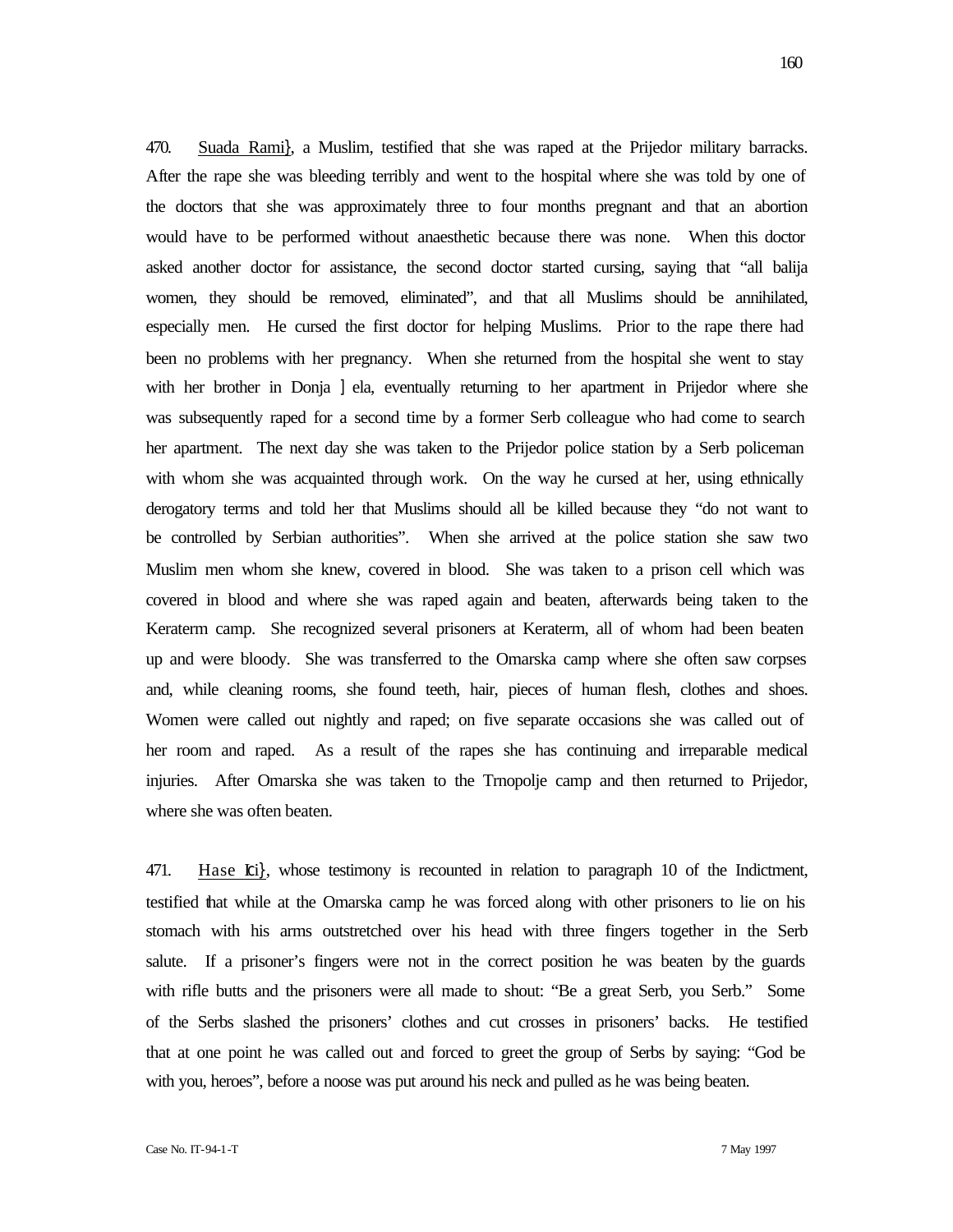472. The testimony of these witnesses is not unique and their experiences reflect the horror suffered by non-Serbs who were subjected to such treatment simply because their religion or politics offended those who gained control of the region. A policy to terrorize the non-Serb civilian population of op{tina Prijedor on discriminatory grounds is evident and that its implementation was widespread and systematic throughout, at the minimum, op{tina Prijedor is apparent. The events described in paragraph 4 of the Indictment, which took place during and were not unrelated to the armed conflict, occurred within this context of discrimination.

#### (b) The discriminatory basis for the accused's actions

473. As discussed in the preliminary findings, the accused became more overtly nationalistic with the development of political parties. He was one of the first SDS members in op{tina Prijedor and, in his own estimation, a trusted SDS member who was asked to run a crucial plebiscite in the Kozarac area. The accused was well versed in, and a supporter of, the SDS programme which advocated the creation of *Republika Srpska* as part of the plan for a Greater Serbia and, necessarily, the removal of the vast majority of the non-Serb population from the territory designated as *Republika Srpska*. Acceptance of this policy, and the discriminatory means to achieve it, was considered to be a requirement for advancement in the SDS. In this regard one witness testified that the plebiscite was regarded at the time as an extremely important event by the Serbs and by the SDS as, *inter alia*, it provided the basis for the creation of a Serb state in the territory of Bosnia and Herzegovina, and that responsibility for conducting the plebiscite would not be given to an SDS member who was unaware of its programme or who was not ideologically committed to its programme and certainly not in an area such as Kozarac, where Serbs were a minority.

474. As organizer of the plebiscite in Kozarac and President of the local SDS, the accused had knowledge of and supported the plan for a Greater Serbia. As already mentioned Witness AA heard the accused say before the conflict that there would be a Greater Serbia without the Muslims. He himself admits his knowledge and support for the plan when, in his work report, he describes himself as an enthusiastic supporter of the creation of *Republika Srpska*. This is in contrast to the impression given by several Defence witnesses, all of whom testified that they never heard the accused express nationalistic sentiments. The accused's version of his sentiments is further supported by Sofia Tadi}, the accused's ex-sister-in-law. She testified to the accused's desire to name his child after Slobodan Milo{evi} and his statement that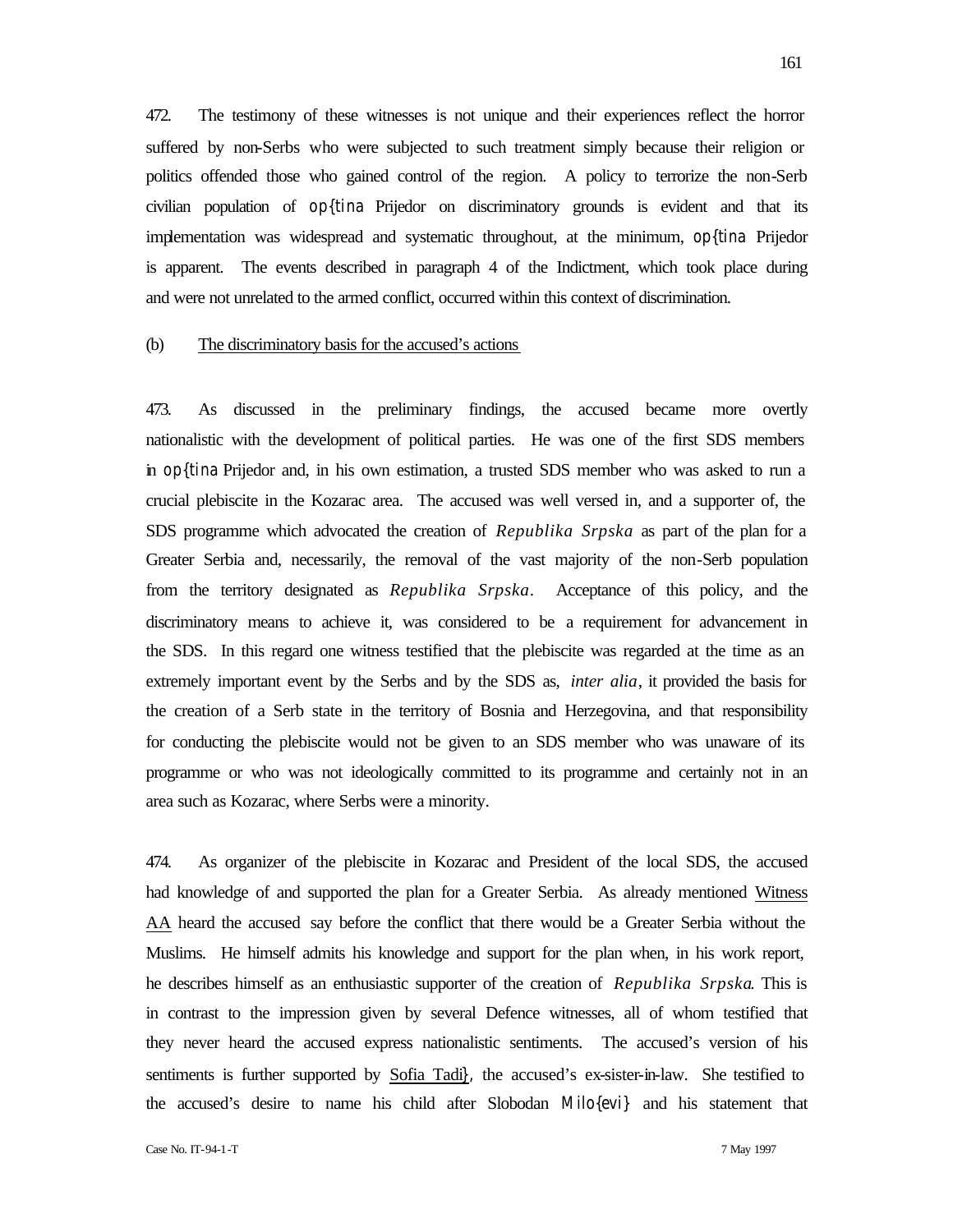Slobodan Milo{evi} was the only real politician in the former Yugoslavia. The accused admits that he actively worked toward the creation of *Republika Srpska* when he wrote in his work report, "after all I have done since 1990, only wishing to contribute to the creation of our common country even when it implied risking my life and my family safety, after all I have done as activist and a representative to the Prijedor Municipal Assembly tragedy befell us all  $\ldots$  ."

475. Evidence has been presented of the steps taken by the accused to foster division between the ethnic groups. Armin Kenjar testified that before the attack on Kozarac, in the course of his duties as a reserve policeman, he had verified that a complaint had been made against the accused claiming that the accused was seen in the vicinity of the Serbian Orthodox church with canisters of petrol with the probable intent of setting the church on fire. It is suggested that by this act the accused was attempting to place responsibility for the destruction of the church upon the non-Serb population and thereby foment dissension among the various ethnic groups in Kozarac. The accused supports this when, in his work report, he notes that several Serbs and Muslims began to boycott his café because he wanted to "disturb relations between ethnic groups". Several other witnesses testified to the accused's involvement with the Serb authorities responsible for implementing the SDS's discriminatory policies. Hamdija Kahrimanovi}, who had known the accused for a very long time, testified that while he was in Prijedor from the first week of June 1992 until August 1992 he frequently saw the accused in the company of Simo Drlja~a, Chief of the Prijedor police station after the take-over, often in front of the police station. Nasiha Klipi} saw the accused at the SUP in mid- to late June 1992 with Adil and Nasiha Jakupovi} and continued to see him in passing in the SUP, often with other Serb policemen.

476. The testimony of Sofia Tadi} is relevant not only with regard to the accused's nationalism but also his growing anti-Muslim disposition. She testified that at one point the family was standing in the yard watching as people passed on their way to the mosque and the accused commented that "the balijas are going to the mosque". This growing disposition is supported by the testimony of other individuals with personal knowledge. The testimony of Hase Ici}, discussed at length elsewhere, is of particular relevance in this regard. Concerning his own beating, the subject of paragraph 10 of the Indictment, Hase Ici} testified that when he entered the "beating room" at Omarska he stood face to face with the accused who was part of the group of Serbs whom Hase Ici} was forced to greet by saying: "God be with you,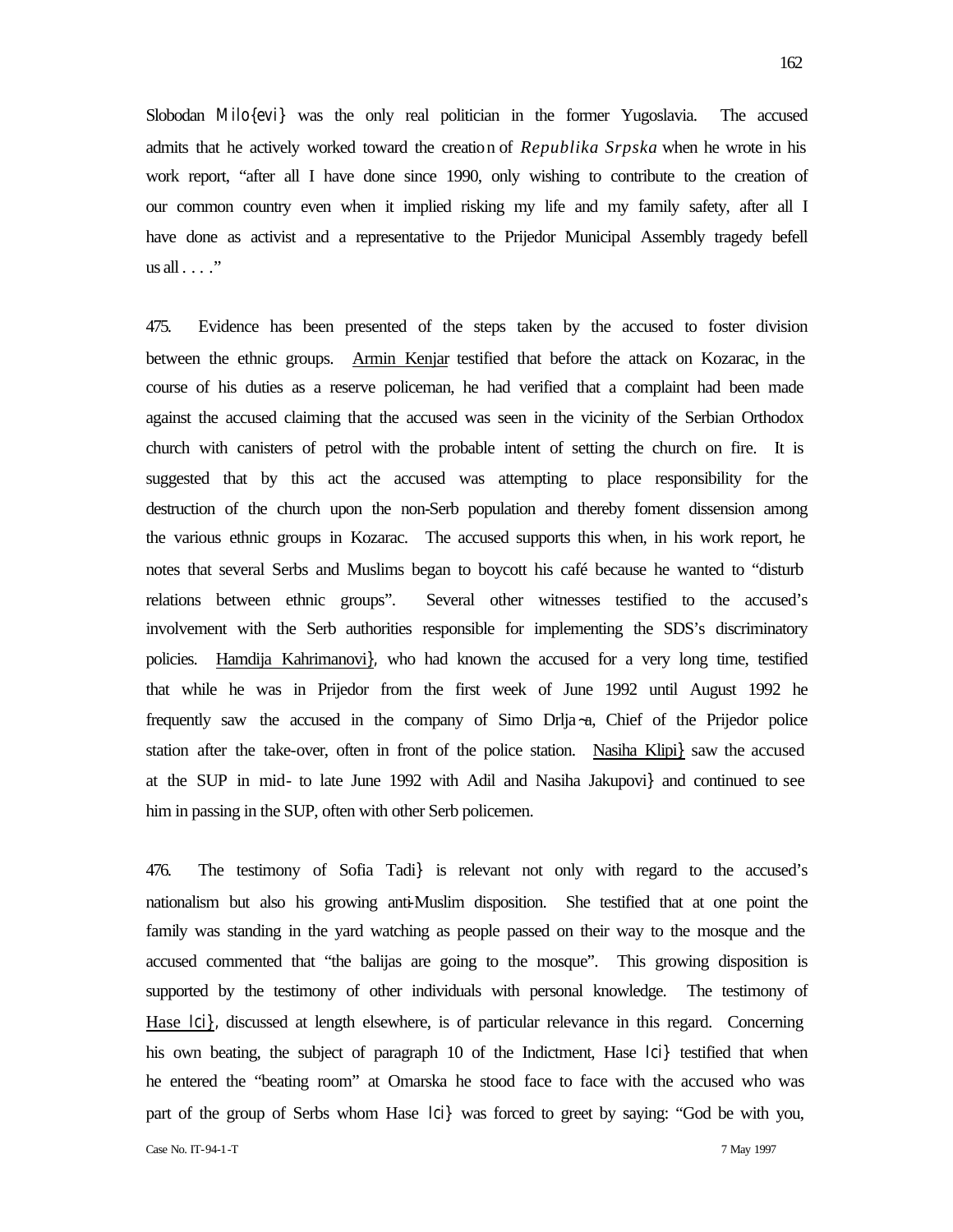heroes", before being beaten. Hase Ici} also testified in relation to paragraph 7 that while at the Omarska camp he heard sounds of beatings coming from in front of the white house. He heard people cursing as they approached his room and he recognized one of the voices as being that of the accused. He recognized the accused when he cursed at one of the victims in the same way as he had at Hase Ici} himself during his own beating. He then saw the accused and another person as they threw the badly beaten prisoner into the room. As he was throwing the prisoner into the room the accused said: "You will remember, Sivac, that you cannot touch a Serb or say anything to a Serb." Hase Ici} later recognized the prisoner as [efik Sivac, a Muslim. Significantly, Witness AA testified that the accused and [efik Sivac had had a good relationship until shortly before the war when they had an argument about politics in which the accused stated that the area "would be a Greater Serbia, it would be theirs and that we, Muslims, will not be there, that there will be no place for us there". Sead Halvad`i}, another Muslim, testified that he recognized the accused, whom he had not known before that day, as one of two men who forced him to keep his three fingers raised in the Serb salute while he was beaten at the Prijedor military barracks. In response to an order to stop the beating, one of those two replied that his throat should be cut because he was Usta{a.

477. Based upon the testimony of witnesses whom the Trial Chamber considers to be credible the Trial Chamber finds beyond reasonable doubt that the accused committed the acts described in paragraph 4; when he did so he was aware of the policy of and discrimination against non-Serbs, and acted on the basis of religious and political grounds. It is also satisfied that these acts took place within and were not unrelated to the armed conflict.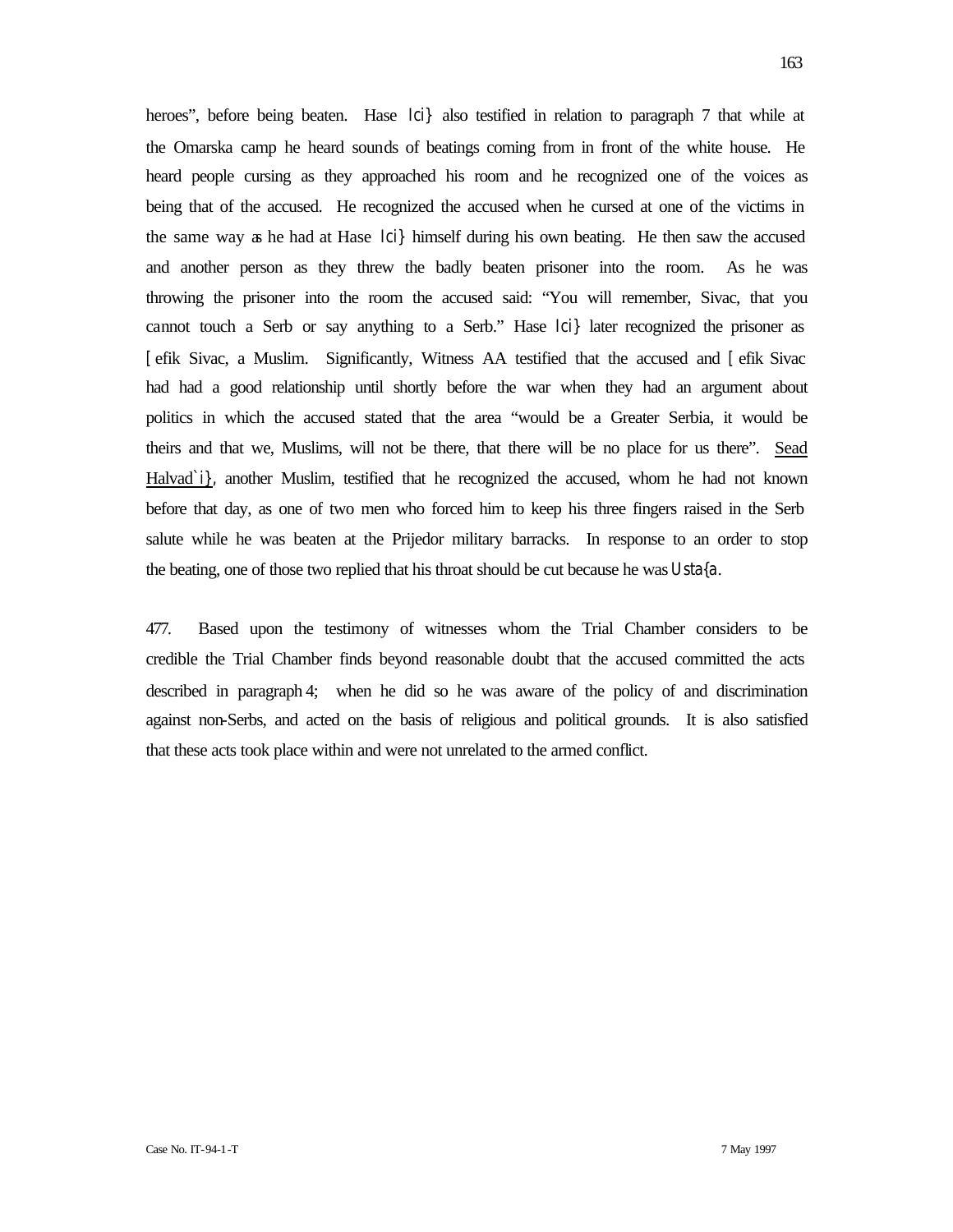# **IV. THE ACCUSED'S DEFENCE OF ALIBI**

#### A. Introduction

478. The accused entered a plea of not guilty to all counts of the Indictment and by way of defence to each of the counts charged in the Indictment the accused, quite apart from distinct arguments of law, raises a defence of alibi in the sense that he says that he was elsewhere when each of those acts is said to have occurred.

479. Pursuant to Rule  $67(A)(ii)(a)$  of the Rules, the Defence filed a Notification<sup>28</sup>, and subsequently, an Amended Notification<sup>29</sup>, of the Defence of Alibi. Further, the accused testified under solemn declaration that he had never been to the Omarska or Keraterm camps nor had he participated in ethnic cleansing in Kozarac. He testified that he had been to Trnopolje on five occasions but was never inside the camp.

480. The accused also gave statements to the German authorities after his arrest on 12 February 1994 (the First Statement, dated 11-12 October 1994) and to the Office of the Prosecutor of the International Tribunal on 9 and 10 May 1995 (the Second Statement) and on 21 and 22 December 1995 (the Third Statement). These statements, which bear on his alibi, were offered as evidence by the Prosecution, without objection by the Defence (Prosecution Exhibits 321, 366A, 366B).

481. In summary, the accused and numerous witnesses called for the Defence have said in evidence that from the afternoon of 23 May until 15 June 1992 he was living in Banja Luka, some 45 kilometres by road from Kozarac and somewhat further from Prijedor, making only four journeys from Banja Luka. Thereafter, until August 1993, he was living in Prijedor, until 1 August 1992 working as a reserve traffic policeman at a traffic checkpoint at Orlovci, some five or six kilometres from Prijedor on the road to Kozarac, then as a reserve policeman in Prijedor itself and from 15 August 1992 until November 1992 as a reserve policeman in Kozarac. On 15 August 1992 he was elected President of the Local Board of the SDS in

 $\overline{a}$ 

 $^{28}$  Notification ex Rule 68[sic](A)(ii)(a), filed 10 Apr. 1996.

 $^{29}$  Amended Notification ex Rule 67(A)(II)(a), filed 3 May 1996.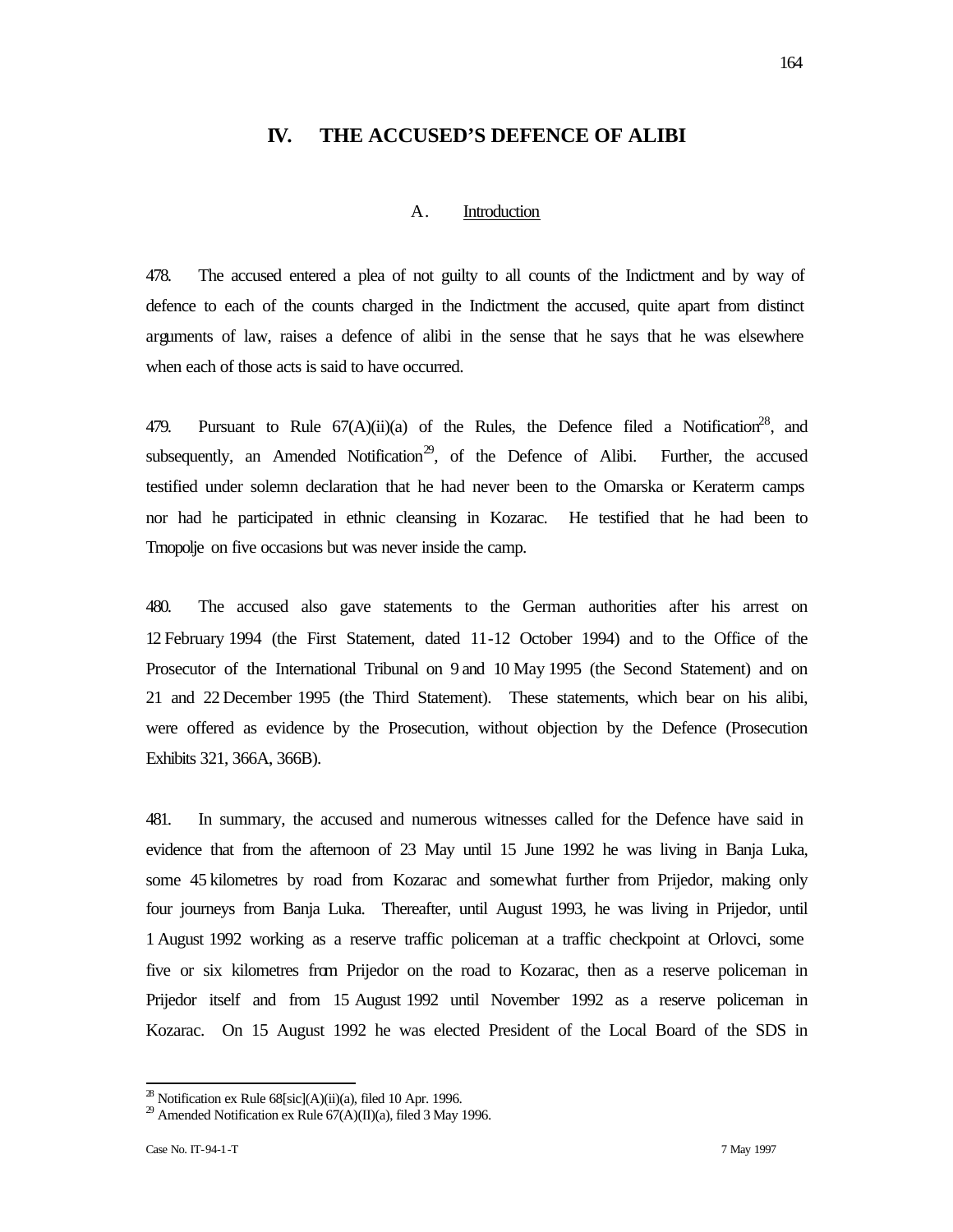Kozarac and appointed as Acting Secretary of the Local Commune of Kozarac. On 9 September 1992 he was elected Secretary of the Local Commune and this decision was implemented on 9 November 1992.

#### B. The Whereabouts of the Accused from 23 May to 15 June 1992

482. In the Amended Notification of Alibi, the Defence asserts that during his stay in Banja Luka from 23 May to 15 June 1992 he left it only for a visit to Kozarac on 30 May 1992, returning to Banja Luka the same day; a visit to the village of Babi}i and the town of Kozarac on 1 June 1992, returning on 2 June, and a visit to Trnopolje on 6 June. On 15 June 1992, when he left Banja Luka for Prijedor, he visited Kozarac again.

483. The period of the accused's residence in Banja Luka, from 23 May until 15 June 1992, is the subject of evidence by the accused, his wife, his sister-in-law Jelena Gaji}, his brother Ljubomir Tadi}, a neighbour Dragolje Balta, a former Kozarac neighbour Trivo Relji} and four friends who lived in Banja Luka, Nikola Petrovi}, Bora Raki}, Witness X and Witness D.

484. The accused described his departure from Kozarac on the morning of 23 May 1992 and is supported by his neighbour, Trivo Relji}, who was also leaving Kozarac on that day and at the accused's request gave him a lift as far as Prijedor. In Prijedor the accused says that he visited his sister-in-law, Jelena Gaji}, had a meal at her apartment and continued on his journey to his family in Banja Luka by train at noon. Jelena Gaji supports him in this account and there is evidence that a train did leave Prijedor for Banja Luka that day shortly after noon. The accused says that, on arrival in Banja Luka, he went briefly to his brother Ljubomir Tadi}'s house and then to the house where his wife, children and mother were living in Koste Jakica Street. Ljubomir Tadi supports him in this, as does his wife, Mira Tadi}, who describes his arrival at the Koste Jakica Street house and their visiting and staying the night of 23May 1992 at the house of Witness X. The accused and Witness X likewise describe this, the accused describing the long walk there with his sick mother and his wife and children, that they stayed there that night and part of the next day, 24 May 1992, later returning to the house in Koste Jakica Street.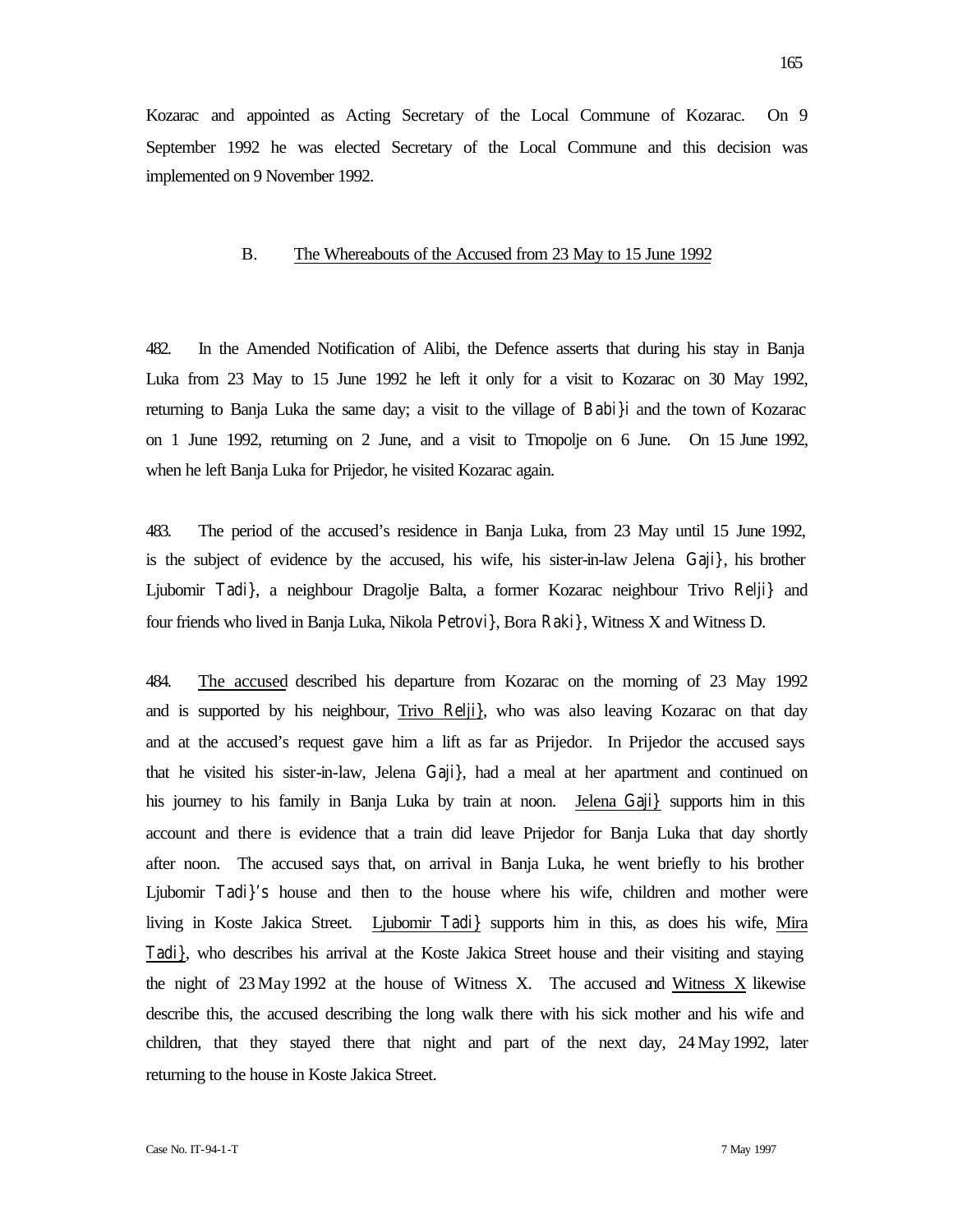485. All this occurred on the day before and the day of the attack on Kozarac, on 24 May 1992, and the witnesses identify the date by reference to that fact. There is no evidence to contradict the departure of the accused from Kozarac on 23 May 1992, his arrival in Banja Luka via Prijedor and his subsequent movements on that day.

486. As to 24 May 1992 the accused says he stayed at the house of Witness X until, towards the evening, he and his family returned to their home in Koste Jakica Street. Mira Tadi} gives a similar account. Nikola Petrovi} , however, says that the accused and his wife and children visited him and his wife on "the very day when the conflict broke out in Kozarac" and spent the whole afternoon there until evening, having a meal with them. However, apart from associating the visit with the attack on Kozarac, he is not otherwise clear about the date. This conflict is perhaps not important since it is only during the evening, not the day, of 24 May 1992 that the accused's whereabouts become significant since a Prosecution witness, Witness Q, said in evidence that he saw the accused with Bo{ko Dragi}evi} in Kozarac on the night of 24 May 1992 about 9 p.m. in the area from which a flare was fired in the direction of the hospital. That witness's evidence is itself in some respects in conflict with his own prior written statement and has already been referred to; however it does make relevant the whereabouts of the accused on the evening of 24 May 1992.

487. For the evening of 24 May 1992 and for the rest of the accused's stay in Banja Luka there is a lack of any specific Defence evidence as to his whereabouts at particular times on particular dates. The accused, without attributing precise dates or times, says that he spent the time, other than his four short absences already referred to, at the Koste Jakica Street house attempting to make the house more habitable, visiting the authorities in Banja Luka, arranging for a job as a traffic policeman in the Prijedor area and visiting friends and relatives. His wife's evidence is not more specific; she says that he spent each night at home with her and their children. The same is the case with the evidence of his brother Ljubomir Tadi}, who says that he had had drinks with the accused at cafés in Banja Luka most evenings, and with the evidence of those friends in Banja Luka who testified to meetings with the accused. All the evidence is essentially unspecific and does no more than establish that the accused was generally resident in Banja Luka until 15 June 1992. A number of Prosecution witnesses have given evidence of seeing the accused in Kozarac and its vicinity on particular occasions during this period and the accused's alibi that he remained in Banja Luka during the whole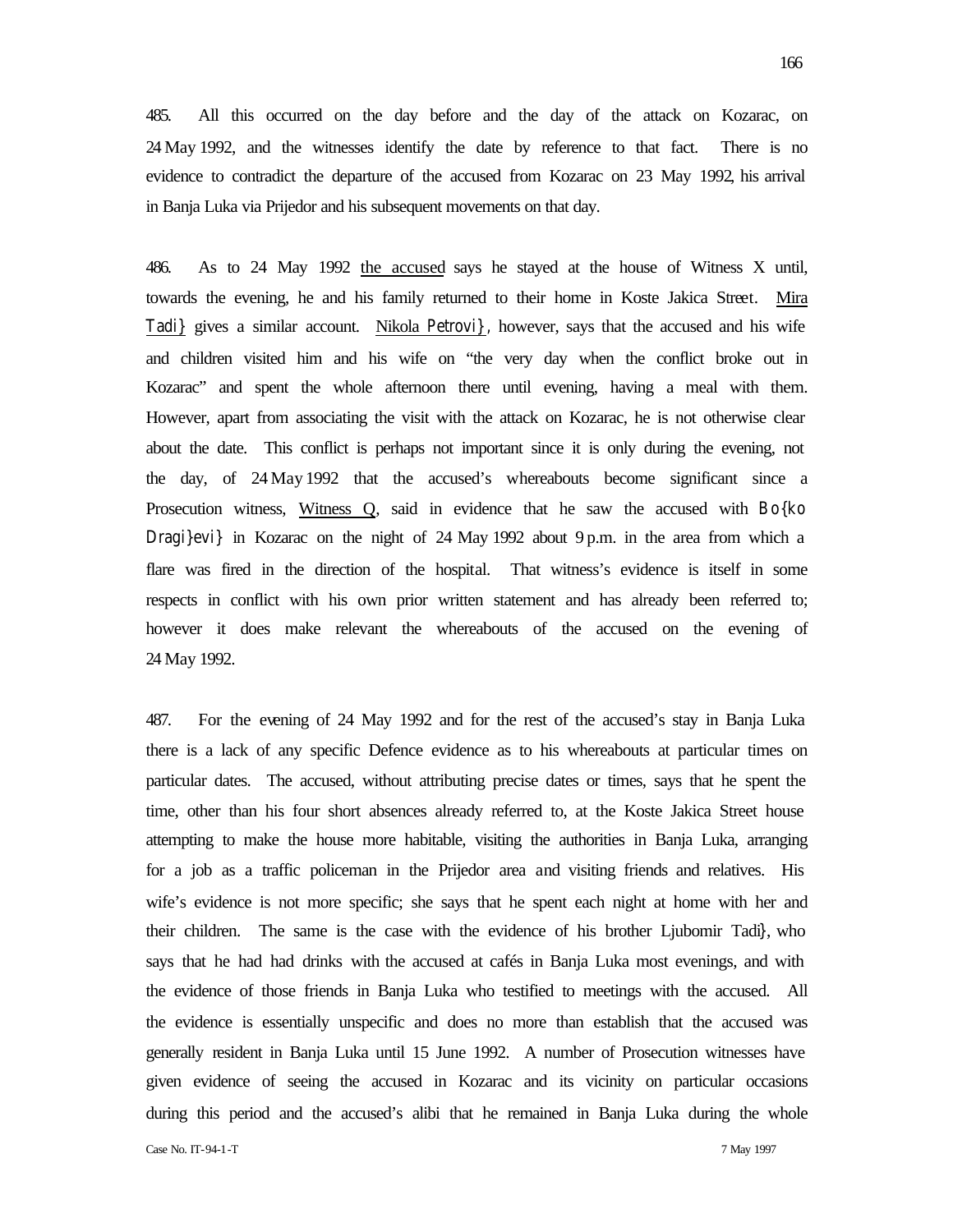period, never leaving it, apart from his four short absences, has to depend essentially upon his own evidence and that of his wife Mira Tadi} and his brother Ljubomir Tadi}.

488. The accused's testimony before the Trial Chamber for the period up to 15 June 1992 does not wholly accord with his Amended Notification of Alibi. The accused testified that he first returned to Kozarac on 1 June, not 30 May 1992, accompanied by his brother Ljubomir. They left by train around 5 or 6 a.m., arrived in Omarska and went on foot to the village of Timarci to the home of Milenko Timarac who had worked as a waiter in the accused's café. The accused then went to the headquarters of the local Crisis Staff in Lamovita and there obtained a certificate to purchase fuel for Milenko Timarac's car and they drove to the Tadi} family house in Kozarac. They took some equipment from the accused's café and two rifles from his house, a hunting rifle that belonged to his brother, Mladen, and an automatic rifle that the accused had received from a deserter from the army. He left the hunting rifle with Milenko Timarac and took the automatic rifle with him, he and his brother hitchhiking in a lorry from the village of Timarci around 5 or 6 p.m. and returning to Banja Luka the same day. The accused testified that on this trip he wore civilian clothes and Ljubomir Tadi} gave him a camouflage coverall when they got back to Banja Luka because they were told it was dangerous to move around without a uniform.

489. Ljubomir Tadi} testified and confirmed the accused's testimony regarding their first trip to Kozarac. He testified, however, that he carried the automatic rifle for the accused and entered the number for the rifle on a blank certificate he had received from the TO unit to which he was assigned.

490. Mira Tadi} testified that she thought the accused and his brother went to Kozarac by car, perhaps Ljubomir's, on the first visit, and returned the same day.

491. The accused testified that his second departure from Banja Luka was on 6 June 1992 when he went to Trnopolje camp with Jovo Samard`ija, an old friend of his father, who was looking for his sister whom he believed to be there. They went by train and returned to Banja Luka the same day. The accused said he was wearing the yellow multicoloured uniform his brother had given him over civilian clothes and took his automatic rifle with him. During this visit to the "collection centre", as he described it, he greeted and kissed neighbours he knew.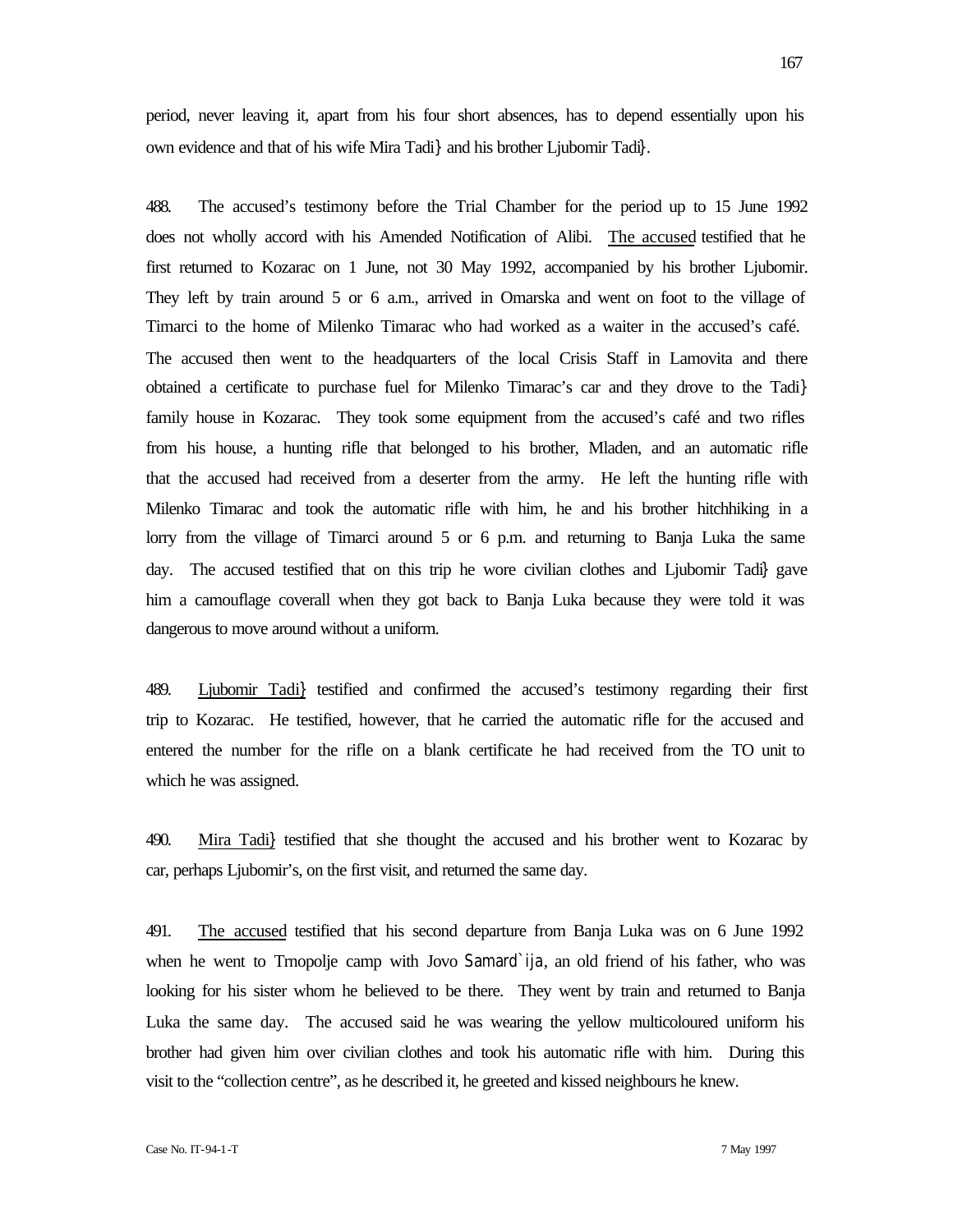492. Jovo Samard`ija , a retired JNA officer, testified that the accused went with him to the "collection centre" at Trnopolje a month after the fighting had started. He stated, contrary to the accused's description of what he was wearing, that the accused was wearing the old JNA uniform known as an "SMB uniform" due to its colour. He stated that the accused talked with guards who were from op{tina Prijedor and the accused had lunch with some of them.

493. Mira Tadi} testified and confirmed the account of the accused regarding his trip to Trnopolje with Jovo Samard`ija.

494. The accused testified that he made a second trip to Kozarac around 8 or 9 June 1992, not on 1 and 2 June as stated in his Amended Notification of Alibi. He stated that he went with his brother Ljubomir Tadi} by train to Omarska and got a ride in a "military jeep type vehicle" to the vicinity of Timarci. They spent the night with Milenko Timarac who the next day drove the accused and his brother to Omarska where they rented a lorry and were driven to Kozarac, loaded some goods from Ljubomir Tadi}'s business and from the accused's café and home, and were driven back to Banja Luka in the lorry.

495. Mira Tadi} testified and confirmed the accused's account of his second trip to Kozarac which she described as occurring a couple of days after his first trip there.

496. Ljubomir Tadi} likewise confirmed the accused's account of their second visit to Kozarac, placing it as occurring seven or eight days after their first visit. On this visit, he also wore a camouflage uniform and carried a pistol that had been given to him by his father. He stated that on their return they were not stopped on the Kozarac/Banja Luka road because the driver was wearing a uniform.

497. In his First Statement the accused gave different information to the German police in regard to his trips to Kozarac and as to his clothing. He stated that between 23 May 1992 and until 16 or 18 July 1992 (sic) he did not return to Kozarac. At trial, the accused testified that by that statement he meant that he slept in Banja Luka during this period.

#### C. The Whereabouts of the Accused from 15 June to 31 December 1992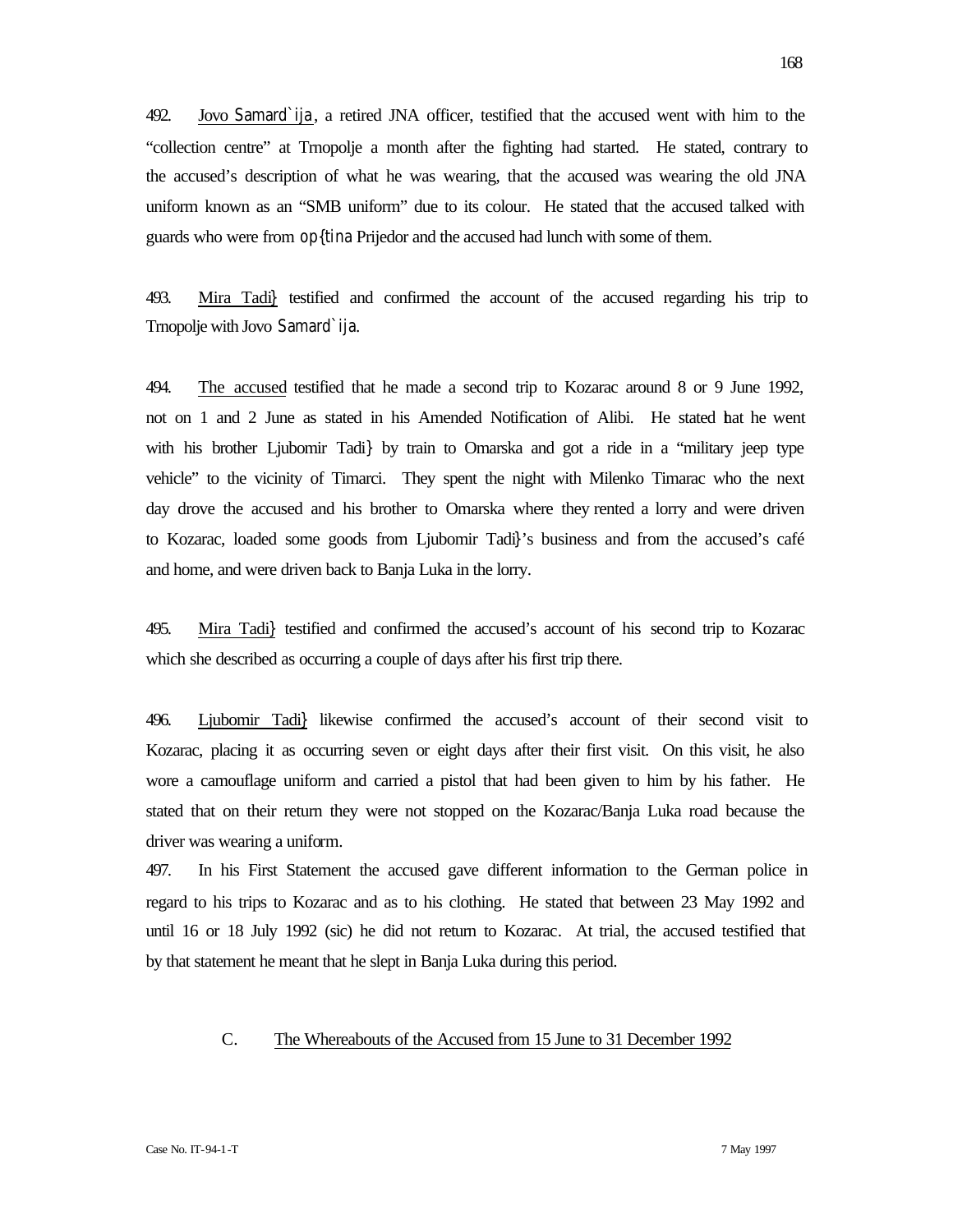498. The accused's Amended Notification of Alibi states that the accused lived in Prijedor during this period of time. It asserts that he was on duty as a reserve policeman at the Orlovci checkpoint from 16 June 1992 until 1 August 1992. It states that the accused visited Kozarac on 15 and 18 June, 15 July and 15 August 1992 when he was appointed as the Acting Secretary of the Local Council (or Commune). Thereafter the accused visited Kozarac frequently. From 13 September until 6 November 1992 it states that he was on duty as a reserve policeman and worked as the Secretary of the Local Council of Kozarac and during this period, from 13 September until 20 September, he conducted patrols from the police station of Kozarac in the area of Vidovi}i. On 2 November he visited Trnopolje. Finally, from 7 November 1992 until 31 December 1992, it states that he worked for the Local Council at Kozarac.

499. The accused's whereabouts between 15 June and 17 June 1992 was the subject of much contention and discrepancy. The accused testified that he reported for duty on 15 June and was mobilized into the traffic police on 16 June, his first day on duty at the Orlovci checkpoint. He stated that he had travelled to Prijedor alone on a Monday and met his cousin, Radovan Voki}, who spoke with the commander of the traffic police to obtain an assignment for the accused. The accused also testified that on 15 June he received a certificate, which was tendered in evidence as an exhibit (Prosecution Exhibit 332), from the Chief of Police of Prijedor, Simo Drlja~a, to travel from Prijedor to Kozarac and back to transport firewood. A friend allowed him on that day to use his truck to transport goods from his café and home in Kozarac and they took them to be stored at the home of his aunt, Sava Voki}, in Palan~i{te . He testified that he spent the night of 15 June with Radovan Voki} and that some days later he arranged for an apartment in Pe}ani, a suburb of Prijedor, to be given to him, as a traffic policeman, by the local Crisis Staff. He moved into the apartment on 27 June; he and his family lived there throughout 1992 and on into 1993. He stated that he returned to Banja Luka to pick up his wife although he was not certain of the exact date. However, he was certain that after his first day's duty at the Orlovci checkpoint on 16 June 1992 he went to Banja Luka, getting a ride in a truck that was going towards Serbia, and picked up his wife. He and his wife then returned to Prijedor by train and together spent the night of 17 June at the home of Martin  $D$  aja. He also spent the night with the  $D$  aja family in Prijedor on three or four subsequent occasions.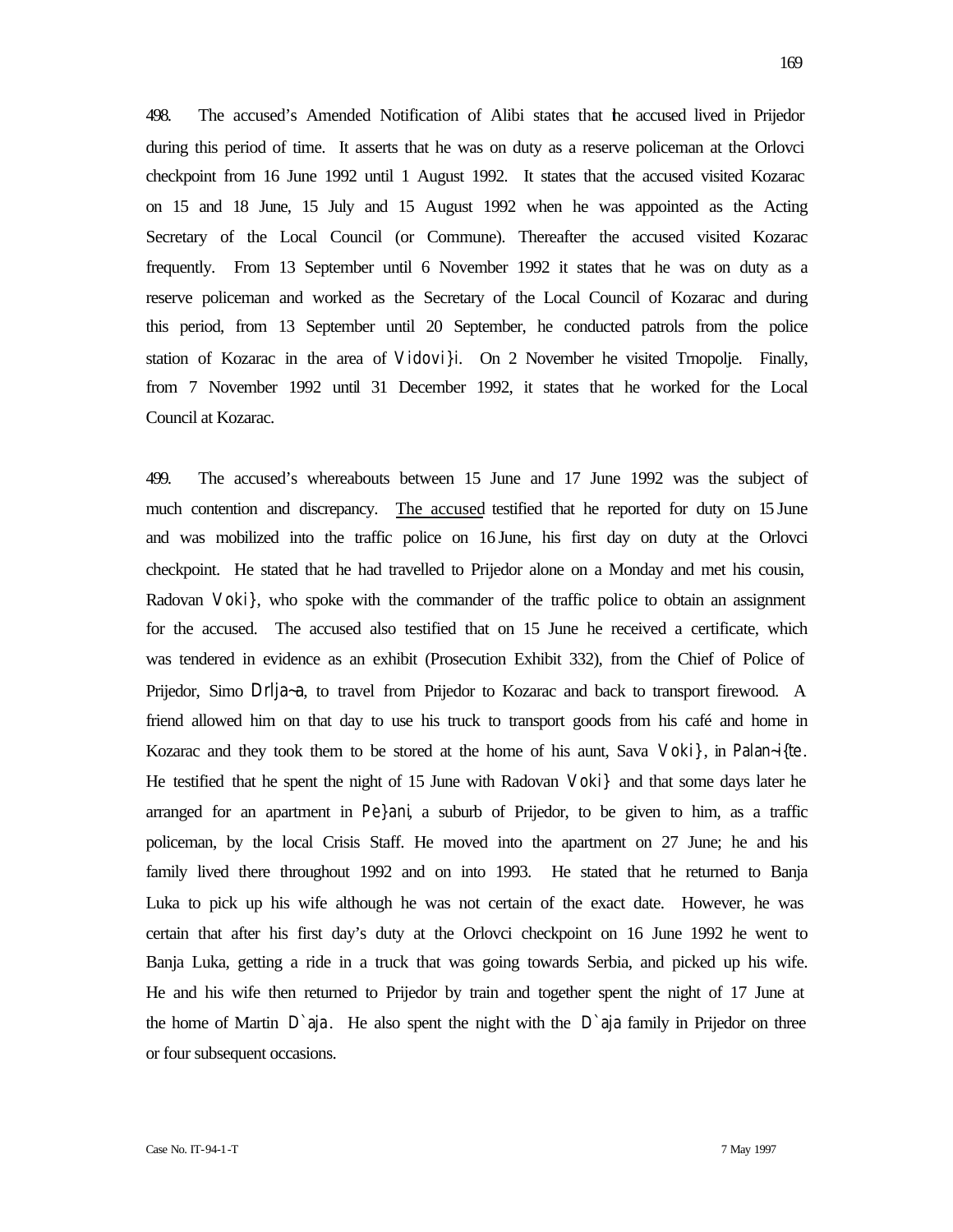500. Mira Tadi} testified that the accused went to Prijedor on 15 June 1992 by train. He returned to Banja Luka on the evening of 16 June dressed in the police uniform of dark-blue trousers, a dark-blue blouse and a light-blue shirt. She said he stayed the night in Banja Luka and they left together the next morning, 17 June, at 6 a.m. by train for Prijedor, he to his duty as a traffic policeman, she to enquire about work at the Prijedor hospital. A Defence witness, Drogolub Savi}, testified that the train trip took one to one and a half hours. Train schedules for 23 May and 15 June 1992 were admitted into evidence showing arrivals in Prijedor at 6.42 a.m. and 6.48 a.m. respectively (Defence Exhibit 79). Mira Tadi} said that she reported for work at the hospital but that since she was not needed she did not actually begin work there until August. She testified that they spent the night with Martin and Mileva D`aja and that she returned the next day to Banja Luka. She did not return to Prijedor again until 23 June 1992 when she cleaned the apartment in Pe}ani. Finally, she returned once again on 27 June 1992 with her children and mother-in-law and moved into the apartment.

501. Ljubomir Tadi} testified that the accused remained living in Banja Luka until 16 June 1992, the date of the general mobilization called for in the Autonomous Region of Krajina. He later stated, upon questioning by Defence counsel, that the accused could have gone to Prijedor on 15 June 1992. While at Ljubomir's apartment, the accused had spoken by telephone to Dusan Jankovi}, the Chief of Police in Prijedor, on the day before the mobilization, and was told to come to Prijedor immediately. Ljubomir Tadi} testified that he did not accompany the accused to Prijedor when the latter was mobilized into the traffic police, contrary to what the accused said in his Second and Third Statements.

502. In his First Statement, to the German police, the accused stated that he was mobilized on 16 June 1992 and drafted into the reserve unit of the traffic police. He said that on that date he was in Banja Luka and spent that night with Radovan Voki} and subsequent nights at the home of the D`aja family. In his Second Statement, to the Office of the Prosecutor, the accused again stated that he was mobilized on 16 June 1992 and came to Prijedor on that morning with his brother Ljubomir, was told to report for duty the next day and repeated that he spent that night in Prijedor with Radovan Voki} and subsequent nights in Prijedor with the D`aja family. In his Third Statement, the accused reiterated that he had gone to Prijedor on 16 June 1992 with his brother and was then mobilized into the traffic police. He stated that thereafter they went to a café-bar restaurant to meet a neighbour and after some time his brother returned to Banja Luka. He further stated that he spent two nights, on 16 and 17 June, with the Voki family. On 17 June he went with Radovan Voki in an official car to the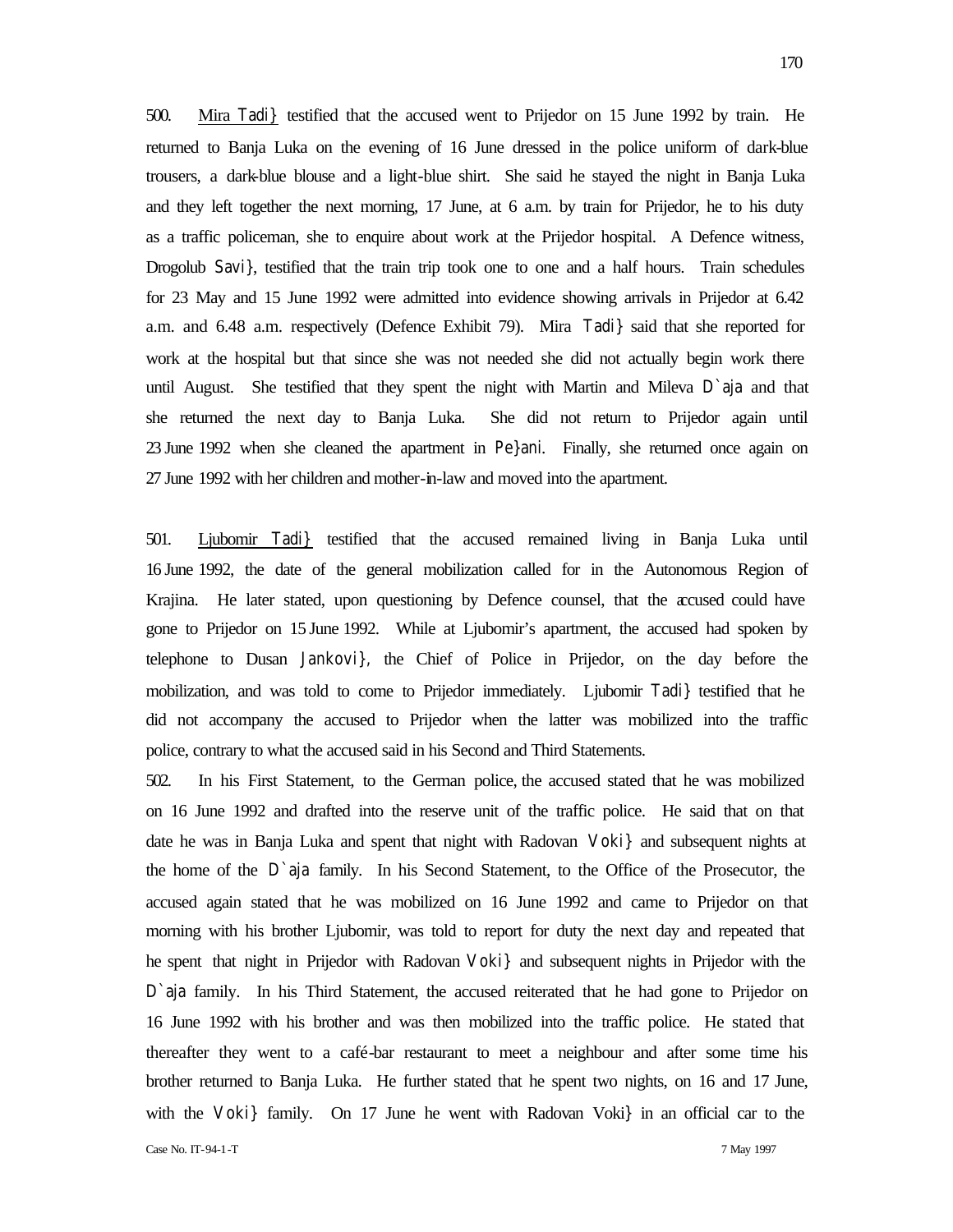police station in Prijedor. In none of these statements did he mention what he described in his evidence: his return to Banja Luka after his first day of service at the checkpoint, his journey next day back to Prijedor with his wife and her presence in Prijedor on that, and the subsequent, day.

503. From 16 June until 1 August 1992 the alibi evidence relies upon records of the accused's service as a traffic policeman at the Orlovci checkpoint. Specific dates which are relevant, because they coincide with dates on which it is alleged that the accused committed the acts charged against him, are referred to in dealing with specific charges. However, some general remarks about the Orlovci checkpoint, the records relating to service at that checkpoint and the accused's movements during the period covered by those records are necessary.

504. The accused was from 17 June 1992 resident in Prijedor while working at the checkpoint until 26 June often at the home of friends, the D`aja family, or of his cousin Radovan Voki}, and from 27 June onwards, when his family joined him from Banja Luka, living in an apartment in the suburb of Pe}ani. The Orlovci checkpoint was in 1992 one of four under the authority of the Prijedor traffic police of which the Defence witness \uro Prpo{ was commander. The checkpoint was situated some five or six kilometres to the east of Prijedor on the main Prijedor/Banja Luka road. It was manned by three traffic policemen and the military authorities also maintained a checkpoint there, manned by two or three military policemen. The task of the civilian traffic police at their checkpoint was described by  $\lambda$ uro Prpo{ as being to control civilian traffic in the area, ensuring that traffic took place in an unhindered manner, and that control was exercised over the participants in traffic, as well as over freight that was being transported. The checkpoint was manned 24-hours a day in three shifts. The length of shifts varied from some seven to twelve or more hours and there would be whole days off duty. Conflicting evidence was given as to details of service at this checkpoint. The accused says that on each day that he was rostered for duty he would report to police headquarters in Prijedor half an hour before the beginning of his shift. There he would join the two other members of his shift, take the police car, in which the previous shift had returned to Prijedor from the checkpoint, and drive to the checkpoint, remaining there with the police car during the hours of his shift and returning in that car to the Prijedor police station at the end of the shift, there handing over the car to the next shift. He said that he had regular duties at the checkpoint from 16 June 1992, always went to work, was never absent,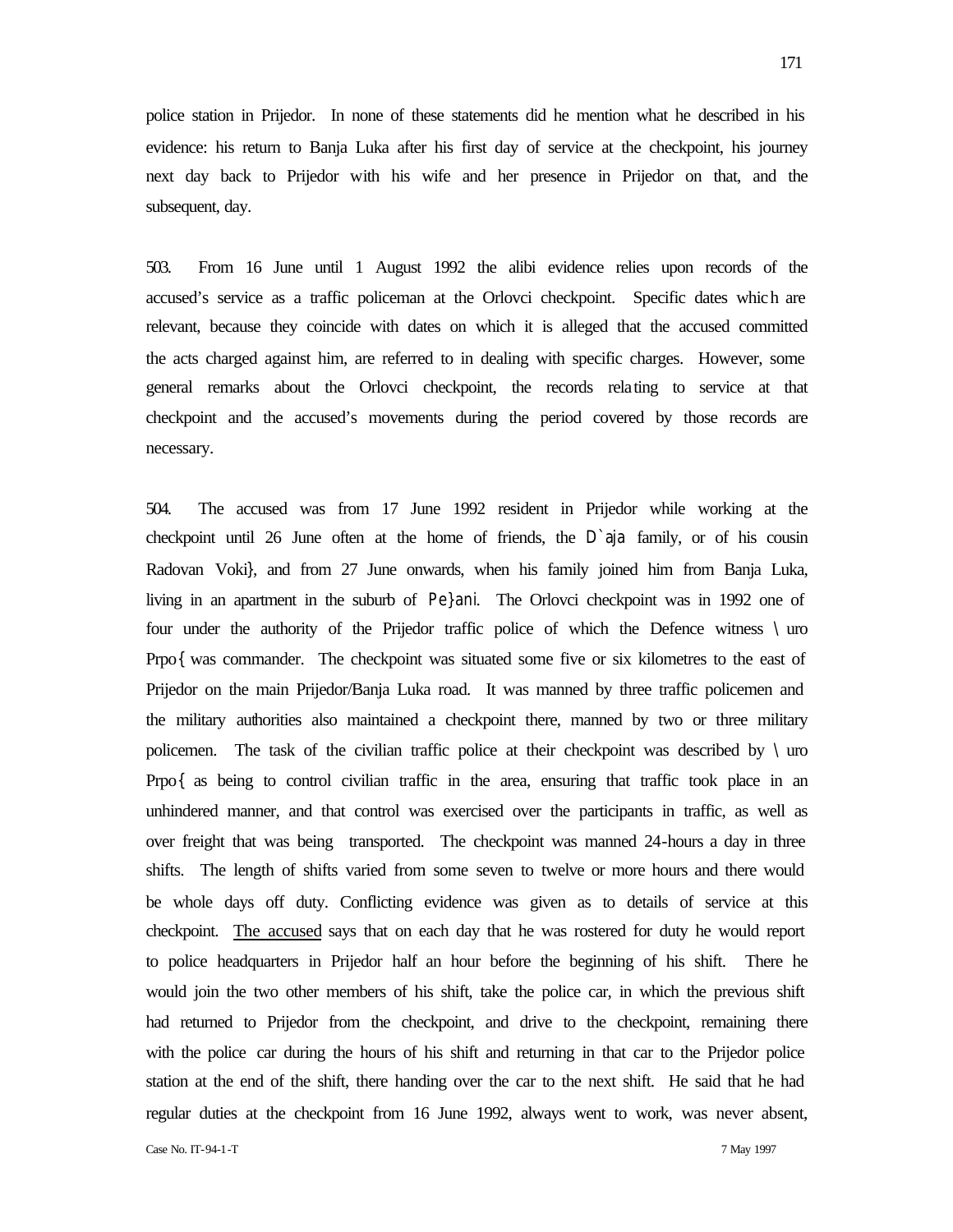and did not want to displease the persons in charge since that could result in his being sent to the front line.

505. The other two members of the accused's shift were Miroslav Brdar and Miroslav Cviji}, of whom only the former, who was in command of the shift, gave evidence. Miroslav Brdar in his evidence confirmed the accused's account of meeting outside the Prijedor police station, where he, Miroslav Brdar, would get the day's orders from \uro Prpo{ and they would then drive to the checkpoint in a dark-blue Golf car with police markings, keep the car there, and return in it to Prijedor at the end of the shift, where the next shift would take it over. He said that the accused worked on his shift and worked regularly, that the records reflect that the accused served at the checkpoint every day that he was assigned there, that the accused could not be absent for long periods during his assignment and that they did not sleep while on duty. Both he and the accused said that all members of the shift had to remain at the checkpoint during their tour of duty and that the car could not be used by them save for the journey from and to Prijedor since petrol usage and mileage travelled were strictly controlled. They both said that \uro Prpo{ would make frequent unscheduled visits to the checkpoint to make sure that they were present and \uro Prpo{ confirmed this. Further, when asked about the location of the checkpoint, this witness testified that it was on the old Banja Luka road. All other witnesses testified that the checkpoint was on the new Banja Luka road. Finally, Miroslav Brdar testified that he did not know Zoran Cviji} who, according to \uro Prpo{, was working under his supervision in the office right next to his. The witness testified that he socialized with the accused when off duty in Prijedor.

506. \uro Prpo{ describes the shift routine rather differently. He says that only sometimes was a car available to take the members of the shift to the checkpoint and bring them back again and that "very often there was no such vehicle available so they had to get there on their own one way or another", in which case they would not report first at the Prijedor police station but would go directly to the checkpoint. Either police vehicles, generally Golfs, or private cars were used by the traffic police. \uro Prpo{ would make a daily check of the checkpoints "to make sure they were coming on time". @eljko Mari}, another traffic policeman who also served on the Orlovci checkpoint, described the routine more in accordance with the description by \uro Prpo{ than with the tightly structured routine described by the accused and Miroslav Brdar. When asked whether "after you finished your shift you went home, did you?", @eljko Mari} replied: "It depends at what time it would be",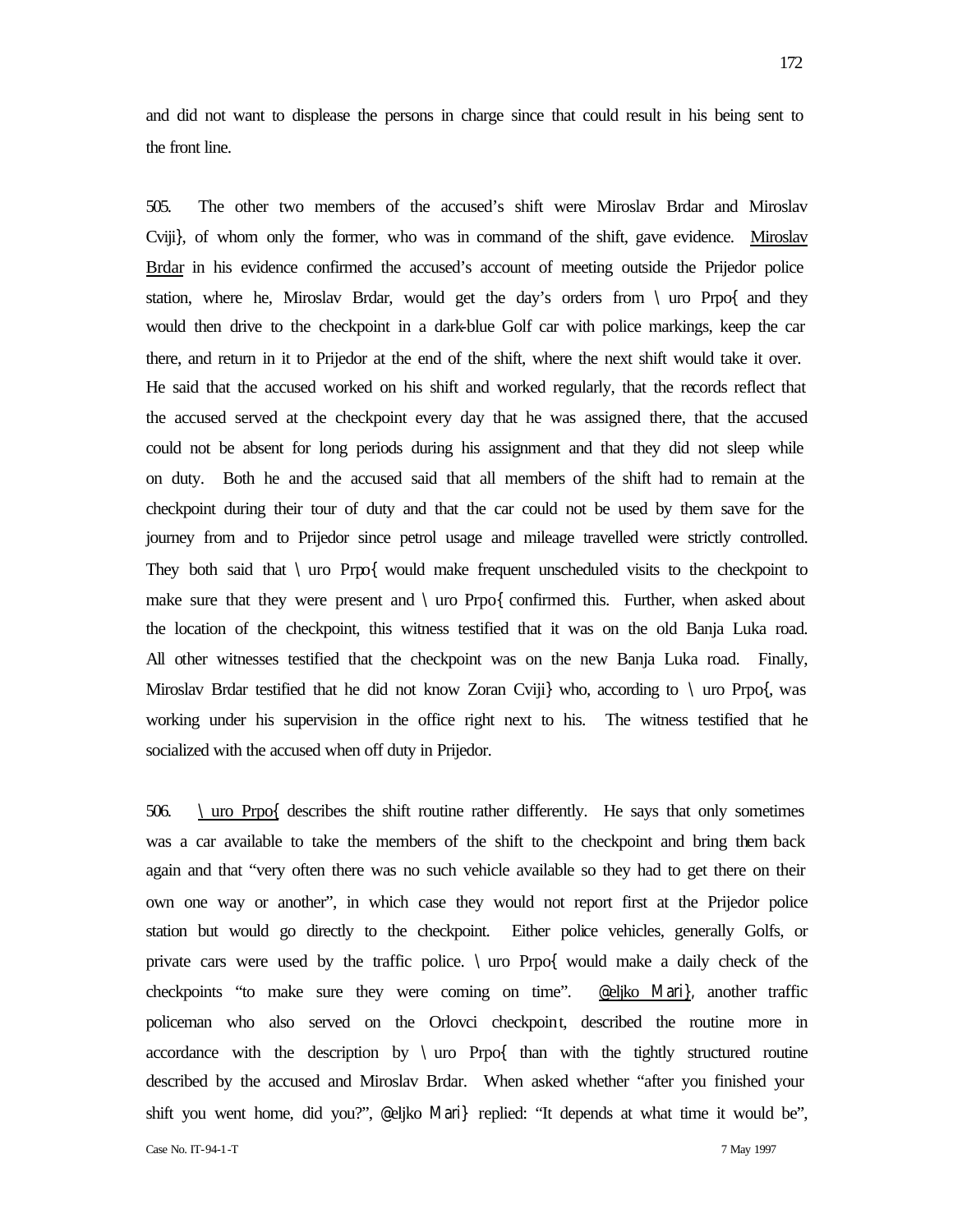and clarified that by saying: "There were points in time when we would not go home, when we were supposed to go to the police station to see whether there were other tasks and duties awaiting us, and there were other times when we would normally go home after our shift."

507. Four other witnesses testified to seeing the accused at the Orlovci checkpoint. However, their testimony does no more than establish that he was on occasions present there. Radoslavka Luki} lived quite close to the checkpoint. She is remotely related to the accused's wife and says she saw the accused on duty there several times a week during the latter part of June and July 1992 when, from about 20 June, she worked in Prijedor. The accused often visited her to have a cup of coffee, sometimes bringing a colleague with him, and would often stop a vehicle going towards Prijedor for her so that she could get a ride in it to Prijedor on her way to work. So too Nada Vla~ina, who had known the accused and his family for some years, testified that she often saw the accused at the checkpoint from the second half of June. Her mother-in-law lived nearby and, in the absence of public transport, the accused would stop a car and get her and her children a ride back to her home in Prijedor when she was returning from visits to her mother-in-law. Rajko Karanovi} drove a truck delivering food for the troops in Kozarac and would very often see the accused in June and early July as he passed several times a day through the checkpoint and would leave food for the traffic police there. The evidence of these three witnesses can do no more than establish that the accused was on occasions present at the Orlovci checkpoint. Dragoje Jankovi}, who is a cousin of the accused, testified that he saw the accused on duty at the Orlovci checkpoint in May 1992. This testimony cannot be accepted since the records do not show an assignment before 17 June 1992 and the Defence does not contend otherwise.

508. The most substantial evidence of the accused's service at the Orlovci checkpoint consists of shift records kept at the Prijedor headquarters of the traffic police. They comprise a daily logbook entitled "Official Duty Plan" (Defence Exhibit 66), duty lists for the months of June, July and August 1992 (Defence Exhibits 63-65) and pay records (Defence Exhibits 75 and 77).

509. The daily logbook was written out one day in advance by a policeman who acted as a clerk, after the commander had determined the shifts. It would then be verified by the commander,  $\cup$  aro Prpo $\{$ , and a copy put on the bulletin board so that policemen would know their shift times. If a rostered policeman failed to report for duty his name was to be crossed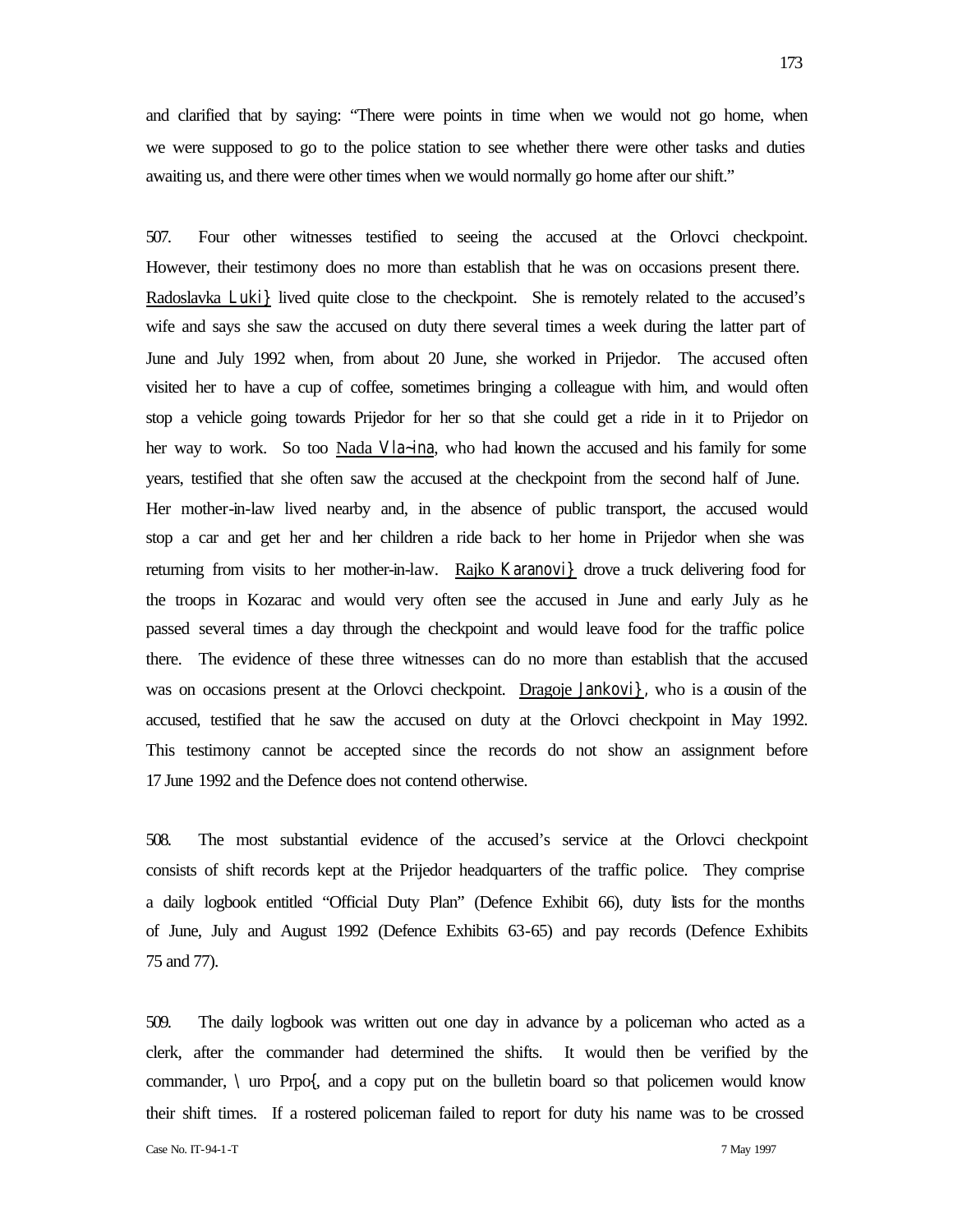out and recorded as absent and the name of his replacement would be inserted. The name of the accused first appears in the daily logbook on 16 June 1992 as rostered for the Orlovci checkpoint together with those of Miroslav Brdar and Miroslav Cviji}. This daily logbook records the accused and his two colleagues as working at the checkpoint on various shifts during the period from 16 June until 3 August 1992.

510. The second series of records, the duty lists, were filled out after the duty had been completed, based on the information in the daily logbook and reports from the shift leaders, and show the actual time spent on duty by individual traffic policemen day by day at particular checkpoints; if a policeman did not attend when rostered this was to be reported by the shift leader and be appropriately recorded in the duty list. The duty lists record the accused as present at the Orlovci checkpoint with his two colleagues at various times from 16 June until 1 August 1992. The third series of records derive from the accounting service of the public security service and record the payment to police according to the time served by them. They record payment to the accused for his service as traffic policeman during the months of June, July and August 1992.

511. The daily logbook and duty lists were said by  $\cup$ uro Prpo{ to have been kept in a safe at the police station as official records and to show correctly the times spent on duty by the traffic policemen. He said that the leader of the shift was required to prepare a report and that, at the checkpoint itself, a record was kept on a daily basis. These latter records were not offered in evidence.

512. Even accepting these shift records as genuine and as correctly establishing the shifts worked by the accused at the Orlovci checkpoint, they, of course, only record the hours when he was meant to be on duty at the checkpoint; they do not of themselves establish his presence there throughout those hours. Miroslav Brdar said that the accused never absented himself during his hours on duty at the checkpoint and the accused gave evidence to the same effect, that he was never absent from duty and never left the Orlovci checkpoint during his shift. There was also evidence, both from the accused and from Miroslav Brdar, that during offduty hours traffic police were obliged to remain at home on call if needed, the police station having their home telephone numbers, and that no one could travel around the countryside without express permission. The accused said that if there were occasion to leave home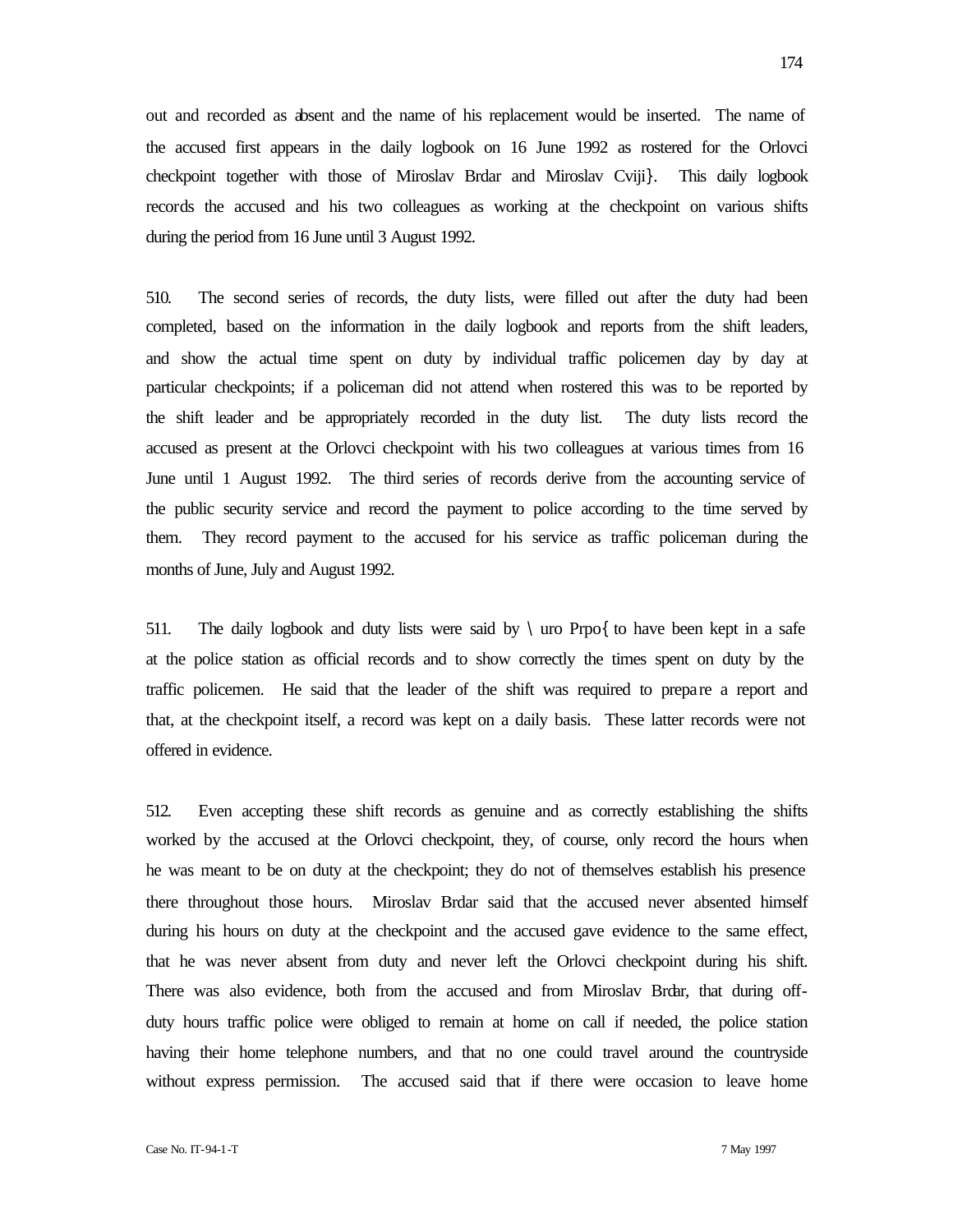during off-duty hours one had to call and inform the policeman on duty as to where one would be "because our duty was to be present at the address where we lived".

513. As to both hours on duty and off duty, the accused's alibi, as it relates to his employment as a traffic policeman, depends entirely both upon acceptance of the evidence that there was strict compliance with what is said to have been the requirement of service as traffic police and upon the assumption that the authorities did not in fact allow or, perhaps, encourage the accused to engage in activities during hours of duty which would more directly serve the cause of ethnic cleansing than his remaining at the Orlovci checkpoint. The Prosecution submits that assignment to duty at a checkpoint would not foreclose the accused engaging in the overriding objective of the Prijedor police at the time, that is, taking part in and facilitating the persecution of non-Serbs which the Prosecution calls a "higher duty".

514. In fact, as it happens, the hours during which the records show the accused as being on duty at the Orlovci checkpoint rarely coincide with dates and times of day or night during which the offences alleged in the Indictment are said to have occurred. When they do, the weight to be given to the evidence of presence at the checkpoint is examined when dealing in detail with the relevant paragraph of the Indictment. As to off-duty hours, mere membership of the traffic police cannot avail the accused of an alibi for those hours since, even accepting that he was required to be available on call, the evidence for the accused suggests that, as long as he informed the police station where he was going to be, he could absent himself from his Prijedor home.

515. According to Radoslavska Luki} there was in force at the time of the accused's checkpoint service a curfew for civilians from 9 p.m. until 6 a.m., which prevented movement on the roads during those hours; that, combined with the fact that the traffic police had authority only over civilian traffic and that fuel for civilian vehicles was in very short supply, suggests, according to the Prosecution, that there would be little need indeed for five men, the accused and his two colleagues and two military policemen, to all remain at the checkpoint, especially during night-time.

516. The accused says that he did not possess a vehicle of his own during 1992 and that during his months of checkpoint duty he never used the police vehicle assigned to the checkpoint except on journeys between Prijedor and the checkpoint. However, @eljko Mari}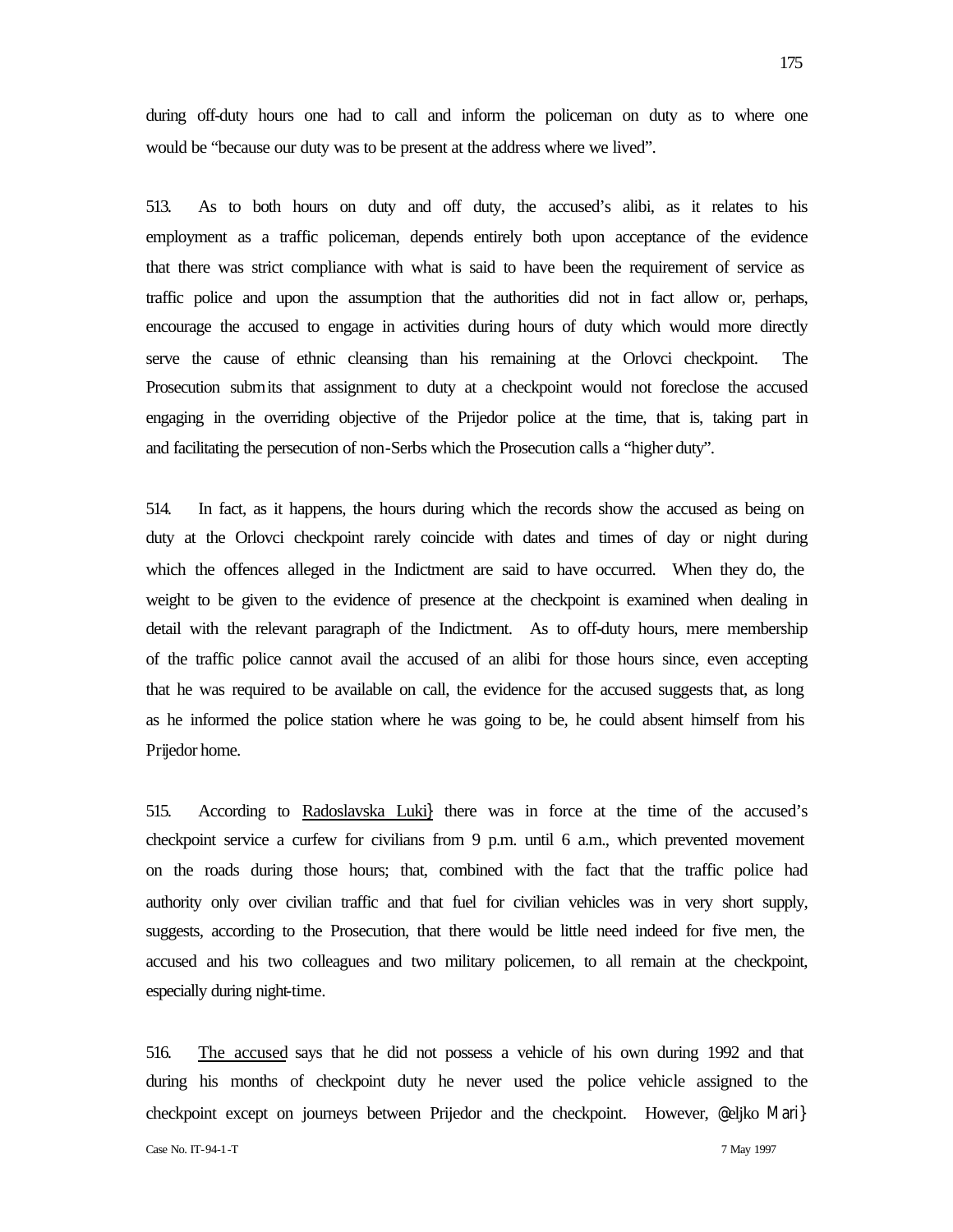testified that while a traffic policeman at the Orlovci checkpoint he, @eljko Mari}, drove the checkpoint police vehicle to Omarska. There is also evidence, some already referred to, of the accused providing transportation for others by getting them lifts in cars he stopped when they passed through the checkpoint and of the accused also availing himself of lifts in the vehicles of others. It was common practice to seek lifts in the vehicles of others and it would no doubt be relatively easy for a traffic policeman to do so. Mira Tadi} testified that the accused usually returned from Kozarac to Prijedor after work as Secretary of the Kozarac Local Commune by hitchhiking or getting a ride in Goran Babi}'s vehicle. @eljko Mari} stated that he saw the accused passing through the checkpoint in different vehicles after the accused had stopped working at the Orlovci checkpoint but did not know whether the accused was driving or was a passenger. There is also testimony, much of it offered by the accused himself, of his renting or borrowing trucks, using his brother's vehicle, hitchhiking, and taking the train and bus to various destinations and at least one witness for the Prosecution testified to seeing the accused and Goran Borovnica in a police car on 27 May 1992, before the accused was "mobilized" into the traffic police. Distances are not great, even Banja Luka is only some 45 kilometres from Kozarac and the Omarska camp is only some 20 kilometres from the Orlovci checkpoint. Travel from Prijedor to Omarska village by train takes only some twenty minutes and the camp was some two kilometres out of the village.

517. As to the accused's off-duty hours, Jelena Gaji}, sister of the accused's wife, testified that in Prijedor they "would see each other often after mid-June". Nada Vla~ina said that she started visiting the Tadi} family in Prijedor, visiting regularly in the second half of July. Witness D testified that she met the accused and his wife in Prijedor when they were looking for accommodation, that they later settled in Prijedor and that she then saw the Tadi} family "very often, every week, several times, it depended". She saw them in their apartment in Pe}ani and they would also come to see her family. Mira Tadi} confirmed that she, the accused, her children, and her mother-in-law moved into their apartment in Prijedor, allocated to them by the Prijedor Crisis Staff, on 27 June 1992 and that when the accused was off duty, he was either at home or with their friends, the Vla~ina family and the [obot family, and that he did not spend any periods away from home at that time. The accused's brother, Ljubomir Tadi}, testified that he visited his brother in Prijedor three times between 16 June and 6 or 7 July 1992.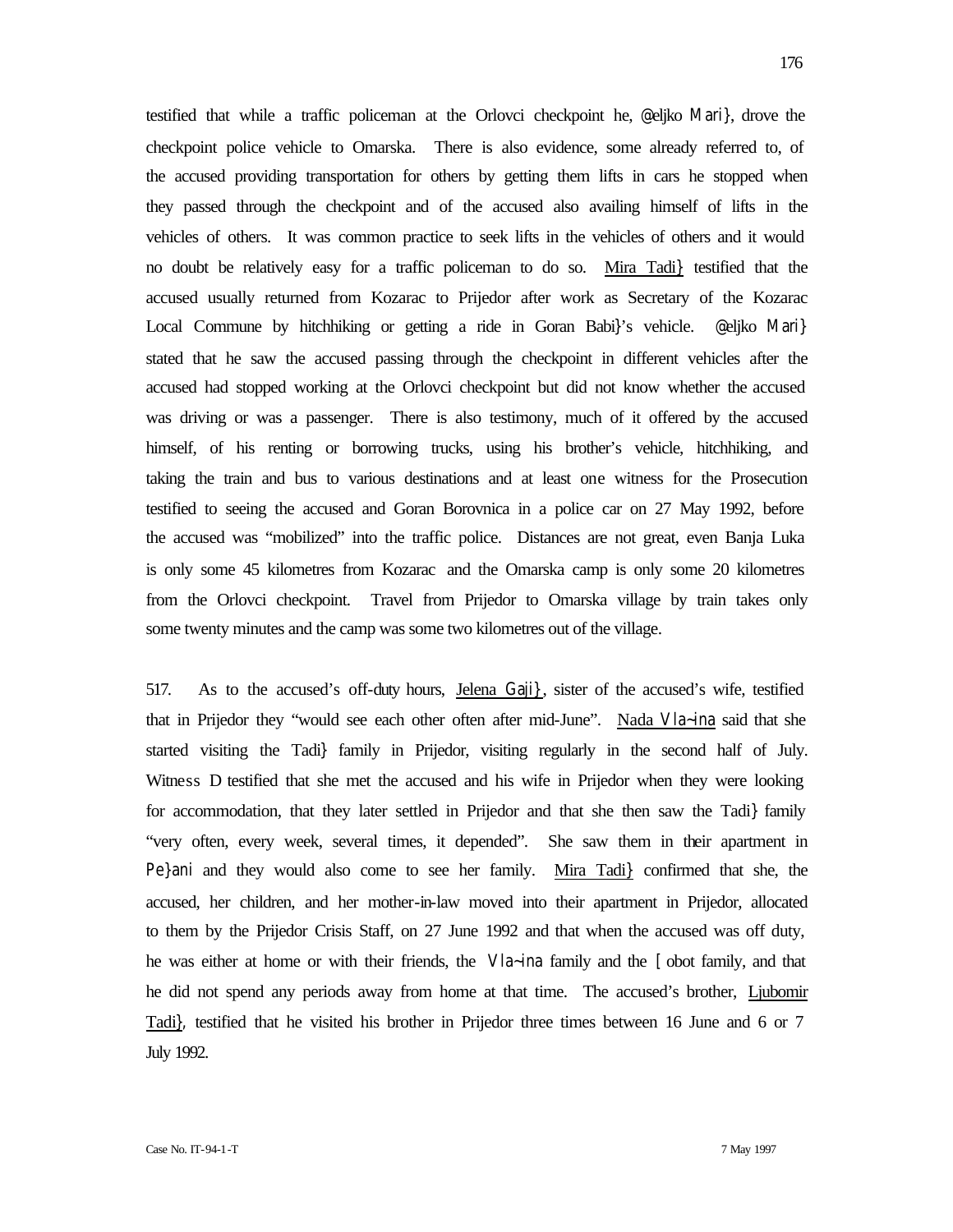518. The Prosecution called Munevera Kula{i} as a witness who confirmed that the accused moved into the apartment at Pe}ani. She is the sister-in-law of Hasan Tulundzi}, a Muslim who, until the Serb take-over of Prijedor, had been the Chief of Police in Prijedor and was the former occupant of this apartment. The witness described it as a "quite big apartment, about 80 square metres, and very nicely decorated, with embroidered table cloths and a silver table set." The Tulundzi}s had left Prijedor in May 1992 and the witness's aunt, mother and a sister, as well as the witness, were occupying it when, on 20 June 1992, civilian policemen called and told them they had to leave the apartment, but did not insist upon it. Later, representatives from the Ljubija mine company, which officially owned the apartment, called and then the accused entered, dressed in a camouflage uniform. The accused ordered the representatives from the Ljubija mine company to leave, which they did. The accused then ordered the witness and her relatives to leave the apartment immediately, a brief inventory was taken and the witness, her handicapped sister and her elderly mother packed their belongings and in 15 minutes left the apartment. When she was leaving the witness says that she saw the accused put a note on the door that stated: "Du{ko Tadi}".

519. After the conclusion of the accused's duty at the Orlovci checkpoint in August 1992 he spent some time partly off duty in Prijedor and partly on duty as a policeman at locations in the town until, on 7 August 1992, he was transferred from the traffic police to a police station at Prijedor where he served until 8 September 1992. He, at the same time, was working from mid-August with the Local Commune of Kozarac while still residing in Prijedor. His periods of duty in Prijedor as a policeman are recorded in a manner similar to his service at the Orlovci checkpoint. Then in September 1992 he began work with the Kozarac police while also working for the Local Commune of Kozarac, both the police and the Local Commune being located in the same building, a school building, in Kozarac. No written record of the hours or days that he worked as a policeman in Kozarac were tendered. Although he continued to live with his family in Prijedor from September 1992 until the end of the year, the accused's work was exclusively in Kozarac, during which period he served as the Secretary of the Local Commune and the President of the Local Branch of the SDS. During this time he visited Trnopolje a number of times but was, he says, otherwise wholly engaged with affairs in the Kozarac region, sometimes sleeping overnight in Kozarac but usually returning home to his family in Prijedor.

177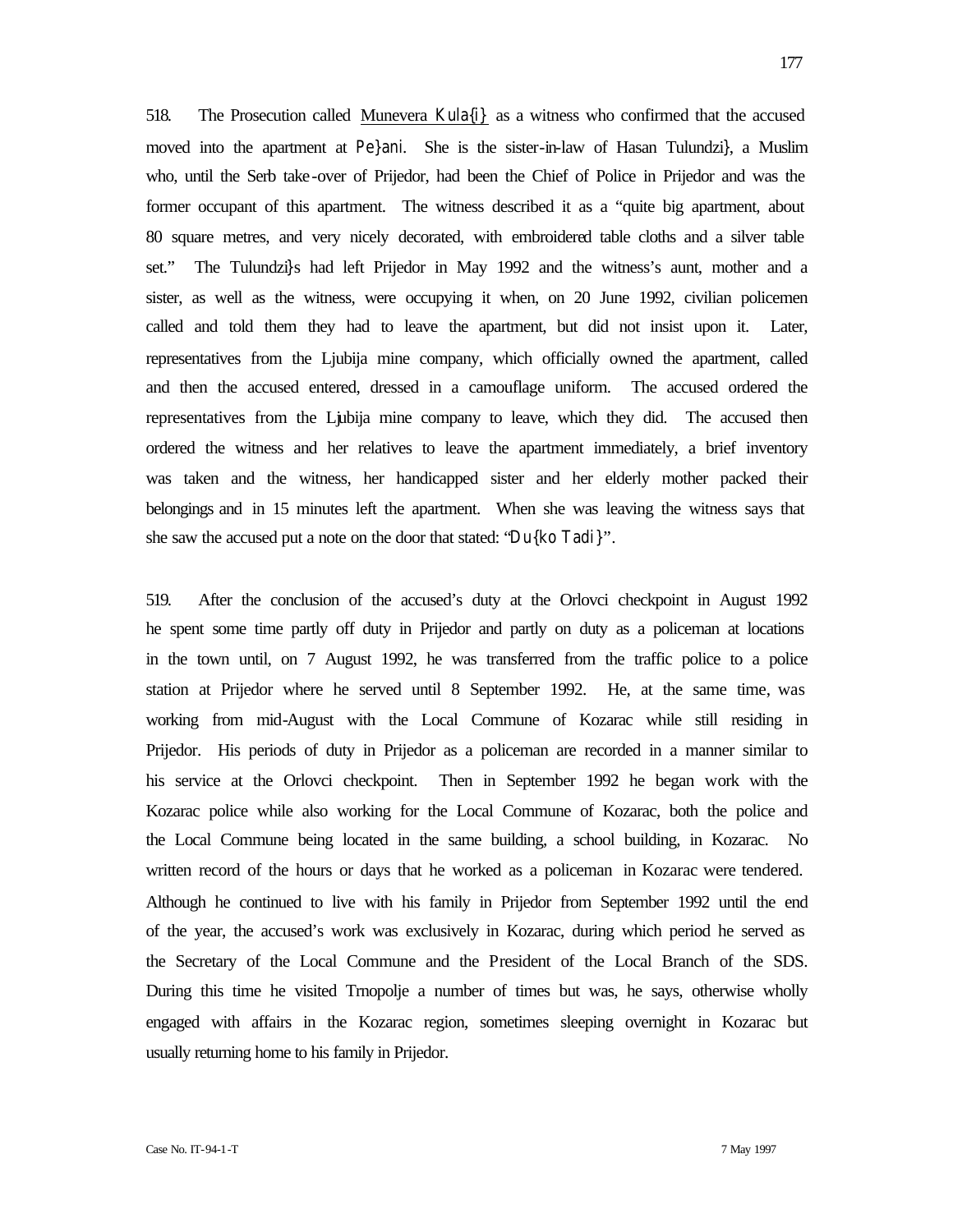520. Tomislav Da{i} testified that from early October until early December 1992 the accused frequently worked with him and a third person in a team as a Commission responsible for making an inventory of property in the Kozarac area, where many houses had been destroyed or damaged during the attack on the town, to determine their availability for occupancy. The accused travelled with him by car from Prijedor to Kozarac, normally leaving at about 8 a.m. and arriving in Kozarac by 8.30 or 9 a.m. and they usually worked throughout the day. The witness stated that the accused was appointed to the Commission because he was the head of the Local Commune. However, he was unspecific as to the dates when they worked together and no records of this work were tendered.

521. Stojan Smolji} testified that he met the accused when he came to Kozarac as a Serb refugee from Jajca in October 1992. He stated that he saw the accused every day between October and November 1992 and that the accused would leave Kozarac by bus for Prijedor around 2 or 3 p.m.

522. Witness Y worked with the accused at the police station in Kozarac from August to November 1992. He testified that the accused ceased to work in the police station in November 1992. Thereafter, the accused worked in Kozarac for the Local Commune and wore civilian clothes, usually a coffee-coloured leather jacket and jeans or black trousers.

523. Joso Popovi} testified that he came as a refugee from Velika Kladusa to Kozarac. He served as Vice-President of the Local SDS Committee when the accused was the President and became its President and Secretary when the accused left Kozarac in 1993. During the autumn of 1992 he saw the accused almost every day; the accused was working either out of the elementary school building in Kozarac or on locations somewhere within the commune.

524. The accused testified that he was at Trnopolje on four occasions on official business in addition to the visit he made with Jovo Samarad`ija. He went to Trnopolje sometime in October 1992 as a reserve policeman with Goran Babi}, commander of the police station in Kozarac, and other policemen, as a security detail for the Red Cross when refugees were going to Karlovac. In his First Statement he had told the German police that he was assigned to safeguard the work of the Red Cross and the buses transporting Muslim refugees from Trnopolje. The accused testified he also went to Trnopolje with his brother, but could not recall the date. He also went to Trnopolje with Joso Popovi} in connection with his duties as Secretary of the Local Commune to get messages from refugees. Also, towards the end of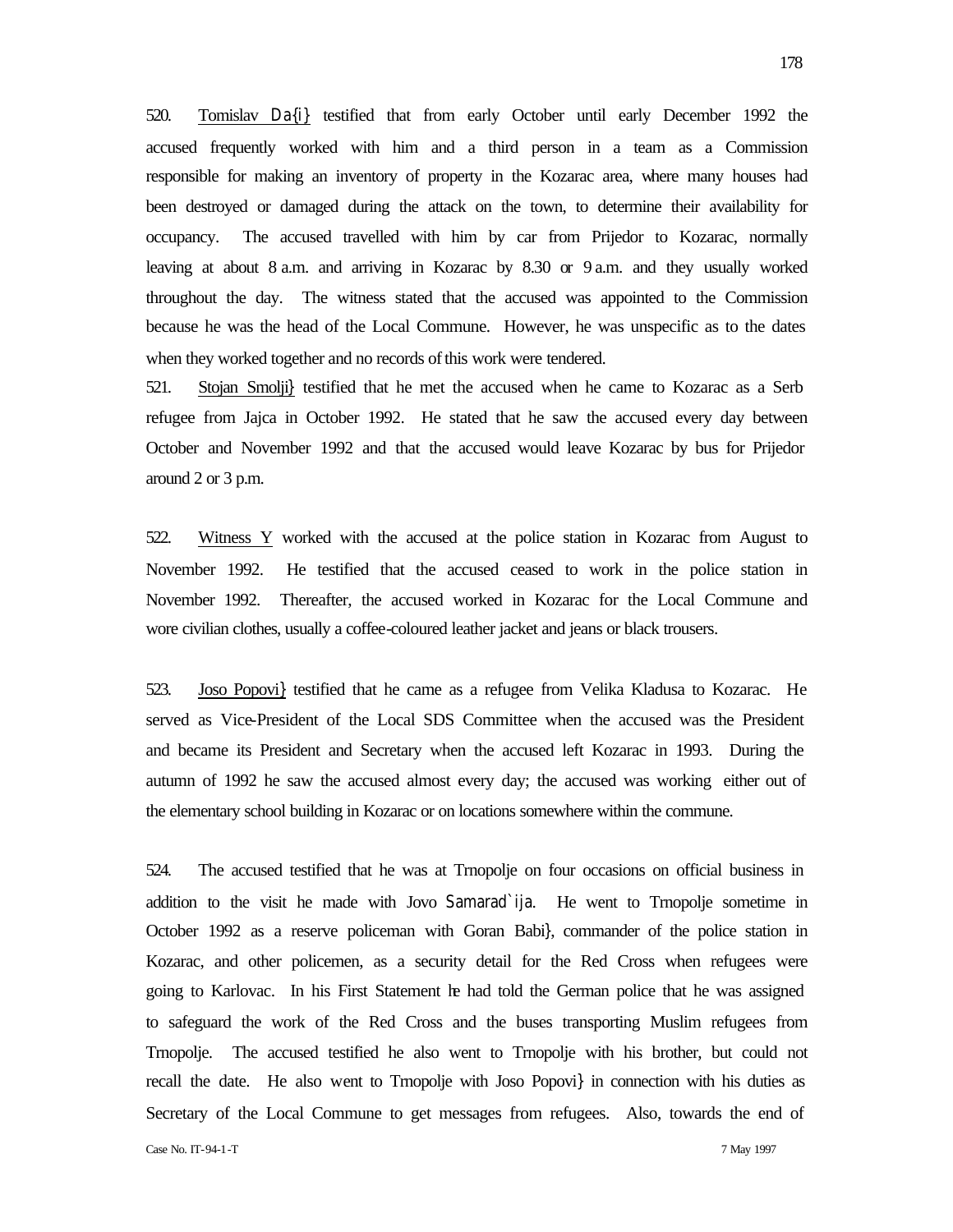1992 he went there to meet Adil Jakupovi} and his wife. The accused stated that on no occasion did he go into the school building at Trnopolje but stayed in the street outside.

525. Adil and Nasiha Jakupovi} both testified that the accused came to Trnopolje with a man who identified himself as being from Velika Kladusa who wanted to "swap" his house for the Jakupovi}'s home. Other witnesses testified that they saw the accused several times at Trnopolje including Advija  $\land$ ampara, who stated she saw him over 20 times inside the camp, sometimes coming from the school at the Trnopolje camp. Witness Y, who served as a policeman with the accused in Kozarac and was elected as a representative of the settlers from Velika Kladusa, testified that the policemen in Kozarac had no jurisdiction in Trnopolje and did not "dare to go down there because that was another police detachment there that covered Trnopolje".

526. In his First Statement, in response to a question as to whether he owned a camouflage uniform or other military uniform, the accused replied: "No. No as far as the camouflage uniform goes", and added that "during my activity at Orlovci during the day-time, I wore blue trousers and a short-sleeved, light-blue shirt, also with the police insignia and at night, I also wore a jacket. Now this is the uniform of the police unit I was serving with".

527. However, Miroslav Brdar, who was the chief of the shift to which the accused was assigned at the Orlovci checkpoint, testified that the accused wore a camouflage uniform. Also, @eljko Mari}, another policeman assigned to the Orlovci checkpoint, testified that in June or July 1992 the traffic police received camouflage uniforms.

528. The accused denies ever being at the Omarska or Keraterm camps. The Defence offered the testimony of two witnesses in regard to Omarska. Witness Z testified that he was a guard at the Omarska "collection centre" from 5 June until August 1992, there to protect the people who were inside and to guard against others breaking into the camp, and that he never saw the accused at the Omarska camp while he was on guard. He testified that he was on duty for 12 hours and then free for 24 hours. However, his guard post was 500 to 600 meters from the Omarska buildings, he never went into the buildings at the camp, never stopped anyone from entering, could not identify anyone there because of the distance he was from the camp and would not be able to recognize anyone coming in a vehicle to the camp because his guard post was some distance from the road. Witness A, who is a non-Serb, testified that he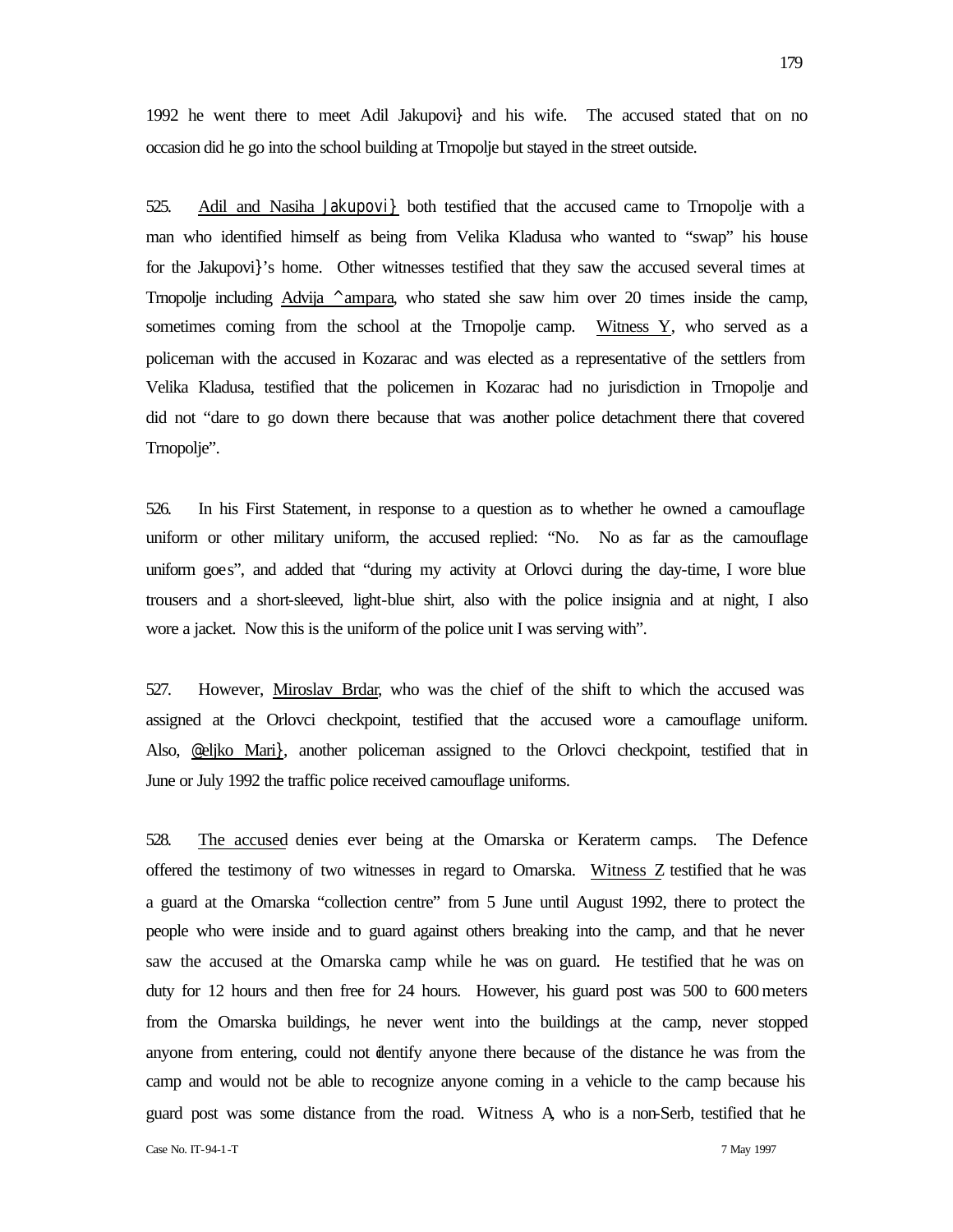was held at the Omarska camp from 27 May to 16 June 1992 and never saw the accused during that period. However, although he had lived in Kozarac since 1969, he could not recall seeing anyone he knew in the camp during that period; he saw no guards he knew and no persons he knew in the room in which he was placed. The only person he did recognize was someone named Melo whom he saw when the buses were being loaded on 27 May 1992. While he was at the Omarska camp he testified that people were called out by name from the rooms in which he was placed but he did not recall the names of any of these prisoners. These two witnesses, because of the nature of their evidence, add very little to the strength of the alibi evidence.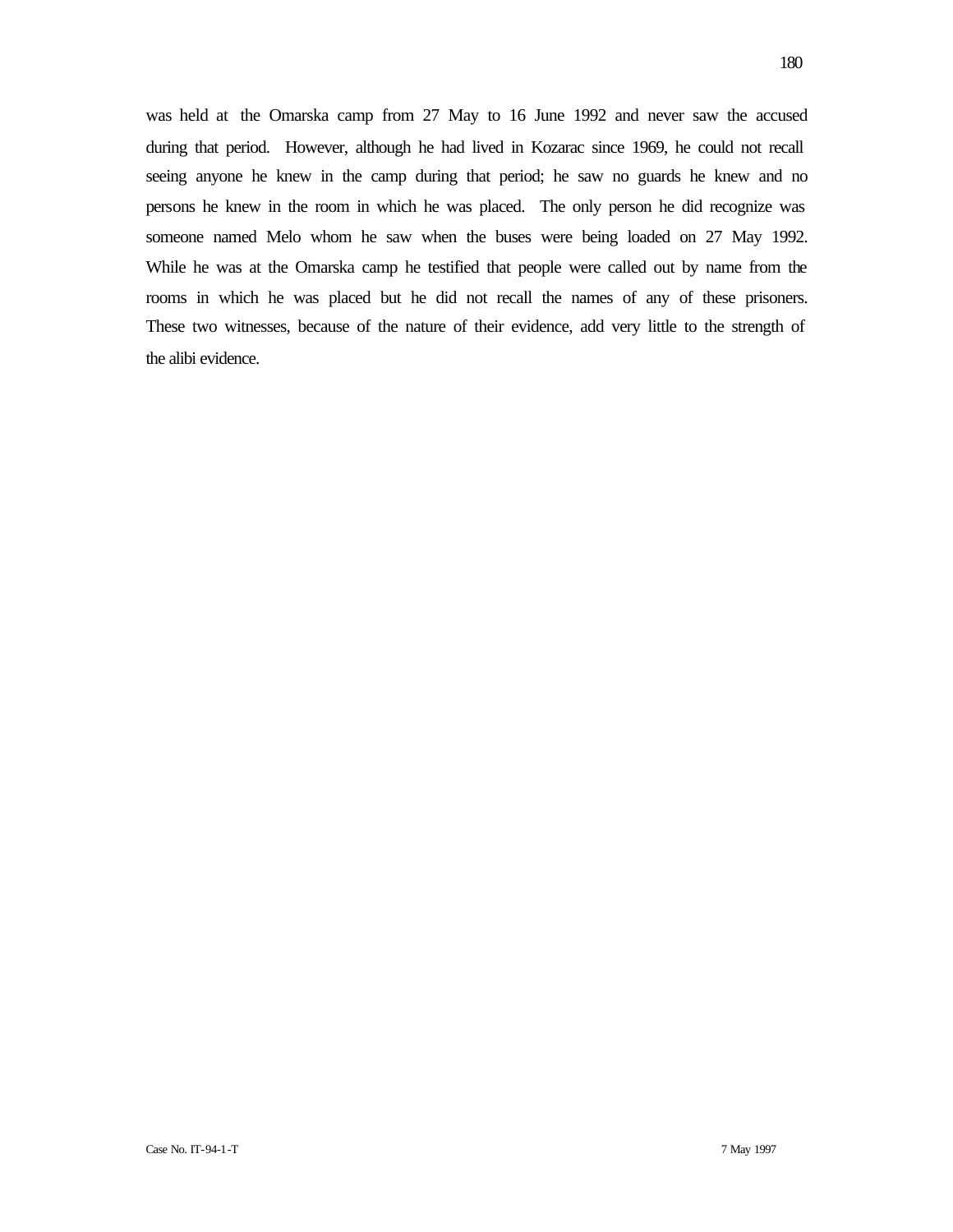# **V. EVIDENTIARY MATTERS**

529. During the course of proceedings, both before and during trial, a number of issues arose relating to procedure or to evidence. These concerned: (i) the access to evidence; (ii) the lack of specificity of the charges; (iii) the need for corroboration; (iv) victims of the conflict as witnesses; (v) the impact of pre-trial media coverage on testimony; (vi) the question of identification evidence; (vii) the effect of the apparently false evidence of one Prosecution witness; and (viii) the use of hearsay evidence. The Trial Chamber will deal with each of these in turn.

## A. Access to Evidence

530. A difficulty encountered by both parties has been their limited access to evidence in the territory of the former Yugoslavia, due in no small part to the unwillingness of the authorities of the *Republika Srpska* to cooperate with the International Tribunal. While witnesses called by the Prosecution, mainly Muslims and former residents of Bosnia, were now living in Western European or North American countries, most Defence witnesses, almost all Serb, were still resident in *Republika Srpska*.

531. A number of steps have been taken by the International Tribunal to assist the parties. A video-conferencing link from a secure location in the territory of the former Yugoslavia was established so that numerous Defence witnesses otherwise unable or unwilling to give evidence were able to do so. The identities were suppressed of a number of Defence and Prosecution witnesses who sought it as a condition of giving evidence and some testimony was given in closed session or with special steps taken to conceal their identity from the public. Some Defence witnesses, concerned about coming to the seat of the International Tribunal to testify, were granted safe conduct against arrest or other legal process against them by the Prosecutor of the International Tribunal while present to testify in The Hague. These steps did appear to alleviate the inherent difficulties of the situation.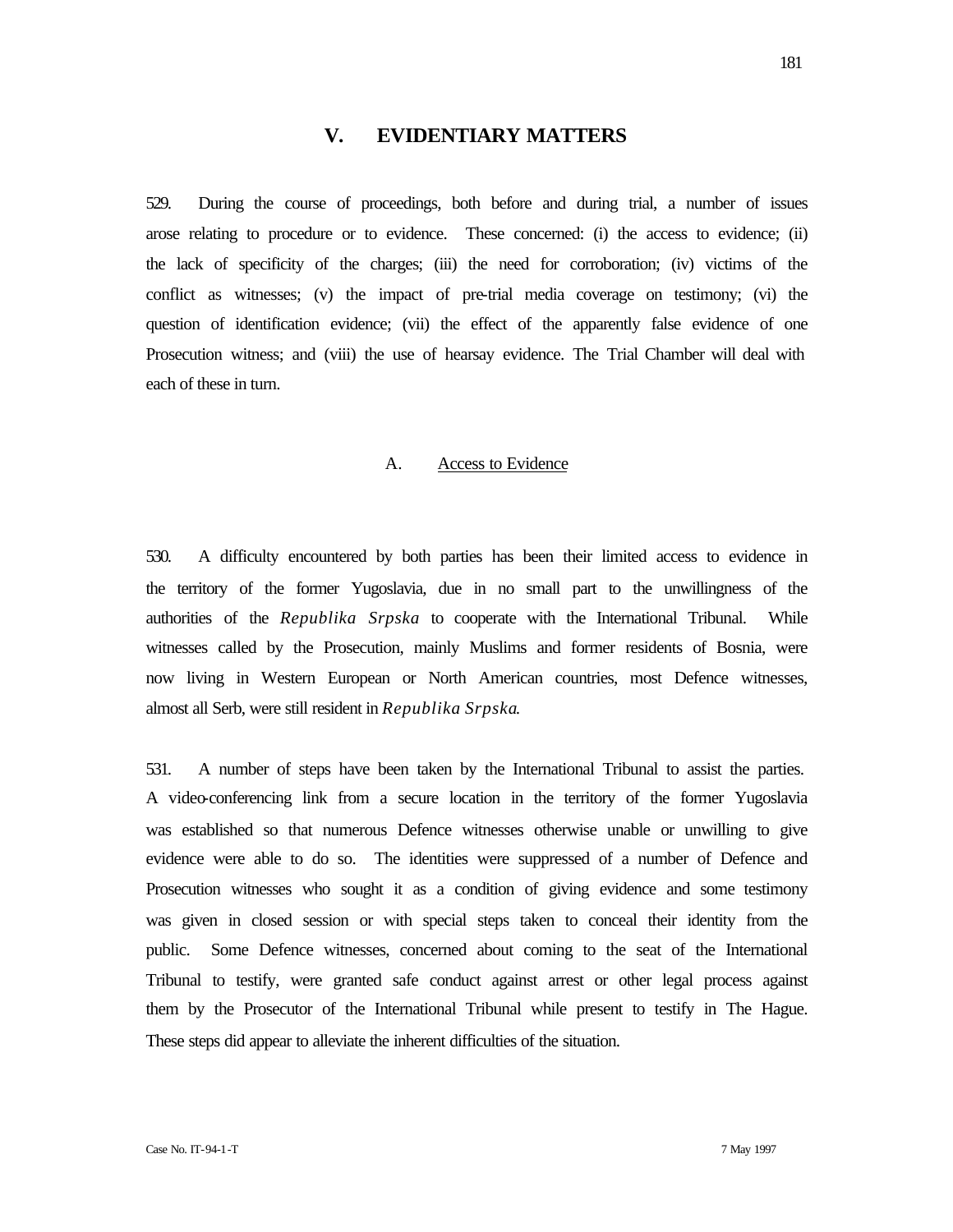## B. The Lack of Specificity of the Charges

532. As appears from the Indictment, in some of its paragraphs it is charged that the offence in question occurred "around" or "about" a particular date. This is the case in all paragraphs charging offences other than paragraphs 4, 5, 6, 8 and 9. However, neither paragraphs 5 or 9 are relevant to this discussion; the counts relating to paragraphs 5 were withdrawn at the commencement of the Prosecution case and, in the case of paragraph 9, it becomes irrelevant because of the conclusion that this Trial Chamber has reached on the charges made in that paragraph. In paragraphs 6 and 8 relatively short periods of time were stated and, in fact, for each of these paragraphs the exact date of occurrence of the acts alleged was established by the Prosecution evidence in its case-in-chief. Paragraph 4, which alleges persecution, does of its nature encompass a considerable period of time, involving acts that are widespread or systematic. However, several of its subparagraphs do incorporate other paragraphs of the Indictment for which specific dates were given or established in evidence or which themselves refer to dates with greater specificity.

533. At the close of the Prosecution case the Trial Chamber adjourned for three weeks at the request of the Defence to allow it additional time for the preparation of its case. The difficulty of establishing an alibi defence for those paragraphs that cover long periods of time is appreciated. In regard to those paragraphs, a major cause of difficulty for the Defence lies, however, in the very special character of its alibi defence, which not only has to extend over many months but also does not involve anything like total absence from the region where the offences are alleged to have occurred. Instead, it only asserts that the accused, although present within the region, was not involved in any of the activities alleged in the Indictment, but was instead leading his own quite innocent life and living with his family. Such a defence does not readily afford a complete answer to charges in the Indictment, since it cannot be expected, even in the most favourable circumstances, to provide anything like a 24-hour, dayby-day and week-by-week account of the accused's whereabouts. Favourable circumstances did apply to an extent to the period during which the accused served as a traffic policeman at the Orlovci checkpoint since written records exist of that service. However, even in the case of this period, and despite these written records, the accused's alibi for that period is, as has already been shown, far from conclusive.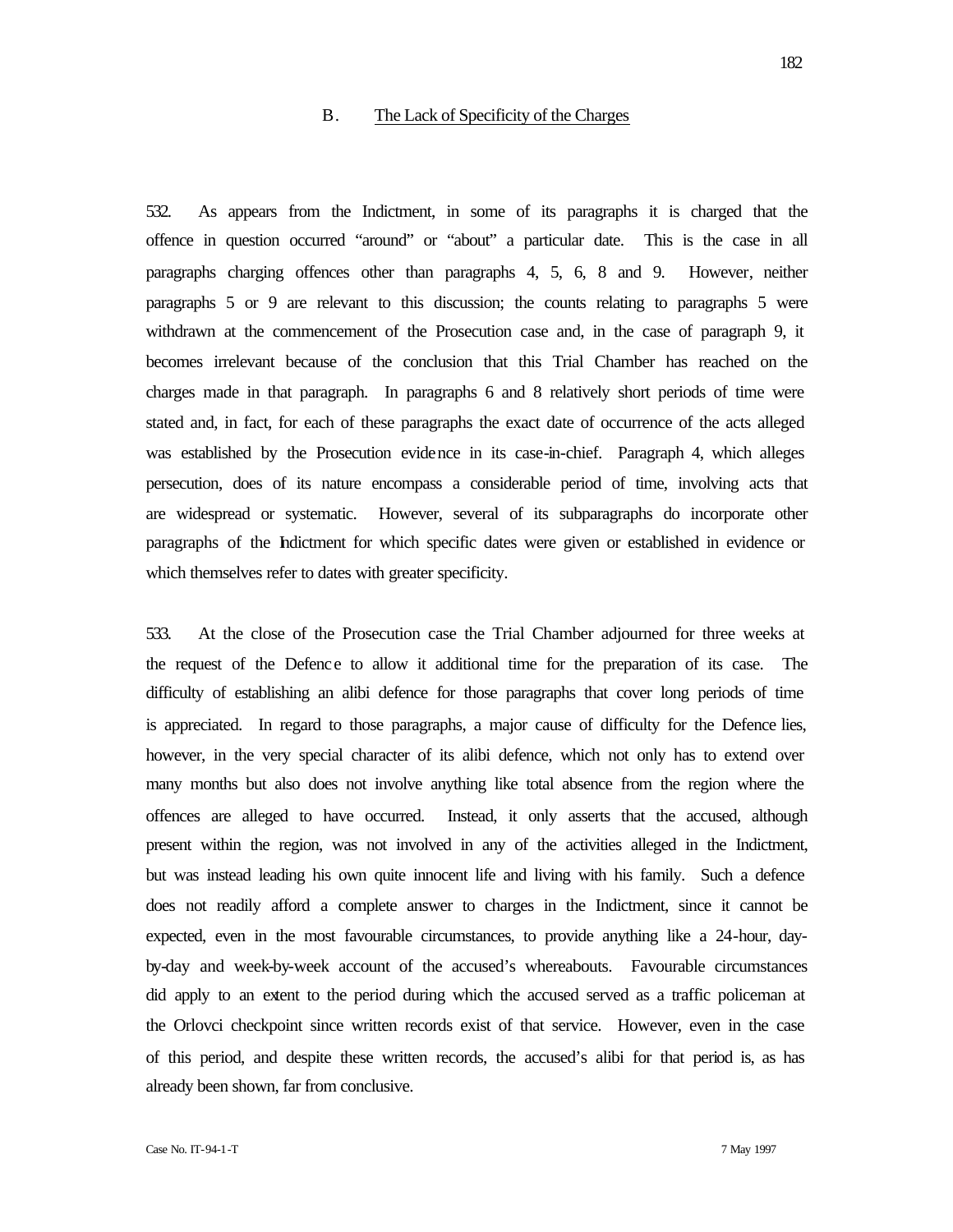534. Whereas the Prosecution is bound to prove each of the elements of the offence charged, to specify and prove the exact date of an offence is not required when the date or time is not also an element of the offence. While it is usual to allege and prove the date on which the offence charged is asserted to have been committed, the date is not material unless it is an essential part of the offence<sup>30</sup>. The date may be of the essence of an offence if an act is criminal only if done, or only if the consequences of the act manifest themselves, within a certain period of time, or if the date is an essential ingredient of the offence, or if a statute of limitations or its equivalent applies<sup>31</sup>. However, in none of the offences here alleged was the date or time of the essence. For the foregoing reasons the events charged and the evidence adduced by the Prosecution was sufficiently precise and lack of specificity did not result in any denial of the accused's right to a fair trial.

# C. Corroboration

535. The Defence contends that in the civil law, as distinct from the common law, some degree of independent causal corroboration of evidence is required. This *unus testis, nullus testis* (one witness is no witness) rule, the Defence submits, should be applied in cases before this International Tribunal in order to meet what it said were "fair and settled standards of proof" rather than developing what were somewhat extravagantly described as "ad hoc standards to enable it (the Tribunal) to convict".

536. The general principle which the Rules require the Trial Chamber to apply is that any relevant evidence having probative value may be admitted into evidence unless its probative value is substantially outweighed by the need to ensure a fair trial<sup>22</sup>. Rule 96(i) alone deals with the issue of corroboration, and then only in the case of sexual assault, where it says that no corroboration is to be required. The function of this Sub-rule is stated in *An Insider's Guide to the International Criminal Tribunal for the Former Yugoslavia* by Virginia Morris

<sup>30</sup> *See*, for example, *R. v. Dossi* (1918) 13 Cr. App. Rep. 158, 87 L.K.J.B. 1024; *R. v. James* (1923) 17 Cr. App. Rep. 116 (Court of Appeal).

<sup>31</sup> *See* Halsbury's Laws of England (London, Butterworths, 1990), Volume 11(2), para. 926.

 $\infty$  Sub-rules 89(C) and (D).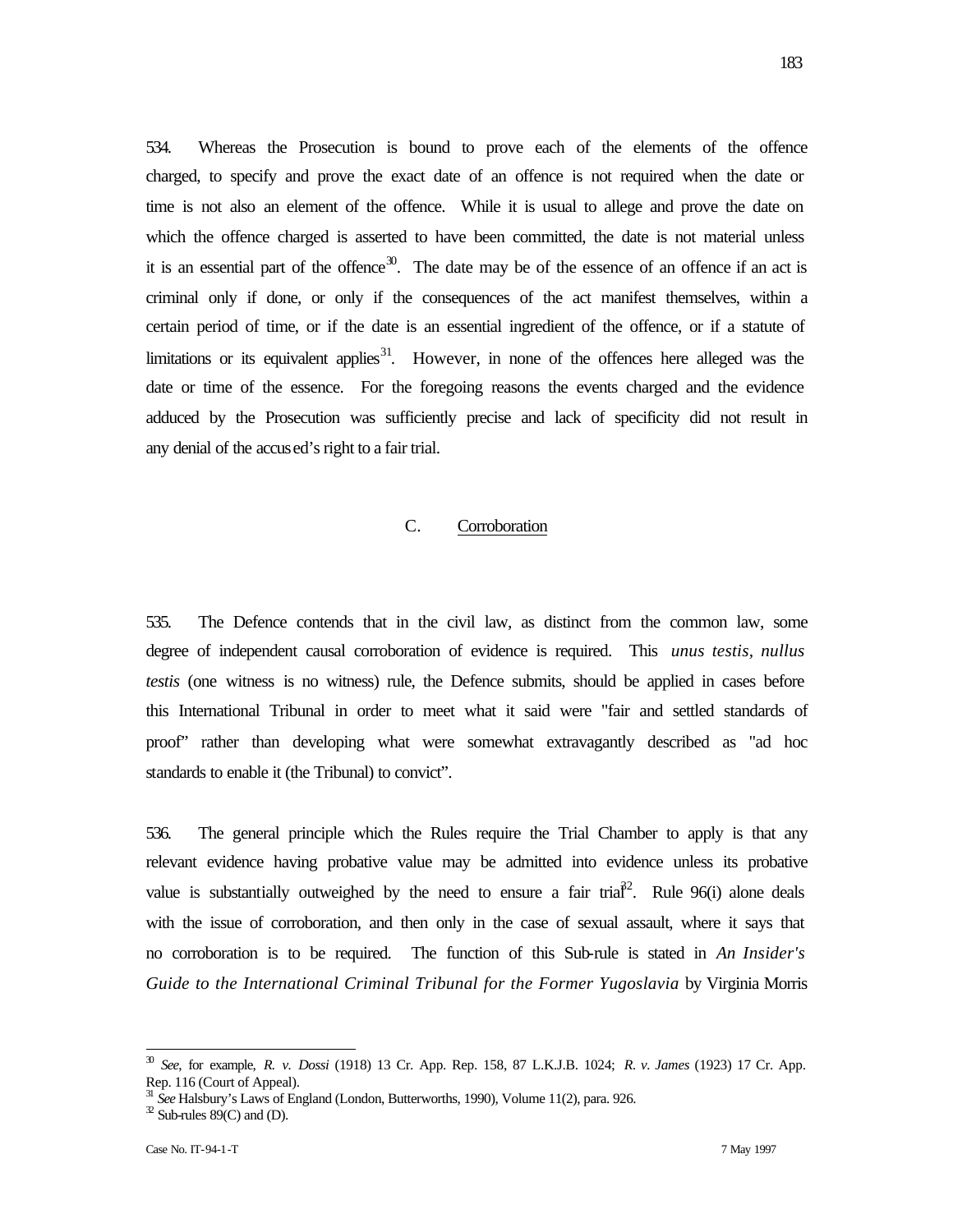and Michael P. Scharf<sup>33</sup>. It is explained that this Sub-rule accords to the testimony of a victim of sexual assault the same presumption of reliability as the testimony of victims of other crimes, something long denied to victims of sexual assault by the common law. Thus what the Sub-rule certainly does not do is to justify any inference that in cases of crimes, other than sexual assault, corroboration is required. The proper inference is, in fact, directly to the contrary.

537. Quite apart from the effect of the Rules, it is not correct to say that in present day civil law systems corroboration remains a general requirement. The determinative powers of a civil law judge are best described by reference to the principle of free evaluation of the evidence: in short, the power inherent in the judge as a finder of fact to decide solely on the basis of his or her personal intimate conviction<sup>34</sup>. This wide discretionary power is subject to a limited number of restrictions. However, the principle reflected in the Latin maxim *unus testis, nullus testis*, which requires testimonial corroboration of a single witness's evidence as to a fact in issue, is in almost all modern continental legal systems no longer a feature.

538. As early as 1864 the *Cour de Cassation* in France held that French Courts were not obliged to apply the principle of *unus testis*, *nullus testis*<sup>35</sup>. Indeed, the Belgian *Cour de Cassation* has held that when a judge evaluates the evidentiary value of witness statements "there are no provisions in the law which make it impossible for the judge to found his decision on the sole basis of the declarations of the victim<sup>36</sup>. In former times, German judges could consider a fact as proved only if, for example, the accused had confessed to the offence or if two impeccable witnesses had testified, the testimony of one witness being only "half a proof". However, no such restriction exists today limiting the freedom of assessment of evidence by a judge<sup>37</sup>. Article 342.2 of the Code of Criminal Procedure of the Netherlands, which explicitly forbids the court to base a conviction on the basis of the testimony of only one witness, is an exception to the prevailing approach in the civil law. However, the *Hoge Raad* has interpreted this provision very narrowly so that any corroborative evidence, whether

 $\overline{\phantom{a}}$ 

<sup>33</sup>Virginia Morris and Michael P. Scharf, *An Insider's Guide to the International Criminal Tribunal for the Former Yugoslavia (*New York, Transnational Publishers, 1995*),* Vol. 1, 263.

<sup>&</sup>lt;sup>3</sup> See Article 342, Code of Criminal Procedure, Belgium; Section 896, Criminal Code, Denmark; Article 261, Criminal Procedure Code, Germany; Article 177, Code of Criminal Procedure, Greece; Article 188, Code of Criminal Procedure*,* Italy; Article 177, Code of Criminal Procedure, Portugal; Article 741, Code of Criminal Procedure*,* Spain.

<sup>35</sup> *See* Rej., 20 Jun. 1864.

 $36$  Cass., 9 Jun. 1969, Pas., 1969, I, 912.

<sup>37</sup> *See* Claus Roxin, *Strafverfarensrecht* (24th ed. Munich, 1995), 90.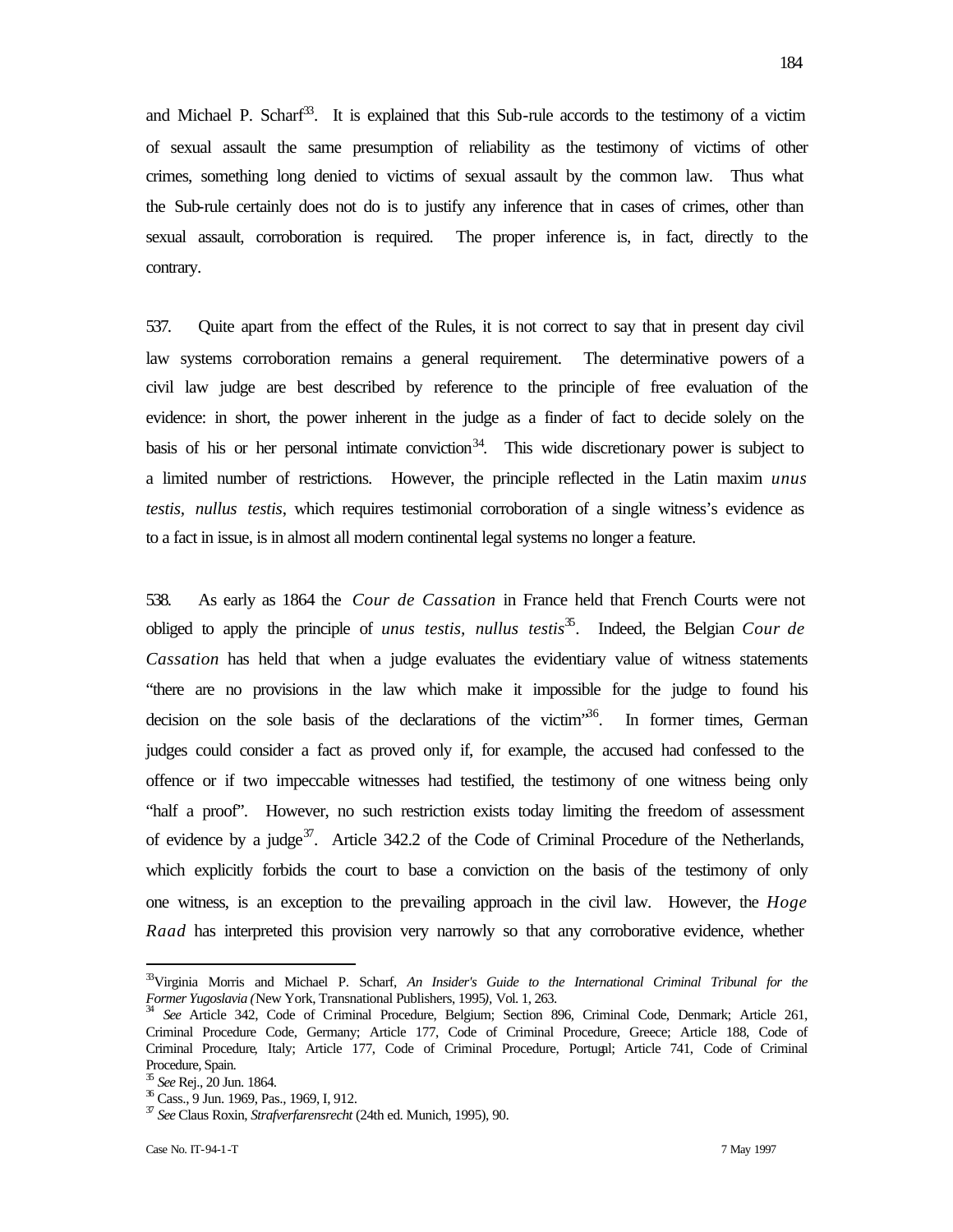or not direct testimonial evidence or otherwise, supporting the testimony of the single witness to the alleged acts may suffice in the formation of the judge's personal intimate conviction<sup>38</sup>. Civil law codes enacted in this century, well after the *unus testis, nullus testis* principle had disappeared from most civil law jurisprudence, have not dealt further with this principle which cannot be found in them. According to Miguel Fenech, writing on the Spanish Code of Criminal Procedure:

It is important to note that the testimonial evidence has to be appreciated independently of the number of witnesses, and as there exists no rules concerning the matter it is possible that one witness is worthy of more credit than a number of witnesses, and it has to be said that, in most cases, the testimonial evidence must be seen in relation to other pieces of evidence which should contribute to evaluation of the testimonial evidence.<sup>39</sup>

Similarly, this principle does not exist in Marxist legal systems, including those of the former Yugoslavia and China, which largely follow the civil law principle of the freedom of evaluation of evidence<sup>40</sup>.

539. It follows that there is no ground for concluding that this requirement of corroboration is any part of customary international law and should be required by this International Tribunal.

#### D. Victims of the Conflict as Witnesses

540. Each party has relied heavily on the testimony of persons who were members of one party or other to the conflict and who were, in many cases, also directly made the victims of that conflict, often through violent means. The argument has been put by the Defence that, while the mere membership of an ethnic group would not make a witness less reliable in testifying against a member of another ethnic group, the "specific circumstances of a group of people who have become victims of this terrible war . . . causes questions to be raised as to their reliability as witnesses in a case where a member of the victorious group, their oppressors, is on trial".

<sup>38</sup> *See Hoge Raad*, 19 Oct. 1954, NJ 1955; *Hoge Raad*, 15 Nov. 1983, DD 84.132.

<sup>39</sup> *Derecho Procesal Penal*, (*Libreria Bosch*, Madrid, 1945), Tomos II, 238.

<sup>40</sup> *See* Article 347, 1977 Code of Criminal Procedure, SFRY; Article 35, 1979 Law of Criminal Procedure, China, (which requires only that the evidence be complete and reliable).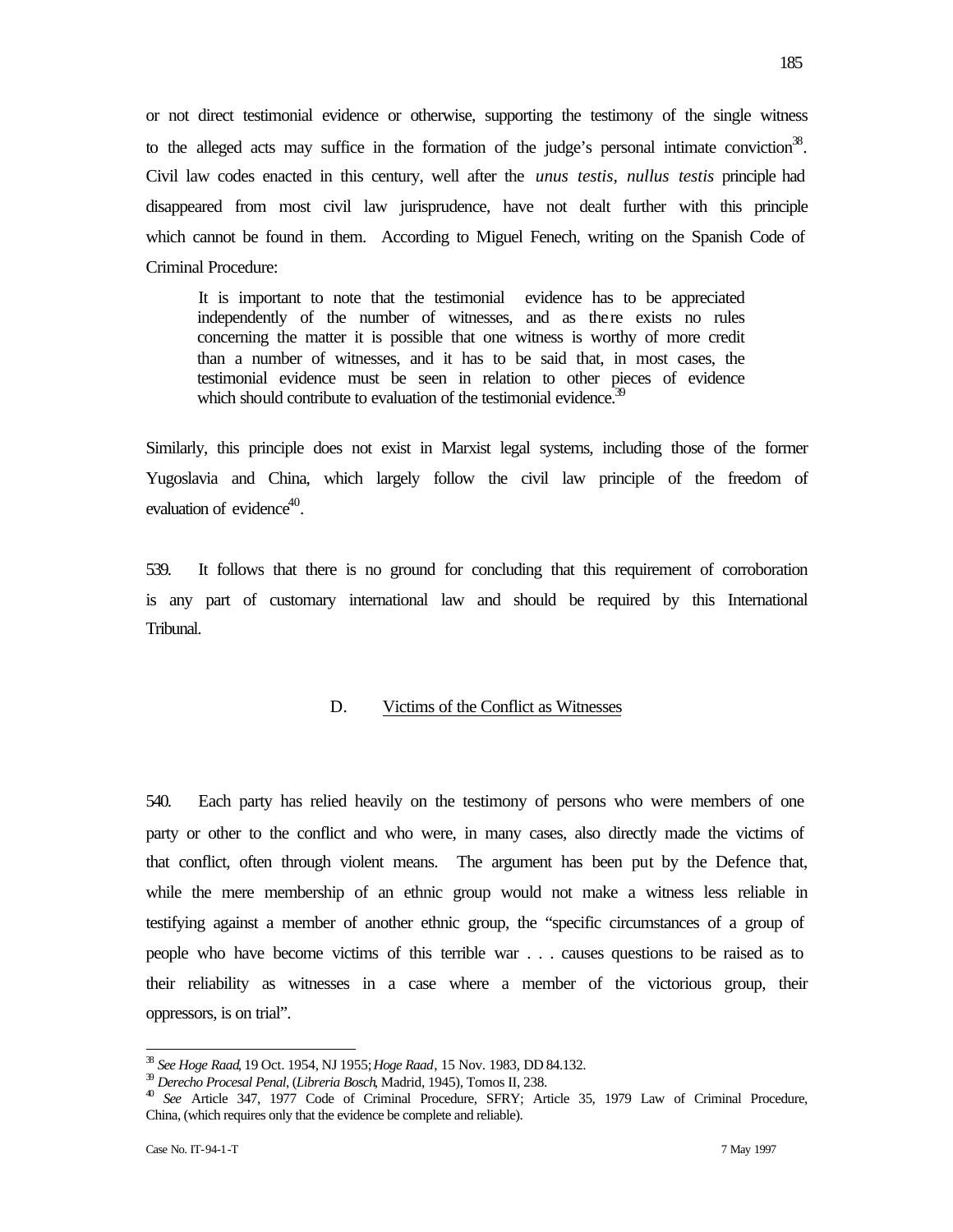541. The reliability of witnesses, including any motive they may have to give false testimony, is an estimation that must be made in the case of each individual witness. It is neither appropriate, nor correct, to conclude that a witness is deemed to be inherently unreliable solely because he was the victim of a crime committed by a person of the same creed, ethnic group, armed force or any other characteristic of the accused. That is not to say that ethnic hatred, even without the exacerbating influences of violent conflict between ethnic groups, can never be a ground for doubting the reliability of any particular witness. Such a conclusion can only be made, however, in the light of the circumstances of each individual witness, his individual testimony, and such concerns as the Defence may substantiate either in cross-examination or through its own evidence-in-chief.

## E. Pre-trial Media Coverage and the Infection of Testimonial Evidence

542. Attention was drawn during the course of the trial to the impact of pre-trial media reporting of events in op{tina Prijedor and of the indictment and arrest of the accused. In particular, the Defence directed the attention of the Trial Chamber to media coverage in areas to which many refugees from the former Yugoslavia have fled since the events in question. To some extent, this issue related to the reliability of identification witnesses who had not known the accused prior to the conflict. For example, of the 20 television programmes about this case which were considered in a survey of which evidence was given, 15 carried the picture of the accused for at least a part of the report. This is an issue which will be addressed below.

543. Beyond issues of identification, it was the submission of the Defence that this coverage potentially affected the trustworthiness or reliability of testimony given by Prosecution witnesses generally. By contrast, a number of Prosecution witnesses denied having seen reports; many said that they were not interested in seeing reports of events in the former Yugoslavia as they did not wish to relive their experiences. Some of the print media reports noted in another survey of which evidence was given on behalf of the Defence did not contain any reference to the accused. In that survey a large number of newspaper articles and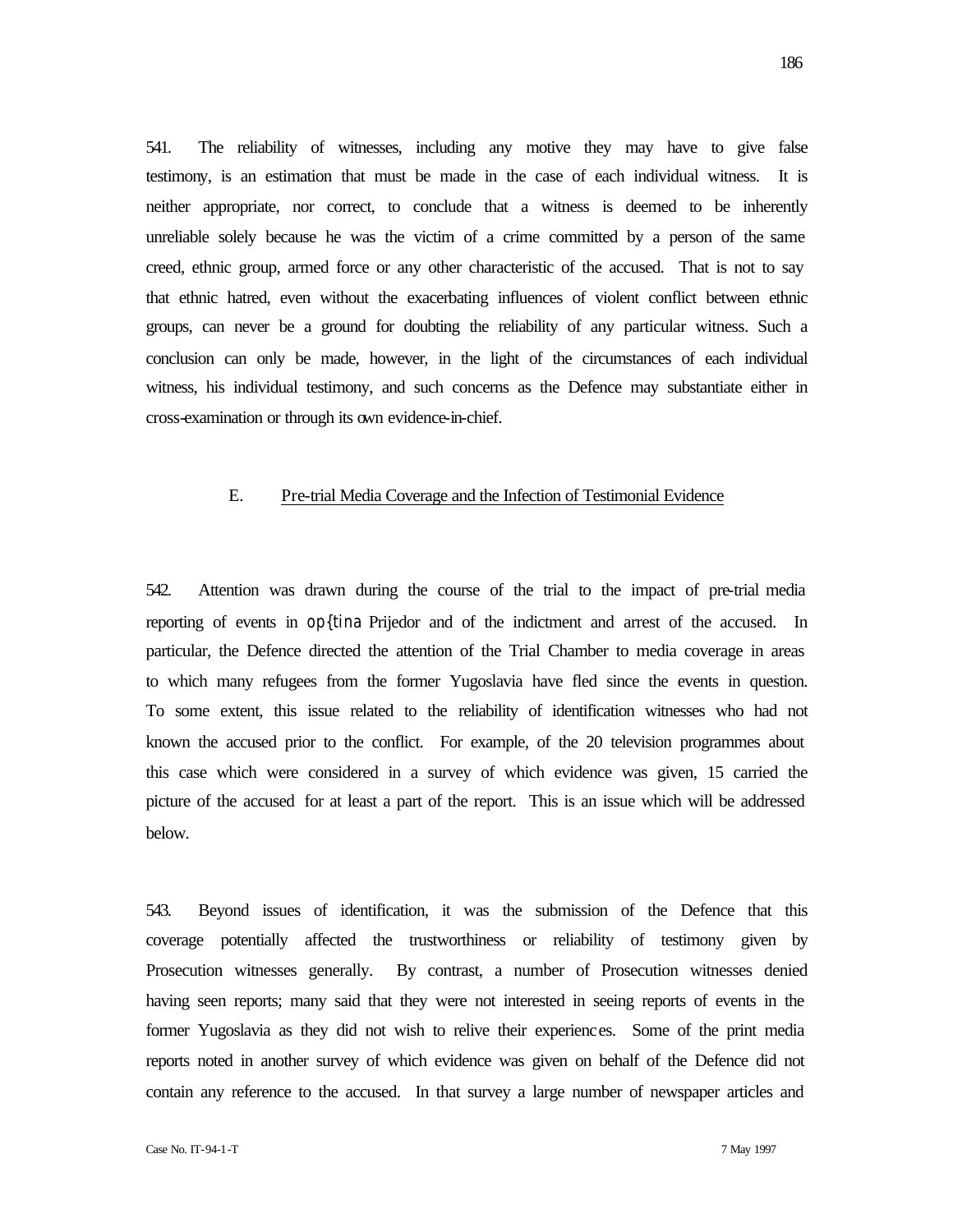reports in some way relating to the accused were reported on but, of the 83 articles cited, only 12 carried photographs and some articles proved not to be specifically about the accused in another survey of which evidence was given on behalf of the Defence (Defence Exhibit 101). Further, none of the reports published or television programmes shown were the native language of the witnesses.

544. In all trials, the potential impact of pre-trial media coverage is a factor that must be taken into account in considering the reliability of witnesses, and where this aspect was raised in cross-examination of witnesses, it has been taken into account in the evaluation of their testimony.

## F. Identification Evidence

545. Where, as here, an accused's defence, arguments of law apart, consists of an alibi, evidence of visual identification of the accused assumes great significance. This Trial Chamber heard much such evidence from witnesses, many of whom had either known the accused since childhood or from long acquaintance with the accused in the Kozarac area, together hereafter referred to as recognition witnesses. In the case of four witnesses, to whom the accused was previously unknown by sight, they had identified him from a collection of 13 photographs in a photospread, shown to them by the Prosecution before giving evidence (Prosecution Exhibits 242, 243, 255, 294); they are hereafter referred to as identification witnesses. Both classes of witnesses identified the witness in court by way of dock identification.

546. The Defence challenged the identifications made by all these witnesses. The Trial Chamber places little weight upon mere dock identification; the circumstances attendant upon such identification, with the accused seated between two guards in the courtroom, require the Trial Chamber to assess the credibility of each witness independently of that identification. The credibility accorded to the testimony of each such witness as to recognition or identification has been considered in the course of this Opinion and Judgment. This portion of the Opinion and Judgment is concerned, however, with the evidence of the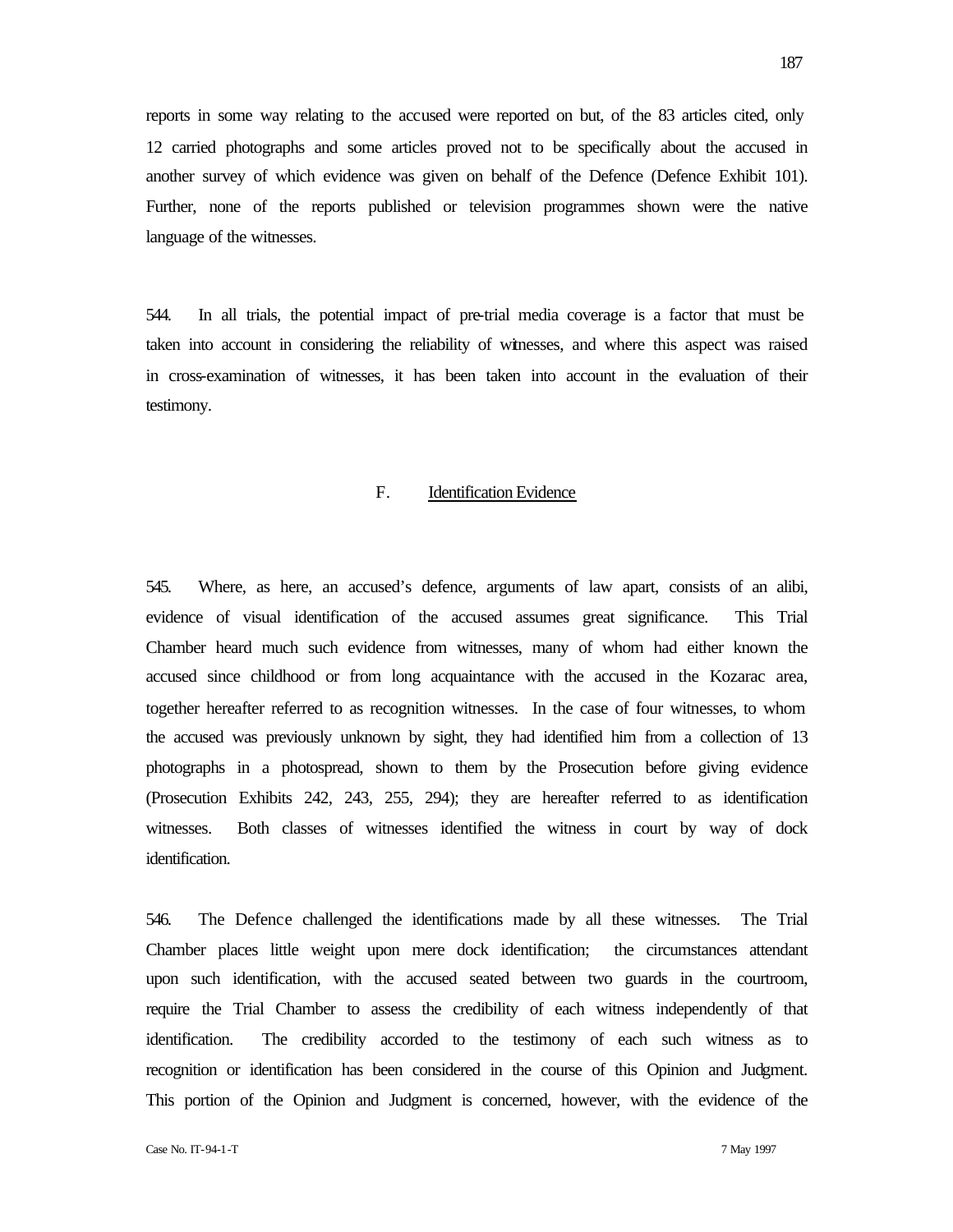four identification witnesses who were involved in the photospread procedure. In fact the photospread procedure was also undertaken, quite unnecessarily, by Draguna Jaski} who had known the accused for very many years and was, therefore a recognition witness. What follows accordingly does not apply to her evidence regarding the accused.

547. The expert Defence witness, Dr. Willem A. Wagenaar, gave evidence regarding identification generally and, in particular, concerning photospread procedure. He was acknowledged by both parties as expert in the field. The Trial Chamber accepts his very substantial approval of the format of the photospread itself which, he said, in his opinion would afford witnesses a wholly unbiased opportunity to identify the accused, his only qualification being that the 12 men other than the accused, the "foils", should prove to be of the same ethnic background as the accused. It emerged in evidence that with three exceptions this was the case; nine of the foils were from or were born in former Yugoslavia. The Trial Chamber accepts the suitability of the foils and accordingly of the photospread itself.

548. There remains the procedure employed in showing the photospread to the four witnesses. No written directions were given to the officer who conducted the procedure in the case of three of the four witnesses; written guidelines were supplied to the other officer, who attended to the fourth witness, Senad Muslimovi}. These guidelines were not produced in evidence and neither of the two officers was called as a witness on this issue.

549. What is known of the procedure adopted by these two officers comes from the evidence of the Prosecution chief investigator, Robert Reid, who was not present at any of the procedures but described what he had been told by those officers as to the procedure they had adopted. That procedure, if accurately described to the chief investigator and then accurately recounted by him in evidence, was generally, although not in every detail, in accordance with what Dr. Wagenaar regarded as satisfactory. Dr. Wagenaar stated in evidence that it was a fair conclusion to say that more would have to be known about the procedure in fact adopted in order to determine the value to be given to the four photospread identifications and yet stated that only if there were gross violations of his suggested procedure would the identification be invalid.

550. In the absence of evidence from the officers who conducted the photospread procedure the Trial Chamber has had recourse to the evidence of the four witnesses themselves as to that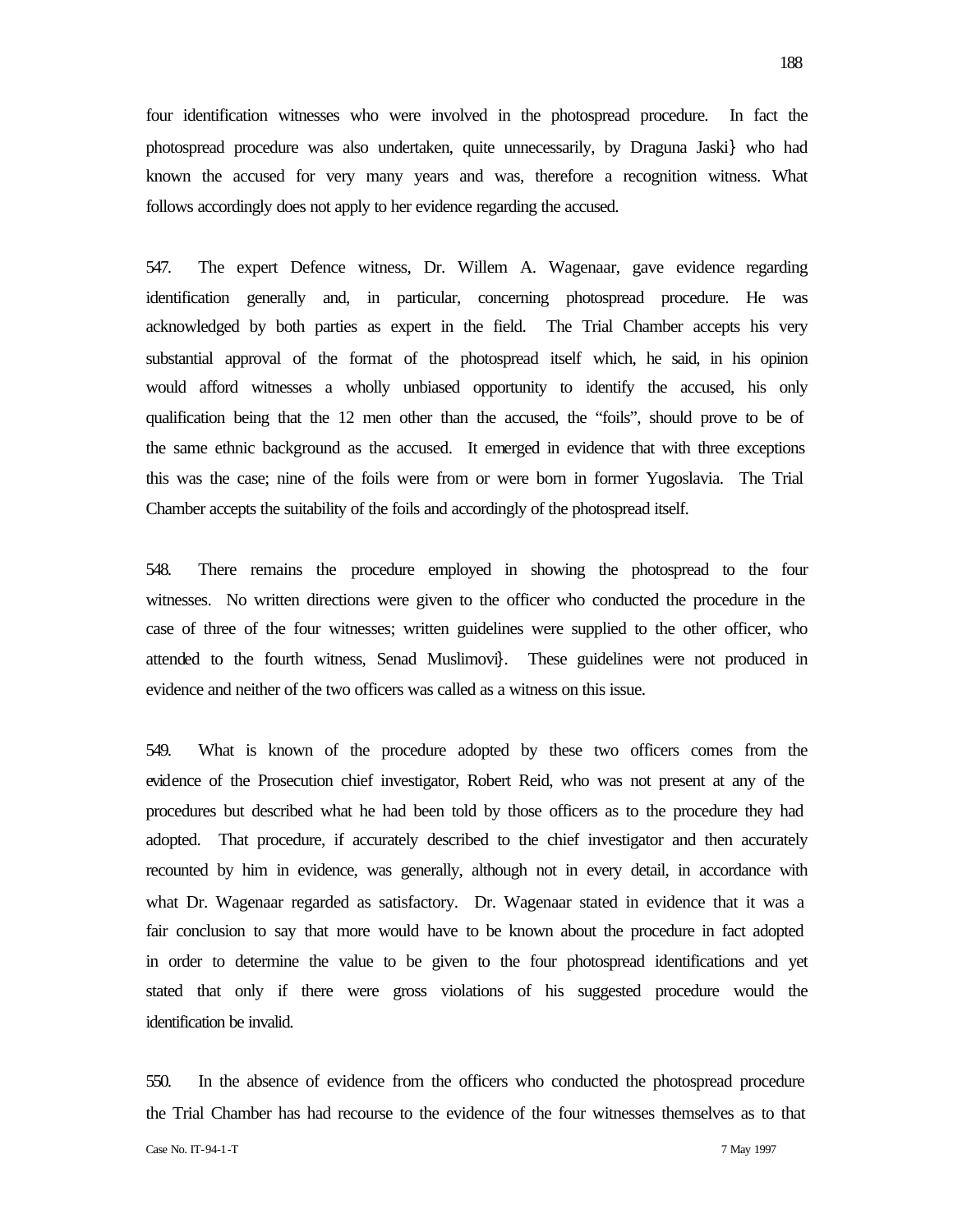procedure, a less satisfactory course in view of the relative brevity of that evidence. However, having examined that evidence, in each case it does not suggest any gross violation of what are said to be proper procedures nor any such impropriety in the procedure as would of itself cause the witness to select the photograph of the accused in preference to any of the other 12 photographs shown to him or her. In the outcome, and despite the absence of evidence of that degree of perfection of procedure which might have been established had the officers who conducted the photospread procedure given evidence, the Trial Chamber is satisfied that the four witnesses utilized an unbiased identification procedure to select the photograph of the accused as the person they described as committing the acts to which they testified.

551. The Defence contended that, since the photospread procedures were all conducted after the much-publicized commencement of this trial, some four years after the witnesses had last seen the accused, and following the widespread display of his photograph in newspapers and on television, which each of them denied having seen, and also in view of the testimony of Dr. Wagenaar, reliance should not be placed on their identification.

552. The Trial Chamber rejects this submission in view of the convincing testimony of these witnesses that they had not seen any such media pictures of the accused before being shown the photospread. It is true that each of them knew very well that it was for the purpose of this trial that they were looking through the photospread, and that for this and other reasons, all that Dr. Wagenaar would wish by way of procedure was not complied with; for instance, the witnesses were apparently not asked in advance to give their own description of the accused so that it might be compared with the particular photograph which they selected from the photospread. However, despite what has been said to be these defects in procedure, the Trial Chamber accepts the four witnesses' identification of the accused.

#### G. Testimony of Dragan Opaci}

553. During the course of this trial the truthfulness of the testimony of one witness, Dragan Opaci}, first referred to as Witness L, was attacked and ultimately, on investigation, the Prosecution disclaimed reliance upon that witness's evidence. The Defence contends that this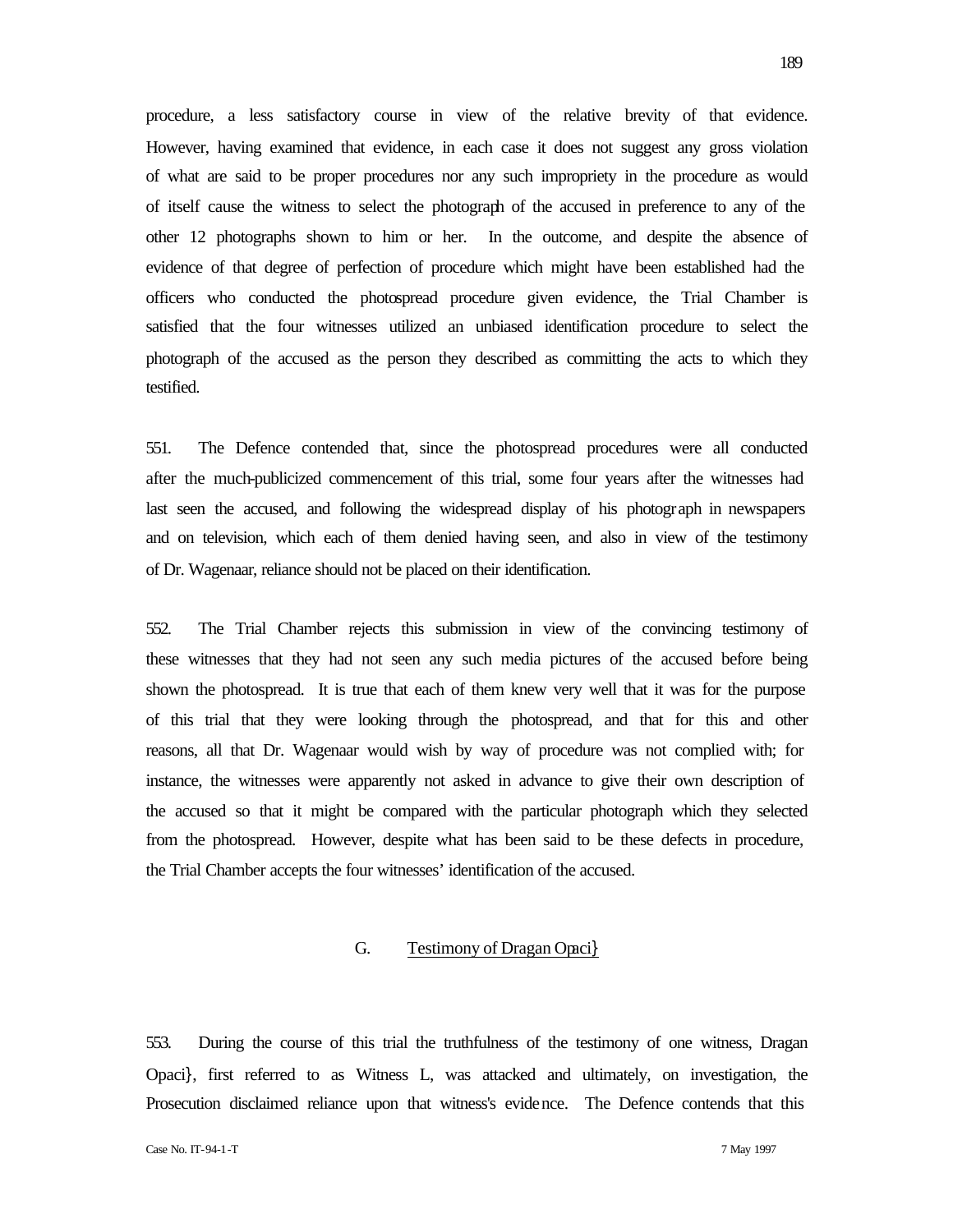incident is but one instance of a quite general failure by the Prosecution to test adequately the truthfulness of the evidence to be presented against the accused, instead simply accepting as true the evidence given against a single Serb accused by a whole array of Muslim witnesses.

554. Two points should be made in regard to this submission. First, the provenance of Dragan Opaci} was quite special. Apparently, of all the witnesses, he was the only one who came to the notice of the Prosecution as proffered as a witness by the authorities of the Republic of Bosnia and Herzegovina in whose custody he then was. The circumstances surrounding his testimony were, accordingly, unique to him; the fact that his evidence came to be acknowledged as untruthful casts no light on the evidence of other Prosecution witnesses, none of whom share his provenance. Secondly, this Trial Chamber does not consider that either what occurred with Dragan Opaci}, or what emerged in the case of any other witnesses, demonstrate any relevant or blameworthy lack of diligence on the part of the Prosecution such as should, of itself, lead the Trial Chamber to discount the reliability of any particular testimony, other, of course, than that of Dragan Opaci}.

## H. Hearsay

555. The use of hearsay evidence was debated at length before this Trial Chamber in an interlocutory motion in this case and was ruled upon in the Decision on the Defence Motion on Hearsay<sup>41</sup>. Since that Decision may be consulted directly, all that need be said of it here is that it concluded that the mere fact that particular testimony was in the nature of hearsay did not operate to exclude it from the category of admissible evidence.

556. In the course of this trial, and despite that Decision, objection was occasionally taken to the acceptance of certain hearsay evidence. However, these objections were not usually

 $\overline{\phantom{a}}$ 

190

<sup>41</sup> Decision on the Defence Motion on Hearsay, *supra*.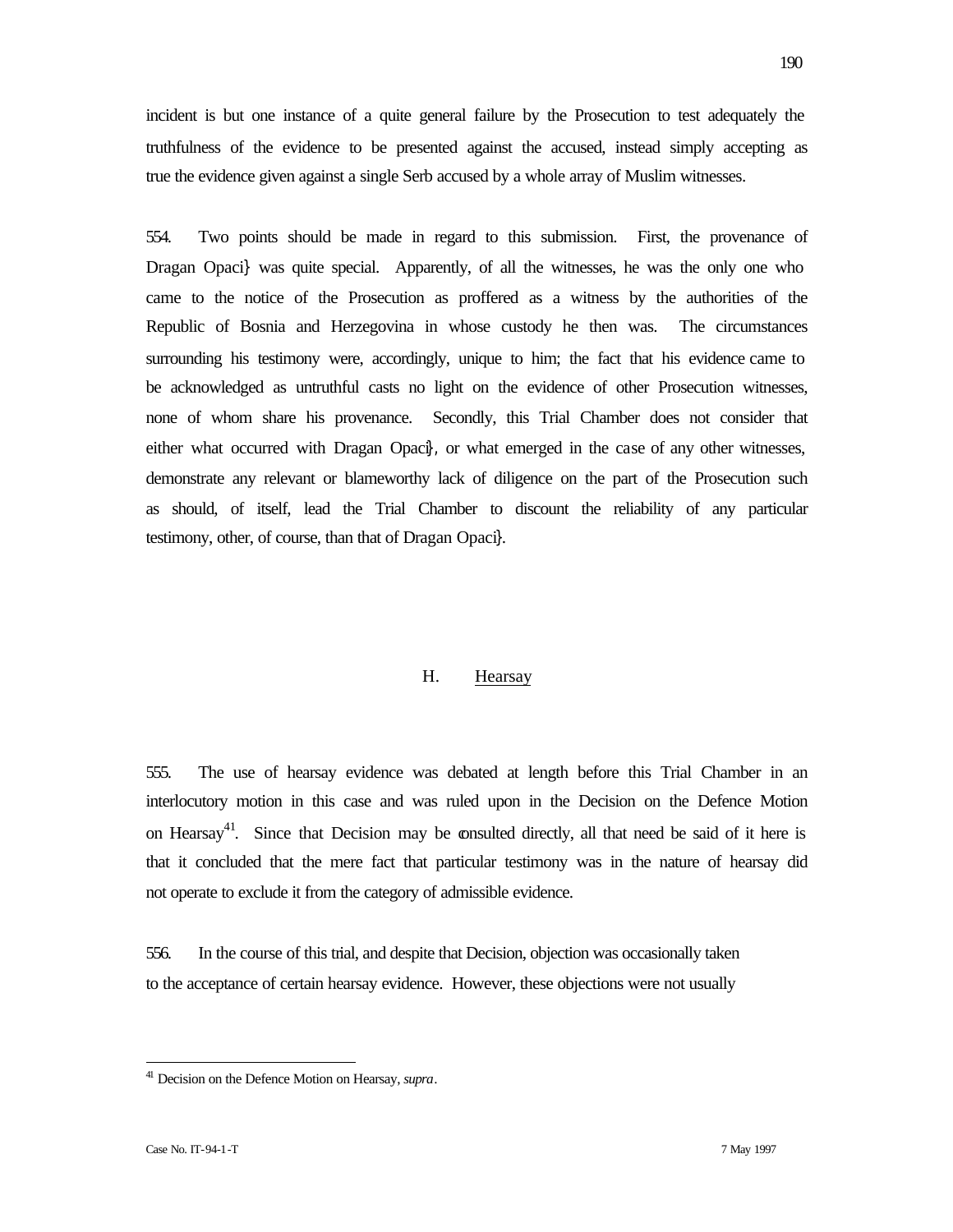sustained and the testimony in question was admitted into evidence and assessed in the usual way for its probative value pursuant to Rule 89.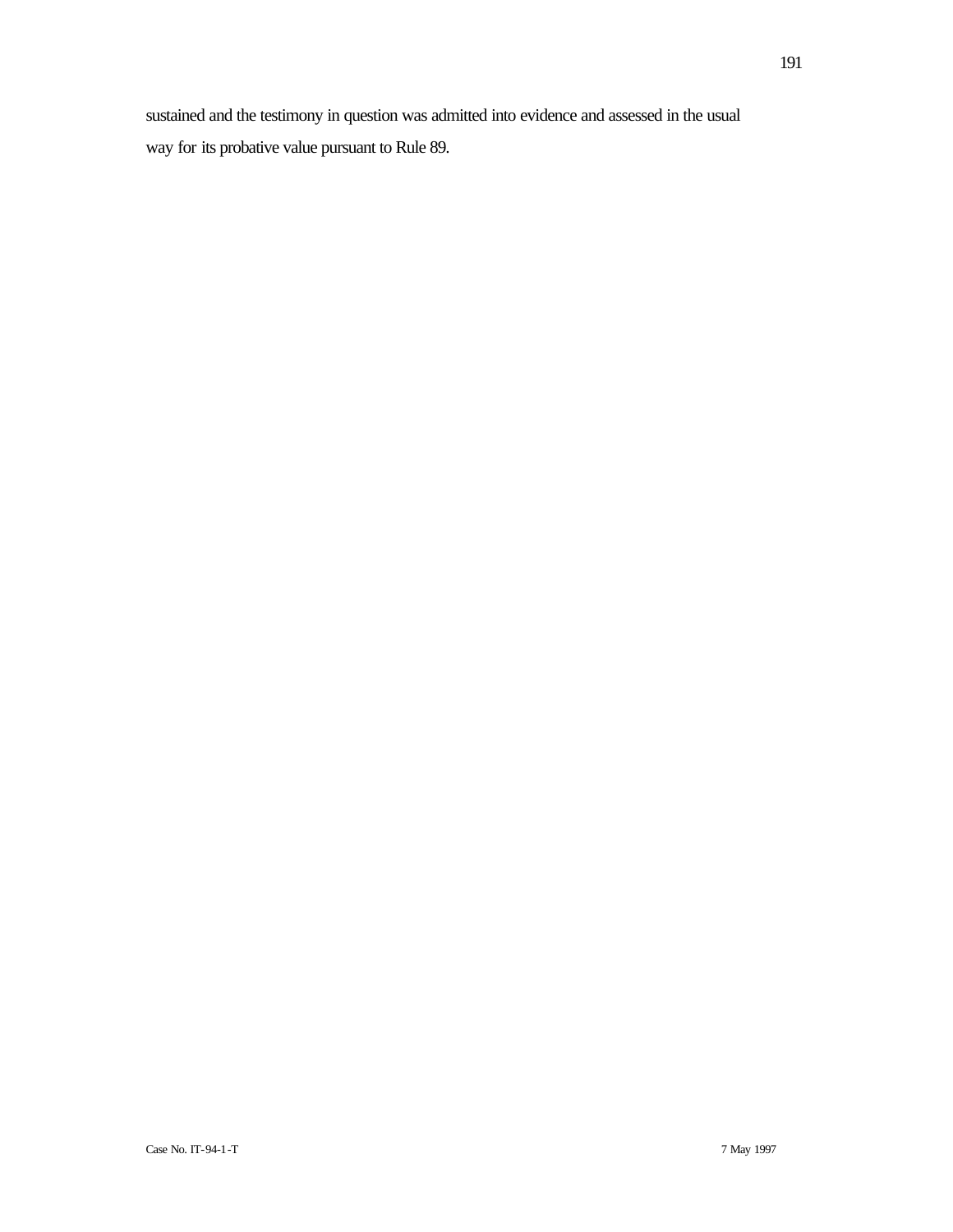# **VI. Applicable Law**

#### A. General Requirements of Articles 2, 3 & 5 of the Statute

557. Having considered the evidence offered at trial, it is now appropriate to discuss the law relating to the offences charged.

558. The competence of this International Tribunal and hence of this Trial Chamber is determined by the terms of the Statute. Article 1 of the Statute confers power to prosecute persons responsible for serious violations of international humanitarian law committed in the territory of the former Yugoslavia since 1991. The Statute then, in Articles 2, 3, 4 and 5, specifies the crimes under international law over which the International Tribunal has jurisdiction. In the present case, only Articles 2, 3 and 5 are relevant. It is not in dispute that the offences as alleged in the Indictment satisfy the requirements of time and place imposed by Article 1 and, as will be seen, each of the rules of customary international humanitarian law to which the Indictment directs the Trial Chamber is concerned with serious violations of that body of law.

559. Each of the relevant Articles of the Statute, either by its terms or by virtue of the customary rules which it imports, proscribes certain acts when committed "within the context of" an "armed conflict". Article 2 of the Statute directs the Trial Chamber to the grave breaches regime of the Geneva Conventions which applies only to armed conflicts of an international character and to offences committed against persons or property regarded as "protected", in particular civilians in the hands of a party to a conflict of which they are not nationals<sup>42</sup>. Article 3 of the Statute directs the Trial Chamber to those sources of customary international humanitarian law that comprise the "laws or customs of war". Article 3 is a general provision covering, subject to certain conditions, all violations of international humanitarian law which do not fall under Article 2 or are not covered by Articles 4 or 5. This includes violations of the rules contained in Article 3 common to the Geneva Conventions ("Common Article 3"), applicable to armed conflicts in general, with which the accused has

<sup>42</sup> *Appeals Chamber Decision*, para. 81.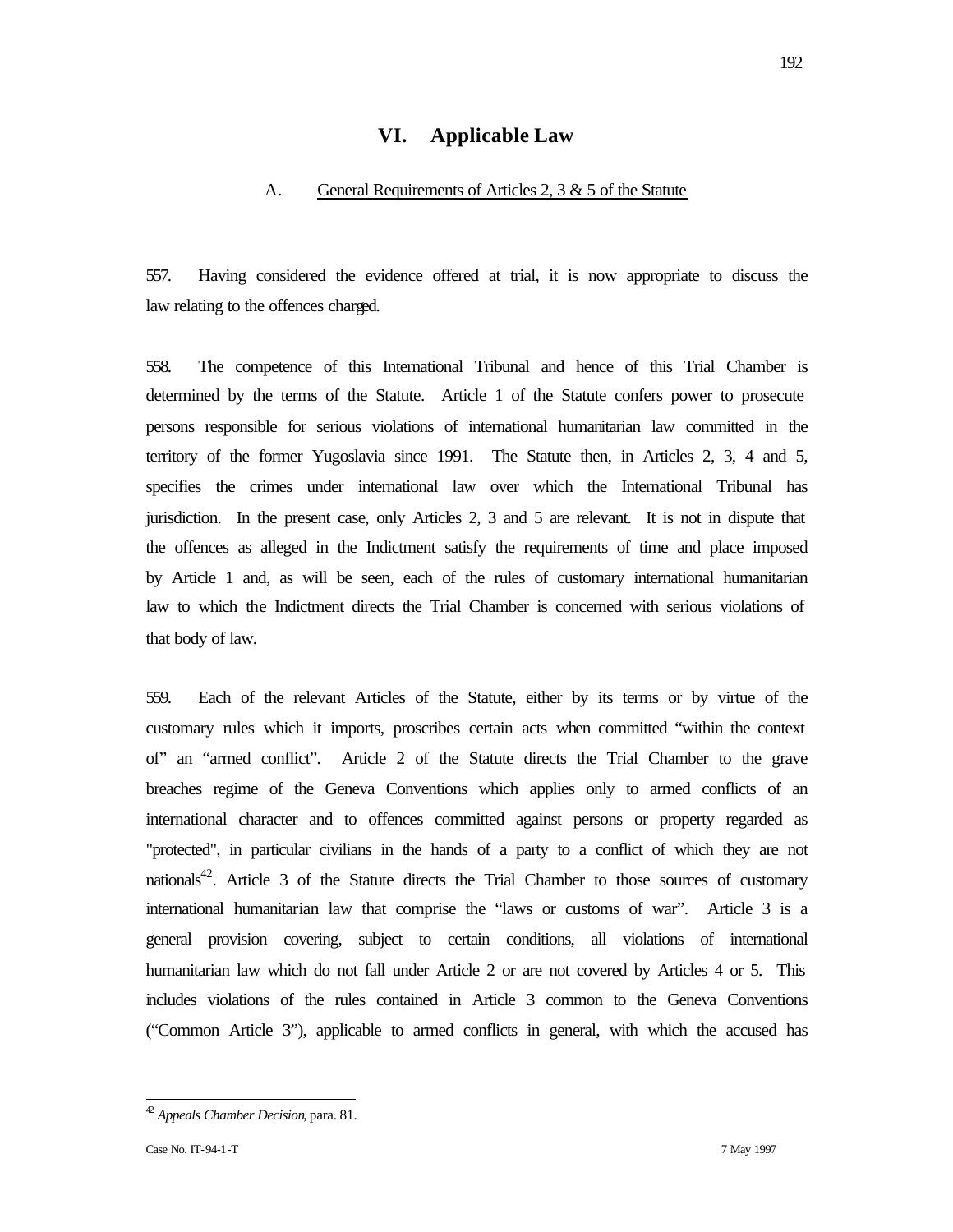been charged under Article  $3$  of the Statute<sup>43</sup>. Article  $5$  of the Statute directs the Trial Chamber to crimes against humanity proscribed by customary international humanitarian law. By virtue of the Statute, those crimes must also occur in the context of an armed conflict, whether international or non-international in character. An armed conflict exists for the purposes of the application of Article 5 if it is found to exist for the purposes of either Article 2 or Article  $3^{44}$ .

560. Consequently, it is necessary to show, first, that an armed conflict existed at all relevant times in the territory of the Republic of Bosnia and Herzegovina and, secondly, that the acts of the accused were committed within the context of that armed conflict and for the application of Article 2, that the conflict was international in character and that the offences charged were committed against protected persons.

# 1. Existence of an Armed Conflict

561. According to the *Appeals Chamber Decision*, the test for determining the existence of such a conflict is that

an armed conflict exists whenever there is a resort to armed force between States or protracted armed violence between governmental authorities and organized armed groups or between such groups within a State.<sup>45</sup>

## (a) Protracted armed violence between governmental forces and organized armed groups

562. The test applied by the Appeals Chamber to the existence of an armed conflict for the purposes of the rules contained in Common Article 3 focuses on two aspects of a conflict; the intensity of the conflict and the organization of the parties to the conflict. In an armed conflict of an internal or mixed character, these closely related criteria are used solely for the purpose, as a minimum, of distinguishing an armed conflict from banditry, unorganized and short-lived insurrections, or terrorist activities, which are not subject to international

<sup>43</sup> *Id.*, para. 89.

<sup>44</sup> *Id.*, paras. 141-142.

<sup>45</sup> *Id.*, para. 70.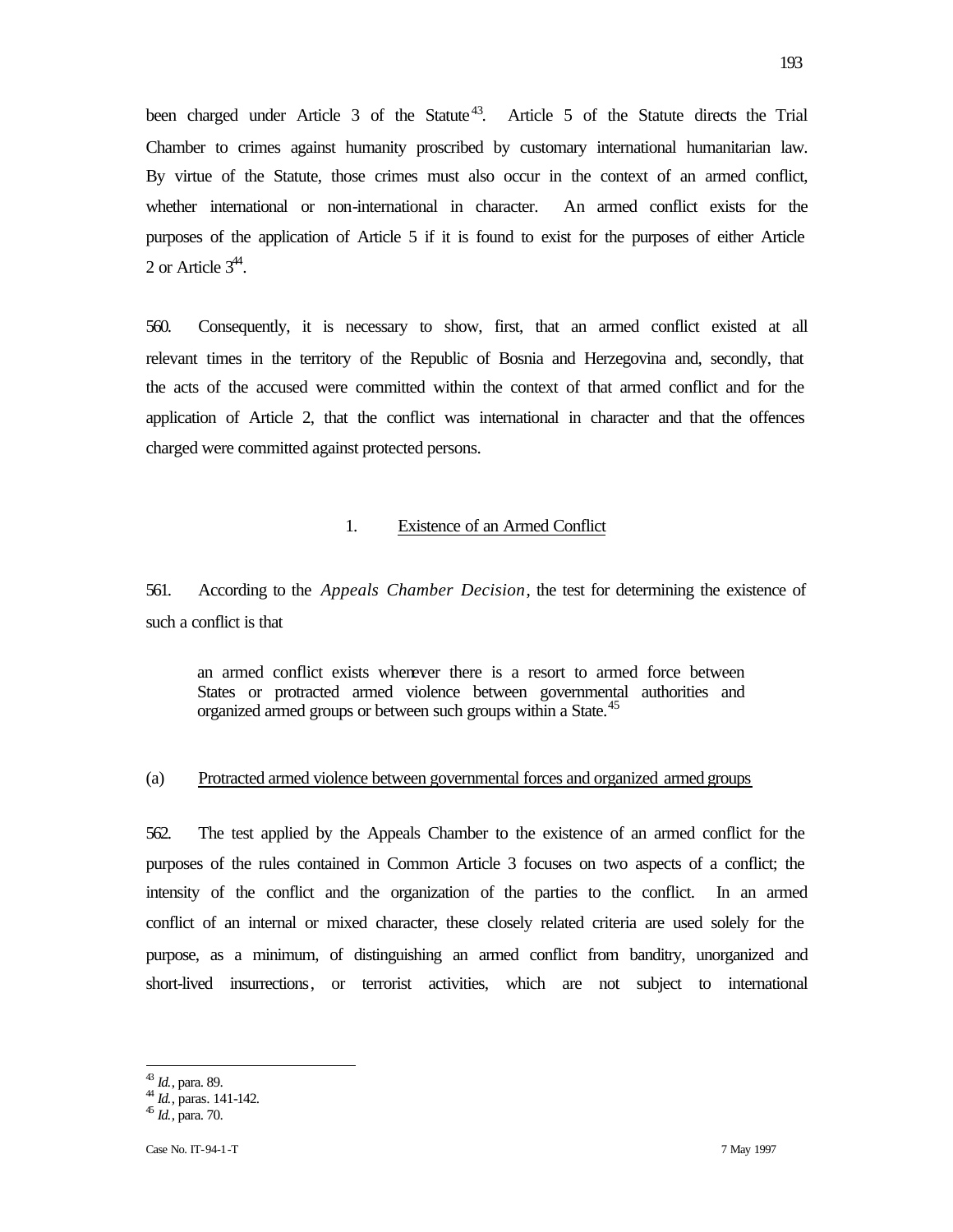humanitarian law<sup>46</sup>. Factors relevant to this determination are addressed in the Commentary to Geneva Convention for the Amelioration of the Condition of the Wounded and Sick in Armed Forces in the Field, Convention I, ('Commentary, Geneva Convention I'')<sup>47</sup>.

563. The parties to the conflict in the area of op{tina Prijedor and the main parties to the conflict in Bosnia and Herzegovina as a whole were the Government of the Republic of Bosnia and Herzegovina and the Bosnian Serb forces, the latter controlling territory under the banner of the *Republika Srpska* and, at least before 19 May 1992, supported by or under the command of the JNA. The Government of the Republic of Bosnia and Herzegovina was also in conflict with various Bosnian Croat forces supported by the Government of Croatia. The Republic of Bosnia and Herzegovina was admitted as a State member of the United Nations, following decisions adopted by the Security Council and the General Assembly<sup>48</sup>, on 22 May 1992, two days before the shelling and take-over of Kozarac. It was the *de jure* State against which the Bosnian Serb forces were in revolt. Even before that date, the Republic of Bosnia and Herzegovina was an organized political entity, as one of the republics of the Socialist Federal Republic of Yugoslavia, having its own republican secretariat for defence and its own TO.

564. The territory controlled by the Bosnian Serb forces was known initially as the "Serbian Republic of Bosnia and Herzegovina" and renamed *Republika Srpska* on 10 January 1992. This entity did not come into being until the Assembly of the Serbian People of Bosnia and Herzegovina proclaimed the independence of that Republic on 9 January 1992. In its revolt against the *de jure* Government of the Republic of Bosnia and Herzegovina in Sarajevo, it possessed, at least from 19 May 1992, an organized military force, namely the VRS, comprising forces formerly part of the JNA and transferred to the *Republika Srpska* by the Federal Republic of Yugoslavia (Serbia and Montenegro). These forces were officially under the command of the Bosnian Serb administration located in Pale, headed by the Bosnian Serb President, Radovan Karad`ic. The Bosnian Serb forces occupied and operated from a determinate, if not definite, territory, comprising a significant part of Bosnia and

<sup>46</sup> Jean Pictet (gen. ed.) *Commentary, Geneva Convention for the Amelioration of the Condition of the Wounded, Sick and Shipwrecked Members of Armed Forces at Sea*, Convention II (ICRC, Geneva, 1960), 33 ("*Commentary,* Geneva Convention II"); Jean Pictet (gen. ed.) *Commentary, Geneva Convention Relative to the Treatment of Prisoners of War*, Convention III, (ICRC, Geneva, 1960), 37 ("*Commentary,* Geneva Convention III").

<sup>47</sup> (ICRC, Geneva, 1952) 49-50.

<sup>48</sup> *See* General Assembly Resolution 46/237, U.N. Doc. A/RES/46/237.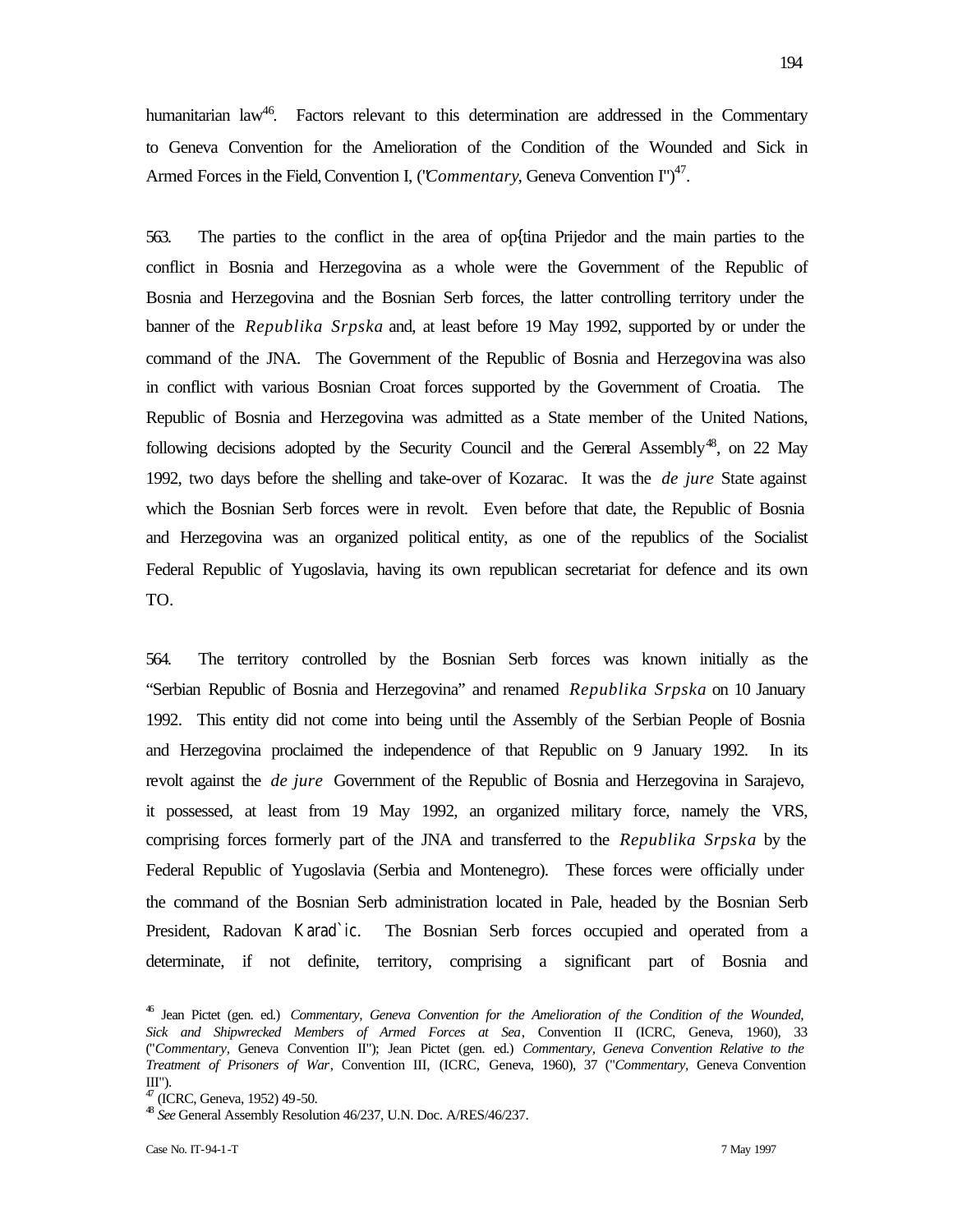Herzegovina, bounded by the borders of the Republic of Bosnia and Herzegovina on the one hand, and by the front-lines of the conflict between the Bosnian Serb forces and the forces of the Government of the Republic of Bosnia and Herzegovina and the forces of the Bosnian Croats, on the other.

565. In op{tina Prijedor, hostilities did not cease following the withdrawal from the territory of Bosnia and Herzegovina of the JNA on 19 May 1992. As has been seen, areas to the south-west of the town of Prijedor were attacked by Bosnian Serb armed forces in late May 1992 following the clash between Serbs and Muslims at the Muslim-manned checkpoint in Hambarine referred to earlier, in which there were casualties on both sides. Then, on 24 May 1992, the predominantly Muslim town of Kozarac was attacked by Bosnian Serb forces, with an artillery bombardment which lasted until 26 May 1992 and extended to surrounding Muslim villages. As a result of this shelling many dwellings were destroyed, over 800 inhabitants were killed and the remainder, including those from surrounding Muslim villages, were expelled, the town and its vicinity being then occupied by Bosnian Serb forces. Similarly, the two villages of Jaski}i and Sivci and their inhabitants were attacked by armed Bosnian Serbs on 14 June 1992 with like consequences. It is with the attacks upon Kozarac and these Muslim villages and all that ensued for their inhabitants that the Indictment is concerned.

566. In considering the conflict relating to the events in op{tina Prijedor, the Trial Chamber is not, however, bound to confine its attention to the immediate area of that op{tina or to the time of the alleged offences but may consider the ongoing conflict between the Government of the Republic of Bosnia and Herzegovina and the Bosnian Serb forces in its entirety. As the Appeals Chamber pointed out, "the temporal and geographical scope of both internal and international armed conflicts extends beyond the exact time and place of hostilities."<sup>49</sup> Even after these attacks, until the Dayton Peace Agreement was concluded and notwithstanding various cease-fire agreements entered into in various parts of Bosnia and Herzegovina, no general cessation of hostilities had occurred there or elsewhere in the territory of the former Yugoslavia. The ongoing conflicts before, during and after the time of the attack on Kozarac on 24 May 1992 were taking place and continued to take place throughout the territory of Bosnia and Herzegovina between the Government of the Republic of Bosnia and

<sup>49</sup> *Appeals Chamber Decision*, para. 67.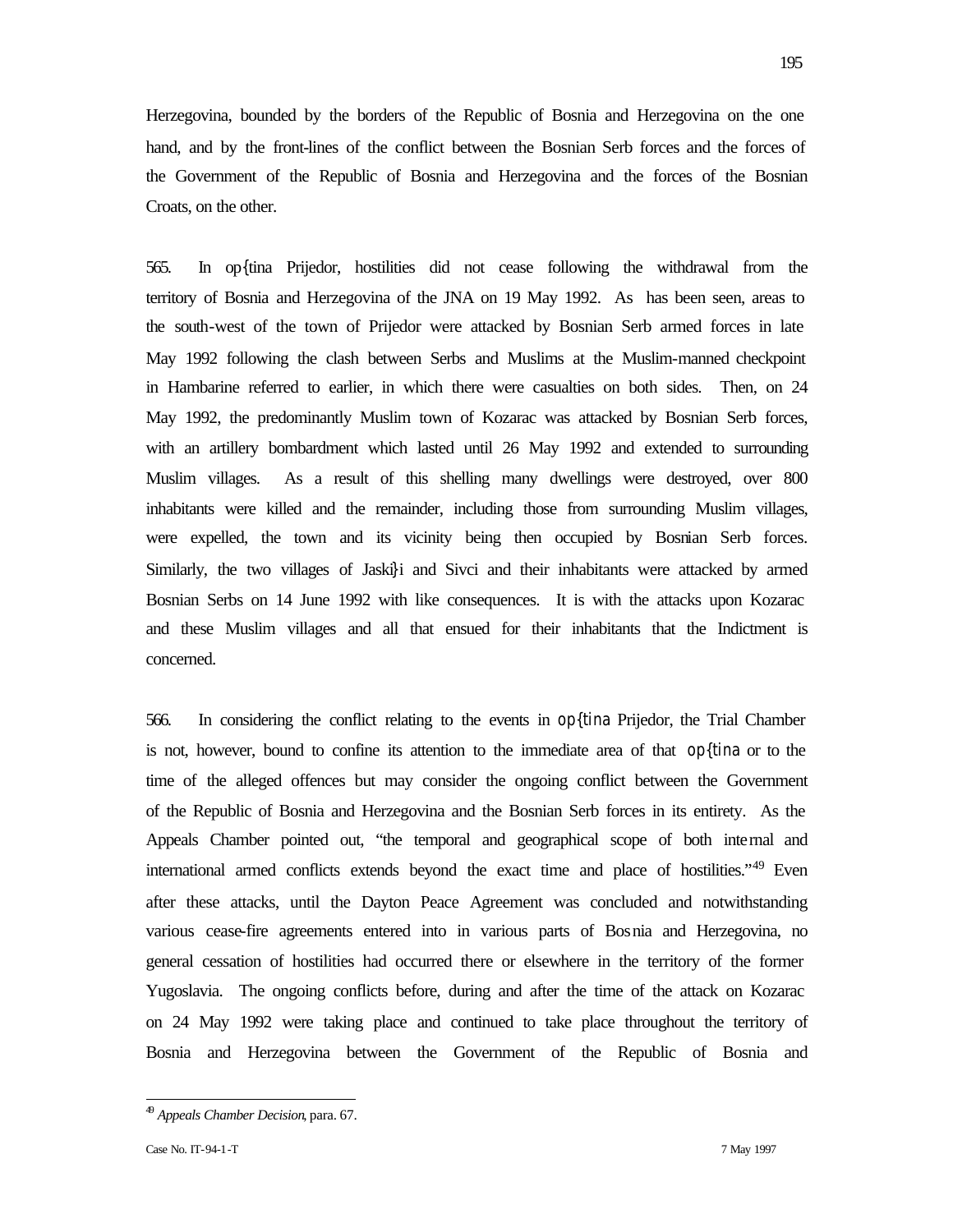Herzegovina, on the one hand, and, on the other hand, the Bosnian Serb forces, elements of the VJ operating from time to time in the territory of Bosnia and Herzegovina, and various paramilitary groups, all of which had occupied or were proceeding to occupy a significant portion of the territory of that State.

567. The intensity of the conflict has ensured the continuous involvement of the Security Council since the outbreak of fighting in the former Yugoslavia. As early as 25 September 1991, considering that the situation in the former Yugoslavia constituted a threat to international peace and security, the Security Council invoked Chapter VII of the Charter of the United Nations to declare a total arms embargo on the region $50$ . After that time, the Security Council took numerous steps to maintain international peace and security in the region, including the imposition of economic sanctions on the Federal Republic of Yugoslavia (Serbia and Montenegro) for its involvement in the conflict in Bosnia and Herzegovina<sup>51</sup> and the establishment of this International Tribunal $\tilde{P}^2$ .

568. Having regard then to the nature and scope of the conflict in the Republic of Bosnia and Herzegovina and the parties involved in that conflict, and irrespective of the relationship between the Federal Republic of Yugoslavia (Serbia and Montenegro) and the Bosnian Serb forces, the Trial Chamber finds that, at all relevant times, an armed conflict was taking place between the parties to the conflict in the Republic of Bosnia and Herzegovina of sufficient scope and intensity for the purposes of the application of the laws or customs of war embodied in Article 3 common to the four Geneva Conventions of 12 August 1949, applicable as it is to armed conflicts in general, including armed conflicts not of an international character.

#### (b) Use of force between States

569. Applying what the Appeals Chamber has said, it is clear from the evidence before the Trial Chamber that, from the beginning of 1992 until 19 May 1992, a state of international armed conflict existed in at least part of the territory of Bosnia and Herzegovina. This was an armed conflict between the forces of the Republic of Bosnia and Herzegovina on the one hand and those of the Federal Republic of Yugoslavia (Serbia and Montenegro), being the JNA

<sup>50</sup> *See* Security Council resolution 713, U.N. Doc. S/RES/713 (1991).

<sup>&</sup>lt;sup>51</sup> Security Council resolution 757, U.N. Doc S/RES/757 (1993).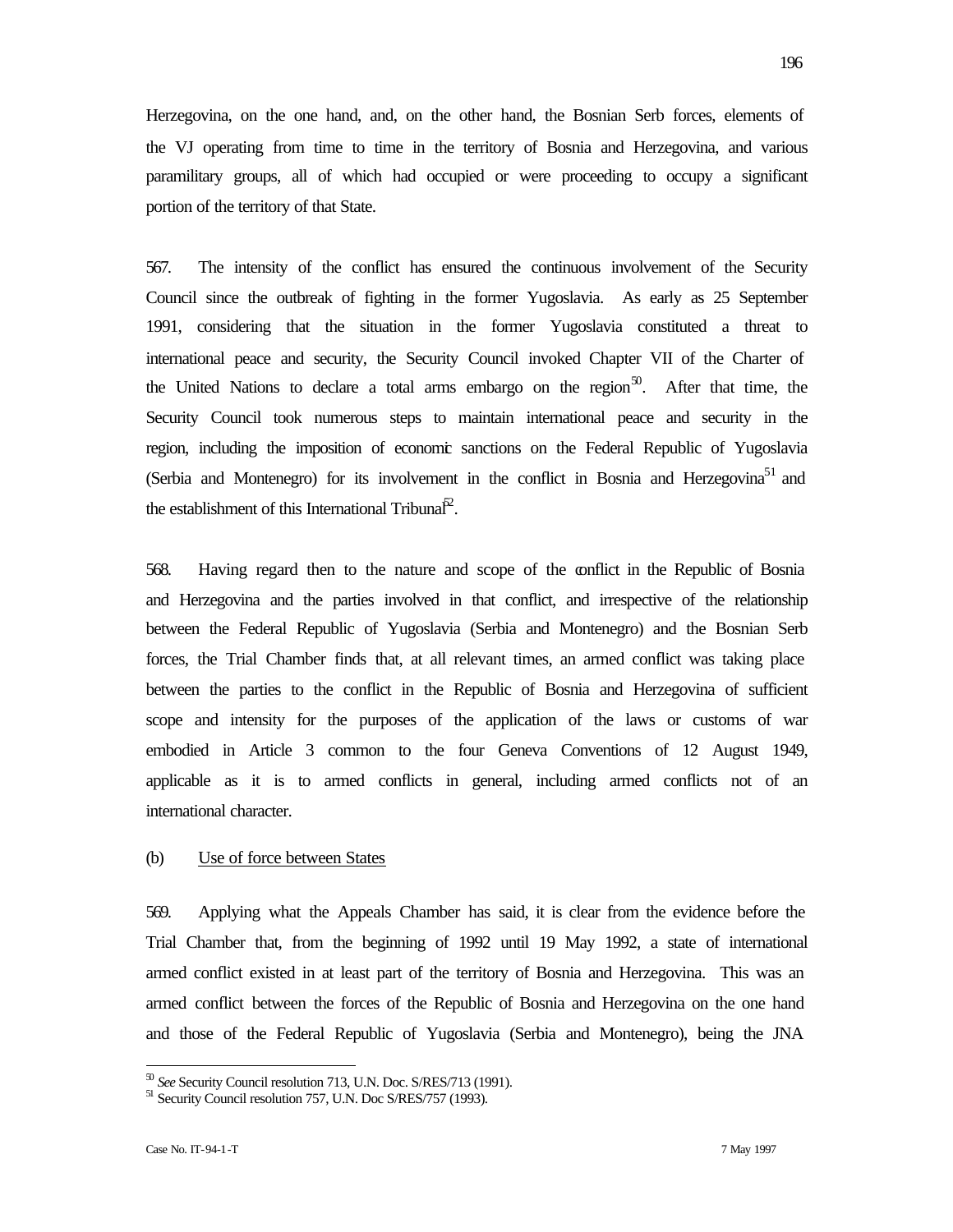(later the VJ), working with sundry paramilitary and Bosnian Serb forces, on the other. While the forces of the VJ continued to be involved in the armed conflict after that date, the character of the relationship between the VJ and the Bosnian Serb forces from that date, and hence the nature of the conflict in the areas with which this case is concerned, is discussed in the consideration of Article 2 of the Statute. It suffices for the moment to say that the level of intensity of the conflict, including the involvement of the JNA or the VJ in the conflict, was sufficient to meet the requirements for the existence of an international armed conflict for the purposes of the Statute.

570. For evidence of this it is enough to refer generally to the evidence presented as to the bombardment of Sarajevo, the seat of government of the Republic of Bosnia and Herzegovina, in April 1992 by Serb forces, their attack on towns along Bosnia and Herzegovina's border with Serbia on the Drina River and their invasion of south-eastern Herzegovina from Serbia and Montenegro. That the hostilities involved in this armed conflict extended into op{tina Prijedor is also clear and is evidenced by the military occupation and armed seizure of power in the town of Prijedor itself on 30 April 1992 by JNA forces, aided by Bosnian Serb members of the police and administration and, following an unsuccessful revolt, their subsequent expulsion by force of arms of the majority of the non-Serb inhabitants from, and the bombardment and substantial destruction of, Stari Grad, the old, predominantly Muslim, section of Prijedor. These attacks were part of an armed conflict to which international humanitarian law applied up until the general cessation of hostilities.

571. However, the extent of the application of international humanitarian law from one place to another in the Republic of Bosnia and Herzegovina depends upon the particular character of the conflict with which the Indictment is concerned. This depends in turn on the degree of involvement of the VJ and the Government of the Federal Republic of Yugoslavia (Serbia and Montenegro) after the withdrawal of the JNA on 19 May 1992. That issue will be dealt with in Section VI. B of this Opinion and Judgment.

#### 2. Nexus between the Acts of the Accused and the Armed Conflict

<sup>52</sup> *See* Security Council resolution 827, U.N. Doc S/RES/827 (1993).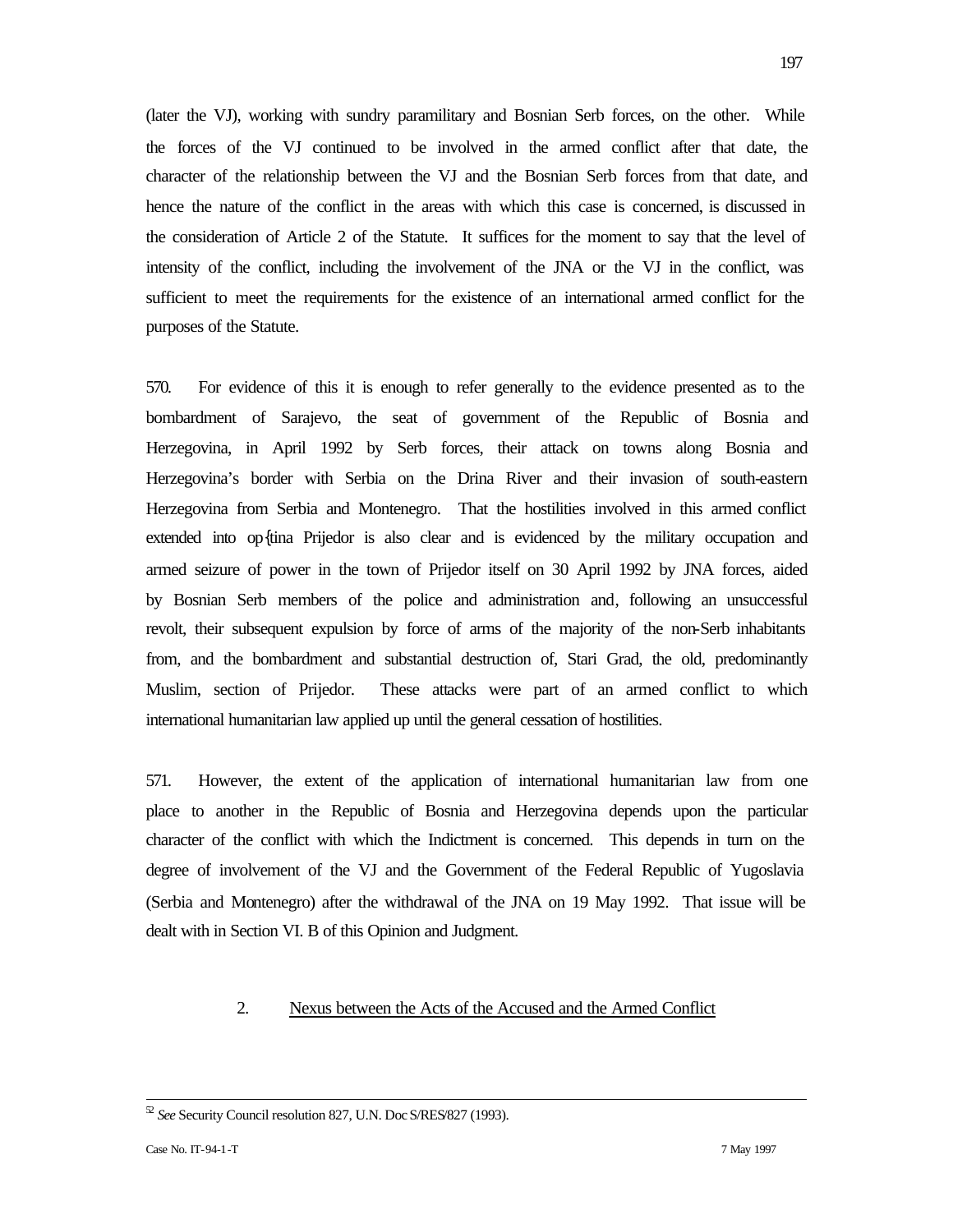572. The existence of an armed conflict or occupation and the applicability of international humanitarian law to the territory is not sufficient to create international jurisdiction over each and every serious crime committed in the territory of the former Yugoslavia. For a crime to fall within the jurisdiction of the International Tribunal, a sufficient nexus must be established between the alleged offence and the armed conflict which gives rise to the applicability of international humanitarian law.

573. In relation to the applicability of international humanitarian law to the acts alleged in the Indictment, the Appeals Chamber has held that:

Even if substantial clashes were not occurring in the Prijedor region at the time and place the crimes allegedly were committed - a factual issue on which the Appeals Chamber does not pronounce - international humanitarian law applies. It is sufficient that the alleged crimes were closely related to the hostilities occurring in other parts of the territories controlled by the parties to the conflict. $53$ 

For an offence to be a violation of international humanitarian law, therefore, this Trial Chamber needs to be satisfied that each of the alleged acts was in fact closely related to the hostilities. It would be sufficient to prove that the crime was committed in the course of or as part of the hostilities in, or occupation of, an area controlled by one of the parties. It is not, however, necessary to show that armed conflict was occurring at the exact time and place of the proscribed acts alleged to have occurred, as the Appeals Chamber has indicated, nor is it necessary that the crime alleged takes place during combat, that it be part of a policy or of a practice officially endorsed or tolerated by one of the parties to the conflict, or that the act be in actual furtherance of a policy associated with the conduct of war or in the actual interest of a party to the conflict; the obligations of individuals under international humanitarian law are independent and apply without prejudice to any questions of the responsibility of States under international law<sup>54</sup>. The only question, to be determined in the circumstances of each individual case, is whether the offences were closely related to the armed conflict as a whole.

574. In any event, acts of the accused related to the armed conflict in two distinct ways. First, there is the case of the acts of the accused in the take-over of Kozarac and the villages

<sup>53</sup> *Appeals Chamber Decision*, para. 70.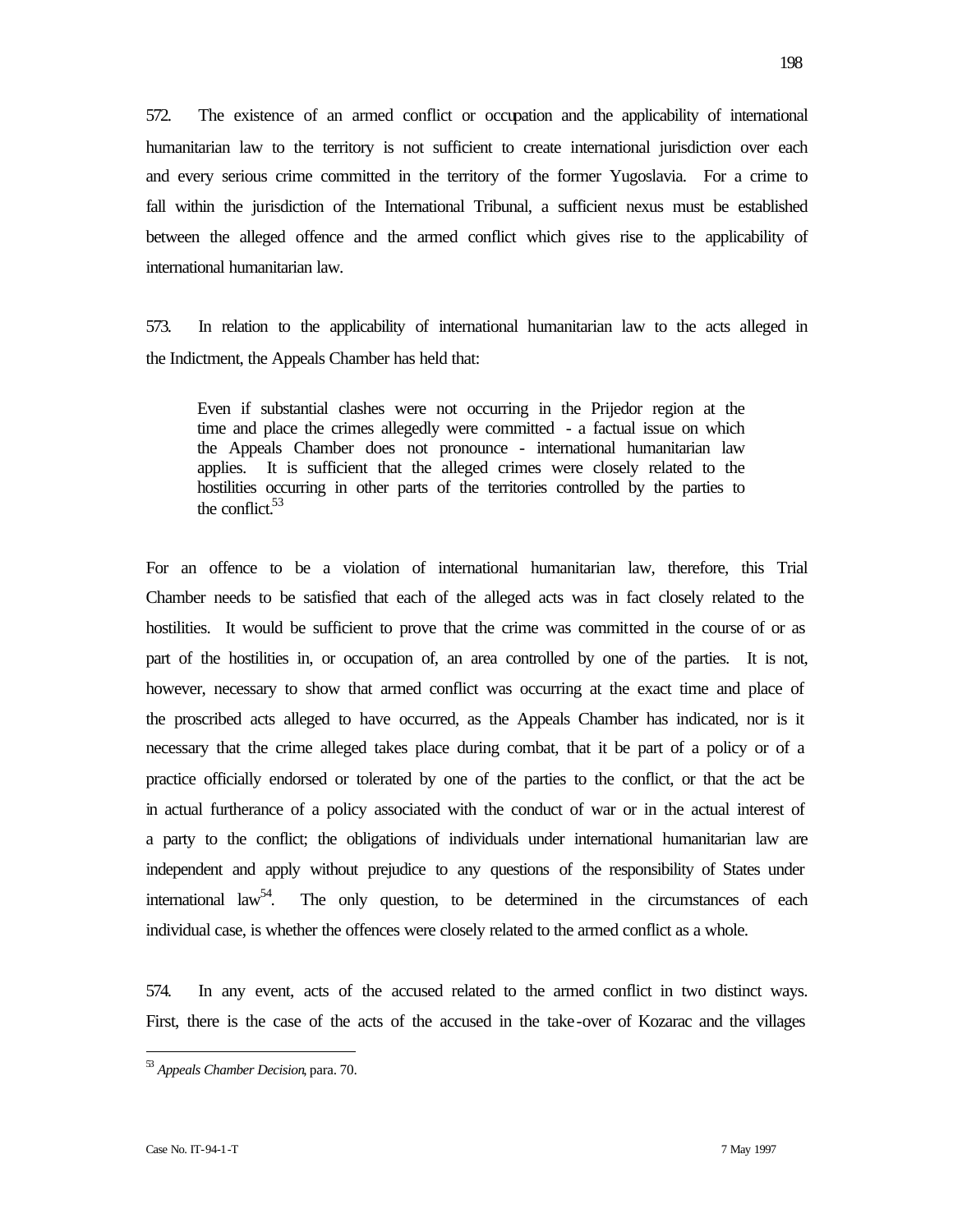of Sivci and Jaski}i. Given the nature of the armed conflict as an ethnic war and the strategic aims of the *Republika Srpska* to create a purely Serbian State, the acts of the accused during the armed take-over and ethnic cleansing of Muslim and Croat areas of op{tina Prijedor were directly connected with the armed conflict.

575. Secondly, there are the acts of the accused in the camps run by the authorities of the *Republika Srpska*. Those acts clearly occurred with the connivance or permission of the authorities running these camps and indicate that such acts were part of an accepted policy towards prisoners in the camps in op{tina Prijedor. Indeed, such treatment effected the objective of the *Republika Srpska* to ethnically cleanse, by means of terror, killings or otherwise, the areas of the Republic of Bosnia and Herzegovina controlled by Bosnian Serb forces. Accordingly, those acts too were directly connected with the armed conflict.

576. The Trial Chamber now turns to the specific provisions of the Statute, and the sources of customary international law to which they direct this Trial Chamber, in order to determine whether the acts of the accused violated any of these provisions. To the extent required, the connection of the acts of the accused to the events in question will be discussed further in the following sections.

## B. Article 2 of the Statute

#### 1. The Customary Status of Article 2

577. Article 2 of the Statute provides that the "International Tribunal shall have the power to prosecute persons committing or ordering to be committed grave breaches of the Geneva Conventions of 12 August 1949", and there follows a list of the specific crimes proscribed. Implicit in the *Appeals Chamber Decision* is the conclusion that the Geneva Conventions are

<sup>54</sup> *See* Article 4, I.L.C. Draft Code of Crimes Against the Peace and Security of Mankind, ("*I.L.C. Draft Code*") *Report of the International Law Commission on the Work of its Forty-eighth session, 6 May - 26 July 1996*, G.A.O.R., 51st Sess., Supp. No. 10, 30, U.N. Doc. A/51/10.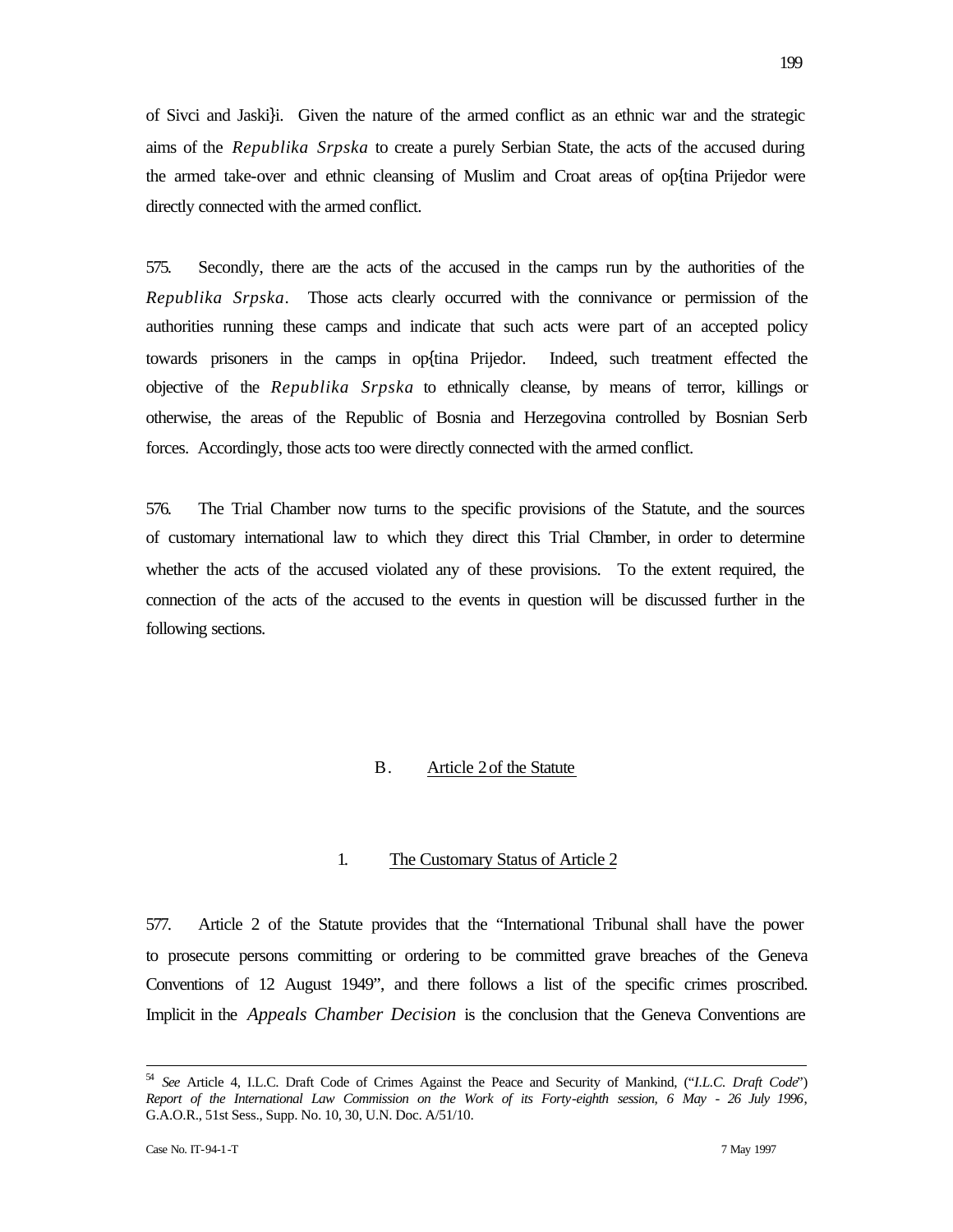a part of customary international law, and as such their application in the present case does not violate the principle of *nullum crimen sine lege<sup>55</sup>* .

## 2. Status of the Victims as "Protected Persons"

#### (a) Introduction

578. According to the Appeals Chamber, the Statute specifically restricts the prosecution of grave breaches to those committed against "persons or property protected under the provisions of the relevant Geneva Conventions<sup> $55$ </sup>. In this case, each of the victims of the crimes alleged to have been committed by the accused were civilians caught up in the ongoing armed conflict in the Republic of Bosnia and Herzegovina. Some of the victims were in towns and villages captured by the VRS, while others fell victim to the acts of the accused while detained at one of the camps established in op{tina Prijedor to facilitate the ethnic cleansing of that area. As such, their status under the Geneva Conventions is governed by the terms of Article 4 of Geneva Convention Relative to the Protection of Civilian Persons in Time of War ("Geneva Convention IV"), which defines those civilians who fall under the protection of that Convention ("protected persons") as follows:

Persons protected by the Convention are those who, at a given moment and in any manner whatsoever, find themselves, in case of a conflict or occupation, in the hands of a Party to the conflict or Occupying Power of which they are not nationals.<sup>57</sup>

The central question is thus whether at all relevant times the victims of the accused were in the hands of "a Party to the conflict or Occupying Power of which they are not nationals". Implicit in this expression is a threefold requirement. The first and second requirements are that the victims be "in the hands of" a "Party to the conflict or Occupying Power". The third is that the civilian victims not be nationals of that Party or Occupying Power.

# (b) Were the victims in the hands of a party to the conflict?

<sup>55</sup> *See Appeals Chamber Decision*, paras.79-85.

<sup>56</sup> *Id.*, para. 81.

<sup>57</sup> Geneva Convention IV, *supra*.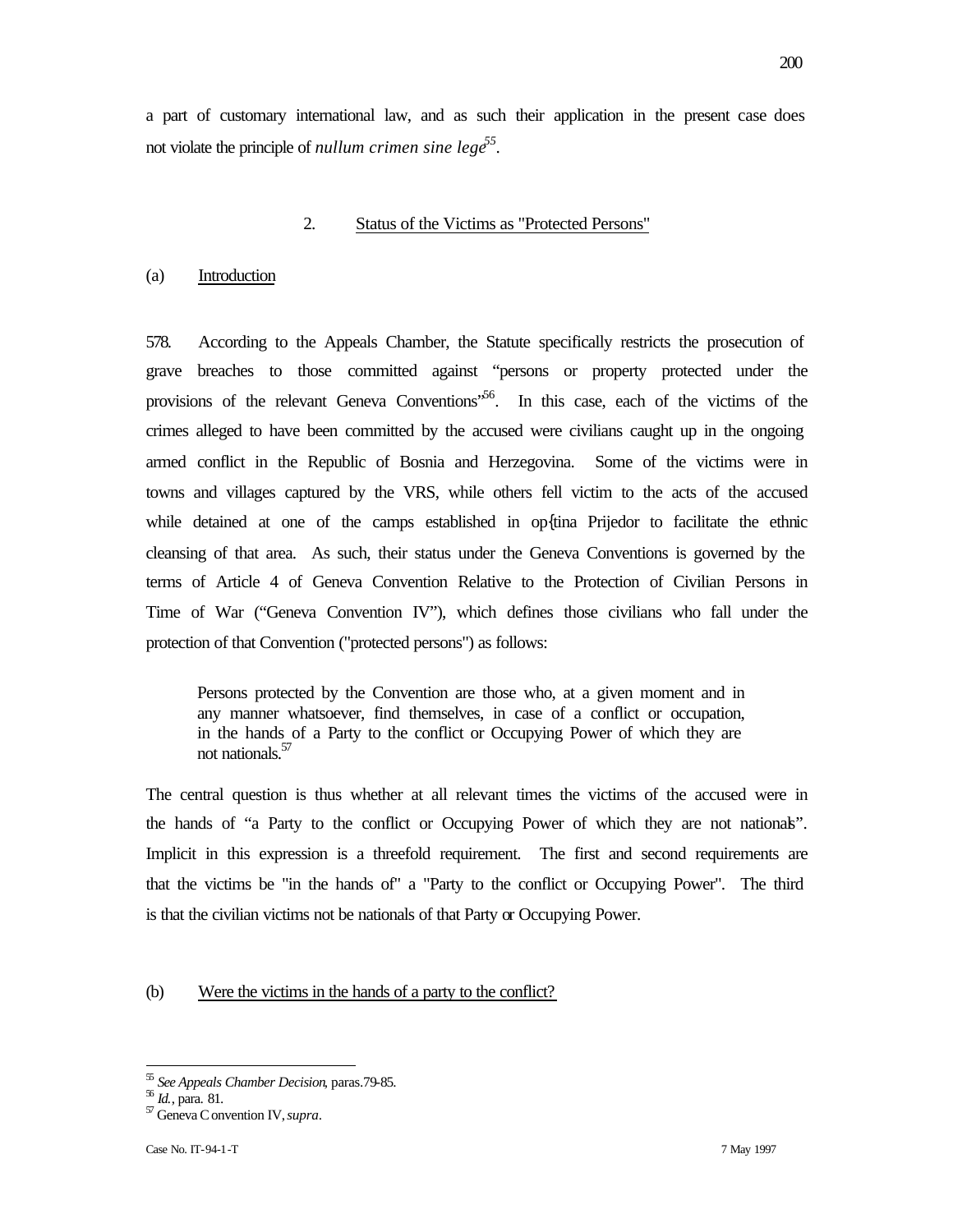579. As previously discussed, the *Republika Srpska* was a party to the conflict in the Republic of Bosnia and Herzegovina opposed to the Republic's secession from the Socialist Federal Republic of Yugoslavia. While the victims in the camps at Omarska, Keraterm and Trnopolje were in the hands of the armed forces and authorities of the *Republika Srpska*, the expression "in the hands of" is not restricted to situations in which the individual civilian is physically in the hands of a Party or Occupying Power. As the Commentary to Geneva Convention Relative to the Protection of Civilian Persons in Time of War, Convention IV, ("*Commentary*, Geneva Convention IV") explains:

The expression "in the hands of" is used in an extremely general sense. It is not merely a question of being in enemy hands directly, as a prisoner is. The mere fact of being in the territory of a party to the conflict or an occupied territory implies that one is in the power, or "hands", of the Occupying Power. It is possible that this power will never actually be exercised over the protected person: very likely an inhabitant of an occupied territory will never have anything to do with the Occupying Power or its organizations. In other words, the expression 'in the hands of' need not necessarily be understood in the physical sense; it simply means that the person is in territory under the control of the Power in question.<sup>58</sup>

Consequently, those persons who found themselves in territory effectively occupied by a party to the conflict can be considered to have been in the hands of that party. However, given that the take-over of op{tina Prijedor began before the JNA withdrawal on 19 May 1992 and was not completed until after that date, the exact date when the victims of the acts of the accused fell into the hands of the opposing armed forces is highly relevant to an assessment of their status under international humanitarian law.

580. Most of the victims of the accused's acts within the op{tina Prijedor camps with whom the Trial Chamber is concerned in this case were, prior to the occurrence of the acts in question, living in the town of Kozarac or its surrounds or in the villages of Sivci and Jaski}i. In some instances, the exact date and place when some of the victims of the acts of the accused fell into the hands of forces hostile to the Government of the Republic of Bosnia and Herzegovina is not made clear. Whether or not the victims were "protected persons" depends on when it was that they fell into the hands of the occupying forces. The exact moment when a person or area falls into the hands of a party to a conflict depends on whether that party has

<sup>58</sup> Jean Pictet (gen. ed.), *Commentary, Geneva Convention Relative to the Protection of Civilian Persons in Time of War*, Convention IV, (ICRC, Geneva, 1958), 47 ("*Commentary,* Geneva Convention IV").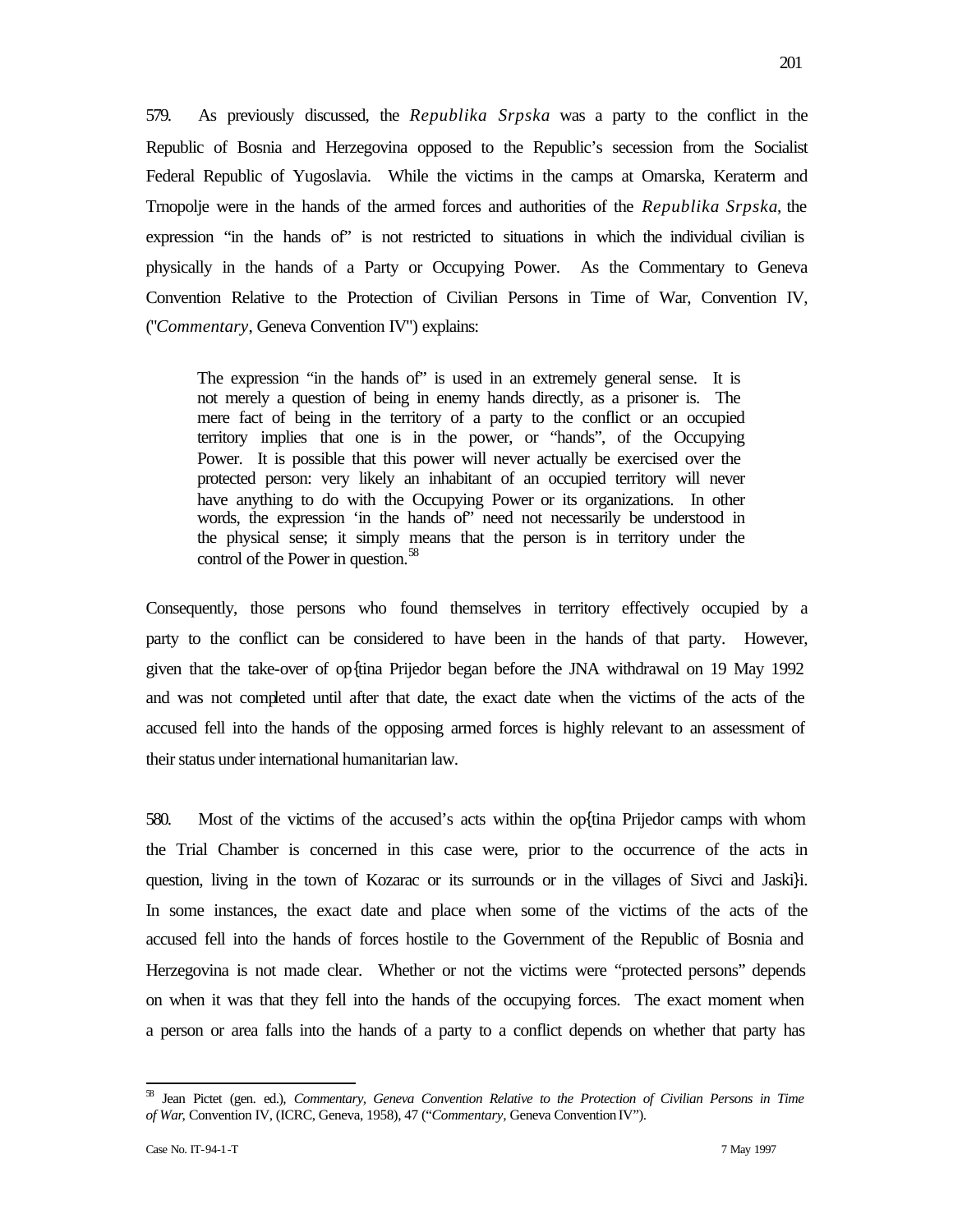effective control over an area<sup>59</sup>. According to Georg Schwarzenberger, in *International Law as applied by International Courts and Tribunals*, the law relating to belligerent occupation:

. . . applies only to invaded territory, but not to the whole of such territory. It does not extend to invaded enemy territory in which fighting still takes place or to those parts of it which the territorial sovereign may have abandoned, but in which the invader has not yet established his own authority.

. . . [I]n invaded territory which is not yet effectively occupied, the invader is bound merely by the limitations which the rules of warfare *stricto sensu* impose. The protection which the civilian population in such areas may claim under international customary law rests on the continued application in their favour of the standard of civilisation in all matters in which this does not run counter to the necessities of war. Those of the provisions of Geneva Red Cross Convention IV of 1949 which are not limited to occupied territories add further to this minimum of protection.<sup>60</sup>

In the case of op{tina Prijedor, only parts of the op{tina, including the main population centre of Prijedor town, were occupied on or before 19 May 1992. In relation to the citizens of Kozarac and other Muslim-controlled or dominated areas of op{tina Prijedor, they fell into the hands of the VRS upon their capture by those forces on or after 27 May 1992. That is not, however, to say that, because some parts of op{tina Prijedor were not controlled by the VRS until 27 May 1992, there was not an effective occupation of the remainder of op{tina Prijedor. This point is made clear, for example, by the *British Manual of Military Law*, which states:

The fact that there is a defended place or zone still in possession of the national forces within an occupied district does not make the occupation of the remainder invalid, provided that such place or defended zone is surrounded and effectively cut-off from the rest of the occupied district.<sup>61</sup>

581. In any event, for those persons in op{tina Prijedor who were in territory occupied prior to 19 May 1992 by Bosnian Serb forces and JNA units, their status as "protected persons", subject to what will be said about the relationship between the VRS and the Government of the Federal Republic of Yugoslavia (Serbia and Montenegro) below, ceased on that date. As Schwarzenberger points out:

In accordance with its territorial and temporal limitations, the law of belligerent occupation ceases to apply whenever the Occupying Power loses

<sup>59</sup> *Id.,* 47.

<sup>60</sup> Georg Schwarzenberger, *International Law as applied by International Courts and Tribunals* (Stevens & Sons, London, 1968), Vol II, 174, 176.

<sup>61</sup> *British Manual of Military Law*, Part III (The Law of War on Land), (1958), para. 501.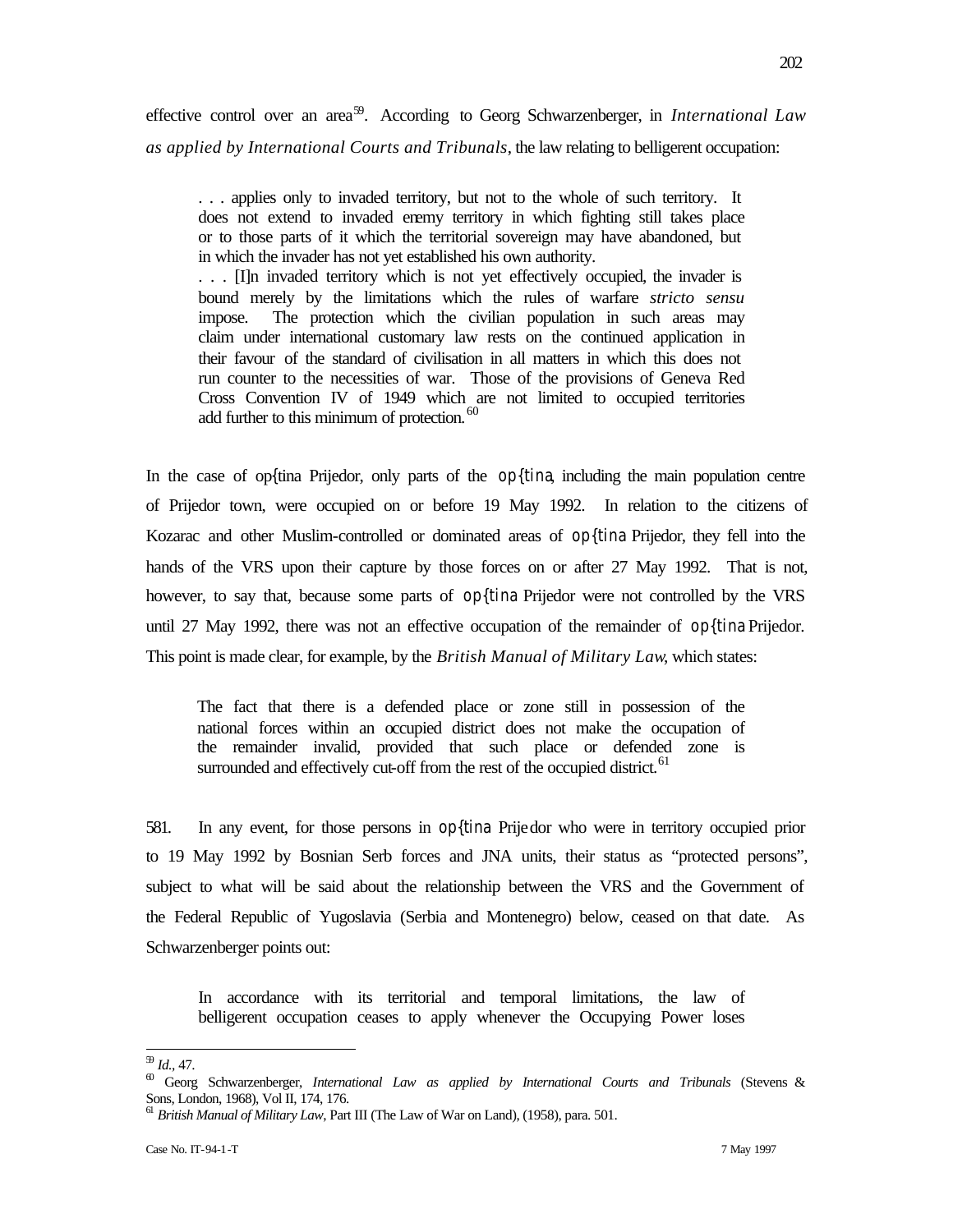effective control the occupied territory. Whether, then, this body of law is replaced by the laws of war in the narrower sense or by the law of the former territorial sovereign, depends on the fortunes of war.<sup>62</sup>

582. On 15 May 1992 the Security Council, in resolution 752 of  $1992^{63}$ , demanded that all interference from outside Bosnia and Herzegovina by units of the JNA cease immediately and that those units either be withdrawn, be subject to the authority of the Government of the Republic of Bosnia and Herzegovina, or be disbanded and disarmed. Subject to what will be said below regarding the relationship between the JNA or the VJ and the Government of the Federal Republic of Yugoslavia (Serbia and Montenegro), on the one hand, and the VRS and the *Republika Srpska* on the other, by 19 May 1992 the Government of the Federal Republic of Yugoslavia (Serbia and Montenegro) had lost or given up effective control over op{tina Prijedor and most other parts of the Republic of Bosnia and Herzegovina. As each of the crimes alleged to have been committed by the accused occurred after 19 May 1992, the question to which the Trial Chamber now turns, having clearly determined that the victims were at all relevant times in the hands of a party to the conflict, is whether, after that date and at all relevant times, those victims were in the hands of a party to the conflict or occupying power of which they were not nationals.

583. In making this assessment, the Trial Chamber takes notice of two facts. The first is the conclusion inherent in the *Appeals Chamber Decision* and in the statements of the Security Council in relation to the conflict in the former Yugoslavia that that conflict was of a mixed character, and the Appeals Chamber's implicit deference to this Trial Chamber on the issue of whether the victims were "protected persons" in the present case  $\alpha$ <sup>64</sup>. It is thus for the Trial Chamber to characterize the exact nature of the armed conflict, of which the events in op{tina Prijedor formed a part, when applying international humanitarian law to those events. The second fact is the nature of the conflict in the Republic of Bosnia and Herzegovina as understood by the parties to that conflict, which was made clear by the signing, on 22 May 1992, just two days before the attack on Kozarac, of an agreement by the representatives of Alija Izetbegovi} (President of the Republic of Bosnia and Herzegovina and the SDA), Radovan Karad`i} (President of the SDS) and Miljenko Brki} (President of the Croatian Democratic Community) to abide by the substantive rules of armed conflict not of an

<sup>62</sup> Schwarzenberger, 317, *supra*.

 $^{63}$  Security Council Resolution 752, U.N. Doc. S/RES/752 (1992).

<sup>64</sup> *See Appeals Chamber Decision*, paras. 73-77.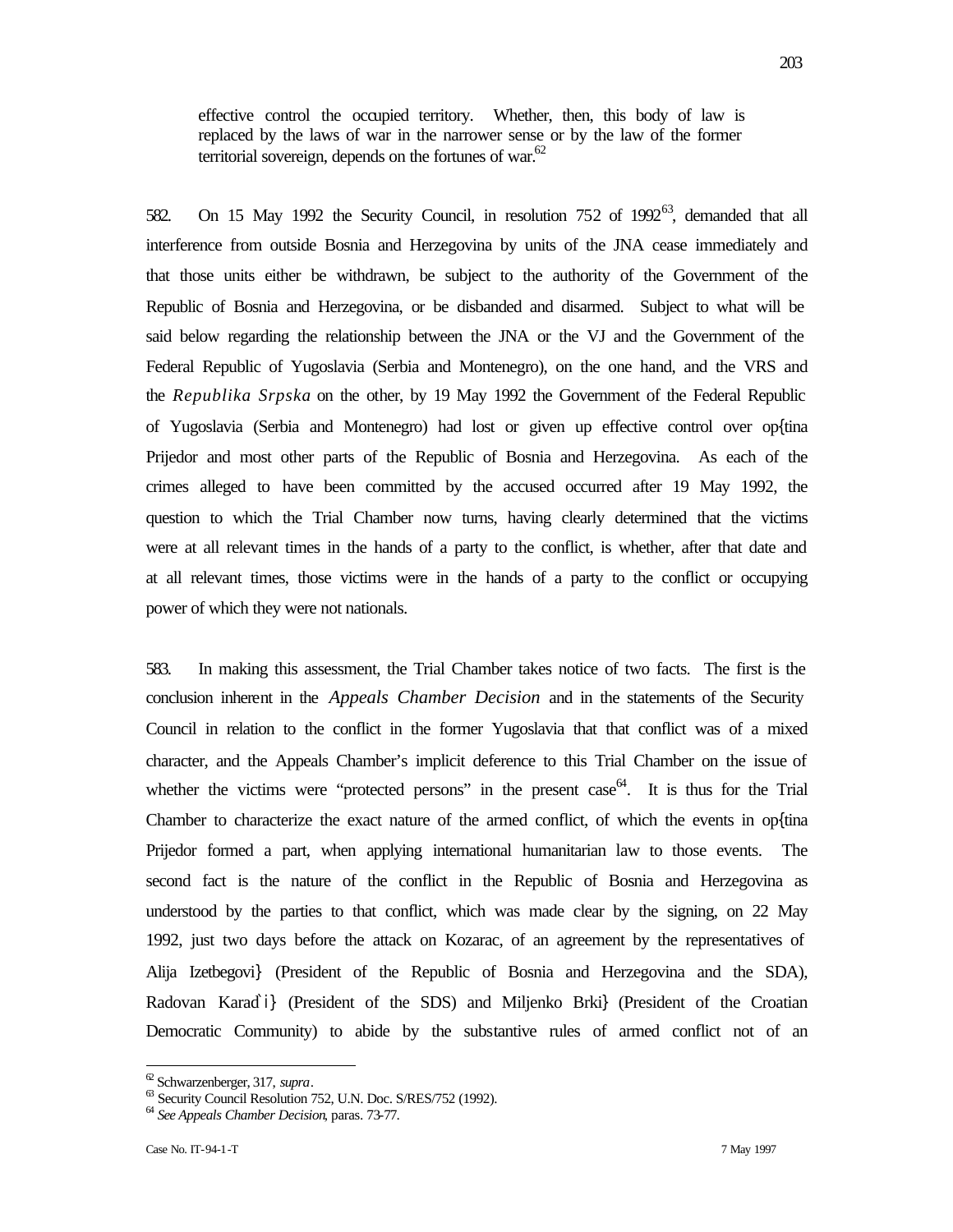international character prescribed by Common Article 3 of the Geneva Conventions. It was also agreed, on the basis of paragraph 3 of Common Article 3, to apply certain provisions of the full Geneva Convention regime concerning international conflicts. This agreement was supported by the ICRC<sup>65</sup>. In accordance with the terms of Common Article 3, the signing of such agreements does not in any way affect the legal status of the parties to the conflict and does not in any way affect the independent determination of the nature of that conflict by this Trial Chamber.

# (c) Were the victims in the hands of a party to the conflict of which they were not nationals?

## (i) Applicable legal test

584. The armed forces of the *Republika Srpska*, and the *Republika Srpska* as a whole, were, at least from 19 May 1992 onwards, legal entities distinct from the VJ and the Government of the Federal Republic of Yugoslavia (Serbia and Montenegro). However, as a rule of customary international law, the acts of persons, groups or organizations may be imputed to a State where they act as de facto organs or agents of that State. One may speak of imputability as "the result of the intellectual operation necessary to bridge the gap between the delinquency of the organ or official, and the attribution of breach and liability to the State.<sup>566</sup> In this case, the acts of the armed forces of the *Republika Srpska*, although nationals of the Republic of Bosnia and Herzegovina, after 19 May 1992 in relation to op{tina Prijedor may be imputed to the Federal Republic of Yugoslavia (Serbia and Montenegro) if those forces were acting as de facto organs or agents of that State for that purpose or more generally. Were the Trial Chamber to make this imputation it would not be concerned further with questions of State responsibility for those acts; the Trial Chamber would conclude that the civilian victims of the accused's acts were "protected persons" within the meaning of Geneva Convention IV as persons in territory occupied by a Party to the conflict of which they are not nationals. This principle of customary international law is also to be found in Article 29 of Geneva Convention IV, which provides:

<sup>65</sup> *See Appeals Chamber Decision*, para.73.

<sup>66</sup> I.A. Shearer, *Starke's International Law* (11 ed., Butterworths, Sydney, 1994), 276.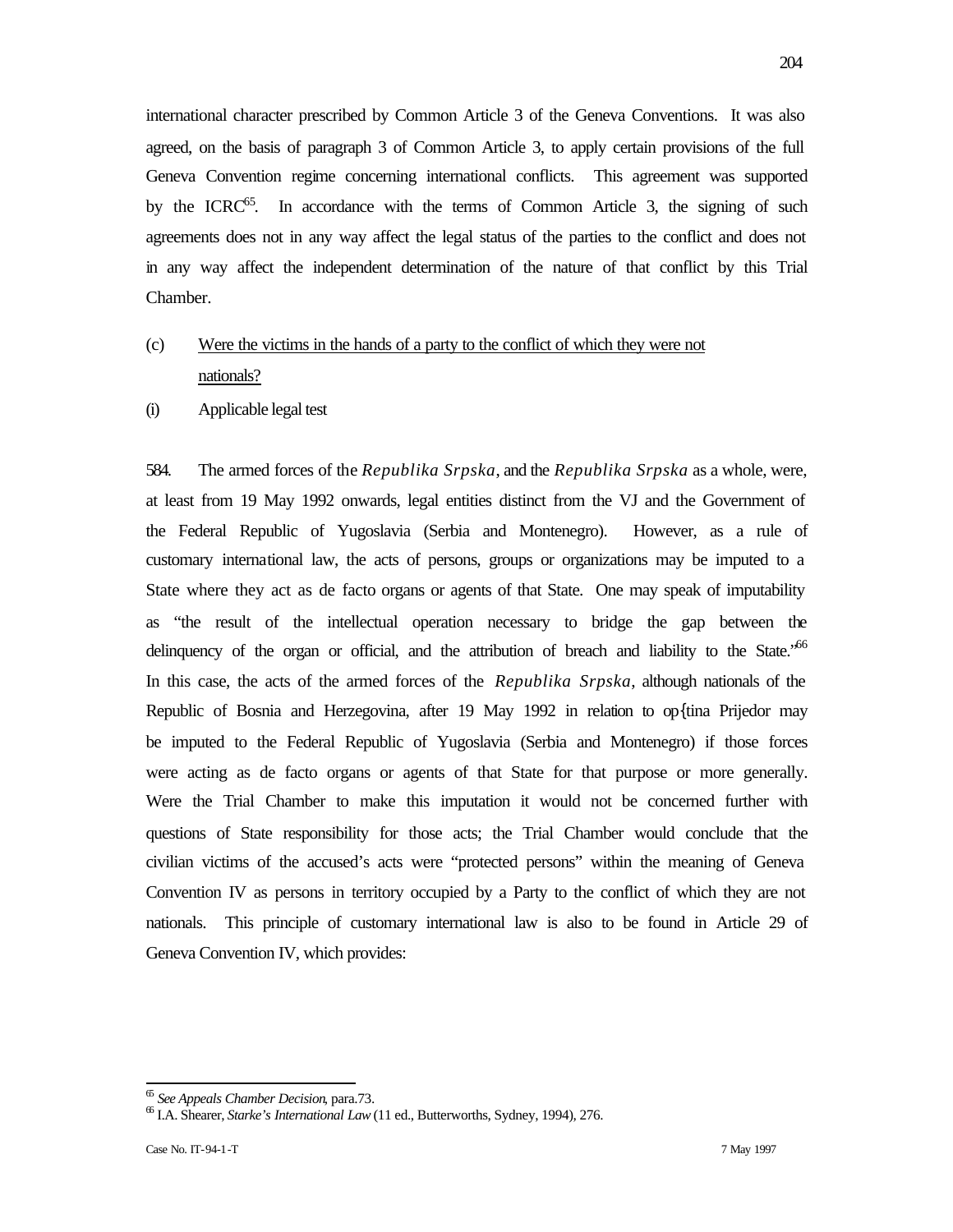The Party to the conflict in whose hands protected persons may be, is responsible for the treatment accorded to them by its agents, irrespective of any individual responsibility which may be incurred. $67$ 

The *Commentary,* Geneva Convention IV, to this Article further clarifies this provision:

The nationality of the agents does not affect the issue. That is of particular importance in occupied territories, as it means that the occupying authorities are responsible for acts committed by their locally recruited agents of the nationality of the occupied country. $^{68}$ 

This approach to the problem finds implicit support in the discussion of the Security Council's view of the nature of the armed conflict by the Appeals Chamber<sup>69</sup>. Such a situation is not restricted to circumstances in which the foreign Power has occupied a certain territory and then recruits local agents. As will be seen, the relationship of de facto organs or agents to the foreign Power includes those circumstances in which the foreign Power "occupies" or operates in certain territory solely through the acts of local de facto organs or agents.

585. The particular problem of applying general principles of international law relating to State responsibility for de facto organs or agents to the specific circumstance of rebel forces fighting a seemingly internal conflict against the recognized government of a State, but dependent on the support of a foreign Power in the continuation of that conflict, was considered by the International Court of Justice ("Court") in the *Case Concerning Military*  and Paramilitary Activities in and Against Nicaragua, (Nicar. v U.S.) (Merits)<sup>70</sup>, (''Nicaragua case"). That case was concerned ultimately with the responsibility of a State for the breach, *inter alia*, of rules of international humanitarian law, while the instant case is concerned ultimately with the responsibility of an individual for the breach of such rules. However, in the *Nicaragua* case, as in the instant case, the Court was also concerned with the intermediate question as to which part of international humanitarian law to apply to the relevant conduct. In determining the legal obligations of the United States towards Nicaragua, including international humanitarian law obligations, the Court effectively concluded that the conflict was of a mixed character. According to the Court:

<sup>67</sup> Geneva Convention IV, *supra*.

<sup>68</sup> *Commentary,* Geneva Convention IV, 212, *supra*.

<sup>69</sup> *See Appeals Chamber Decision*, para.76.

 $\frac{10}{1986}$  I.C.J. Reports, 14.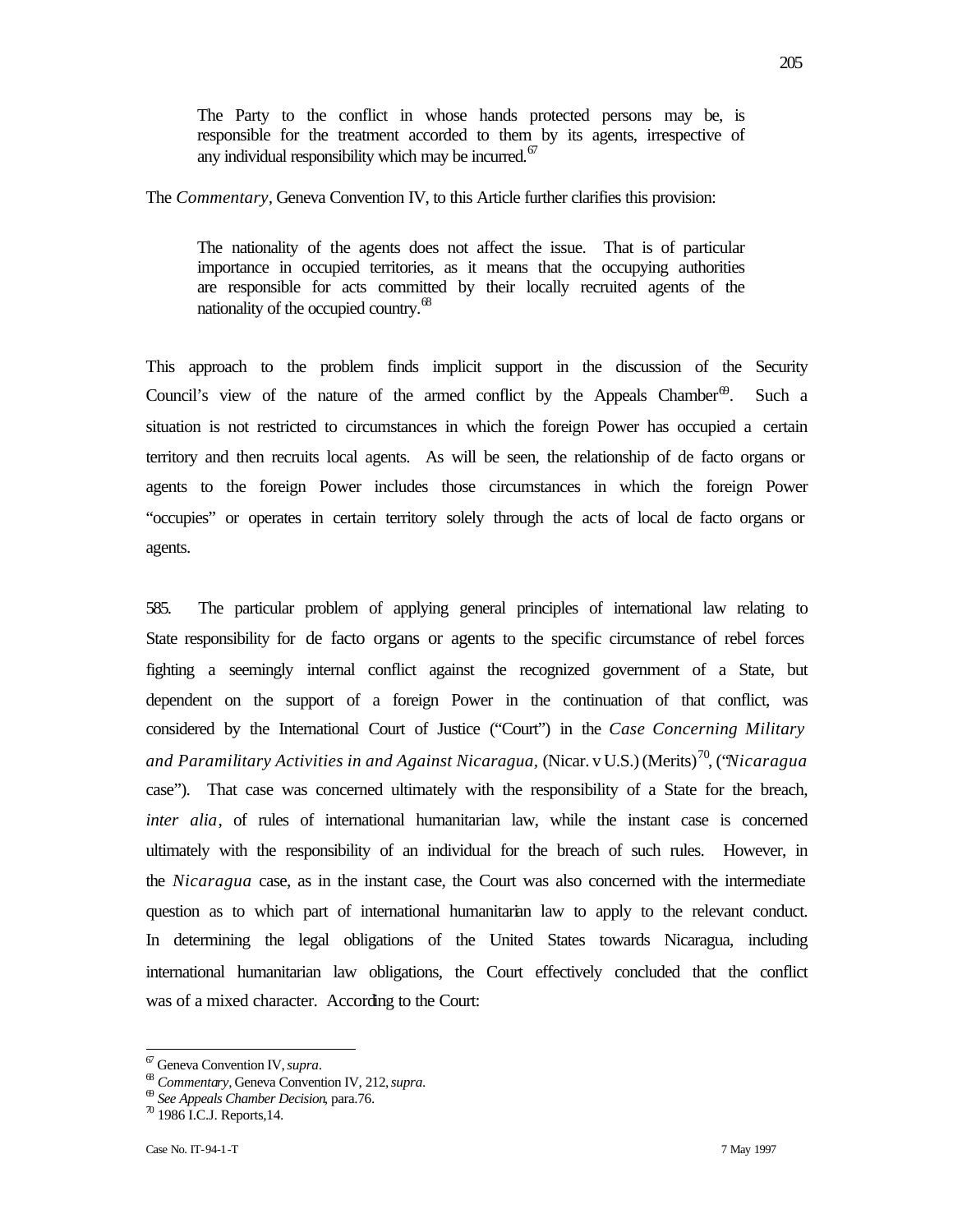The conflict between the *contras*' forces and those of the Government of Nicaragua is an armed conflict which is "not of an international character". The acts of the *contras* towards the Nicaraguan Government are therefore governed by the law applicable to conflicts of that character; while the actions of the United States in and against Nicaragua fall under the legal rules relating to international conflicts. $^{71}$ 

Considering whether the acts of the *contras*, being the rebel forces opposed to the Government of Nicaragua, could be imputed to the United States the Court asked

whether or not the relationship of the *contras* to the United States Government was so much one of dependence on the one side and control on the other that it would be right to equate the *contras*, for legal purposes, with an organ of the United States Government, or as acting on behalf of that Government.<sup>72</sup>

In concluding that the United States had not exercised sufficient control "in all fields as to justify treating the *contras* as acting on its behalf<sup>73</sup>, the Court set a particularly high threshold test for determining the requisite degree of control on the part of the United States. On the facts of that case, the Court took the view that:

. . . United States participation, even if preponderant or decisive, in the financing, organizing, training, supplying and equipping of the *contras*, the selection of its military or paramilitary targets, and the planning of the whole of its operation, is still insufficient in itself, on the basis of the evidence in the possession of the Court, for the purposes of attributing to the United States the acts committed by the *contras* in the course of their military or paramilitary operations in Nicaragua. All forms of United States participation mentioned above, and even the general control by the respondent State over a force with a high degree of dependency on it, would not in themselves mean, without further evidence, that the United States directed or enforced the perpetration of the acts contrary to human rights and humanitarian law alleged by the applicant State. Such acts could well be committed by members of the *contras* without the control of the United States. *For this conduct to give rise to legal responsibility of the United States, it would in principle have to be proved that that State had effective control of the military or paramilitary operations in the course of which the alleged violations were committed*. 74

586. However, the facts of the *Nicaragua* case and this case are very different, and especially so in two important respects. First, the VRS was an occupying force, rather than

<sup>71</sup> *Id.,* para. 219.

 $\frac{72 \text{ H}}{1d}$ , para. 109.

<sup>73</sup> *Id.,* para. 109.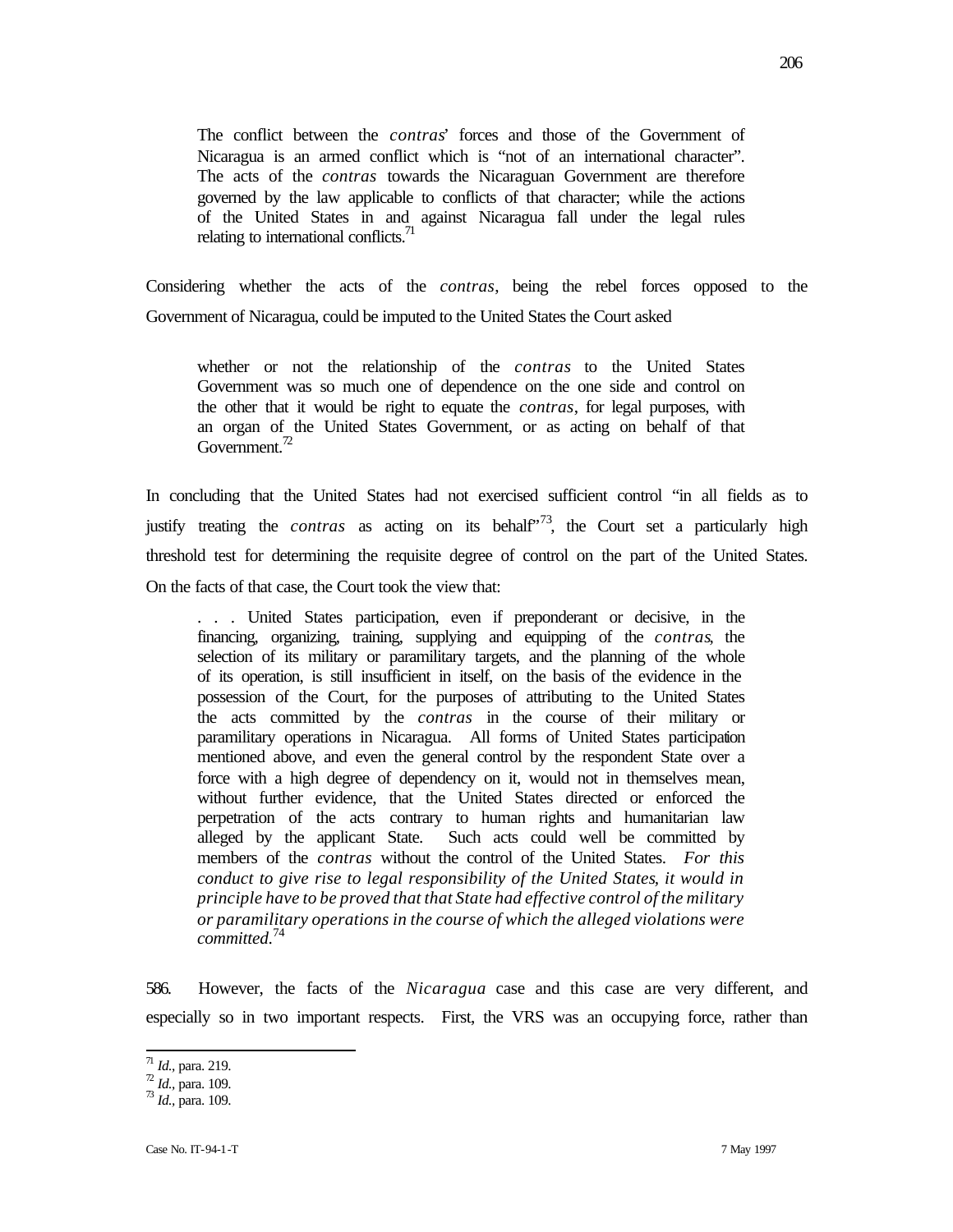just a raiding army. Many of the violations in this case were committed in camps run by the local authorities of the *Republika Srpska* without any VJ involvement and with relatively little involvement of those parts of the VRS formerly part of the JNA. However, the camps into which Muslim and Croat civilians were driven following the VRS's offensive operations in op{tina Prijedor were located in territory occupied by the VRS. Consequently, if the requisite degree of command and control by the VJ, and hence the Federal Republic of Yugoslavia (Serbia and Montenegro), over the VRS is established for the purposes of imputing the acts of those forces operating in op{tina Prijedor or the VRS as a whole to the Federal Republic of Yugoslavia (Serbia and Montenegro), those persons can still be said to be in the hands of a party to the conflict of which they are not nationals within the meaning of Article 4 of Geneva Convention IV and hence for the purposes of applying international humanitarian law to the instant case.

587. Secondly, prior to the withdrawal of forces of the Federal Republic of Yugoslavia (Serbia and Montenegro) on or before 19 May 1992, Bosnian Serb troops served in the ranks of the JNA, and were transferred into the newly-formed VRS after that date. Thus, unlike the *Nicaragua* case in which the Court considered whether the *contra* forces had, over time, fallen into such a sufficient state of dependency and control *vis-à-vis* the United States that the acts of one could be imputed to another, the question for this Trial Chamber is whether, after 19 May 1992, the Federal Republic of Yugoslavia (Serbia and Montenegro), by its withdrawal from the territory of the Republic of Bosnia and Herzegovina and notwithstanding its continuing support for the VRS, had sufficiently distanced itself from the VRS so that those forces could not be regarded as de facto organs or agents of the VJ and hence of the Federal Republic of Yugoslavia (Serbia and Montenegro).

588. Consequently, the Trial Chamber must consider the essence of the test of the relationship between a de facto organ or agent, as a rebel force, and its controlling entity or principal, as a foreign Power, namely the more general question whether, even if there had been a relationship of great dependency on the one side, there was such a relationship of control on the other that, on the facts of the instant case, the acts of the VRS, including its occupation of op{tina Prijedor, can be imputed to the Government of the Federal Republic of Yugoslavia (Serbia and Montenegro)<sup>75</sup>. That is not to say, however, that it is for the Defence to disprove such a relationship between Bosnian Serb forces and the JNA or VJ. It remains

 $74$  *Id.*, para. 115 (emphasis added).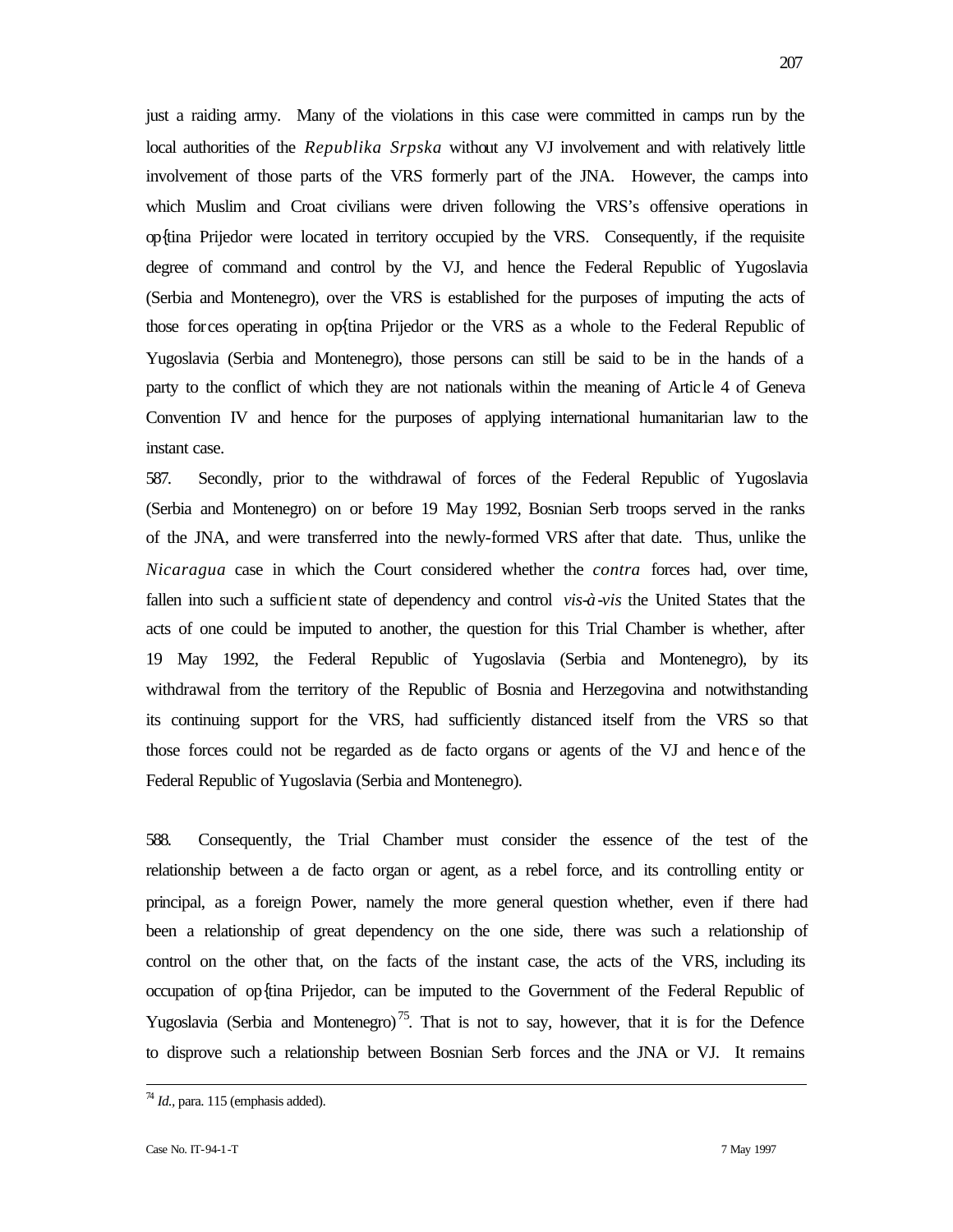the task of the Prosecution to prove that the nature of the relationship between the VRS and the Government of the Federal Republic of Yugoslavia (Serbia and Montenegro), and between the VRS and the VJ in particular, was of such a character. In doing so it is neither necessary nor sufficient merely to show that the VRS was dependent, even completely dependent, on the VJ and the Federal Republic of Yugoslavia (Serbia and Montenegro) for the necessities of war. It must also be shown that the VJ and the Federal Republic of Yugoslavia (Serbia and Montenegro) exercised the potential for control inherent in that relationship of dependency or that the VRS had otherwise placed itself under the control of the Government of the Federal Republic of Yugoslavia (Serbia and Montenegro).

# (ii) The creation of the VRS and the transfer of responsibility to the VRS by the JNA/VJ in May 1992

589. The details of the creation of the VRS in May 1992 have already been dealt with in Section II. A. 7 of this Opinion and Judgment but its principal features may be restated. As a response to Security Council resolution 752, from 15 May 1992 JNA soldiers born in Bosnia and Herzegovina who were serving in JNA units in Serbia or Montenegro were ordered to report to, and place themselves at the disposal of, JNA units in Bosnia and Herzegovina, while those born elsewhere were to report to JNA units in Serbia or Montenegro. However, this was not applied in the case of many officers and non-commissioned officers not of Bosnian extraction who remained in Bosnia and Herzegovina in units which became part of the VRS. In addition, the Federal Republic of Yugoslavia (Serbia and Montenegro) transferred to VRS units most of the *matériel* which had been withdrawn from Slovenia and Croatia.

590. The occupation of Kozarac and of the surrounding villages was part of a military and political operation, begun before 19 May 1992 with the take-over of the town of Prijedor on 29 April 1992, aimed at establishing control over the op{tina which formed part of the land corridor of Bosnian territory linking the Federal Republic of Yugoslavia (Serbia and Montenegro) with the so-called Republic of Serbian Krajina in Croatia. The town of Kozarac lay on the supply route running through this corridor. The attack on Kozarac was carried out by elements of an army Corps based in Banja Luka. This Corps, previously a Corps of the old JNA, became part of the VRS and was renamed the "Banja Luka" or "1st Krajina" Corps after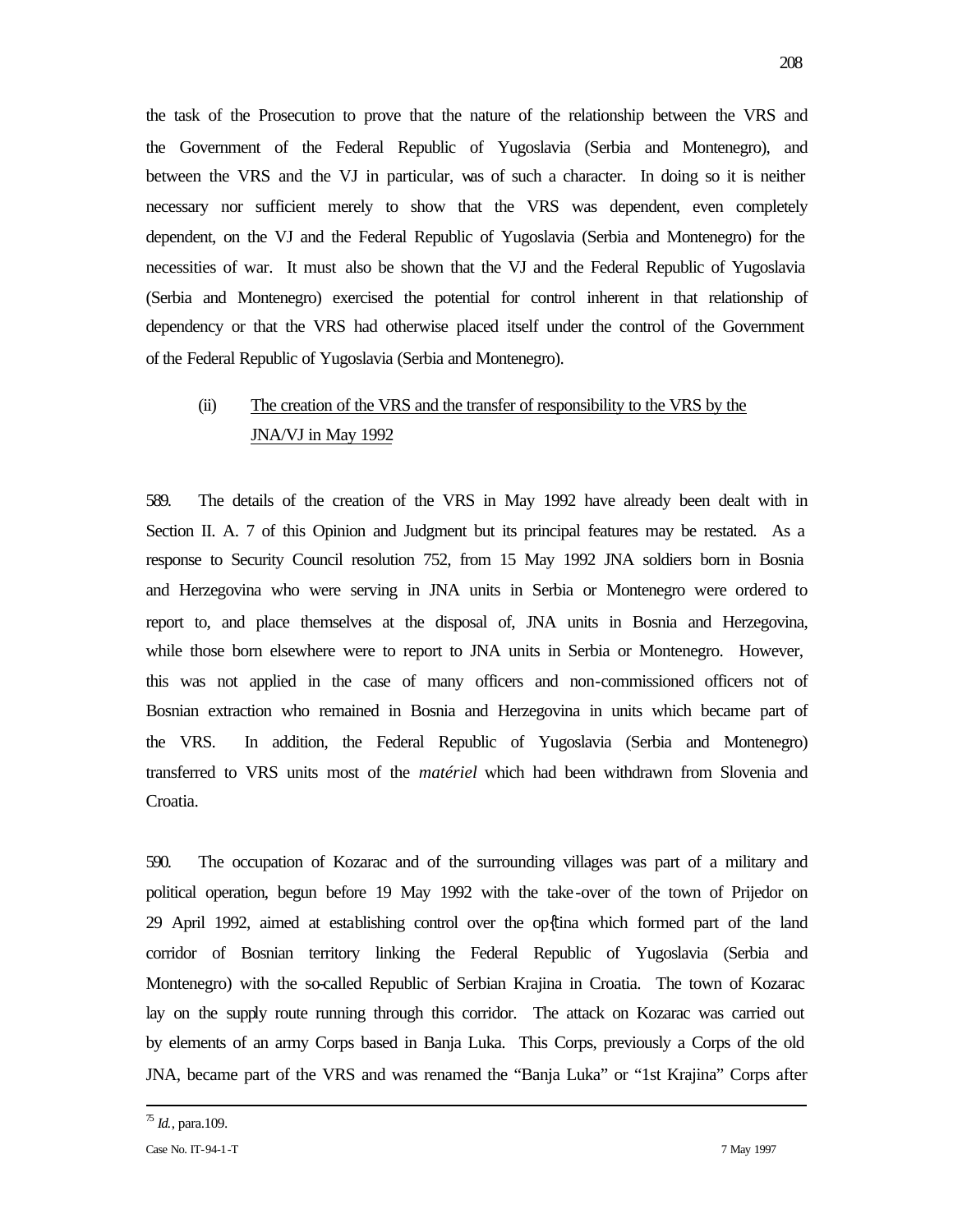19 May 1992 but retained the same Commander, Lieutenant-General Tali}, a Bosnian Serb. It relied for logistics, as previously, on the Rear Service Base at Banja Luka, commanded, as previously, by Colonel Selak, a Bosnian Muslim.

591. The actual assault on Kozarac was carried out by units centred around what was formerly the JNA 343rd Mechanised Brigade from Prijedor but which later became the VRS 43rd Brigade. These units included 'Light Brigades' (Bosnian Serb paramilitary forces) from Sanski Most and Bosanski Dubica. In command of the units of the 43rd Mechanised Brigade forces involved in the assault was Major Radmilo Zeljaja, apparently a Bosnian Serb, the Deputy Brigade Commander and Brigade Chief of Staff. According to one witness, Major Zeljaja was closely linked to the SDS in 1991 and 1992. In overall command of the 43rd Mechanised Brigade and the officer commanding the military operation against Kozarac was ColonelArsi}, a former JNA officer and a Bosnian Serb. Colonel Arsi} was a member of the Municipal Assembly of Prijedor and had also become closely linked to the SDS over time in the period prior to 19 May 1992.

592. Despite being Bosnian Serbs, such officers as Lieutenant-General Tali} and Colonel Arsi}, as with other officers of the 1st Krajina Corps, continued to receive their salaries from the Government of the Federal Republic of Yugoslavia (Serbia and Montenegro) and the pensions of those who in due course retired were paid, and in 1996 were still being paid, by that Government. At a briefing of officers concerned with logistics, General  $\lambda$ uki}, then of the VRS but who had, until 18 May 1992, been Chief of Staff of the Technical Administration of the JNA in Belgrade, announced that all active duty members of the VRS would continue to be paid by the federal government in Belgrade, which would continue to finance the VRS, as it had the JNA, up to the same numerical strength of officers as were registered on 19 May 1992.

593. Excluding the Rear Service Base troops, the 1st Krajina Corps numbered some 100,000 troops, expanded from its JNA peacetime strength of 4,500. These forces included or were supplemented by various paramilitary forces. Prior to May 1992 the JNA had played a significant role in the training and equipping of Bosnian Serb paramilitary forces. In 1991 and on into 1992 the Bosnian Serb and Croatian Serb paramilitary forces cooperated with and acted under the command and within the framework of the JNA. These forces included Arkan's Serbian Volunteer Guard and various forces styling themselves as Chetniks, a name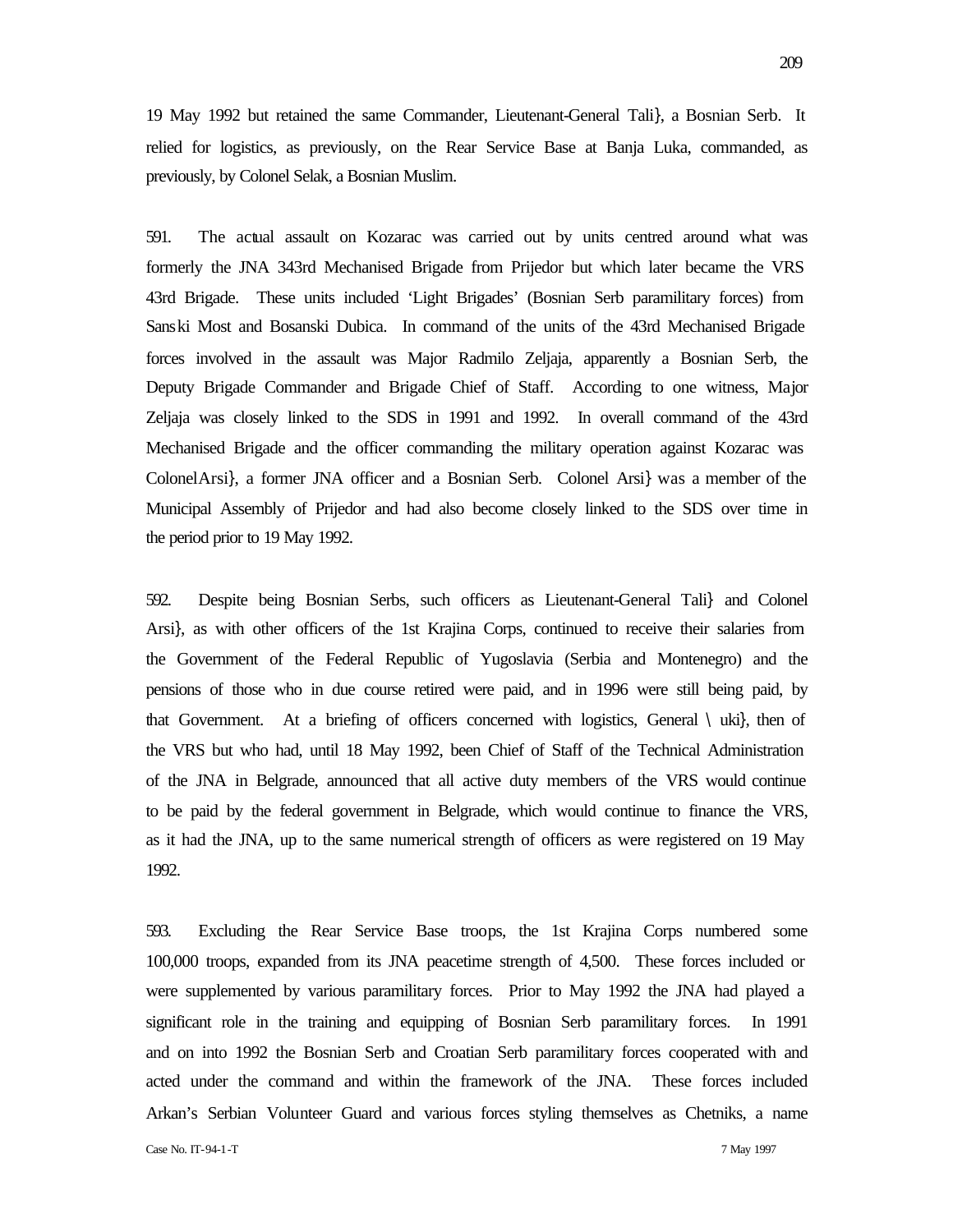which, as has been seen, is of significance from the fighting in the Second World War against the German, Italian and Croat forces in Yugoslavia. Some were even given training in the compounds of the 5th JNA Corps in Banja Luka. The reliance placed on such forces by the JNA reflected a general manpower shortage. According to one witness, "whilst the JNA was prepared to use its artillery in operations, it relied on paramilitary groups to go into built up areas and to act as a substituted infantry". Air support was given to such paramilitary forces which continued into 1992. Evidence was also presented that the Serbian Security Service had been directing at least one paramilitary leader, Vojislav [e{el], in the disposition of his forces in 1991 and 1992.

594. Many former JNA officers not of Bosnian Serb extraction remained in the command structure of the 1st Krajina Corps, especially in the combat units. General Kadijevi}, writing of the role of the JNA in Bosnia and Herzegovina, recounts how "the units and headquarters of the JNA formed the backbone of the army of the Serb Republic (Republic of Srpska) complete with weaponry and equipment" and adds that "first the JNA and later the army of the Republic of Srpska, which the JNA put on its feet, helped to liberate Serb territory, protect the Serb nation and create the favourable military preconditions for achieving the interests and rights of the Serb nation in Bosnia and Herzegovina by political means . . . ." (Prosecution Exhibition 30.) According to Colonel Selak, while it would usually have been illegal for a soldier or officer to fight for any force other than the VJ, those non-Bosnian Serb officers who remained to serve with the VRS considered themselves to be on temporary assignment, and thus able to remain. This was done despite the shortage of trained officers in the JNA at that time.

595. It can be seen then that the JNA played a role of vital importance in the establishment, equipping, supplying, maintenance and staffing of the 1st Krajina Corps, as it did with other VRS units. However, that in itself is not enough; it is also necessary to show, as the Court required of Nicaragua in proving control by the United States over the *contras*, that the Government of the Federal Republic of Yugoslavia (Serbia and Montenegro) continued to exercise effective control over the operations of the VRS, after the transfers of men and *matériel* on or before 19 May 1992.

 (iii) Relationship of the VRS to the Federal Republic of Yugoslavia (Serbia and Montenegro) after 19 May 1992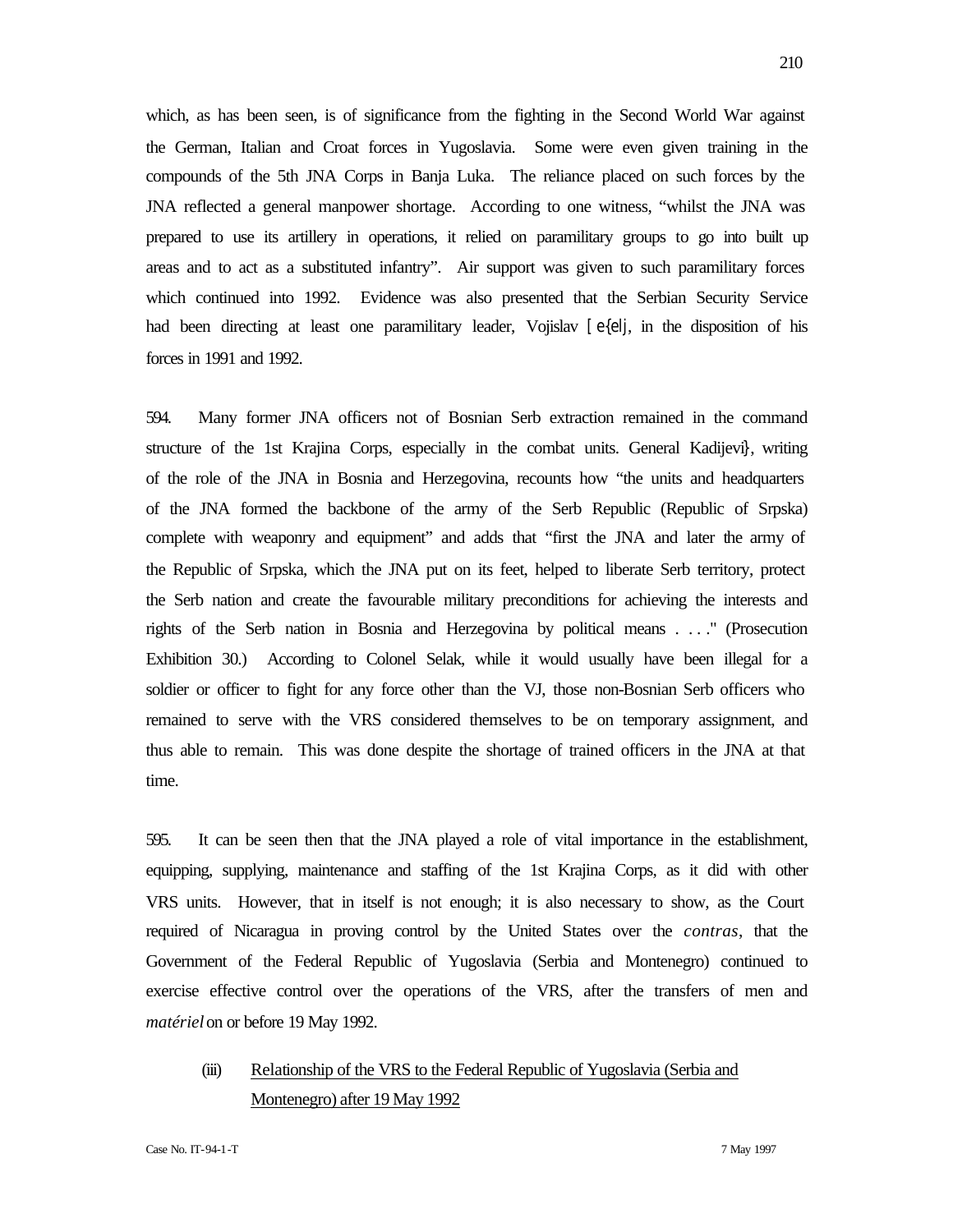596. Of particular concern to the issue of control over events after 19 May 1992 in the Banja Luka area generally, and op{tina Prijedor in particular, are the circumstances surrounding the Commander of the 1st Krajina Corps, Lieutenant-General Tali}, the former Commander of the 5th Corps who, unlike many of his subordinates and as previously noted, is a Bosnian Serb. His importance to all of the operations of the 1st Krajina Corps cannot be overstated. Colonel Selak testified that reports and requests had to be filed with the Corps Commander before any troop movements occurred and that a strong degree of oversight was exercised at Corps level in regard to the activities of subordinate units. The attack on Kozarac, in common with all combat activities, would necessarily have had to be approved, in accordance with military command procedures, by Lieutenant-General Tali}, who alone could order the commitment of 1st Krajina Corps units to combat.

597. What command or influence, if any, was exercised over Lieutenant-General Tali}? Militarily, the 1st Krajina Corps was under the authority of the Main Staff of the VRS in Pale, to which all reports were directed. According to Colonel Selak, there was no change in the everyday running of logistics operations after 19 May 1992. In relation to the question of command and control he noted that the flow of logistics for the Corps after that date went through VRS Chief of Staff and the Main Staff of the VRS in Pale, rather than direct to Belgrade or through any JNA structure such as the Headquarters of the 2nd Military District (formerly in Sarajevo). In command of the VRS Main Staff was GeneralMladi}, Lieutenant-General Tali}'s superior and a fellow Bosnian Serb. No evidence was led by the Prosecution as to the relationship between these two men. As a disciplined general officer, however, it can only be presumed, without further evidence, that Lieutenant-General Tali} acted in accordance with the orders of the VRS Main Staff when they were issued. At the political level, all that the evidence discloses is that Lieutenant-General Tali} was a member, by virtue of his military post, of the ARK Crisis Staff, a creation of the *Republika Srpska*. Indeed, Colonel Selak testified that Lieutenant-General Tali} coordinated with the Crisis Staff and acted on their requests, such as the request to open a military corridor to Serbia.

598. This leads the Trial Chamber to a consideration of two relationships of especial importance to the question which this Trial Chamber must determine. The first is the relationship of General Mladi}, and hence the VRS Main Staff, to Belgrade. The Trial Chamber has already considered the overwhelming importance of the logistical support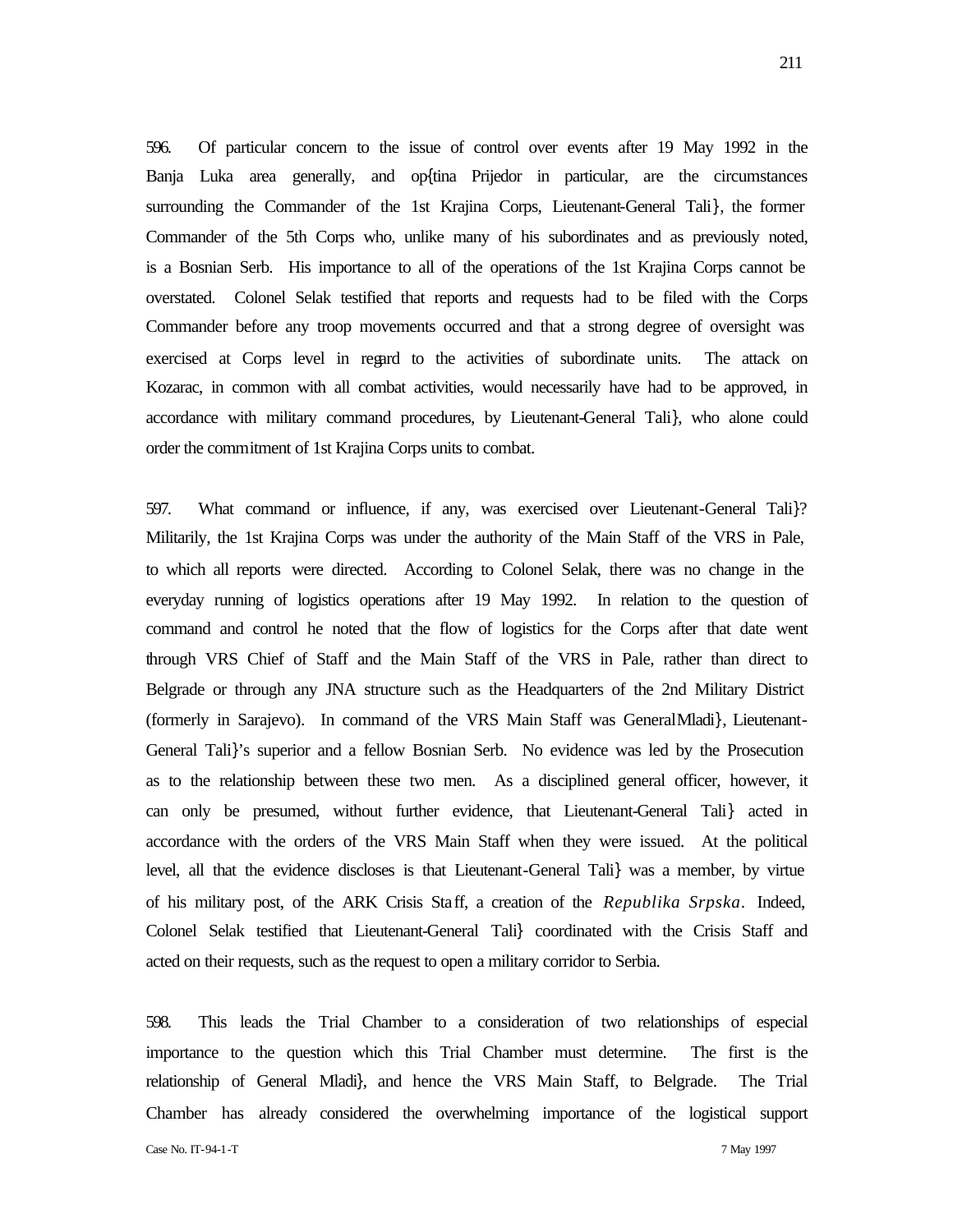provided by the Federal Republic of Yugoslavia (Serbia and Montenegro) to the VRS. The only evidence which the Prosecution was able to adduce as to the command and control relationship between the VRS Main Staff and Belgrade was that provided by Colonel Selak. He said, speaking of a Prosecution exhibit displaying a link between the Main Staffs of the VRS and VJ after 18 May 1992 (Prosecution Exhibit 174):

[T]here was no real chain of command because officially the Commander of the army of the Republika Srpska was Colonel General Ratko Mladi}. So this [link] is just *pro forma* because other relations between the Chief of Staff, the main staff of the Yugoslav Army and the main staff of the army of the Republika Srpska were not really existing but, in fact, they did co-ordinate.

Coordination is not the same as command and control. The only other evidence submitted by the Prosecution was that, in addition to routing all high-level VRS communications through secure links in Belgrade, a communications link for everyday use was established and maintained between VRS Main Staff Headquarters and the VJ Main Staff in Belgrade. No further evidence was led by the Prosecution on the nature of this relationship.

599. What then of the second relationship, namely that between the SDS (and hence the *Republika Srpska*) and the Government of the Federal Republic of Yugoslavia (Serbia and Montenegro)? Unlike the situation confronted by the Court in the *Nicaragua* case, where the United States had largely selected and installed the political leaders of the *contras<sup>76</sup>*, in the *Republika Srpska* political leaders were popularly elected by the Bosnian Serb people of the Republic of Bosnia and Herzegovina. Indeed, as previously noted, the independence of the *Republika Srpska* itself was declared at a vote of the Assembly of the Serbian People of Bosnia and Herzegovina on 9 January 1992. The Assembly and its leaders played a role in the overall conduct of the war both in the Republic of Bosnia and Herzegovina and beyond, in addition to the supply of paramilitary forces to supplement the fighting strength of the new VRS units, which forces took part in the military operations in op{tina Prijedor.

600. In the absence of sufficient direct evidence as to the exercise of command and control by Belgrade, the question is one as to the appropriate inference or inferences of fact which the Trial Chamber can and should draw from the evidence presented before it; should it be inferred that the necessary degree of effective control was exercised by the Federal Republic of Yugoslavia (Serbia and Montenegro), over the military operations of the armed forces of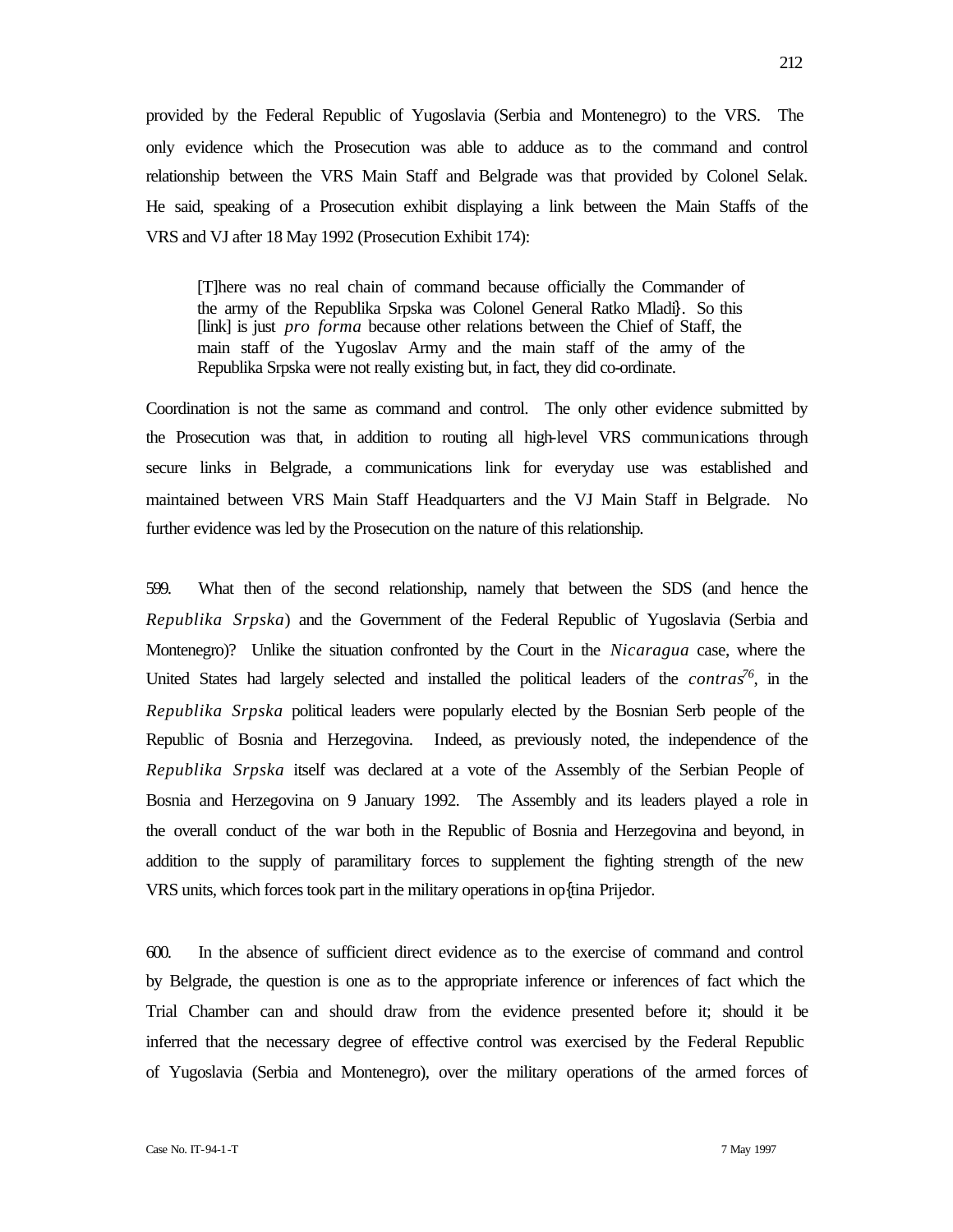the *Republika Srpska*? If so, despite the changes in the command structure of the Bosnian Serb forces in the period after 19 May 1992, and in particular the establishment of a separate armed force, the VRS, on or after that date, the appropriate conclusion would be that the VRS was nothing more than a de facto organ or agent of the Government of the Federal Republic of Yugoslavia (Serbia and Montenegro).

601. Two factors seemed of considerable weight to the case of the Prosecution in drawing such an inference. The first is the transfer to the 1st Krajina Corps, as with other units of the VRS, of former JNA officers who were not of Bosnian Serb extraction from their equivalent postings in the relevant VRS unit's JNA predecessor. Secondly, there is the continuing payment of salaries, to Bosnian Serb and non-Bosnian Serb officers alike, by the Government of the Federal Republic of Yugoslavia (Serbia and Montenegro). It seems clear to the Trial Chamber that the officers of non-Bosnian Serb extraction were sent as "volunteers" on temporary, if not indefinite, assignment to the VRS. In that sense, they may well be considered agents of the Government of the Federal Republic of Yugoslavia (Serbia and Montenegro)<sup>77</sup>. In the *Nicaragua* case, by contrast, no evidence was led to the effect that United States personnel operated with or commanded troops of the *contras* on Nicaraguan territory. As Judge Ago, formerly the Special Rapporteur to the International Law Commission on State Responsibility, explained in the course of his Separate Opinion in the *Nicaragua* case:

[T]he negative answer returned by the Court to the Applicant's suggestion that the misdeeds committed by some members of the *contra* forces should be considered as acts imputable to the United States of America is likewise in conformity with the provisions of the International Law Commission's draft [i.e., Article 8 read together with Article 11]. It would indeed be inconsistent with the principles governing the question to regard members of the *contra* forces as persons or groups acting in the name and on behalf of the United States of America. Only in cases where certain members of those forces happened to have been specifically charged by United States authorities to commit a particular act, or to carry out a particular task of some kind on behalf of the United States, would it be possible so to regard them. Only in such instances does international law recognize, as a rare exception to the rule, that the conduct of persons or groups which are neither agents nor organs of a State, nor members of its apparatus even in the broadest acceptation of that term, may be held to be acts of that State. The Judgment,

<sup>76</sup> *Id*., para. 112.

<sup>77</sup> *See* Commentary to Article 8, I.L.C. Draft Articles on State Responsibility, *Report of the International Law Commission on the Work of its Twenty-sixth session,* Ybk I.L.C., 1974, Vol. II, Pt 1, 283-286, U.N. Doc A/9610/Rev.1.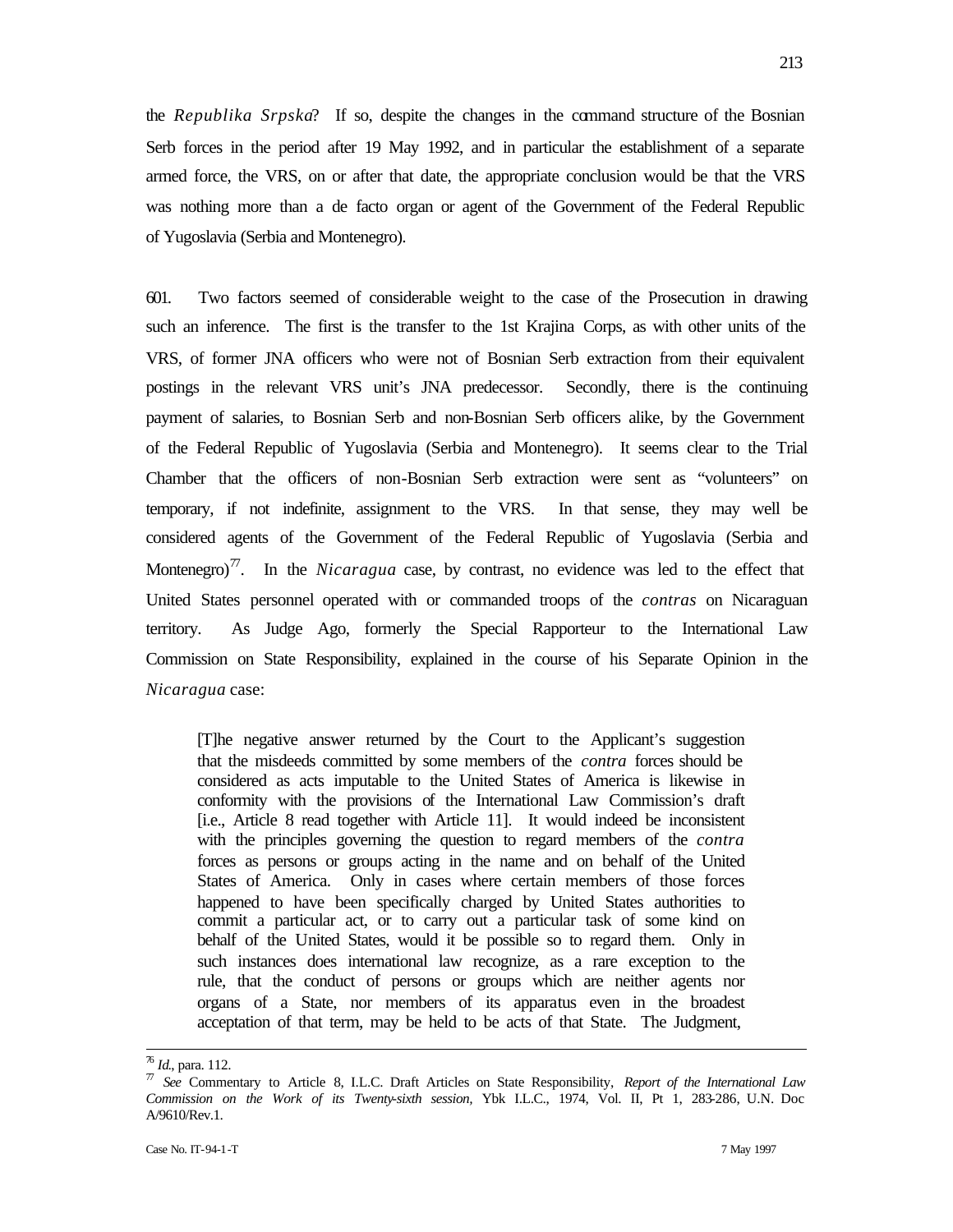accordingly, takes a correct view when, referring in particular to the atrocities, acts of violence or terrorism and other inhuman actions that Nicaragua alleges to have been committed by the *contras* against the persons and property of civilian populations, it holds that the perpetrators of these misdeeds may not be considered as having been specifically charged by United States authorities to commit them unless, in certain concrete cases, unchallengeable proof to the contrary has been supplied.<sup>78</sup>

The Trial Chamber does not consider that this assists the Prosecution. First, in relation to the attack on Kozarac and the running of the detention camps specifically, no evidence of the involvement of non-Bosnian Serb officers has been presented. Secondly, even if the attack on Kozarac and the running of the camps had been carried out under the orders of such officers within the 1st Krajina Corps, on the evidence presented to this Trial Chamber such orders could only be considered as having originated with, been at the behest of, or been issued under the authority of, the Corps Commander, Lieutenant-General Tali}. Consequently, any operations commanded by such officers, although they may be considered as instances in which, to paraphrase Judge Ago, 'certain members of the VRS happened to have been specifically charged by Federal Republic of Yugoslavia (Serbia and Montenegro) authorities to commit a particular act, or to carry out a particular task of some kind', without evidence of orders having been received from Belgrade which circumvented or overrode the authority of the Corps Commander, those acts cannot be said to have been carried out "on behalf of" the Federal Republic of Yugoslavia (Serbia and Montenegro). Consequently, this Trial Chamber must consider the inferences which should be drawn in relation to either the 1st Krajina Corps or the VRS as a whole.

602. In relation to the second factor of importance put to the Trial Chamber by the Prosecution, it is clear from the evidence presented that the pay of all 1st Krajina Corps officers, and presumably of all senior VRS Commanders as former JNA officers, continued to be received from Belgrade after 19 May 1992. It has been said that, in most circumstances relating to individuals, payment may be equated with control<sup>79</sup>. Even so, given that the Federal Republic of Yugoslavia (Serbia and Montenegro) had taken responsibility for the financing of the VRS, most of which consisted of former JNA soldiers and officers, it is a fact not to be wondered at that such financing would not only include payments to soldiers and officers but that existing administrative mechanisms for financing those soldiers and their

<sup>78</sup> *Nicaragua* case, *supra*, Sep. Op. Judge Ago, para.16.

<sup>79</sup> *See* Amerasinghe, *Studies in International Law* (1968), 215; Wedderburn, 6 I.C.L.Q. (1957) 290.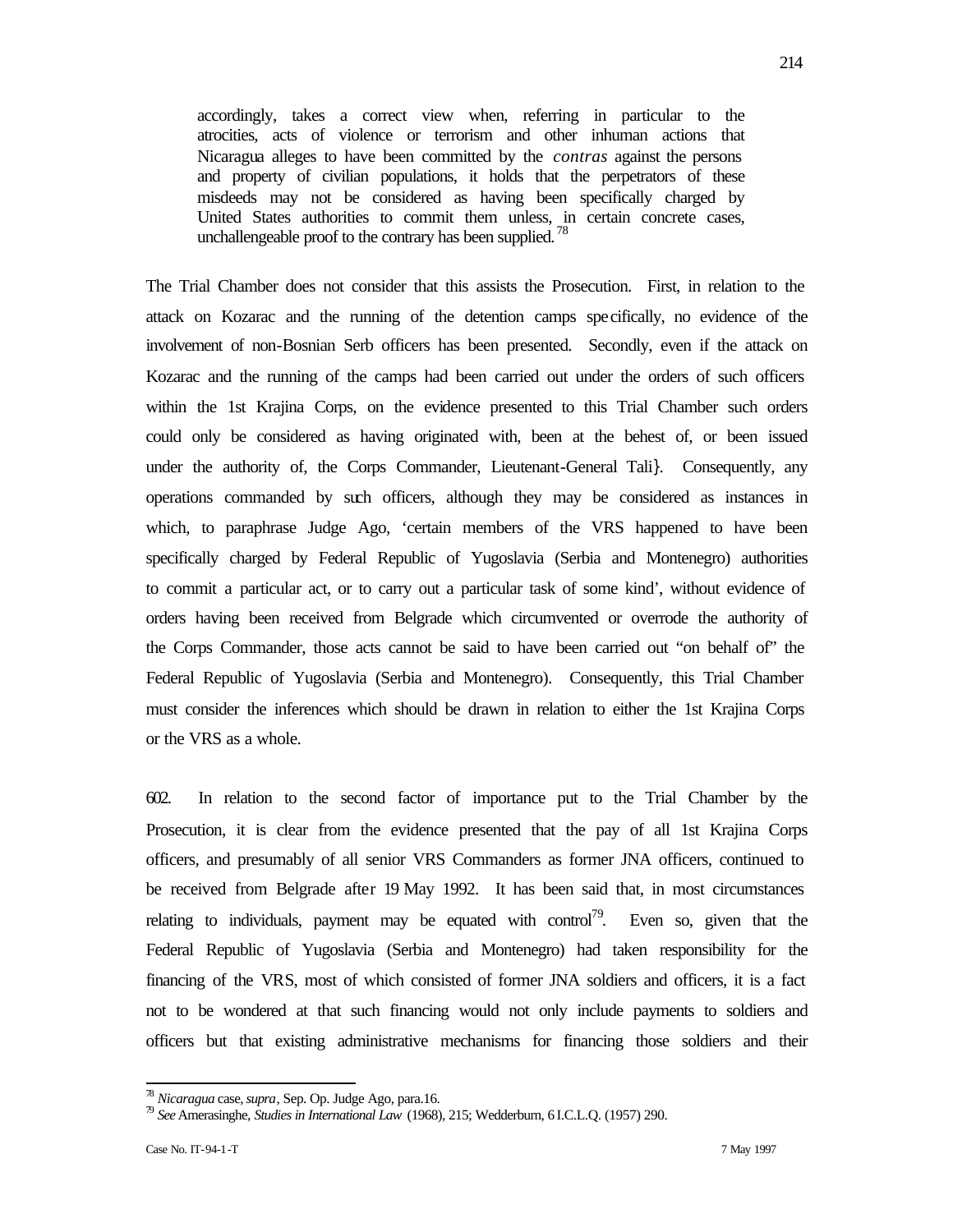operations would be relied on after 19 May 1992. In the circumstances of the time, continuity of command structures, logistical organization, and strategy and tactics were as much matters of convenience as of military necessity. As to the financing of the VRS as a whole, such evidence, without more, as with the direct relationship established in the *Nicaragua* case between financing of *contra* activities against the Government of Nicaragua by the United States and the nature and intensity of those activities, establishes nothing more than the potential for control inherent in the relationship of dependency which such financing produced.

603. The Trial Chamber turns again to the relationship of the VRS and the *Republika Srpska* as a whole to the VJ and the Federal Republic of Yugoslavia (Serbia and Montenegro). It is clear from the evidence that the military and political objectives of the *Republika Srpska* and of the Federal Republic of Yugoslavia (Serbia and Montenegro) were largely complementary. The Federal Republic of Yugoslavia (Serbia and Montenegro), heavily engaged as it had been in activities in Croatia against the forces of the Croatian Army, was concerned with maintaining a supply corridor running from Serbia through northern Bosnia (which included op{tina Prijedor) to the Serbian Krajina in Croatia. The SDS political leadership of the *Republika Srpska* and their senior military commanders no doubt considered the success of the overall Serbian war effort as a prerequisite to their stated political aim of joining with Serbia and Montenegro as part of a Greater Serbia, unifying as it would the territories in which Serbs lived in the former Yugoslavia. This was also the desire of the majority of the Bosnian Serb people, who feared, rightly or wrongly, their fate in the hands of a State controlled or dominated by other ethnic groups.

604. In that sense, there was little need for the VJ and the Government of the Federal Republic of Yugoslavia (Serbia and Montenegro) to attempt to exercise any real degree of control over, as distinct from coordination with, the VRS. So long as the *Republika Srpska* and the VRS remained committed to the shared strategic objectives of the war, and the Main Staffs of the two armies could coordinate their activities at the highest levels, it was sufficient for the Federal Republic of Yugoslavia (Serbia and Montenegro) and the VJ to provide the VRS with logistical supplies and, where necessary, to supplement the Bosnian elements of the VRS officer corps with non-Bosnian VJ or former JNA officers, to ensure that this process was continued. In particular, the relationship between the Main Staff of the VRS and the Main Staff of the VJ cannot, on the evidence presented before this Trial Chamber, be said to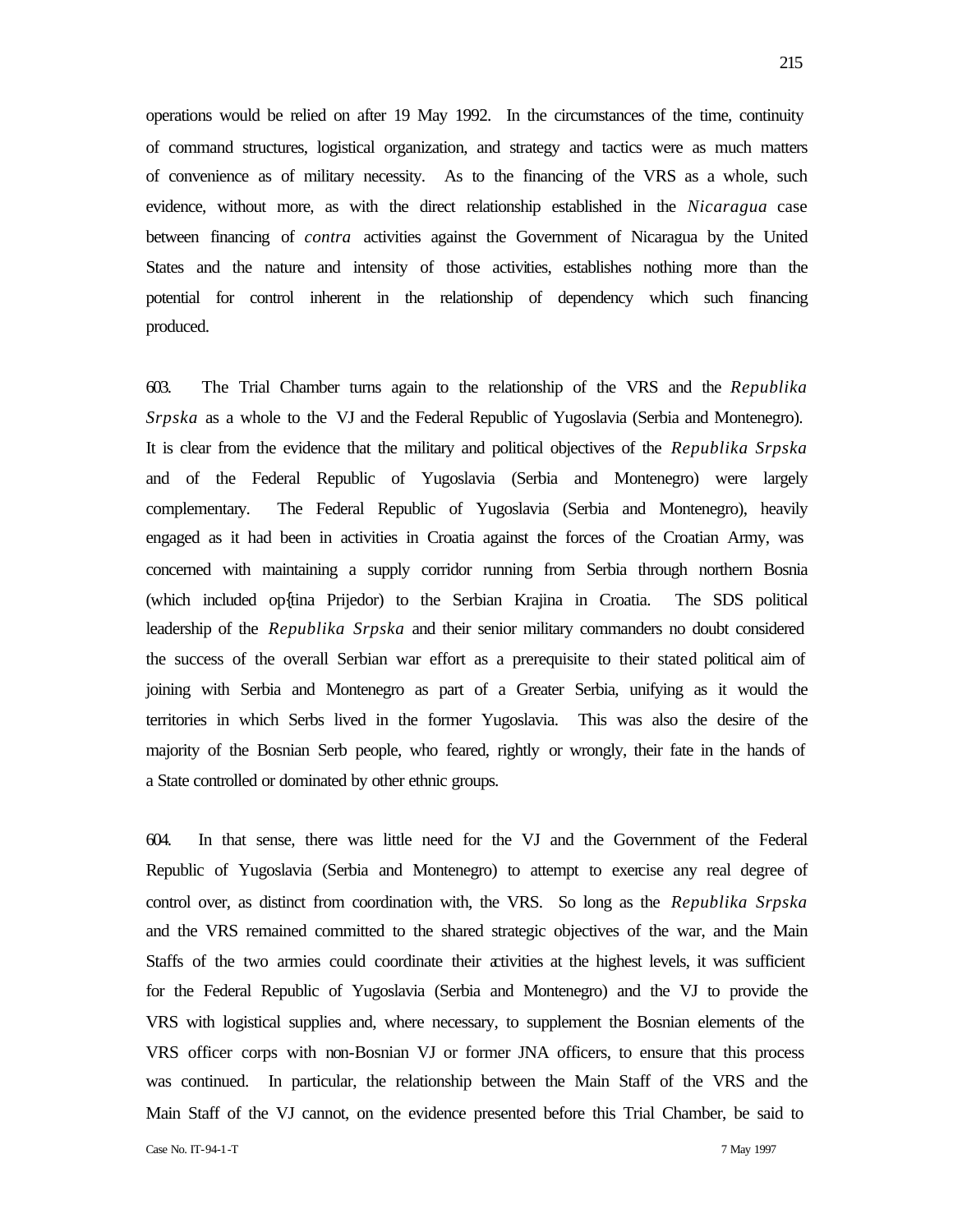involve anything more than a general level of coordination consonant with their relationship as allied forces in the Serbian war effort.

605. Thus, while it can be said that the Federal Republic of Yugoslavia (Serbia and Montenegro), through the dependence of the VRS on the supply of *matériel* by the VJ, had the capability to exercise great influence and perhaps even control over the VRS, there is no evidence on which this Trial Chamber can conclude that the Federal Republic of Yugoslavia (Serbia and Montenegro) and the VJ ever directed or, for that matter, ever felt the need to attempt to direct, the actual military operations of the VRS, or to influence those operations beyond that which would have flowed naturally from the coordination of military objectives and activities by the VRS and VJ at the highest levels. In sum, while, as in the *Nicaragua* case, the evidence available to this Trial Chamber clearly shows that the "various forms of assistance provided" to the armed forces of the *Republika Srpska* by the Government of the Federal Republic of Yugoslavia (Serbia and Montenegro) was "crucial to the pursuit of their activities" and, as with the early years of the *contras*' activities, those forces were almost completely dependent on the supplies of the VJ to carry out offensive operations, evidence that the Federal Republic of Yugoslavia (Serbia and Montenegro) through the VJ "made use of the potential for control inherent in that dependence", or was otherwise given effective control over those forces and which it exercised, is similarly insufficient.

606. It is of course possible, on or in spite of the evidence presented, to view the acts of the JNA and the Government of the Federal Republic of Yugoslavia (Serbia and Montenegro) on or about 19 May 1992 as nothing more than a cynical and intentional creation of the objective factors necessary to distance themselves from direct legal responsibility for the acts of the armed forces of the *Republika Srpska*, while doing everything to ensure that the material factors necessary to ensure the successful continuation of the armed conflict to achieve the same military and political goals were kept in place. Even if the legal effect of creating such objective factors, which caused no small amount of difficulty to the JNA and the Government of the Federal Republic of Yugoslavia (Serbia and Montenegro), could be vitiated by reason of some fraudulent intention, which this Trial Chamber doubts, that is not the only nor the most reasonable conclusion open on the evidence presented. There is, in short, no evidence on which this Trial Chamber may confidently conclude that the armed forces of the *Republika Srpska*, and the *Republika Srpska* as a whole, were anything more than mere allies, albeit highly dependent allies, of the Government of the Federal Republic of Yugoslavia (Serbia and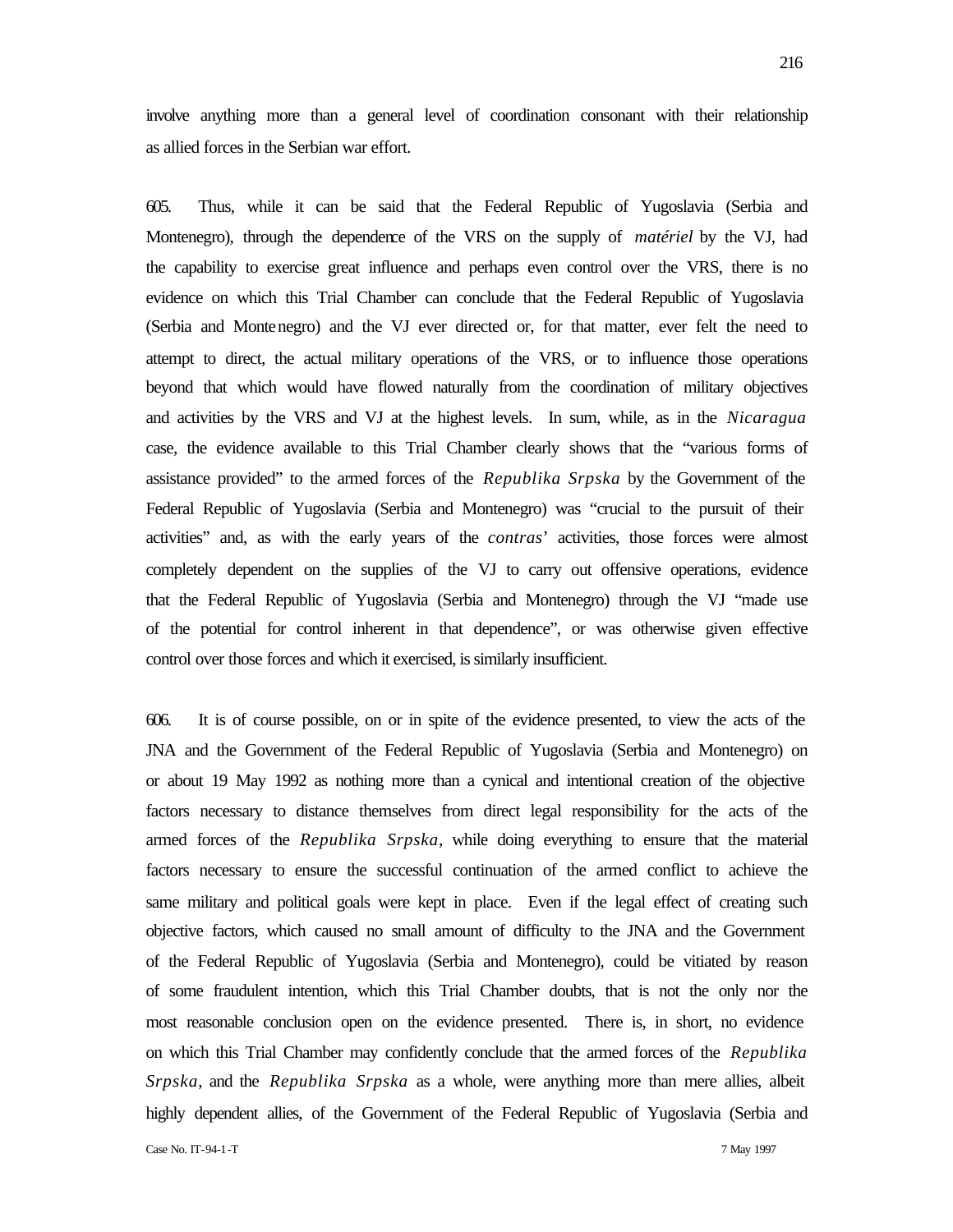Montenegro) in its plan to achieve a Greater Serbia from out of the remains of the former Yugoslavia. The continued, indirect involvement of the Government of the Federal Republic of Yugoslavia (Serbia and Montenegro) in the armed conflict in the Republic of Bosnia and Herzegovina, without the ability to impute the acts of the armed forces of the *Republika Srpska* to the Government of the Federal Republic of Yugoslavia (Serbia and Montenegro), gives rise to issues of State responsibility beyond the scope and concern of this case.

## 3. Legal Findings

607. The Trial Chamber is, by majority with the Presiding Judge dissenting, of the view that, on the evidence presented to it, after 19 May 1992 the armed forces of the *Republika Srpska* could not be considered as de facto organs or agents of the Government of the Federal Republic of Yugoslavia (Serbia and Montenegro), either in op{tina Prijedor or more generally. For that reason, each of the victims of the acts ascribed to the accused in Section III of this Opinion and Judgment enjoy the protection of the prohibitions contained in Common Article 3, applicable as it is to all armed conflicts, rather than the protection of the more specific grave breaches regime applicable to civilians in the hands of a party to an armed conflict of which they are not nationals, which falls under Article 2 of the Statute. Such a conclusion is, of course, without prejudice to the position of those citizens of the Republic of Bosnia and Herzegovina who found themselves in the hands of forces of the JNA before 19 May 1992 or in the hands of forces of the VJ after that date, whether in the territory of the Republic of Bosnia and Herzegovina or elsewhere, or to those citizens of the Republic of Bosnia and Herzegovina in the hands of units of the VRS which, from time to time, may have fallen under the command and control of the VJ and of the Government of the Federal Republic of Yugoslavia (Serbia and Montenegro).

608. The consequence of this finding, as far as this trial is concerned, is that, since Article 2 of the Statute is applicable only to acts committed against "protected persons" within the meaning of the Geneva Conventions, and since it cannot be said that any of the victims, all of whom were civilians, were at any relevant time in the hands of a party to the conflict of which they were not nationals, the accused must be found not guilty of the counts which rely upon that Article, namely Counts 5, 8, 9, 12, 15, 18, 21, 24, 27, 29 and 32.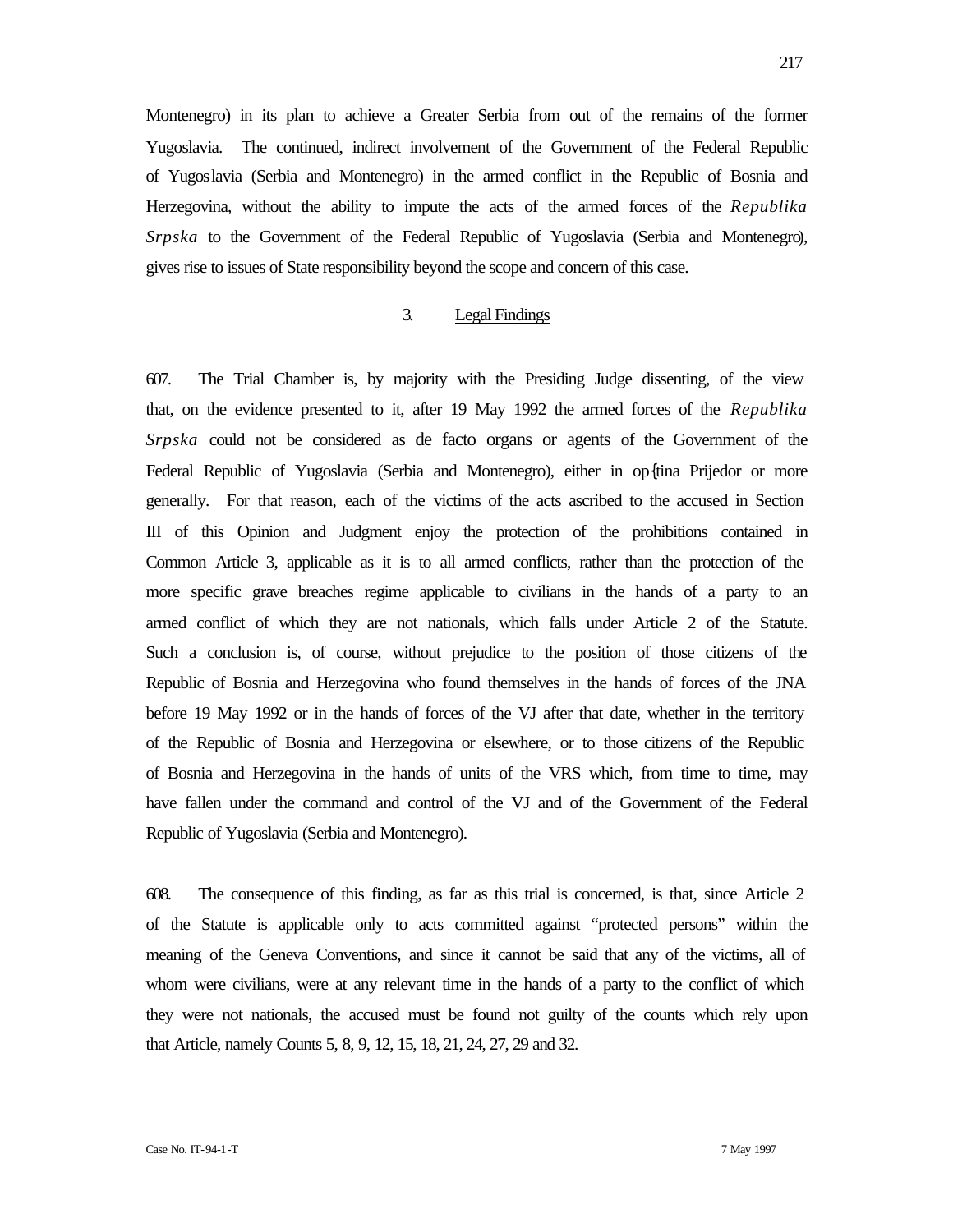## C. Article 3 of the Statute

609. Article 3 of the Statute directs the Trial Chamber to the laws or customs of war, being that body of customary international humanitarian law not covered by Articles 2, 4 or 5 of the Statute. As previously noted, that body of law includes the regime of protection established under Common Article 3 applicable to armed conflicts not of an international character, as a reflection of elementary considerations of humanity, and which is applicable to armed conflicts in general<sup>80</sup>. Two aspects must be considered. First, there are the requirements imposed by Article 3 of the Statute for the inclusion of a law or custom of war within the jurisdiction of this International Tribunal. Secondly, there are the additional requirements for the applicability of the proscriptive rules contained in paragraph 1 of Common Article 3 in addition to the elements of the proscribed acts contained therein.

## 1. Requirements of Article 3 of the Statute

610. According to the Appeals Chamber, the conditions that must be satisfied to fulfil the requirements of Article 3 of the Statute are:

- (i) the violation must constitute an infringement of a rule of international humanitarian law;
- (ii) the rule must be customary in nature or, if it belongs to treaty law, the required conditions must be met;
- (iii) the violation must be "serious", that is to say, it must constitute a breach of a rule protecting important values, and the breach must involve grave consequences for the victim . . . ; and
- (iv) the violation of the rule must entail, under customary or conventional law, the individual criminal responsibility of the person breaching the rule. <sup>81</sup>

Those requirements apply to any and all laws or customs of war which Article 3 covers.

611. In relation to requirements (i) and (ii), it is sufficient to note that the Appeals Chamber has held, on the basis of the *Nicaragua* case, that Common Article 3 satisfies these requirements as part of customary international humanitarian law  $^{\text{82}}$ .

<sup>80</sup> *Appeals Chamber Decision*, paras. 89, 98, 102; *Nicaragua* case, para. 218, *supra*.

<sup>81</sup> *Appeals Chamber Decision*, para. 94.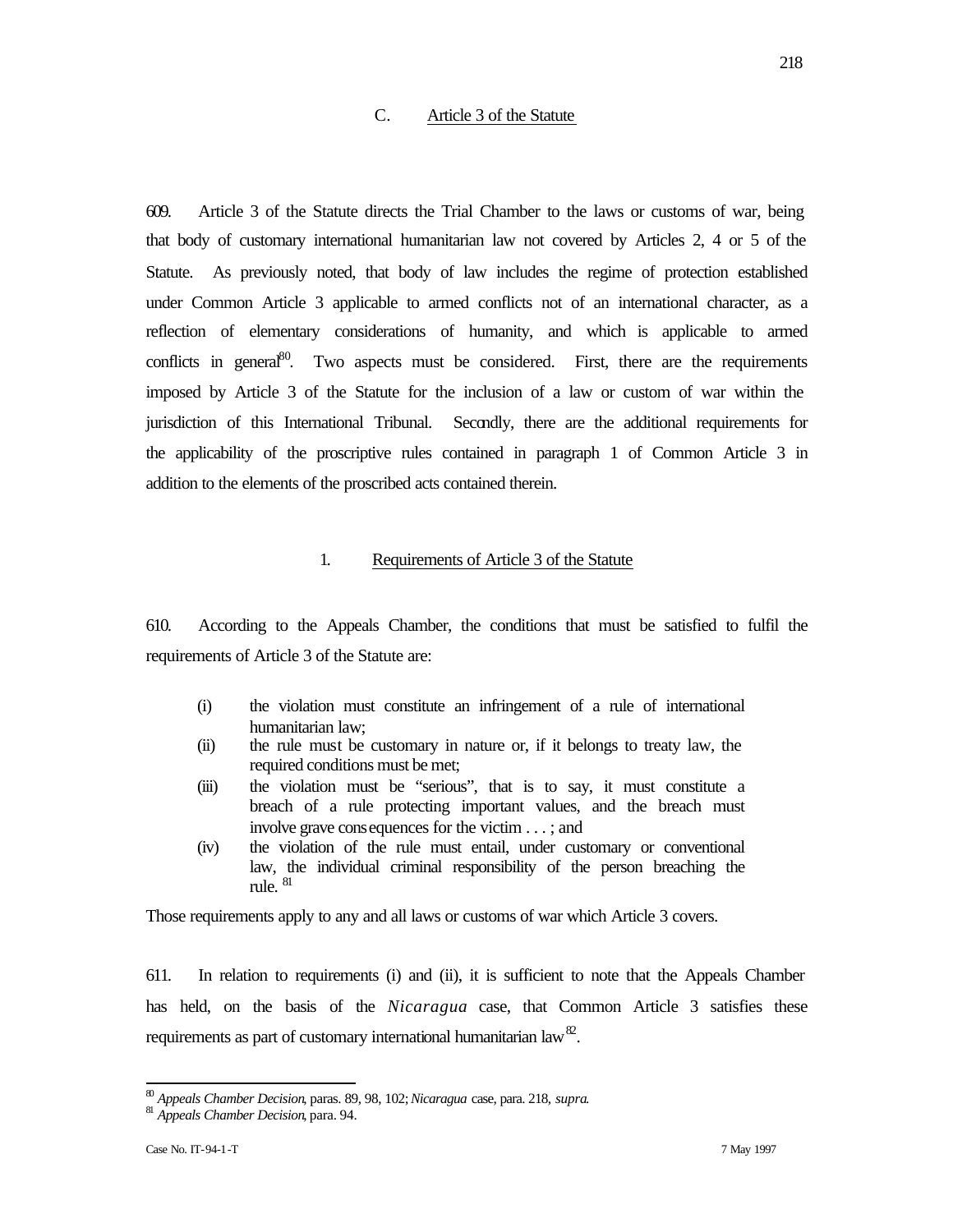612. While, for some laws or customs of war, requirement (iii) may be of particular relevance, each of the prohibitions in Common Article 3: against murder; the taking of hostages; outrages upon personal dignity, in particular humiliating and degrading treatment; and the passing of sentences and the carrying-out of executions without previous judgment pronounced by a regularly constituted court, affording all the judicial guarantees which are recognized as indispensable by civilised peoples, constitute, as the Court put it, "elementary considerations of humanity", the breach of which may be considered to be a "breach of a rule protecting important values" and which "must involve grave consequences for the victim"<sup>83</sup>. Although it may be possible that a violation of some of the prohibitions of Common Article 3 may be so minor as to not involve "grave consequences for the victim", each of the violations with which the accused has been charged clearly does involve such consequences.

613. Finally, in relation to the fourth requirement, namely that the rule of customary international humanitarian law imposes individual criminal responsibility, the Appeals Chamber held in the *Appeals Chamber Decision<sup>84</sup>* that

customary international law imposes criminal liability for serious violations of common Article 3, as supplemented by other general principles and rules on the protection of victims of internal armed conflict, and for breaching certain fundamental principles and rules regarding means and methods of combat in civil strife.

Consequently, this Trial Chamber has the competence to hear and determine the charges against the accused under Article 3 of the Statute relating to violations of the customary international humanitarian law applicable to armed conflicts, as found in Common Article 3.

# 2. Conditions of Applicability of the Rules Contained in Common Article 3

614. The rules contained in paragraph 1 of Common Article 3 proscribe a number of acts which: (i) are committed within the context of an armed conflict; (ii) have a close connection to the armed conflict; and (iii) are committed against persons taking no active part in

<sup>82</sup> *Id*., para.98; *Nicaragua* case, para. 218, *supra*.

<sup>83</sup> *See Nicaragua* case, *supra*.

<sup>84</sup> *Appeals Chamber Decision*, para. 134.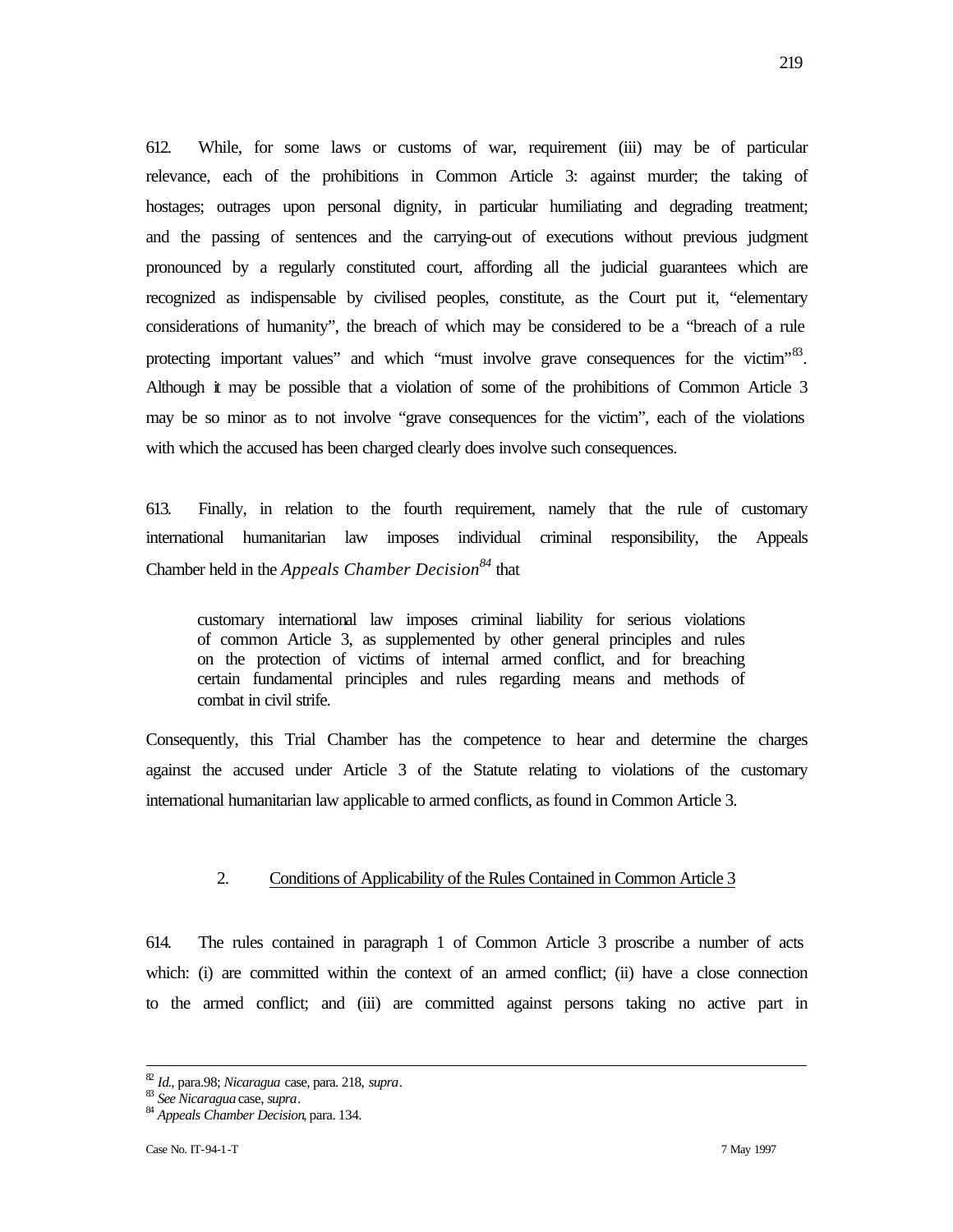hostilities. The first and second of these requirements have already been dealt with above. Consequently, the Trial Chamber turns to the third requirement.

615. The customary international humanitarian law regime governing conflicts not of an international character extends protection, from acts of murder, torture and other acts proscribed by Common Article 3, to:

Persons taking no active part in the hostilities, including members of armed forces who have laid down their arms and those placed *hors de combat* by sickness, wounds, detention, or any other cause . . . without any adverse distinction founded on race, colour, religion or faith, sex, birth or wealth, or any other similar criteria . . . .

This protection embraces, at the least, all of those protected persons covered by the grave breaches regime applicable to conflicts of an international character: civilians, prisoners of war, wounded and sick members of the armed forces in the field and wounded sick and shipwrecked members of the armed forces at sea. Whereas the concept of "protected person" under the Geneva Conventions is defined positively, the class of persons protected by the operation of Common Article 3 is defined negatively. For that reason, the test the Trial Chamber has applied is to ask whether, at the time of the alleged offence, the alleged victim of the proscribed acts was directly taking part in hostilities, being those hostilities in the context of which the alleged offences are said to have been committed. If the answer to that question is negative, the victim will enjoy the protection of the proscriptions contained in Common Article 3.

616. It is unnecessary to define exactly the line dividing those taking an active part in hostilities and those who are not so involved. It is sufficient to examine the relevant facts of each victim and to ascertain whether, in each individual's circumstances, that person was actively involved in hostilities at the relevant time. Violations of the rules contained in Common Article 3 are alleged to have been committed against persons who, on the evidence presented to this Trial Chamber, were captured or detained by Bosnian Serb forces, whether committed during the course of the armed take-over of the Kozarac area or while those persons were being rounded-up for transport to each of the camps in op{tina Prijedor. Whatever their involvement in hostilities prior to that time, each of these classes of persons cannot be said to have been taking an active part in the hostilities. Even if they were members of the armed forces of the Government of the Republic of Bosnia and Herzegovina or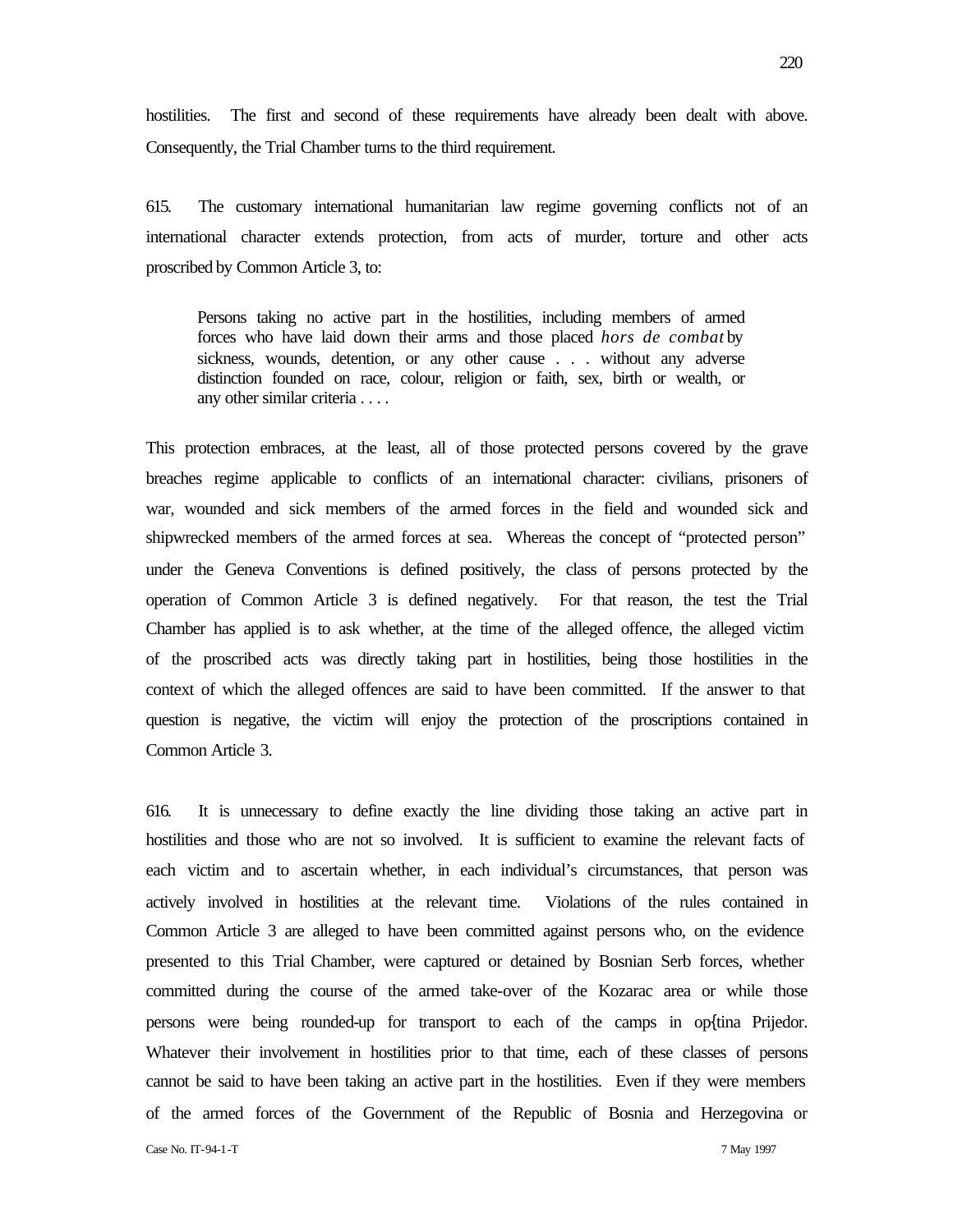otherwise engaging in hostile acts prior to capture, such persons would be considered "members of armed forces" who are "placed *hors de combat* by detention". Consequently, these persons enjoy the protection of those rules of customary international humanitarian law applicable to armed conflicts, as contained in Article 3 of the Statute.

## 3. Legal Findings

617. For the purposes of the application of the rules of customary international humanitarian law contained in Common Article 3, this Trial Chamber finds, in the present case, that: (i) an armed conflict existed at all relevant times in relation to the alleged offences; (ii) each of the victims of the acts charged was a person protected by those provisions being a person taking no active part in the hostilities; and (iii) the offences charged were committed within the context of that armed conflict. Accordingly, the requirements of Article 3 of the Statute are met.

# D. Article 5 of the Statute

# 1. The Customary Status in International Humanitarian Law of the Prohibition Against Crimes Against Humanity

618. The *Appeals Chamber Decision* discusses Articles 2 and 3 of the Statute at some length. In contrast, the discussion of Article 5 is confined to the requirement of a link to an armed conflict as provided in the Statute and thus now requires further discussion in considerable detail. The notion of crimes against humanity as an independent juridical concept, and the imputation of individual criminal responsibility for their commission, was first recognized in Article 6(c) of the Nürnberg Charter (Annex to the Agreement for the Prosecution and Punishment of Major War Criminals of the European Axis (London Agreement) ("Nürnberg Charter")<sup>85</sup>), which granted the International Military Tribunal for the

 $^{\circ}$  London, 8 August 1945, 85 U.N.T.S. 251.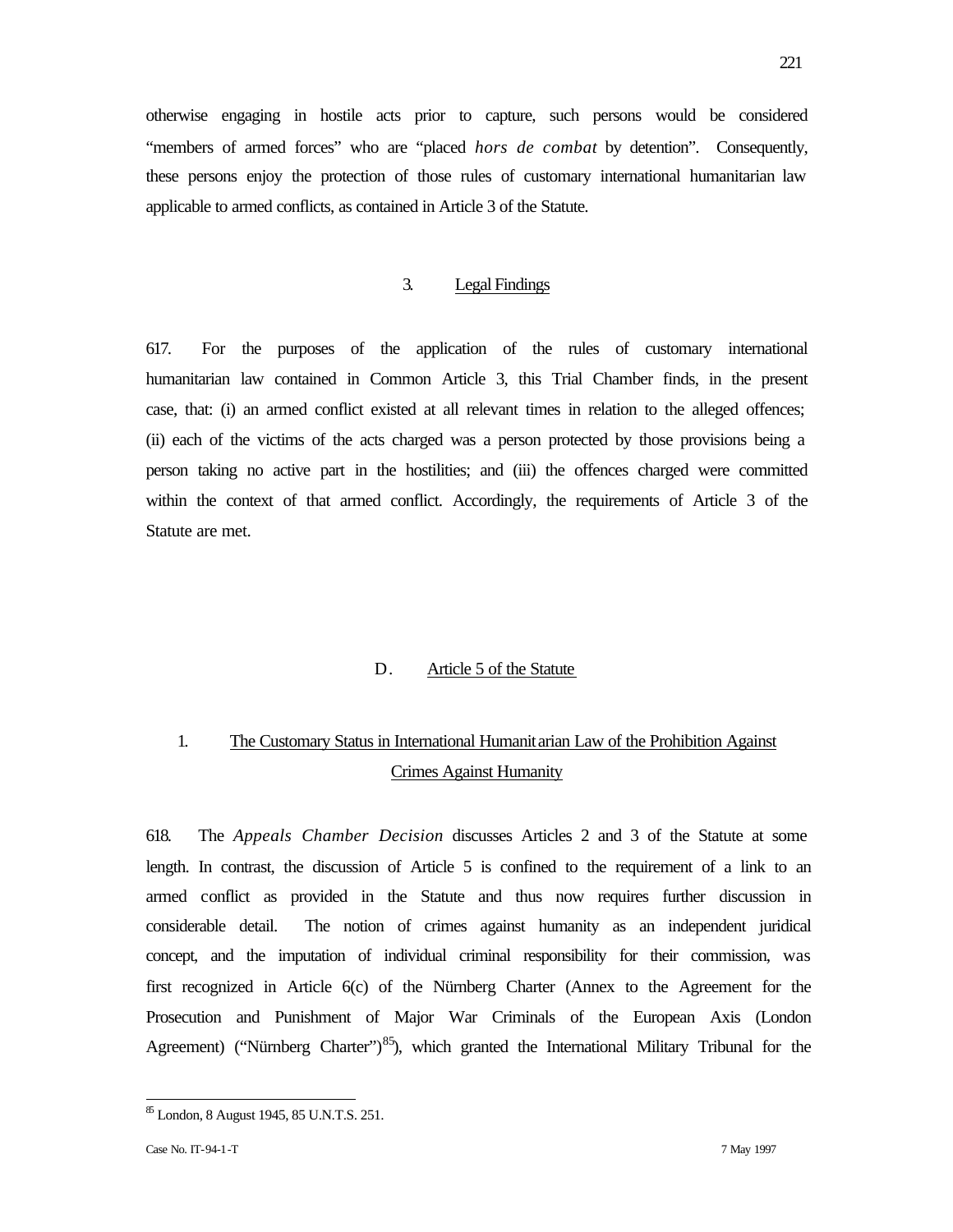Trial of the Major War Criminals ("Nürnberg Tribunal") jurisdiction over this crime<sup>86</sup>. The term "crimes against humanity", although not previously codified, had been used in a nontechnical sense as far back as 1915 and in subsequent statements concerning the First World War and was hinted at in the preamble to the 1907 Hague Convention in the so-called "Martens Clause"<sup>87</sup>. Thus when crimes against humanity were included in the Nürnberg Charter, although it was the first technical use of the term, it was not considered a novel concept<sup>88</sup>. Nevertheless a new category of crime was created  $8^9$ .

619. The decision to include crimes against humanity in the Nürnberg Charter and thus grant the Nürnberg Tribunal jurisdiction over this crime resulted from the Allies' decision not to limit their retributive powers to those who committed war crimes in the traditional sense but to include those who committed other serious crimes that fall outside the ambit of traditional war crimes, such as crimes where the victim is stateless, has the same nationality as the perpetrator, or that of a state allied with that of the perpetrator. The origins of this decision can be found in assertions made by individual governments, the London International Assembly and the United Nations War Crimes Commission<sup>90</sup>.

620. Unlike the crime of aggression<sup>91</sup> and war crimes<sup>92</sup>, the Trial of the Major War Criminals before the International Military Tribunal<sup> $\beta$ </sup> ("Nürnberg Judgment") does not delve into the legality of the inclusion of crimes against humanity in the Nürnberg Charter and the pre-existence of the prohibition<sup>94</sup>, noting only that "from the beginning of the War in 1939

 $\overline{\phantom{a}}$ 

<sup>86</sup> *See Appeals Chamber Decision*, para. 138, citing the *Report of the Secretary-General*, para. 47, *supra*; *see also* Egon Schwelb, *Crimes Against Humanity*, 23 Brit. Ybk. Int'l L. 178, 178 (1946).

<sup>87</sup> *See* the Report of the Commission on the Responsibility of the Authors of the War and on Enforcement of Penalties, established at the Peace Conference in Paris on 25 Jan 1919, which found, *inter alia*, that violations of "the elementary laws of humanity" had occurred. Reports of the Majority and Dissenting Reports of American and Japanese Members of the Commission of Responsibilities (Clarendon Press: Oxford, 1919). S*ee also* Declaration of 28 May 1915 of the Governments of France, Great Britain and Russia denouncing the massacres of the Armenian population in Turkey as "crimes against humanity and civilization for which all the members of the Turkish Government will be held responsible together with its agents implicated in the massacres", quoted in Egon Schwelb, *Crimes Against Humanity*, 23 Brit. Ybk. Int'l L. 178, 181 (1946). *See also* History of the United Nations War Crimes Commission and the Development of Laws of War 32-38 (The United Nations War Crimes Commission: London, 1948) ("War Crimes Commission").

<sup>88</sup> War Crimes Commission, 188, *supra*.

<sup>89</sup> Antonio Cassese*, Violence and Law in the Modern Age* 109 (1988).

<sup>90</sup> *See* Schwelb, *supra* at 183-187; *see also* War Crimes Commission *supra* at 174-177.

<sup>91</sup> Trial of the Major War Criminals before the International Military Tribunal, Nuremberg, Germany, (1947) ("Nürnberg Judgment") 219-224.

<sup>92</sup> *Id*., 253-254.

 $\overline{\mathcal{B}}$  *Id.* 

<sup>94</sup> *Id*., 254-255.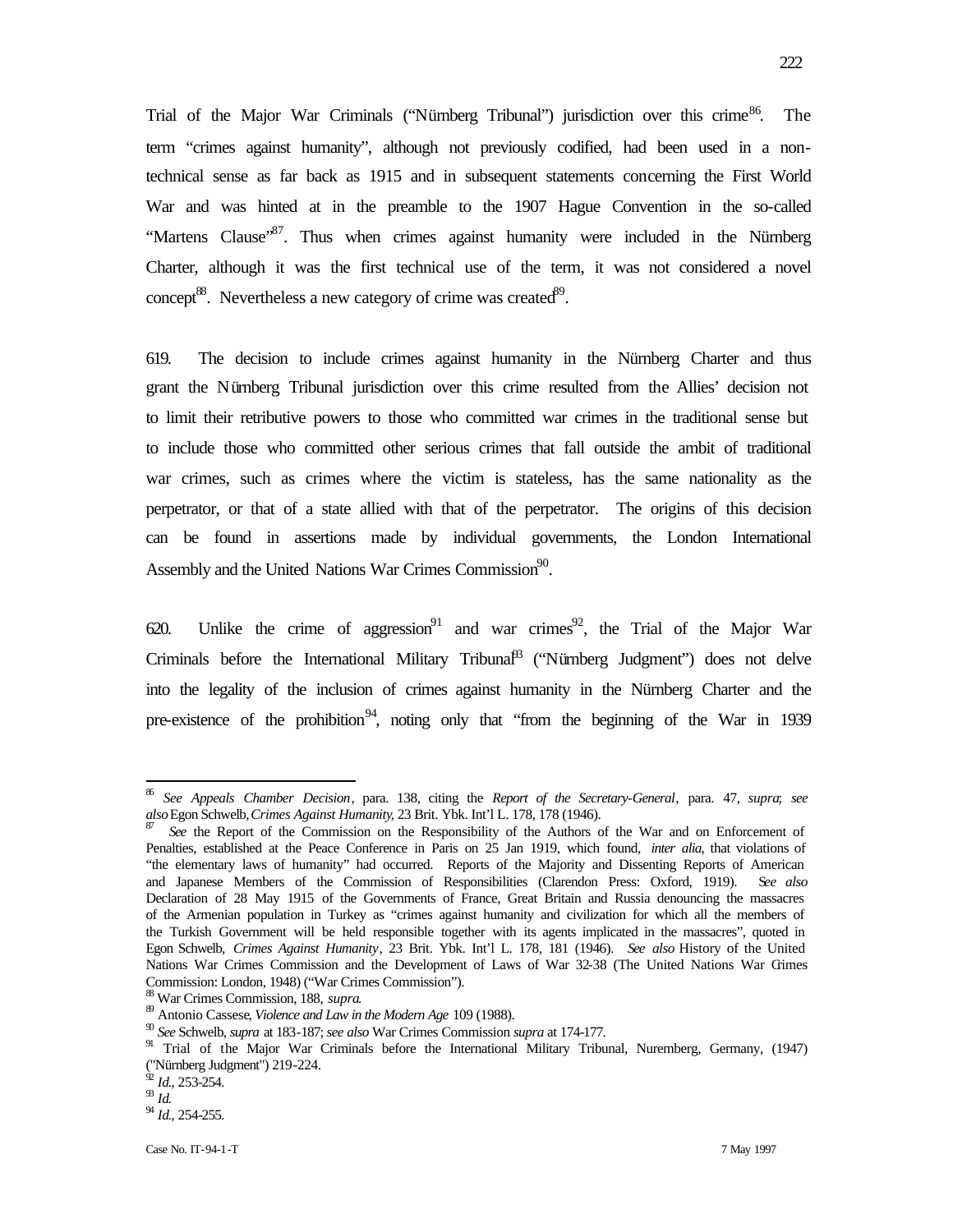War Crimes were committed on a vast scale, which were also Crimes against Humanity"<sup>95</sup>. Thus the inclusion of crimes against humanity in the Nürnberg Charter was justified by their relation to war crimes, the gaps in the traditional definition of which it was designed to fill, the customary nature of which is described<sup>96</sup>. Additionally, the Nirnberg Judgment noted that, in regard to the law to be applied, the Nürnberg Charter was decisive and binding on the Nürnberg Tribunal  $\frac{97}{7}$  and that it "is the expression of international law existing at the time of its creation; and to that extent is itself a contribution to international law<sup>398</sup>. On the basis of the Nürnberg Charter the prohibition against crimes against humanity, and the attribution of individual criminal responsibility for their commission, was also contained in the Charter of the International Military Tribunal for the Far East of 19 January 1946 ("Tokyo Charter")<sup>99</sup> and in Law No. 10 of the Control Council for Germany ("Control Council Law No.  $10$ ")<sup>100</sup>, which were utilised for additional prosecutions for atrocities committed during the Second World War.

621. The prohibition of crimes against humanity was subsequently affirmed by the General Assembly in its resolution entitled Affirmation of the Principles of International Law recognized by the Charter of the Nürenberg Tribunal<sup>101</sup> and thereafter confirmed in the Principles of International Law Recognized in the Charter of the Nürenberg Tribunal and in the Judgement of the Tribunal ("Nürenberg Principles"), adopted by the International Law Commission in 1950 and submitted to the General Assembly<sup>102</sup>, Principle VI.c of which provides that a crime against humanity is punishable as a crime under international law. The attribution of individual criminal responsibility for the commission of crimes against humanity, as it was applied by the Nürnberg Tribunal, was also approved in Principle I of the Nürenberg Principles, which provides that "[a] person who commits an act which constitutes a crime under international law is responsible therefore and liable to punishment".

<sup>95</sup> *Id*., 254.

<sup>96</sup> *See* M. Cherif Bassiouni, *Crimes Against Humanity in International Criminal Law.* 7, 114-119 (Martinus Nijhoff: Dordrecht, 1992).

<sup>97</sup> Nürnberg Judgment, 174, 218, *supra*.

<sup>98</sup> *Id*., 218.

 $99$  Article 5(c).

<sup>&</sup>lt;sup>100</sup>Official Gazette of the Control Council for Germany, No. 3, p. 22, Military Government Gazette, Germany, British Zone of Control, No. 5, p. 46, Journal Officiel du Commandement en Chef Francais en Allemagne, No. 12 of 11 January 1946, Art. II(c) ("Control Council Law No. 10").

 $101$  U.N.G.A. res. 95 (I) of 11 December 1946.

<sup>102</sup> Nürnberg Principles, Ybk I.L.C., 1950, Vols I and II.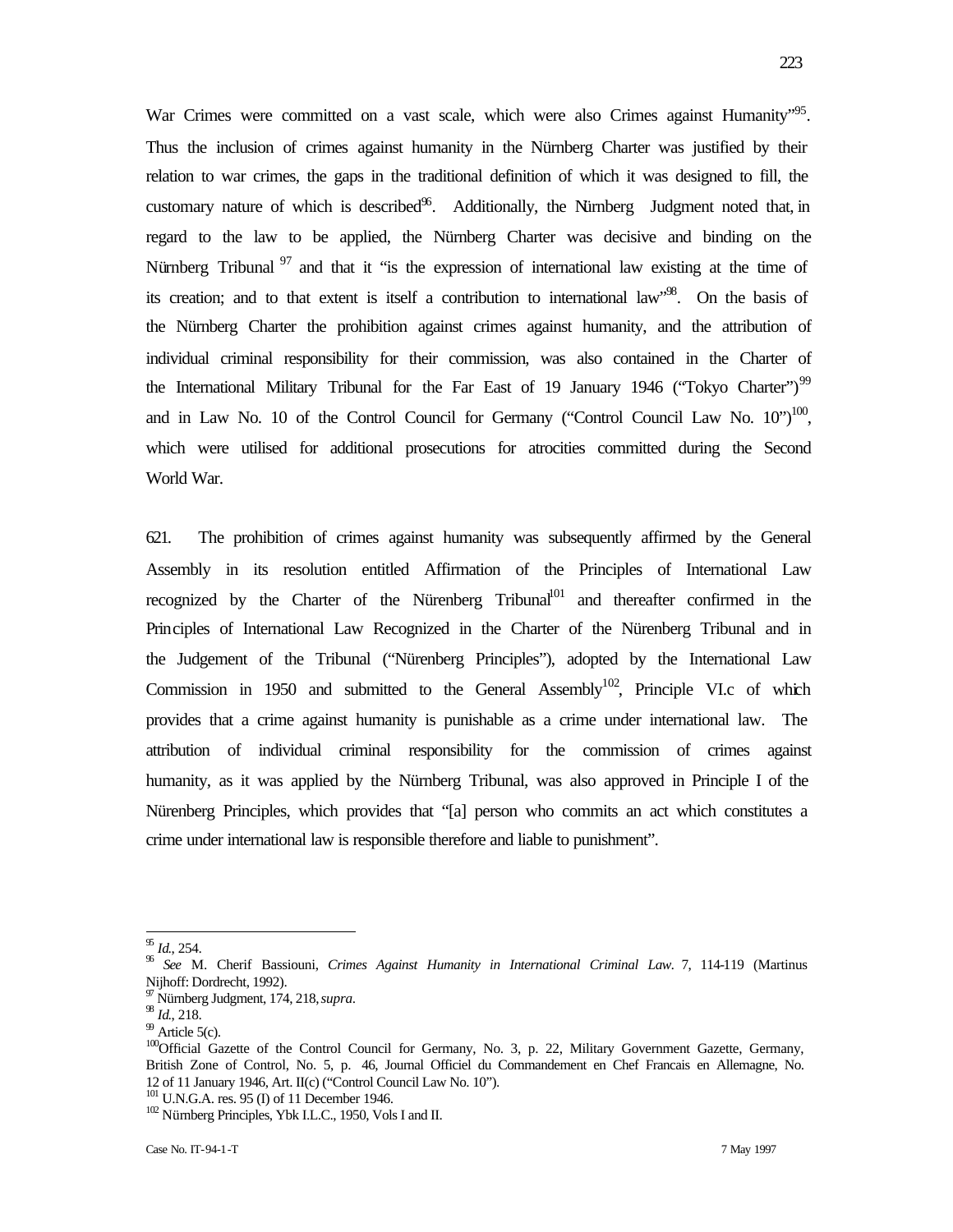622. The customary status of the Nürnberg Charter, and thus the attribution of individual criminal responsibility for the commission of crimes against humanity, was expressly noted by the Secretary-General<sup>103</sup>. Additional codifications of international law have also confirmed the customary law status of the prohibition of crimes against humanity, as well as two of its most egregious manifestations: genocide and apartheid  $104$ .

623. Thus, since the Nürnberg Charter, the customary status of the prohibition against crimes against humanity and the attribution of individual criminal responsibility for their commission have not been seriously questioned. It would seem that this finding is implicit in *the Appeals Chamber Decision* which found that "[i]t is by now a settled rule of customary international law that crimes against humanity do not require a connection to international armed conflict<sup>',105</sup>. If customary international law is determinative of what type of conflict is required in order to constitute a crime against humanity, the prohibition against crimes against humanity is necessarily part of customary international law. As such, the commission of crimes against humanity violates customary international law, of which Article 5 of the Statute is, for the most part, reflective. As stated by the Appeals Chamber: "[T]here is no question . . . that the definition of crimes against humanity adopted by the Security Council in Article 5 comports with the principle of *nullum crimen sine lege*."<sup>106</sup>

## 2. Conditions of Applicability

624. Article 5 of the Statute grants the International Tribunal subject-matter jurisdiction over crimes against humanity and there follows a list of the specific offences proscribed.

<sup>103</sup> *Report of the Secretary-General*, para. 35, *supra*.

<sup>&</sup>lt;sup>104</sup>See, e.g., the Convention on the Non-Applicability of Statutory Limitations to War Crimes and Crimes Against Humanity of 26 Nov. 1968` at Art. I (deciding that no statutory limitation shall apply to crimes against humanity, "even if such acts do not constitute a violation of the domestic law of the country in which they were committed"); *I.L.C. Draft Code* at Art. 18 (including crimes against humanity as a crime against peace and security of mankind) and Art. 2 (providing for individual responsibility for crimes against peace and security of mankind); the I.L.C.'s Draft Statute for a Permanent International Criminal Court, *Report of the I.L.C. on the work of its Forty-sixth Session*, U.N. Doc. G.A.O.R. A/49/10 (" *I.L.C. Draft Statute*") at Art. 20 (including crimes against humanity as a crime within the jurisdiction of the court and one which is a crime under general international law); the Convention on the Prevention and Punishment of the Crime of Genocide ("Genocide Convention"), 9 Dec. 1948, 78 U.N.T.S. 277, at Art. 1 (noting that genocide is a crime under international law) and Art. IV (establishing individual criminal responsibility), and the International Convention on the Suppression and Punishment of the Crime of Apartheid ("Convention on Apartheid"), 30 Nov. 1973, 1015 U.N.T.S. 243, at Art. I (declaring that apartheid is a crime against humanity and that inhumane acts resulting from apartheid are crimes violating international law) and Art. III (attaching individual international criminal responsibility for the crime of apartheid).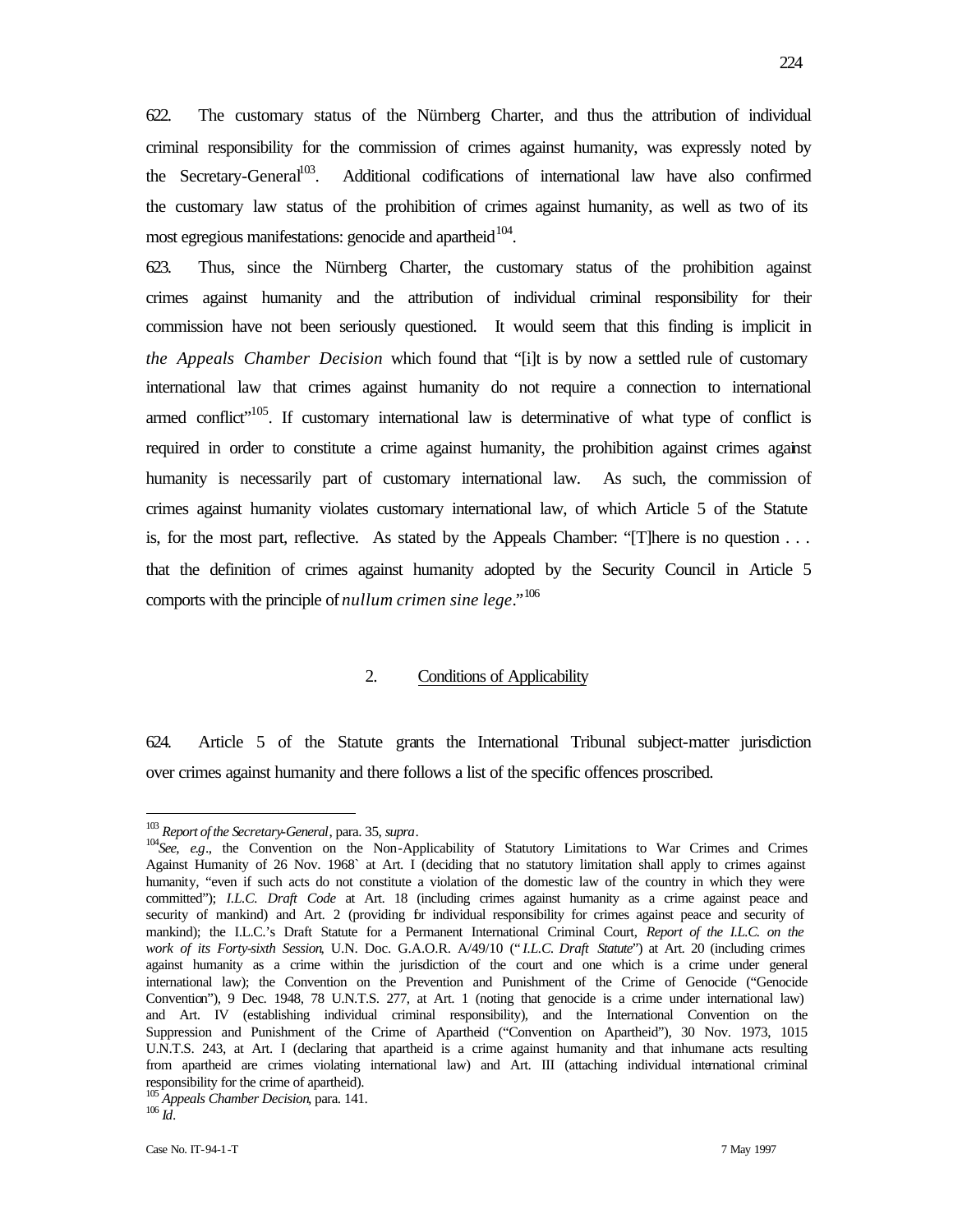625. The Indictment charges the accused with 10 counts of crimes against humanity. In each case the accused is charged under the appropriate head of Article 5 of the Statute as well as Article 7, paragraph 1. In order to prove that the accused committed the crimes alleged, both the conditions of applicability for crimes against humanity as well as the specific elements of each offence must be established. It is the common conditions of applicability for crimes against humanity that are the subject of this section.

626. Article 5 of the Statute grants the International Tribunal jurisdiction to prosecute crimes against humanity only "when committed in armed conflict" (whether international or internal) and they must be "directed against any civilian population". These conditions contain within them several elements. The Prosecution argues that the elements of crimes against humanity are: (1) that the accused committed one of the acts enumerated in Article 5; (2) the acts were committed during an armed conflict; (3) at the time of the commission of the acts or omissions there was an ongoing widespread or systematic attack directed against a civilian population; and (4) the accused knew or had reason to know that by his acts or omission, he was participating in the attack on the population. The Defence for the most part agrees with these elements, although it argues that: (1) the crimes must be committed in an armed conflict; and (2) the attack must be widespread and systematic. The Trial Chamber's determination of the conditions of applicability, as elaborated below, is that, first, "when committed in armed conflict" necessitates the existence of an armed conflict and a nexus between the act and that conflict. Secondly, "directed against any civilian population" is interpreted to include a broad definition of the term "civilian". It furthermore requires that the acts be undertaken on a widespread or systematic basis and in furtherance of a policy. The *Report of the Secretary-General* and the interpretation of several Security Council members reveal the additional requirement that all relevant acts must be undertaken on discriminatory grounds. Finally, the perpetrator must have knowledge of the wider context in which his act occurs.

#### (a) When committed in armed conflict

627. Article 5 of the Statute, addressing crimes against humanity, grants the International Tribunal jurisdiction over the enumerated acts "when committed in armed conflict". The requirement of an armed conflict is similar to that of Article 6(c) of the Nürnberg Charter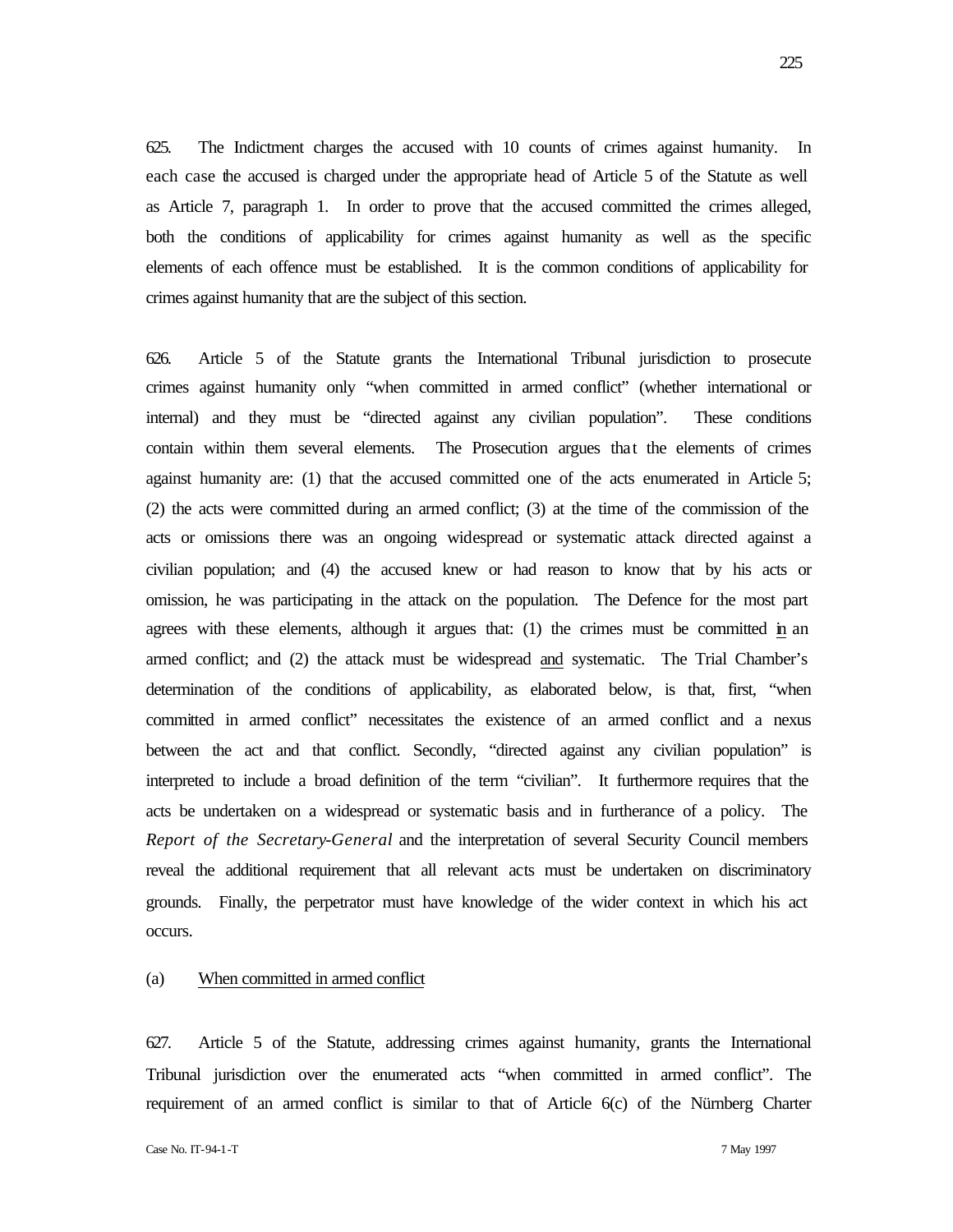which limited the Nürnberg Tribunal's jurisdiction to crimes against humanity committed "before or during the war", although in the case of the Nürnberg Tribunal jurisdiction was further limited by requiring that crimes against humanity be committed "in execution of or in connection with" war crimes or crimes against peace  $107$ . Despite this precedent, the inclusion of the requirement of an armed conflict deviates from the development of the doctrine after the Nürnberg Charter, beginning with Control Council Law No. 10, which no longer links the concept of crimes against humanity with an armed conflict. As the Secretary-General stated: "Crimes against humanity are aimed at any civilian population and are prohibited regardless of whether they are committed in an armed conflict, international or internal in character."<sup>108</sup> In the Statute of the International Tribunal for Rwanda the requirement of an armed conflict is omitted, requiring only that the acts be committed as part of an attack against a civilian population<sup>109</sup>. The Appeals Chamber has stated that, by incorporating the requirement of an armed conflict, "the Security Council may have defined the crime in Article 5 more narrowly than necessary under customary international  $law''^{10}$ , having stated earlier that "[s]ince customary international law no longer requires any nexus between crimes against humanity and armed conflict . . . Article 5 was intended to reintroduce this nexus for the purposes of this Tribunal."<sup>111</sup> Accordingly, its existence must be proved, as well as the link between the act or omission charged and the armed conflict.

# (i) The existence of an armed conflict

628. The Appeals Chamber, as discussed in greater detail in Section VI. A of this Opinion and Judgment, stated that "an armed conflict exists whenever there is a resort to armed force between States or protracted armed violence between governmental authorities and organized armed groups or between such groups within a State."  $^{112}$  Consequently, this is the test which the Trial Chamber has applied and it has concluded that the evidence establishes the existence of an armed conflict.

# (ii) The nexus between the act or omission and the armed conflict

<sup>107</sup> Nürnberg Charter, Art. 6(c), *supra*.

<sup>108</sup> *Report of the Secretary-General,* para. 47, *supra; see also I.L.C. Draft Code*, 96, *supra*.

<sup>109</sup> The Statute of the International Tribunal for Rwanda, ("*Rwanda Statute*") Art. 3,U.N. Doc. S/RES/955 (1994).

<sup>110</sup> *Appeals Chamber Decision*, para. 141.

<sup>111</sup> *Id*., para. 78.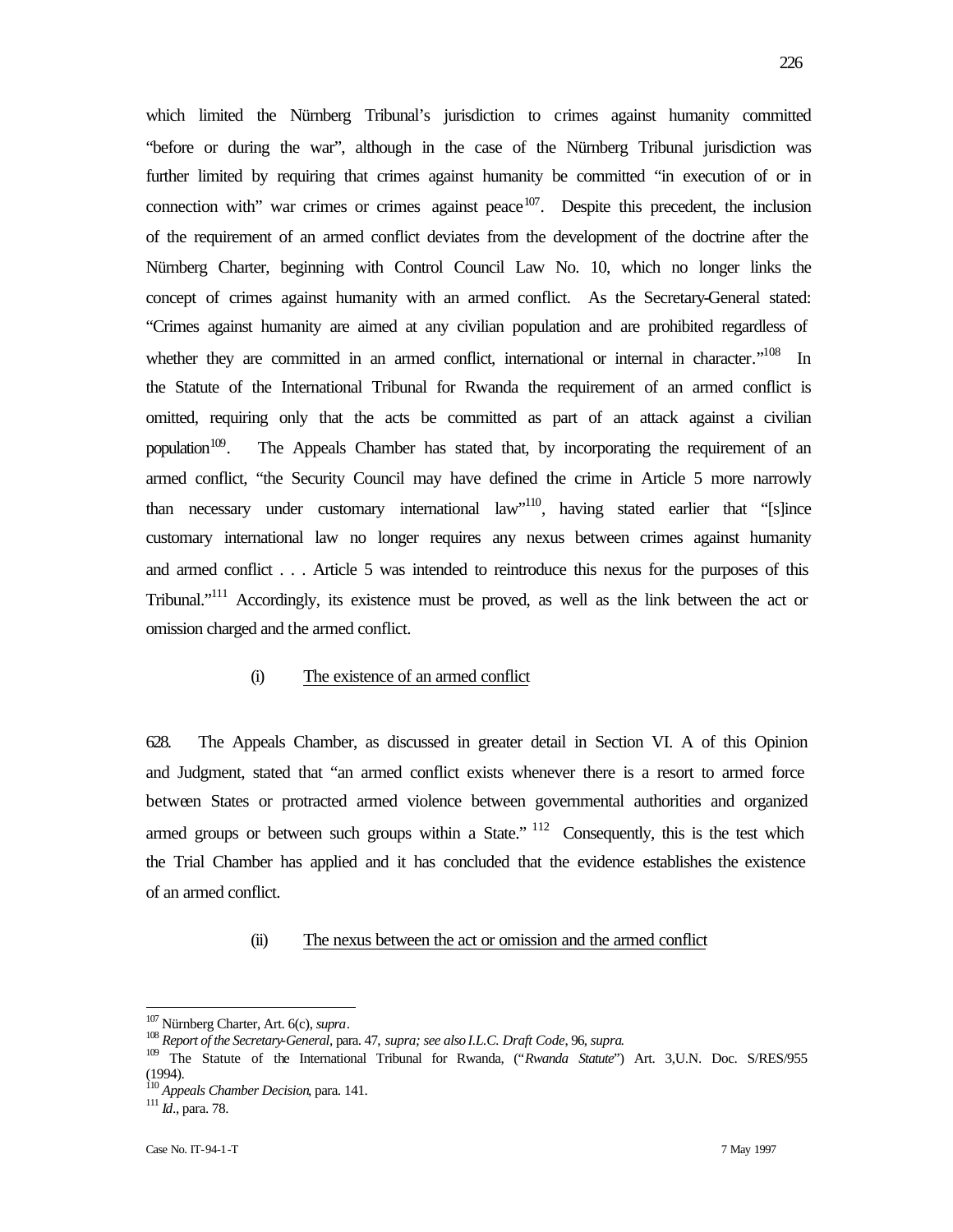629. The next issue which must be addressed is the required nexus between the act or omission and the armed conflict. The Prosecution argues that to establish the nexus necessary for a violation of Article 5 it is sufficient to demonstrate that the crimes were committed at some point in the course or duration of an armed conflict, even if such crimes were not committed in direct relation to or as part of the conduct of hostilities, occupation, or other integral aspects of the armed conflict. In contrast the Defence argues that the act must be committed "in" armed conflict.

630. The Statute does not elaborate on the required link between the act and the armed conflict. Nor, for that matter, does the *Appeals Chamber Decision,* although it contains several statements that are relevant in this regard. First is the finding, noted above, that the Statute is more restrictive than custom in that "customary international law no longer requires any nexus between crimes against humanity and armed conflict<sup>"113</sup>. Accordingly, it is necessary to determine the degree of nexus which is imported by the Statute by its inclusion of the requirement of an armed conflict. This, then, is a question of statutory interpretation.

631. The *Appeals Chamber Decision* is relevant to this question of statutory interpretation. In addressing Article 3 the Appeals Chamber noted that where interpretative declarations are made by Security Council members and are not contested by other delegations "they can be regarded as providing an authoritative interpretation" of the relevant provisions of the Statute<sup>114</sup>. Importantly, several permanent members of the Security Council commented that they interpret "when committed in armed conflict" in Article 5 of the Statute to mean "during a period of armed conflict<sup>"115</sup>. These statements were not challenged and can thus, in line with the *Appeals Chamber Decision*, be considered authoritative interpretations of this portion of Article 5.

632. The Appeals Chamber, in dismissing the Defence argument that the concept of armed conflict covers only the precise time and place of actual hostilities, said: "It is sufficient that

<sup>112</sup> *Id*., para. 70.

<sup>113</sup> *Id.,* para. 78; *see also id.* para. 141.

<sup>114</sup> *Id.,* para. 88.

<sup>115</sup> *See* Provisional Verbatim Record of the 3217th Meeting, U.N. Doc. S/PV.3217 (25 May 1993), 11 (statement of France), 16 (statement of the United States, included in which was the statement that the United States understood that the other members of the Council shared its view), 45 (where the Russian Federation used the formulation "during an armed conflict" and 19 (where the United Kingdom used "in time of armed conflict").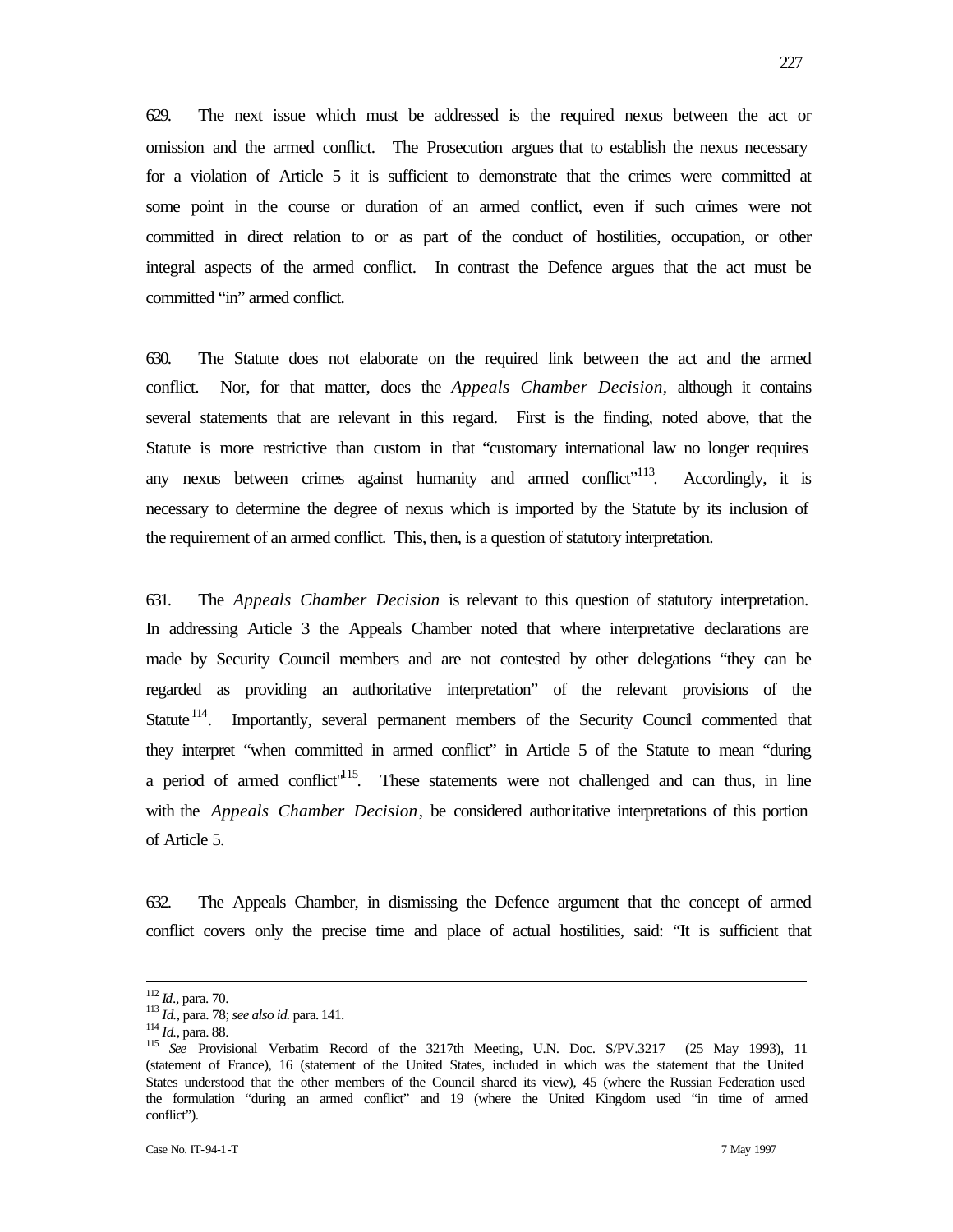the alleged crimes were closely related to the hostilities occurring in other parts of the territories controlled by the parties to the conflict<sup> $n<sup>116</sup>$ </sup>. Thus it is not necessary that the acts occur in the heat of battle. The foregoing supports a narrow interpretation of the required nexus to an armed conflict. This interpretation is further supported by Virginia Morris and Michael P. Scharf who note in regard to the inclusion of the requirement "in armed conflict" that "[t]his limitation is temporal rather than substantive in character, as indicated by the phrase '*when* committed in armed conflict'. This phrase does not require any connection with a war crime or any substantive connection to an armed conflict."<sup>117</sup>

633. On the basis of the foregoing the Trial Chamber accepts, with some caveats, the Prosecution proposition that it is sufficient for purposes of crimes against humanity that the act occurred in the course or duration of an armed conflict. The first such caveat, a seemingly obvious one, is that the act be linked geographically as well as temporally with the armed conflict. In this regard it is important to note that the Appeals Chamber found that:

the temporal and geographic scope of both internal and international armed conflicts extends beyond the exact time and place of hostilities.

International humanitarian law applies from the initiation of such armed conflicts and extends beyond the cessation of hostilities until a general conclusion of peace is reached; or, in the case of internal conflicts, a peaceful settlement is achieved. Until that moment, international humanitarian law continues to apply in the whole territory of the warring States or, in the case of internal conflicts, the whole territory under the control of a party, whether or not actual combat takes place there.<sup>118</sup>

634. Secondly, the act and the conflict must be related or, to reverse this proposition, the act must not be unrelated to the armed conflict, must not be done for purely personal motives of the perpetrator. This is further discussed below in regard to the level of intent required.

# (b) Directed against any civilian population

635. The requirement in Article 5 that the enumerated acts be "directed against any civilian population" contains several elements. The inclusion of the word "any" makes it clear that crimes against humanity can be committed against civilians of the same nationality as the perpetrator or those who are stateless, as well as those of a different nationality. However, the

. . . .

<sup>116</sup> *Appeals Chamber Decision*, para. 70.

<sup>117</sup> Morris and Scharf, 83, *supra*.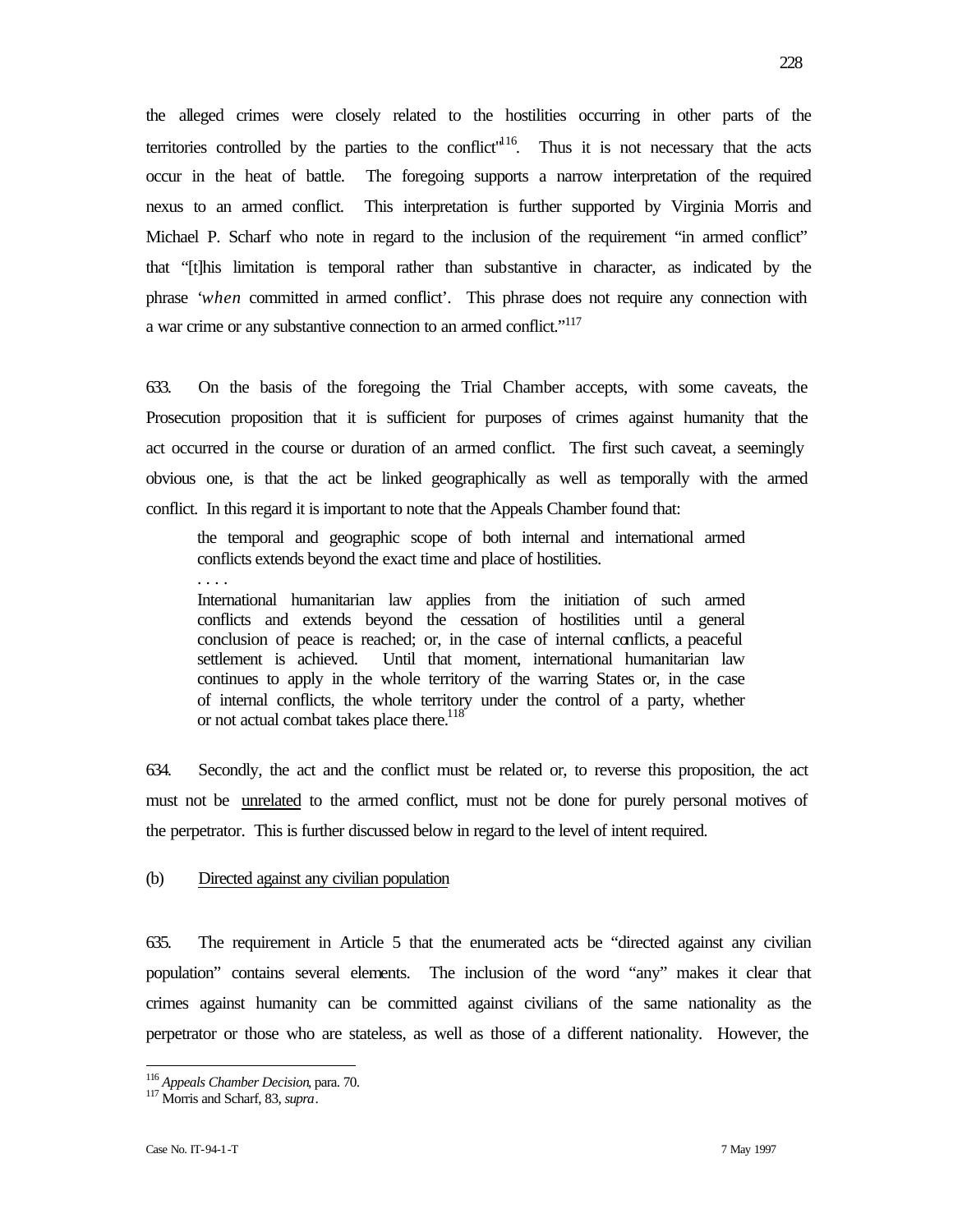remaining aspects, namely the definition of a "civilian" population and the implications of the term "population", require further examination.

# (i) The meaning of "civilian"

636. That the prohibited act must be committed against a "civilian" population itself raises two aspects: what must the character of the targeted population be and how is it to be determined whether an individual victim qualifies as a civilian such that acts taken against the person constitute crimes against humanity?

637. The Statute does not provide any guidance regarding the definition of "civilian" nor, for that matter, does the *Report of the Secretary-General*. The Prosecution in its pre-trial brief argues that the term "civilian" covers "all non-combatants within the meaning of common Article 3 to the [Geneva] Conventions" because of the finding that the language of Common Article 3 reflects "elementary considerations of humanity" which are "applicable under customary international law to any armed conflict<sup>",119</sup>. The Defence agrees that "civilians" under Article 5 covers all non-combatants, arguing however that the concept of "noncombatants" is not always clear in application. The Defence notes that particularly in situations such as that in Bosnia and Herzegovina, "where groups are mobilising without necessarily being under the direct control of the central government," there is a "grey area" between combatants and non-combatants. Thus the Defence concludes that the notion of noncombatants may not be sufficiently defined to determine in all cases whether the victims were civilians.

638. Regarding the first aspect, it is clear that the targeted population must be of a predominantly civilian nature. The presence of certain non-civilians in their midst does not change the character of the population<sup>120</sup>.

<sup>118</sup> *Appeals Chamber Decision*, paras. 67, 70.

<sup>119</sup> Prosecutor pre-trial brief filed 10 Apr.1996*, quoting Appeals Chamber Decision*; *see also Nicaragua* case, para. 218, *supra*.

<sup>&</sup>lt;sup>120</sup> *See* Article 50(3) of the Protocol Additional to the Geneva Conventions of 12 August 1949, and relating to the Protection of Victims of International Armed Conflicts ("Protocol I") (ICRC, Geneva, 1977); *see also* Fédération Nationale des Déportés et Internés Résistants et Patriotes and Others v. Barbie (*Barbie* case); Final Report of the Commission of Experts Established Pursuant to Security Council Resolution 780 (1992), ("*Final Report of the Commission of Experts*"), paras. 77-78, U.N. Doc. S/1994/674.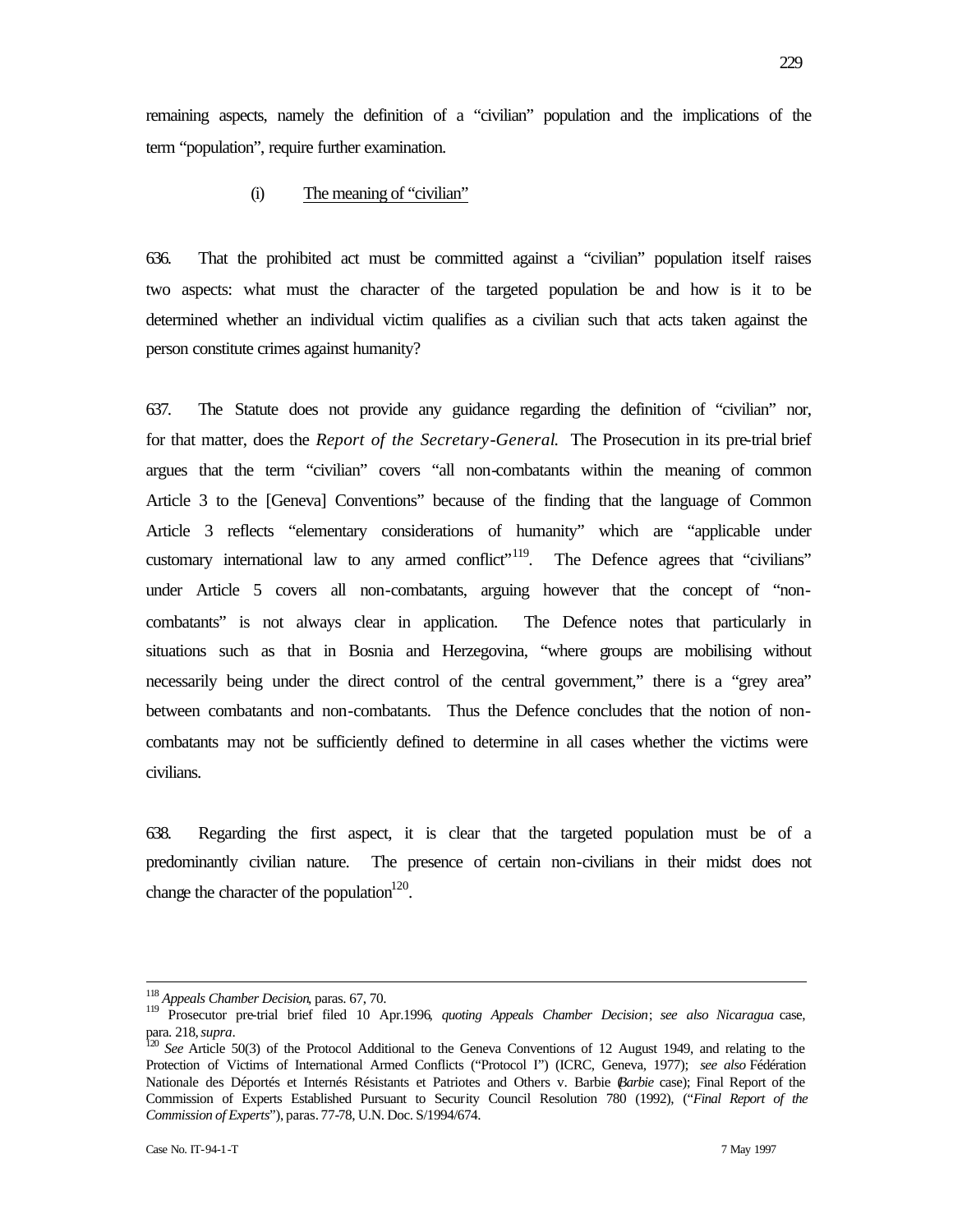639. The second aspect, determining which individual of the targeted population qualify as civilians for purposes of crimes against humanity, is not, however, quite as clear. Common Article 3, the language of which reflects "elementary considerations of humanity" which are "applicable under customary international law to any armed conflict"<sup>121</sup>, provides that in an armed conflict "not of an international character" Contracting States are obliged "as a minimum" to comply with the following: "Persons taking no active part in the hostilities, including members of armed forces who have laid down their arms and those placed *hors de combat* by sickness, wounds, detention, or any other cause, shall in all circumstances be treated humanely . . . ." Protocol Additional to the Geneva Conventions of 12 August 1949, and Relating to the Protection of Victims in International Armed Conflicts (Protocol  $I$ )<sup>122</sup> defines civilians by the exclusion of prisoners of war and armed forces, considering a person a civilian in case of doubt. However, this definition of civilians contained in Common Article 3 is not immediately applicable to crimes against humanity because it is a part of the laws or customs of war and can only be applied by analogy. The same applies to the definition contained in Protocol I and the *Commentary,* Geneva Convention IV, on the treatment of civilians, both of which advocate a broad interpretation of the term "civilian". They, and particularly Common Article 3, do, however, provide guidance in answering the most difficult question: specifically, whether acts taken against an individual who cannot be considered a traditional "non-combatant" because he is actively involved in the conduct of hostilities by membership in some form of resistance group can nevertheless constitute crimes against humanity if they are committed in furtherance or as part of an attack directed against a civilian population.

640. In this regard the United Nations War Crimes Commission stated in reference to Article 6(c) of the Nürnberg Charter that "[t]he words '*civilian* population' appear to indicate that 'crimes against humanity' are restricted to inhumane acts committed against civilians as opposed to members of the armed forces  $\ldots$   $\ldots$ <sup>123</sup>. In contrast, the Supreme Court of the British zone determined that crimes against humanity were applicable in all cases where the perpetrator and the victim were of the same nationality, regardless of whether the victim was civilian or military<sup>124</sup>. Similarly, the possibility of considering members of the armed forces

<sup>121</sup> *Appeals Chamber Decision*, para. 102; *see alsoNicaragua* case, para. 218, *supra.*

<sup>122</sup> Protocol I, *supra.*

<sup>123</sup> War Crimes Commission, 193, *supra*.

<sup>124</sup> Henri Meyrowitz*, La répression par les tribunaux allemands des crimes contre l'humanité et de l'appartenance à une organisation criminelle* 282 (1960) (unofficial translation).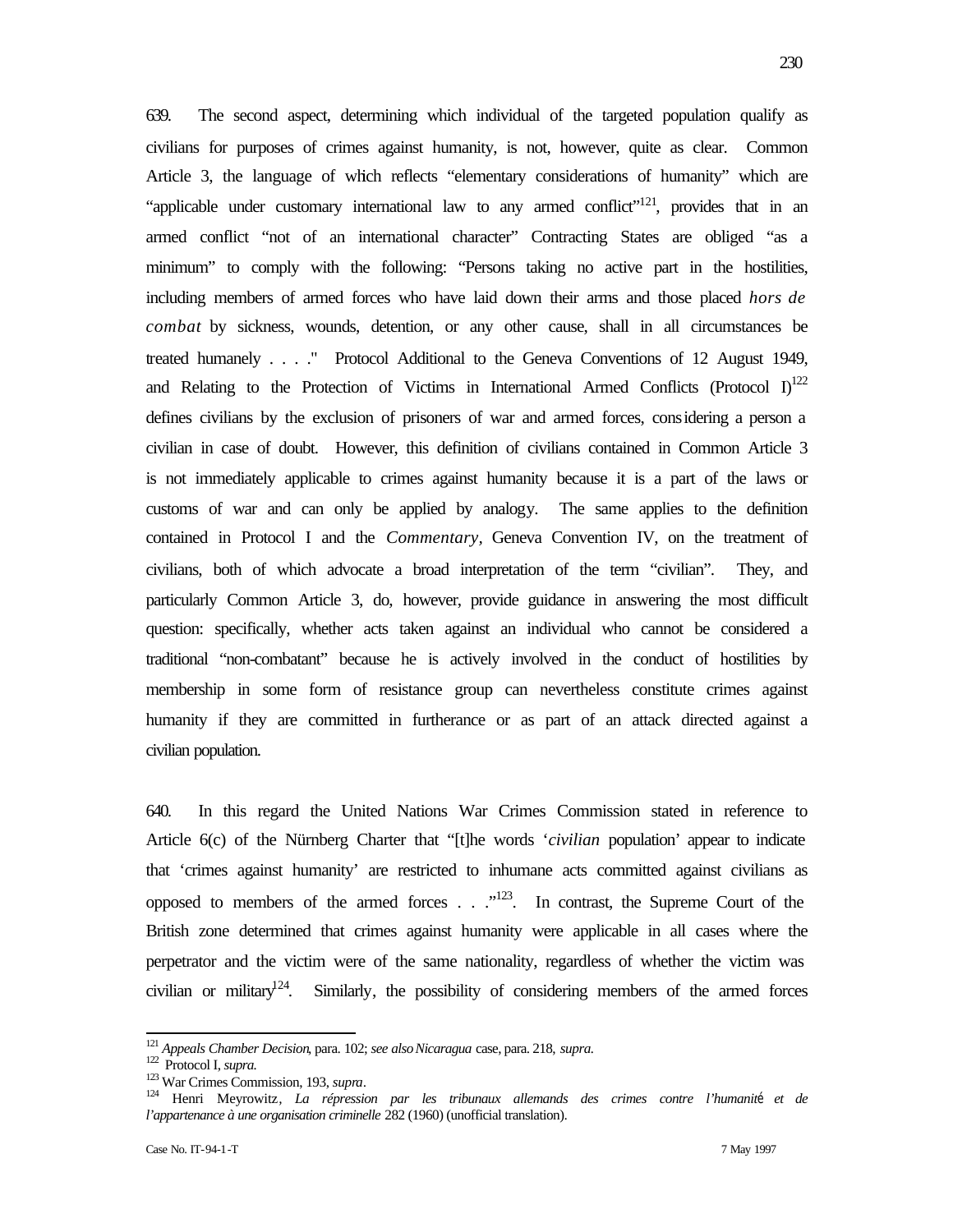as potential victims of crimes against humanity was recognized as early as  $1946^{125}$ . The Commission of Experts Established Pursuant to Security Council Resolution 780 ("Commission of Experts") observed: "It seems obvious that article 5 applies first and foremost to civilians, meaning people who are not combatants. This, however, should not lead to any quick conclusions concerning people who at one particular point in time did bear arms."<sup>126</sup> The Commission of Experts then provided an example based on the situation in the former Yugoslavia and concluded: "A Head of a family who under such circumstances tries to protect his family gun-in-hand does not thereby lose his status as a civilian. Maybe the same is the case for the sole policeman or local defence guard doing the same, even if they joined hands to try to prevent the cataclysm."<sup>127</sup>

641. Precisely this issue was considered in the case of *Fédération Nationale des Déportés et Internés Résistants et Patriotes and Others v. Barbie* (*Barbie* case)*<sup>128</sup> .* In this case the *Chambre d'accusation* of the Court of Appeal of Lyons ordered that an indictment for crimes against humanity be issued against Klaus Barbie, head of the Gestapo of Lyons during the Second World War, but only for "persecutions against innocent Jews", and held that prosecution was barred by the statute of limitations for crimes committed by Barbie against combatants who were members of the Resistance or whom Barbie thought were members of the Resistance, even if they were Jewish, because these acts could only constitute war crimes and not crimes against humanity<sup>129</sup>. The order of the examining magistrate along the same lines was confirmed by the *Cour d'Assises* and an appeal was lodged. On appeal the *Cour de Cassation* quashed and annulled the judgment in part, holding that members of the Resistance could be victims of crimes against humanity as long as the necessary intent for crimes against humanity was present<sup>130</sup>. As the court stated, "[n]either the driving force which motivated the victims, nor their possible membership of the Resistance, excludes the possibility that the accused acted with the element of intent necessary for the commission of crimes against humanity."<sup>131</sup> Thus, according to the *Cour de Cassation*, not only was the general population considered to be one of a civilian character despite the presence of Resistance members in its

 Schwelb, 191, *supra*. *Final Report of the Commission of Experts*, para. 78, *supra*. *Id*., para. 78. (1985) I.L.R. 125. Cited by the *Cour de Cassation*, *id*. 139. *Id*., 140. <sup>131</sup> *Id*.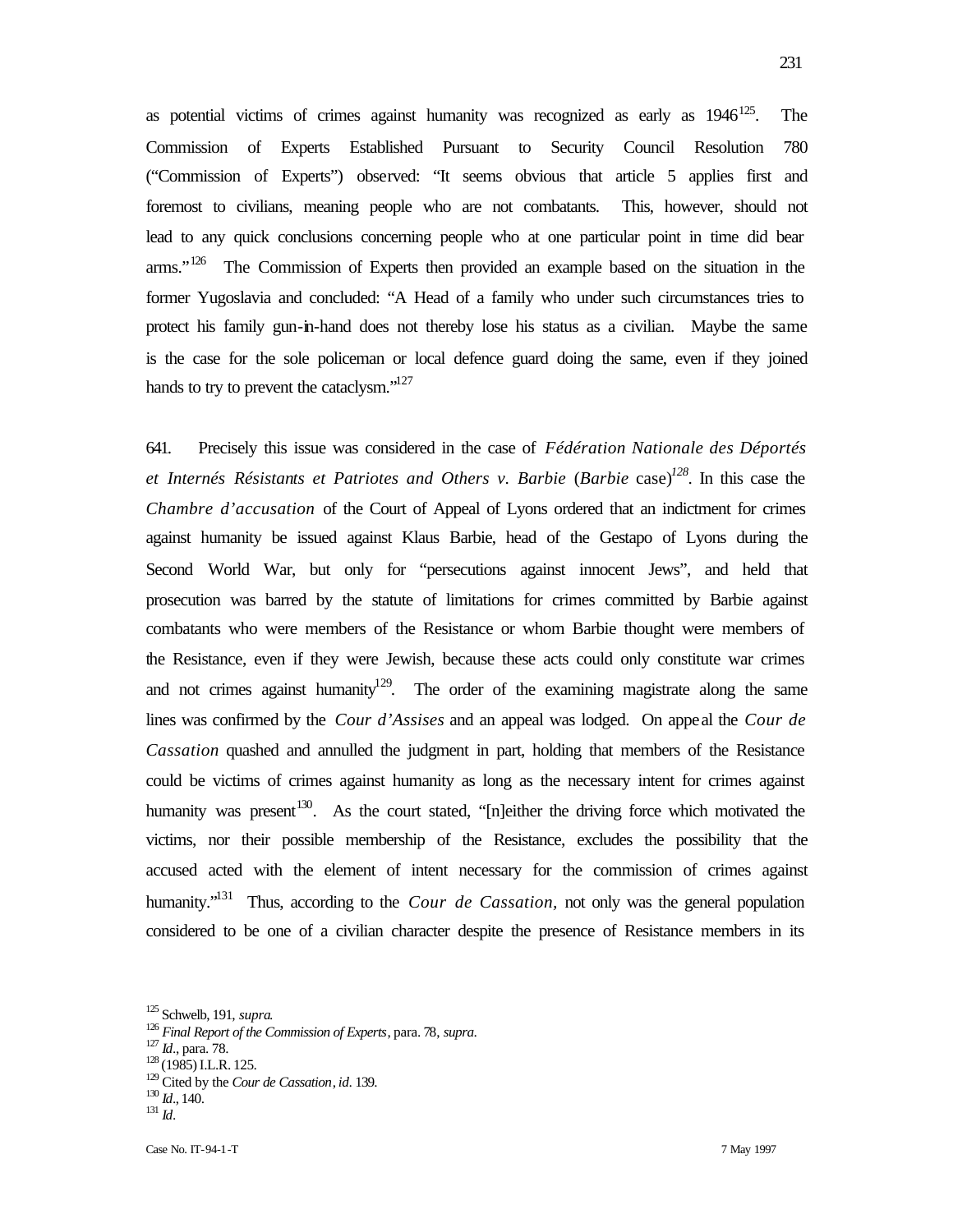midst but members of the Resistance themselves could be considered victims of crimes against humanity if the other requisite elements are met.

642. While instructive, it should be noted that the court in the *Barbie* case was applying national legislation that declared crimes against humanity not subject to statutory limitation, although the national legislation defined crimes against humanity by reference to the United Nations resolution of 13 February 1946, which referred back to the Nürnberg Charter (law of 26 December 1964<sup>132</sup>; and the fact that a crime against humanity is an international crime was relied upon to deny the accused's appeal on the bases of disguised extradition<sup>133</sup> and an elapsed statute of limitations<sup>134</sup>.

643. Despite the limitations inherent in the use of these various sources, from Common Article 3 to the *Barbie* case, a wide definition of civilian population, as supported by these sources, is justified. Thus the presence of those actively involved in the conflict should not prevent the characterization of a population as civilian and those actively involved in a resistance movement can qualify as victims of crimes against humanity. As noted by Trial Chamber I of the International Tribunal in its Review of the Indictment Pursuant to Rule 61 of the Rules of Procedure and Evidence in *The Prosecutor v. Mile Msksi}, Miroslav Radi}, and Veselin [ljivan~anin* ("*Vukovar Hospital Decision*")<sup>135</sup>, although crimes against humanity must target a civilian population, individuals who at one time performed acts of resistance may in certain circumstances be victims of crimes against humanity<sup>136</sup>. In the context of that case patients in a hospital, either civilians or resistance fighters who had laid down their arms, were considered victims of crimes against humanity $137$ .

## (ii) The meaning of "population"

<sup>132</sup> *See* Jean-Louis Clergerie, *La notion de crime contre l'humanité*, Revue du Droit Public 1251, 1251 n.3 (1988).

<sup>133</sup> *Id.,* 128. <sup>134</sup> *Id.,* 134, 136.

<sup>135</sup> *The Prosecutor v. Mile Msksi}, Miroslav Radi}, and Veselin [ljivan~anin*, Review of the Indictment Pursuant to Rule 61 of the Rules of Procedure and Evidence, Case No. IT-95-13-R61, T.Ch.I, 3 Apr. 1996 ("*Vukovar Hospital Decision*"). <sup>136</sup> *Id.,* para. 29.

<sup>137</sup> *Id.,* para. 32.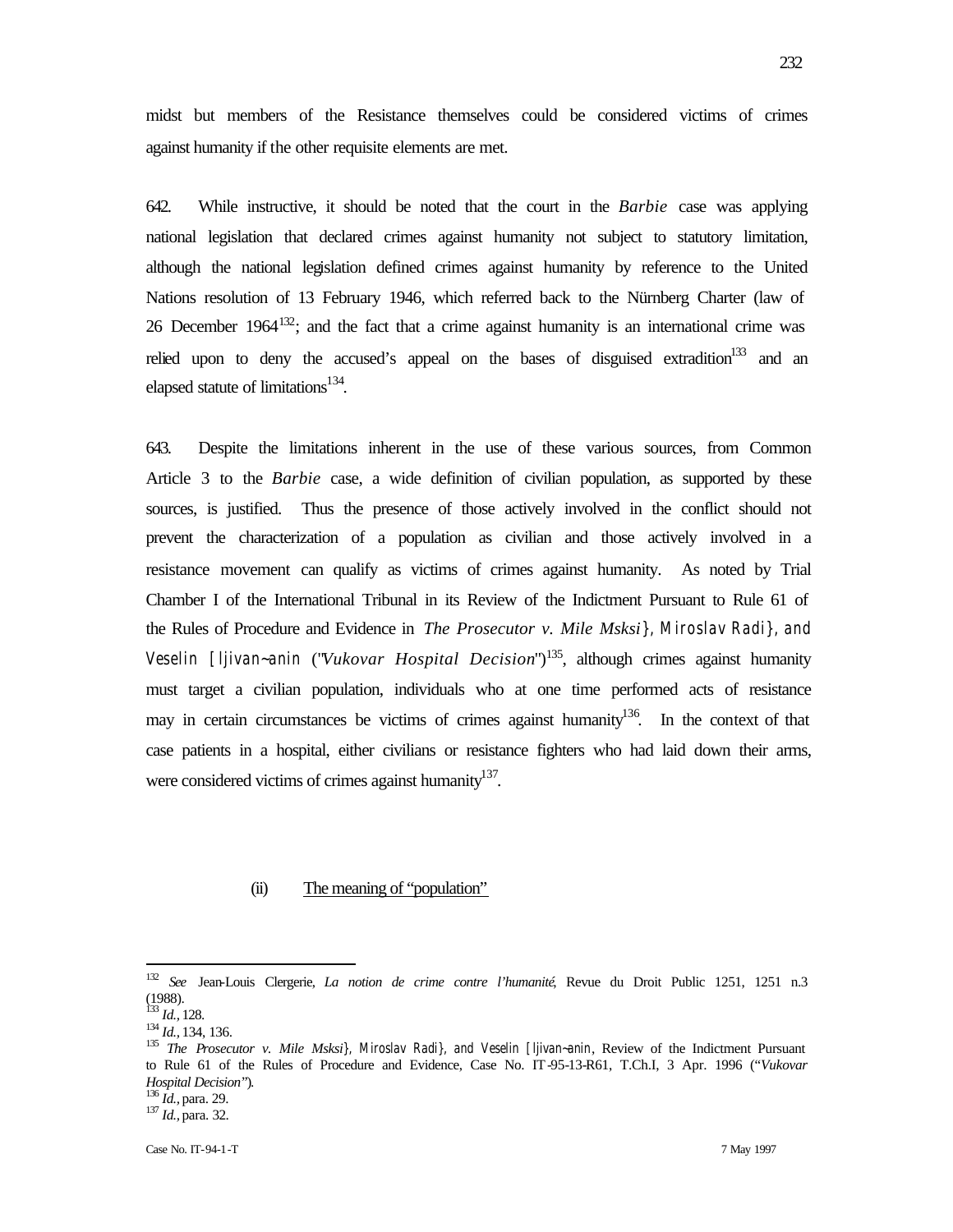644. The requirement in Article 5 of the Statute that the prohibited acts must be directed against a civilian "population" does not mean that the entire population of a given State or territory must be victimised by these acts in order for the acts to constitute a crime against humanity. Instead the "population" element is intended to imply crimes of a collective nature and thus exclude single or isolated acts which, although possibly constituting war crimes or crimes against national penal legislation, do not rise to the level of crimes against humanity<sup>138</sup>. As explained by this Trial Chamber in its *Decision on the Form of the Indictment*, the inclusion in Article 5 of the requirement that the acts "be 'directed against any civilian population' ensures that what is to be alleged will not be one particular act but, instead, a course of conduct." $139$  The purpose of this requirement was clearly articulated by the United Nations War Crimes Commission when it wrote that:

Isolated offences did not fall within the notion of crimes against humanity. As a rule systematic mass action, particularly if it was authoritative, was necessary to transform a common crime, punishable only under municipal law, into a crime against humanity, which thus became also the concern of international law. Only crimes which either by their magnitude and savagery or by their large number or by the fact that a similar pattern was applied at different times and places, endangered the international community or shocked the conscience of mankind, warranted intervention by States other than that on whose territory the crimes had been committed, or whose subjects had become their victims.<sup>140</sup>

Thus the emphasis is not on the individual victim but rather on the collective, the individual being victimised not because of his individual attributes but rather because of his membership of a targeted civilian population. This has been interpreted to mean, as elaborated below, that the acts must occur on a widespread or systematic basis, that there must be some form of a governmental, organizational or group policy to commit these acts and that the perpetrator must know of the context within which his actions are taken, as well as the requirement imported by the Secretary-General and members of the Security Council that the actions be taken on discriminatory grounds.

## a. The widespread or systematic occurrence of the acts

645. The Prosecution argues that the term "population" in Article 5 contemplates that by his actions the accused participated in a widespread or systematic attack against a relatively large

<sup>138</sup> *See* Schwelb, 191; *supra; see also* Memorandum of the Secretary-General on The Charter and Judgement of the Nürnberg Tribunal; History and Analysis, 67 (U.N. Publication, Sales No. 1949, V. 7).

<sup>139</sup> *Decision on the Form of the Indictment, supra*.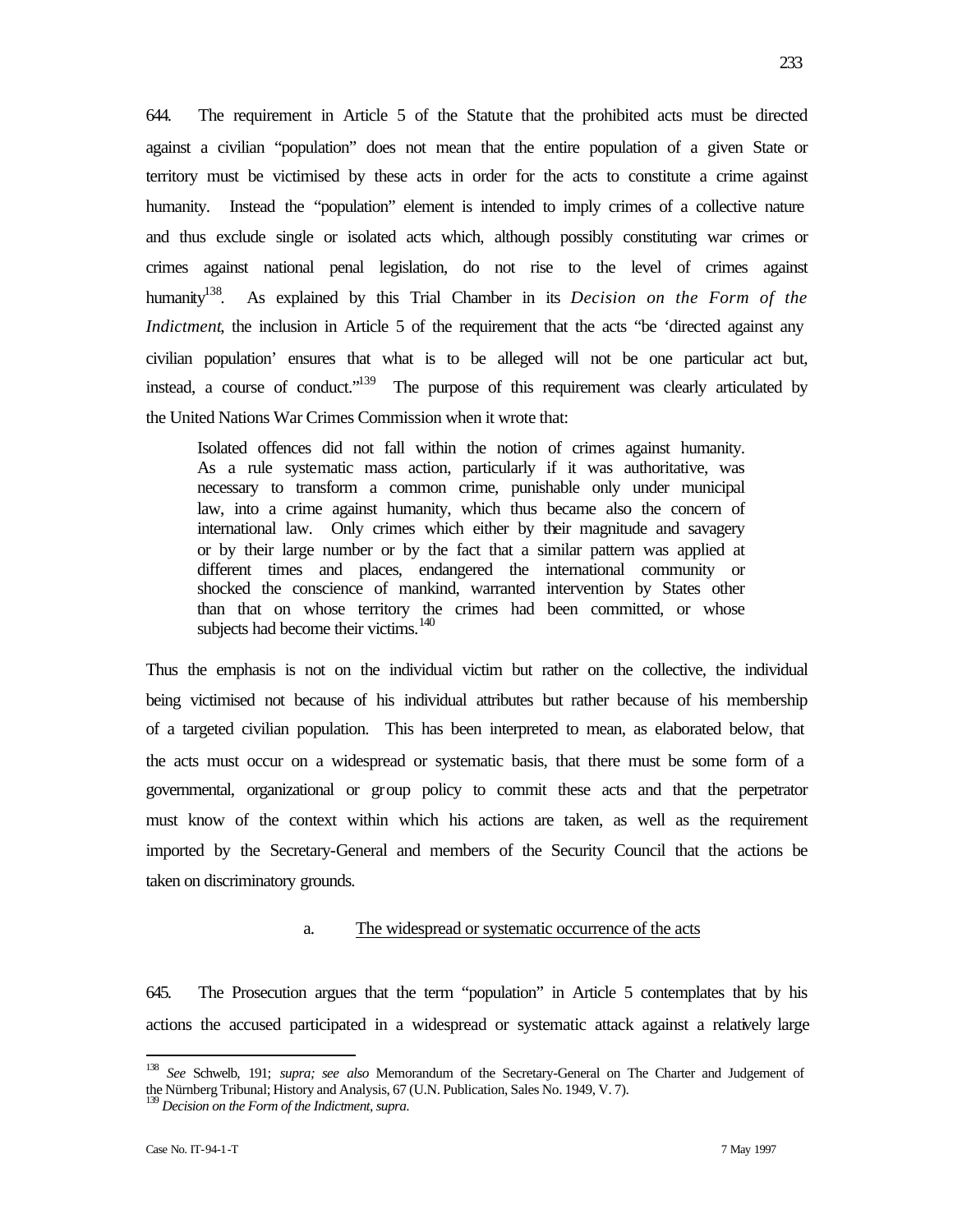victim group, as distinct from isolated or random acts against individuals. The Defence, while generally in agreement, argues that in order to constitute a crime against humanity the violations must be both widespread and systematic.

646. While this issue has been the subject of considerable debate, it is now well established that the requirement that the acts be directed against a civilian "population" can be fulfilled if the acts occur on either a widespread basis or in a systematic manner. Either one of these is sufficient to exclude isolated or random acts. The *Report of the Secretary-General* stipulates that crimes against humanity "refer to inhumane acts of a very serious nature . . . committed as part of a widespread or systematic attack against any civilian population<sup>"141</sup>. The Defence points to the fact that later in that same paragraph the Secretary-General states that in the conflict in the former Yugoslavia rape occurred on a "widespread and systematic" basis as support for its proposition that both widespreadness and systematicity are required. However, in the Trial Chamber's view, this passage is no more than a reflection of the situation as the Secretary-General saw it, as was the well-known finding by the Nürnberg Tribunal that "[t]he persecution of the Jews at the hands of the Nazi Government has been proved in the greatest detail before the Tribunal. It is a record of *consistent and systematic* inhumanity on the greatest scale."<sup>142</sup>

647. In addition to the *Report of the Secretary-General* numerous other sources support the conclusion that widespreadness and systematicity are alternatives. For example, Trial Chamber I came to this conclusion in the *Vukovar Hospital Decision<sup>143</sup> .* The Report of the Ad Hoc Committee on the Establishment of a Permanent International Criminal Court provides that crimes against humanity "usually involved a widespread or systematic attack against the civilian population rather than isolated offences<sup>"144</sup>. Article 18 of the International Law Commission Draft Code of Crimes Against the Peace and Security of Mankind<sup>145</sup> ("I.L.C. Draft Code") requires that the act be committed "in a systematic manner or on a large scale" and explicitly states that these are two alternative requirements. Similarly in its 1994 Report the International Law Commission stated that "the definition of crimes against humanity

<sup>140</sup> War Crimes Commission, 179, *supra*.

<sup>141</sup> *Report of the Secretary-General*, para. 48, *supra*.

<sup>142</sup> Nürnberg Judgment, 247, *supra*, (emphasis added).

<sup>143</sup> *Vukovar Hospital Decision*, para. 30, *supra*.

<sup>&</sup>lt;sup>144</sup> Report of the Committee on the Establishment of a Permanent International Ciminal Court ("Report of the *Ad Hoc Committee*"), U.N. Doc. G.A.O.R. A/50/22 (1995) at 17.

<sup>145</sup> *I.L.C. Draft Code, supra*.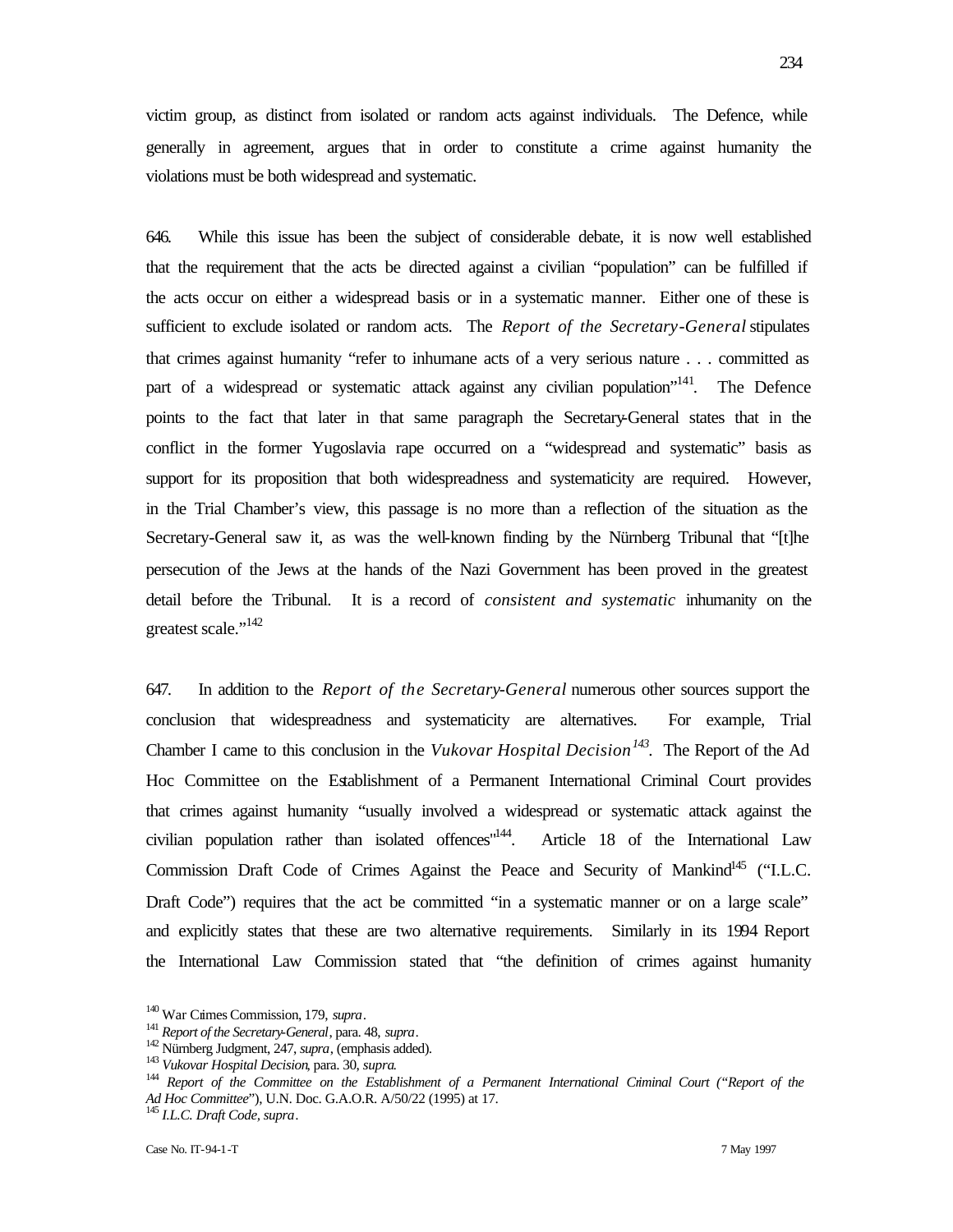encompasses inhumane acts of a very serious character involving widespread *or* systematic violations aimed at the civilian population", although it also stated that "[t]he hallmarks of such crimes lie in their large-scale *and* systematic nature", and that the "particular forms of unlawful acts (murder, enslavement, deportation, torture, rape, imprisonment etc.) are less crucial to the definition [sic] the factors of scale and deliberate policy."<sup>146</sup> Despite this seeming inconsistency the prevailing opinion was for alternative requirements, as is evident from the article addressing crimes against humanity in the 1991 Report of the International Law Commission which was entitled "Systematic or mass violations of human rights"<sup>147</sup>.

648. It is therefore the desire to exclude isolated or random acts from the notion of crimes against humanity that led to the inclusion of the requirement that the acts must be directed against a civilian "population", and either a finding of widespreadness, which refers to the number of victims, or systematicity, indicating that a pattern or methodical plan is evident, fulfils this requirement. As explained by the commentary to the I.L.C. Draft Code:

(3) The opening clause of this definition establishes the two general conditions which must be met for one of the prohibited acts to qualify as a crime against humanity covered by the present Code. The first condition requires that the act was "committed in a systematic manner or on a large scale". This first condition consists of two alternative requirements. . . Consequently, an act could constitute a crime against humanity if either of these conditions is met.

The commentary to the I.L.C. Draft Code further explains these requirements and their origins. It states:

The first alternative requires that the inhumane acts *be committed in a systematic manner* meaning pursuant to a preconceived plan or policy. The implementation of this plan or policy could result in the repeated or continuous commission of inhumane acts. The thrust of this requirement is to exclude a random act that was not committed as part of a broader plan or policy. The Nürnberg Charter did not include such a requirement. None the less the Nürnberg Tribunal emphasized that the inhumane acts were committed as part of the *policy of terror* and were "in many cases . . . organized and systematic" in considering whether such acts constituted crimes against humanity.

(4) The second alternative requires that the inhumane acts be *committed on a large scale* meaning that the acts are directed against a multiplicity of victims. This requirement excludes an isolated inhumane act committed by a perpetrator acting on his own initiative and directed against a single victim.

<sup>146</sup> *Report of the I.L.C. on the work of its Forty-ninth Session*, (1994) G.A.O.R., 49th sess., Supp. No. 10, U.N. Doc. A/49/10, p. 76, emphasis added.

<sup>147</sup> *Report of the International Law Commission on the Work of its Forty-third Session*, (1991) G.A.O.R., 46th sess. Supp. No. 10, U.N. Doc. A/46/10 ("I.L.C. 1991 Report"), at 265.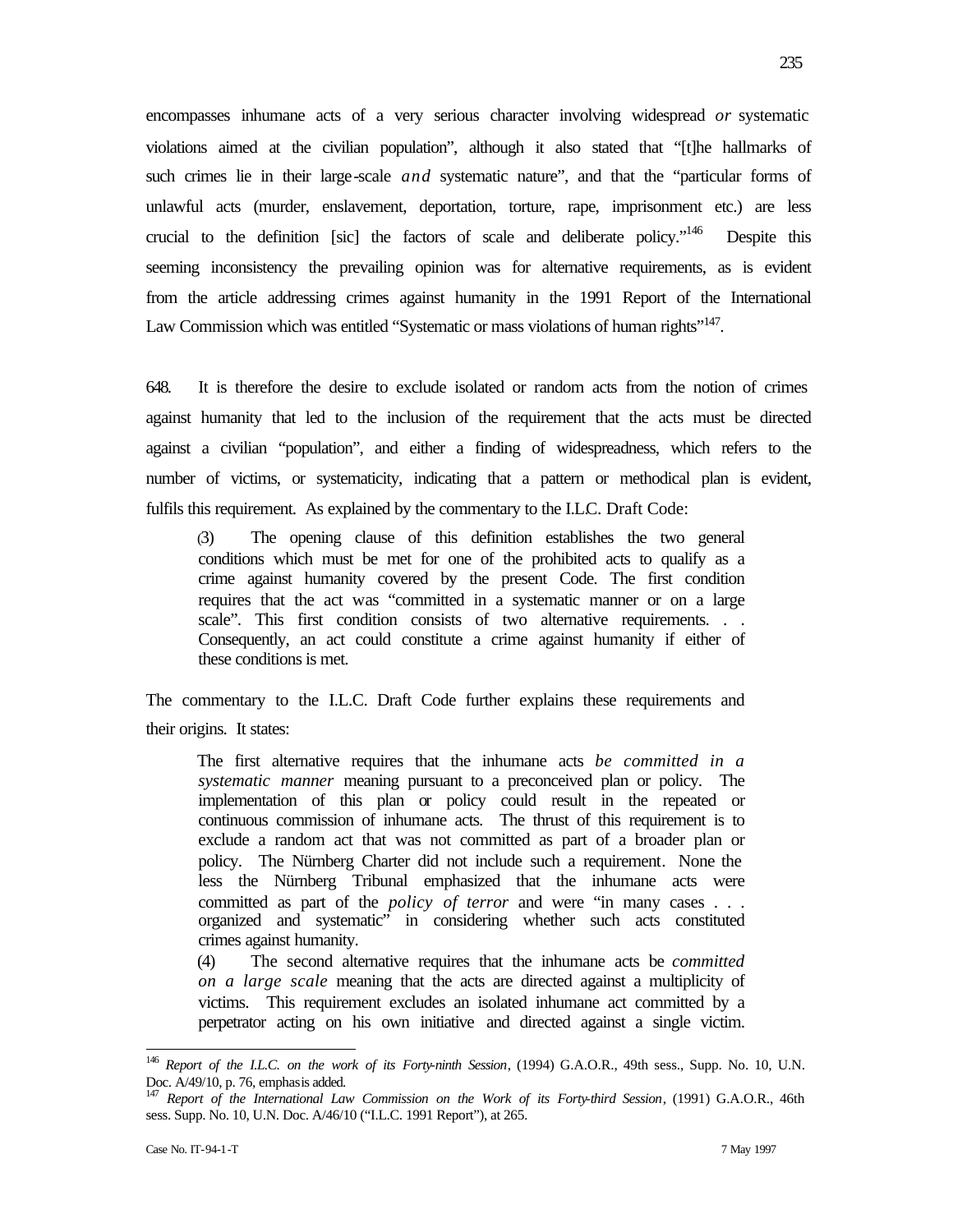The Nürnberg Charter did not include this second requirement either. None the less the Nürnberg Tribunal further emphasized that the policy of terror was "certainly carried out on a vast scale" in its consideration of inhumane acts as possible crimes against humanity. . . . The term "large scale" in the present text . . . is sufficiently broad to cover various situations involving multiplicity of victims, for example, as a result of the cumulative effect of a series of inhumane acts or the singular effect of an inhumane act of extraordinary magnitude.<sup>148</sup>

649. A related issue is whether a single act by a perpetrator can constitute a crime against humanity. A tangential issue, not at issue before this Trial Chamber, is whether a single act in and of itself can constitute a crime against humanity. This issue has been the subject of intense debate, with the jurisprudence immediately following the Second World War being mixed. The American tribunals generally supported the proposition that a massive nature was required<sup>149</sup>, while the tribunals in the British Zone came to the opposite conclusion, finding that the mass element was not essential to the definition, in respect of either the number of acts or the number of victims and that "what counted was not the mass aspect, but the link between the act and the cruel and barbarous political system, specifically, the Nazi regime<sup>"150</sup>. Clearly, a single act by a perpetrator taken within the context of a widespread or systematic attack against a civilian population entails individual criminal responsibility and an individual perpetrator need not commit numerous offences to be held liable. Although it is correct that isolated, random acts should not be included in the definition of crimes against humanity, that is the purpose of requiring that the acts be directed against a civilian *population* and thus "[e]ven an isolated act can constitute a crime against humanity if it is the product of a political system based on terror or persecution"<sup>151</sup>. The decision of Trial Chamber I of the International Tribunal in the *Vukovar Hospital Decision* is a recent recognition of the fact that a single act by a perpetrator can constitute a crime against humanity. In that decision the Trial Chamber stated:

30. Crimes against humanity are to be distinguished from war crimes against individuals. In particular, they must be widespread or demonstrate a systematic character. However, as long as there is a link with the widespread or systematic attack against a civilian population, a single act could qualify as

<sup>148</sup> *I.L.C. Draft Code*, 94-95, *supra*.

<sup>149</sup> *See* the *Trial of Josef Altstötter and Others* ("*Justice* case"), Vol. VI, Law Reports of Trials of War Criminals (U.N. War Crimes Commission London, 1949) *("Law Reports")* 79-80 *and see* the *Trial of Fredrich Flick and Five Others* ("*Flick* case"), Vol. IX, *Law Reports*, 51, in which isolated cases of atrocities and persecution were held to be excluded from the definition of crimes against humanity.

<sup>150</sup> Report of I.L.C. Special Rapporteur D. Thiam, Ybk I.L.C. 1986, Vol. II, I.L.C. A/CN.4/466 ("*Report of the Special Rapporteur*"), para. 93, referring to the conclusion of Henri Meyrowitz.<br><sup>151</sup> Henri Meyrowitz.

<sup>151</sup> Henri Meyrowitz quoted in Report of Special Rapporteur*,* para. 89, *supra*.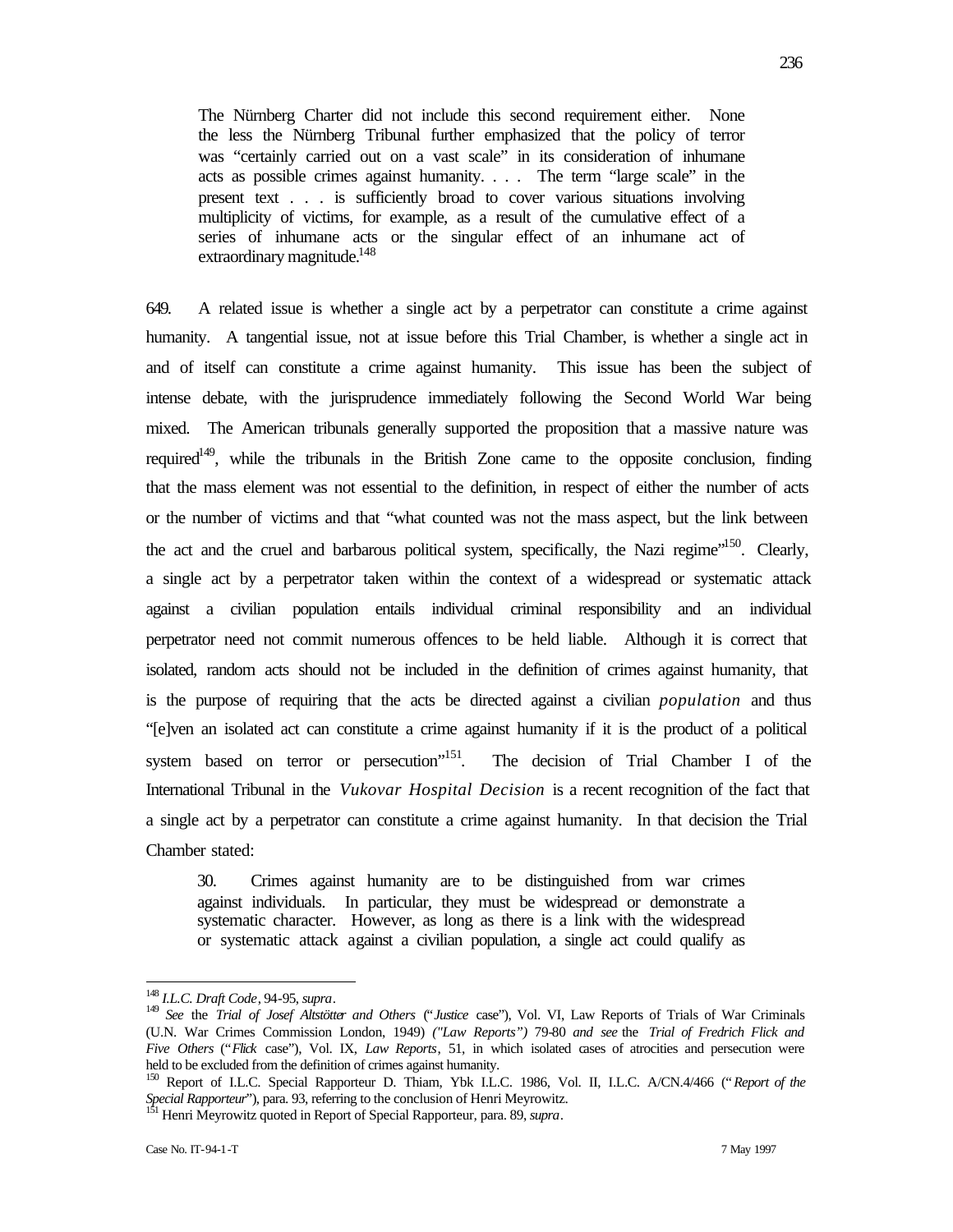a crime against humanity. As such, an individual committing a crime against a single victim or a limited number of victims might be recognized as guilty of a crime against humanity if his acts were part of the specific context identified above.<sup>152</sup>

Additional support is found in national cases adjudicating crimes arising from the Second World War where individual acts by perpetrators were held to constitute crimes against humanity<sup>153</sup>.

## b. The necessity of discriminatory intent

650. Another related issue is whether the widespread or systematic acts must be taken on, for example, racial, religious, ethnic or political grounds, thus requiring a discriminatory intent for all crimes against humanity and not only persecution. The law in this area is quite mixed. Many commentators and national courts have found that some form of discriminatory intent is inherent in the notion of crimes against humanity, and thus required for the "inhumane acts" group, as well as persecution, because the acts are taken against the individual as a result of his membership in a group that is for some reason targeted by the perpetrator<sup>154</sup>.

651. This requirement of discrimination was not contained in the Nürnberg Charter, which clearly recognized two categories of crimes against humanity: those related to inhumane acts such as murder, extermination, enslavement and deportation; and persecution on political, racial or religious grounds. Nor can support for this position be found in Control Council Law No. 10, as well as cases taken on the basis of this law, such as those concerning medical experiments where criminal medical experiments on non-German nationals, both prisoners of war and civilians, including Jews and "asocial" persons were considered war crimes and crimes against humanity, as was the program of euthanasia for "incurables" which was extended to the Jews<sup>155</sup>. Likewise, the Tokyo Charter does not contain this requirement. The

<sup>152</sup> *Vukovar Hospital Decision*, para. 30, *supra*.

<sup>153</sup> *See*, *e.g*., cases 2, 4, 13, 14, 15, 18, 23, 25, 31 and 34 of Entscheidungen Des Obersten Gerichtshofes Für Die Britische Zone in Strafsachen, Vol. I.

<sup>154</sup> *See*, *e.g*., *Barbie* case *supra*, the *Final Report of the Commission of Experts*, para. 84, *supra,* J. Graven, *Les crimes contre l'humanité*, Receuil de Cours (1950) and Catherine Grynfogel, *Le concept de crime contre l'humanité: Hier, aujourd'hui et demain*, Revue de Droit Pénal et de Criminologie 13 (1994); *but see* Leila Sadat Wexler, *The Interpretation of the Nuremberg Principles by the French Court of Cassation: From Touvier to Barbie and Back Again*, 32 Colum. J. Trans. L. 289 (1994).

<sup>&</sup>lt;sup>155</sup> See the Medical Case, Vol. II Trials of War Criminals before the Nuernberg Military Tribunals under Control Council Law No. 10, 181, 196-98 (Washington: US Govt. Printing Office 1950).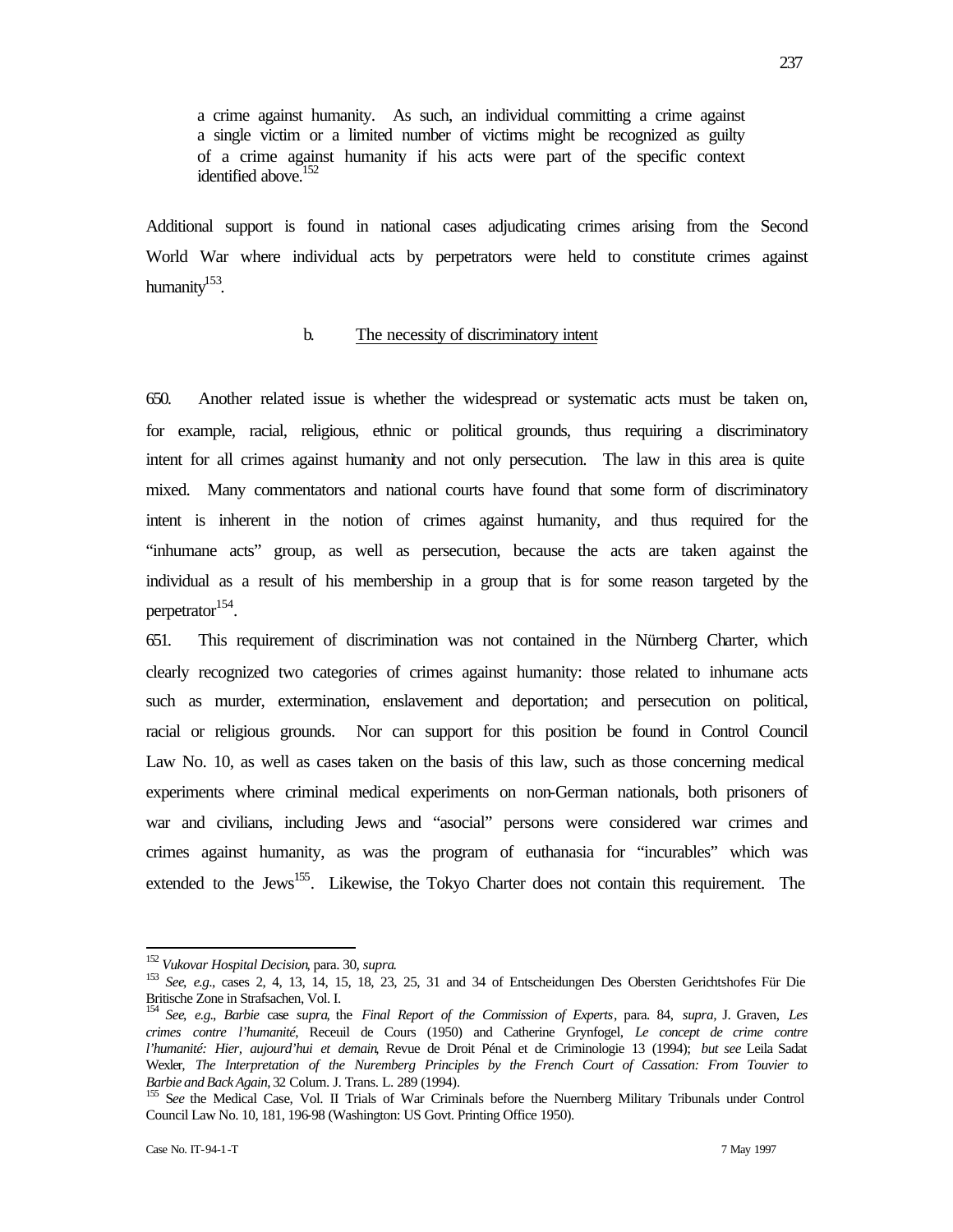analysis of the Nürnberg Charter and Judgment prepared by the United Nations shortly after the trial of the major war criminals stated:

It might perhaps be argued that the phrase "on political, racial or religious grounds" refers not only to persecutions but also to the first type of crimes against humanity. The British Chief Prosecutor possibly held that opinion as he spoke of "murder, extermination, enslavement, persecution on political racial or religious grounds". This interpretation, however, seems hardly to be warranted by the English wording and still less by the French text. . . . Moreover, in its statement with regard to von Schirach's guilt the Court designated the crimes against humanity as "murder, extermination, enslavement, deportation, and other inhumane acts" and "persecutions on political, racial or religious grounds".<sup>156</sup>

652. Additionally this requirement is not contained in the Article on crimes against humanity in the I.L.C. Draft Code nor does the Defence challenge its exclusion in the Prosecution's definition of the offence. Significantly, discriminatory intent as an additional requirement for all crimes against humanity was not included in the Statute of this International Tribunal as it was in the Statute for the International Tribunal for Rwanda<sup>157</sup>, the latter of which has, on this very point, recently been criticised<sup>158</sup>. Nevertheless, because the requirement of discriminatory intent on national, political, ethnic, racial or religious grounds for all crimes against humanity was included in the *Report of the Secretary-General*<sup>159</sup>, and since several Security Council members stated that they interpreted Article 5 as referring to acts taken on a discriminatory basis<sup>160</sup>, the Trial Chamber adopts the requirement of discriminatory intent for all crimes against humanity under Article 5. Factually, the inclusion of this additional requirement that the inhumane acts must be taken on discriminatory grounds is satisfied by the evidence discussed above that the attack on the civilian population was conducted against only the non-Serb portion of the population because they were non-Serbs.

# c. The policy element

653. As mentioned above the reason that crimes against humanity so shock the conscience of mankind and warrant intervention by the international community is because they are not

<sup>156</sup> Memorandum of the Secretary-General on the Charter and Judgment of the Nürnberg Tribunal, 67, *supra*. <sup>157</sup> U.N. Doc. S/RES/955 (1994).

<sup>158</sup> Amnesty International, *The International Criminal Court: Making the Right Choices - Part I* 40 (1997).

<sup>159</sup> *Report of the Secretary-General*, para. 48, *supra*.

<sup>160</sup> S*ee* Provisional Verbatim Record, 11 (statement of France, listing national, ethnic, racial and religious grounds), 16 (statement of the United States, listing national, political, ethnic, racial, gender and religious grounds) and 45 (statement of the Russian Federation, listing national, political, ethnic, religious or other grounds), *supra*.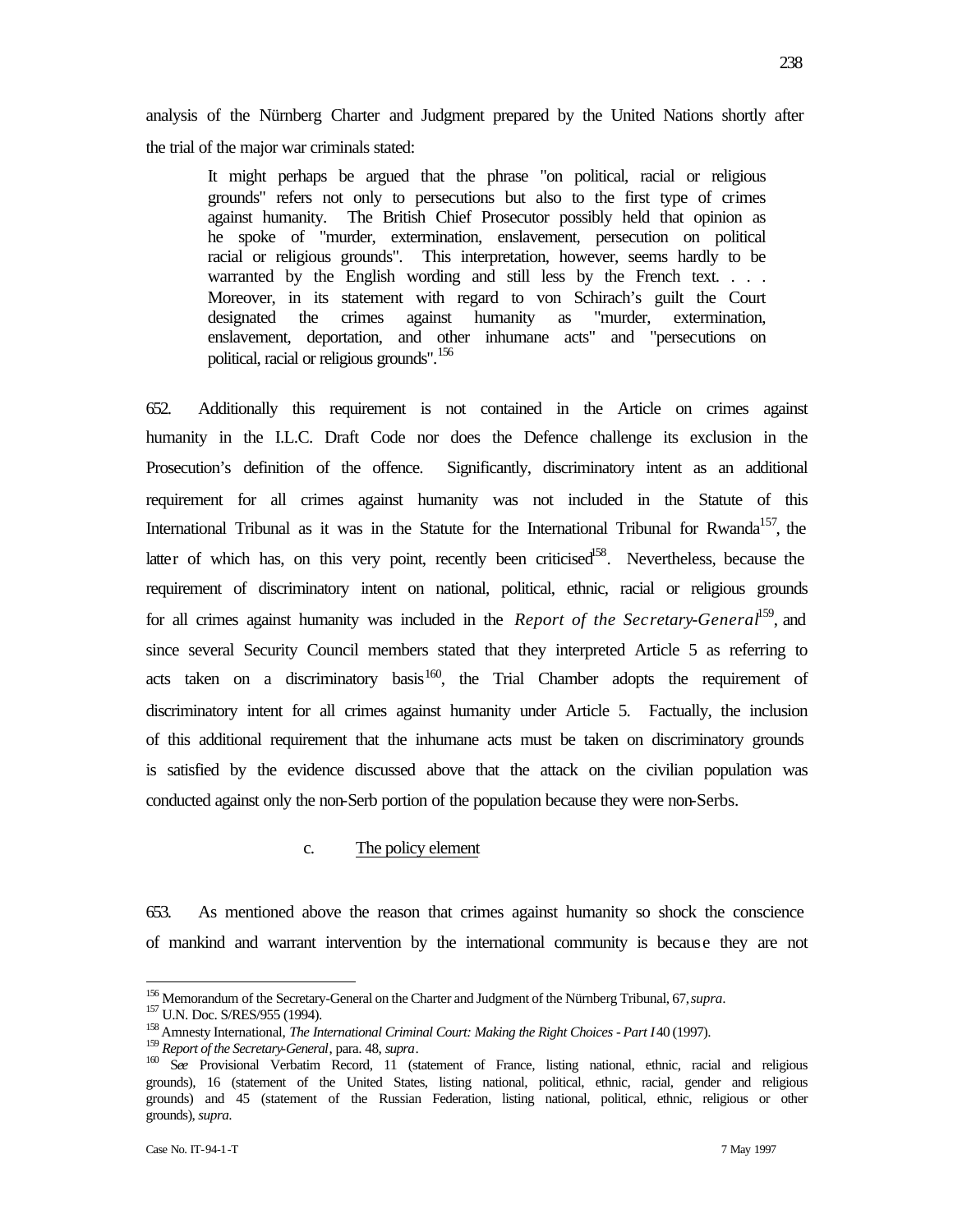isolated, random acts of individuals but rather result from a deliberate attempt to target a civilian population. Traditionally this requirement was understood to mean that there must be some form of policy to commit these acts. As explained by the Netherlands *Hoge Raad* in *Public Prosecutor v. Menten* <sup>161</sup>:

The concept of 'crimes against humanity' also requires - although this is not expressed in so many words in the above definition [Article 6(c) of the Nürnberg Charter] - that the crimes in question form a part of a system based on terror or constitute a link in a consciously pursued policy directed against particular groups of people. $^{162}$ 

Importantly, however, such a policy need not be formalized and can be deduced from the way in which the acts occur. Notably, if the acts occur on a widespread or systematic basis that demonstrates a policy to commit those acts, whether formalized or not. Although some doubt the necessity of such a policy the evidence in this case clearly establishes the existence of a policy.

654. An additional issue concerns the nature of the entity behind the policy. The traditional conception was, in fact, not only that a policy must be present but that the policy must be that of a State, as was the case in Nazi Germany. The prevailing opinion was, as explained by one commentator, that crimes against humanity, as crimes of a collective nature, require a State policy "because their commission requires the use of the state's institutions, personnel and resources in order to commit, or refrain from preventing the commission of, the specified crimes described in Article  $6(c)$  [of the Nürnberg Charter]<sup> $163$ </sup>. While this may have been the case during the Second World War, and thus the jurisprudence followed by courts adjudic ating charges of crimes against humanity based on events alleged to have occurred during this period, this is no longer the case. As the first international tribunal to consider charges of crimes against humanity alleged to have occurred after the Second World War, the International Tribunal is not bound by past doctrine but must apply customary international law as it stood at the time of the offences. In this regard the law in relation to crimes against humanity has developed to take into account forces which, although not those of the legitimate government, have de facto control over, or are able to move freely within, defined territory. The Prosecution in its pre-trial brief argues that under international law crimes against humanity can be committed on behalf of entities exercising de facto control over a particular

<sup>&</sup>lt;sup>161</sup> 75 I.L.R. 362-63 (1987).

<sup>162</sup> *See alsoBarbie* case, 137, *supra*.

<sup>163</sup> Bassiouni, 248-249, *supra*.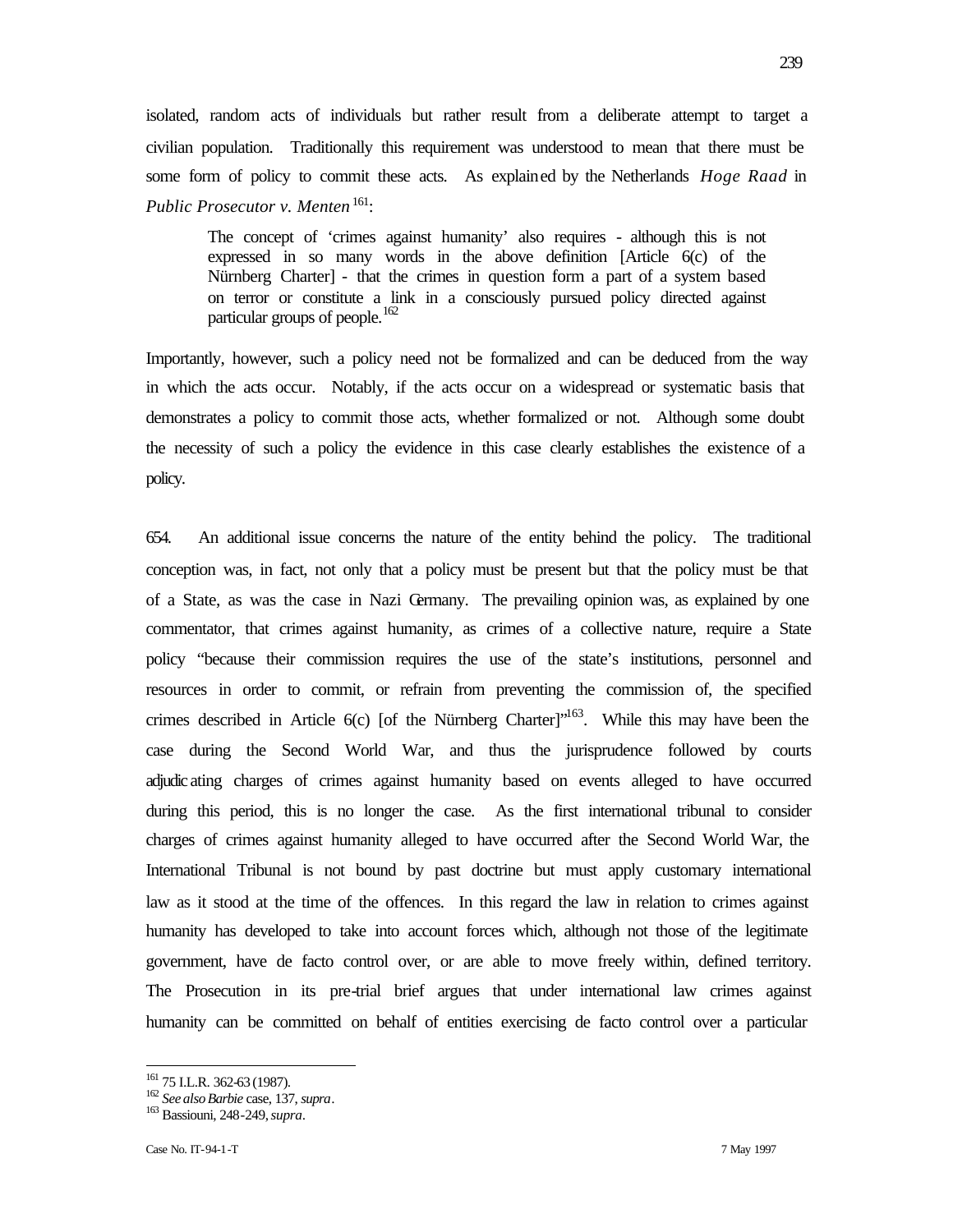territory but without international recognition or formal status of a *de jure* state, or by a terrorist group or organization. The Defence does not challenge this assertion, which conforms with recent statements regarding crimes against humanity.

655. For example, Trial Chamber I of the International Tribunal stated in relation to crimes against humanity in its Review of the Indictment Pursuant to Rule 61 of the Rules of Procedure and Evidence in *Prosecutor v. Dragan Nikoli}*: "Although they need not be related to a policy established at State level, in the conventional sense of the term, they cannot be the work of isolated individuals alone."<sup>164</sup> The I.L.C. Draft Code is more explicit in this regard. It contains the requirement that in order to constitute a crime against humanity the enumerated acts must be "instigated or directed by a Government or by any organization or group". The commentary clarifies that by stating:

This alternative is intended to exclude the situation in which an individual commits an inhumane act while acting on his own initiative pursuant to his own criminal plan in the absence of any encouragement or direction from either a Government or a group or organization. This type of isolated criminal conduct on the part of a single individual would not constitute a crime against humanity. . . . The instigation or direction of a Government or *any* organization or group, which may or may not be affiliated with a Government, gives the act its great dimension and makes it a crime against humanity imputable to private persons or agents of a State.<sup>165</sup>

Thus, according to the International Law Commission, the acts do not even have to be directed or instigated by a group in permanent control of territory. It is important to keep in mind that the 1996 version of the I.L.C. Draft Code contains the final text of the article on crimes against humanity adopted by the International Law Commission<sup>166</sup>, which was established pursuant to General Assembly resolution 174 (II) and whose members are elected by the General Assembly. Importantly, the commentary to the draft articles of the Draft Code prepared by the International Law Commission in 1991, which were transmitted to Governments for their comments and observations, acknowledges that non-State actors are also possible perpetrators of crimes against humanity. It states that

[i]t is important to point out that the draft article does not confine possible perpetrators of the crimes [crimes against humanity] to public officials or representatives alone . . . the article does not rule out the possibility that private individuals with de facto power or organized in criminal gangs or

<sup>164</sup> *The Prosecutor v. Dragan Nikoli}*, Review of the Indictment Pursuant to Rule 61 of the Rules of Procedure and Evidence, Case No. IT-94-2-R61, para. 26, T.Ch.I, 20 Oct. 1995.

<sup>165</sup> *I.L.C. Draft Code*, 94, *supra*.

<sup>166</sup> *Id*., 13.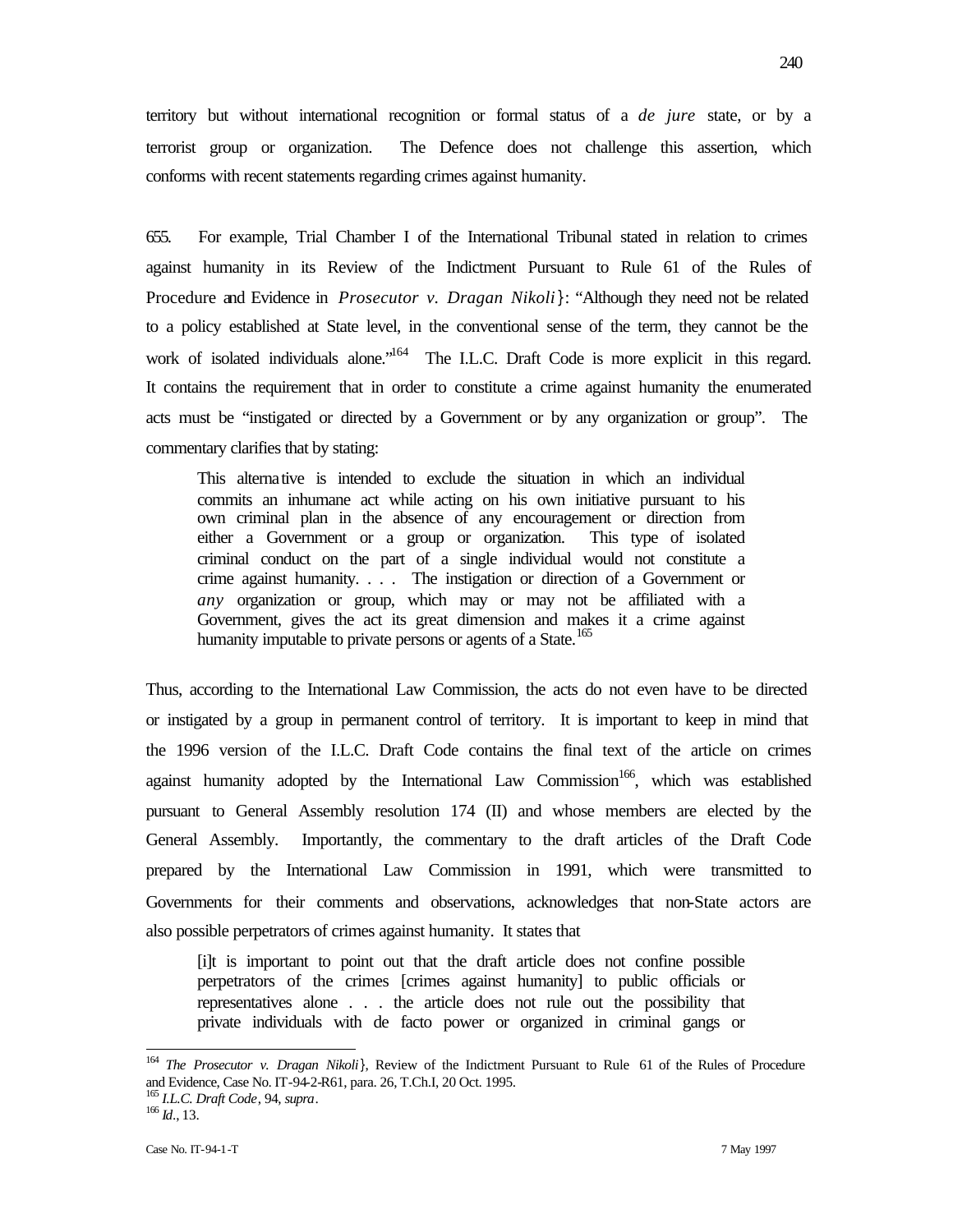groups might also commit the kind of systematic or mass violations of human rights covered by the article; in that case, their acts would come under the draft Code.<sup>167</sup>

Similarly, the United States Court of Appeals for the Second Circuit recently recognized that "non-state actors" could be liable for committing genocide, the most egregious form of crimes against humanity, as well as war crimes<sup>168</sup>. Therefore, although a policy must exist to commit these acts, it need not be the policy of a State.

(c) Intent

656. As discussed above in relation to the nexus, the act must not be unrelated to the armed conflict. This contains two aspects. First, it is the occurrence of the act within the context of a widespread or systematic attack on a civilian population that makes the act a crime against humanity as opposed to simply a war crime or crime against national penal legislation, thus adding an additional element, and therefore in addition to the intent to commit the underlying offence the perpetrator must know of the broader context in which his act occurs. Secondly, the act must not be taken for purely personal reasons unrelated to the armed conflict.

657. Regarding the first aspect, the knowledge by the accused of the wider context in which his act occurs, the approach taken by the majority in *R. v. Finta*  $^{169}$  in Canada is instructive. In that case the majority decided that "[t]he mental element required to be proven to constitute a crime against humanity is that the accused was aware of or wilfully blind to facts or circumstances which would bring his or her acts within crimes against humanity. However, it would not be necessary to establish that the accused knew that his actions were inhumane."<sup>170</sup> While knowledge is thus required, it is examined on an objective level and factually can be implied from the circumstances. Several cases arising under German penal law following the Second World War are relevant in this regard. In a case decided by the *Spruchgericht* at Stade, Germany, the accused, who had been stationed near the concentration camp at Buchenwald, was assumed to have known that numerous persons were deprived of their

<sup>167</sup> *I.L.C. 1991 Report,* 266.

<sup>168</sup> *Kadi} v. Karad`i}*, 70 F.3d 232 (2nd Cir. 1995), cert. denied, 64 U.S.L.W. 3832 (18 Jun. 1996).

<sup>169</sup> *R. v. Finta*, [1994] 1 R.C.S., 701.

<sup>170</sup> *Id*.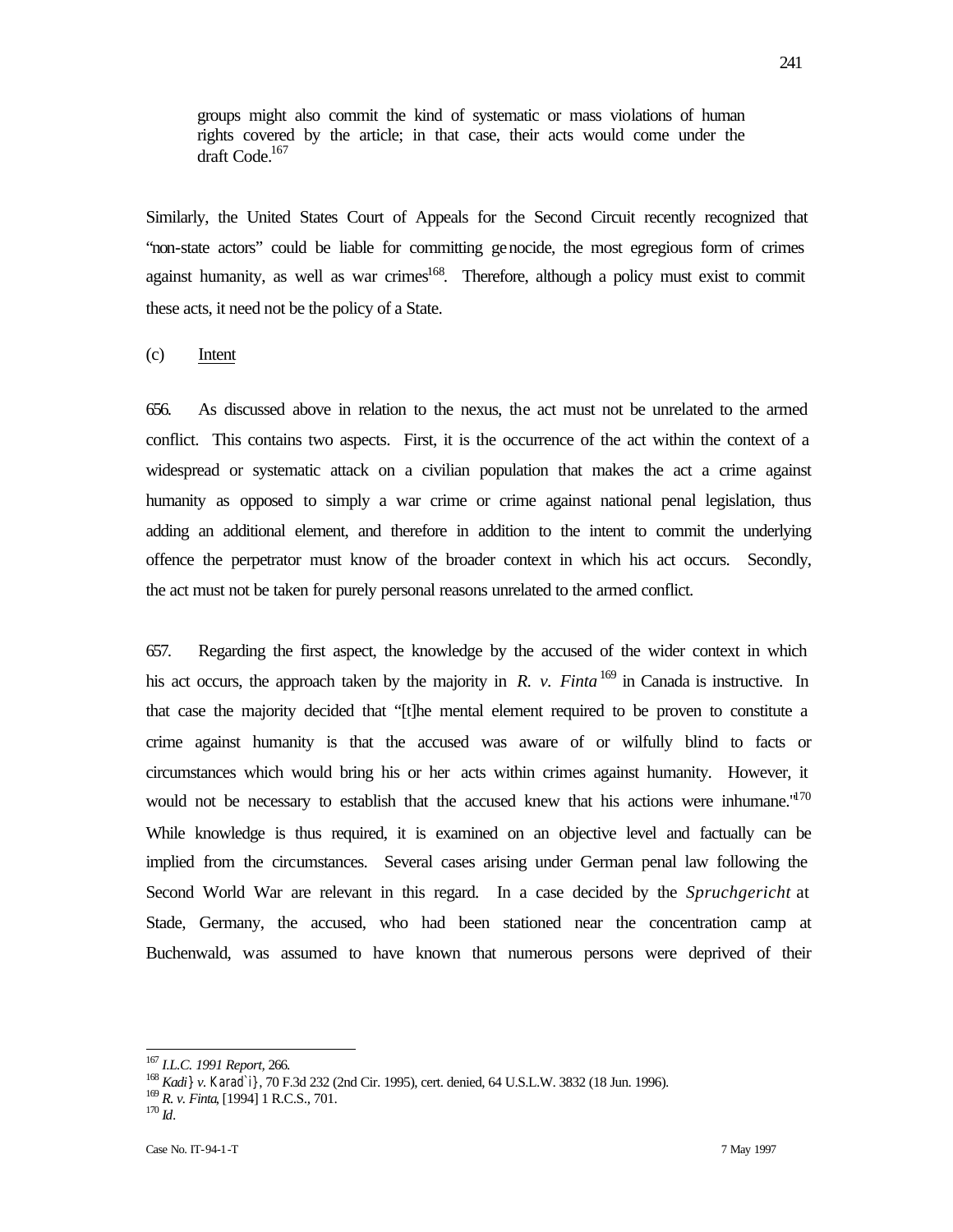liberty there on political grounds<sup>171</sup>. In addition, it is not necessary that the perpetrator has knowledge of exactly what will happen to the victims and several German cases stressed the fact that denunciations, without more, constitute crimes against humanity<sup>172</sup>. One case in particular is relevant. In that case two accused in 1944 informed the police that the director of the company for which they both worked had criticised Hitler. After the denouncement the director was arrested, temporarily released and then arrested again and brought to a concentration camp. Both of the accused were acquitted due to a lack of "mens rea" as they had not had either a concrete idea of the consequences of their action or an "abominable attitude". However, the *Obersten Gerichthofes* ("OGH") remanded the case to the trial court, finding that a crime against humanity does not require either a concrete idea of the consequences or an "abominable attitude".<sup>173</sup>

658. As for the second aspect, that the act cannot be taken for purely personal reasons unrelated to the armed conflict, while personal motives may be present they should not be the sole motivation for the act. Again one of the German cases arising from the Second World War is relevant. In that case the accused had denounced his wife for her pro-Jewish, anti-Nazi remarks. The OGH found it sufficient that with the purpose of separating from his wife the accused had ensured that the Gestapo knew about her anti-Nazi remarks and that the connection between the action of the accused and the "despotism of the Nazi Regime" was established because the victim was denounced for her anti-Nazi attitude. The OGH found that he had committed a crime against humanity because his behaviour fitted into the plan of persecution against Jews in Germany and that although his intent was only to harm this one individual, it was closely related to the general mass persecution of the Jews<sup>174</sup>.

659. Thus if the perpetrator has knowledge, either actual or constructive, that these acts were occurring on a widespread or systematic basis and does not commit his act for purely personal motives completely unrelated to the attack on the civilian population, that is sufficient to hold him liable for crimes against humanity. Therefore the perpetrator must

<sup>&</sup>lt;sup>171</sup> Case No 38, Annual Digest and Reports of Public International Law Cases for the Year 1947, 100-101 (Butterworth & Co., London 1951).

<sup>172</sup> *See, e.g.*, Vol. I Entscheidungen des Obersten Gerichtshofes Für Die Britische Zone in Strafsachen, case 2, 6- 10; case 4, 19-25; case 23, 91-95; case 25, 105-110; case 31, 122-126; case 34, 141-143.

<sup>173</sup> *Id*. at case 16, 60-62.

 $\frac{174}{174}$  OGHBZ, Decision of the District Court (Landgericht) Hamburg of 11 Nov. 1948, STS 78/48, Justiz und NS-Verbrechen II, 1945-1966, 491, 499 (unofficial translation).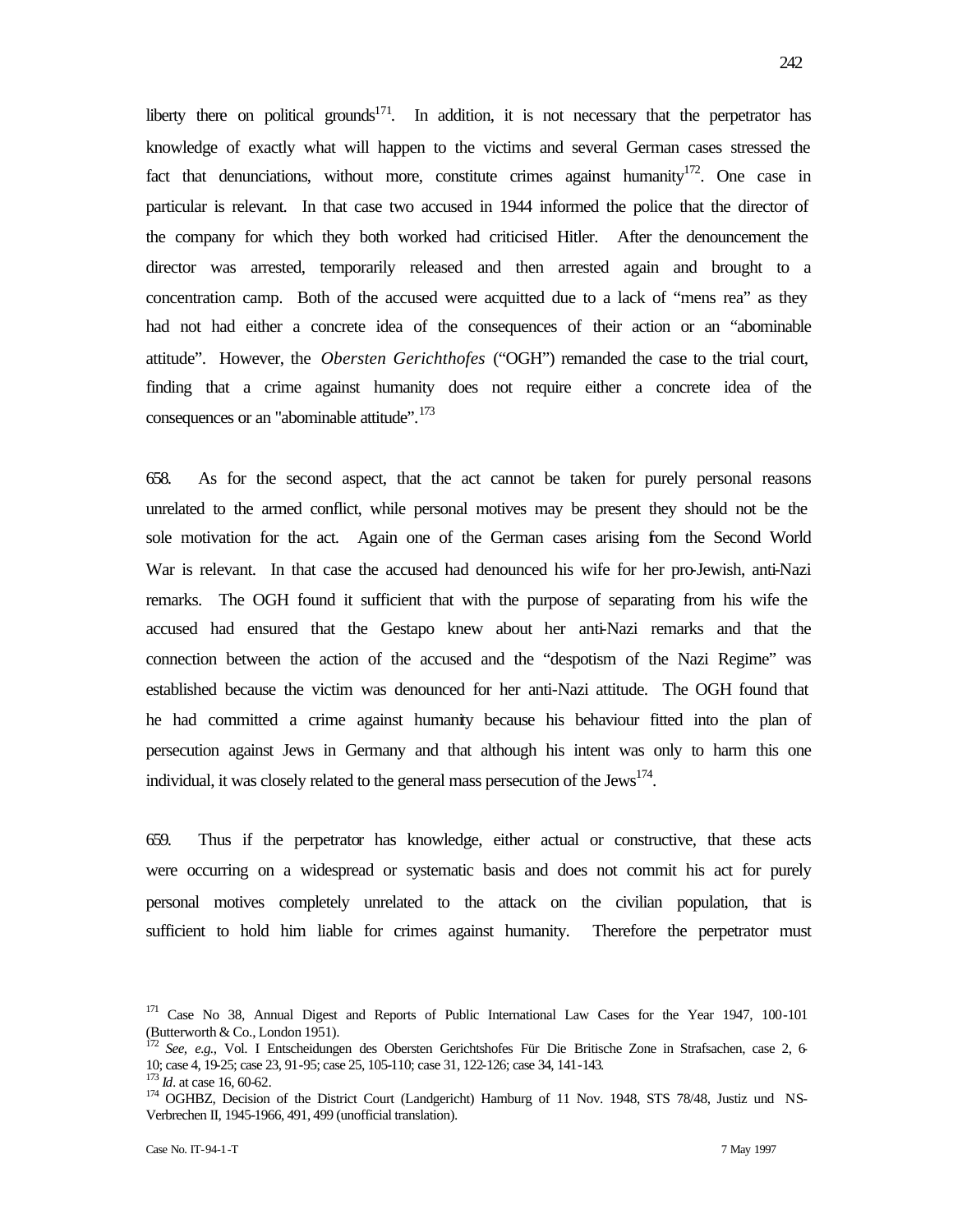know that there is an attack on the civilian population, know that his act fits in with the attack and the act must not be taken for purely personal reasons unrelated to the armed conflict.

## 3. Legal Findings

660. As discussed, this Trial Chamber has found that an armed conflict existed in the territory of op{tina Prijedor at the relevant time and that an aspect of this conflict was a policy to commit inhumane acts against the civilian population of the territory, in particular the non-Serb population, in the attempt to achieve the creation of a Greater Serbia. In furtherance of this policy these inhumane acts were committed against numerous victims and pursuant to a recognisable plan. As such the conditions of applicability for Article 5 are satisfied: the acts were directed against a civilian population on discriminatory grounds, they were committed on both a widespread basis and in a systematic fashion pursuant to a policy and they were committed in the context of, and related to, an armed conflict.

# E. Individual Criminal Responsibility Under Article 7, Paragraph 1

661. The *Report of the Secretary-General* states that "all persons who participate in the planning, preparation or execution of serious violations of international humanitarian law in the former Yugoslavia contribute to the commission of the violation and are, therefore, individually responsible."<sup>175</sup> Article 7 of the Statute, entitled *Individual criminal responsibility* incorporates this concept by providing that "[a] person who planned, instigated, ordered, committed or otherwise aided and abetted in the planning, preparation or execution of a crime referred to in articles 2 to 5 of the present Statute, shall be individually responsible for the crime."

662. Accordingly, the International Tribunal has jurisdiction to try a person who participates in crimes against humanity, grave breaches of the Geneva Conventions, violations of the laws or customs of war or genocide in any one of several capacities. However, this provision, which the International Tribunal has not yet interpreted, does not specify the necessary degree of participation but first the objective basis for such individual responsibility

<sup>175</sup> *Report of the Secretary-General,* para. 54.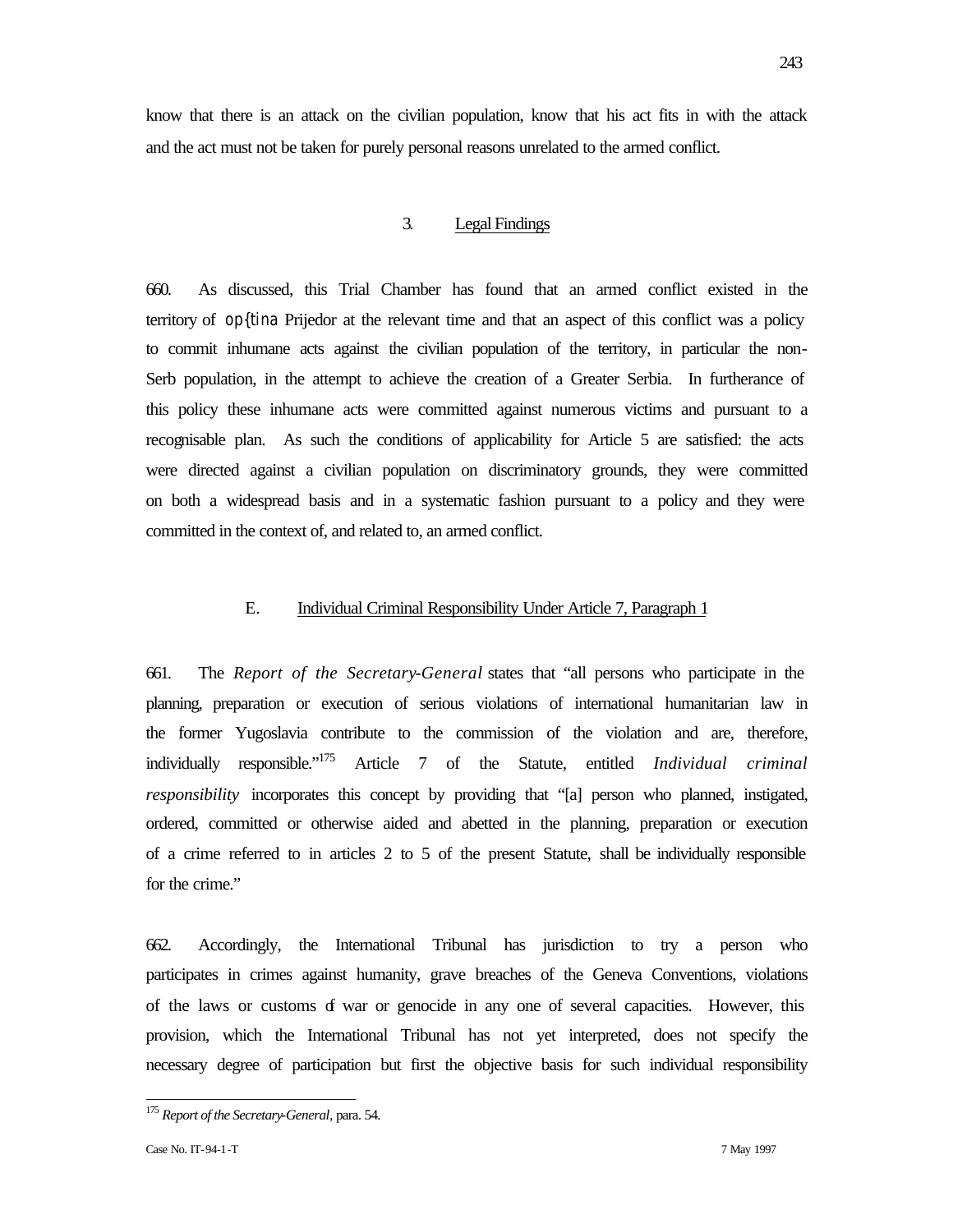as a matter of customary international law must be determined since the International Tribunal is only empowered to apply international humanitarian law that is "beyond any doubt customary law".<sup>176</sup>.

## 1. The Customary Status of Article 7, Paragraph 1

663. Certain types of conduct during armed conflict have been criminalised by the international community since at least the fifteenth century<sup>177</sup>. In more modern times, the movement to abolish war that coalesced after the First World War resulted in the determination to reform the law of war and to make war conducted in contravention of international norms an international crime with a component of individual responsibility  $178$ . After the First World War, the Preliminary Peace Conference of Paris created a Commission to investigate the responsibility for the war. On 29 March 1919 this Commission submitted its findings in a report that was unanimously adopted, although with reservations by the American and Japanese representatives<sup>179</sup>. These findings included a provision addressing individual criminal responsibility for breaches of the laws and customs of war. The Commission recommended that "all persons belonging to enemy countries, however high their position may have been, without distinction of rank, including chiefs of States, who have been guilty of offences against the laws and customs of war or the laws of humanity, are liable to criminal prosecution."<sup>180</sup> This position was confirmed by several countries in the 1919 Paris Peace Treaty, which formally adopted the principle that any person could be tried and punished for violations of the laws of war by military courts of the adversary  $<sup>181</sup>$ .</sup>

664. The concept that an individual actor can be held personally responsible and punished for violations of international humanitarian law was first enunciated by the Nürnberg and Tokyo trials after the Second World War. Article 6 of the 1945 Nürnberg Charter called for individual responsibility for crimes against peace, violations of the laws or customs of war, and crimes against humanity  $182$ .

<sup>176</sup> *Id.,* para. 34.

<sup>177</sup> *See* Georg Schwarzenberger, *The Law of Armed Conflict* 462-66.

<sup>178</sup> War Crimes Commission, 9, *supra.*

<sup>179</sup> *Id.,* 33-34.

<sup>&</sup>lt;sup>180</sup> *Id.*, 38 (*citing* Report of the Commission on Responsibilities).

<sup>181</sup> *Id.,* 43-44 (*citing* Treaty of Versailles Art. 229).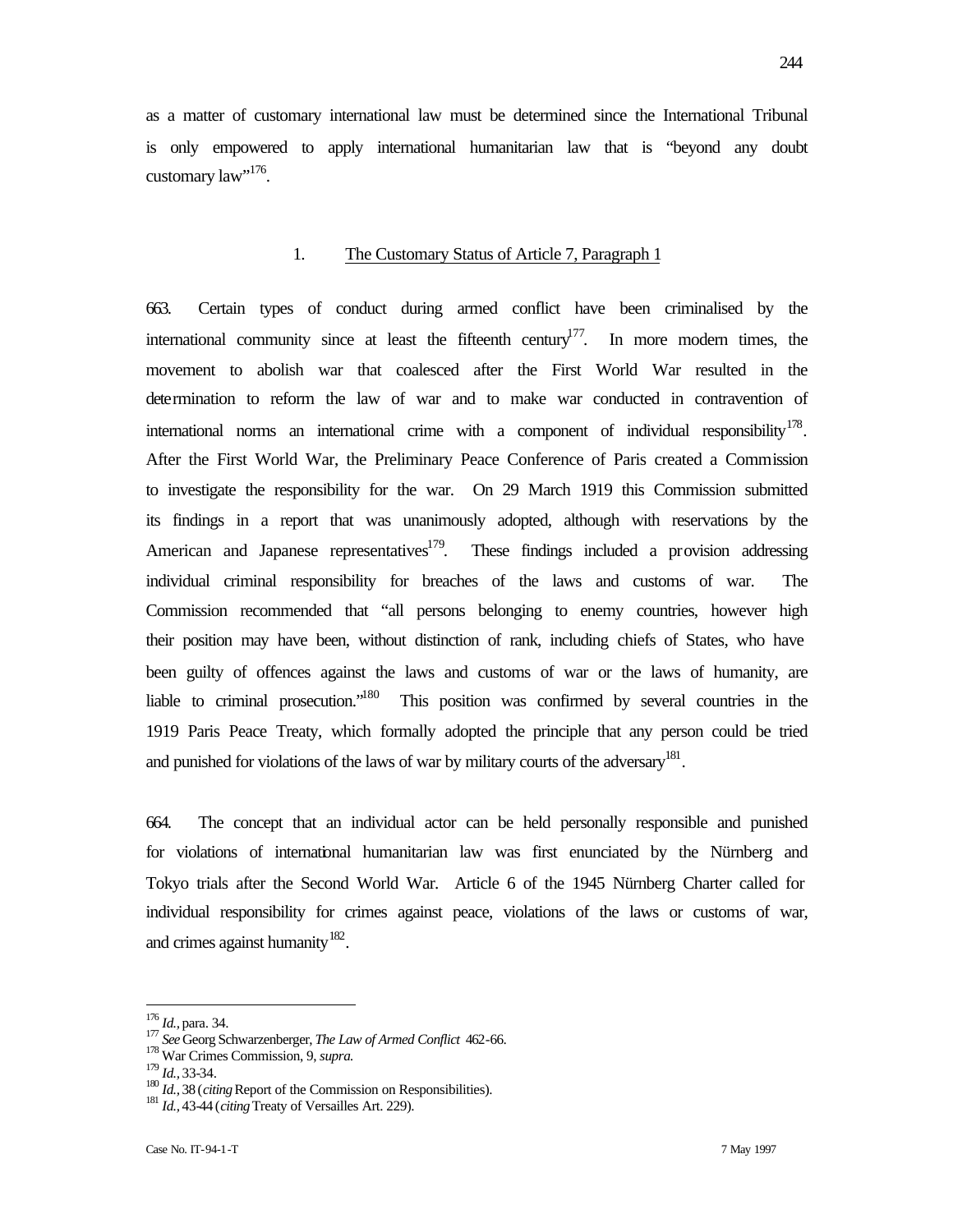665. Similarly, the Military Tribunals in occupied Germany enforced the Charter's principles under the terms of Article II, 2 of Control Council Law No. 10, which states:

Any person without regard to nationality or the capacity in which he acted, is deemed to have committed a crime as defined in paragraph 1 of this Article, if he was (a) a principal or (b) was [sic] an accessory to the commission of any such crime or ordered or abetted the same or (c) took a consenting part there in or (d) was connected with plans or enterprises involving its commission or (e) was a member of any organisation or group connected with the commission of any such crime . . . .<sup>183</sup>

Noting that the fact "[t]hat international law imposes duties and lia bilities upon individuals as well as upon States has long been recognized", $184$  the court found punishment for individuals appropriate for violations of international  $law^{185}$ . Moreover, it is well recognized that

[t]he principle of individual responsibility and punishment for crimes under international law recognized at Nuremberg is the cornerstone of international criminal law. This principle is the enduring legacy of the Nuremberg Charter and Judgement which gives meaning to the prohibition of crimes under international law by ensuring that the individuals who commit such crimes incur responsibility and are liable to punishment.<sup>186</sup>

666. The concept of direct individual criminal responsibility and personal culpability for assisting, aiding and abetting, or participating in, in contrast to the direct commission of, a criminal endeavour or act also has a basis in customary international law. For example, Article 4(1) of the Convention Against Torture and Other Cruel, Inhuman or Degrading Treatment or Punishment<sup>187</sup> uses the phrase "complicity or participation in torture", and Article III of the International Convention on the Suppression and Punishment of the Crime of Apartheid cites as criminally culpable those who "participate in, directly incite, or conspire inf, or  $\cdot$ . If desirectly abet, encourage or cooperate in the commission of the crime."<sup>188</sup> The prosecutions following the Second World War confirm this, revealing that participation in this way could entail culpability.

<sup>182</sup> *Nürnberg Charter, supra.*

<sup>183</sup> Control Council Law No. 10*, supra*.

<sup>184</sup> *Nürnberg Judgment,* 52, *supra*.

<sup>185</sup> *Id.,* 26.

<sup>186</sup>*I.L.C. Draft Code,* 19, supra. *See also* Brownlie, *Principles of Public International Law* (4th ed. 1990) 562; Dinstein, *International Criminal Law*, 20 Israel L. Rev. 206 (1985); Oppenheim, *International Law* (8th ed. 1993); Röling, *Criminal Responsibility for Violations of the Laws of War*, 12 Belgian Rev. Int'l L. 8-26 (1976) (all in agreement that the principles of the Nürnberg Charter now form a part of the body of international law).

<sup>187</sup> Convention Against Torture and Other Cruel, Inhuman or Degrading Treatment or Punishment, U.N.G.A. resolution 39/46 (10 Dec. 1984).

<sup>188</sup> *Convention on Apartheid, supra*.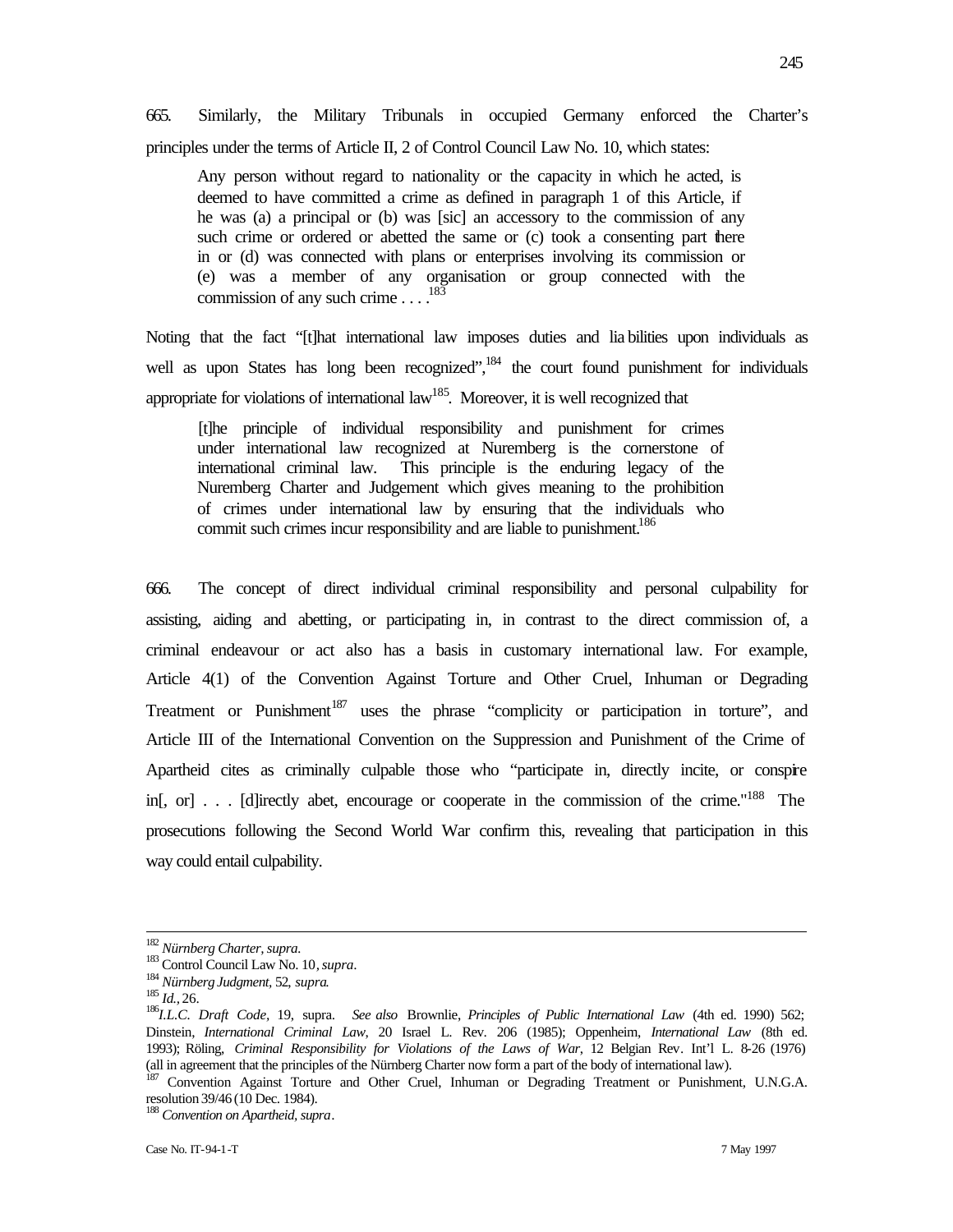667. For example, in the French war crimes trials after the Second World War, complicity was a basis for criminal culpability. In the *Trial of Wagner and Six Others*, the *Acte d'Accusation* and the judgment state the relevance of the French penal code to the charge and the sentence. Article 59 of the *Code Pénal* applicable at that time stated that "[t]he accomplices to a crime or a delict shall be visited with the same punishment as the authors therefor, excepting where the law makes other provisions" and Article 60, defined as an accomplice:

Any person who, by gifts, promises, threats, abuse of power or authority, or guilty machinations or devices, has instigated a crime or delict or given orders for the perpetration of a crime or delict; any person who has supplied the arms, tools or any other means that have been used in the commission of the crime or offence, knowing that they would be so used; or who has wittingly aided or assisted the author or authors of the crime or offence in any acts preparatory to, of facilitating its perpetration, or in its execution.

With one exception, all the accused in that trial were charged with complicity as opposed to primary involvement<sup>189</sup>.

668. Likewise, in the *Trial of Martin Gottfried Weiss and 39 Others*, ("*Dachau* case"), the accused were charged with acting in "pursuance of a common design to commit acts hereinafter alleged as members of the staff of the Dachau Concentration Camp", and the allegation was that they did "wilfully, deliberately and wrongfully aid, abet and participate in the subjection of civilian nations.  $\ldots$   $\cdot$ <sup>190</sup> Finally, the Norwegian and the Netherlands war crimes laws explicitly made punishable complicity in war crimes and the British law also had such provisions  $191$ .

669. The foregoing establishes the basis in customary international law for both individual responsibility and of participation in the various ways provided by Article 7 of the Statute. The International Tribunal accordingly has the competence to exercise the authority granted to it by the Security Council to make findings in this case regarding the guilt of the accused, whether as a principal or an accessory or otherwise as a participant.

<sup>189</sup> *Trial of Wagner and Six Others,* Vol. III *Law Reports* 24, 40-42, 94-95.

<sup>190</sup> *Trial of Martin Gottfried Weiss and 39 Others* Vol. XI *Law Reports* 5.

<sup>191</sup> Vol. XI *Law Reports* 97-98; Vol. XV *Law Reports* 89; Vol. I *Law Reports* 43.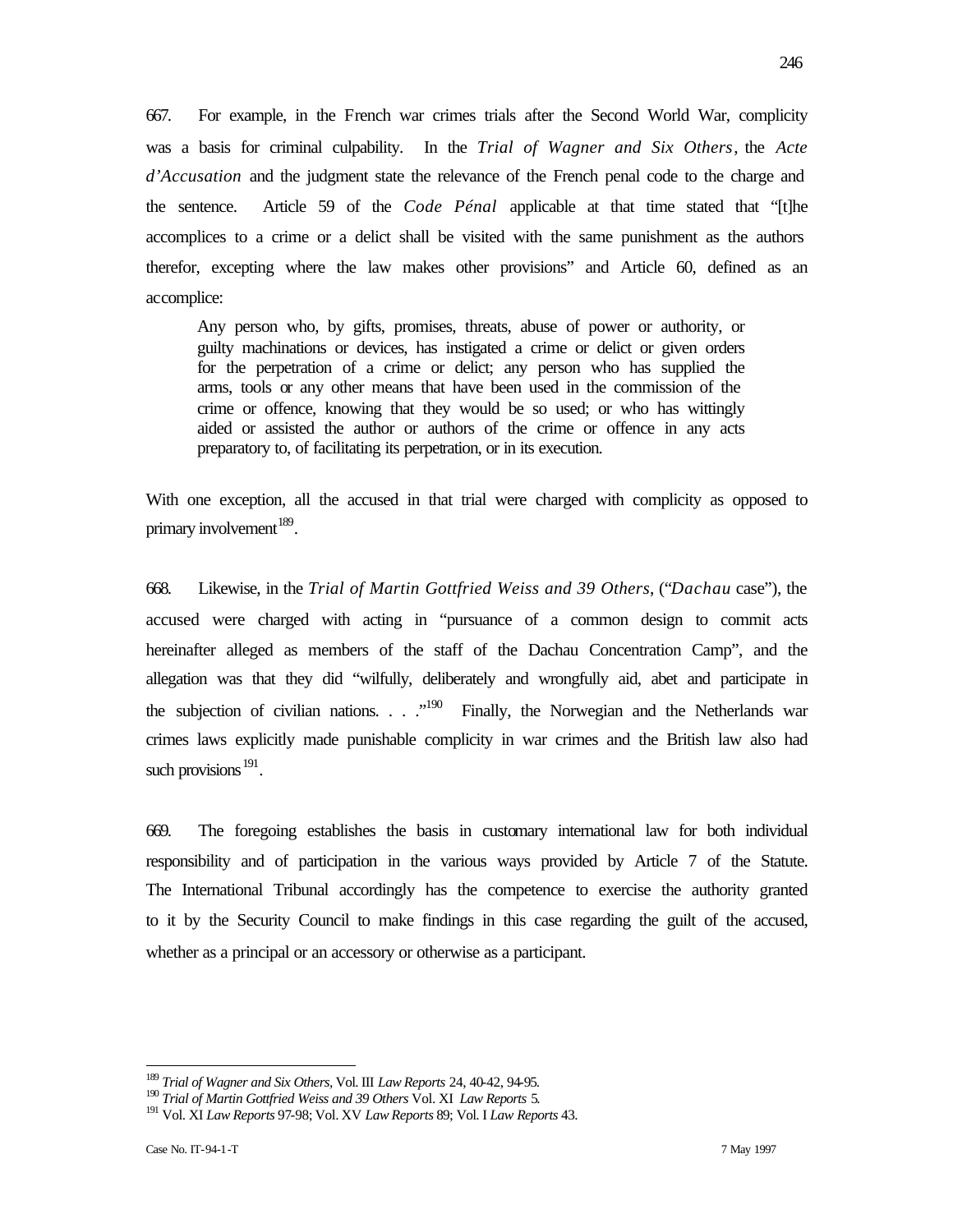# 2. Parameters of Individual Responsibility

#### (a) Arguments of the parties

670. In the present case, the Prosecution argues that Article 7, paragraph 1, of the Statute draws the boundaries of individual responsibility very widely:

The language of Article 7(1) and the Secretary-General's comments reflect the modern trend to move away from very technical definitions about the degree of culpability, and instead move us to focus on whether the accused's actions in any way incurred criminal liability . . . [T]he relative degree of culpability is a matter for sentencing should you reach findings of guilt.

Citing the *Mauthausen Concentration Camp Trail (Trial of Hans Alfuldisch and Six Others)*   $('Mauthausen case'')$ ,<sup>192</sup> the Prosecution argues that any assistance, even as little as being involved in the operation of one of the camps, is sufficient for the Trial Chamber to find participation in a crime. The Prosecution urges the Trial Chamber to follow the example of the Australian common law, under which, the Prosecution asserts, the most marginal act of assistance or encouragement can amount to an act of complicity in the crime, and avers that "aiding and abetting includes all acts of assistance by words, by acts, by encouragement, support or again by presence". The Prosecution contends that, in regard to Count 1 charging persecution, the presence of the accused when viewed in light of the surrounding events is sufficient to find that he assisted in the various illegal acts given that "the accused's presence as a member of a group that is furthering the persecution of non-Serbs certainly assists and encourages that crime". In regard to the remaining counts, it argues that the accused is criminally responsible for the deaths of and other actions against the victims regardless of whether he directly committed any of the illegal acts or only aided and abetted, in this broad sense, their commission. The Prosecution also contends that the accused is liable if he took part in earlier acts and thereafter remained present, never withdrawing from the subsequent acts, since the continued presence of the accused gave both support and encouragement to the other members of his group and thereby aided them in the commission of the illegal acts.

671. The Defence argues that the term "participation" is used in the Indictment in two ways: as a basic fact, and as a qualification of the egal degree of involvement. According to the Defence, participation has not the almost unrestricted meaning given to it by the

<sup>192</sup> Vol. XI *Law Reports* 15.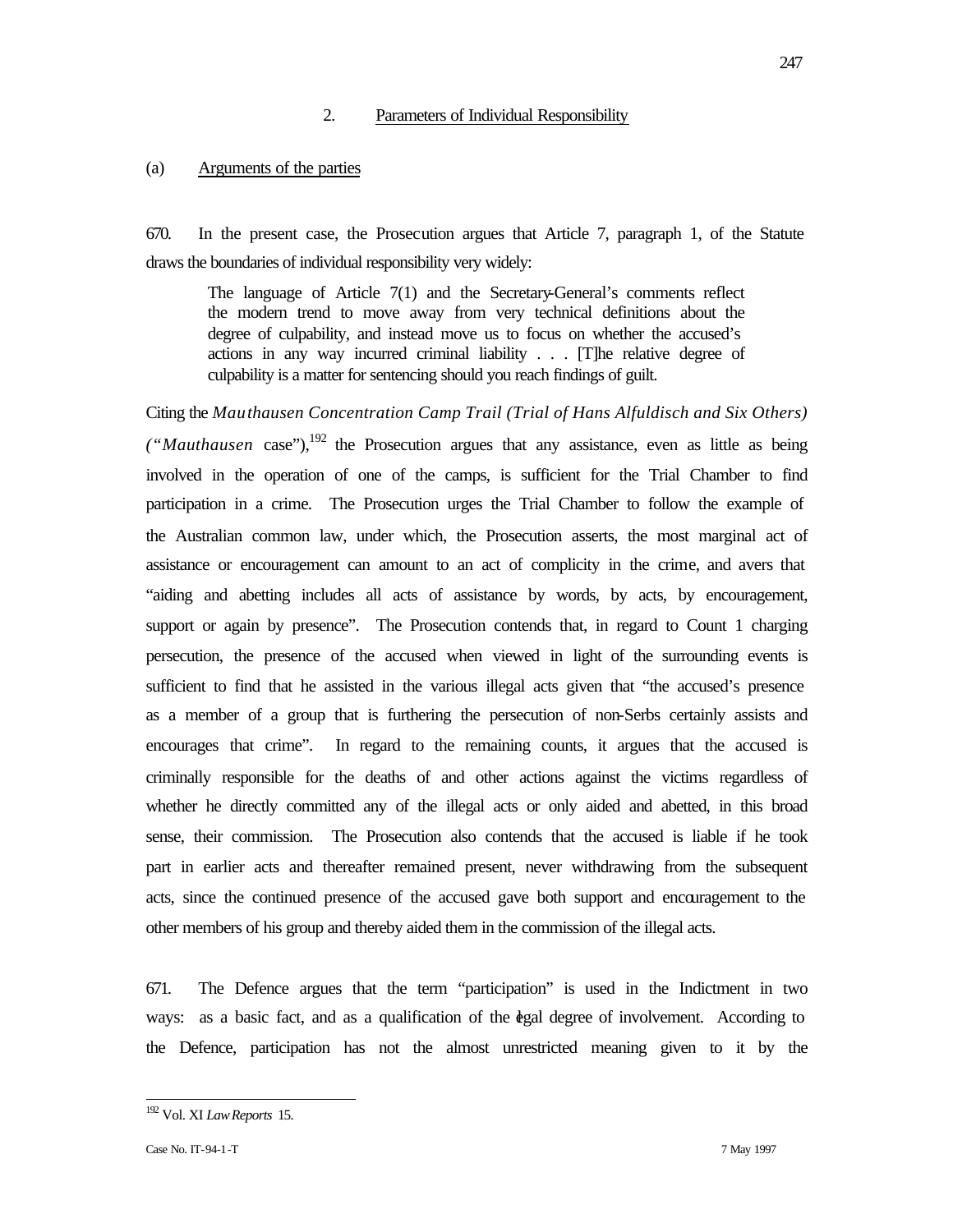Prosecution and it is erroneous to assert that contributing "in any manner whatsoever", regardless of one's specific role, to the commission of the illegal act makes one personally responsible. Instead, the Defence argues, one is only culpable if one participates by planning, instigating, ordering, committing or otherwise aiding and abetting in the execution. Specific to the accused in this case, the Defence asserts that physical involvement or inclusion with the Serb forces who committed crimes does not in itself establish the commission of the crime. The Defence also differentiates between the direct participation of a perpetrator and the less direct participation of an aider or abettor, stating that "furthering or facilitating a crime committed by someone else is not punishable if one does not realise that the other commits or will commit a crime, or if the [commission of the offence] was not a likely consequence of the [act] in which the accused participated". In response to the Prosecution's reliance on the *Mauthausen* case, the Defence says that because the court there held that the accused's involvement in the camp was proof of a direct and substantial contribution to the crimes committed, that case does not set any different standard.

672. The Defence further contends that physical presence without acting in concert is not aiding and abetting, and proof of an accused's presence near the scene of a crime without any further proof of involvement does not establish a criminal responsibility under Article 7. It notes that Australian law on aiding and abetting is not part of customary international law and that there is a definite distinction between culpability in the case of common crimes tried in national jurisdictions and culpability in an international jurisdiction for violations of international humanitarian law because such violations usually concern persons acting under abnormal circumstances such as war and in which the mere presence of an accused at the time of commission of a crime can and should be viewed differently. Accordingly, the Defence argues, presence should at least be proved to be significant to the commission of the crime, the evidence of the significance of presence should not be speculative but substantiated, and there must be a significant causal relation between the commission of the crime and the accused's presence deriving either from a prior agreement or because of the influence of his presence. The Defence argues that the Prosecution's position would require a finding of deliberate participation even if the only proof consisted of several sightings of an accused in the area of the commission of the crime even without any proof of involvement.

(b) Participation as a basis of liability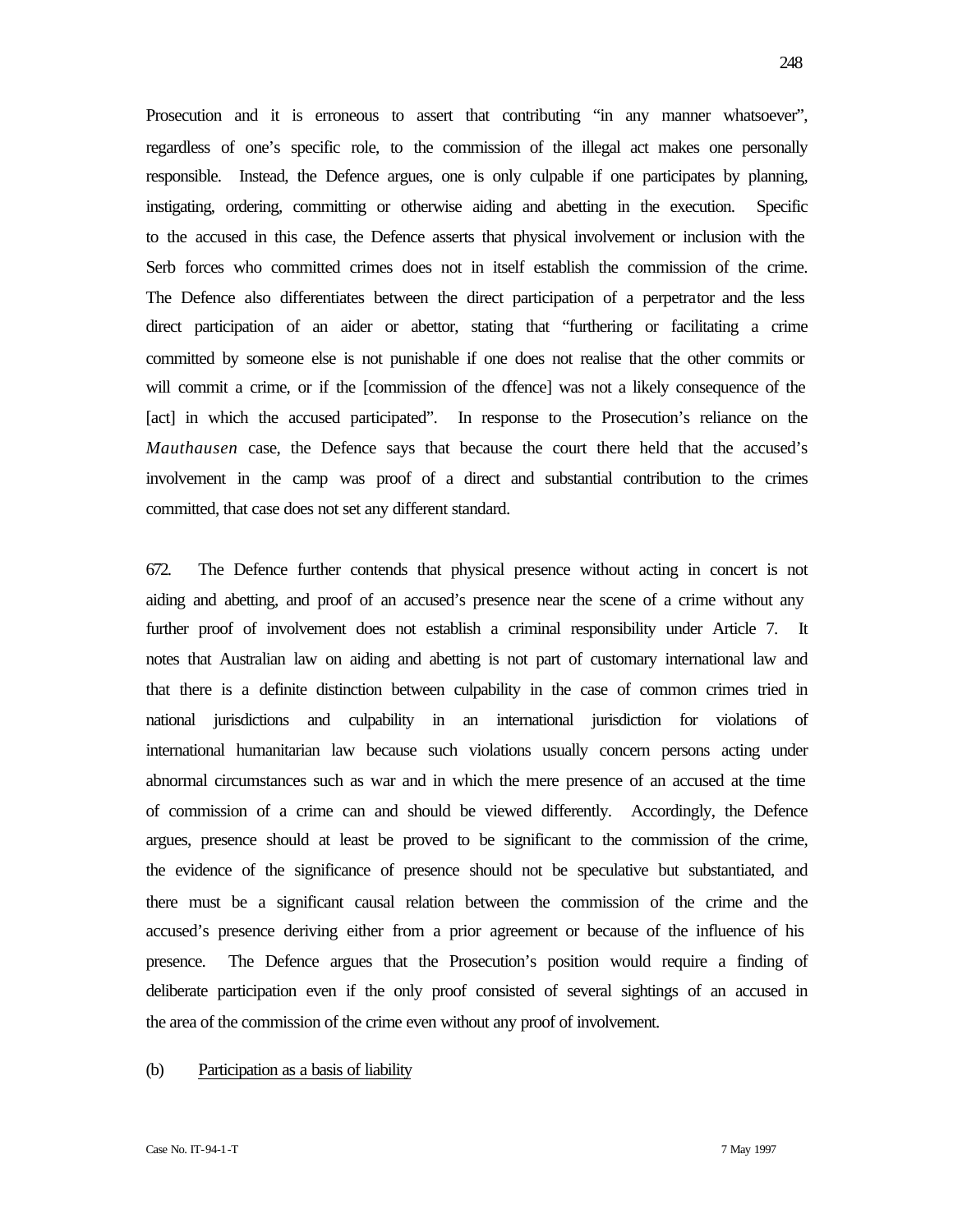673. Where it is found in regard to the charges in the Indictment that the accused directly engaged in the actions alleged, the application of Article 7, paragraph 1, poses little problem. However, the Trial Chamber has found that, as to certain paragraphs of the Indictment, the accused did not directly commit some of the offences there charged but was present at the time of, or otherwise involved in, their commission. In regard to these instances, the Trial Chamber must determine whether the conduct of the accused that the Prosecution has proved beyond reasonable doubt sufficiently connects the accused to the crime such that he can be found criminally culpable pursuant to the Statute.

674. The most relevant sources for such a determination are the Nürnberg war crimes trials, which resulted in several convictions for complicitous conduct. While the judgments generally failed to discuss in detail the criteria upon which guilt was determined, a clear pattern does emerge upon an examination of the relevant cases. First, there is a requirement of intent, which involves awareness of the act of participation coupled with a conscious decision to participate by planning, instigating, ordering, committing, or otherwise aiding and abetting in the commission of a crime. Second, the prosecution must prove that there was participation in that the conduct of the accused contributed to the commission of the illegal act.

## (i) Intent

675. The requirement that there be intent before being held culpable for a criminal act is supported by the case of *Werner Rohde and Eight Others,* in which the British Military Court held that if an accused took part with another man with the knowledge that the other man was going to kill, then he was as guilty as the one doing the actual killing<sup>193</sup>. Again, in the *Trial of Joseph Altstötter and Others* ("*Justice* case"), the fact that the accused had specific knowledge was treated as essential. The judgment repeatedly confirmed this, stating that the various people charged knew or had knowledge, or must be assumed to have had knowledge, of the *Nacht und Nebel* plan, of Hitler and his associates' use of the German legal system, and of the plans or schemes for racial persecution. In several places, the judgment presumed knowledge on the part of an accused<sup>194</sup>. Similarly, in the *United States of America v. Wilhelm* 

<sup>193</sup> *Trial ofWerner Rohde and Eight Others,* Vol. XV *Law Reports* 51.

<sup>194</sup> ("*Justice* case"), Vol. VI *Law Reports* 88.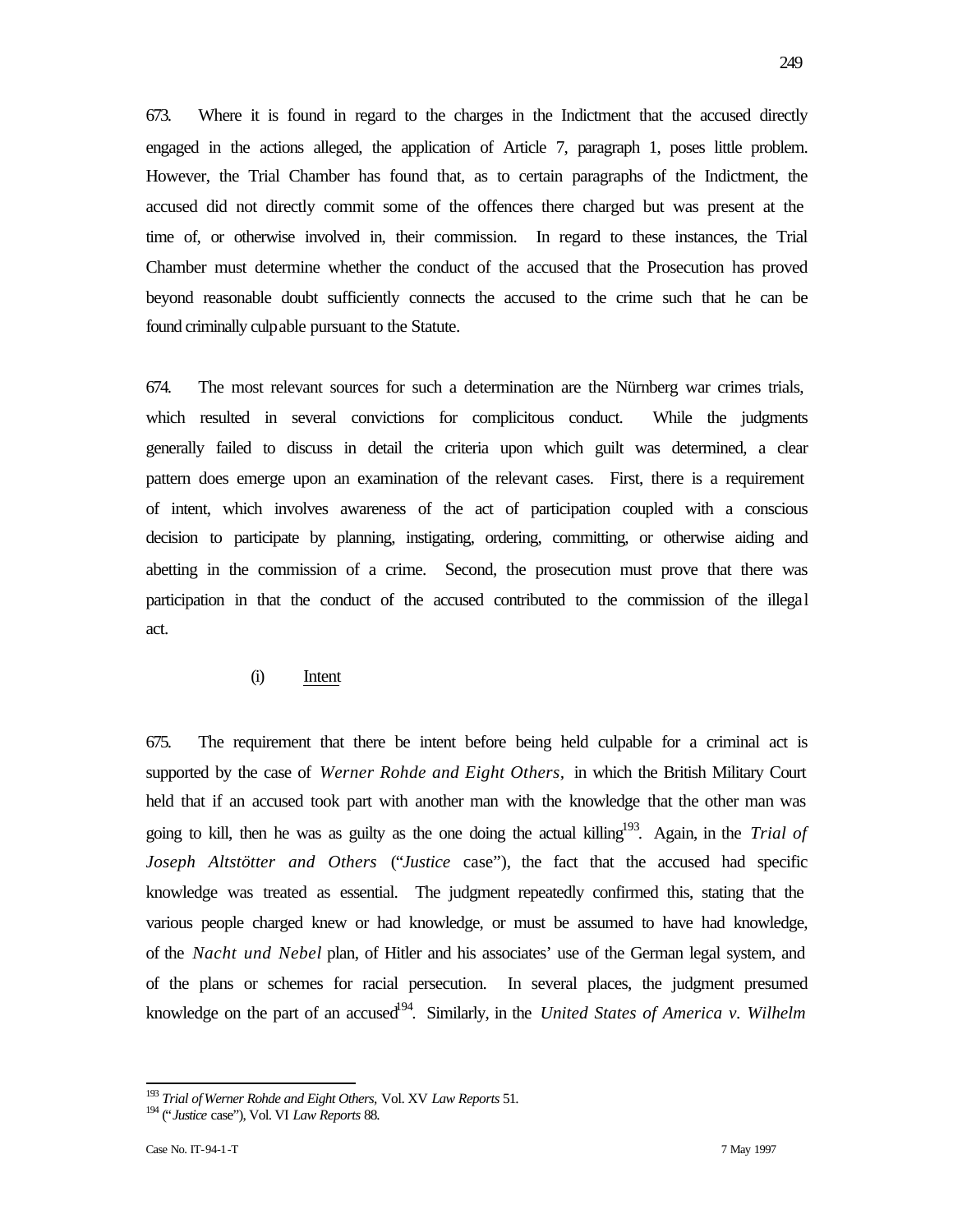List ("Hostage case")<sup>195</sup>, the court noted that to find the accused guilty, "we shall require proof of a causative, overt act or omission from which a guilty intent can be inferred before a verdict of guilty will be pronounced. Unless this be true, a crime could not be said to have been committed unlawfully, wilfully, and knowingly as charged in the Indictment."<sup>196</sup>

676. As noted in the *Justice* case, knowledge and intent can be inferred from the circumstances. In the *Mauthausen* case, the United States Military Tribunal, after finding all 61 accused guilty, stated in its special findings that the state of the camp where detainees were murdered *en masse* in gas chambers "was of such a criminal nature as to cause every official, governmental, military and civil, and every employee thereof, whether he be a member of the Waffen SS, Allgemeine SS, a guard, or civilian, to be culpably and criminally responsible". This finding was based on the determination that "it was impossible for a governmental, military or civil official, a guard or a civilian employee, of the Concentration Camp Mauthausen, combined with any or all of its by-camps, to have been in control of, been employed in, or present in, or residing in, the aforesaid Concentration Camp Mauthausen, combined with any or all of its by-camps, at any time during its existence, without having acquired a definite knowledge of the criminal practices and activities therein existing."<sup>197</sup> Thus the court inferred knowledge on the part of the accused, and concluded that the staff of the concentration camp was guilty of the commission of a war crime based on this knowledge and their continued participation in the enterprise<sup>198</sup>.

677. Although intent founded on inherent knowledge, proved or inferred, is required for a finding of guilt, the Trial Chamber need not find that there was a pre-arranged plan, to which the accused was a party, to engage in any specific conduct. In the *Justice* case, in regard to the defendant Joel who was not alleged to have been directly responsible for the death or illtreatment of specified persons, the prosecution sought to prove that he was related to a scheme or system which had a criminal outcome. The tribunal saw as essential proof that he had knowledge of others' acts that were done in furtherance of the *Nacht und Nebel* plan, as

<sup>195</sup> *United States of America v. Wilhelm List, et al.,* 1948.

<sup>&</sup>lt;sup>196</sup> Vol. XI Trials of War Criminals Before the Nuernberg Military Tribunals Under Control Council Law No. 10 1261, *supra*.

<sup>197</sup> Vol. XI *Law Reports* 15. <sup>198</sup> *Id*.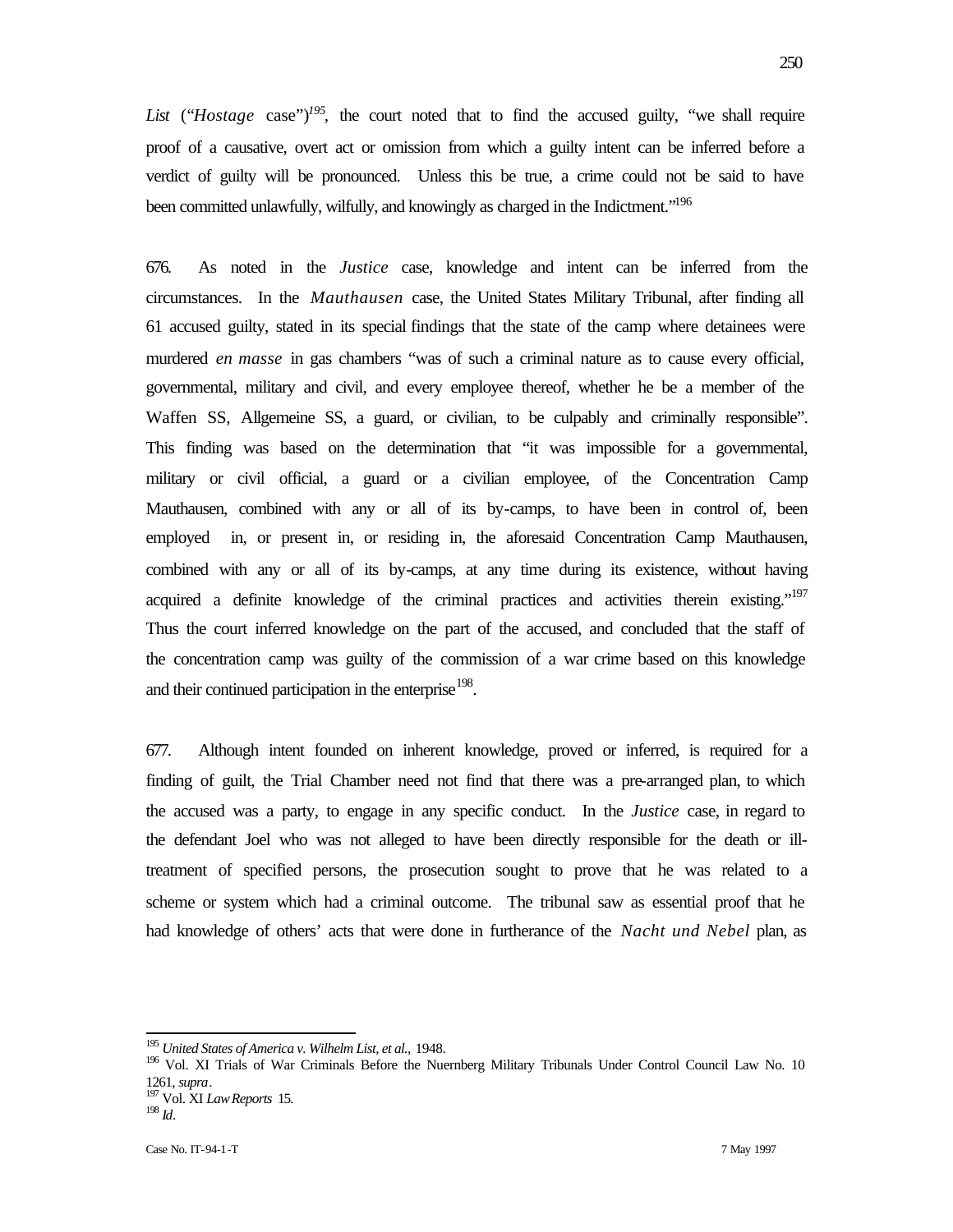well as evidence of deliberate action<sup>199</sup>. However, it did not require proof that Joel was party to a prior arrangement or agreement to take part in any particular behaviour.

# (ii) Direct contribution

678. As the *Justice* case reveals, intent involving requisite knowledge alone is not enough; there must also be a deliberate act if an accused is to be held criminally culpable and this deliberate act must directly affect the commission of the crime itself. In the Nürnberg Judgment on the charges against defendant Kaltenbrunner, the court declined to find the accused guilty of the charge of crimes against peace for waging aggressive war because the evidence against him did not "show his direct participation in any plan to wage such a war"<sup>200</sup>. The Judge-Advocate's statement in the *Trial of Franz Schonfeld and Nine Others* by a British Military Court explained the law of parties being "concerned" in the commission of a crime:

Those who are present at the commission of an offence, and aid and abet its commissions, are principals in the second degree.

The presence of a person at the scene of the crime may be actual in the sense that he is there, or it may be constructive. It is not necessary that the party should be actually present, an eye-witness or ear witness to the transaction; he is, in construction of law, present, aiding and abetting, with the intention of giving assistance, if he is near enough to afford it should occasion arise. . . . There must also be a participation in the act; for even if a man is present whilst a felony is committed, if he takes no part in it and does not act in concert with those who commit it, he will not be a principal in the second degree, merely because he did not endeavour to prevent the felony. It is not necessary, however, to prove that the party actually aided in the commission of the offence; if he . . . was in such a situation as to be able readily to come to their assistance, the knowledge of which was calculated to give additional confidence to his companions, he was, in contemplation of law, present aiding and abetting.<sup>201</sup>

It is difficult to determine whether this statement, which relies heavily on English law, was adopted by the court given that the court did not state its reasons for deciding as it did. Despite this reliance on municipal law, the statement is instructive in this instance: "In the present state of vagueness prevailing in many branches of the law of nations, even given the

<sup>199</sup> Vol. VI *Law Reports* 84, 87.

<sup>200</sup> *Trial of the German Major War Criminals: Proceedings of the International Military Tribunal sitting at Nuremberg Germany,* Part 22 at 493 (London: His Majesty's Stationery Office 1950).

<sup>201</sup> *Trial of Franz Schonfeld and Nine Others,* Vol. XI *Law Reports* 69-70.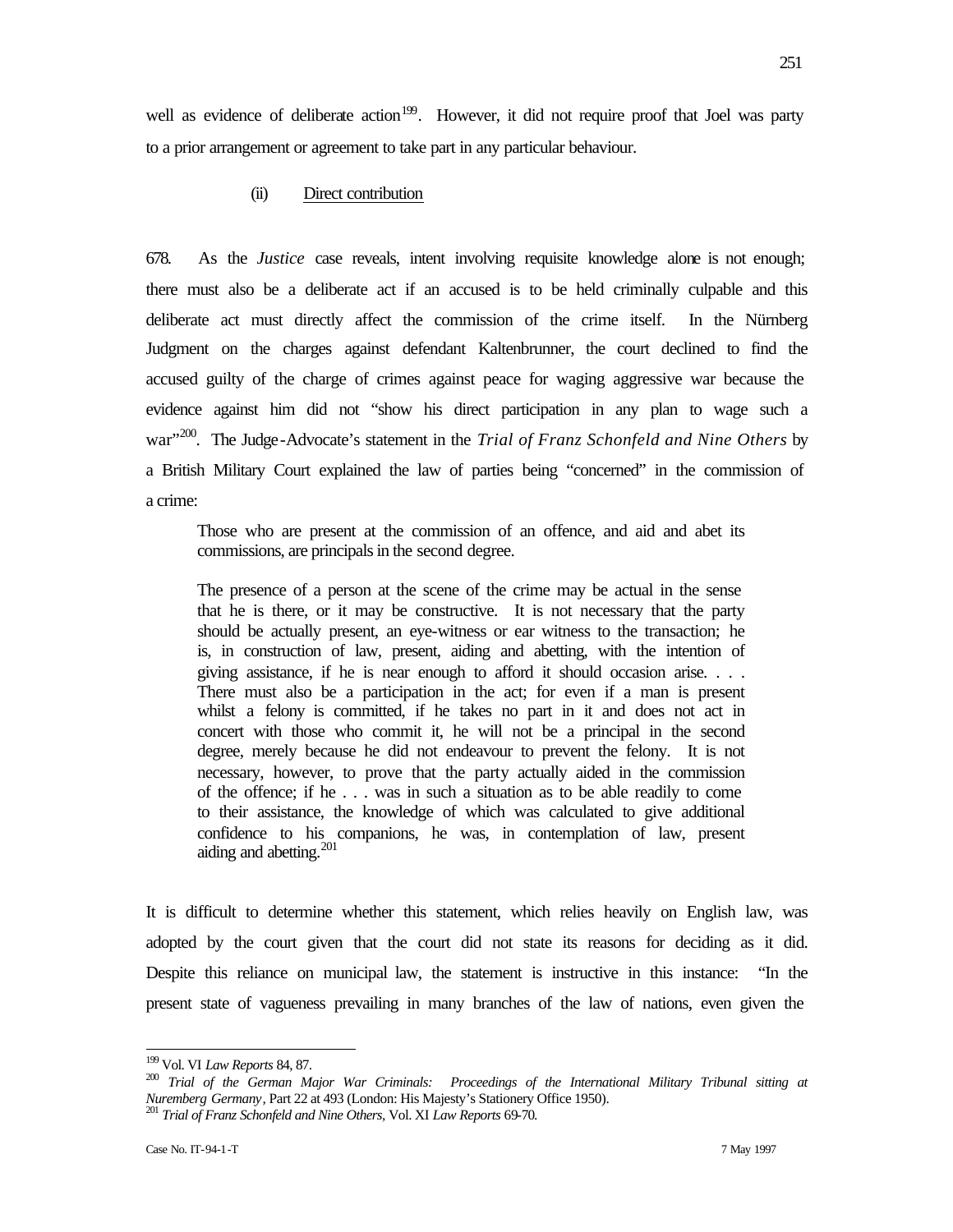fact that there are no binding precedents in International Law, such introduction therein of tested concepts from municipal systems is all to the good, provided that they are recognized to be in amplification of, and not in substitution for, rules of International Law.<sup>202</sup>

679. Although the court in that case neither accepted nor rejected the Judge-Advocate's statement, other cases show that direct contribution does not necessarily require the participation in the physical commission of the illegal act. That participation in the commission of the crime does not require an actual physical presence or physical assistance appears to have been well accepted at the Nürnberg war crimes trials, as was the concept that mere presence at the scene of the crime without intent is not enough $^{203}$ .

680. In the *Trial of Burn Tesch and Two Others* ("*Zyklon B* case")*,* in the British Military Court, the suppliers of poison gas, normally used to kill vermin but in fact used to kill inmates of concentration camps, were charged with a war crime. The charge stated that they "in violation of the laws and usages of war did supply poison gas used for the extermination of allied nationals interned in concentration camps well knowing that the said gas was to be so used" between 1941 and  $1945^{204}$ . It was the prosecution's contention that the accused put the means of committing the crime of extermination in the hands of the concentration camp officials, and thus they were also war criminals $^{205}$ . The Judge-Advocate summed up the necessary proofs as follows: "first, that Allied nationals had been gassed by means of Zyklon B; secondly, that this gas had been supplied by [the defendants]; and thirdly, that the accused knew that the gas was to be used for the purpose of killing human beings."<sup>206</sup> The court ultimately sentenced the two people to death after finding that they arranged for the supply of lethal gas to concentration camps and were aware of the purpose for which it would be used $207$ . The court necessarily must have made the determination that without the supply of gas the exterminations would not have occurred in that manner, and therefore that the actions of the accused directly assisted in the commission of the illegal act of mass extermination.

 $\overline{\phantom{a}}$ 

<sup>204</sup> *Trial of Burn Tesch and Two Others,* (*Zyklon B* case) Vol. I *Law Reports* 93.  $^{205}$  *Id.*, 94.

<sup>202</sup> *Id*., 72.

<sup>203</sup> *See Trial of Karl Adam Golkel and 13 Others, British Military Court Wuppertal, Germany, 15-21 May 1946,* Judge-Advocate's Summation, Vol. V *Law Reports* 53 ("it is quite clear that [concerned in the killing does] not mean that a man actually had to be present at the site of the shooting."), 45-47, 54-55 (defendants who only drove victims to woods to be killed there were found to have been "concerned in the killing"); *Trial of Max Wielen and 17 Others* (British Military Court, Hamburg, Germany 1 Jul. - 3 Sep. 1947 (not necessary that a person be present to be "concerned in a killing") Vol. XI *Law Reports* 43-44, 46.

<sup>206</sup> *Id*., 101.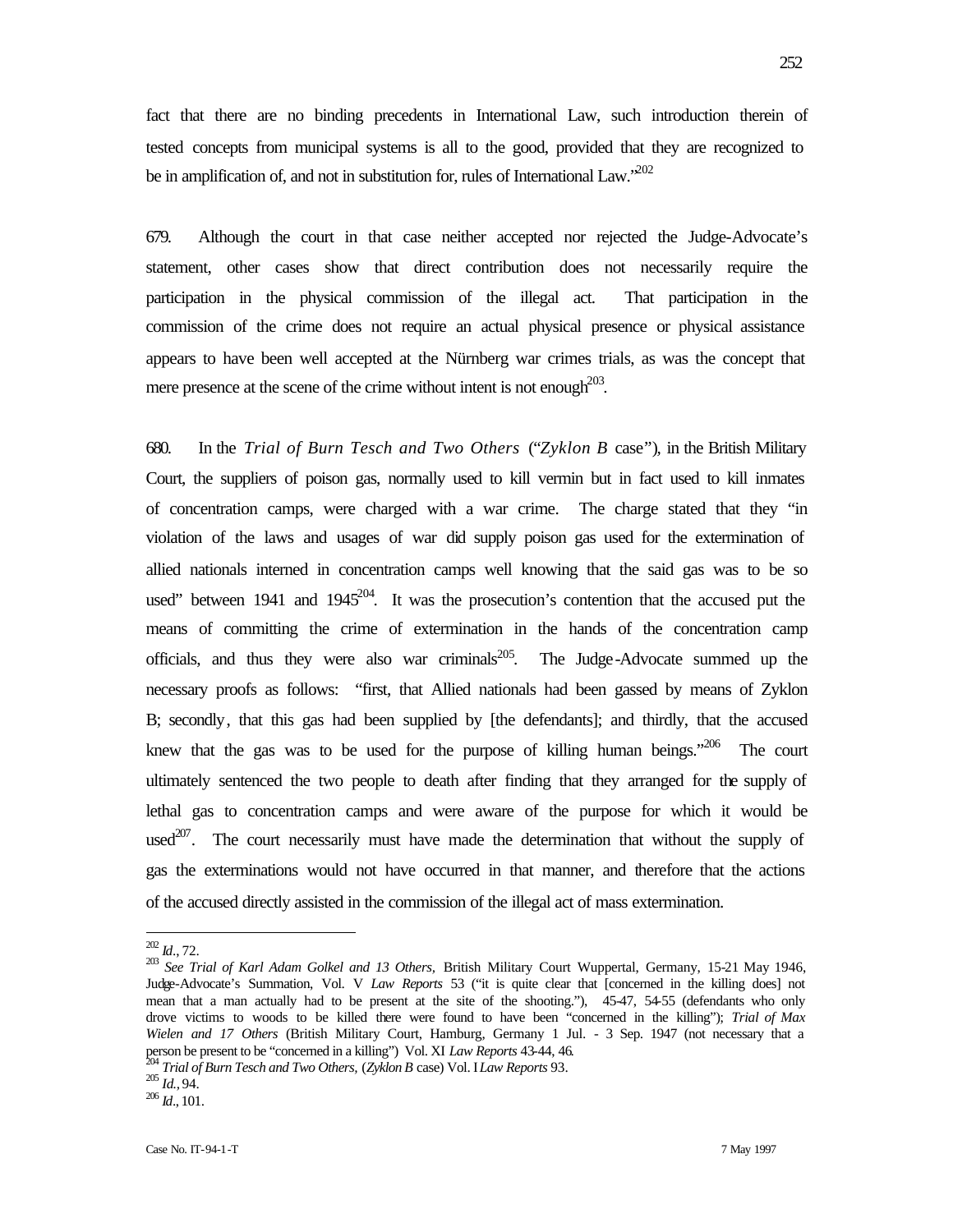681. The remaining question for consideration is the amount of assistance that must be shown before one can be held culpable for involvement in a crime. As one commentator noted, mere presence seems not enough to constitute criminally culpable conduct, "[b]ut what further conduct would constitute aiding and abetting the commission of war crimes or some accessory responsibility is not known with sufficient exactitude for 'line-drawing' purposes"<sup>208</sup>. Again, a review of certain post-Second World War cases is instructive despite their failure to establish specific criteria.

682. In the *Dachau* case before the United States Military Tribunal*,* wherein the accused were charged with acting in pursuance of a common design to participate in the "subjection of" the inmates to "cruelties and mistreatments", the court noted that in order to prove the allegations against each accused, the prosecution had to prove: (1) a system of ill-treatment at the camp that included the crimes listed in the charges; (2) awareness on the part of each accused of the system; and (3) that each accused "encouraged, aided and abetted or participated" in enforcing this system<sup>209</sup>. The main issue of contention was as to the third element. Noting that the evidence was such that the conditions of the concentration camp were inevitably produced by the way in which it was run and since every accused was at one time a member of its staff, the court found each of them culpable, and sentenced 36 of the 40 defendants to death and the others to varying terms of hard labour.<sup>210</sup> The guilt of each accused was established either by showing that his duties in themselves were in execution or administration of the illegal system or that, although the duties in themselves were not illegal, the accused performed them in an illegal manner<sup>211</sup>. Thus, in this case, the court required a finding of direct involvement in what was determined to be the illegal act of participating in the running of the camp.

683. The *Mauthausen* case, also before the United States Military Tribunal, involved similar facts though with much higher casualty figures given the practice of mass extermination by use of a gas chamber. There the court made the determination previously quoted regarding knowledge of criminal practices and activities, and declared:

<sup>207</sup> Vol. VII *Law Reports* 49 and fn 1.

<sup>208</sup> J. Paust, *My Lai and Vietnam*, 57 Mil L. Rev. 99, 168 (1972).

<sup>209</sup> Vol. XI *Law Reports* 13.

<sup>210</sup> *Id.,* 8, 12.

 $^{211}$  *Id*.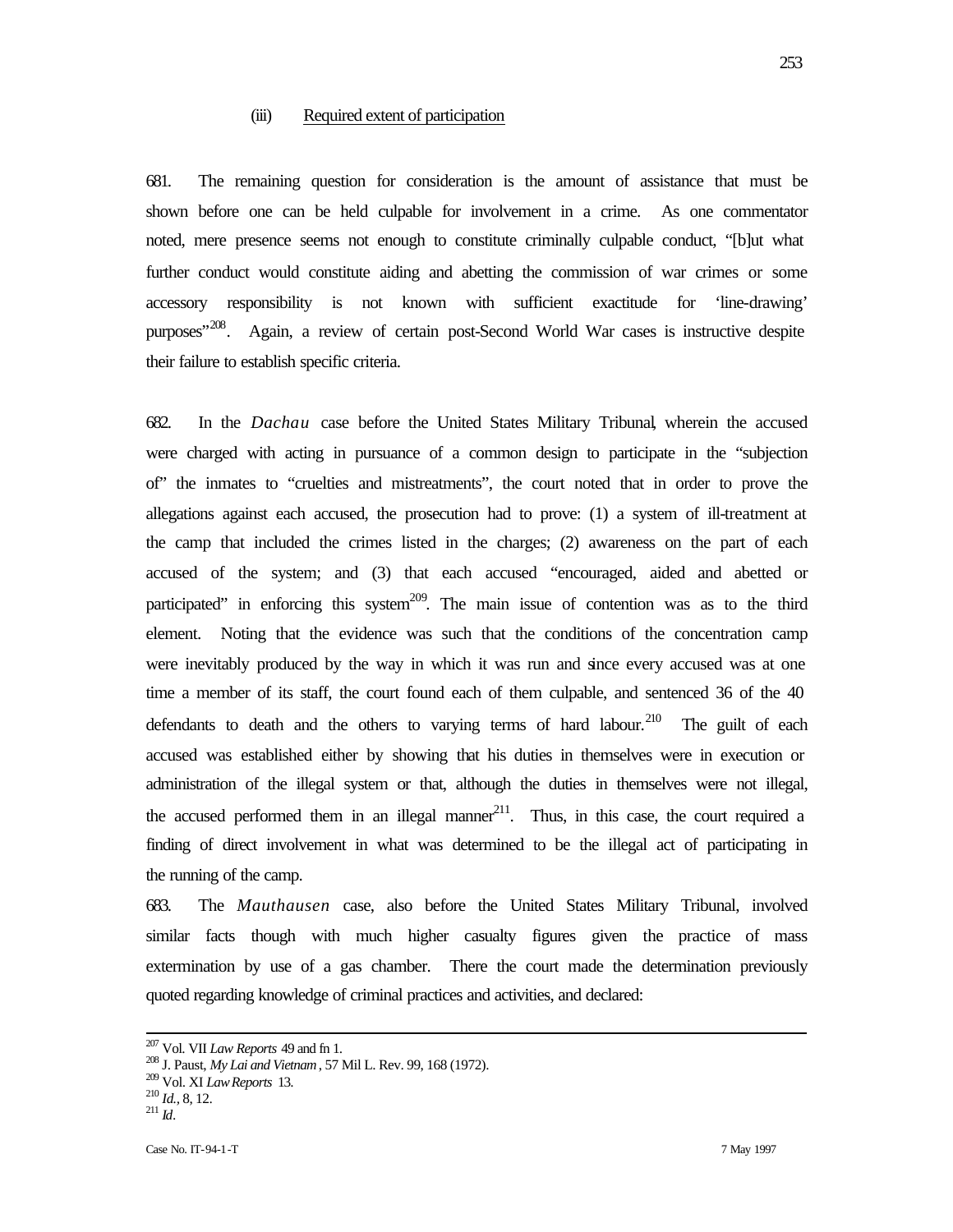[t]hat any official, governmental, military or civil . . . or any guard or civil employee, in any way in control of or stationed at or engaged in the operation of the Concentration Camp Mauthausen, or any or all of its by-camps in any manner whatsoever, is guilty of a crime against the recognized laws, customs and practices of civilised nations and the letter and spirit of the laws and usages of war, and by reason thereof is to be punished. $212$ 

The court thus found all 61 defendants charged guilty. While this finding suggests that the camp personnel were found guilty based upon the presumption that they had knowledge of the abhorrent conditions at the camp, *Mauthausen* and *Dachau* do not support the Prosecution's position. Unlike these cases, the accused has not been charged nor has the Prosecution proved, that the accused was engaged in the operation of the camps.

684. In another case focusing on poison gas, Robert Mulka, a camp commander at Auschwitz, was convicted of being an accessory in the murder of approximately 750 persons in the Auschwitz Trials before a German court<sup>213</sup>. This finding was based on the determination that he was involved in procuring Zyklon B gas, constructing gas ovens, arranging for trucks to transport inmates to the gas chambers, and alerting the camp bureaucracy as to the imminent arrival of transports. In this same trial, Karl Hocker, who succeeded Robert Mulka as adjutant camp commander, was convicted of complicity in joint murder by receiving and passing on teletypes detailing the imminent arrival of Hungarian prisoners to the camp, who were later killed there $2^{14}$ .

685. In the *Trial of Otto Sandrock and Three Others* ("*Almelo* case")<sup>215</sup>, the defendants were charged with the commission of a war crime for killing a prisoner of war and a Dutch civilian. This trial, which was conducted by the British Military Court, invoked Regulation 8(ii) of the Royal Warrant of 14 June 1945 as amended by Royal Warrant of 4 August 1945, which provided:

Where there is evidence that a war crime has been the result of concerted action upon the part of a unit or group of men, then evidence given upon any charge relating to that crime against any member of such unit or group, may be received as prima facie evidence of the responsibility of each member of that unit or group for that crime . . . .

<sup>212</sup> *Id*., 15.

<sup>213</sup> Vol. II *War Crimes Reports* 418.

<sup>214</sup> *Id*., 419.

<sup>215</sup> *Trial of Otto Sandrock and Three Others,* Vol. I *Law Reports* 35, 43 (1947).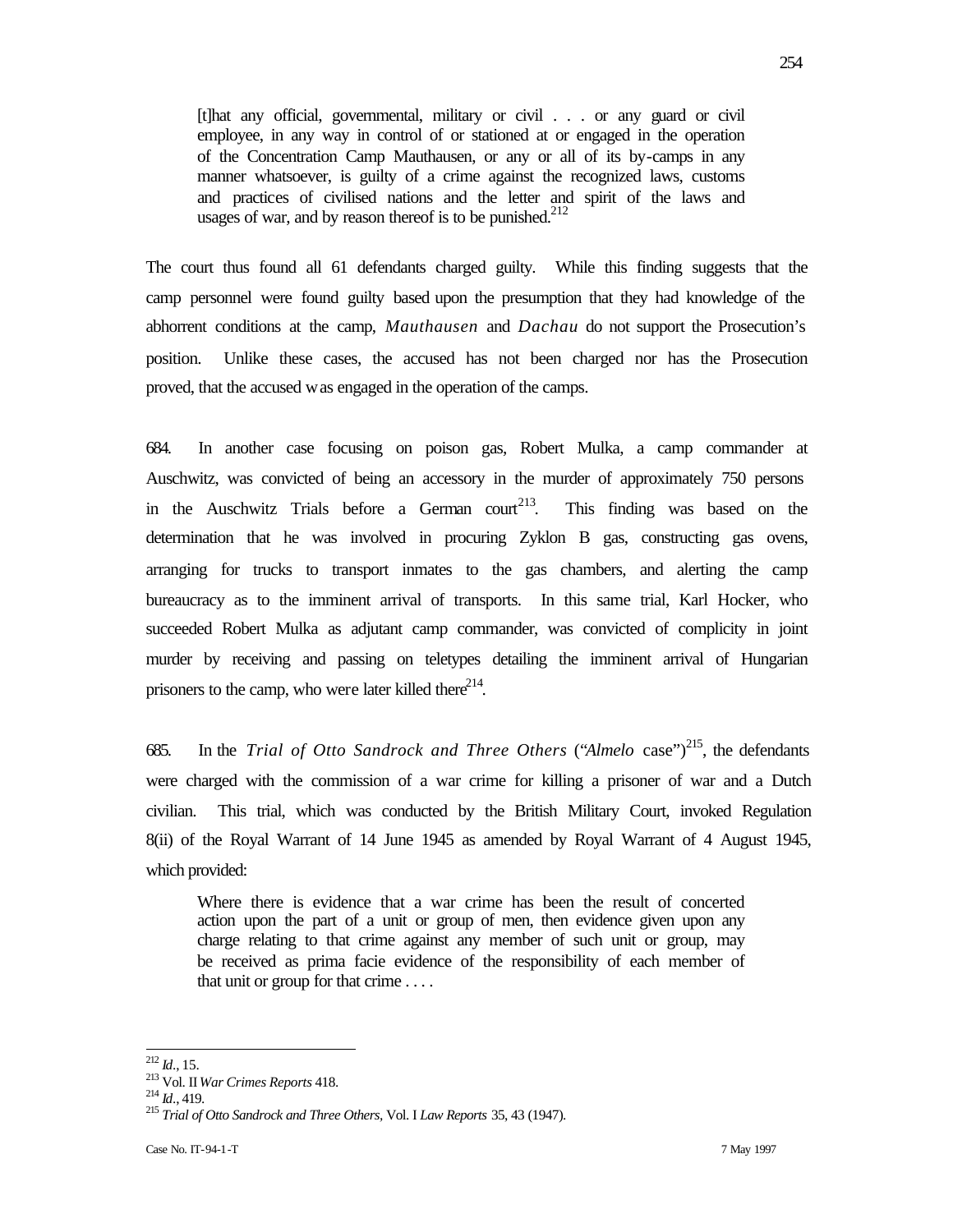The Judge-Advocate ruled that each of the defendants knew that they were going to the woods for the purpose of killing the victims and that "[i]f people were all present together at the same time, taking part in a common enterprise which was unlawful, each one in their own way assisting the common purpose of all, they were all equally guilty in law.<sup>216</sup> Based in part on this knowledge, the court found all concerned in each shooting guilty, including the one that stayed in the car to prevent strangers from disturbing the two who were engaged in killing the victims; presence, knowledge and intent to assist was sufficient to establish guilt.

686. Other examples include the following cases. In *United States v. Kurt Goebell et al ("Borkum Island* case"), civilians brutalised and killed United States pilots who were paraded through the streets in 1944. Some of the members of the German guard who stood by as civilians injured and killed the pilots were convicted along with the commander who ordered the parading of the troops, the Burgomeister, and the four civilians who took part in the event<sup>217</sup>. In this case, the lack of action on the part of the guards and commander amounted to a sufficient degree of participation for the purposes of criminal liability.

687. In *Gustav Becker, Wilhelm Weber and 18 Others*<sup>218</sup>, tried before the French Permanent Military Tribunal, the two primary defendants were convicted for their conduct regarding illegal arrests and ill-treatment, and 17 of the remaining defendants were convicted as their accomplices. Each of the accused were found guilty of the death of victims on the basis of Article 309 of the French Penal Code "caus[ing] death without intent to inflict it", even though their treatment of the victims occurred in France and the ultimate deaths occurred in Germany. The French war crimes trials contain other examples of complicity including an accused, *Ferrarese*, who was condemned to death on the charge of having caused the arrest, detention and torture of innocent French inhabitants by virtue of his denouncing several French citizens involved in the resistance movement whom were later arrested and tortured, and some of who were deported<sup>219</sup>. Similarly, a Nazi party administrator, who created and submitted lists to arresting authorities and reported French youths who rejected his attempts to get them to join the German army and who were then arrested, interned and forcibly drafted, with their families deported to Germany, was convicted and given five years imprisonment for aiding

<sup>216</sup> *Id.,* 43.

<sup>217</sup> Case. no. 12-489, *United States v. Kurt Goebell et al*, Report, Survey of the Trials of War Crimes Held at Dachau,Germany, 2-3 (15 Sept. 1948).

<sup>218</sup> *Gustav Becker, Wilhelm Weber and 18 Others,* Vol. VII *Law Reports* 67, 70. <sup>219</sup> *Id.,* 71.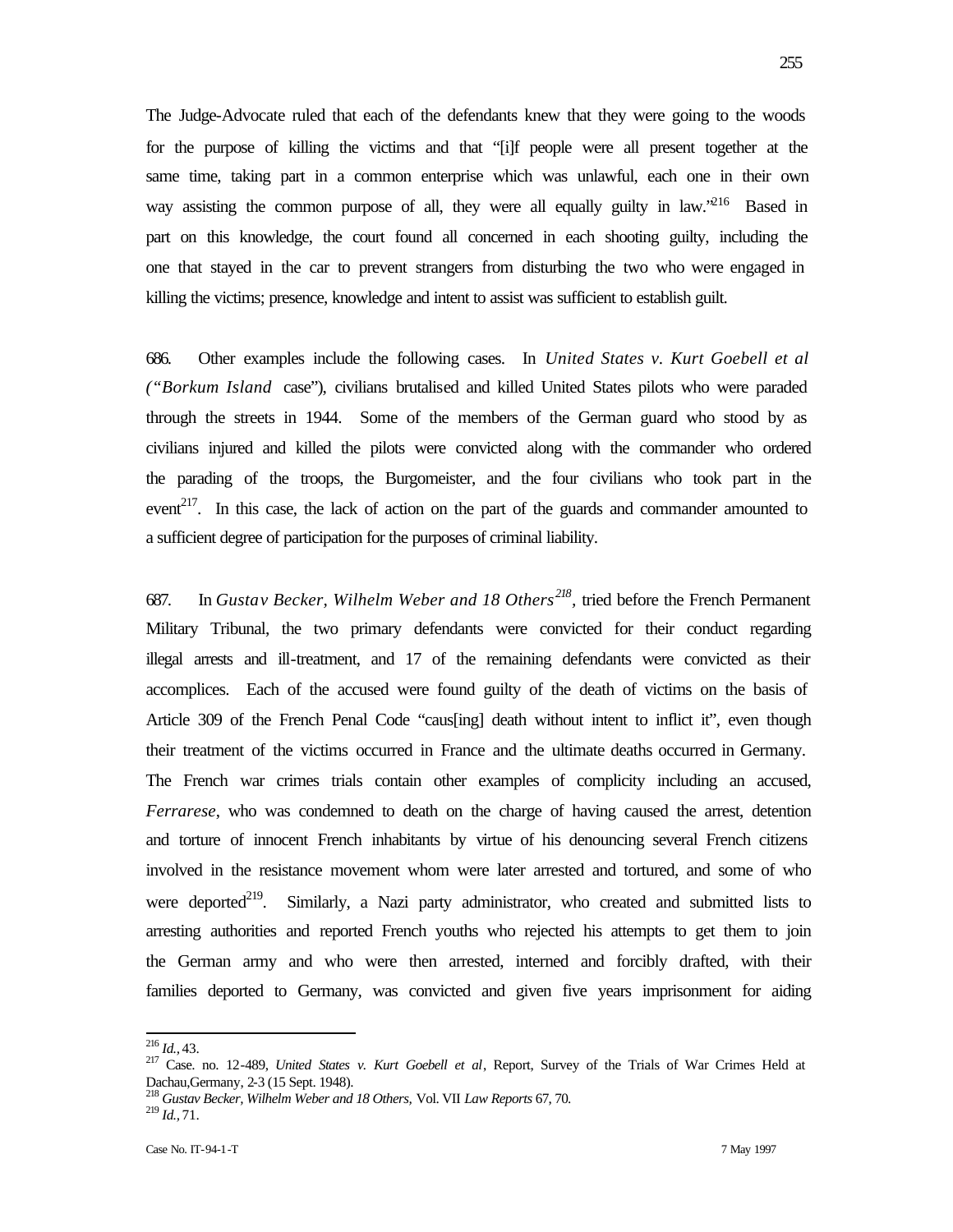and assisting in the arrest and deportation. Denunciation in and of itself was not a war crime unless, by giving information, the informant became a party to or an accomplice in the commission of a war crime: "This condition is fulfilled if circumstances constituting complicity are present, e.g. if the informer knew that his action would lead to the commission of a war crime and either intended to bring about this consequence or was recklessly indifferent with regard to it. This decision was applied by the War Crimes Commission in numerous instances. $^{220}$  Thus not only does one not have to be present but the connection between the act contributing to the commission and the act of commission itself can be geographically and temporally distanced.

### 3. Legal Findings

688. The I.L.C. Draft Code draws on these cases from the Nürnberg war crimes trials and other customary law, and concludes that an accused may be found culpable if it is proved that he "intentionally commits such a crime" or, *inter alia,* if he "knowingly aids, abets or otherwise assists, directly and substantially, in the commission of such a crime  $\ldots$  ... <sup>221</sup> The commentary to the I.L.C. Draft Code provides that the "accomplice must knowingly provide assistance to the perpetrator of the crime. Thus, an individual who provides some type of assistance to another individual without knowing that this assistance will facilitate the commission of a crime would not be held accountable."<sup>222</sup> In addition, the commentary notes that:

the accomplice must provide the kind of assistance which contributes *directly*  and *substantially* to the commission of the crime, for example by providing the means which enable the perpetrator to commit the crime. Thus, the form of participation of an accomplice must entail assistance which facilitates the commission of a crime in some significant way. <sup>223</sup>

While there is no definition of "substantially", it is clear from the aforementioned cases that the substantial contribution requirement calls for a contribution that in fact has an effect on the commission of the crime. This is supported by the foregoing Nürnberg cases where, in virtually every situation, the criminal act most probably would not have occurred in the same way had not someone acted in the role that the accused in fact assumed. For example, if there

<sup>220</sup> *Id.*

<sup>&</sup>lt;sup>221</sup> I.L.C. Draft Code Art. 2(3)(a) & (d) (emphasis added).

<sup>222</sup> *Id.,* 24 (emphasis in original).

<sup>223</sup> I.L.C. Draft Code*,* 24 (emphasis in original).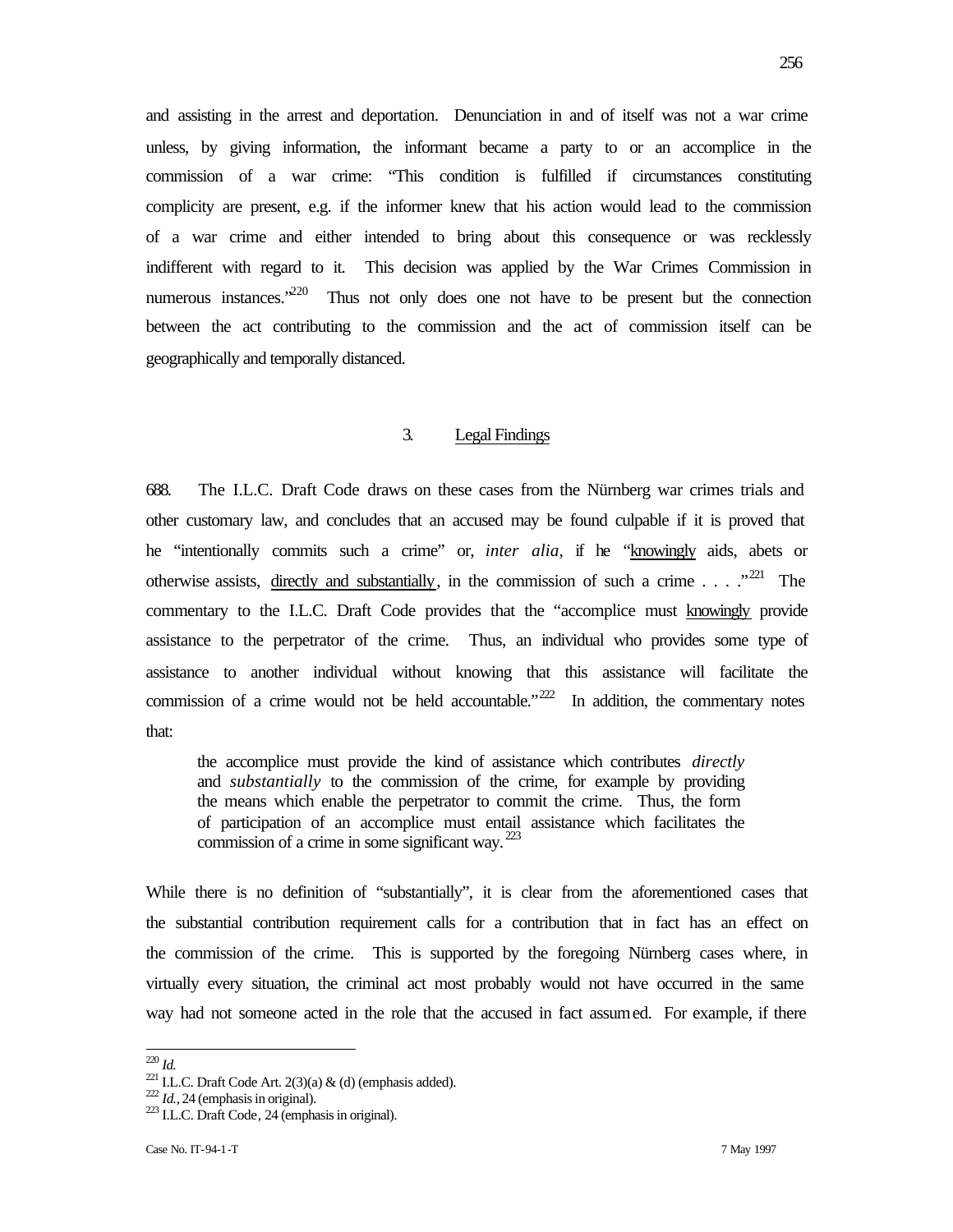had been no poison gas or gas chambers in the *Zyklon B* cases, mass exterminations would not have been carried out in the same manner. The same analysis applies to the cases where the men were prosecuted for providing lists of names to German authorities. Even in these cases, where the act in complicity was significantly removed from the ultimate illegal result, it was clear that the actions of the accused had a substantial and direct effect on the commission of the illegal act, and that they generally had knowledge of the likely effect of their actions.

689. The Trial Chamber finds that aiding and abetting includes all acts of assistance by words or acts that lend encouragement or support, as long as the requisite intent is present. Under this theory, presence alone is not sufficient if it is an ignorant or unwilling presence. However, if the presence can be shown or inferred, by circumstantial or other evidence, to be knowing and to have a direct and substantial effect on the commission of the illegal act, then it is sufficient on which to base a finding of participation and assign the criminal culpability that accompanies it.

690. Moreover, when an accused is present and participates in the beating of one person and remains with the group when it moves on to beat another person, his presence would have an encouraging effect, even if he does not physically take part in this second beating, and he should be viewed as participating in this second beating as well. This is assuming that the accused has not actively withdrawn from the group or spoken out against the conduct of the group.

691. However, actual physical presence when the crime is committed is not necessary; just as with the defendants who only drove victims to the woods to be killed, an accused can be considered to have participated in the commission of a crime based on the precedent of the Nürnberg war crimes trials if he is found to be "concerned with the killing". However, the acts of the accused must be direct and substantial.

692. In sum, the accused will be found criminally culpable for any conduct where it is determined that he knowingly participated in the commission of an offence that violates international humanitarian law and his participation directly and substantially affected the commission of that offence through supporting the actual commission before, during, or after the incident. He will also be responsible for all that naturally results from the commission of the act in question.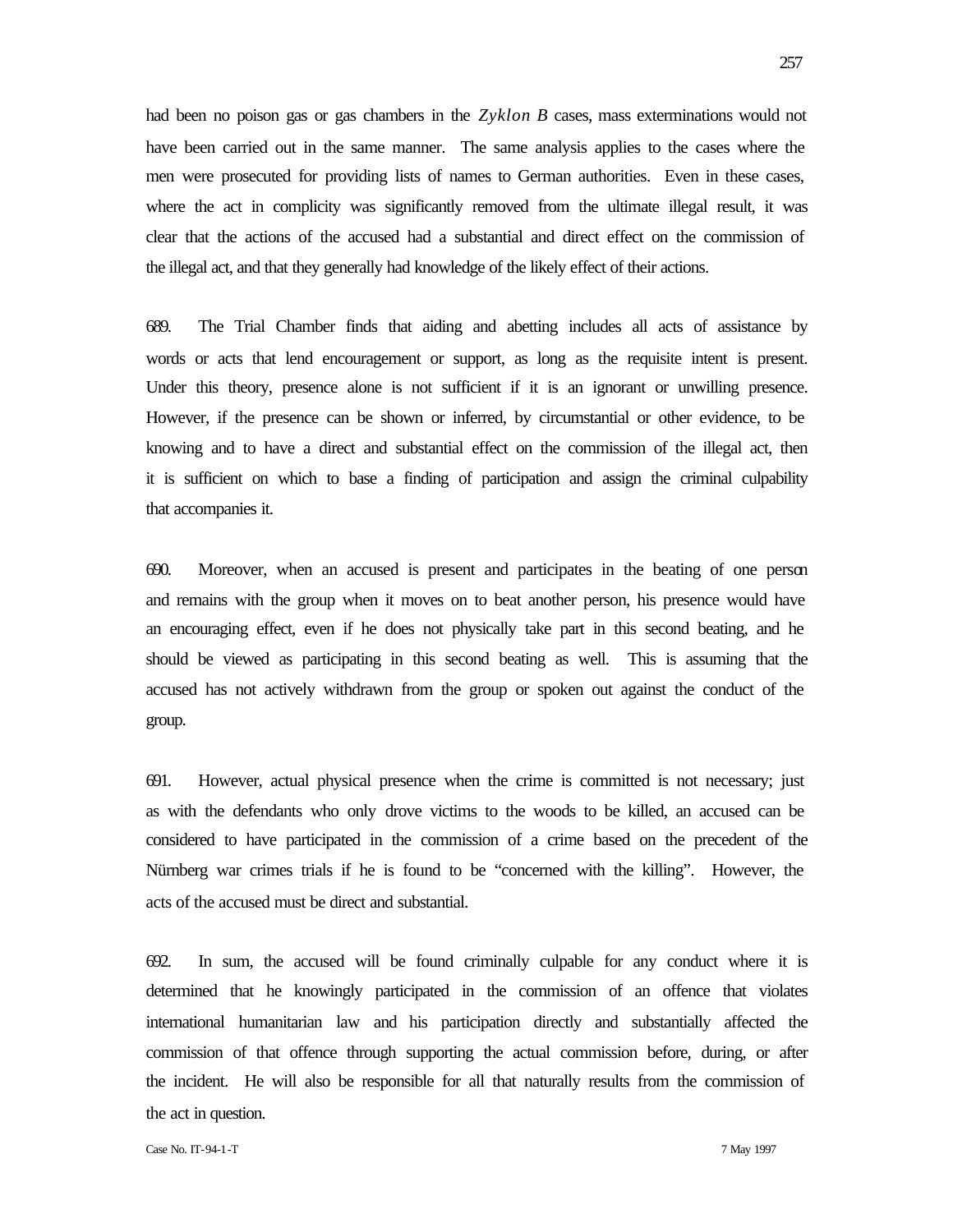# **VII. LEGAL FINDINGS**

693. The Trial Chamber has held, by a majority, that the Prosecution has failed to prove beyond reasonable doubt that the victims of the acts alleged in the Indictment were protected persons under the provisions of the Geneva Conventions. Accordingly, as found by the Appeals Chamber, Article 2 of the Statute proscribing grave breaches of those Conventions is inapplicable; therefore, the evidence will be assessed by considering Article 3 of the Statute and its invocation of Common Article 3 of the Geneva Conventions, and Articles 5 and 7, paragraph 1 of the Statute. The Trial Chamber now turns to the application of that law, much of which has already been discussed, and to the facts as already found, dealing with each count in turn.

## A. Paragraph 4

### 1. Persecution as a Crime against Humanity

#### (a) Definition of persecution

694. In Count 1 the Prosecution charges that the accused committed the crime of persecution. As discussed in Section VI. D above, one of the categories of crimes against humanity recognized by the Nürnberg Charter was persecution on political, racial or religious grounds, the other category being crimes of the murder type, namely murder, extermination, enslavement and deportation. In order to constitute persecution there must be a persecutory act or omission, and that act or omission must be based on one of the listed grounds. Unfortunately, although often used, the term has never been clearly defined in international criminal law nor is persecution known as such in the world's major criminal justice systems<sup>224</sup>. As explained by one expert: "While the first category [crimes of the murder type] is composed of acts which will be found more or less in the criminal code of all civilised states, the second category [crimes of the persecution type] is composed of acts that may be punishable by domestic criminal law but which are not necessarily all punishable nor

<sup>224</sup> *See* Bassiouni, 318, *supra*.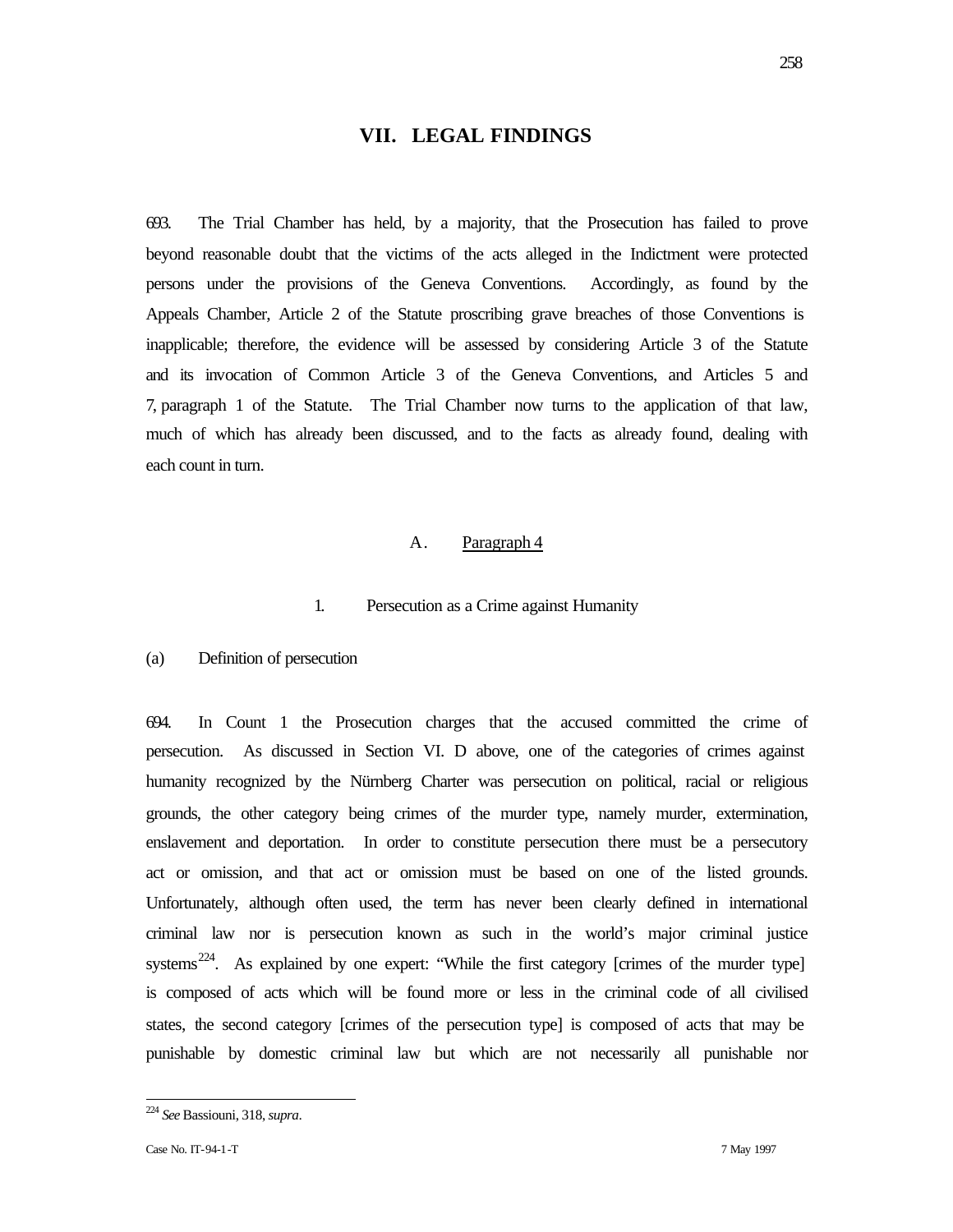everywhere. $225$  Although there has been an attempt to define the concept in the context of asylum and refugee law<sup>226</sup> this is a distinct area of municipal and international law and thus its norms cannot readily be applied to customary international criminal law entailing individual criminal responsibility.

695. M. Cherif Bassiouni attempts to fill this definitional *lacuna* when he writes:

Throughout history . . . the terms "persecute" and "persecution" have come to be understood to refer to discriminatory practice resulting in physical or mental harm, economic harm, or all of the above. . . . The words "persecute" and the act of "persecution" have come to acquire a universally accepted meaning for which a proposed definition is: State Action or Policy leading to the infliction upon an individual of harassment, torment, oppression, or discriminatory measures, designed to or likely to produce physical or mental suffering or economic harm, because of the victim's beliefs, views, or membership in a given identifiable group (religious, social, ethnic, linguistic etc.), or simply because the perpetrator sought to single out a given category of victims for reasons peculiar to the perpetrator. $227$ 

696. Another possible definition of persecution was originally offered for crimes against humanity in general. M. Le Gunehec of the *Cour de Cassatio n* in the *Barbie* case wrote:

above all these crimes offend the fundamental rights of mankind; the right to equality, without distinctions of race, colour or nationality, and the right to hold one's own political and religious opinions. Such crimes not only inflict wounds or death, but are aggravated by the voluntary, deliberate and gratuitous violation of the dignity of all men and women: these are victimised only because they belong to a group other than that of their persecutors, or do not accept their dominion.<sup>228</sup>

As Antonio Cassese noted, this is "a definition of crimes against humanity that is both acceptable and effective, so long as we take it in its broader meaning. In other words, it must be interpreted as also covering inhumane acts directed against enemy civilians not because they are Jewish, partisans or political opponents but only because they belong to the enemy.<sup>229</sup> As such, this is a definition of crimes against humanity that addresses the

<sup>225</sup> Henri Meyrowitz, 250, *supra*.

<sup>226</sup> *See* Office of the United Nations High Commissioner for Refugees, *The Handbook on Procedures and Criteria for Determining Refugee Status* (1992); *see also* Guy S. Goodwin-Gill, *The Refugee in International Law* 66-68 (Clarendon Press: Oxford, 2nd. ed. 1996).

<sup>227</sup> Bassiouni, 317, *supra*.

<sup>228</sup> Report of Counsellor Le Gunehec, 24, quoted in Cassese, *Violence and Law in the Modern Age*, 112, *supra.*  $^{229}$  *Id.*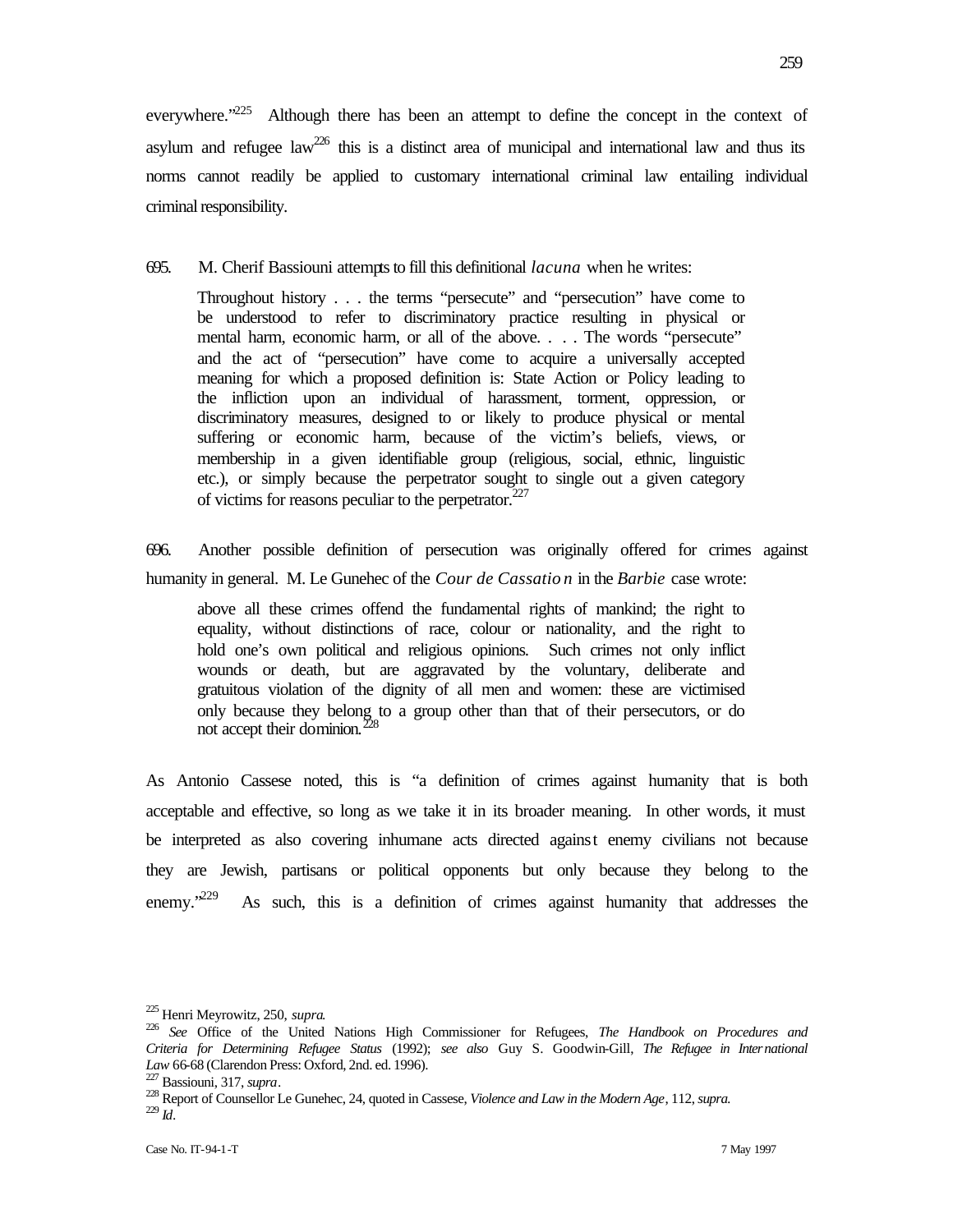"persecution type" of crimes against humanity<sup>230</sup> and is thus useful as a definition of persecution within the meaning of Article 5(h).

697. From the above it is evident that what is necessary is some form of discrimination that is intended to be and results in an infringement of an individual's fundamental rights. Additionally, this discrimination must be on specific grounds, namely race, religion or politics. Because the "persecution type" is separate from the "murder type" of crimes against humanity it is not necessary to have a separate act of an inhumane nature to constitute persecution; the discrimination itself makes the act inhumane<sup>231</sup>. The commentary to the I.L.C. Draft Code speaks of a denial of human rights and fundamental freedoms to which individuals are entitled without distinction, and refers to articles of the Charter of the United Nations and the International Covenant on Civil and Political Rights which address the right to non-discrimination<sup>232</sup>. It also discusses the relationship between the crime of "persecution" on political, racial, religious or ethnic grounds" and that of "institutionalized discrimination on racial, ethnic, or religious grounds involving the violation of fundamental human rights and freedoms and resulting in seriously disadvantaging a part of the population", noting that they both involve "the denial of the human rights and fundamental freedoms of individuals based on an unjustifiable discriminatory criterion", although in the case of the latter the discriminatory plan or policy must be institutionalised<sup>233</sup>. It is the violation of the right to equality in some serious fashion that infringes on the enjoyment of a basic or fundamental right that constitutes persecution, although the discrimination must be on one of the listed grounds to constitute persecution under the Statute.

698. The parties, for the most part, agree with this definition. The Prosecution in its pretrial brief asserts that the elements of persecution are that: (1) the accused committed a specified act or omission against the victim; and (2) the specified act or omission was intended by the accused to harass, cause suffering, or otherwise discriminate against the victim based on political, racial or religious grounds. The Defence, while not challenging the elements listed by the Prosecution, nevertheless expressed concern about the lack of definition of the specified acts. This concern is shared by the Ad Hoc Committee on the Establishment

<sup>230</sup> *See id*., 110.

<sup>231</sup> *See, e.g*., the *Barbie* case, 143, *supra*.

<sup>232</sup> I.L.C. Draft Code, 98, *supra*.

<sup>233</sup> *Id*., 99.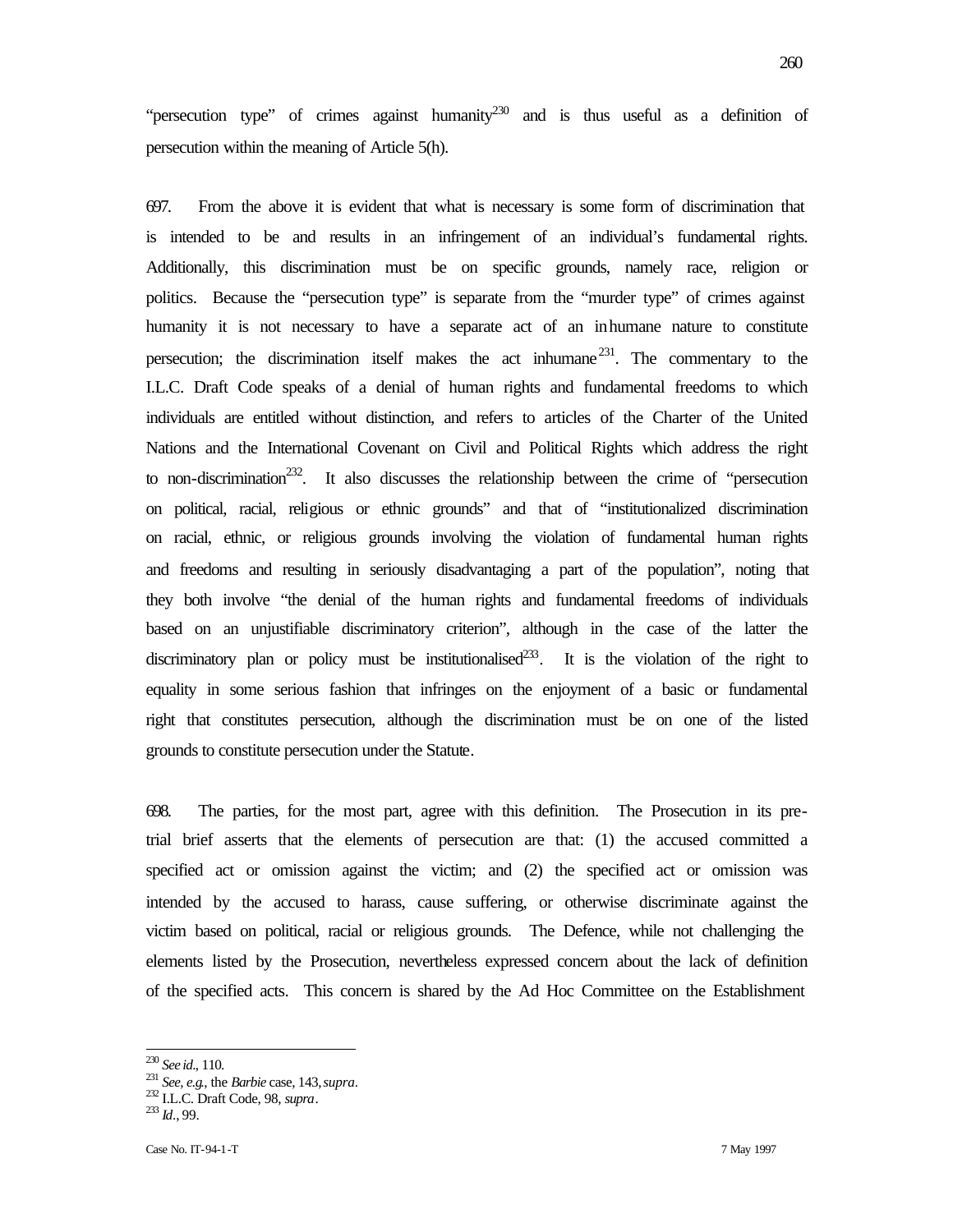of a Permanent International Criminal Court<sup>234</sup>. The Defence's concern raises the question of whether acts which fall under other paragraphs of Article 5, as well as other Articles of the Statute, can also constitute persecution and in that regard the Defence argues that the lack of definition in customary law does not justify the direct application of definitions derived from other sources, such as the Geneva Conventions.

### (b) The acts encompassed by the crime of persecution

#### (i) Acts enumerated elsewhere in the Statute

699. The Prosecution asserts that the crime of persecution encompasses any acts of an inhumane nature directed against a civilian population when committed with discriminatory intent on the specified grounds. In support, reference is made to Article 6 of the Nürnberg Charter which contained, as explained above, two categories of crimes against humanity, as well as the Nürenberg Principles<sup>235</sup> which maintained this distinction. The Prosecution thereby concludes that at Nürnberg "persecutions were distinguished from the other inhumane acts based on a requirement of discriminatory intent on the specified grounds" and as such, "in addition to the criminal liability which attaches to enumerated inhumane acts, there is an additional element of culpability when such acts are committed with discriminatory intent." Statements of the Nürnberg Tribunal relating to persecution<sup>236</sup> are offered as support for this conclusion, as well as the decision of the Israeli District Court in the *Attorney General of Israel v. Eichmann* ("*Eichmann* case") which held that all that the accused did "with the object of exterminating the Jewish People also amounts *ipso facto* to persecution of Jews on national, racial, religious and political grounds"<sup>237</sup>.

700. As noted above, the Defence's primary concern regarding persecution under the Statute is the lack of definition regarding the specified acts "other than the ones explicitly dealt with . . . [in] the Prosecutor's brief" and thus it does not in principle challenge the Prosecution's conclusion that persecution under Article 5(h) can encompass inhumane acts enumerated elsewhere in the Statute. This Trial Chamber accepts this conclusion, which is supported, *inter alia,* by the sources offered by the Prosecution. As such, crimes enumerated

<sup>234</sup> *Report of the Ad Hoc Committee,* 17, *supra*.

<sup>235</sup> Nürnberg Principles, para. 120, *supra*.

<sup>236</sup> Nürnberg Judgment, 247-253, *supra*.

<sup>237</sup> *Attorney General of Israel v. Eichmann*, 36 International Law Reports 5, 239 (1968).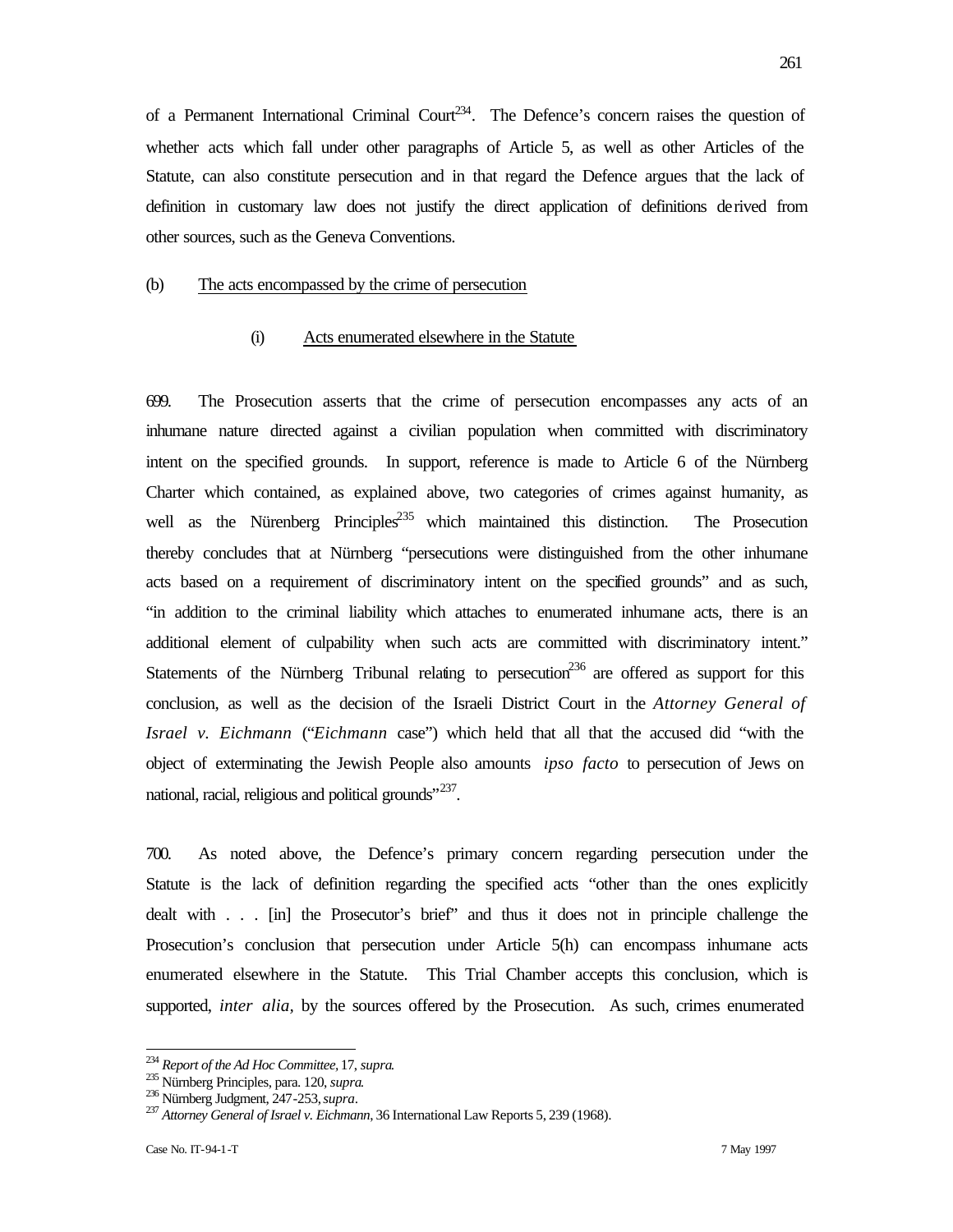in Articles 2 and 3 of the Statute which also fulfil the elements of persecution, including the common elements of crimes against humanity, can be encompassed in a finding of persecution under Article 5(h) of the Statute. As pointed out by a United States Military Tribunal in the *Justice* case, the definition of crimes against humanity in Control Council Law No. 10 prohibited "not only war crimes, but also acts not included in the preceding definition of war crimes<sup> $238$ </sup>. The commentary to this case states that "it is clear that war crimes may also constitute crimes against humanity; the same offences may amount to both types of crime."<sup>239</sup>

701. This is also the approach followed by the Nürnberg Tribunal. Indictment Number 1 contained charges of both war crimes and crimes against humanity and included the statement that "[t]he prosecution will rely upon the facts pleaded under Count Three [war crimes] as also constituting Crimes Against Humanity.<sup>240</sup> Subsequently, in its ruling on individual defendants, the Nürnberg Tribunal grouped war crimes and crimes against humanity together. Similar statements occur in other cases tried on the basis of Control Council Law No. 10, for example, the *Trial of Otto Ohlendorf and Others* ("*Einsatzgruppen* case")<sup>241</sup> and the *Pohl* case <sup>242</sup>. In the *Pohl* case the court found that for his actions as administrative head of the concentration camps, Pohl was guilty of direct participation in a war crime and a crime against humanity, and that Heinz Karl Fanslau<sup>243</sup>, Hans Loerner<sup>244</sup>, and Erwin Tschentscher<sup>245</sup> had committed war crimes and crimes against humanity because of their association with the slavery and slave labour programme operating in the concentration camps<sup>246</sup>. National cases also support this finding, such as *Quinn v. Robinson<sup>247</sup>*, both the District Court and the Supreme Court decisions in *Eichmann*<sup>248</sup>, and the *Barbie* case<sup>249</sup>. As such, acts which are enumerated elsewhere in the Statute may also entail additional culpability if they meet the requirements of persecution.

 $\overline{\phantom{a}}$ 

<sup>238</sup> *Justice* case, Vol. VI Law Reports, 39, *supra* (emphasis added).

<sup>239</sup> Notes on the *Justice* case, *id*., 79.

<sup>240</sup> Nürnberg Judgment, 237, *supra*.

<sup>&</sup>lt;sup>241</sup> See Vol. XV Law Reports 135.

 $242$  Vol. V Trials of War Criminals before the Nuernberg Military Tribunals under Control Council Law No. 10, 984, *supra*.

<sup>243</sup> *Id*., 997, 998.

<sup>244</sup> *Id*., 999, 1001.

<sup>245</sup> *Id*., 1010, 1015.

<sup>246</sup> S*ee also* Telford Taylor*, Final Report to the Secretary of the Army on the Nuremberg War Crimes Trials Under Control Council Law No. 10,* 64-65 (1949).

<sup>247</sup> *Quinn v. Robinson,* 783 F.2d 776, 799-801 (9th Cir. 1986).

<sup>248</sup> *Eichmann* case, 277-278, 287-289, *supra*.

<sup>249</sup> *Barbie* case, s*upra*.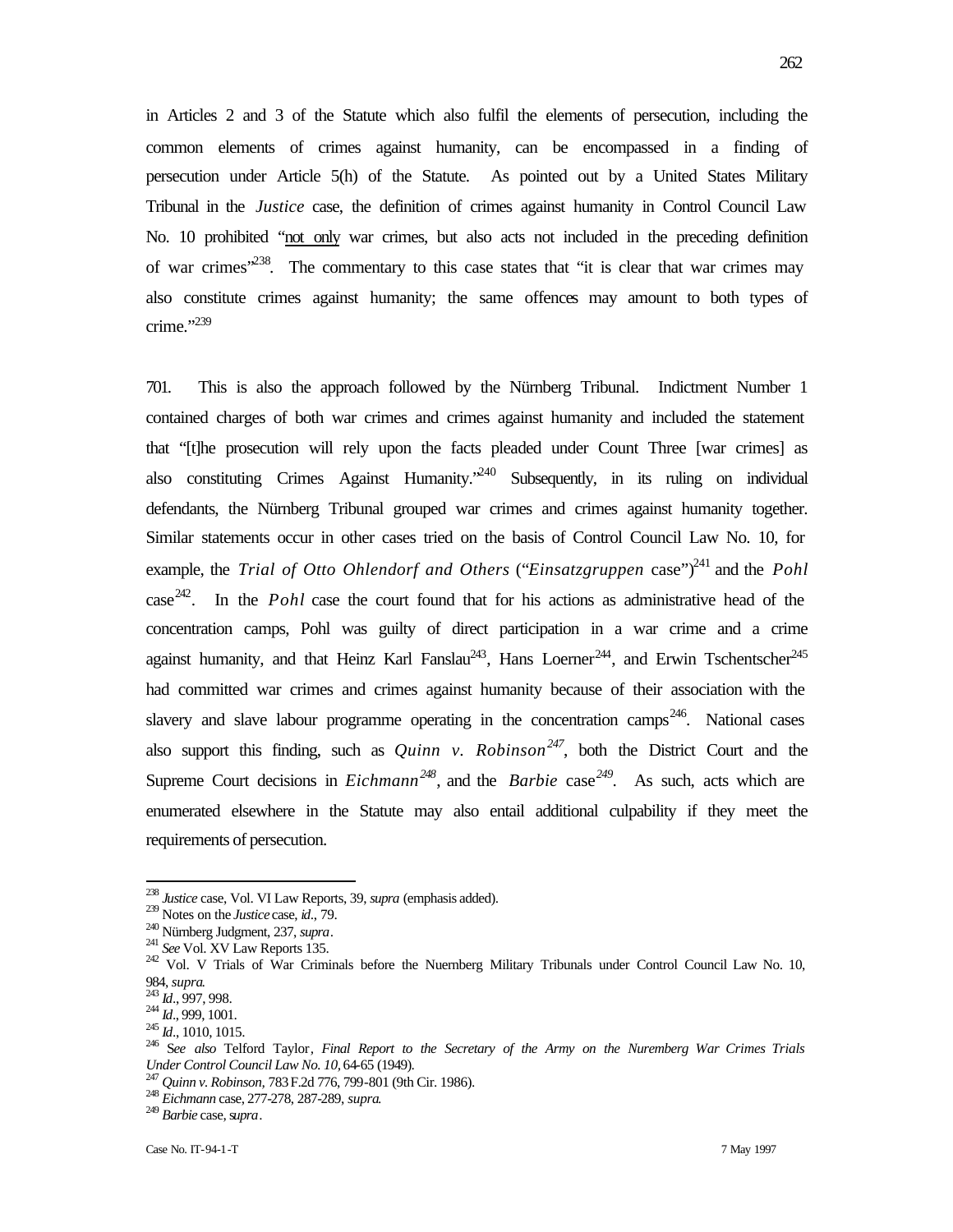702. The residual issue is whether acts which constitute crimes against humanity under different heads of Article 5 can also constitute persecution under Article 5(h) if the necessary discriminatory intent is present. Given the fact, as discussed above, that the Nürnberg Charter clearly defined two types of crimes against humanity, of which only the persecution type requires discriminatory intent, there would seem to be no difficulty in attaching additional culpability to acts which fall within the "inhumane act" category of crimes against humanity if motivated by discrimination. Nevertheless, because the Trial Chamber has incorporated the requirement included in the *Report of the Secretary-General* and in the interpretation of various Security Council members that discriminatory intent is required for all crimes against humanity, acts that are found to be crimes against humanity under other heads of Article 5 will not be included in the consideration of persecution as a separate offence under Article 5(h) of the Statute.

#### (ii) Acts not enumerated elsewhere in the Statute

703. In addition to the acts enumerated elsewhere in the Statute persecution may also encompass other acts if they "seek to subject individuals or groups of individuals to a kind of life in which enjoyment of some of their basic rights is repeatedly or constantly denied".<sup>250</sup>. The commentary to the I.L.C. 1991 Report, in an attempt to catalogue the scope of persecutory acts within the meaning of crimes against humanity, notes that these acts include:

a prohibition on practising certain kinds of religious worship; prolonged and systematic detention of individuals who represent a political, religious or cultural group; a prohibition on the use of a national language, even in private; systematic destruction of monuments or buildings representative of a particular social, religious, cultural or other group. Such acts would come within the scope of this article when committed in a systematic manner or on a mass scale.<sup>251</sup>

In the 1996 I.L.C. Draft Code this enumeration was replaced with a recognition that "the inhumane act of persecution may take many forms with its common characteristic being the denial of the human rights and fundamental freedoms to which every individual is entitled without distinction as recognized in the Charter of the United Nations (Articles 1 and 55) and

<sup>250</sup> I.L.C. 1991 Report, 236, *supra*. <sup>251</sup> *Id*., 268.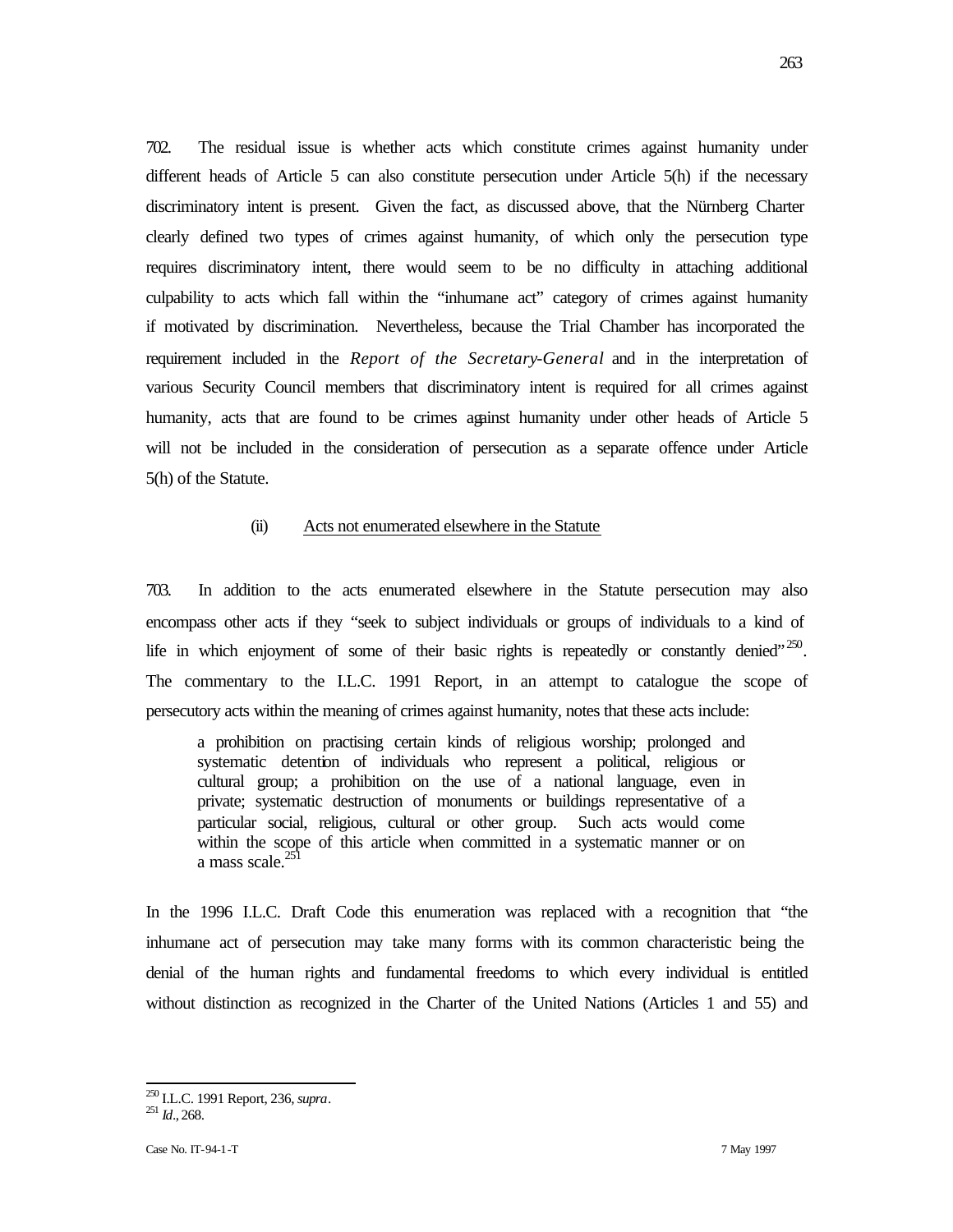the International Covenant on Civil and Political Rights (article  $2y^{252}$ . One expert, after noting that the plain meaning of the term persecution is oppression, harassment or the imposition of mental or physical harm based on discrimination, provides additional examples of persecutory acts: "murder; manslaughter; rape; assault; battery; theft; robbery; destruction of property and a variety of crimes related to unlawful interference with fundamental legal rights<sup>, $253$ </sup>.

704. Thus the crime of persecution encompasses acts of varying severity, from killing to a limitation on the type of professions open to the targeted group. The Nürnberg Judgment considered the following acts, amongst others, in its finding of persecution: discriminatory laws limiting the offices and professions open to Jews; restrictions placed on their family life and their rights of citizenship; the creation of ghettos; the plunder of their property and the imposition of a collective fine  $254$ .

705. As the International Tribunal's closest historical precedent, the statements of the Nürnberg Tribunal on persecution are informative and succinctly encapsulate the essence of the norm of persecution. In the section of the discussion portion of the Nürnberg Judgment entitled "Persecution of the Jews", the Nürnberg Judgment, in an often quoted statement, notes that:

The persecution of the Jews at the hands of the Nazi Government has been proved in the greatest detail before the Tribunal. It is a record of consistent and systematic inhumanity on the greatest scale. . . . With the seizure of power, the persecution of the Jews was intensified. A series of discriminatory laws was passed, which limited the offices and professions permitted to Jews; and restrictions were placed on their family life and their rights of citizenship. By the autumn of 1938, the Nazi policy towards the Jews had reached the stage where it was directed towards the complete exclusion of Jews from German life. Pogroms were organised, which included the burning and demolishing of synagogues, the looting of Jewish businesses, and the arrest of prominent Jewish business men. A collective fine of 1 billion marks was imposed on the Jews, the seizure of Jewish assets was authorised, the movement of Jews was restricted by regulations to certain specified districts and hours. The creation of the ghettos was carried out on an extensive scale,

<sup>252</sup> *Id*., 98.

<sup>253</sup> Bassiouni, 282, *supra*.

<sup>254</sup> *See* Nürnberg Judgment, 248-249, *supra;* the *Funk* case, *id*., 305-307 (regarding the role of economic discrimination as persecution); *see also United States of America v. Ernst von Weizaecker et al.*, Vol. XIV Trials of War Criminals Before the Nuernberg Military Tribunals Under Control Council Law No. 10, 676-678, *supra*.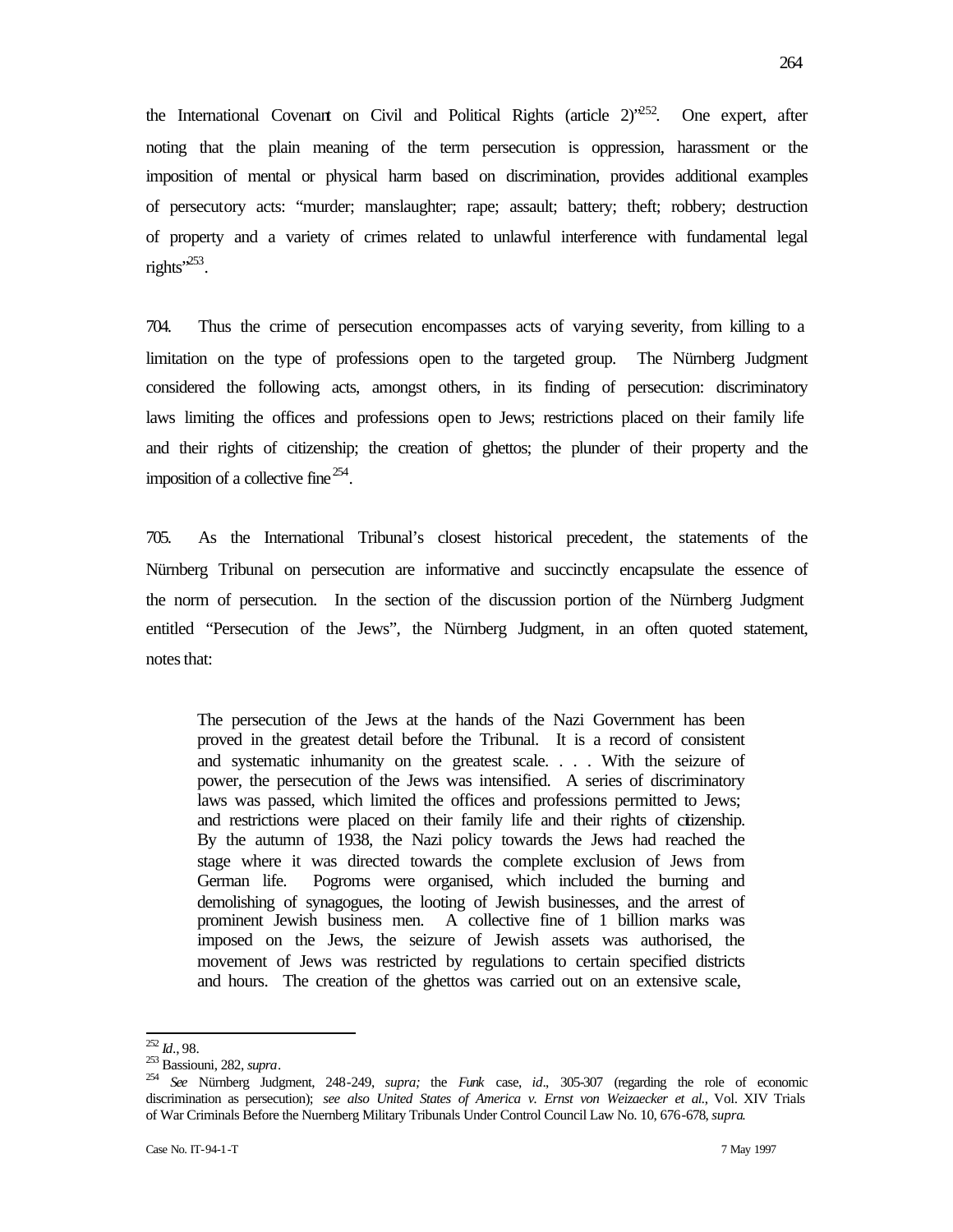and by an order of the Security Police Jews were compelled to wear a yellow star to be worn on the breast and back. <sup>255</sup>

#### In a discussion of the facts the Nürnberg Judgment stated that:

With the coming of the Nazis into power in 1933, persecution of the Jews became official state policy. On 1 April 1933, a boycott of Jewish enterprises was approved by the Nazi Reich Cabinet, and during the following years a series of anti-Semitic laws were passed, restricting the activities of Jews in the civil service, in the legal profession, in journalism, and in the armed forces. In September 1935, the so-called Nuremberg Laws were passed, the most important effect of which was to deprive Jews of German citizenship.<sup>256</sup>

706. Several statements about persecution are contained in the Nürnberg Judgment concerning individual defendants. Regarding defendant Bormann the Nürnberg Tribunal found that

Bormann was extremely active in the persecution of the Jews, not only in Germany but also in the absorbed and conquered countries. He took part in the discussions which led to the removal of 60,000 Jews from Vienna to Poland in cooperation with the SS and the Gestapo. He signed the decree of 31 May 1941 extending the Nürnberg Laws to the annexed Eastern territories. . . . On 1 July 1943 he signed an ordinance withdrawing Jews from the protection of the laws and placing them under the exclusive jurisdiction of Himmler's Gestapo.<sup>257</sup>

Regarding defendant Frank the Nürnberg Tribunal found: "The persecution of the Jews was immediately begun in the General Government. The area originally contained from 2½ million to 3½ million Jews. They were forced into ghettos, subjected to discriminatory laws, deprived of the food necessary to avoid starvation, and finally systematically and brutally exterminated."<sup>258</sup> Additionally, in dealing with the question of Frick's guilt for war crimes and crimes against humanity, the Nürnberg Tribunal focused on anti-Semitic laws drafted, signed and administered by Frick designed to exclude Jews from the German life and economy<sup>259</sup>. These led up to a final decree placing Jews "outside the law" and handing them over to the Gestapo, all of which "paved the way for the 'final solution"<sup>260</sup>. Likewise, in the case of Funk, as well as Seyss-Inquart, anti-Semitic economic discrimination was cited as "one of several factors from which it is concluded that he was a war criminal"<sup>261</sup>.

 Nürnberg Judgment, 247-249, *supra*. *Id*., 180-181. *Id*., 339-40. *Id*., 297-298. *Id*., 300. *Id*., 300. *Flick* Trial, 27, *supra*.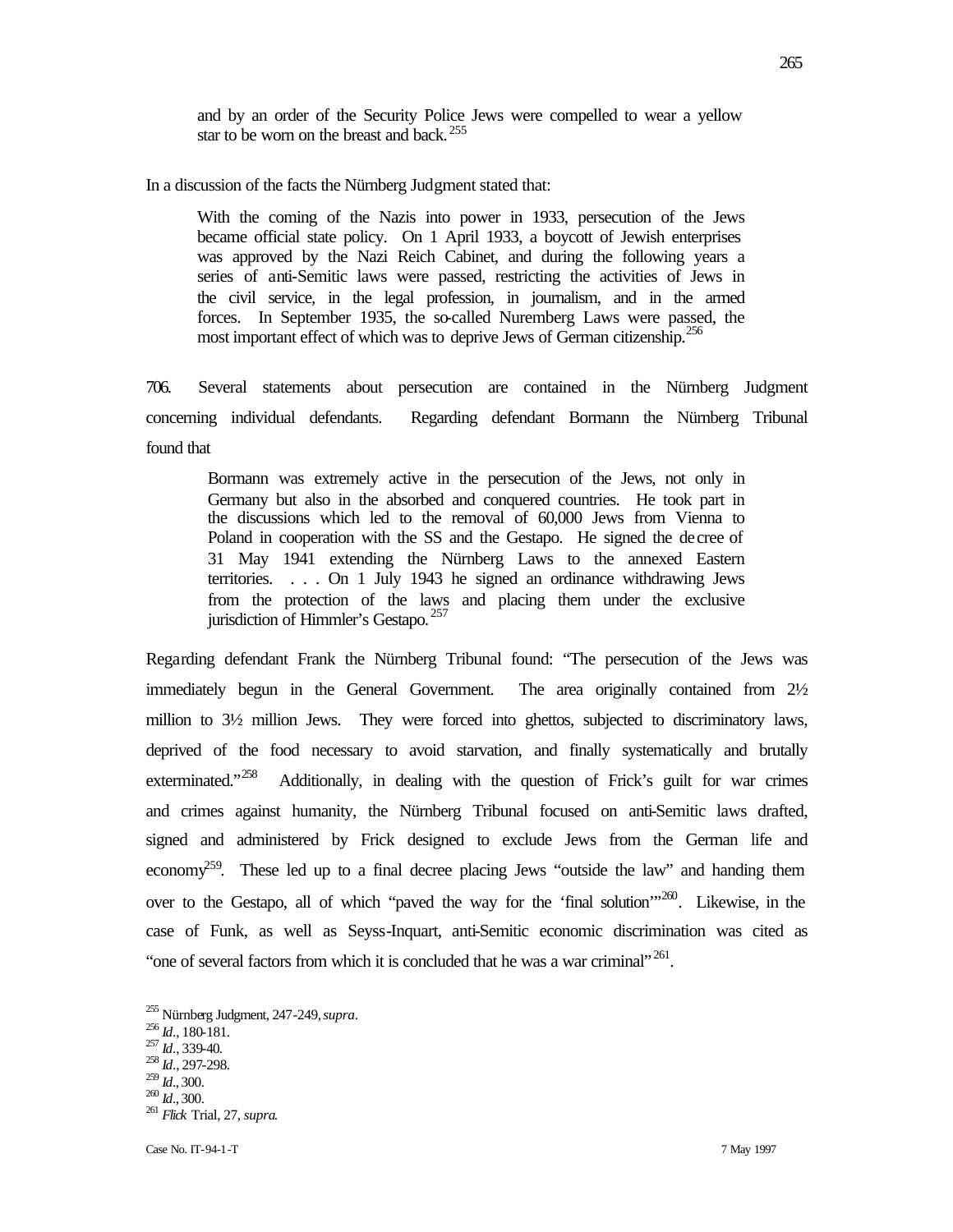707. Thus, as illustrated by these findings and as the International Law Commission noted, persecution can take numerous forms, so long as the common element of discrimination in regard to the enjoyment of a basic or fundamental right is present, and persecution does not necessarily require a physical element. There is, however, a limit to the acts which can constitute persecution within the meaning of crimes against humanity. For example, in the *Flick* trial, the court determined that offences against industrial property could not constitute crimes against humanity, although it made a distinction between industrial property and the "dwellings, household furnishings and food supplies of persecuted people<sup> $262$ </sup> and thus "left" open the question whether such offences against personal property as would amount to an assault upon the health and life of a human being (such as the burning of his house or depriving him of his food supply or his paid employment) would not constitute a crime against humanity<sup>3263</sup>. The Rebuttal statement of the prosecution before the Nürnberg Tribunal has been interpreted to refer to economic deprivation of this more personal type  $264$ and the finding of the Nürnberg Tribunal characterizing certain acts of economic discrimination as persecution support the conclusion that economic measures of a personal, as opposed to an industrial type, can constitute persecutory  $\arccos 265$ . The finding in the *Eichmann* case also supports this conclusion. Count 6 of the indictment against Adolf Eichmann alleged persecution of Jews on national, racial, religious and political grounds and Count 7 concerned property<sup>266</sup>. He was convicted of crimes against humanity (Counts 5 to 7) for his activities in the Emigration Centres, deportations and the "final solution". The plunder of property of those Jews who were forced to emigrate or who were deported was found to be a crime against humanity when committed "by means of terror or linked with other acts of violence as defined in the  $Law^{267}$ , or when it was a result of those acts, so that it was part of a comprehensive process, as was the plunder by the Centres for Jewish Emigration of those who were deported and exterminated"<sup>268</sup>.

 $\overline{\phantom{a}}$ 

<sup>262</sup> *Id*., 26.

<sup>263</sup> Notes on the *Flick* Trial, *id*., 50.

<sup>264</sup> British Command Paper, Cmd. 6964, 85, *quoted in* Notes on the *Flick* Trial, 51, *supra*.

<sup>265</sup> *See*, *e.g*., the Nürnberg Tribunal's statements in the *Leadership Corps of the Nazi Party* case, Nürnberg Judgment, *supra* at 259; the *Seyss-Inquart* case, *id*., 328, 329; the *Funk* case, *id*., 305; the *Frick* case, *id*., 300; and the *Goering* case, *id*., 282.

<sup>266</sup> *Eichmann* case, *supra*.

<sup>267</sup> Nazi and Nazi Collaborators (Punishment) Law, 5710/1950.

<sup>268</sup> Summary of Eichmann case, *id*. at 14.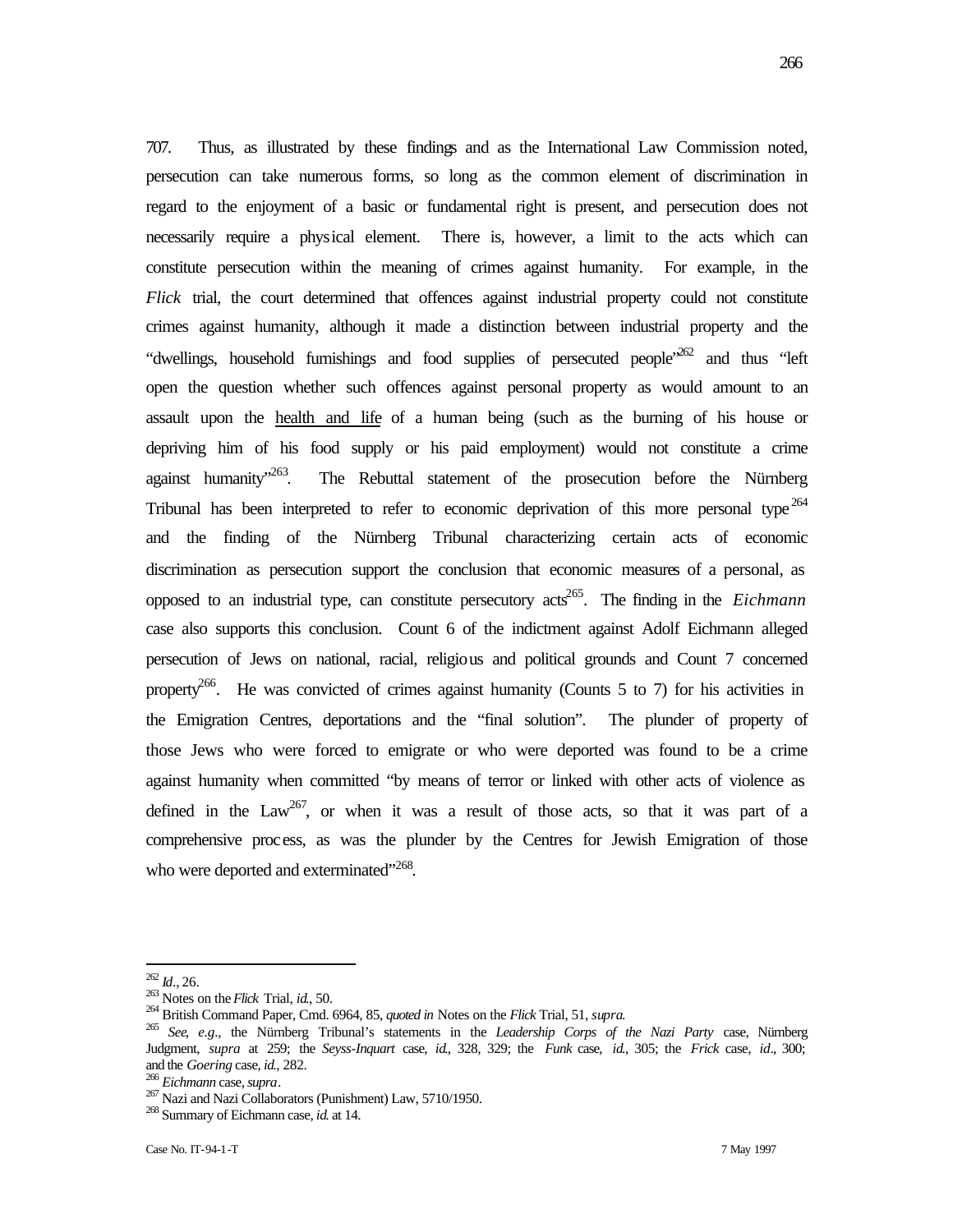708. In addition to economic measures a variety of other acts can constitute persecution if done with the requisite discriminatory intent. The Nürnberg Tribunal's decision regarding defendant Streicher is useful in considering the varying manifestations of persecutory acts. Streicher was convicted of crimes against humanity because through his speaking, writing and preaching hatred of the Jews he "infected the German mind with the virus of anti-Semitism, and incited the German people to active persecution" in Germany as well as elsewhere<sup>269</sup>. Thus his "incitement to murder and extermination at the time when Jews in the East were being killed under the most horrible conditions clearly constitutes persecution on political and racial grounds in connection with War Crimes as defined in the Charter and constitutes a Crime Against Humanity"<sup>270</sup>.

709. The *Justice* case, in which the accused were former German judges, prosecutors or officials in the Reich Ministry of Justice, is also relevant in regard to the variety of acts which can constitute persecution. The trial considered the legal aspects of the part played in furthering the persecution of Jews and Poles and other aspects of the Nazi policy by various of the accused acting in their official or judicial capacity<sup>271</sup> but, it continued, "all of the laws to which we have referred could be and were applied in a discriminatory manner and in the case of many, the Ministry of Justice and the court enforced them by arbitrary and brutal means, shocking the conscience of mankind and punishable here $272$ . The commentary to the case stresses that

it seems safe to say that Rothaug and Oeschey were found guilty of crimes against humanity not merely because arbitrary behaviour in court was proved but because it had been shown that such behaviour amounted to a participation in a persecution on political, racial or religious grounds. . . . In other words, it is probably true to say that the Tribunal regarded as constituting crimes against humanity not merely a series of changes made in the legal system of Germany but a series of such alterations as involved or were pursuant to persecutions on political, racial or religious grounds, or (perhaps) such as led to the commission of "Atrocities and offences".<sup>273</sup>

710. The *Eichmann* case also discusses the variety of acts which constitute persecution. Noting that paragraph 4 of the Programme of the National Socialist Party declares that Jews

<sup>269</sup> Nürnberg Judgment, 302, *supra*.

<sup>270</sup> *Id*., 304.

<sup>271</sup> *Justice* case, *supra*, 1; *see also id.,* 51-52 (United States Military Tribunal applying Control Council Law No. 10 explained that there were four types of laws the enforcement of which it would not normally regard as being illegal).

<sup>272</sup> *Id*., 52.

<sup>273</sup> Notes on Judgment, 81, 83, *supra*.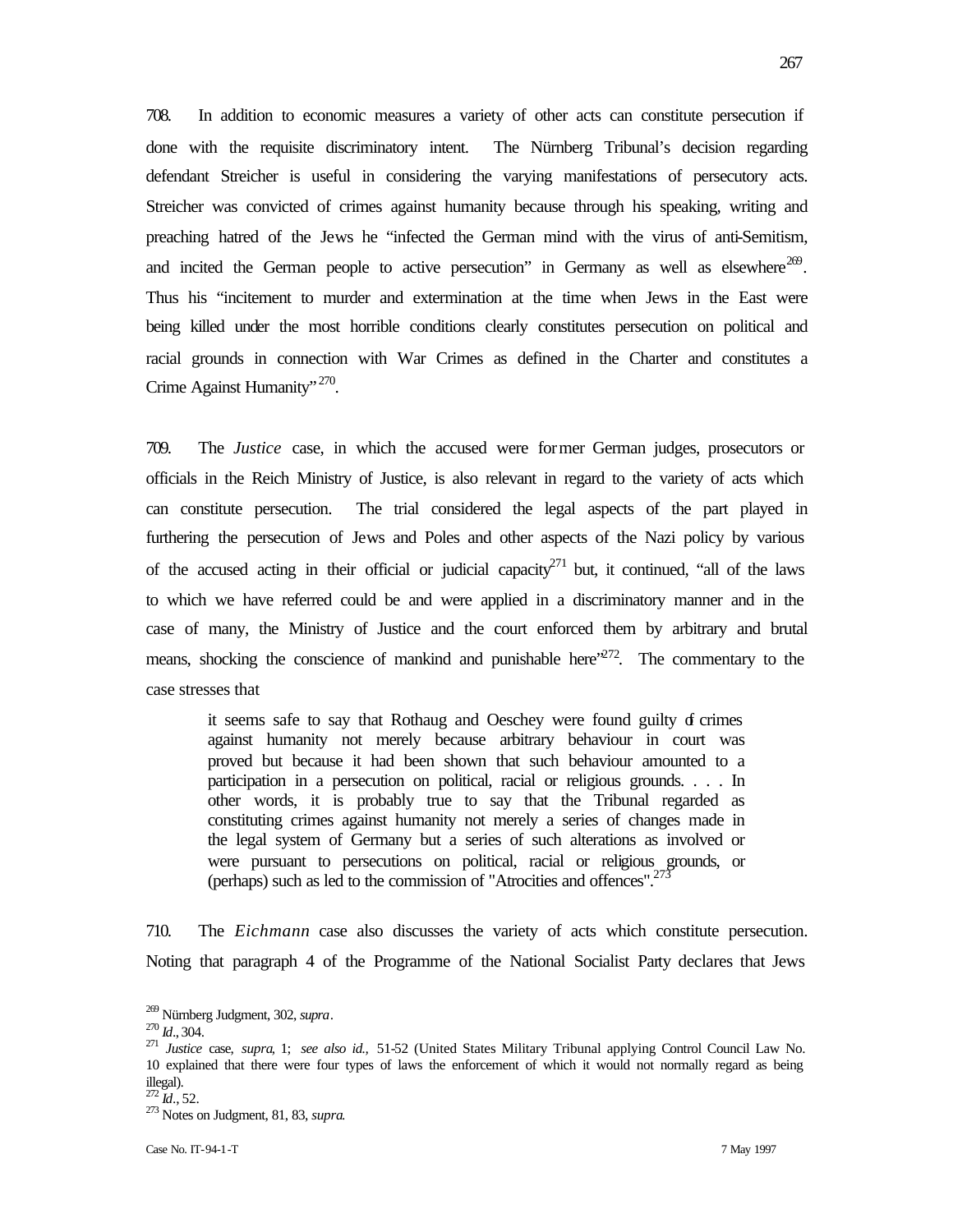cannot be citizens of the German state, since they do not belong to the German people and that paragraph 8 demands that all those who are not Germans and immigrated to Germany after 2 August 1914 leave Reich territory immediately<sup>274</sup>, the court stated that

[w]ith the rise of Hitler to power, the persecution of Jews became official policy and assumed the quasi-legal form of laws and regulations published by the Government of the Reich in accordance with legislative powers delegated to it by the Reichstag on March 24, 1933 (Session 14, p. 71) and of direct acts of violence organised by the régime against the persons and property of Jews . . . . The purpose of these acts carried out in the first stage was to deprive the Jews of citizen rights, to degrade them and strike fear into their hearts, to separate them from the rest of the inhabitants, to oust them from the economic and cultural life of the State and to close to them the sources of livelihood. These trends became sharper as the years went by, until the outbreak of the war. Even before German Jewry suffered its first general shock on April 1, 1933, when Jewish businesses were boycotted, the arrest of Jews and their dispatch to concentration camps had begun . . . . On November 7, 1938, Hirsch Grynschpan shot the Counsellor of the German Embassy in Paris, vom Rath. After this act, the wave of persecution swelled up against the Jews in Germany".<sup>275</sup>

Thus, the crime of persecution encompasses a variety of acts, including, *inter alia*, those of a physical, economic or judicial nature, that violate an individual's right to the equal enjoyment of his basic rights.

## (c) The acts must be taken on the basis of one of the listed discriminatory grounds

711. There are no definitive grounds in customary international law on which persecution must be based and a variety of different grounds have been listed in international instruments. The grounds in the Statute are based on the Nürnberg Charter which included race, religion and politics as the three grounds, as did Control Council Law No. 10, both of which were drafted to address the European situation. In contrast the Tokyo Charter excluded religion as a basis for persecution, given its inapplicability to the Pacific theatre of operation while, alternatively, the Convention on the Prevention and Punishment of the Crime of Genocide<sup> $276$ </sup> contains the additional ground of ethnicity as do the 1991 and 1996 versions of the I.L.C. Draft Code, whereas the original 1954 Draft Code included culture as a basis for

<sup>274</sup> *Id*., para. 56, referencing T/1403.

<sup>&</sup>lt;sup>275</sup> *Id.*, paras. 56, 57.

<sup>276</sup> Genocide Convention*, supra.*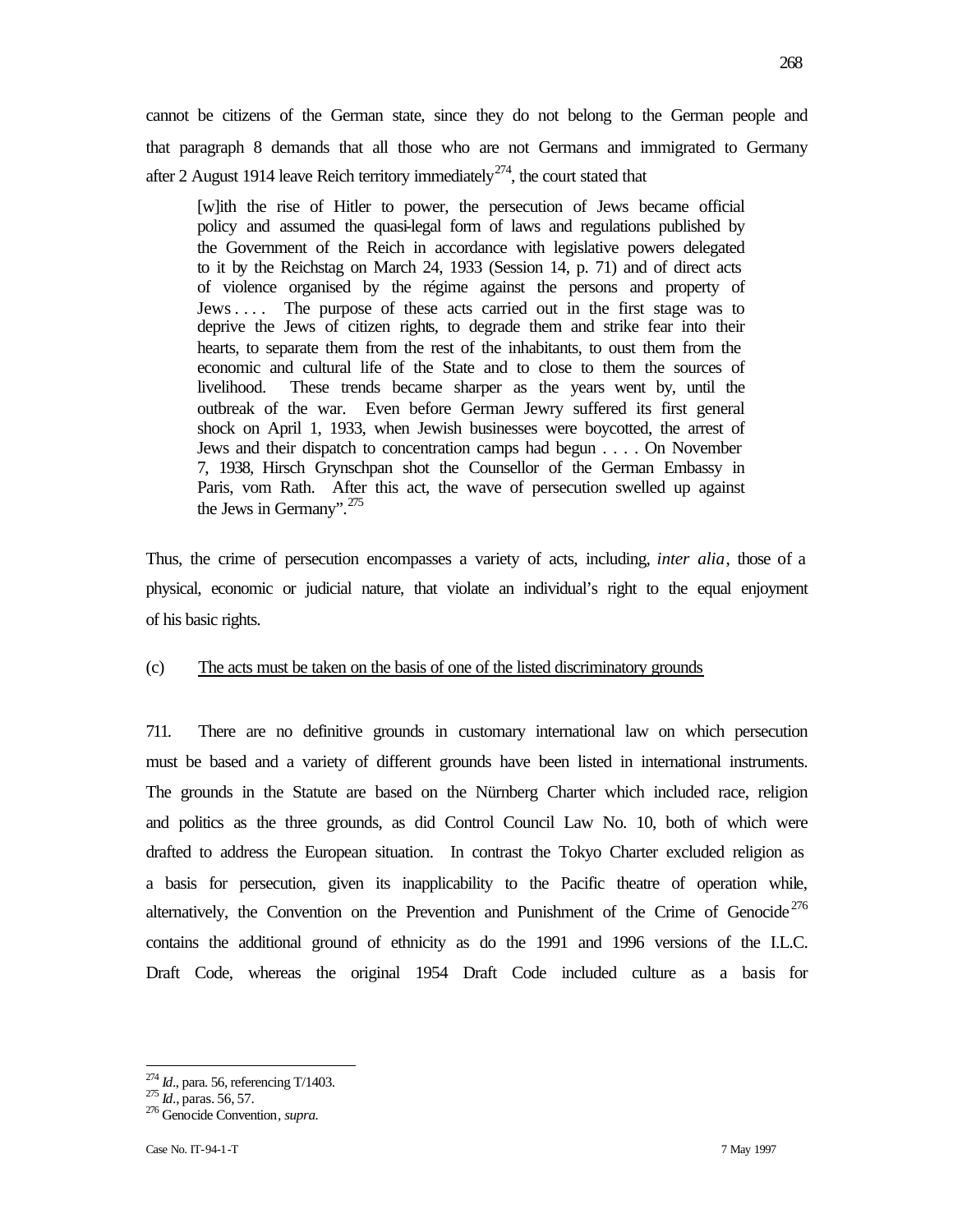persecution<sup>277</sup>. The possible discriminatory bases which the International Tribunal is empowered to consider are limited by the Statute to persecutions undertaken on the basis of race, religion and politics.

712. Although there is no definitive list of persecutory grounds in customary international law, it is a common feature that whatever grounds are listed are alternatives, one only is sufficient to constitute persecution. Aside from the Statute of the International Tribunal and the Statute of the International Tribunal for Rwanda, all other international instruments addressing persecution make this explicit through the use of the word " $or^{278}$ . Thus it is evident that under customary international law the bases for persecution are alternatives and it is sufficient if one discriminatory basis is present.

713. In contrast, the Statute contains the conjunctive "and" between the various listed bases, thus seemingly implying that the discrimination must be based on all of these grounds (*i.e*., race, religion and politics) in order to constitute persecution under the Statute. If this implication is correct it deviates greatly from customary international law. While it is not impossible that such a deviation was intended, given that the Statute in several instances deviates from custom by being more restrictive than required, in all other instances this has been explicitly noted by the Secretary-General. A ready example is the requirement in the Statute discussed above that crimes against humanity are only justiciable by the International Tribunal if committed in armed conflict, where the Secretary-General noted that crimes against humanity are prohibited regardless of whether they are committed in armed conflict<sup>279</sup>. No such clear intention to deviate from custom, or for that matter from the Nürnberg Charter and Control Council Law No. 10, both of which require that persecutions be committed "on political, racial or religious grounds" and on which Article 5 is based, is evident in regard to the conjunctiveness of the grounds. The use of the word "and" most likely results from the fact that the Statute attempts to define, in a cumulative sense, the International Tribunal's adjudicatory powers under Article 5. Thus to use the word "and" is not illogical and, since there is no clear indication of an intention to deviate from customary international law, it is highly unlikely that the Statute's drafters intended the word "and" to

 $\overline{\phantom{a}}$ 

 $^{277}$  I.L.C. Draft Code of Crimes against the Peace and Security of Mankind, Ybk ILC, 1954, Vol. II, 150-152, U.N. Doc. A/2673.

<sup>278</sup> *See*, *e.g*., the Genocide Convention, Art. II, *supra;* the Nürnberg Charter, Art. 6(c), *supra;* the Tokyo Charter, Art. 5(c), *supra;* Control Council Law No. 10, Art. 2(c), *supra*; the 1996 I.L.C. Draft Code, Art. 18(e), *supra*; and the Nürnberg Principles, Principle IV.c, *supra*.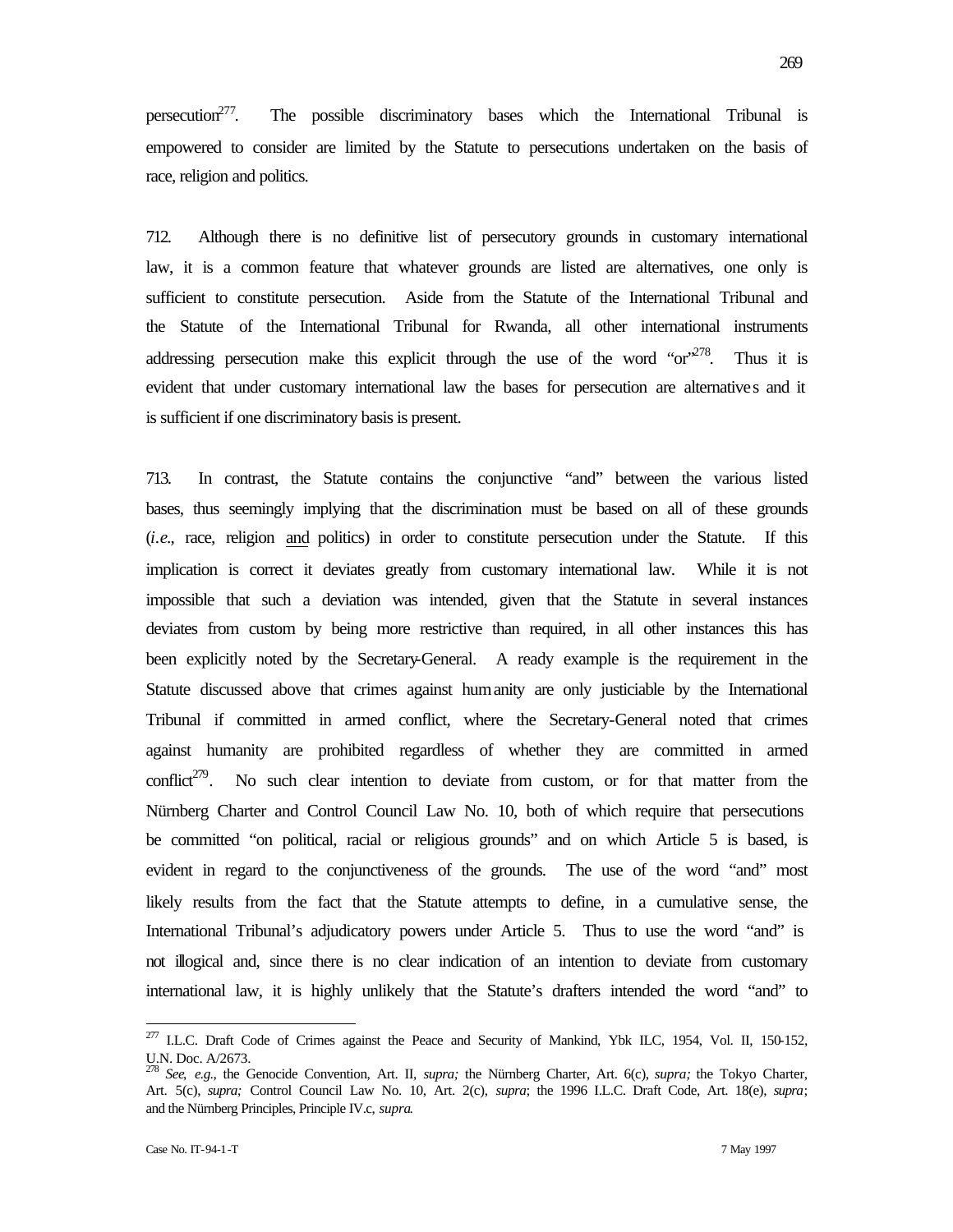require all three grounds to be present. The Statute should therefore be read in accordance with custom whereby each of the three grounds in and of itself is a sufficient basis for persecution. Both the Prosecution and the Defence agree with this interpretation. Although the Prosecution in its pre-trial brief does not explicitly advocate this position, it does so implicitly through the entitlement of its heading on persecution: "(C) Persecution on political, racial or religious grounds" (emphasis added). In contrast, the Defence explicitly states that it "has no problem with the general elements of the offence, as described by the Prosecutor (such as discriminatory intent on political racial or religious grounds)" (emphasis added). Thus even the party against whom it works agrees that the discriminatory bases should be read independently of each other.

## 2. Legal Findings as to Count 1

714. The Trial Chamber has found that the accused committed a number of acts described in paragraph 4 of the Indictment and specified in the various subparagraphs. In particular, the evidence satisfies the Trial Chamber beyond reasonable doubt that the accused participated in the attack on Kozarac and the surrounding areas and in the collection and forced transfer of civilians to detention camps; participated in the calling-out of four Muslim men from a column of civilians as will be described in paragraph 11 and the beatings, calling-out, separation and forced transfer of non-Serb civilians as will be described in paragraph 12; participated in the beating of a Muslim policeman in Kozarac; kicked one Muslim prisoner and beat another while they were held at the Prijedor military barracks; and killed two Muslim policemen in Kozarac, as charged in subparagraph 4.1. The Trial Chamber has also found that he participated in beatings at various locations within the Omarska camp; participated in the beatings of prisoners at the Keraterm camp and was present at the Trnopolje camp as charged in subparagraph 4.2, as well as participating in the transfer of non-Serbs to, and their initial confinement in, camps generally and the Trnopolje camp in particular, as charged in subparagraph 4.3. Finally, the Trial Chamber has found that while participating in the seizure, selection and transfer of non-Serbs to various camps the accused was aware that the majority of surviving detainees would be deported from Bosnia and Herzegovina, as charged in subparagraph 4.4. Additionally, the Trial Chamber has found that the accused committed all of these acts against non-Serbs with the intent of furthering the establishment of a Greater

 $\overline{\phantom{a}}$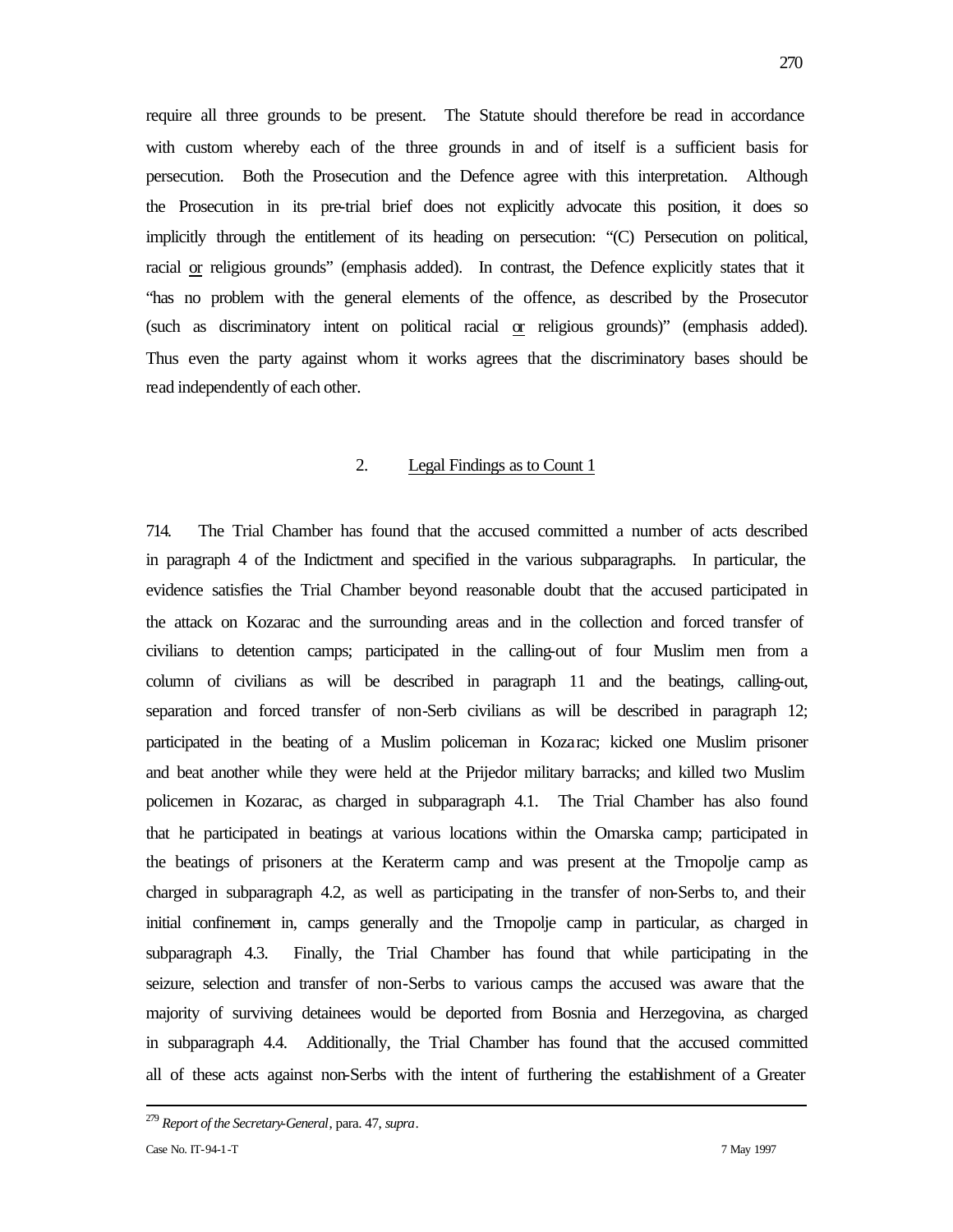Serbia and that he shared the concept that non-Serbs should forcibly be removed from the territory, thereby exhibiting a discriminatory basis for his actions and that this discrimination was on religious and political grounds.

715. In Count 1 the Prosecution charges that by his participation in these acts the accused committed the crime of persecution as recognized in Article 5(h) of the Statute. The elements of the crime of persecution are the occurrence of a persecutory act or omission and a discriminatory basis for that act or omission on one of the listed grounds, specifically race, religion or politics. As discussed above, the persecutory act must be intended to cause, and result in, an infringement on an individual's enjoyment of a basic or fundamental right. The notion of persecutory act provides broad coverage, including acts mentioned elsewhere in the Statute as well as acts which, although not in and of themselves inhumane, are considered inhumane because of the discriminatory grounds on which they are taken.

716. The requirements for the crime of persecution are additional to the conditions of applicability for crimes against humanity, which must also be satisfied. The requirements for crimes against humanity under the Statute are, apart from the existence of an armed conflict, that the acts be taken against a civilian population on a widespread or systematic basis in furtherance of a policy to commit these acts and that the perpetrator has knowledge of the wider context in which his act occurs. Additionally, because of the interpretation of Article 5 proffered by the Secretary-General as well as several members of the Security Council, the Trial Chamber has incorporated the additional element that the act must be taken on discriminatory grounds. Whereas under the conditions of applicability for crimes against humanity as they stand under customary international law, inhumane acts that are committed with discriminatory intent incur a basis for culpability in addition to other crimes charged under the Statute, the inclusion of the requirement of discriminatory intent for all crimes against humanity negates this additional basis. As such the Trial Chamber, in making its determination of the accused's guilt or innocence of the crime of persecution, will not consider acts for which the accused is elsewhere in this Opinion and Judgment held culpable. Further, the accused's mere presence at the Trnopolje camp, as established in subparagraph 4.2, does not constitute persecution.

717. With respect to the remaining charges of paragraph 4 of the Indictment, the evidence supports a finding that the acts of the accused constitute persecution. The accused's role in,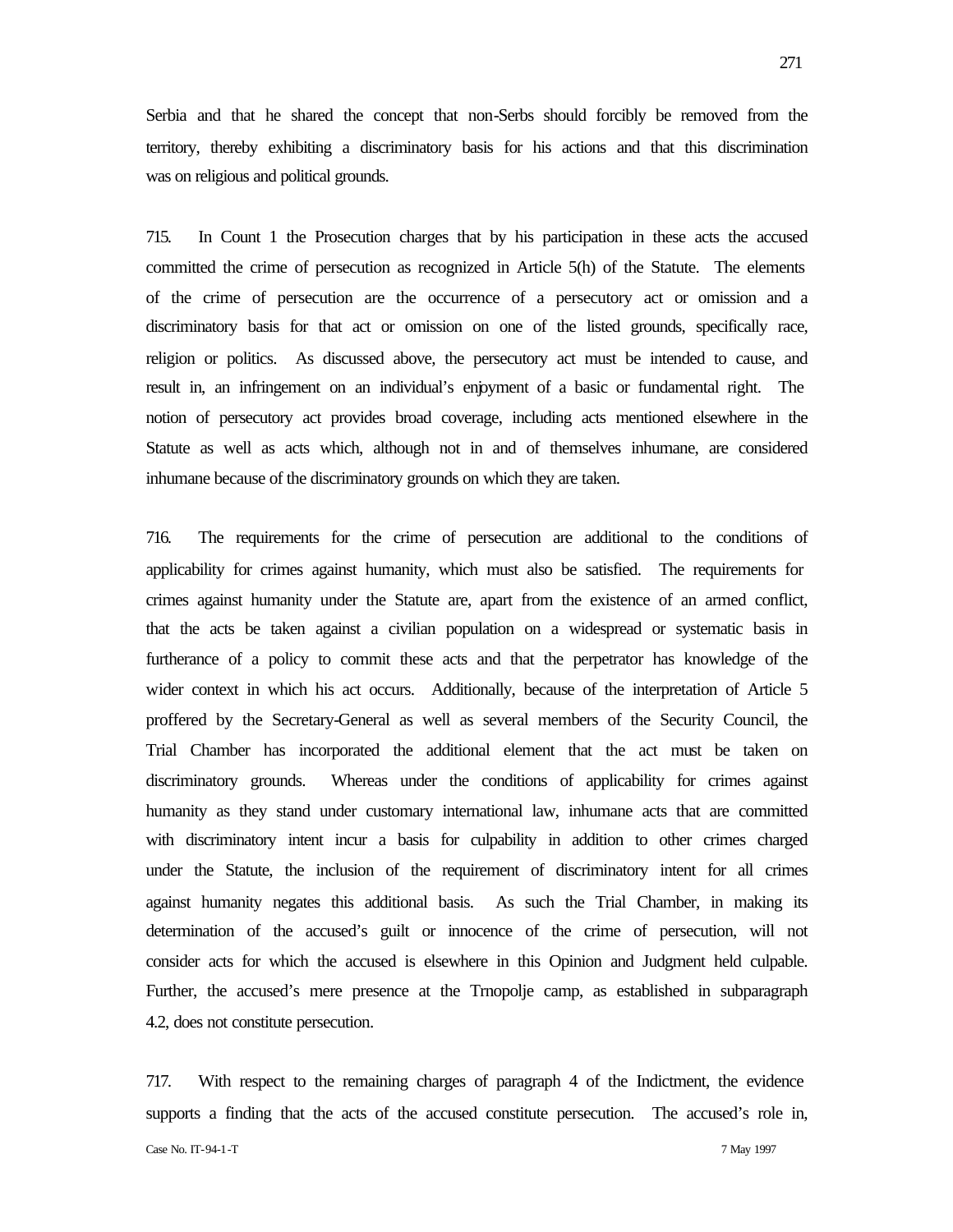*inter alia*, the attack on Kozarac and the surrounding areas, as well as the seizure, collection, segregation and forced transfer of civilians to camps, calling-out of civilians, beatings and killings described above clearly constituted an infringement of the victims' enjoyment of their fundamental rights and these acts were taken against non-Serbs on the basis of religious and political discrimination. Further, these acts occurred during an armed conflict, were taken against civilians as part of a widespread or systematic attack on the civilian population in furtherance of a policy to commit these acts, and the accused had knowledge of the wider context in which his acts occurred.

718. Accordingly, the Trial Chamber finds beyond reasonable doubt that the accused is guilty of the crime of persecution as charged in Count 1.

## B. Paragraph 6

719. This paragraph of the Indictment is concerned with a number of incidents involving assaults of various kinds upon numerous prisoners in the hangar building in the Omarska camp. It is alleged that by his participation in these assaults the accused committed the offences charged in Counts 5 to 11 of the Indictment.

720. Counts 5, 8 and 9 of the Indictment charge grave breaches recognized by Article 2 of the Statute which, for the reasons stated above, the Trial Chamber, by a majority, finds to be inapplicable. It follows that the Trial Chamber finds the accused not guilty as charged in Count 5, Count 6 and Count 8 because the Prosecution has failed to prove beyond reasonable doubt that the victims were protected persons, which is an element of the offences.

721. Counts 6 and 7 of the Indictment charge that the accused by his participation in the acts alleged committed, in the case of Count 6, a violation of the laws or customs of war recognized by Article 3 and Article 7, paragraph 1, of the Statute and Common Article 3(1)(a) (murder) of the Geneva Conventions and, in the case of Count 7, a crime against humanity (murder) recognized by Article 5(a) and Article 7, paragraph 1, of the Statute. As earlier discussed, the Trial Chamber finds the accused not guilty as charged in Count 6 and Count 7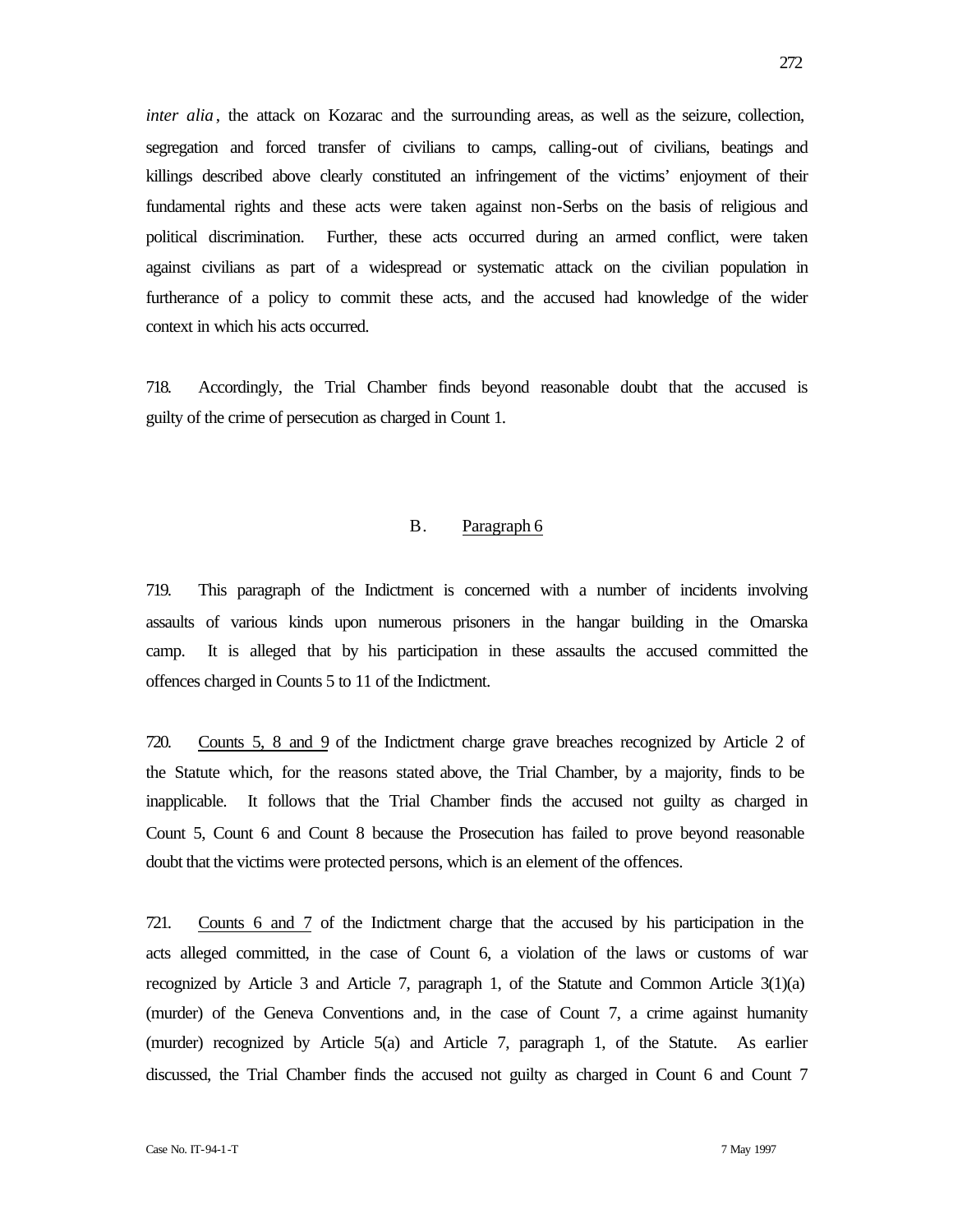because the requisite elements for these offences have not been established beyond reasonable doubt.

722. Count 10 of the Indictment charges that the accused by his participation in the acts alleged committed a violation of the laws or customs of war recognized by Article 3 and 7, paragraph 1, of the Statute and Common Article 3(1)(a) (cruel treatment) of the Geneva Conventions.

723. Common Article 3(1) of the Geneva Conventions provides the basis for the inclusion of cruel treatment under Article 3 of the Statute. It reads:

(1) Persons taking no active part in the hostilities, including members of armed forces who have laid down their arms and those placed *hors de combat* by sickness, wounds, detention or any other cause, shall in all circumstances be treated humanely, without any adverse distinction founded on race, colour, religion or faith, sex, birth or wealth, or any other similar criteria. To this end the following acts are and shall remain prohibited at any time and in any place whatsoever with respect to the above mentioned persons:

(a) violence to life and person, in particular murder of all kinds, mutilation, cruel treatment and torture;

According to this Article the prohibition against cruel treatment is a means to an end, the end being that of ensuring that persons taking no active part in the hostilities shall in all circumstances be treated humanely. In Article 7 of the International Covenant on Civil and Political Rights cruel treatment is very closely related to inhuman treatment. An almost identical provision appears in Article 5 of the American Convention on Human Rights where cruel treatment is dealt with under the heading "Right to humane treatment".

724. No international instrument defines cruel treatment because, according to two prominent commentators, "it has been found impossible to find any satisfactory definition of this general concept, whose application to a specific case must be assessed on the basis of all the particularities of the concrete situation".<sup>280</sup>

725. However, guidance is given by the form taken by Article 4 of Protocol Additional to the Geneva Conventions of 12 August 1949, and Relating to the Protection of Victims of Non-International Armed Conflicts (Protocol II) which provides that what is prohibited is

. . . .

273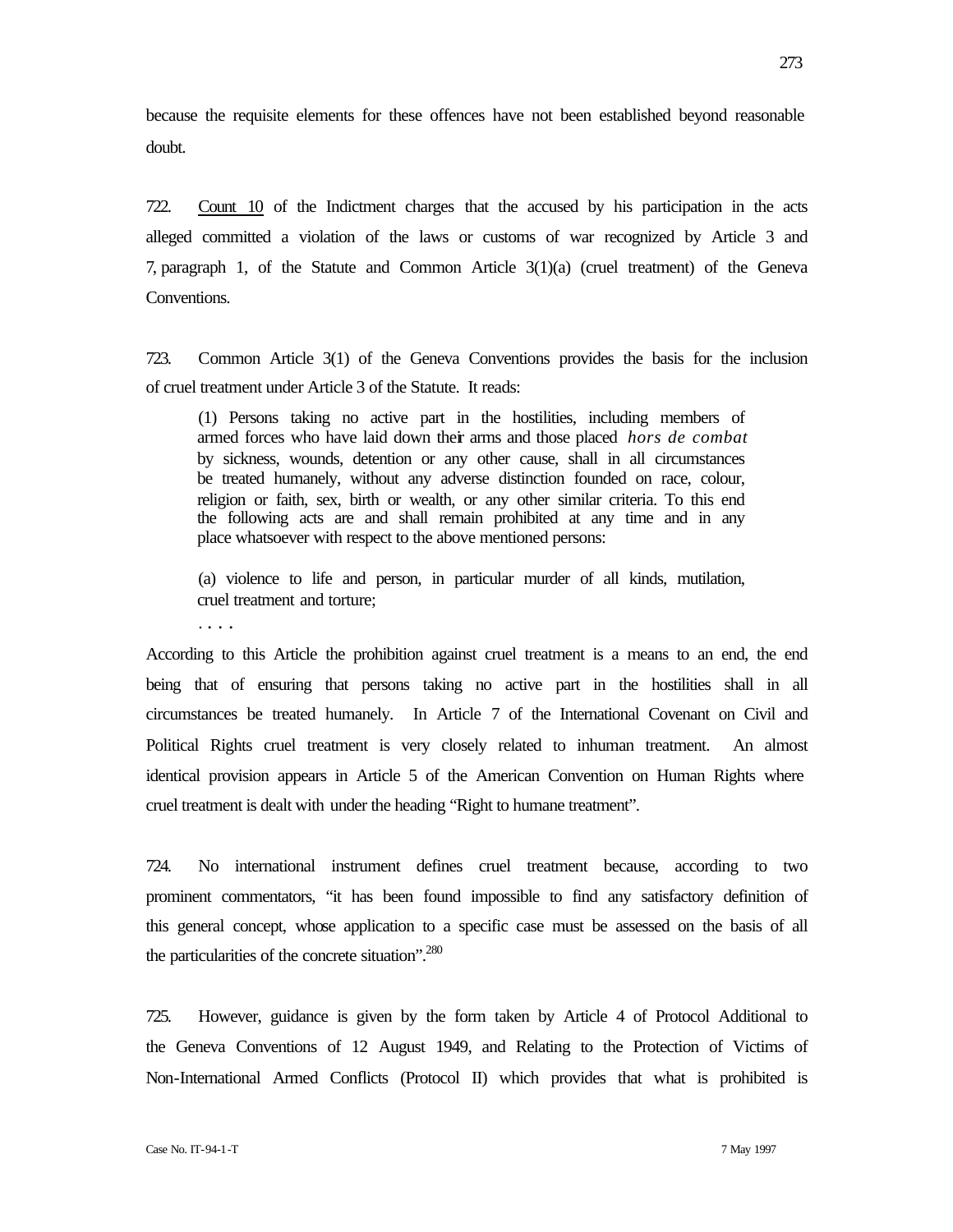"violence to the life, health and physical or mental well-being of persons, in particular murder as well as cruel treatment such as torture, mutilation or any form of corporal punishment". These instances of cruel treatment, and the inclusion of "any form of corporal punishment", demonstrate that no narrow or special meaning is there being given to the phrase "cruel treatment".

726. Treating cruel treatment then, as J. H. Burger and H. Danelius describe it, as a "general concept", the relevant findings of fact as stated earlier in this Opinion and Judgment are that the accused took part in beatings of great severity and other grievous acts of violence inflicted on Enver Ali}, Emir Karaba{i}, Jasko Hrni}, Senad Muslimovi}, Fikret Haramba{i} and Emir Beganovi}, none of whom were taking any active part in the hostilities. The Trial Chamber finds beyond reasonable doubt that those beatings and other acts which each of those Muslim victims suffered were committed in the context of an armed conflict and in close connection to that conflict, that they constitute violence to their persons and that the perpetrators intended to inflict such suffering. The Trial Chamber further finds that the accused in some instances was himself the perpetrator and in others intentionally assisted directly and substantially in the common purpose of inflicting physical suffering upon them and thereby aided and abetted in the commission of the crimes and is therefore individually responsible for each of them as provided by Article 7, paragraph 1, of the Statute. The Trial Chamber accordingly finds beyond reasonable doubt that the accused is guilty as charged in Count 10 of the Indictment in respect of each of those six victims.

727. Count 11 of the Indictment charges that the accused by his participation in the acts alleged committed a crime against humanity recognized by Article 5(i) (inhumane acts) and Article 7, paragraph 1, of the Statute.

728. Article 5 of the Statute has already been discussed in detail. Its enumeration of nine crimes which it proscribes when committed in armed conflict and directed against any civilian population suggests that, as a minimum, the last of these crimes, "other inhumane acts", must consist of acts inflicted upon a human being and must be of a serious nature.

729. This is confirmed by the terms of Article 18(k) of the I.L.C. Draft Code, which includes as crimes against humanity, "other inhumane acts which severely damage physical or

<sup>280</sup> J.H. Burger, H. Danelius, *The United Nations Convention Against Torture*, 122.

 $\overline{\phantom{a}}$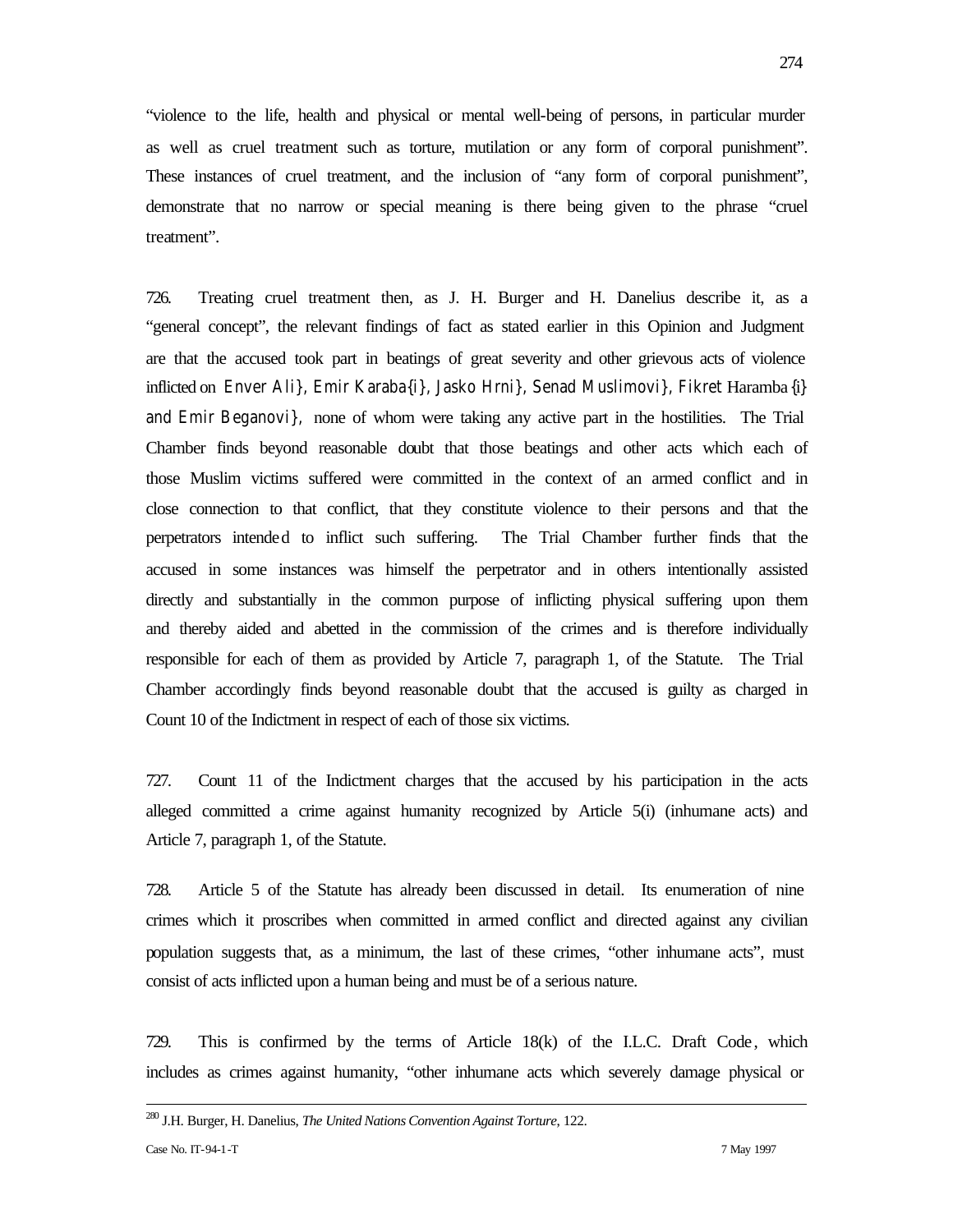mental integrity, health or human dignity, such as mutilation and severe bodily harm". In its commentary the International Law Commission notes that "the notion of other inhumane acts is circumscribed by two requirements. First, this category of acts is intended to include only additional acts that are similar in gravity to those listed in the preceding subparagraphs. Secondly, the act must in fact cause injury to a human being in terms of physical or mental integrity, health or human dignity."<sup>281</sup> Mutilation and other types of severe bodily harm are the two examples of such "other inhumane acts" mentioned in Article 18(k) of the I.L.C. Draft Code.

730. The findings of fact about the acts of the accused relevant to this count are those concerning beatings and acts of violence referred to in dealing with Count 10. The Trial Chamber finds beyond reasonable doubt that those beatings and other acts of violence which were suffered by the six victims there named, who are Muslims, constitute inhumane acts and are crimes against humanity committed during an armed conflict as part of a widespread or systematic attack on a civilian population and that the accused intended for discriminatory reasons to inflict severe damage to the victims' physical integrity and human dignity. The Trial Chamber further finds that the accused in some instances was himself the perpetrator and in others intentionally assisted directly and substantially in the common purpose of inflicting physical suffering upon them and thereby aided and abetted in the commission of the crimes and is therefore individually responsible for each of them as provided by Article 7, paragraph 1, of the Statute. The Trial Chamber accordingly finds beyond reasonable doubt that the accused is guilty as charged in Count 11 of the Indictment in respect of each of those six victims.

# C. Paragraph 7

731. This paragraph of the Indictment is concerned with an incident involving the beating of [efik Sivac by a group of Serbs and the throwing of his body into a room in the white house at the Omarska camp. It is alleged that by his participation in these acts the accused committed the offences charged in Counts 12, 13 and 14 of the Indictment.

732. Count 12 of the Indictment charges a grave breach recognized by Article 2 of the Statute which, for the reasons stated above, the Trial Chamber, by a majority, finds to be

 $\overline{\phantom{a}}$ 

<sup>281</sup> I.L.C. Draft Code, 103, *supra.*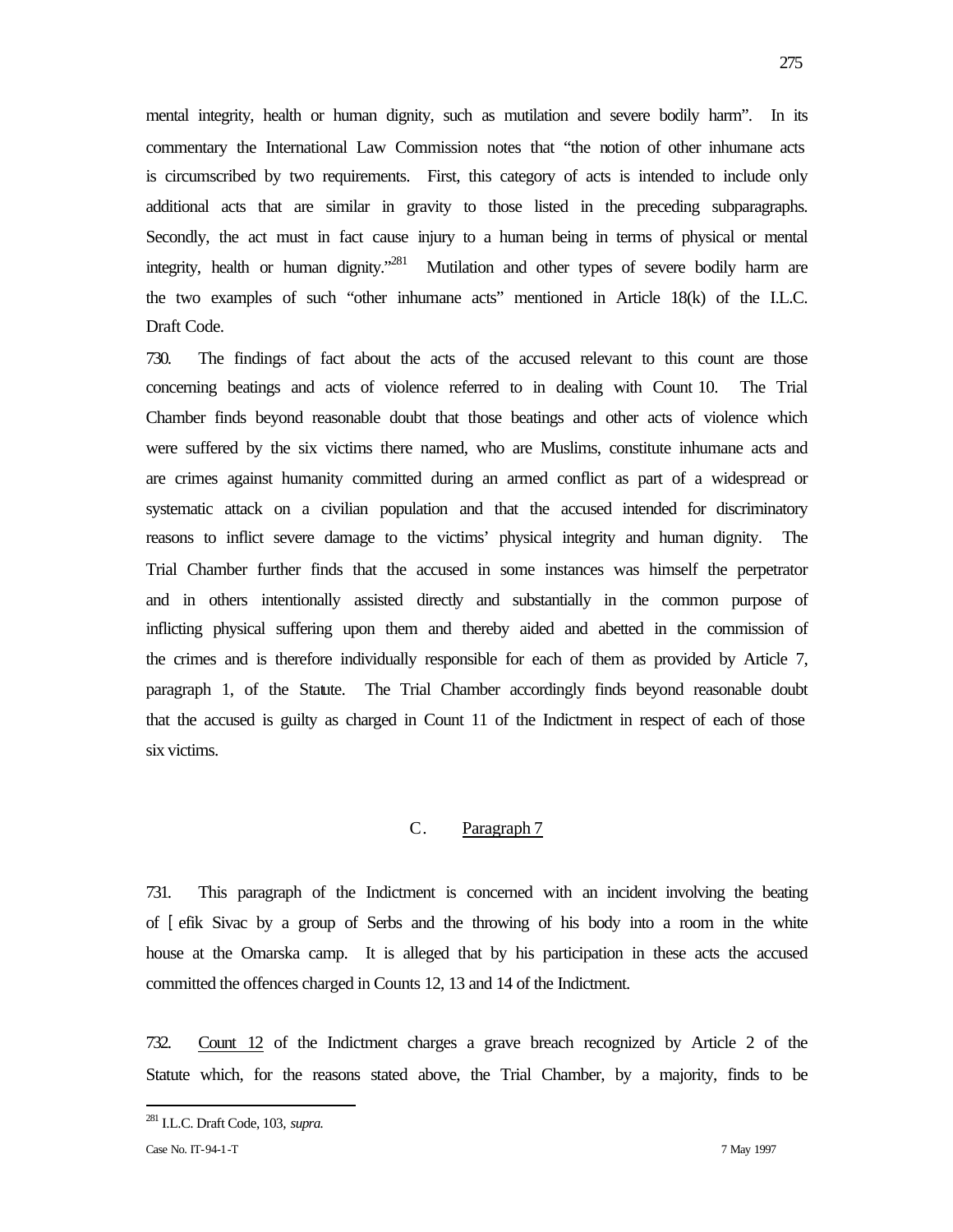inapplicable. It follows that the Trial Chamber finds the accused not guilty as charged in Count 12 because the Prosecution has failed to prove beyond reasonable doubt that the victim was a protected person, which is an element of the offence.

733. Count 13 of the Indictment charges that the accused by his participation in the acts alleged committed a violation of the laws or customs of war recognized by Article 3 and Article 7, paragraph 1, of the Statute and Common Article 3(1)(a) (cruel treatment) of the Geneva Conventions.

734. Common Article 3(1) of the Geneva Conventions provides the basis for the inclusion of cruel treatment under Article 3 of the Statute and has been discussed above. The Trial Chamber finds beyond reasonable doubt that the victim, [efik Sivac, a Muslim, was, at the time of his beating, held as a prisoner at the Omarska camp and was taking no active part in the hostilities. The findings of fact for paragraph 7 demonstrate the severity of the beating of [efik Sivac which resulted in violence to his person. The Trial Chamber finds beyond reasonable doubt that the beating constitutes cruel treatment and that the group of Serbs intended to inflict upon [efik Sivac such suffering. This beating was committed in the context of an armed conflict and in close connection to that conflict.

735. Since there is no direct evidence that the accused was present when [efik Sivac was beaten, the accused's culpability depends on the application of Article 7, paragraph 1, of the Statute. On the night that [efik Sivac was thrown into his room by the accused, Hase Ici} testified that he first heard the accused curse as he approached and then heard the accused say as he saw him throw the beaten [efik Sivac into the room: "You will remember, Sivac, that you cannot touch a Serb or say anything to a Serb." Even though there is no direct evidence that the accused physically participated in the beating of [efik Sivac, by these acts, the accused intentionally assisted directly and substantially in the common purpose of the group to inflict severe physical suffering upon [efik Sivac. By this participation, the Trial Chamber finds beyond reasonable doubt that the accused aided and abetted in the commission of the crime and is, therefore, individually responsible for this crime as provided by Article 7, paragraph 1, of the Statute. Accordingly, the Trial Chamber finds beyond reasonable doubt that the accused is guilty as charged in Count 13 of the Indictment.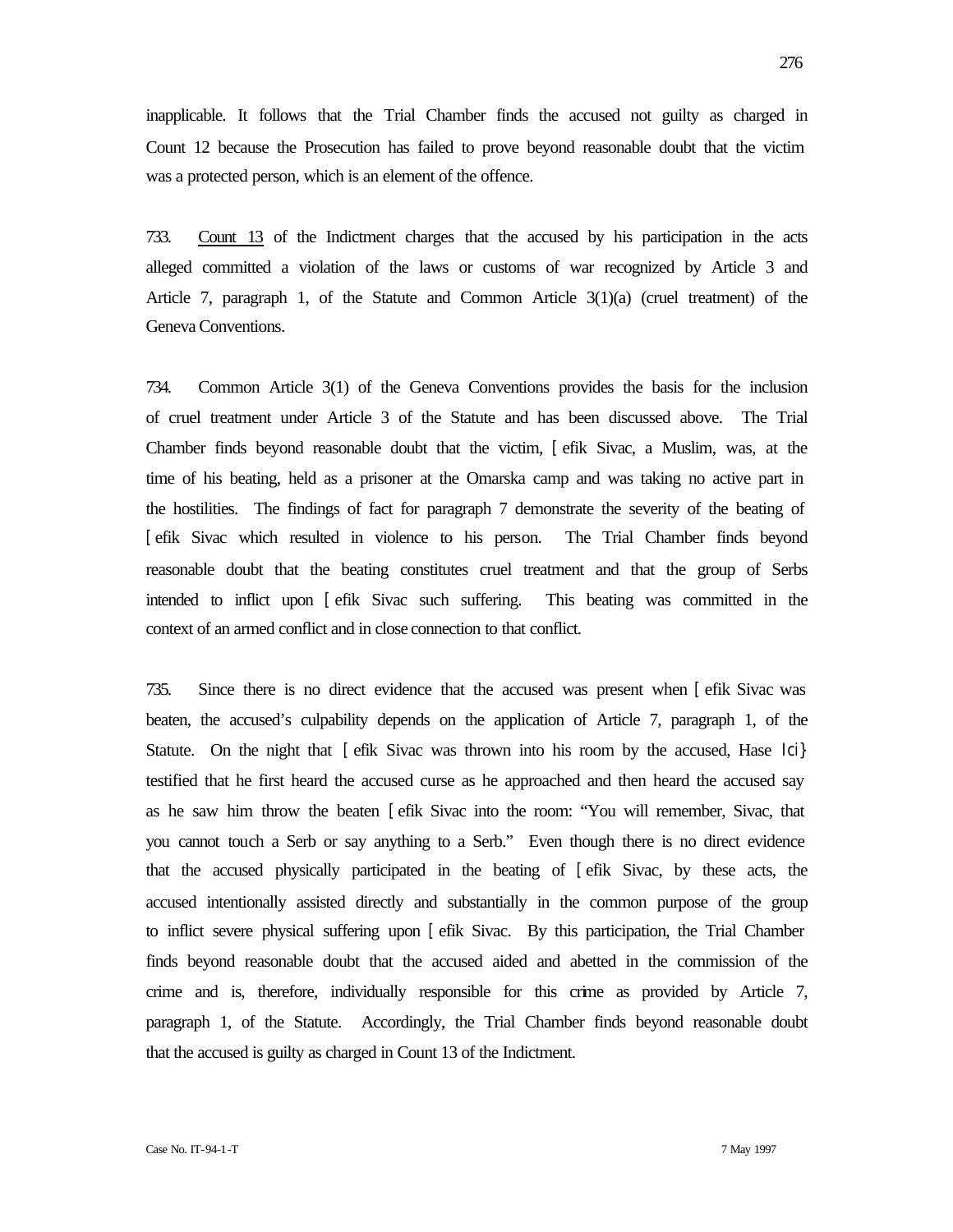736. Count 14 of the Indictment charges that the accused by his participation in the acts alleged committed a crime against humanity recognized by Article 5(i) (inhumane acts) and Article 7, paragraph 1, of the Statute.

737. The content of crimes against humanity has already discussed. The Trial Chamber finds beyond reasonable doubt that the severe beating of [efik Sivac constitutes an inhumane act and is a crime against humanity committed during an armed conflict as part of a widespread or systematic attack on a civilian population and that it was intended, for discriminatory reasons, to inflict severe damage to the victim's physical integrity and human dignity.

738. Even though there is no direct evidence that the accused physically participated in the beating of [efik Sivac, the accused intentionally assisted directly and substantially in the common purpose of the group to inflict this suffering upon [efik Sivac. By this participation, the Trial Chamber finds beyond reasonable doubt that the accused aided and abetted in the commission of the crime and is therefore individually responsible for this crime as provided by Article 7, paragraph 1, of the Statute. Accordingly, the Trial Chamber finds beyond reasonable doubt that the accused is guilty as charged in Count 14 of the Indictment.

# D. Paragraph 8

739. This paragraph of the Indictment is concerned with an incident involving assaults upon prisoners behind the white house in the Omarska camp. It is alleged that by his participation in these assaults the accused committed the offences charged in Counts 15, 16 and 17 of the Indictment.

740. Count 15 of the Indictment charges a grave breach recognized by Article 2 of the Statute which, for the reasons stated earlier, the Trial Chamber, by a majority, finds to be inapplicable. It follows that the Trial Chamber finds the accused not guilty as charged in Count 15 because the Prosecution has failed to prove beyond reasonable doubt that the victims were protected persons, which is an element of the offence.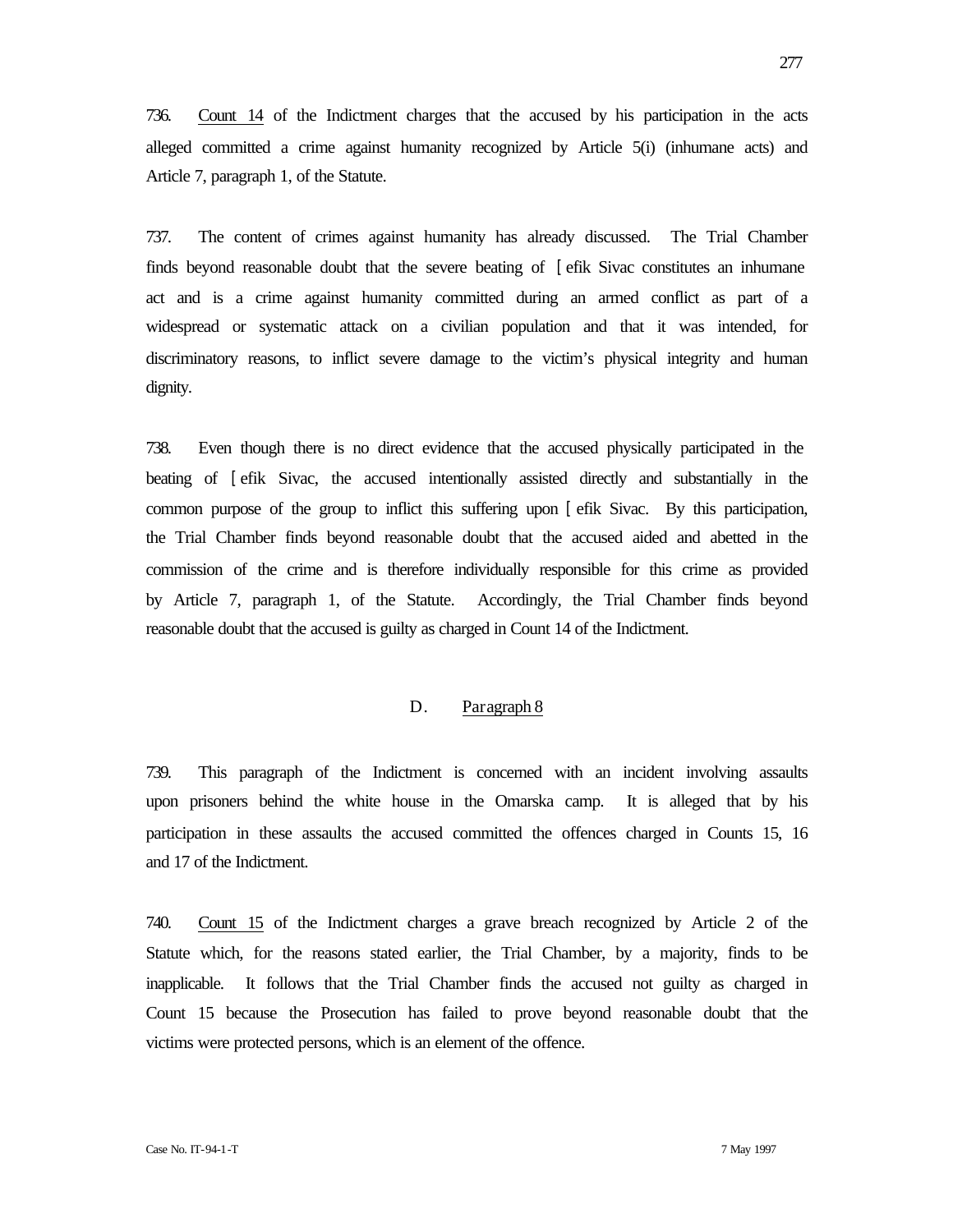741. Count 16 of the Indictment charges that the accused by his participation in the acts alleged committed a violation of the laws or customs of war recognized by Article 3 and Article 7, paragraph 1, of the Statute and Common Article 3(1)(a) (cruel treatment) of the Geneva Conventions.

742. Common Article 3(1) of the Geneva Conventions provides the basis for the inclusion of cruel treatment under Article 3 of the Statute and has been discussed above. The Trial Chamber finds beyond reasonable doubt that the severe beatings which Hakija Elezovi} and Salih Elezovi}, both Muslims and neither of whom were taking active part in the hostilities, suffered were inflicted by the accused, were committed in an armed conflict and in close connection to that conflict and that they constitute violence to their persons and that the accused intended to inflict such suffering. The Trial Chamber accordingly finds the accused guilty as charged in Count 16 of the Indictment in respect of each of these two victims.

743. Count 17 of the Indictment charges that the accused by his participation in the acts alleged committed a crime against humanity recognized by Article 5(1) (inhumane acts) and Article 7, paragraph 1, of the Statute.

744. The Trial Chamber finds beyond reasonable doubt that the severe beatings which were suffered by Hakija Elezovi} and Salih Elezovi} constitute inhumane acts and are crimes against humanity committed during an armed conflict as part of a widespread or systematic attack on a civilian population and that the accused intended for discriminatory reasons to inflict severe damage to the two victims' physical integrity and human dignity. The Trial Chamber accordingly finds beyond reasonable doubt that the accused is guilty as charged in Count 17 of the Indictment in respect of each of those two victims.

#### E. Paragraph 9

745. This paragraph of the Indictment is concerned with the physical abuse of prisoners near the white house at the Omarska camp. It is alleged that by his participation in these acts the accused committed the offences charged in Counts 18, 19 and 20 of the Indictment.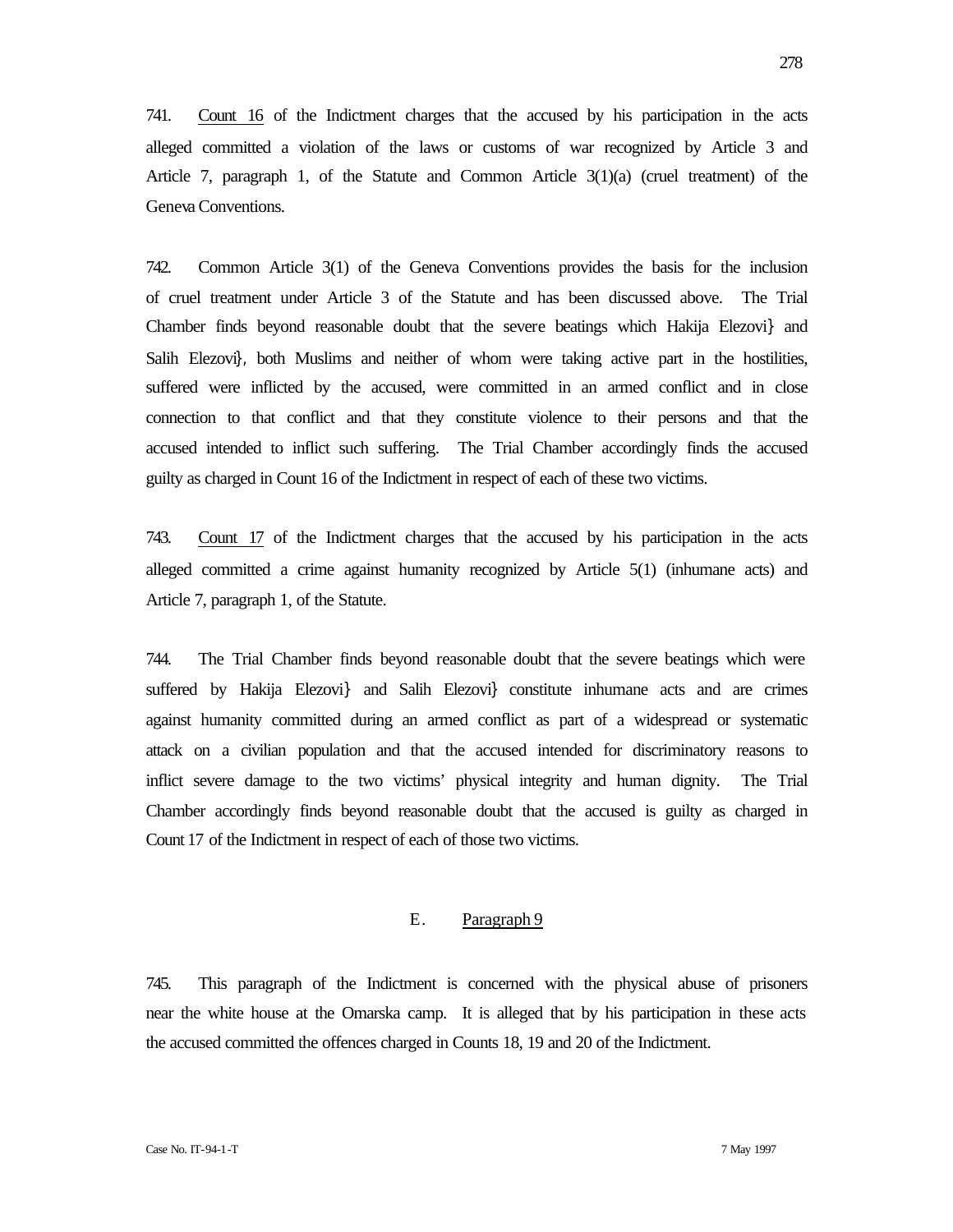747. Count 19 charges that the accused by his participation in the acts alleged committed a violation of the laws or customs of war recognized by Article 3 and Article 7, paragraph 1, of the Statute and Common Article 3(1)(a) (cruel treatment) of the Geneva Conventions. In relation to the participation of the accused in the physical abuse of the assembled inmates in front of the white house, no conclusive evidence has been presented linking the accused to the related acts. Further, it cannot be inferred from the accused's mere following of a victim of a beating that the accused directly and substantially participated in the beating within the meaning of Article 7, paragraph 1, as interpreted by this Trial Chamber. The Prosecution's sole witness, Elvir Grozdani}, merely stated that the man had been beaten in front of the white house but it is clear that he did not see the man being physically abused and that he only came across the man after he had already been placed in the barrow. This Trial Chamber is therefore not satisfied on the evidence that the man in the barrow was necessarily a victim of the beatings in front of the white house nor that the accused participated in the beatings within the meaning of Article 7, paragraph 1. As to the fire extinguisher incident, as mentioned, no evidence was presented that the fire extinguisher was actually discharged nor was conclusive evidence presented that the victim was alive. The Prosecution quite correctly concedes that if the victim were dead then the offence of cruel treatment under Article 3 as charged in Count 19 cannot stand and that disposes of this count. The Trial Chamber, accordingly, finds the accused not guilty as charged in Count 19.

748. Count 20 charges that the accused by his participation in the acts alleged committed a crime against humanity recognized by Article 5(i) (inhumane acts) and Article 7, paragraph 1, of the Statute. The Prosecution argues that the discharging of the contents of the fire extinguisher into a dead body can constitute an inhumane act under Article 5(i) as charged in Count 20. Although, as already stated, no evidence was produced as to the actual discharge of the fire extinguisher, the Prosecution in its closing arguments submits that "because of philosophical attitudes towards what happens to you when you die, and also because of the standards we expect of respect for human beings even after the moment that they cease to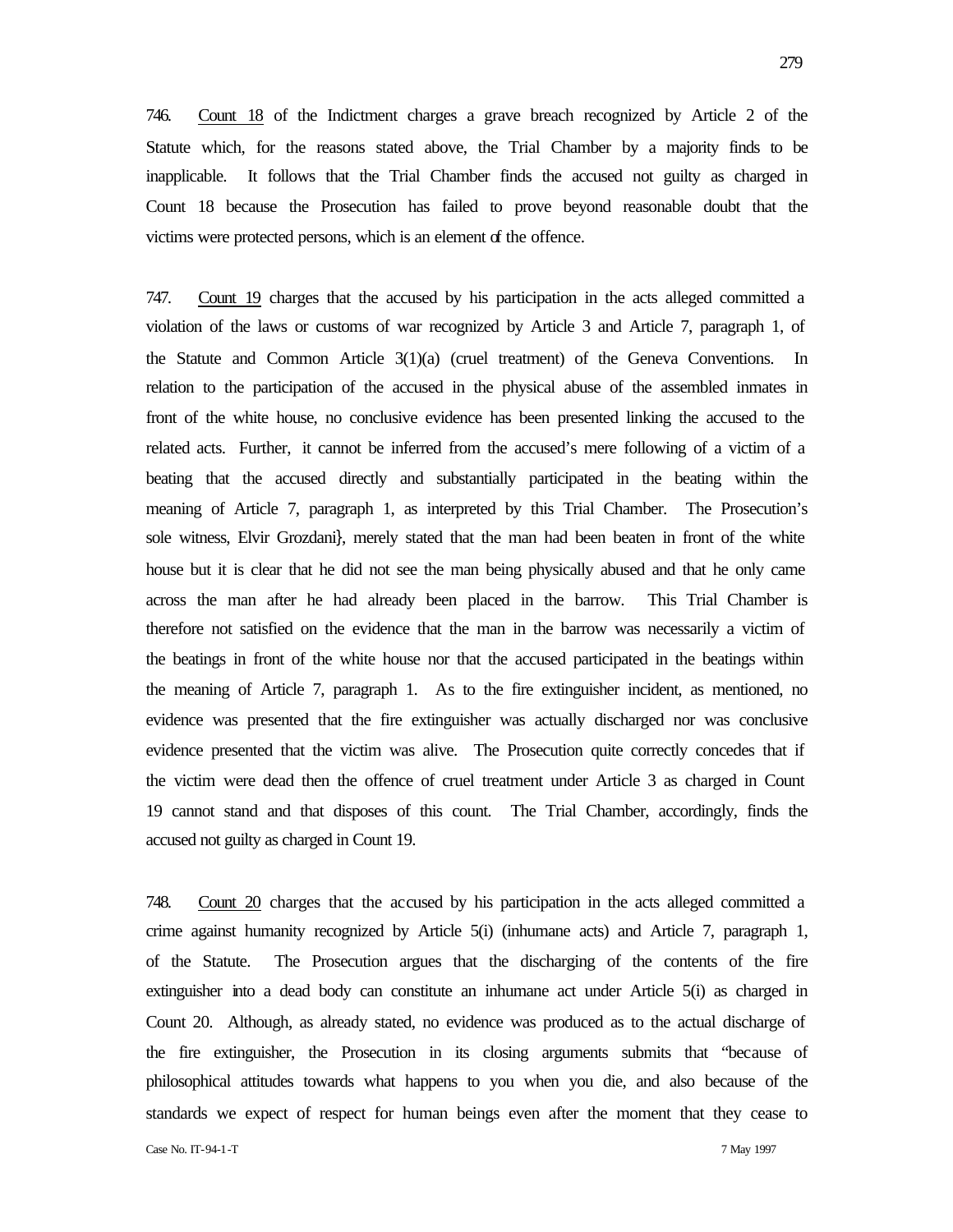280

live", an inhumane act can be committed against a corpse. This Trial Chamber notes that certain acts against dead bodies have been punished as war crimes though these relate in principle to cannibalism and the mutilation of, and the failure to bury, dead bodies in breach of specific provisions of the laws and usages of war relating to the mistreatment of the war  $dead^{282}$ . It also appreciates that the victim of an "inhumane act", in the ordinary sense of the word, need not necessarily be a living member of humanity and subscribes to the view submitted by the Prosecution that certain acts against a dead body do offend some philosophical and indeed religious notions of respect for the human being upon death. However, the Trial Chamber takes the view, having regard to the inhumane acts specifically listed under Article 5(a) to (h) of the Statute, that the inhumane act contemplated in Article 5(i) must be one which has to be inflicted on a living individual if it is not to offend the *ejusdem generis* rule. There being no evidence that the person in the barrow was alive, this Trial Chamber finds the accused not guilty as charged in Count 20. Even if there were evidence that the person in the barrow was alive, the Trial Chamber does not consider that the mere insertion of the hose into the mouth of that person without discharge of the contents of the fire extinguisher is of a nature serious enough to amount to an inhumane act within the meaning of Article 5 of the Statute.

# F. Paragraph 10

749. This paragraph of the Indictment is concerned with an incident involving the beating and kicking of Hase Ici} in a room in the white house at the Omarska camp. It is alleged that by his participation in these acts the accused committed the offences charged in Counts 21, 22 and 23 of the Indictment.

750. Count 21 of the Indictment charges a grave breach recognized by Article 2 of the Statute which, for the reasons stated above, the Trial Chamber, by a majority, finds to be inapplicable. It follows that the Trial Chamber finds the accused not guilty as charged in Count 21 because the Prosecution has failed to prove beyond reasonable doubt that the victim was a protected person, which is an element of the offence.

<sup>282</sup> *SeeTrial of Max Schmid*, Vol. XIII Law Reports, 151-152 and notes thereto, *supra.*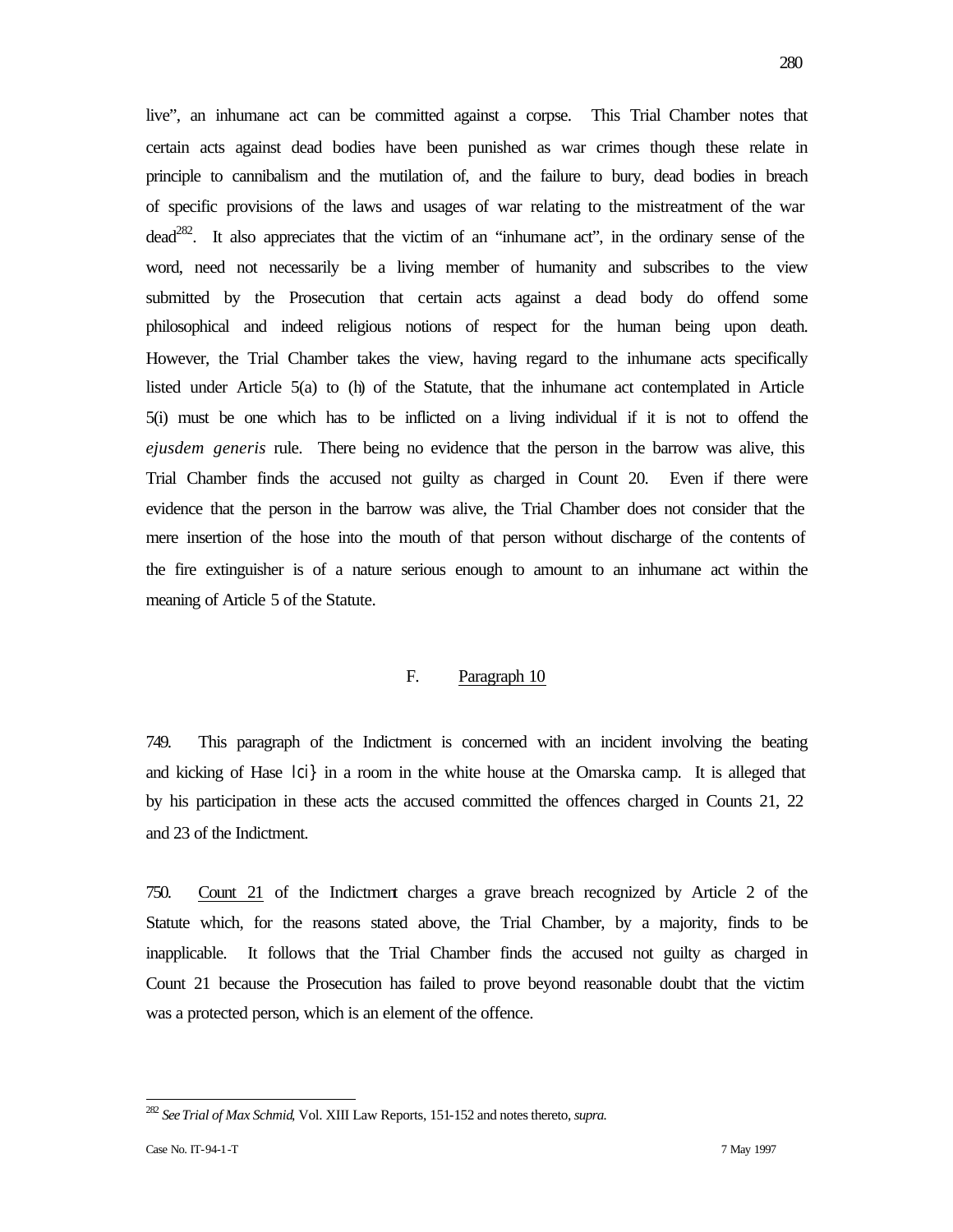751. Count 22 of the Indictment charges that the accused by his participation in the acts alleged committed a violation of the laws or customs of war recognized by Article 3 and Article 7, paragraph 1, of the Statute and Common Article 3(1)(a) (cruel treatment) of the Geneva Conventions.

752. Common Article 3(1) of the Geneva Conventions provides the basis for the inclusion of cruel treatment under Article 3 of the Statute and has been discussed above. The Trial Chamber finds beyond reasonable doubt that the victim, Hase Ici}, a Muslim, was at the time of his beating, held as a prisoner at the Omarska camp and was taking no active part in the hostilities. The findings of fact for paragraph 10 demonstrate the severity of the beating and kicking of Hase Ici} which resulted in violence to his person. The Trial Chamber finds beyond reasonable doubt that the beating and kicking by the accused and a group of Serbs from outside the camp constitutes cruel treatment and that the accused intended to inflict such suffering. This beating was committed in the context of the armed conflict and in close connection to that conflict. The Trial Chamber, accordingly, finds beyond reasonable doubt that the accused is guilty as charged in Count 22 of the Indictment.

753. Count 23 of the Indictment charges that the accused by his participation in the acts alleged committed a crime against humanity recognized by Article 5(i) (inhumane acts) and Article 7, paragraph 1, of the Statute.

754. The content of crimes against humanity has already been discussed. The Trial Chamber finds beyond reasonable doubt that the severe beating and kicking of Hase Ici} constitutes an inhumane act and is a crime against humanity committed during an armed conflict as part of a widespread or systematic attack on a civilian population and that the accused intended for discriminatory reasons to inflict severe damage to the victim's physical integrity and human dignity. Accordingly, the Trial Chamber finds beyond reasonable doubt that the accused is guilty as charged in Count 23.

## G. Paragraph 11

755. This paragraph of the Indictment is concerned with the alleged killing of four persons in Kozarac when people were marched in columns to assembly points for transfer to camps.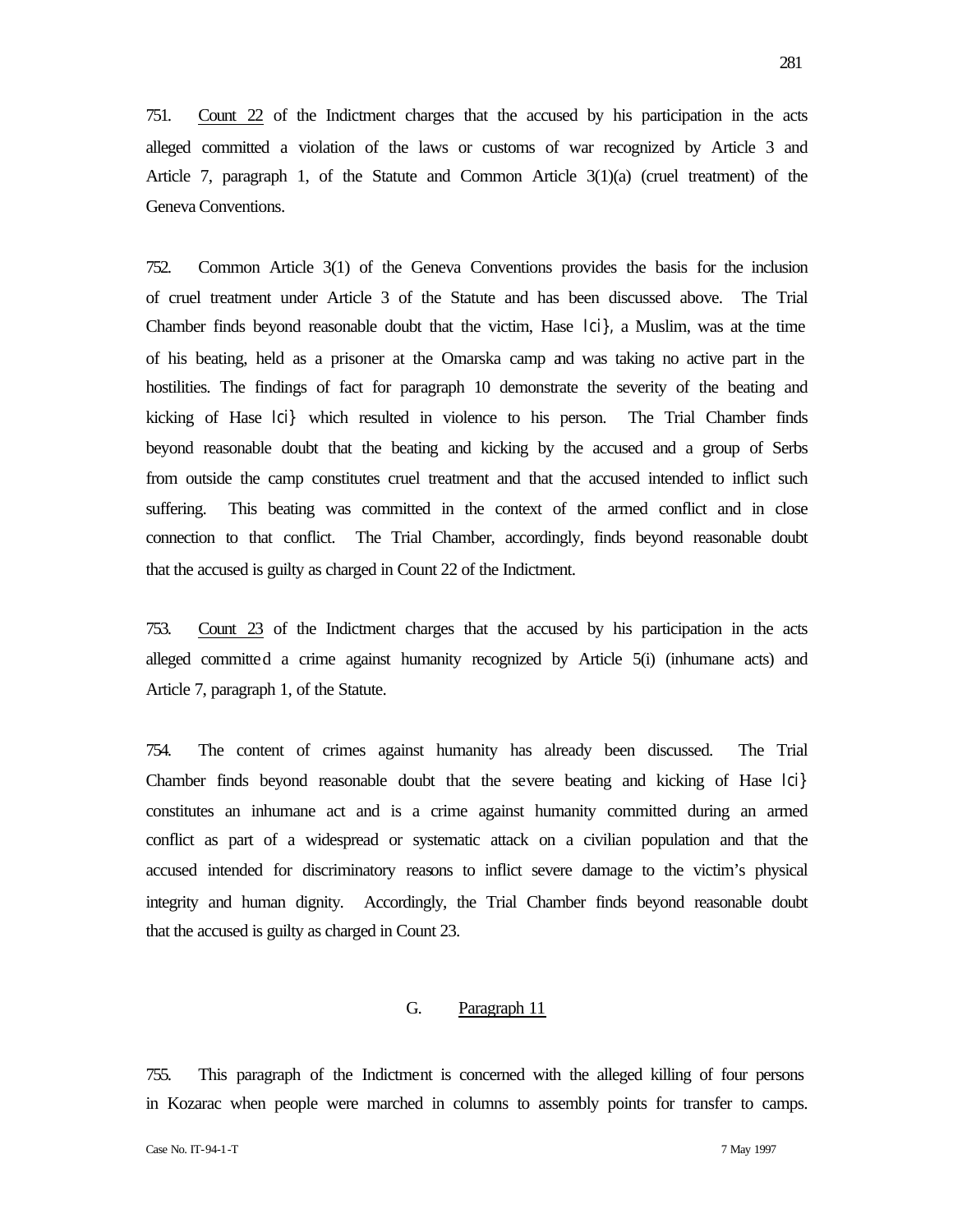It is alleged that by his participation in these acts the accused committed the offences charged in Counts 24, 25 and 26 or, alternatively, in Counts 27 and 28 of the Indictment.

756. Counts 24 and 27 of the Indictment charge a grave breach recognized by Article 2 of the Statute which, for the reasons stated above, the Trial Chamber, by a majority, finds to be inapplicable. It follows that the Trial Chamber finds the accused not guilty as charged in Count 24 and Count 27 because the Prosecution has failed to prove beyond reasonable doubt that the victims were protected persons, which is an element of the offences.

757. Counts 25 and 26 charge that the accused by his participation in the acts alleged committed a violation of the laws or customs of war recognized by Article 3 and Article 7, paragraph 1, of the Statute and Common Article  $3(1)(a)$  (murder) of the Geneva Conventions and a crime against humanity recognized by Article 5(a) (murder) and Article 7, paragraph 1, of the Statute respectively. In considering the testimony of the three principal witnesses, Salko Karaba $\{i\}$ , Ferid Muj~i} and Sulejman Be $\{i\}$ , and in rejecting Sulejman Be $\{i\}'$ s evidence when it is reviewed alongside that of Salko Karaba{i} and Ferid Muj~i}, this Trial Chamber is not satisfied beyond reasonable doubt that the four persons named were murdered. The Trial Chamber, accordingly, finds the accused not guilty as charged in Counts 25 and 26.

758. Count 28 charges, alternatively, that the accused by his participation in the acts alleged committed a crime against humanity recognized by Article 5(i) (inhumane acts) and Article 7, paragraph 1, of the Statute. Although this Trial Chamber is convinced of the accused's participation in the calling-out of the people from the column passing down Mar{ala Tita Street in the vicinity of the kiosk, such participation *per se*, in the Trial Chamber's view, cannot patently constitute an inhumane act within the meaning of Article 5 of the Statute. The Trial Chamber, accordingly, finds the accused not guilty as charged in Count 28.

## H. Paragraph 12

759. This paragraph of the Indic tment is concerned with incidents involving the calling-out of residents from their houses and the separating of men from women and children in the villages of Jaski}i and Sivci in op{tina Prijedor, assaults upon the men in Jaski}i, the killing of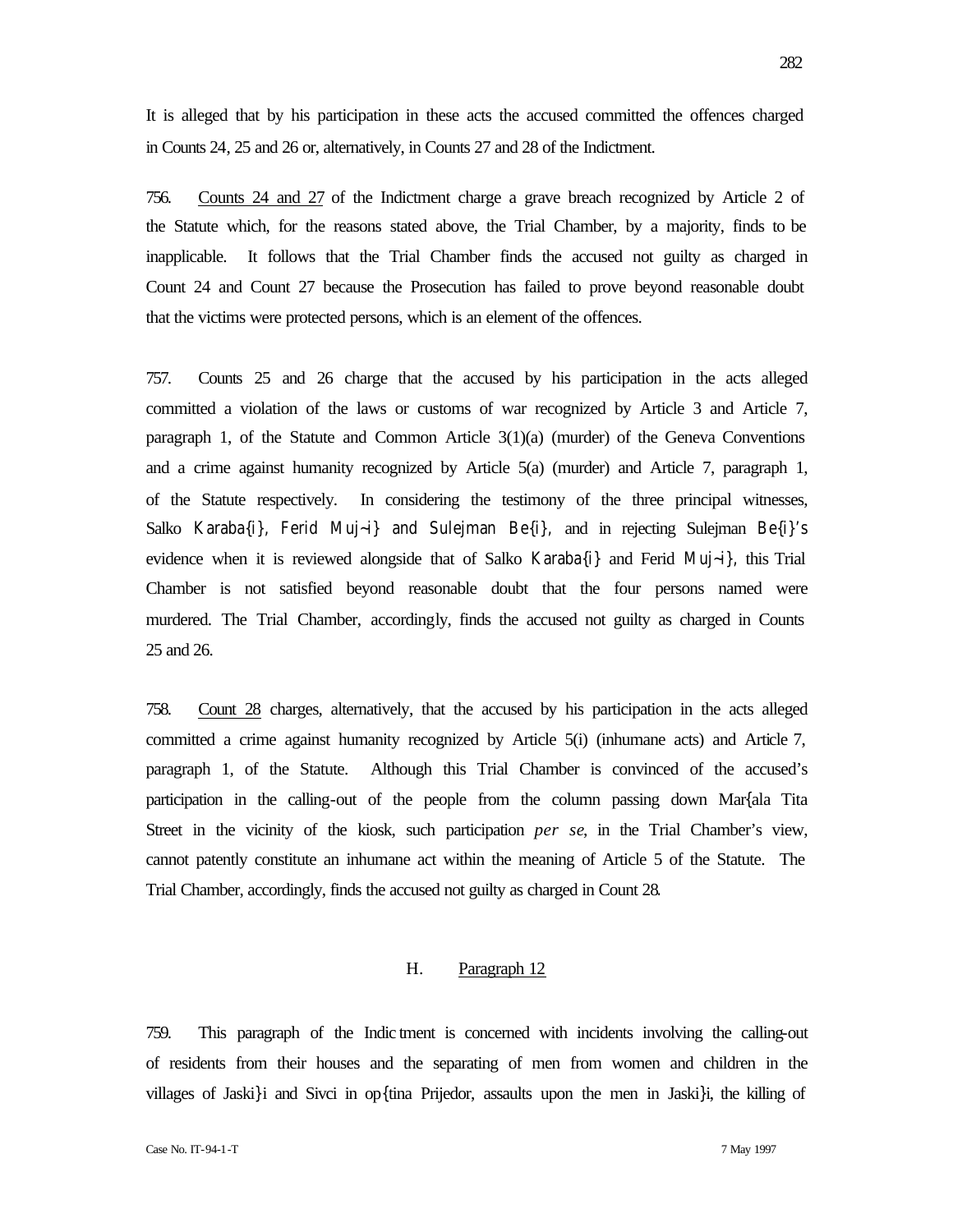some of them and the taking of others to an unknown location. It is alleged that by his participation in these acts the accused committed the offences charged in Counts 29 to 34 of the Indictment.

760. Counts 29 and 32 of the Indictment charge grave breaches recognized by Article 2 of the Statute which, for the reasons stated above, the Trial Chamber, by a majority, finds to be inapplicable. It follows that the Trial Chamber finds the accused not guilty as charged in Count 29 and Count 32 because the Prosecution has failed to prove beyond reasonable doubt that the victims were protected persons, which is an element of the offence.

761. Counts 30 and 31 of the Indictment charge that the accused by his participation in the acts alleged committed, in the case of Count 30, a violation of the laws or customs of war recognized by Article 3 and Article 7, paragraph 1, of the Statute and Common Article 3(1)(a) (murder) of the Geneva Conventions and, in the case of Count 31, a crime against humanity recognized by Article 5(a) (murder) and Article 7, paragraph 1, of the Statute. As earlier discussed, the Trial Chamber finds the accused not guilty as charged on Count 30 and Count 31 because the requisite elements for these offences have not been established beyond reasonable doubt.

762. Count 33 of the Indictment charges that the accused by his participation in the acts alleged committed a violation of the laws or customs of war recognized by Article 3 and Article 7, paragraph 1, of the Statute and Common Article 3(1)(a) (cruel treatment) of the Geneva Conventions.

763. Common Article 3(1) of the Geneva Conventions provides the basis for the inclusion of cruel treatment under Article 3 of the Statute and has been discussed above. The Trial Chamber finds beyond reasonable doubt that the beating which Beido Bali}, [efik Bali}, Ismet Jaski} and Salko Jaski}, who are Muslims, each suffered in the village of Jaski}i, followed then by their forcible removal from their families and homes to a location then unknown to them were acts committed in the context of an armed conflict and in close connection to that conflict and that they resulted in violence to their persons. The Trial Chamber finds beyond reasonable doubt that the beating and forced removal constitutes cruel treatment and that the accused intended to inflict such suffering. The Trial Chamber also finds beyond reasonable doubt that the four were taking no active part in the hostilities. The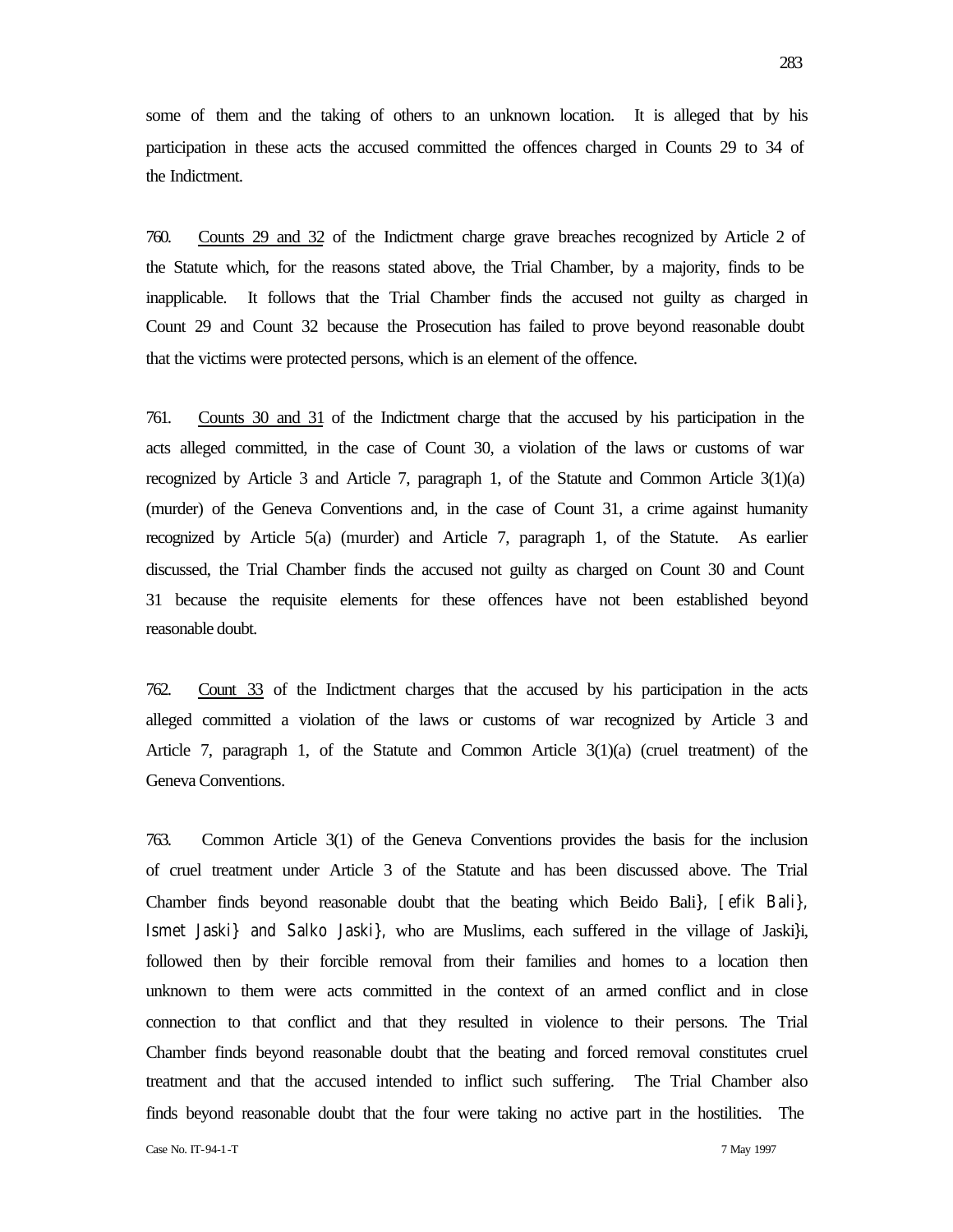Trial Chamber, accordingly, finds beyond reasonable doubt that the accused is guilty as charged in Count 33 of the Indictment in respect of each of these four victims.

764. Count 34 of the Indictment charges that the accused by his participation in the acts alleged committed a crime against humanity recognized by Article 5(i) (inhumane acts) and Article 7, paragraph 1, of the Statute. The Trial Chamber finds beyond reasonable doubt that the beatings and forcible removals earlier referred to of Beido Bali}, [efik Bali}, Ismet Jaski} and Salko Jaski}, who are Muslims, constitute inhumane acts and are crimes against humanity committed during an armed conflict as part of a widespread or systematic attack on a civilian population and that the accused intended thereby for discriminatory reasons to inflict severe damage to the physical integrity and human dignity of these four victims. The Trial Chamber, accordingly finds beyond reasonable doubt that the accused is guilty as charged in Count 34 of the Indictment in respect of each of those four victims.

765. Counts 33 and 34 of the Indictment, in the case of Ilijas Elkasovi} and Nijas Elkasovi}, who are Muslims, also charge as mentioned above and the Trial Chamber is satisfied beyond reasonable doubt that they were called out, separated from women and children and taken out of the village. However, in the absence of any evidence of their being beaten or otherwise mistreated, the Trial Chamber finds the accused not guilty as charged in Count 33 and Count 34 in respect of each of these two persons. In the case of Meho Kenjar and Adam Jakupovi}, in respect of whom the accused is also charged under two counts, in the absence of any evidence regarding them, the Trial Chamber finds the accused not guilty as charged in Count 33 and Count 34 in respect of each of these two persons. In the case of unnamed male residents of Sivci, the Trial Chamber is satisfied beyond reasonable doubt that many of them, including the witness Sakib Sivac, were called out, separated from the women and children, beaten and taken out of that village. However, it is not charged that they were beaten or otherwise mistreated and what is charged does not of itself constitute offences under Counts 33 or 34 and, accordingly, the Trial Chamber finds the accused not guilty as charged in Count 33 and Count 34 in respect of those unnamed male residents of Sivci, including Sakib Sivac.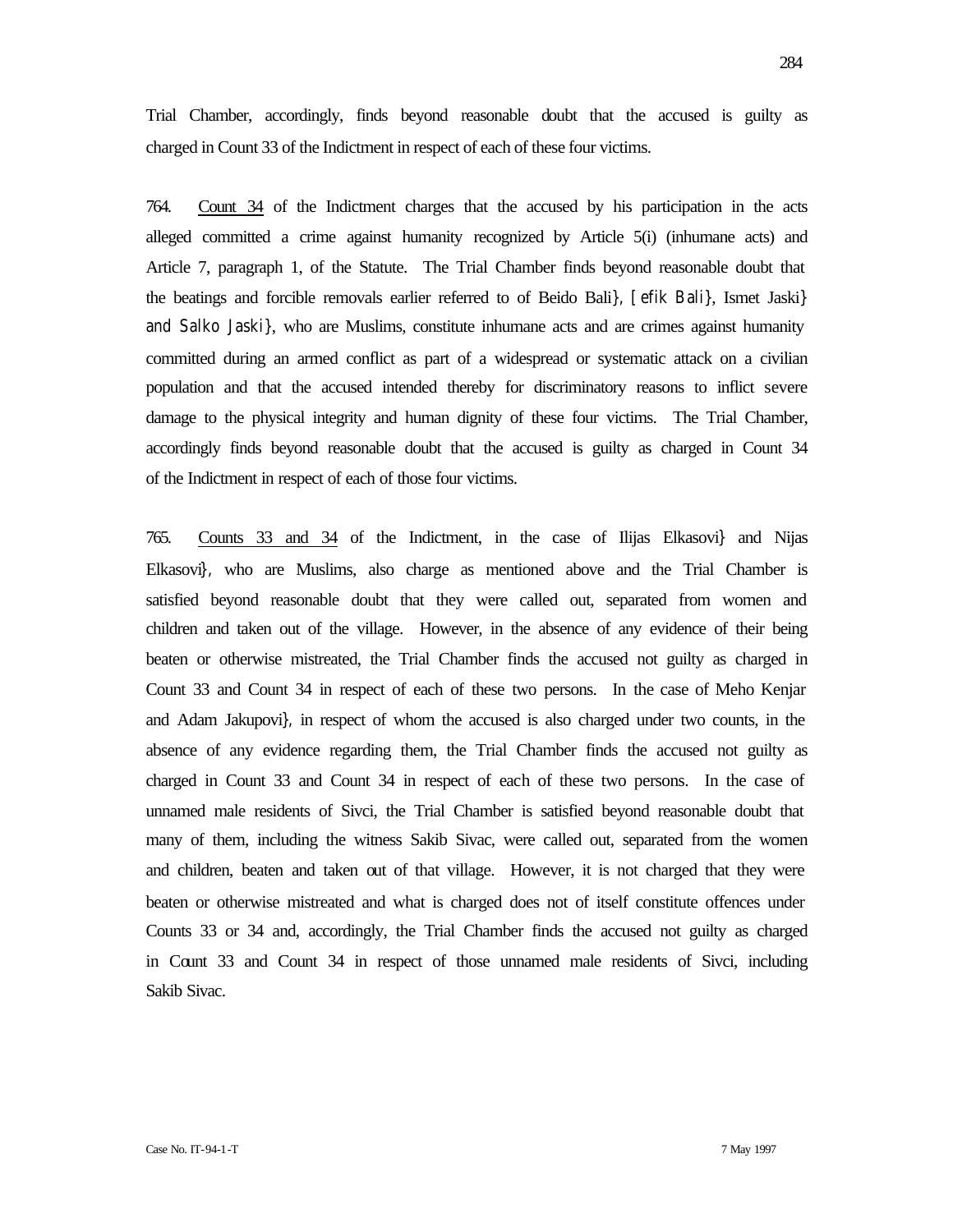## **VIII. JUDGMENT**

FOR THE FOREGOING REASONS, having considered all of the evidence and the arguments, THE TRIAL CHAMBER finds as follows:

## (1) By a majority, Judge McDonald dissenting,

Decides that the charges brought under Article 2 of the Statute of the International Tribunal were, in the present case, inapplicable at the time in op{tina Prijedor because it has not been proved that the victims were protected persons, which is an element of those offences charged, and therefore finds the accused, Du{ko Tadi}, not guilty on counts 5, 8, 9, 12, 15, 18, 21, 24 and the alternative charge under count 27, counts 29 and 32;

## (2) Unanimously finds on the remaining charges as follows:

| Count 1:                                                          | Guilty     |  |
|-------------------------------------------------------------------|------------|--|
| Count 6:                                                          | Not guilty |  |
| Count 7:                                                          | Not guilty |  |
| Count 10:                                                         | Guilty     |  |
| Count 11:                                                         | Guilty     |  |
| Count 13:                                                         | Guilty     |  |
| Count 14:                                                         | Guilty     |  |
| Count 16:                                                         | Guilty     |  |
| Count 17:                                                         | Guilty     |  |
| Count 19:                                                         | Not guilty |  |
| Count 20:                                                         | Not guilty |  |
| Count 22:                                                         | Guilty     |  |
| Count 23:                                                         | Guilty     |  |
| Count 25:                                                         | Not guilty |  |
| Count 26 and the alternative charge under count 28:<br>Not guilty |            |  |
| Count 30:                                                         | Not guilty |  |
| Count 31:                                                         | Not guilty |  |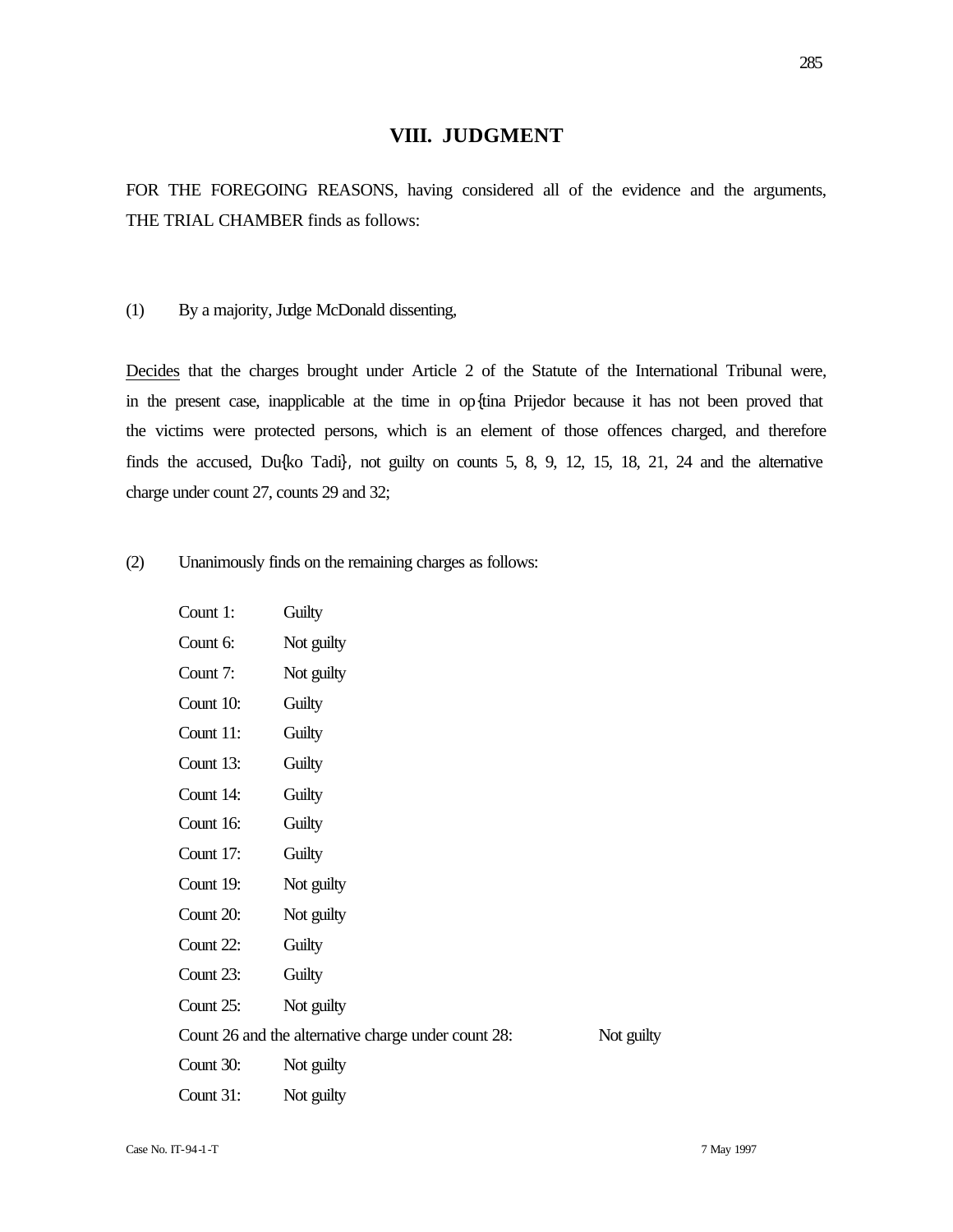Count 33: Guilty in respect of Beido Bali}, Sefik Bali}, Ismet Jaski} and Salko Jaski}, Not Guilty as to Ilijas Elkasovi}, Nijas Elkasovi},

Meho Kenjar and Adam Jakupovi}.

Count 34: Guilty in respect of Beido Bali}, Sefik Bali}, Ismet Jaski} and Salko Jaski}, Not Guilty as to Ilijas Elkasovi}, Nijas Elkasovi}, Meho Kenjar and Adam Jakupovi}.

Done in English and French, the English text being authoritative.

-------------------------------- Gabrielle Kirk McDonald Presiding

------------------ -------------------------------

Ninian Stephen Lal Chand Vohrah

Judge McDonald appends a Separate and Dissenting Opinion to this Opinion and Judgment.

Dated this seventh day of May 1997 The Hague The Netherlands

[Seal of the Tribunal]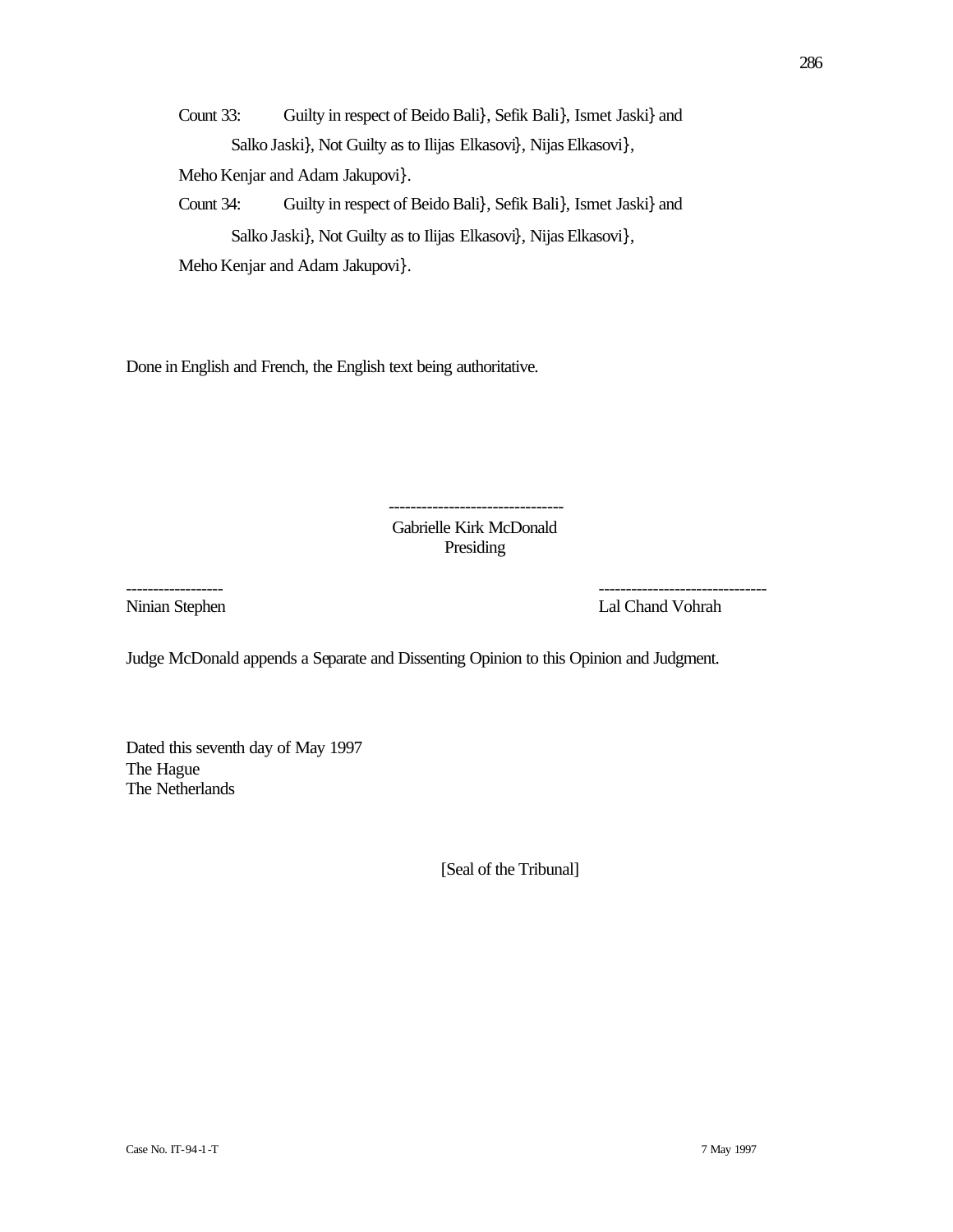UNITED

NATIONS

 International Tribunal for the Prosecution of Persons Responsible for Serious Violations of International Humanitarian Law Committed in the Territory of Former Yugoslavia since 1991 Case No. IT-94-1-T Date: 7 May 1997

Original: English

IN THE TRIAL CHAMBER

 Before: Judge Gabrielle Kirk McDonald, Presiding Judge Ninian Stephen Judge Lal Chand Vohrah

Registrar: Mrs Dorothee de Sampayo Garrido-Nijgh

Opinion and Judgment of: 7 May 1997

PROSECUTOR

v.

DUSKO TADIC a/k/a/ "DULE"

 SEPARATE AND DISSENTING OPINION OF JUDGE MCDONALD REGARDING THE APPLICABILITY OF ARTICLE 2 OF THE STATUTE

\_\_\_\_\_\_\_\_\_\_\_\_\_\_\_\_\_\_\_\_\_\_\_\_\_\_\_\_\_\_\_\_\_\_\_\_\_\_\_\_\_\_\_\_\_\_\_\_\_\_\_\_\_\_\_\_\_\_\_

\_\_\_\_\_\_\_\_\_\_\_\_\_\_\_\_\_\_\_\_\_\_\_\_\_\_\_\_\_\_\_\_\_\_\_\_\_\_\_\_\_\_\_\_\_\_\_\_\_\_\_\_\_\_\_\_\_\_\_

The Office of the Prosecutor:

 Mr. Grant Niemann Ms. Brenda Hollis Mr. Alan Tieger Mr. William Fenrick Mr. Michael Keegan Counsel for the Accused:

 Mr. Michaïl Wladimiroff Mr. Steven Kay Mr. Milan Vujin Mr. Alphons Orie Ms. Sylvia de Bertodano Mr. Nikola Kostic

I completely agree with and share in the Opinion and Judgment

287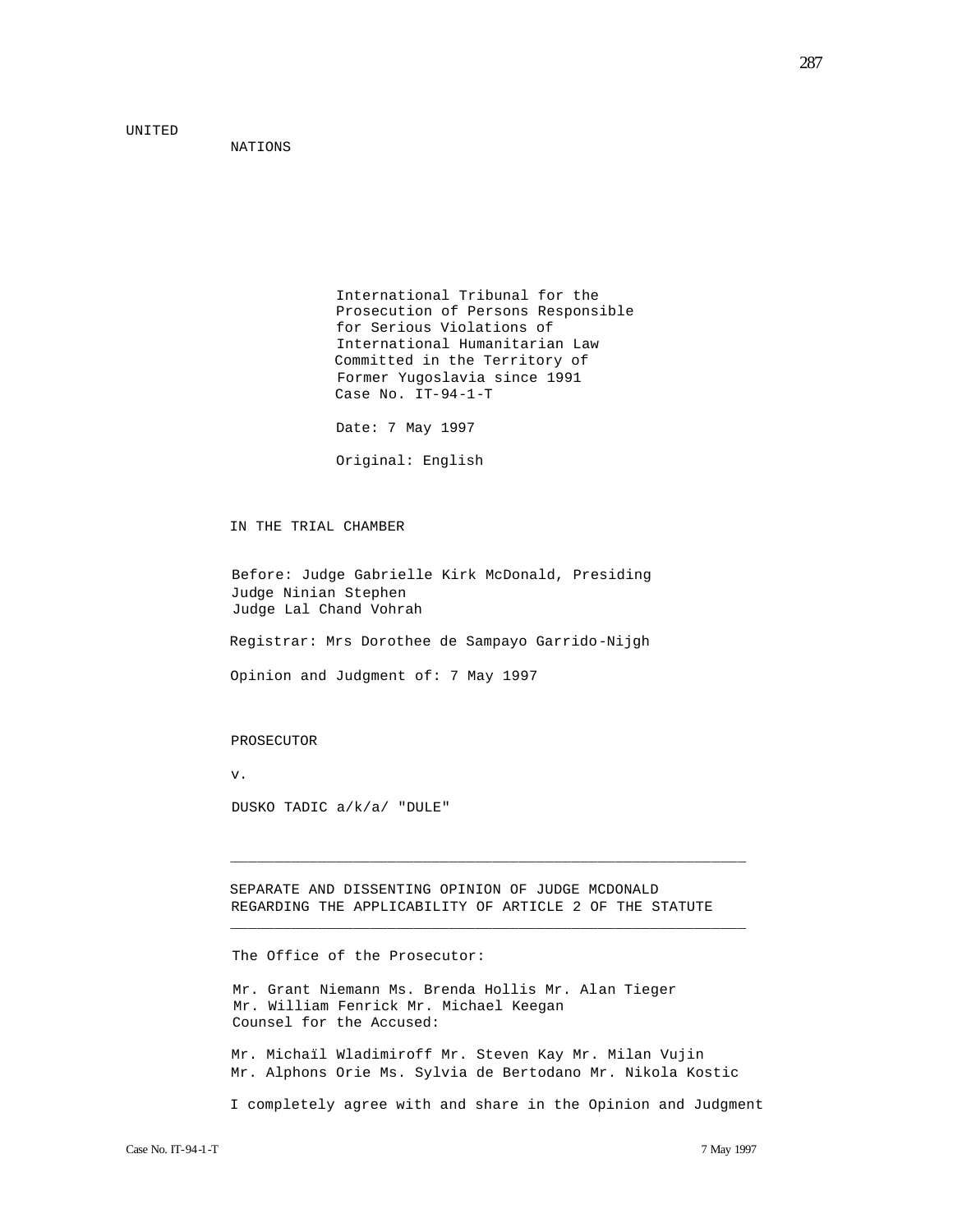with the exception of the determination that Article 2 of the Statute is inapplicable to the charges against the accused. I find that at all times relevant to the Indictment, the armed conflict in opstina Prijedor was international in character and that the victims of the accused were persons protected by the Geneva Convention Relative to the Protection of Civilian Persons in Time of War ("Geneva Convention IV"). Thus, I consider that the Trial Chamber should apply the grave breaches regime to the offences charged in the Indictment under Article 2 of the Statute.

 The majority opinion correctly concludes that those alleged to have been victims of the accused in this case were in the hands of a party to the conflict or occupying power. However, for the reasons stated hereafter, I disagree with the majority's finding that the Prosecution has failed to prove that the victims were not nationals of the party or occupying power in whose hands they were. The majority characterizes the issue before the Trial Chamber as

 whether, after 19 May 1992, the Federal Republic of Yugoslavia (Serbia and Montenegro), by its withdrawal from the territory of the Republic of Bosnia and Herzegovina, and notwithstanding its continuing support for the VRS, had sufficiently distanced itself from the VRS that those forces could not be regarded as de facto organs or agents of the VJ and hence of the Federal Republic of Yugoslavia (Serbia and Montenegro).

 In considering this question, the majority defines the test as requiring dependency on one side and "such a relationship of control on the other that, on the facts of the instant case, the acts of the VRS, including its occupation of opstina Prijedor, can be imputed to the Government of the Federal Republic of Yugoslavia (Serbia and Montenegro)". The majority finds the Judgment of the International Court of Justice ("I.C.J.") in the Case Concerning Military and Paramilitary Activities in and Against Nicaragua, Nicaragua v United States (Merits) ("Nicaragua") to be instructive and states that it is applying "the essence of the test". The standard crafted by the majority, however, departs from Nicaragua, and it provides that "it is neither necessary nor sufficient merely to show that the VRS was dependent, even completely dependent, on the VJ and the Federal Republic of Yugoslavia (Serbia and Montenegro) for the necessities of war. It must be shown that the VJ and the Federal Republic of Yugoslavia (Serbia and Montenegro) exercised the potential for control", which the majority construes to be "effective control". Although the majority acknowledges that Nicaragua established a "particularly high threshold test", the standard the majority has created is even more demanding. The exercise of this effective control is required after 19 May 1992, according to the majority, to establish that the VRS was an agent or organ of the Federal Republic of Yugoslavia (Serbia and Montenegro).

 I conclude in Section I of this Opinion that the evidence presented to the Trial Chamber supports a finding of effective control of the VRS by the Federal Republic of Yugoslavia (Serbia and Montenegro) in opstina Prijedor at all times relevant to the charges in the Indictment. However, as I discuss in Section II, the appropriate test of agency from Nicaragua is one of 'dependency and control' and a showing of effective control is not required.

 I. THE FEDERAL REPUBLIC OF YUGOSLAVIA (SERBIA AND MONTENEGRO) EFFECTIVELY CONTROLLED VRS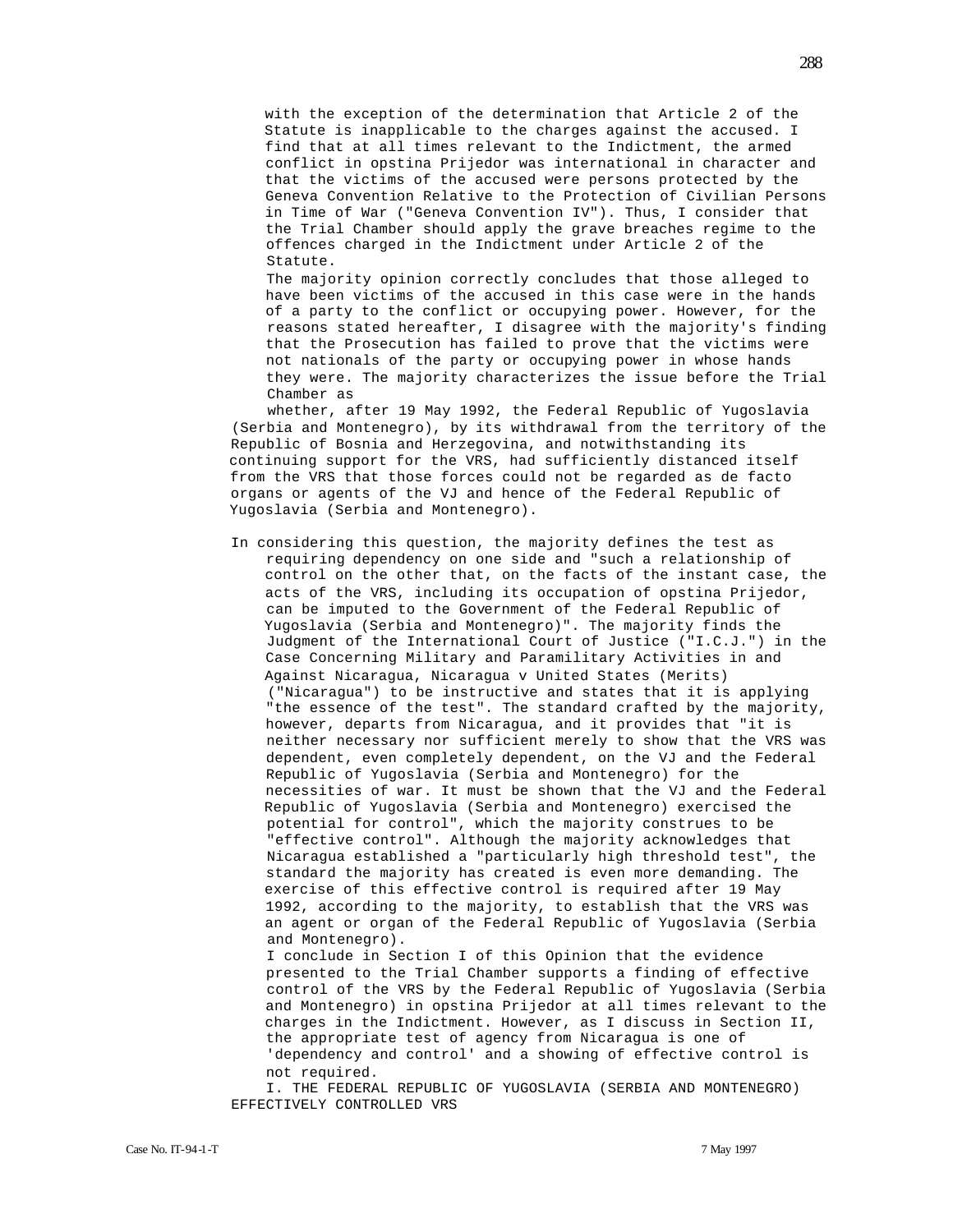The JNA's direct involvement in the armed conflict at various locations in Bosnia and Herzegovina including opstina Prijedor on behalf of the Federal Republic of Yugoslavia (Serbia and Montenegro) prior to 19 May 1992 rendered the conflict international at least in that opstina. International humanitarian law applicable to conflicts of an international character continues to apply until a general conclusion of peace is reached. The majority agrees that "from the beginning of 1992 until 19 May 1992, a state of international armed conflict existed in at least part of the territory of Bosnia and Herzegovina". After that date, the majority states that SwChile the forces of the VJ continued to be involved in the

armed

 conflict . . . , the character of the relationship between the VJ and the Bosnian Serb forces from that date, and hence the nature of the conflict in the areas with which this case is concerned, is discussed in the consideration of Article 2 of the Statute.

 In the discussion referred to, the majority concludes that only if effective command and control of the VRS forces continued after 19 May through the times relevant to the charges in the Indictment in opstina Prijedor would the victims be protected persons. While the majority makes no clear finding regarding the character of the conflict after 19 May 1992, this statement implicitly establishes a requirement of effective command and control of the VRS in opstina Prijedor by the Federal Republic of Yugoslavia (Serbia and Montenegro) or VJ for a finding that the conflict was international. This standard is not required by the Appeals Chamber Decision, which holds that the conflict in Bosnia and Herzegovina was rendered international by the involvement of the JNA and that a conflict can become internationalized by external support. A review of the background of the division of the JNA and the re-designation of the armed forces in Bosnia and Herzegovina in response to the 15 May 1992 Security Council resolution 752, demanding that the JNA cease all interference in Bosnia and Herzegovina, demonstrates that the victims of the offences charged in the Indictment are protected persons.

 The purported withdrawal of the JNA from Bosnia and Herzegovina took place on 19 May 1992, on which date the VRS was created. However, the withdrawal was not immediately successful as several Serbian Serbs remained in the military organisation of Bosnia and Herzegovina until at least early June 1992. Those remaining included many officers, commissioned and non-commissioned, who were not of Bosnian extraction, and the Federal Republic of Yugoslavia (Serbia and Montenegro) continued to pay all salaries and pensions of the VRS. The evidence proves that the creation of the VRS was a legal fiction. The only changes made after the 15 May 1992 Security Council resolution were the transfer of troops, the establishment of a Main Staff of the VRS, a change in the name of the military organisation and individual units, and a change in the insignia. There remained the same weapons, the same equipment, the same officers, the same commanders, largely the same troops, the same logistics centres, the same suppliers, the same infrastructure, the same source of payments, the same goals and mission, the same tactics, and the same operations. Importantly, the objective remained the same: to create an ethnically pure Serb State by uniting Serbs in Bosnia and Herzegovina and extending that State from the Federal Republic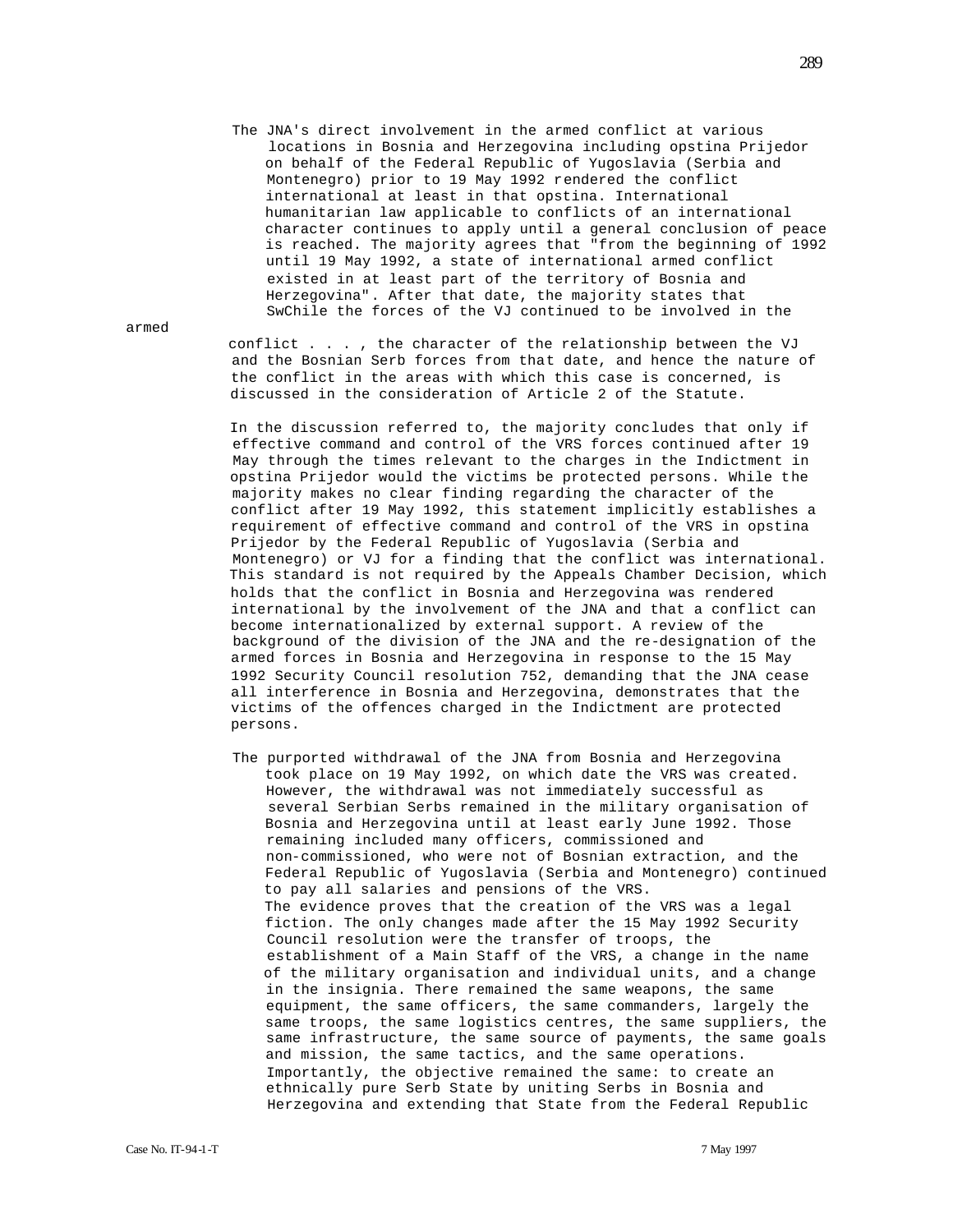of Yugoslavia (Serbia and Montenegro) to the Croatian Krajina along the important logistics and supply line that went through opstina Prijedor, thereby necessitating the expulsion of the non-Serb population of the opstina.

 Although there is little evidence that the VRS was formally under the command of Belgrade after 19 May 1992, the VRS clearly continued to operate as an integrated and instrumental part of the Serbian war effort. This finding is supported by evidence that every VRS unit had been a unit in the JNA, the command and staffs remaining virtually the same after the re-designation. The VRS Main Staff, the members of which had all been generals in the JNA and many of whom were appointed to their positions by the JNA General Staff, maintained direct communications with the VJ General Staff via a communications link from Belgrade. Colonel Selak, commander of the logistics platoon that provided logistical support to units in the Banja Luka area (both before and after 19 May 1992), stated: "Some officers had been given direct StelephoneC lines, Belgrade/Pale. There was a link there and it was used in everyday communication because there was a need for direct communication between the Chief of Staff of the Army of Republika Srpska with the Army of Yugoslavia." Moreover, the VRS continued to receive supplies from the same suppliers in the Federal Republic of Yugoslavia (Serbia and Montenegro) who had contracted with the JNA, although the requests after 19 May 1992 went through the Chief of Staff of the VRS who then sent them onto Belgrade. The ties between the military in Bosnia and Herzegovina and the SDS political party, which advocated a Greater Serbia, similarly remained unchanged after the re-designation.

 In addition, the evidence establishes that the VRS, in continuing the JNA operation to take over opstina Prijedor, executed the military operation for the benefit of the Federal Republic of Yugoslavia (Serbia and Montenegro). Lieutenant-General Talic, whose actions the majority presumed were those of a "disciplined general officer" acting in accordance with orders of his superiors, was responsible for carrying out the JNA plan before 19 May 1992. When the Federal Republic of Yugoslavia (Serbia and Montenegro) purported to withdraw, it is only reasonable to expect that this disciplined military officer would carry out his orders as they had been given to him by the very State which continued to pay his salary. Certainly there is no requirement for direct evidence that these specific orders were reiterated by Belgrade some three days after the "withdrawal", when the blockade of Kozarac began and other operations preliminary to the attack took place. That the attack on Kozarac was part of a pre-arranged military operation is confirmed by the testimony of witness Kemal Susic that the accused told him in mid-May, prior to the re-designation of the JNA, that "Kozarac will be shelled". Around this same time, Simo Miskovic, President of the SDS, said to him in reference to ongoing negotiations for peace: "Kemal, what you are doing SisC of no use, nothing can save Kozarac." Thus, in carrying out the attack on Kozarac and more generally in opstina Prijedor after the re-designation, the VRS was acting on behalf of the Federal Republic of Yugoslavia (Serbia and Montenegro).

 All of this, including the evidence referred to by the majority, makes obvious that the re-designation was motivated only by the desire of the Federal Republic of Yugoslavia (Serbia and Montenegro) to avoid offending the international community by violating the Security Council resolution ordering the JNA to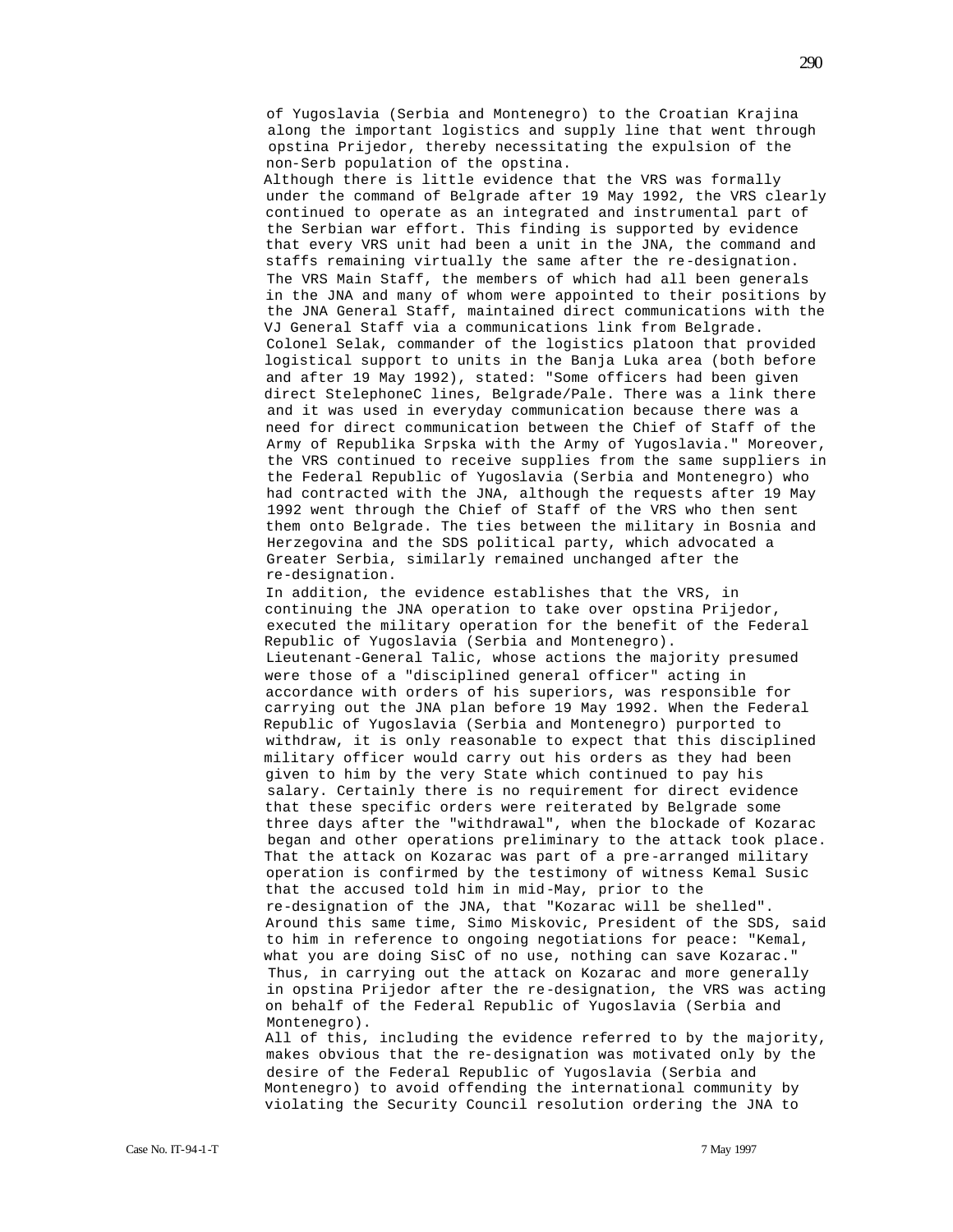cease involvement in Bosnia and Herzegovina. The majority recognizes this, but reaches an opposite result: It is of course possible, on or in spite of the evidence

presented,

 to view the acts of the JNA and the Government of the Federal Republic of Yugoslavia (Serbia and Montenegro) on or about 19 May 1992 as nothing more than a cynical and intentional creation of the objective factors necessary to distance themselves from direct legal responsibility for the acts of the armed forces of the Republika Srpska, while doing everything to ensure that the material factors necessary to ensure the successful continuation of the armed conflict to achieve the same military and political goals were kept in place. Even if the legal effect of creating such objective factors, which caused no small amount of difficulty to the JNA and the Government of the Federal Republic of Yugoslavia (Serbia and Montenegro), could be vitiated by reason of some fraudulent intention, which this Trial Chamber doubts, that is not the only nor the most reasonable conclusion open on the evidence presented.

 To the contrary, the actions of the Federal Republic of Yugoslavia (Serbia and Montenegro) were indeed calculated to make a showing of compliance while assuring that the military operations it began were successfully continued. Rather than being cynical, it would perhaps be naive not to recognize that the creation of the VRS, which coincided with the announced withdrawal by the JNA, was in fact nothing more than a ruse. Certainly the purported withdrawal was not voluntary. Formally established in January 1992, Republika Srpska had no army until the JNA division and re-designation, and had no need of one, for the Federal Republic of Yugoslavia (Serbia and Montenegro) was conducting the military operations necessary for the establishment of a Greater Serbia. Only after the Security Council demanded that the Federal Republic of Yugoslavia (Serbia and Montenegro) cease all interference in Bosnia and Herzegovina, was the VRS created. However, this was nothing more than a shift of military power and was well worth the 'difficulty', as the majority characterizes it. Indeed, these actions were taken as a necessary response to the Security Council's resolution.

 The Security Council recognized the non-compliance of the Federal Republic of Yugoslavia (Serbia and Montenegro) in resolution 757 of 30 May 1992 when it stated that it "deplored" that the following demands of resolution 752 (1992) had not been complied with as of 30 May 1992: that all forms of interference from outside Bosnia and

Herzegovina

 cease immediately, that Bosnia and Herzegovina's neighbors take swift action to end all interference and respect the territorial integrity of Bosnia and Herzegovina, that action be taken as regards units of the Yugoslav People's Army (JNA) in Bosnia and Herzegovina, including the disbanding and disarming with weapons placed under effective international monitoring of any units that are neither withdrawn nor placed under the authority of the Government of Bosnia and Herzegovina . . . .

 In this resolution, the Security Council also "condemnSedC the failure of the authorities of the Federal Republic of Yugoslavia (Serbia and Montenegro), including the Yugoslav People's Army (JNA), to take effective measures to fulfil the requirements of resolution 752 (1992)". As this resolution reveals, despite the purported JNA withdrawal from Bosnia and Herzegovina on 19 May 1992, active elements of what had been the JNA and was now re-christened as the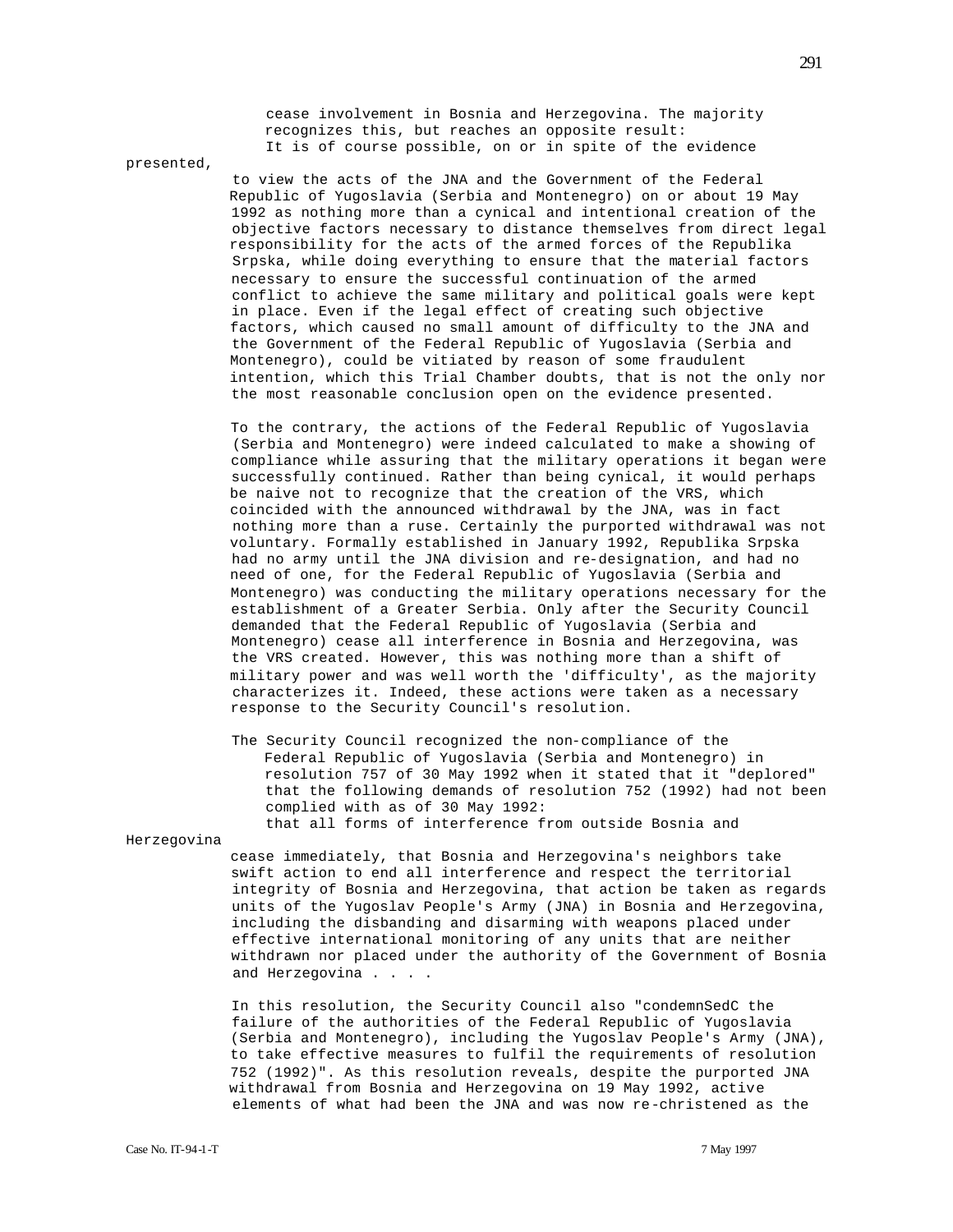VJ operated in tandem with the VRS in Bosnia and Herzegovina. In particular, VJ air crew and aircraft remained in Bosnia and Herzegovina after the purported May withdrawal and worked with the VRS throughout 1992 and 1993. This and other evidence received at trial proves that there was no material change in the armed forces in opstina Prijedor, and the conflict remained international after 19 May 1992, with the Federal Republic of Yugoslavia (Serbia and Montenegro) exercising effective control of the operations of the VRS in opstina Prijedor.

 The majority's reference to the limited direct evidence regarding the daily control of VRS commander General Ratko Mladic by the VJ Main Staff in Belgrade does not affect this determination. It is enough that General Mladic, who had been a commander in the JNA, continued to carry out his orders which were issued by the Federal Republic of Yugoslavia (Serbia and Montenegro) before 19 May 1992, considering the evidence that establishes that there was direct communication between his office and Belgrade.

 Nor can I agree with the majority's conclusion that the Federal Republic of Yugoslavia (Serbia and Montenegro) and the VRS were allies, and thus, there was no effective control. They can be considered allied to the extent that they were united in allegiance to the Federal Republic of Yugoslavia (Serbia and Montenegro), but this supports, rather than vitiates, the status of the VRS as an agent.

 Moreover, the Federal Republic of Yugoslavia (Serbia and Montenegro) essentially depleted its own army to establish the VRS to carry out effectively the war effort in Bosnia and Herzegovina without significant overt involvement of the Federal Republic of Yugoslavia (Serbia and Montenegro). This adjustment enabled the Federal Republic of Yugoslavia (Serbia and Montenegro) to achieve its military objective and at the same time feign compliance with the Security Council resolution. Yet the Security Council was not misled and it imposed a series of economic sanctions against the Federal Republic of Yugoslavia (Serbia and Montenegro) for non-compliance which remained in

 place at all times relevant to the Indictment. The continuity between the JNA and the VRS particularly as it relates to the military operations in the opstina Prijedor area, the presence of significant numbers of non-Bosnian former JNA officers in the VRS, the continued payment of salaries and pensions by Belgrade, the close proximity in time between the attack on Prijedor town and the attacks on Kozarac, Jaskici and Sivci and the establishment of camps, and the relationship between the VRS and the VJ forces, taken together, establish that the change was in name only. Thus, if effective control is the degree of proof required to establish agency under Nicaragua, I conclude that this standard has been met. Therefore, the victims of the accused were in the hands of a party to which they were not nationals and Article 2 of the Statute is applicable to the offences in the Indictment. II. EFFECTIVE CONTROL: AN IMPROPER STANDARD FOR AGENCY DETERMINATION IN THIS CASE

 Despite this conclusion, I find that the majority's requirement of effective control for making a determination of agency is founded on a misreading of the findings in Nicaragua and a misapplication of those findings to the facts of the case before the Trial Chamber. I would conclude that the effective control standard was never intended to describe the degree of proof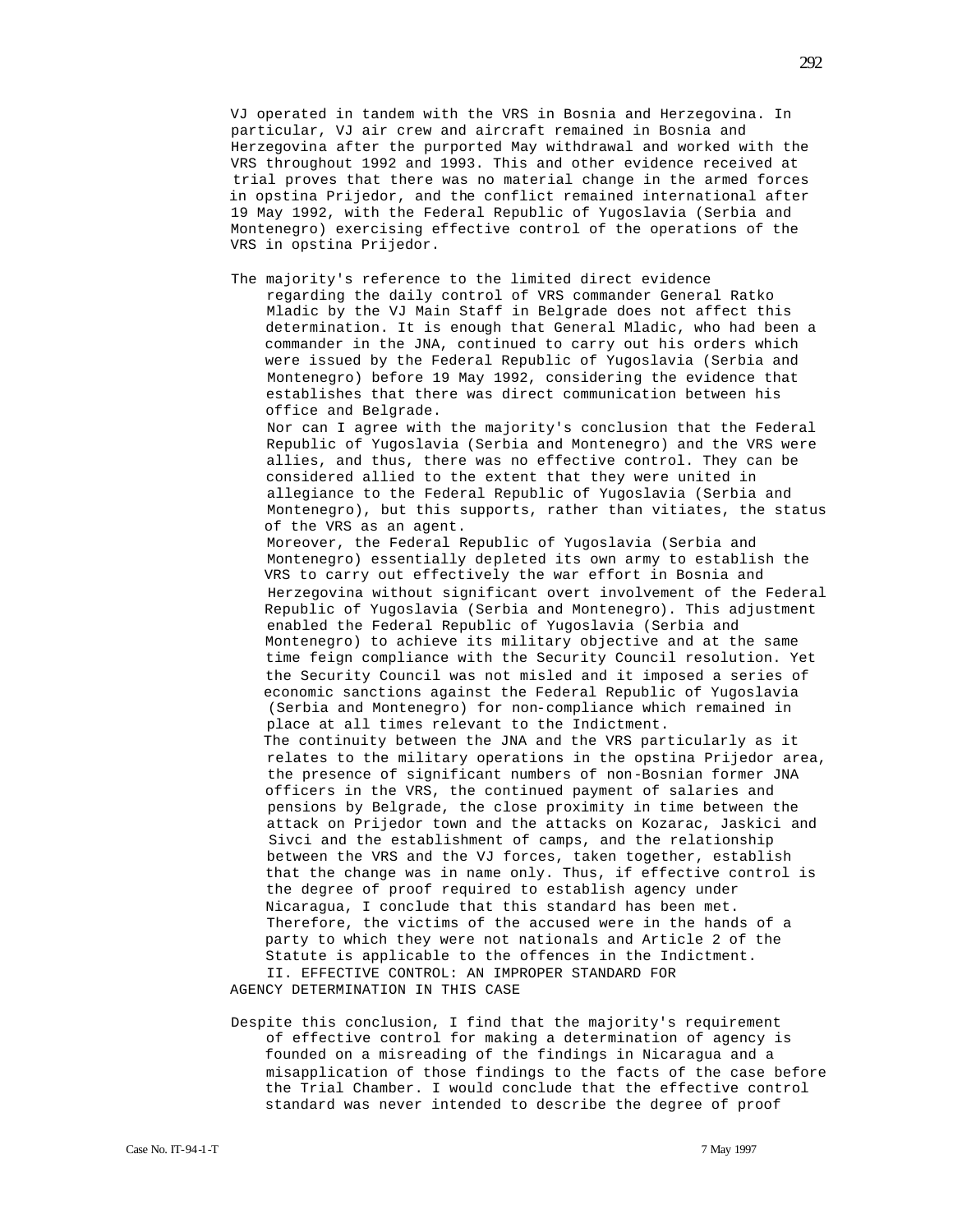necessary for a determination of agency founded on dependency and control as articulated in paragraph 109 of Nicaragua. However, if Nicaragua did set the standard of proof required for agency as that of effective control, that finding should be limited to the specific facts of that case and is not applicable to the issues presented to the Trial Chamber. In considering whether the victims of the accused were protected persons at the times relevant to the Indictment, the majority states that, upon re-designation of the JNA in Bosnia and Herzegovina as the VRS, the key question was whether the requisite degree of command and control by the VJ, and hence

 Federal Republic of Yugoslavia (Serbia and Montenegro), over the VRS is established for the purposes of imputing the acts of those forces operating in opstina Prijedor or the VRS as a whole to the Federal Republic of Yugoslavia (Serbia and Montenegro), Ssuch thatC those persons can still be said to be in the hands of a party to the conflict of which they are not nationals within the meaning of Article 4 of Geneva Convention IV . . . .

 The majority indicates that this determination may be made on the following basis:

 as a rule of customary international law, the acts of persons, groups, or organisations may be imputed to a State where they act as de facto organs or agents of that State. One may speak of imputability as "the result of the intellectual operation necessary to bridge the gap between the delinquency of the organ or official, and the attribution of breach and liability to the State". SCitation omitted.C

 The majority then turns to the Nicaragua case for guidance in determining whether the Bosnian Serb forces, in the hands of whom the victims of the accused were, acted as agents of a party other than the Republic of Bosnia and Herzegovina on or after 19 May 1992.

 In Nicaragua, the International Court of Justice framed the issue as being

whether or not the relationship of the contras to the United

States

 Government was so much one of dependence on the one side and control on the other that it would be right to equate the contras, for legal purposes, with an organ of the Untied States Government, or as acting on behalf of that Government.

 Recognizing that the ultimate question in the case before the Trial Chamber is whether the acts of the VRS can be equated, for legal purposes, with the Government of the Federal Republic of Yugoslavia (Serbia and Montenegro) by reason of its status as a de facto organ or agent of that Government, the majority finds that Nicaragua mandates dependency on the one side and control of the Federal Republic of Yugoslavia (Serbia and Montenegro) over the VRS on the other for a showing of agency. In support of this conclusion, the majority also cites paragraph 115 of Nicaragua, which states that in order for the participation of the United States in "funding, organizing, training, supplying and equipping" the contras "to give rise to legal responsibility of the United States, it would in principle have to be proved that that State had effective control of the military or paramilitary operations in the course of which the alleged violations were committed". The majority concludes that the appropriate test is whether, even if there was great dependency, it was also shown that "the VJ and the Federal Republic of Yugoslavia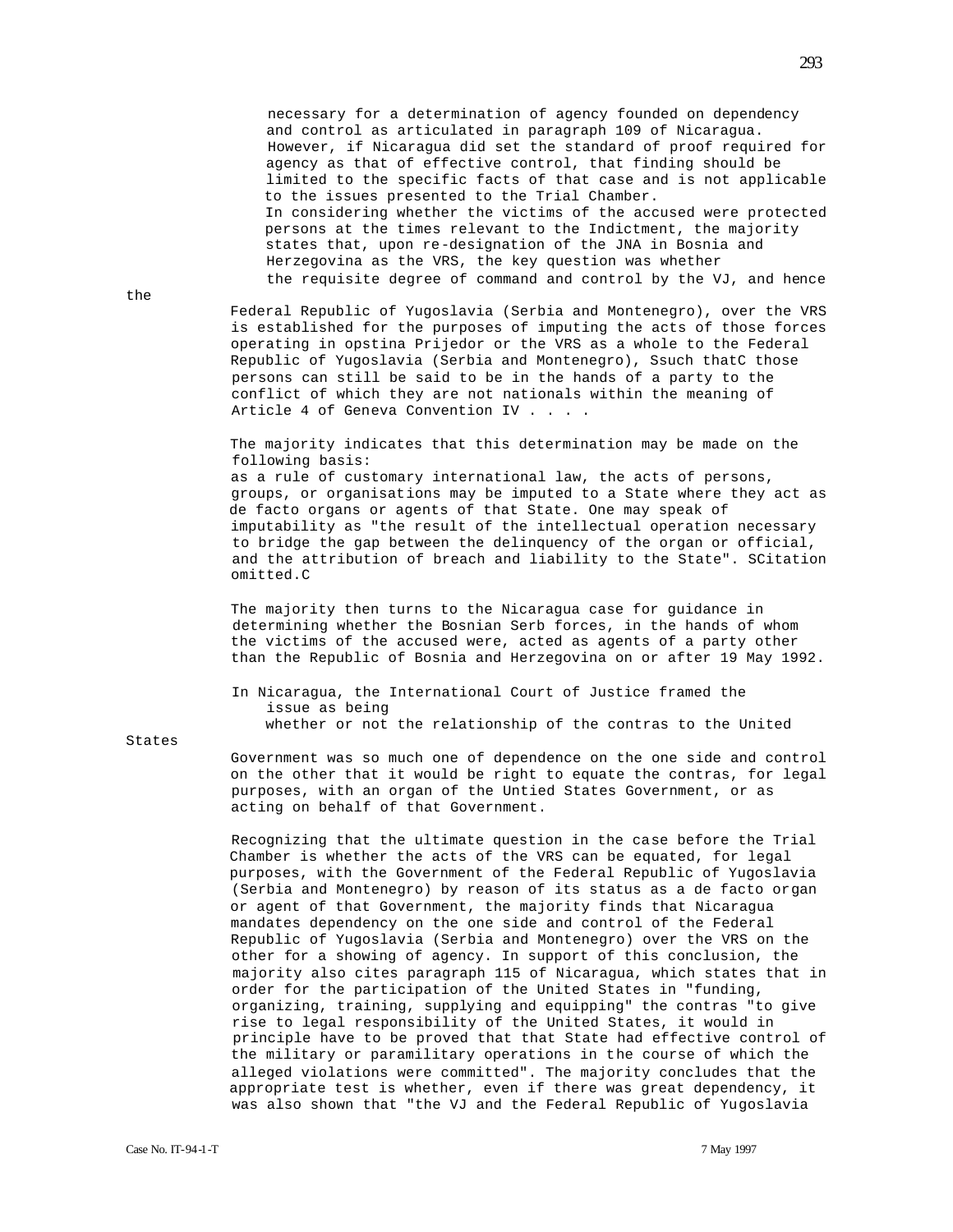(Serbia and Montenegro) exercised the potential for control inherent in that relationship of dependency or that the VRS had otherwise placed itself under the control of the Federal Republic of Yugoslavia (Serbia and Montenegro)".

 The majority acknowledges some of the very different factual circumstances here from those in Nicaragua, including first, that the VRS was an occupying force rather than an raiding army. The second point noted by the majority-that the VRS was birthed from the ranks of the JNA-deserves significant attention. Whereas in Nicaragua,

 the Court considered whether the contra forces had, over time, fallen into such a sufficient state of dependency and control vis-à-vis the Untied States that the acts of one could be imputed to another, the question for this Trial Chamber is whether, after 19 May 1992, the Federal Republic of Yugoslavia (Serbia and Montenegro),

 had "sufficiently distanced itself from the VRS". However, it appears that the majority ultimately finds these differences to be of no consequence in determining the appropriate test for a finding of agency, and applies the effective control standard employed in Nicaragua. By failing to consider the context in which the Nicaragua test of agency was determined, the majority erroneously imports the requirement of effective control to an agency determination.

 The majority also imports a test of effective control to determine when particular victims can be considered protected persons. I disagree with this approach. While it is correct that the law of belligerent occupation comes into effect only upon the establishment of effective control of territory, this is not decisive of whether and when a person is protected by Geneva Convention IV. Article 4 of this Convention defines protected persons in terms which include those who are living in occupied territory, but does not so restrict them. It is well established that the Convention as a whole comes into effect upon the commencement of hostilities and, therefore, a civilian could be a protected person if he or she lives in an area which has been invaded by foreign forces, even where those forces have not yet established effective control. Thus, it would be a grave breach of the Convention for such forces, for example, to detain that civilian and summarily execute him. Illustrative in this regard is the commentary to Article 6 of Geneva Convention IV, which states:

 The relations between the civilian population of a territory and troops advancing into that territory, whether fighting or not, are governed by the present Convention. There is no intermediate period between what might be termed the invasion phase and the inauguration of a stable regime of occupation. . . The convention is quite definite on this point: all persons who find themselves in the hands of a Party to the conflict or an Occupying Power of which they are not nationals are protected persons. No loophole is left.

 As previously discussed, the majority seemingly would also require that a foreign power have effective control of an area for the conflict to be rendered international. By importing the standard of effective control which was designed to determine State imputability in Nicaragua to determine both whether a victim is a protected person and for the purpose of characterising the nature of an armed conflict, the majority has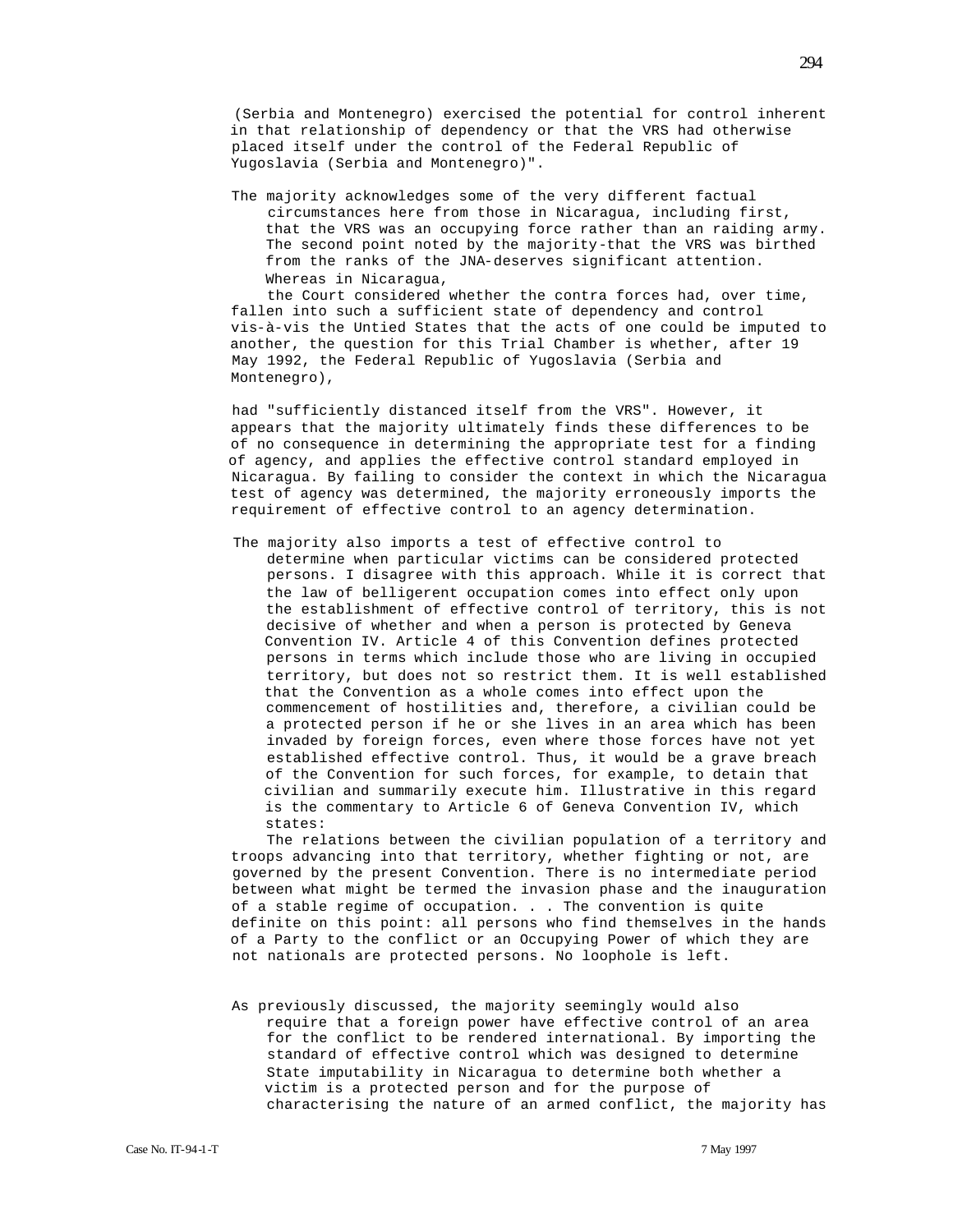expanded the reach of the holding of Nicaragua in a way that is incompatible with international humanitarian law. A. Nicaragua Establishes Two Distinct Tests for Attributability

 As a careful review of the I.C.J.'s decision in Nicaragua reveals, the requirement of effective control was not mentioned until after the I.C.J. determined that there was no agency relationship, indicating that the showing of effective control is a separate and distinct basis for determining State responsibility for the conduct of others. Prior to declaring in paragraph 109 of Nicaragua the test relied upon here by the majority, the I.C.J. noted, in relevant part, that the Court is not satisfied that all the operations launched by

 contra force, at every stage of the conflict, reflected strategy and tactics wholly devised by the United States . . . .

. . .

 Despite the large quantity of documentary evidence and testimony which it has examined, the Court has not been able to satisfy itself that the respondent State "created" the contra force in Nicaragua. . . . Nor does the evidence warrant a finding that the United States gave "direct and critical combat support", at least if that form of words is taken to mean that this support was tantamount to direct intervention by the United States combat forces, or that all contra operations reflected strategy and tactics wholly devised by the United States.

 The court then states, in paragraph 109: What the Court has to determine at this point is whether or not the relationship of the contras to the United States Government was so much one of dependence on the one side and control on the other that it would be right to equate the contras, for legal purposes, with an organ of the United States Government, or as acting on behalf of that Government.

 In paragraph 110, the I.C.J. concludes that there was not complete dependence by the contras, after the initial years, on United States aid and that there was insufficient evidence to reach a finding "on the extent to which the United States made use of the potential for control inherent in that dependence". It found that it could not equate the contra force with the United States for legal purposes, implicitly concluding that the contras were not agents of the United States. Importantly, the court found that this determination did not end the question of the responsibility of the United States.

 The I.C.J. thereafter notes that the United States could also be liable for its assistance to the contras, seemingly where there is no finding of agency, with "StChe question of the degree of control of the contras by the United States Government SbeingC relevant to the claim of Nicaragua attributing responsibility to the United States for activities of the contras whereby the United States has, it is alleged, violated an obligation of international law not to kill, wound or kidnap citizens of Nicaragua". The court there finds that the forms of participation by the United States including even the general control of the contra force would not mean, without further evidence, that the United States "directed or enforced the perpetration" of the unlawful acts, and concludes that for the

the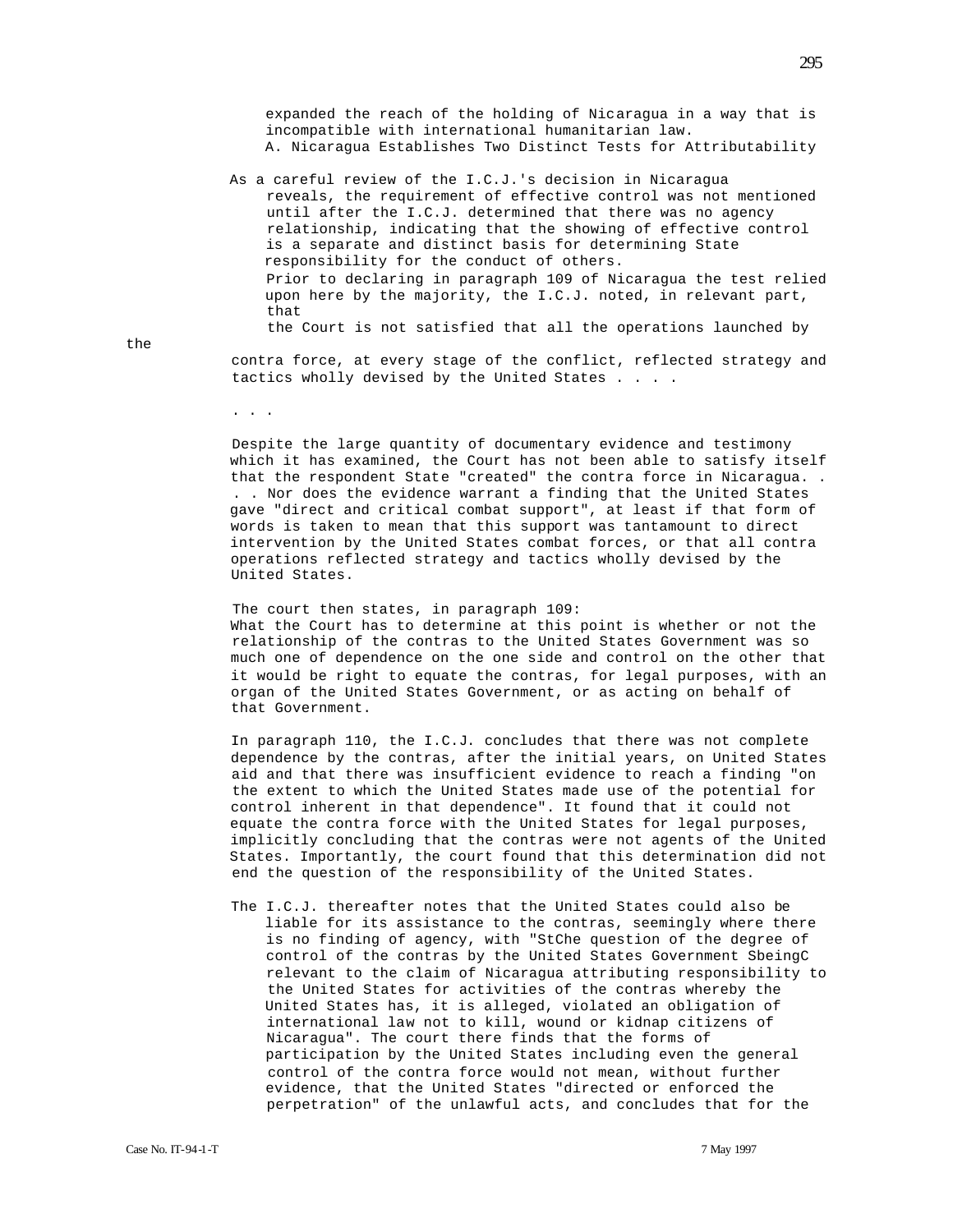United States to be legally responsible, "it would in principle have to be proved that that State had effective control of the military or paramilitary operations in the course of which the alleged violations were committed". The separate opinion of Judge Ago, also cited by the majority, explains lucidly the concept that a State can be found legally responsible even where there is no finding of agency. He states:

 STChe negative answer returned by the Court to the Applicant's suggestion that the misdeeds committed by some members of the contra forces should be considered as acts imputable to the United States of America is likewise in conformity with the provisions of the International Law Commission's draft. It would indeed be inconsistent with the principles governing the question to regard members of the contra forces as persons or groups acting in the name and on behalf of the United States of America. Only in cases where certain members of those forces happened to have been specifically charged by United States authorities to commit a particular act, or to carry out a particular task of some kind on behalf of the United States, would it be possible so to regard them. Only in such instances does international law recognize, as a rare exception to the rule, that the conduct of persons or groups which are neither agents nor organs of a State, nor members of its apparatus even in the broadest acceptation of that term, may be held to be acts of that State. The Judgment, accordingly, takes a correct view when, referring in particular to the atrocities, acts of violence or terrorism and other inhuman actions that Nicaragua alleges to have been committed by the contras against the persons and property of civilian populations, it holds that the perpetrators of these misdeeds may not be considered as having been specifically charged by United States authorities to commit them unless, in certain concrete cases, unchallengeable proof to the contrary has been supplied.

 Therefore it appears that there are two bases on which the acts of the VRS could be attributed to the Federal Republic of Yugoslavia (Serbia and Montenegro): where the VRS acted as an agent of the Federal Republic of Yugoslavia (Serbia and Montenegro), which could be established by a finding of dependency on the one side and control on the other; or where the VRS was specifically charged by the Federal Republic of Yugoslavia (Serbia and Montenegro) to carry out a particular act on behalf of the Federal Republic of Yugoslavia (Serbia and Montenegro) thereby making the act itself attributable to the Federal Republic of Yugoslavia (Serbia and Montenegro). In Nicaragua, the court required a showing of effective control for this latter determination.

B. Effective Control as a Standard of Proof for Agency Determination

 However, if the standard of proof required in Nicaragua for a determination of agency was that of effective control, I conclude that this finding should be limited to the facts of Nicaragua and that, on our facts, such degree of proof is not required. Because this conflict was rendered international by the involvement of the Federal Republic of Yugoslavia (Serbia and Montenegro), unlike in Nicaragua where the conflict was found to be internal as between the contras and the Nicaraguan government, that which would constitute equating the VRS for legal purposes with the VJ or the Federal Republic of Yugoslavia (Serbia and Montenegro) should be analysed differently. In coming to its ultimate conclusion, the majority opinion fails to give appropriate weight to the unique circumstances the Trial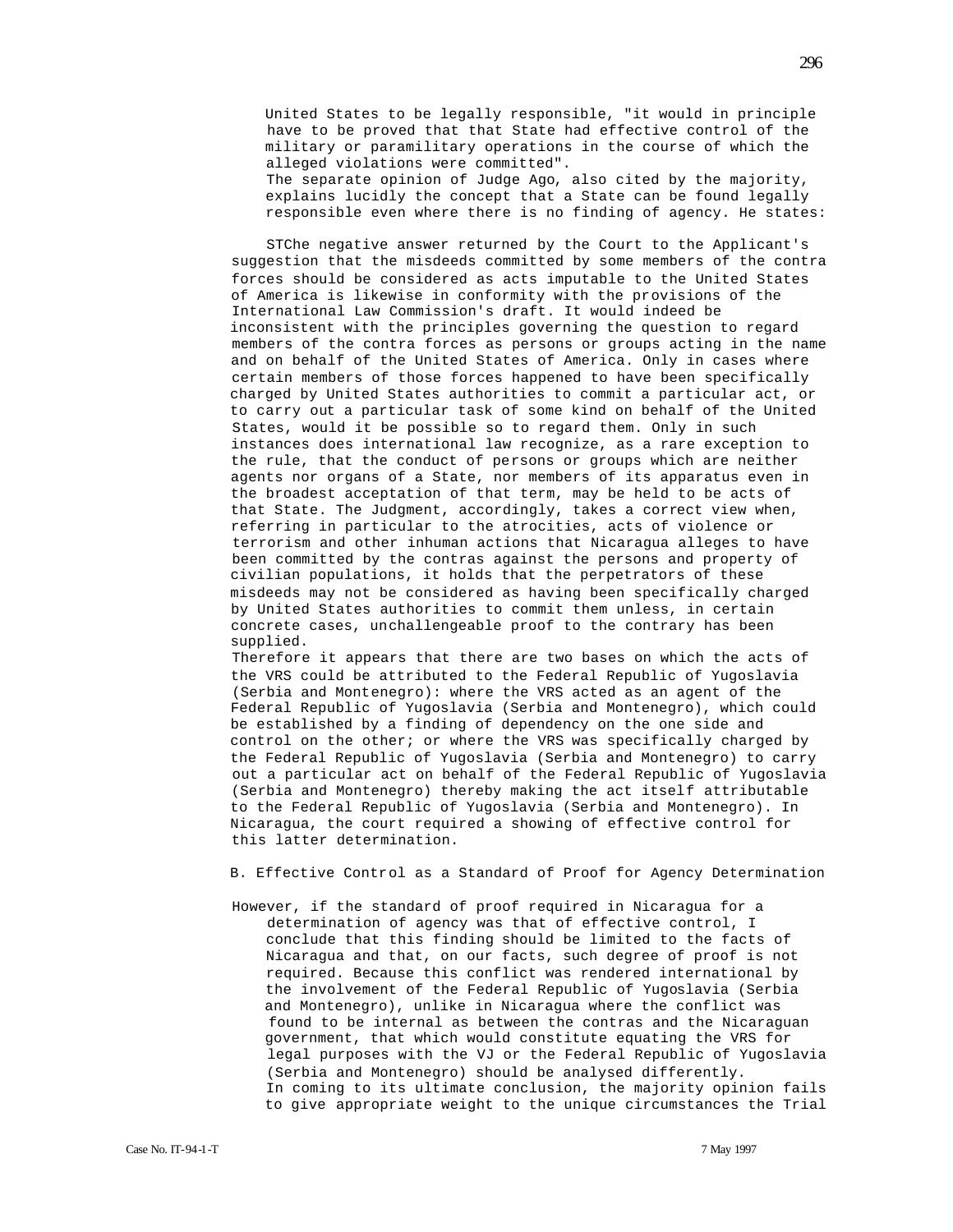Chamber is faced with given its position as an international criminal tribunal determining individual-as opposed to State-responsibility. This problem permeates the entire analysis, beginning with the manner in which the issue is initially framed as one of 'imputability', which the majority clearly notes relates to 'delinquency' and the 'attribution of breach and liability' to a State. A determination of imputability was appropriate in Nicaragua, where the moving party sought to determine fault and liability of a State for the acts of the contras as against the United States, but is not suitable here, where the issue of responsibility is solely for the purpose of identifying the occupying power. This is recognized even by the majority, which notes that Nicaragua "was concerned ultimately with the responsibility of a State for the breach, inter alia, of rules of international humanitarian law, while the instant case is concerned ultimately with the responsibility of an individual for the breach of such rules". The primary issue in Nicaragua was whether the acts of the contras could be imputed so as to impose legal responsibility for monetary damages on the United States. Although the court ultimately determined that the conflict there was not in all respects international, the essence of its Judgment is inapplicable to the facts of this case, where the relevant issue is whether the Federal Republic of Yugoslavia (Serbia and Montenegro) "had sufficiently distanced itself from the VRS" and legal responsibility for monetary damages against a State is not in issue.

 Further, in Nicaragua, the contras were not United States nationals and there was no attempt or desire to annex Nicaragua to the United States. Moreover, the contras did not have the goal of cleansing all non-United States citizens or non-contras from the country. In contrast, Bosnian Serbs loyal to Republika Srpska, who comprised the VRS, acted in furtherance of the goal of the Federal Republic of Yugoslavia (Serbia and Montenegro) to annex parts of Bosnia and Herzegovina to the Federal Republic of Yugoslavia (Serbia and Montenegro). Also notable, although not dispositive, is that in Nicaragua the actual nationality of the contras was not in dispute. Here, the Bosnian Serbs active in the conflict attempted to withdraw themselves from status as nationals of Bosnia and Herzegovina and aligned themselves with the Federal Republic of Yugoslavia (Serbia and Montenegro), which, in turn, provided to all citizens of the former Yugoslavia consular protection until the question of nationality was ultimately settled.

 The I.C.J. found further in Nicaragua that, although the size of the contra force increased dramatically once the United States began to assist it, the United States did not create the armed opposition; that the contras were never a part of the regular armed forces of the United States; and that the contras had an existing structure separate from the United States military. Here, as previously noted, it is undisputed that the VRS was created by the Federal Republic of Yugoslavia (Serbia and Montenegro) and that its components were part of the military organisation of the Federal Republic of Yugoslavia (Serbia and Montenegro) prior to its re-designation.

 Similarly, in Nicaragua it was found that "SiCn light of the evidence and material available to it, the Court is not satisfied that all the operations launched by the contra force, at every stage of the conflict, reflected strategy and tactics wholly devised by the United States". To the contrary, the attack on Kozarac and its surrounds was undoubtedly based on the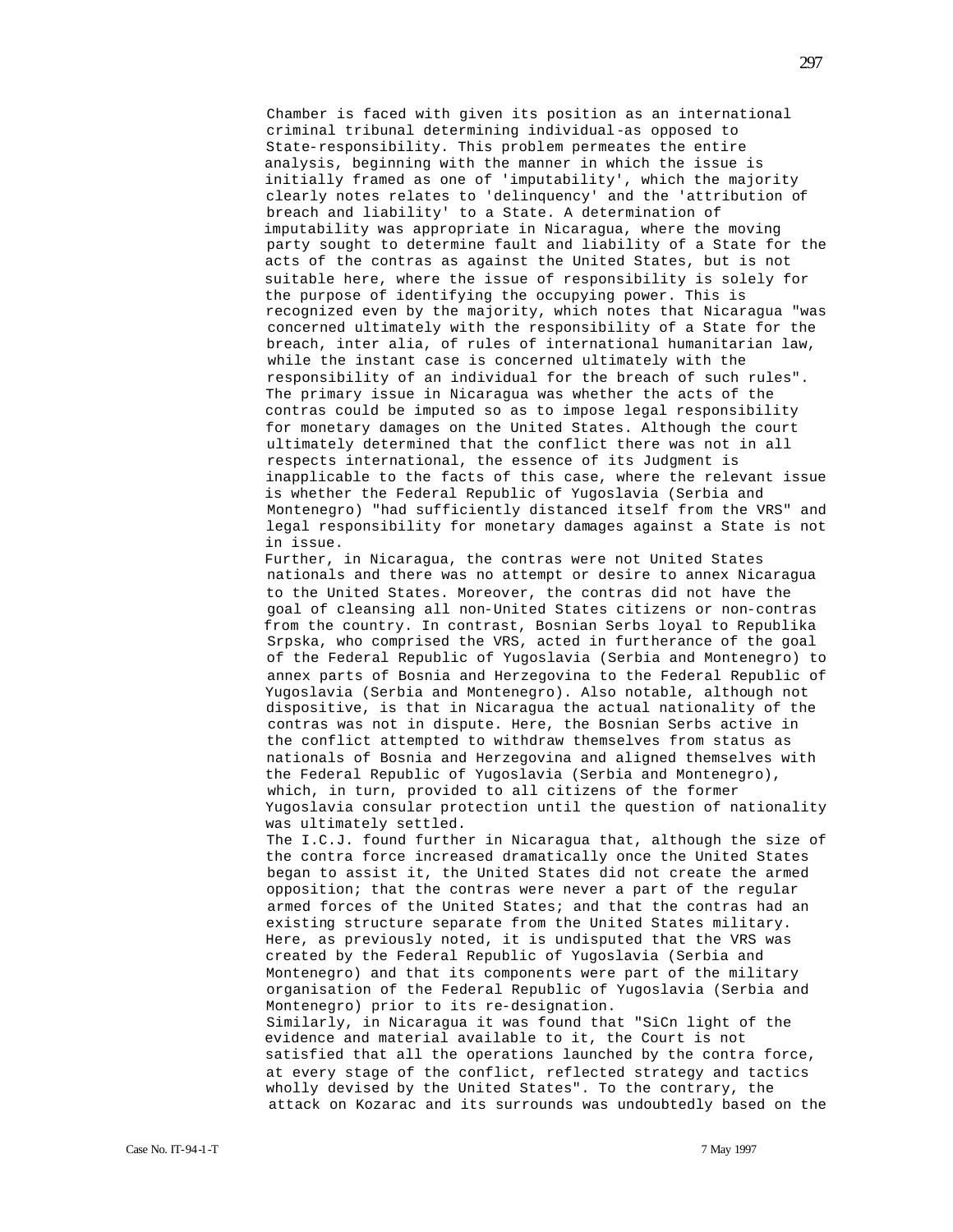strategy and tactics devised by the JNA since the attack began, with the cutting of telephone lines and the institution of a blockade, only three days after the purported withdrawal of the JNA troops from Bosnia and Herzegovina, and the shelling began a mere two days thereafter on 24 May. Moreover, the similarity between the attacks in this area and others throughout Bosnia and Herzegovina launched by the JNA supports the conclusion that the tactics and strategy employed were indeed devised by the JNA. This is confirmed by the fact that the same commanders and virtually all of the same officers remained in place after 19 May 1992 despite the alleged change in the military structure. It is irrational to believe that all of the operations were planned only after 18 May 1992, given the substantial evidence showing that this operation was wholly planned and arranged by the JNA, noting especially the testimony that SDS leaders knew of the attack well before the re-designation, even though it was carried out by forces designated as the VRS after 19 May 1992. Given these considerations, it becomes obvious that, as the majority recognizes, there was little need for the VJ and the Government of the

Federal

 Republic of Yugoslavia (Serbia and Montenegro) to attempt to exercise any real degree of control over, as distinct from coordination with, the VRS. So long as the Republika Srpska and the VRS remained committed to the shared strategic objectives of the war, and the Main Staffs of the two armies could coordinate their activities at the highest levels, it was sufficient for the Federal Republic of Yugoslavia (Serbia and Montenegro) and the VJ to provide the VRS with logistical supplies and, where necessary, to supplement the Bosnian elements of the VRS officer corps with non-Bosnian VJ or former JNA officers, to ensure that this process was continued.

 Taking this into account, I question why there should be a requirement that effective control was in fact exercised when the Federal Republic of Yugoslavia (Serbia and Montenegro) was assured that, having transferred officers and enlisted men and provided the matériel, thereby depleting its forces, its plan would be executed. State responsibility for the acts of individuals hinges on such control and it must therefore be established, but here that is not an issue. The occupation of opstina Prijedor could be accomplished only after the JNA, on behalf of the Federal Republic of Yugoslavia (Serbia and Montenegro), set it in motion and gave the VRS the wherewithal to accomplish it. Under such circumstances there was no need for effective control, however, because the very establishment and continued existence of the VRS is evidence of such control. The inapplicability of the Nicaragua standard of effective control is patent; it was neither designed for these factual circumstances nor is it an appropriate consideration.

 The commentary to Article 29 of Geneva Convention IV gives better guidance for the issues the Trial Chamber is considering. It states: The decision to limit the responsibility of the State to its

agents

 was the subject of criticism at the Diplomatic Conference. Various delegations pointed out that an Occupying Power might have certain of its decisions carried out by the local authorities, or it might set up a puppet government, in order to throw responsibility for crimes, of which it was the instigator, upon authorities which were regarded as being independent of it. In order to remove this difficulty, it is necessary to disregard all formal criteria. It